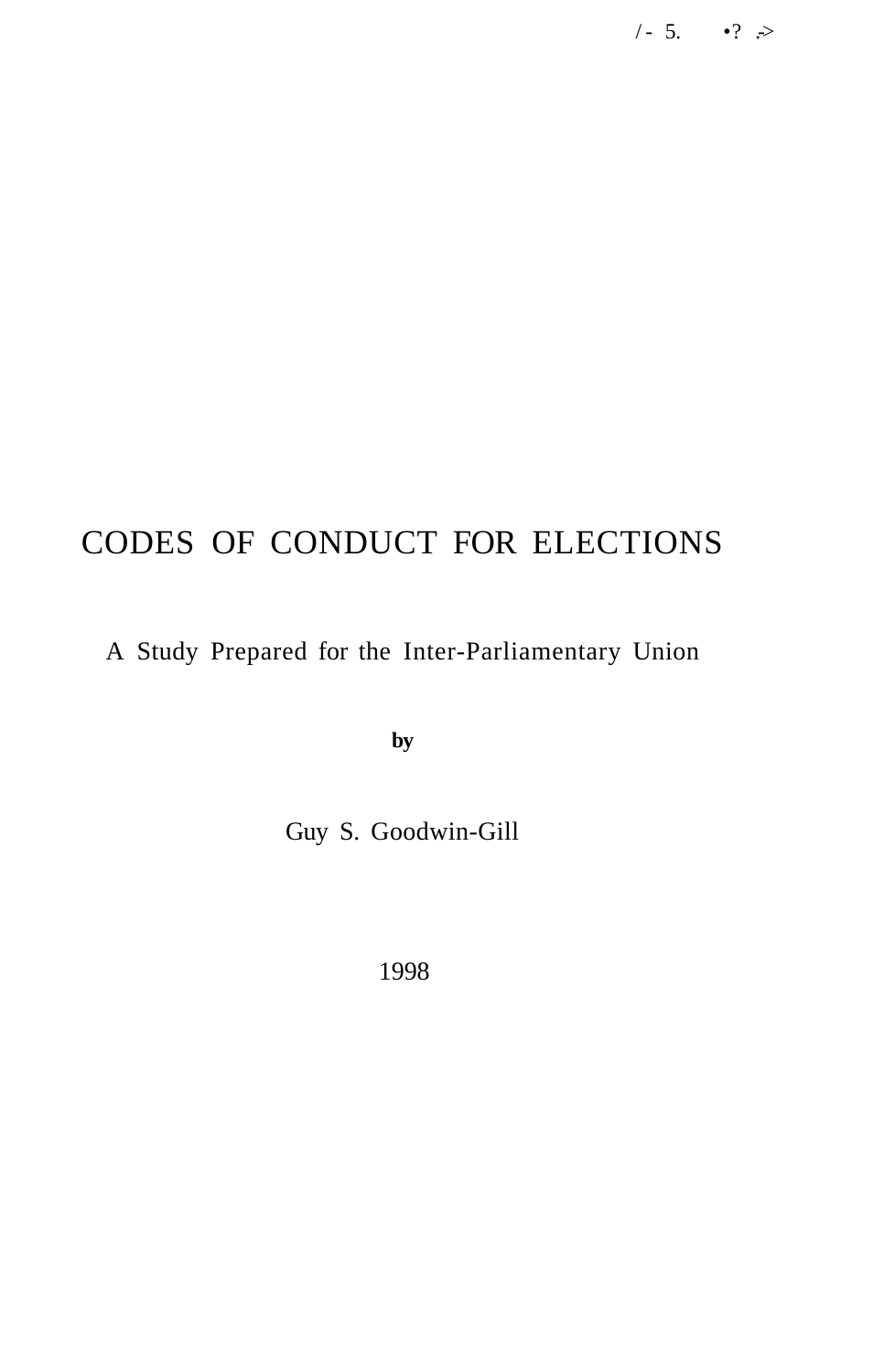# CODES OF CONDUCT FOR ELECTIONS

# Guy S. Goodwin-Gill

Inter-Parliamentary Union Geneva 1998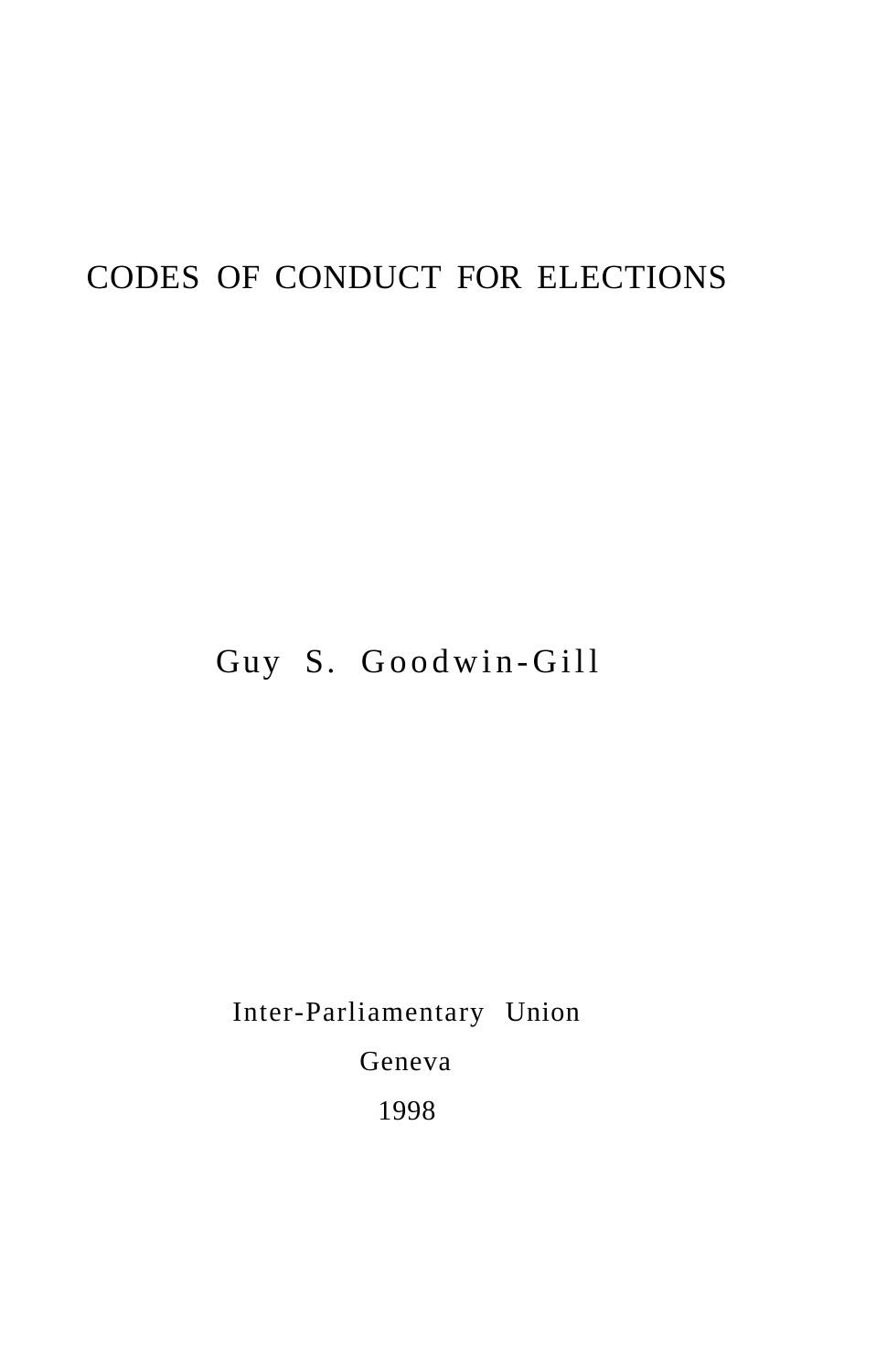© Inter-Parliamentary Union 1998

All rights reserved. No part of this publication may be reproduced, stored in a retrieval system, or transmitted, in any form or by any means, electronic, mechanical, photocopying, recording or otherwise, without the prior permission of the Inter-Parliamentary Union.

This book is sold subject to the condition that it shall not be a way of trade or otherwise, be lent, re-sold, hired out or otherwise circulated without the publisher's prior consent in any form of binding or cover other than that in which it is published and without a similar condition including this condition being imposed on the subsequent publisher.

### ISBN 92-9142-039-5

#### Published by

### THE INTER-PARLIAMENTARY UNION P.O.Box 438 1211 Geneva 19 Switzerland

*Produced with financial support from the*  Swedish International Development Co-operation Agency (SIDA)

*Layout, printing and binding by* ATAR, Geneva, Switzerland *Cover design by* Aloys Robeliaz, Les Studios Lolos, Carouge, Switzerland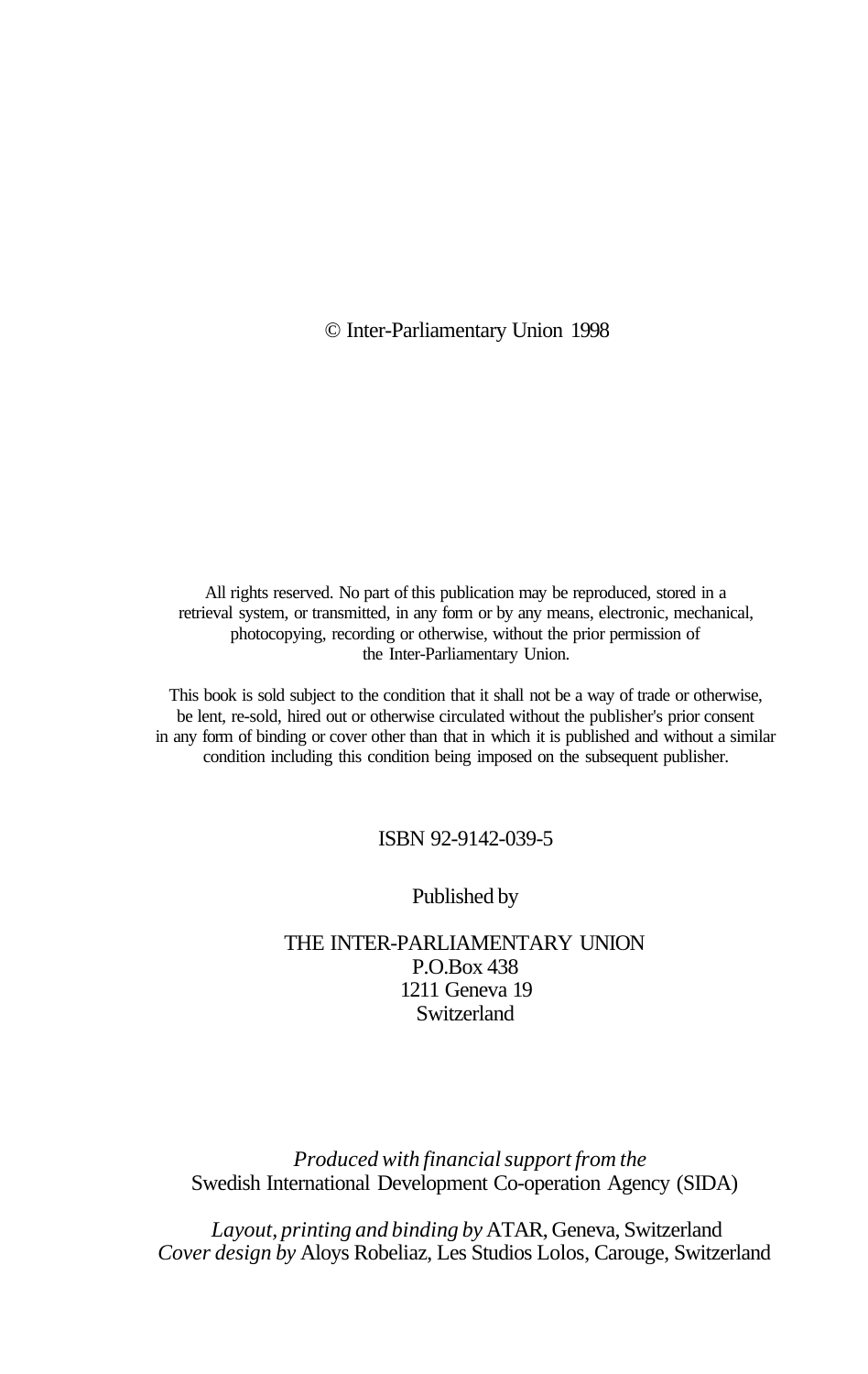# Table of Contents

|    | <b>FOREWORD</b>                                       |                                                                            | VII |
|----|-------------------------------------------------------|----------------------------------------------------------------------------|-----|
|    |                                                       | PREFACE AND ACKNOWLEDGEMENTS                                               | IX  |
| 1. |                                                       | <b>INTRODUCTION</b>                                                        | 1   |
|    | 1.1 International law, obligations and implementation |                                                                            |     |
|    |                                                       | 1.2 Purposes of a Code of Conduct for Elections                            | 3   |
|    |                                                       | 1.3 Codes of Conduct and the promotion of 'peaceful elections <sup>1</sup> | 4   |
| 2. |                                                       | PRACTICE AND PROBLEMS                                                      | 7   |
|    | 2.1 Elections and finance                             |                                                                            |     |
|    |                                                       | 2.1.1 Financing: Some dimensions to the funding question                   | 9   |
|    |                                                       | 2.1.2 Financing and Code of Conduct issues                                 | 15  |
|    |                                                       | 2.1.3 Money and the means of communication                                 | 17  |
|    |                                                       | 2.1.4 Preliminary conclusions                                              | 19  |
|    |                                                       | 2.2 Elections and the media                                                | 20  |
|    |                                                       | 2.2.1 Role of the media                                                    | 20  |
|    |                                                       | 2.2.2 Access to the media                                                  | 22  |
|    |                                                       | 2.2.3 Balance and bias in the media                                        | 24  |
|    |                                                       | 2.2.4 Media responsibility and Codes of Conduct                            | 27  |
|    |                                                       | 2.2.5 Compliance                                                           | 29  |
|    |                                                       | 2.2.6 Preliminary conclusions                                              | 31  |
|    |                                                       | 2.3 Election observation                                                   | 31  |
|    |                                                       | 2.3.1 Election observation and international law                           | 31  |
|    |                                                       | 2.3.2 National observers                                                   | 33  |
|    |                                                       | 2.3.3 Terms of reference                                                   | 34  |
|    |                                                       | 2.3.4 Responsibilities and methods                                         | 37  |
|    |                                                       | 2.3.5 The rights and conduct of international observers                    | 40  |
|    |                                                       | 2.3.6 Preliminary conclusions                                              | 43  |
|    |                                                       | 2.4 Elections and fair campaign practices                                  | 43  |
|    |                                                       | 2.4.1 The responsibility of political parties and candidates               | 45  |
|    |                                                       | 2.4.2 Restrictions on political activity and speech                        | 47  |
|    |                                                       | 2.4.3 Preliminary conclusions                                              | 51  |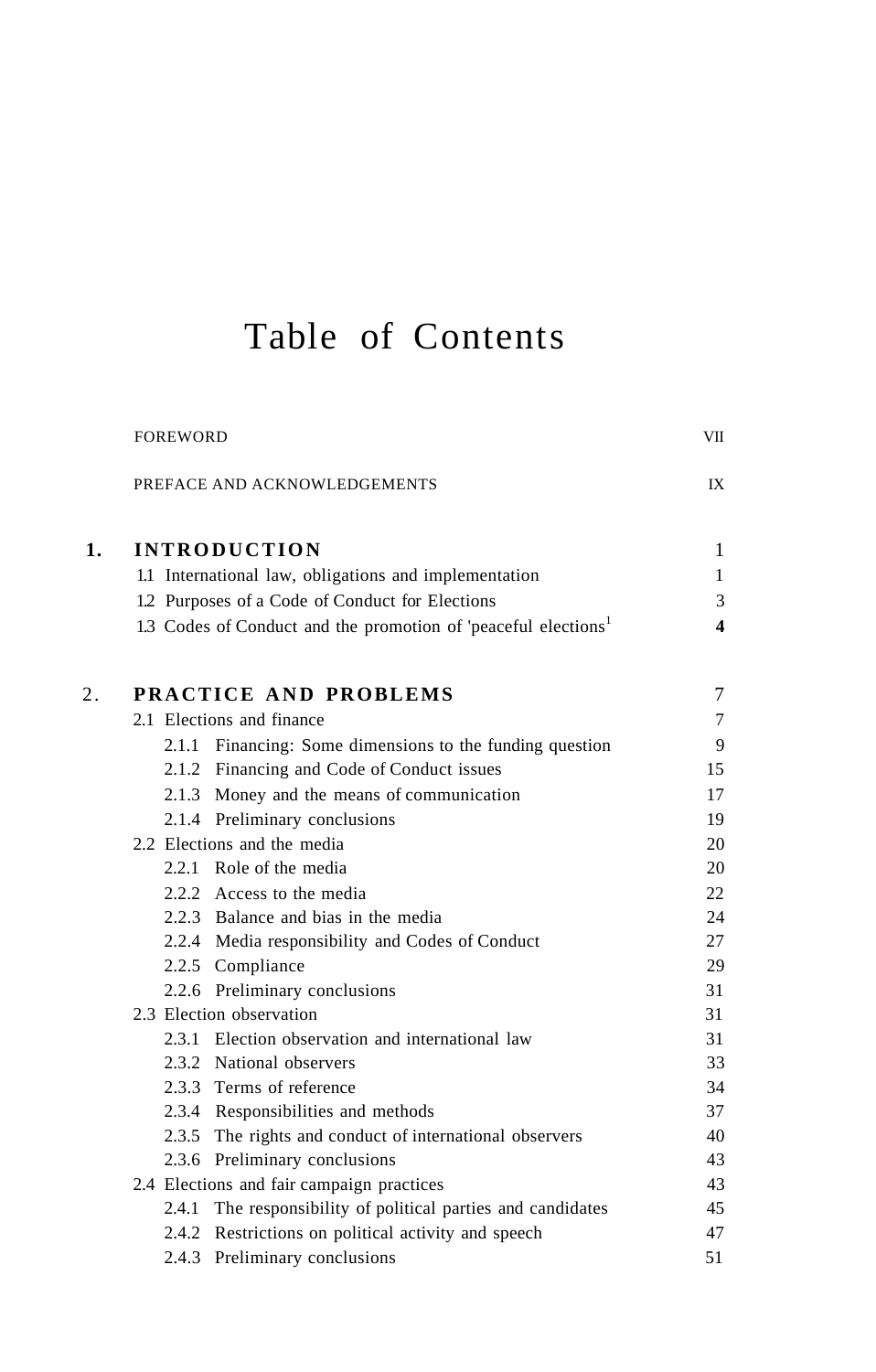|    | 2.5 The institutionalization of electoral process |     |  |
|----|---------------------------------------------------|-----|--|
|    | 2.5.1 Electoral commissions as 'best practice'    | 54  |  |
|    | 2.5.2 Protecting the integrity of the system      | 56  |  |
|    | 2.5.3 Preliminary conclusions                     | 57  |  |
| 3. | A CODE OF CONDUCT:                                |     |  |
|    | MODEL SCOPE AND CONTENT                           |     |  |
|    | 3.1 The potential scope of a Code of Conduct      | 61  |  |
|    | 3.2 The potential content of a Code of Conduct    | 62  |  |
|    | A MODEL CODE OF CONDUCT                           |     |  |
|    | FOR ELECTIONS                                     | 64  |  |
|    | ANNEXES: CODES OF CONDUCT FOR ELECTIONS           | 73  |  |
|    | SELECT BIBLIOGRAPHY                               | 135 |  |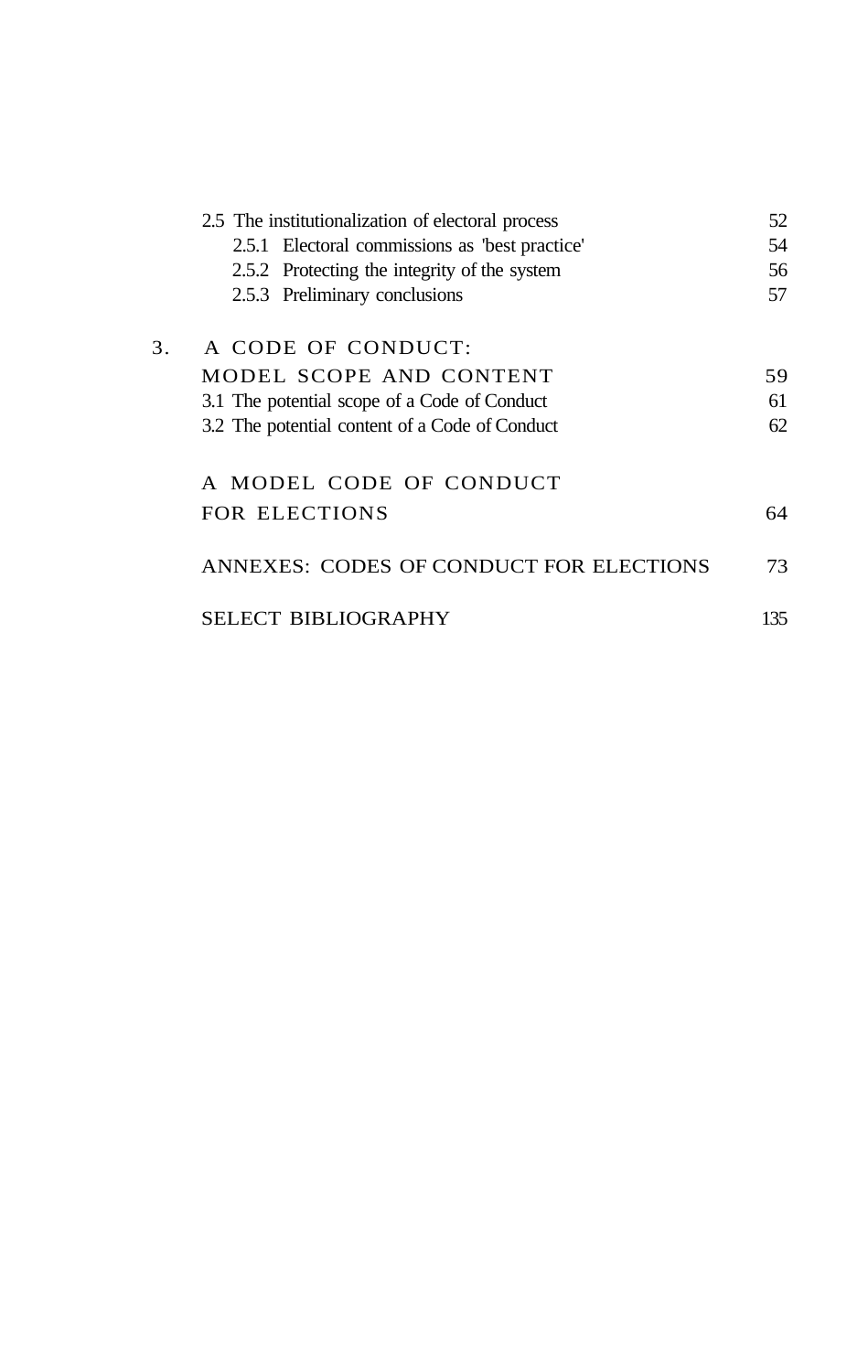# Foreword

*"The will of the people shall be the basis for the authority of government; this will shall be expressed in periodic and genuine elections which shall be by universal and equal suffrage and shall be held by secret vote or by equivalent free voting procedures."* 

Set out in 1948 in the Universal Declaration of Human Rights, this principle has been not only taken up but also developed by the Inter-Parliamentary Union. For the world organisation of Parliaments, the key element in the exercise of democracy is clearly the holding of free and fair elections at regular intervals enabling the people's will to be expressed; but it is also essential that elections must be held in such a way that all voters can choose their representatives in conditions of equality, openness and transparency that stimulate political competition.

Not content with merely affirming this general principle, the Union has also worked to give it practical content. It therefore entrusted Professor Guy S. Goodwin-Gill with undertaking a study which it subsequently published in 1994 under the title *Free and Fair Elections : International Law and Practice.*  On the basis of that study, the Council of the IPU adopted that same year, in Paris, a *Declaration on Criteria for Free and Fair Elections.* 

Since their publication, the study and the Declaration have been reprinted several times and have been distributed in thousands of copies around the world, thus demonstrating that they responded to a widely felt need. Indeed, the Declaration has inspired and given substance to electoral reform in many countries and provided the basis for the monitoring and evaluation of many electoral processes.

Very recently, the IPU has emphasised the paramount importance of the right to organise political parties and carry our political activities\*. It also believes that party organisation, activities, finances, funding and ethics must be properly regulated in an impartial manner in order to ensure the integrity of the democratic process.

Once again, the IPU wished to go beyond the mere affirmation of principles and offer tools for the improvement of national legislation and

<sup>&#</sup>x27; *Universal Declaration on Democracy* adopted by the Inter-Parliamentary Council in September 1997 in Cairo.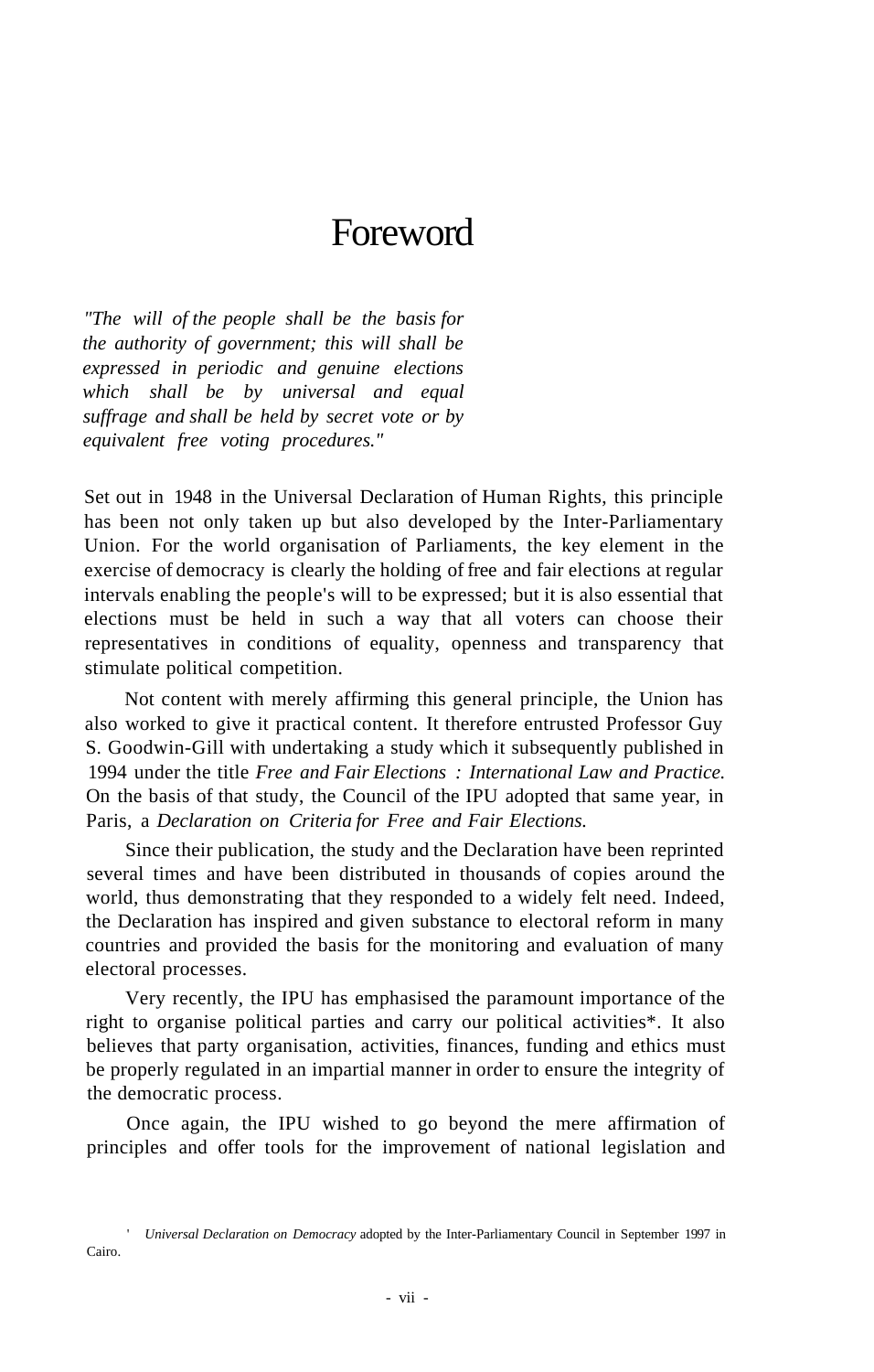practice on the part of politicians. It therefore asked Professor Goodwin-Gill to pursue the earlier work which he had performed so ably.

The IPU is now pleased to present the results of his research. Entitled *Codes of Conduct for Elections,* it provides a comprehensive review of practical problems and solutions relating to financing of elections, media coverage, election observation, campaign practices and the institutionalisation of the electoral process. Skilfully combining elements of law and practice, the study also offers a model code of conduct and contains in annex a great number of texts which have served as codes in various countries.

In his introduction, Professor Goodwin-Gill has fittingly expressed his thanks to all those whose contributions have enriched the study, to which the IPU wishes to add its voice. The IPU also wishes to record its gratitude to the Swedish International Development Co-operation Agency for its important financial contribution which has made this study possible.

Professor Goodwin-Gill's study now offers a valuable source of reference to governments, bodies responsible for organising elections, political parties and the candidates themselves. The Union is very grateful to the author and hopes to have made a substantial contribution to the advancement of effective, fair and transparent electoral processes which will bring the world's peoples closer to the ideals of democracy.

> Pierre Cornillon Secretary General Inter-Parliamentary Union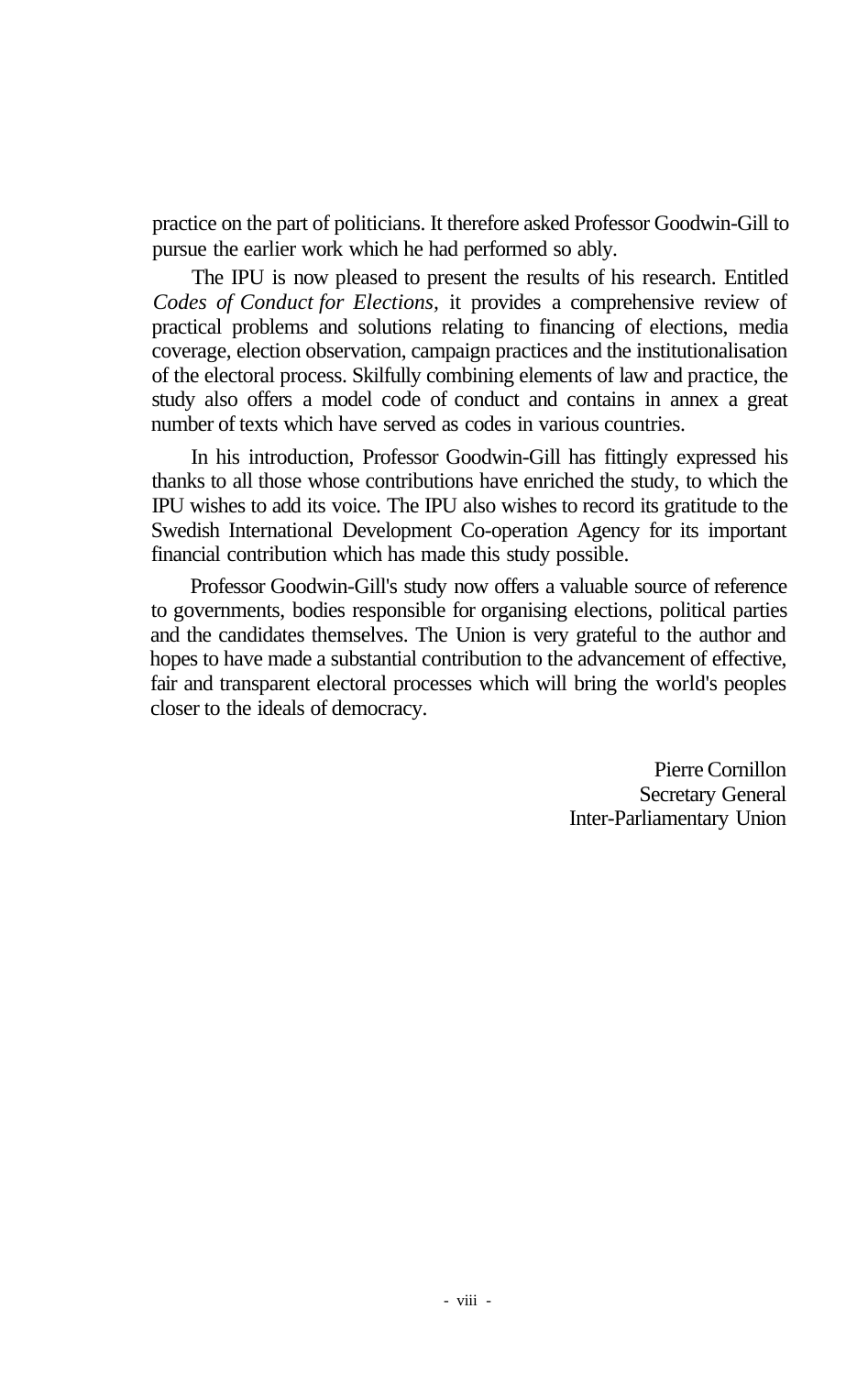# Preface and Acknowledgements

Even the casual reader will notice that the present short study takes up one of the themes touched on in *Free and Fair Elections: International Law and Practice,* published by the Inter-Parliamentary Union in 1994. The latter was largely limited in scope to a review of practice among countries in transition, either from war to peace or from one-party to multi-party systems. It was a study 'for the moment', capturing a particular time of peak interest in elections and their international dimensions, but together with the *Declaration on Criteria for Free and Fair Elections* adopted by the Inter-Parliamentary Council in March 1994, it also contributed to the debate about democracy and democratization.

At the same time, however, the Inter-Parliamentary Council wanted to go further, and to widen coverage of certain election-related issues to the established democracies. The intention is to look beyond the legislative and administrative framework, and to focus on the *conduct* of elections and *behaviour* in elections. If free elections are predominantly a matter of form, *then fair* elections are often a matter of substance. This Study is thus part of a continuing process of review of a number of current concerns, including corruption (a study of standards of conduct in public life will follow); the distorting effect of money on the electoral process; the responsibility (and irresponsibility) of the media; and fair and unfair campaign practices, such as negative advertising.

The Inter-Parliamentary Union is as troubled as many other organizations with falling interest and some cynicism among the public towards the democratic process and political life in general. The IPU is not a 'legislative' body, but it does promote co-operation and provide technical assistance, resources and expertise, and is also involved in standard-setting. In this sense, the IPU serves as a forum in which parliamentarians can promote principles and practice on behalf of parliaments and representative forms of government in general. It is hoped that, like the Study and Declaration on free and fair elections, the present work and the model Code of Conduct attached will contribute to the debate on standards, and either help to create or confirm certain expectations about the administration of and participation in elections.

Once again, it has been a pleasure to work with the Inter-Parliamentary Union. I particularly appreciate the strong personal interest and support of Pierre Cornillon, the Secretary General of the IPU, in this and in related work, as well as the unfailing encouragement, commitment and ready comments of Anders B. Johnsson, Deputy Secretary General of the IPU. The author has been fortunate indeed to have had such backing.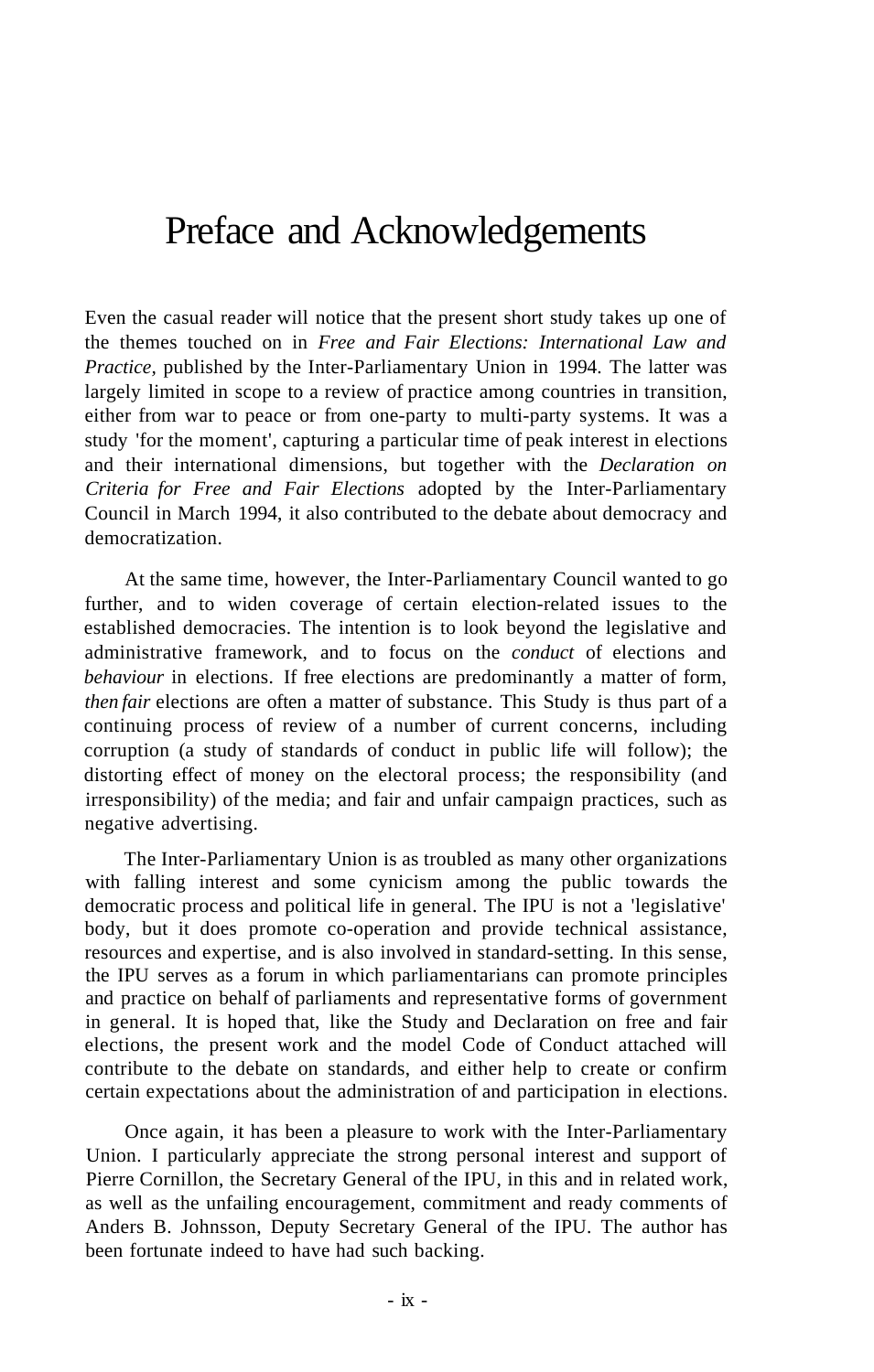This Study has benefitted greatly, of course, from the work of many individuals and organizations associated with elections and the processes of democratization. A meeting on election observation and election administration, organized by the Office for Democratic Institutions and Human Rights (ODIHR) of the Organization for Co-operation and Security in Europe in Warsaw in April 1997, provided a timely opportunity to gather information and develop ideas. Thanks are due to Ambassador Audrey F. Glover, then Director of ODIHR, Eric Rudenshiold, Director of Programmes for the OSCE Parliamentary Assembly, to the staff of ODIHR and to the numerous participants with whom I was able to exchange views.

A first draft of this Study also drew helpfully on the comments of many others with crucial experience in the elections field. The International Federation for Election Systems (IFES) kindly and efficiently organized a review meeting in Washington D.C. in June 1997. Richard W. Soudriette, President of IFES, again gave his warm support to the project, and I am grateful to his colleagues, Jeff Fischer, George Jones, and Ray Kennedy for their views, to Sandra Shuster for arrangements and organisation, to Richard Smolka, Editor of *Election Administration Reports,* Dave Merkel, International Republican Institute, and Pat Merloe, National Democratic Institute, for their contributions, and to Quentin Wendt who acted as rapporteur. IFES continues to be a generous resource, and the practical knowledge of its staff is frequently relied on in the text that follows. Thanks are also due to Dr. Didier Maus, Director of the International Institute for Public Administration (IIAP), and Georges Bergougnous of the *Conseil constitutionnel (Service juridique),* who both provided the author with detailed written comments on aspects of French law and practice.

Notwithstanding the wide-ranging contributions to the present Study, the views expressed are those of the author, who remains responsible for any omissions or errors.

> Guy S. Goodwin-Gill Wolfson College, Oxford October 1997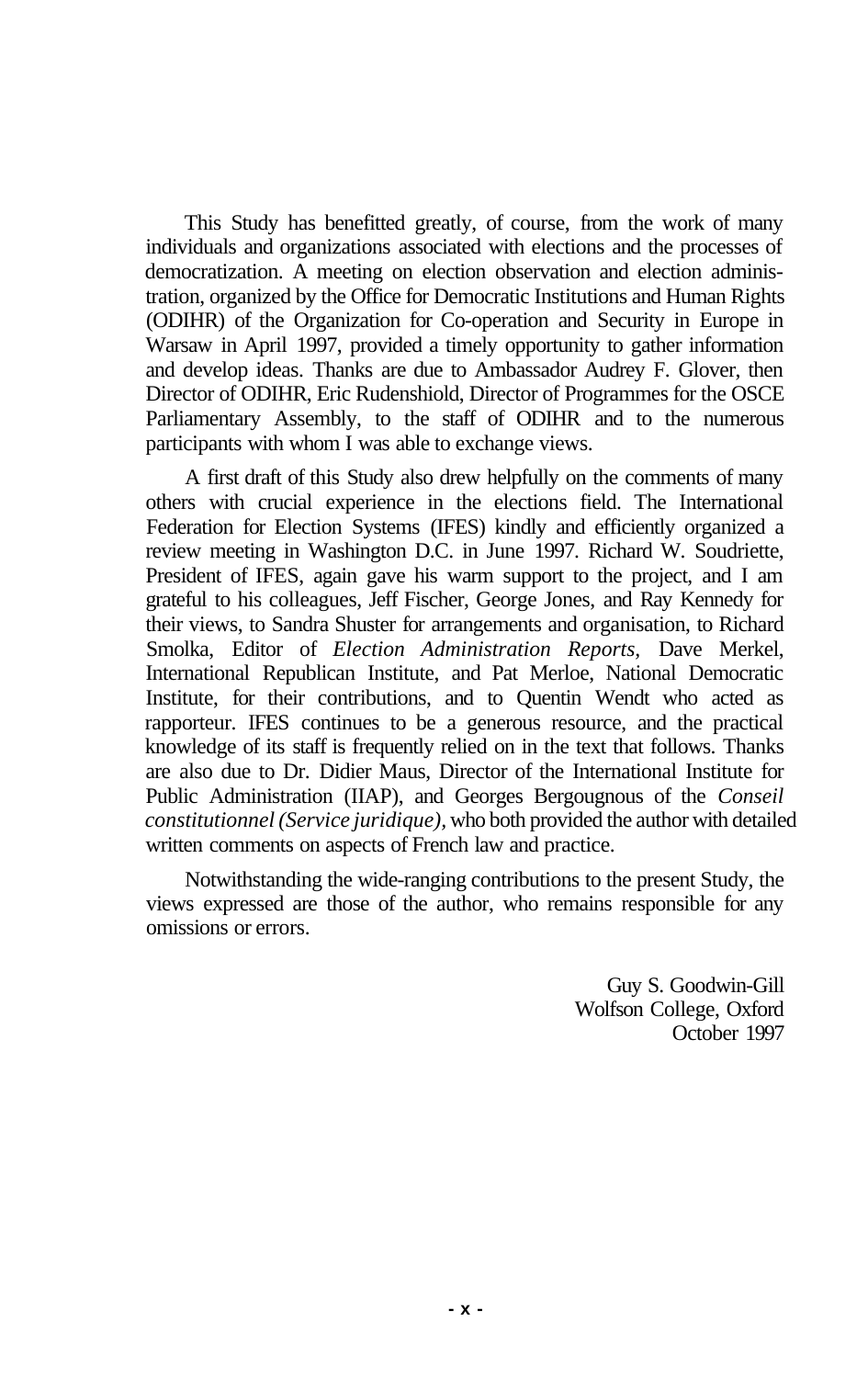## 1. INTRODUCTION

## 1.1 International law, obligations and implementation

Article 21 of the 1948 Universal Declaration of Human Rights lays down the basic premises for 'election rights<sup>1</sup>, later developed by article 25 of the 1966 Covenant on Civil and Political Rights to include, among others, 'the right *and the opportunity,* to take part in the conduct of public affairs, directly or through freely chosen representatives, to vote and to be elected at genuine periodic elections held on the basis of universal and equal suffrage and by secret ballot. To these formal rights must be added the political and campaign rights set out in the 1966 Covenant, which are essential to a 'meaningful election process';<sup>1</sup> article 19 (the right to hold opinions without interference, and to freedom of expression); article 21 (the right of peaceful assembly); and article 22 (the right to freedom of association). Considered together with the collective entitlement to free and fair elections, these provide the legal basis for a claim to representative government, but still offer an incomplete *practical* framework for effective implementation of international obligations.

The UN Human Rights Committee's General Comment on article 25, for example, highlights the areas in which guidance is still required by repeatedly invoking the standard of 'reasonableness' as a justification for conditions or restrictions on political rights, whether in the matter of voting, candidature, conflict of interest, election expenditure, or constituency delimitation.<sup>2</sup>

Free and fair elections as an integral element of established democracies or as a process on the way to democratization are not to be judged by what happens on polling day alone. Assessments must go beyond matters of law and form, to examine political society at large, including the nature of the electoral system, voter entitlement, voter registration, party organization, party financing, candidate selection, electoral expenses, voter education, the conduct of election campaigns, and the effectiveness of traditional political rights. In addition, the evaluation of an election as free and fair/not free and fair requires that the field of choice be examined to see whether it offers a sufficiently equitable range of opportunity among those competing for public office; whether any party or group has been prevented or arbitrarily restricted from co-operating in pursuit of electoral goals, or from accessing the media or communicating its views; and whether the election has taken place in a

<sup>1</sup> Larry Garber and Clark Gibson, *Review of United Nations Electoral Assistance 1992-93,* (Aug. 1993), 58; cf. Franck, T., 'The Emerging Righl to Democratic Governance', 86 *AJIL* 46 (1992), at 61: 'the essential preconditions for an open electoral process".

<sup>&</sup>lt;sup>1</sup> Human Rights Committee, 'General Comment adopted by the Human Rights Committee under Article 40, Paragraph 4, of the International Covenant on Civil and Political Rights', Addendum, 'General Comment No. 25 (57)': UN doc. CCPR/C/21/Rev.l/Add.7, 27 Aug. 1996, paras. 4, 10, 15-17, 19-21.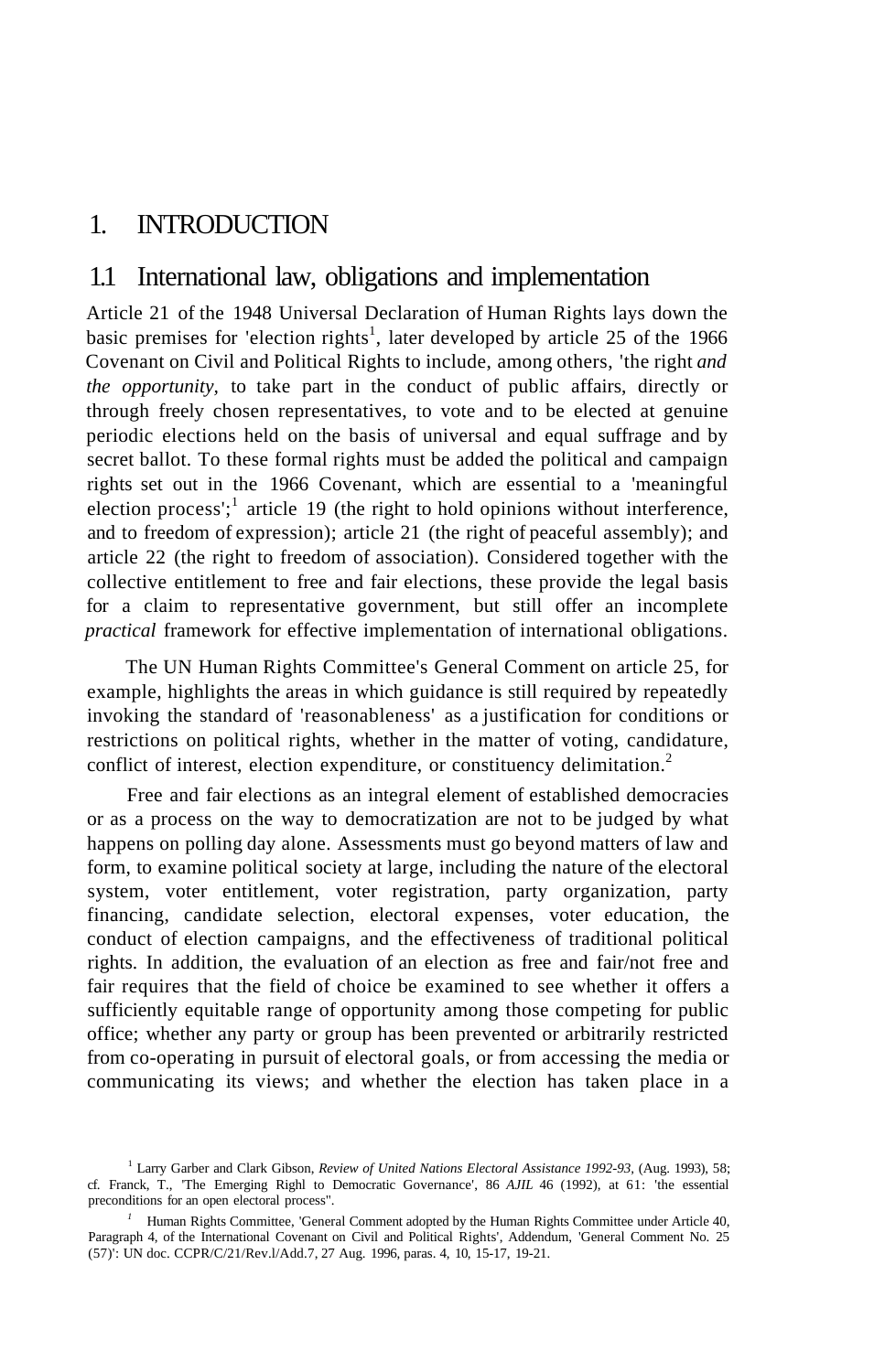generally secure environment, so that the electorate also has been able to vote without fear or intimidation, in secret, and with confidence in the system at large.

Whether rules have been violated will provide one indicator of conformity or non-conformity with international obligations. Other situations, however, involve elements of appreciation, and the question is how to determine the range of permissible variation from the norm. So far as international law is concerned with *results,* rather than with 'technical' infringements, a Code of Conduct can provide the necessary non-binding standards by which acts and actors can be judged. Not all Codes are of this nature, however, for some indeed are 'legislated', for example, by the Electoral Commission acting under statute; in such cases, their binding quality depends less on agreement between the parties and more on their legal provenance.<sup>3</sup>

Codes of Conduct *agreed* between the parties to an election have been increasingly accepted in a number of potentially tense situations. They have often served as a practical basis for contributing to peaceful voting, and have also helped to develop confidence in the democratic process as a mechanism for implementing representative government and effecting peaceful change. In one, somewhat unique case, adherence to a Code of Conduct was actually a condition for participation in the elections, $4$  while the Code itself laid down basic campaign freedoms for all parties, underlined the prohibition of intimidation and violence at political meetings, and, in particular, established both the requirement and the modalities for regular communication between the parties.

In the Declaration on Criteria for Free and Fair Elections adopted unanimously at its March 1994 session in Paris, the Inter-Parliamentary Council urged States to take the necessary policy and institutional steps to ensure the progressive achievement and consolidation of democratic goals. Taking practical experience into account, it recommended that States should 'Encourage parties, candidates and the media to accept and adopt a Code of Conduct to govern the election campaign and the polling period'.<sup>5</sup>

<sup>&</sup>lt;sup>1</sup> The author is grateful to Didier Maus lor clarifying this point of distinction.

<sup>4</sup> See art. 7, Elections Annex to the *Comprehensive Settlement Agreement* for Cambodia 31 *ILM* 180 (1992). Fov further examples of Codes of Conduct, see the Annexes below.

s Declaration on Criteria for Free and Fair Elections, Inter-Parliamentary Council, 154th session. Paris, 26 March 1994; text in Goodwin-Gill, G. S., *Free and Fair Elections: International Law and Practice,* interparliamentary Union, Geneva, 1994, x.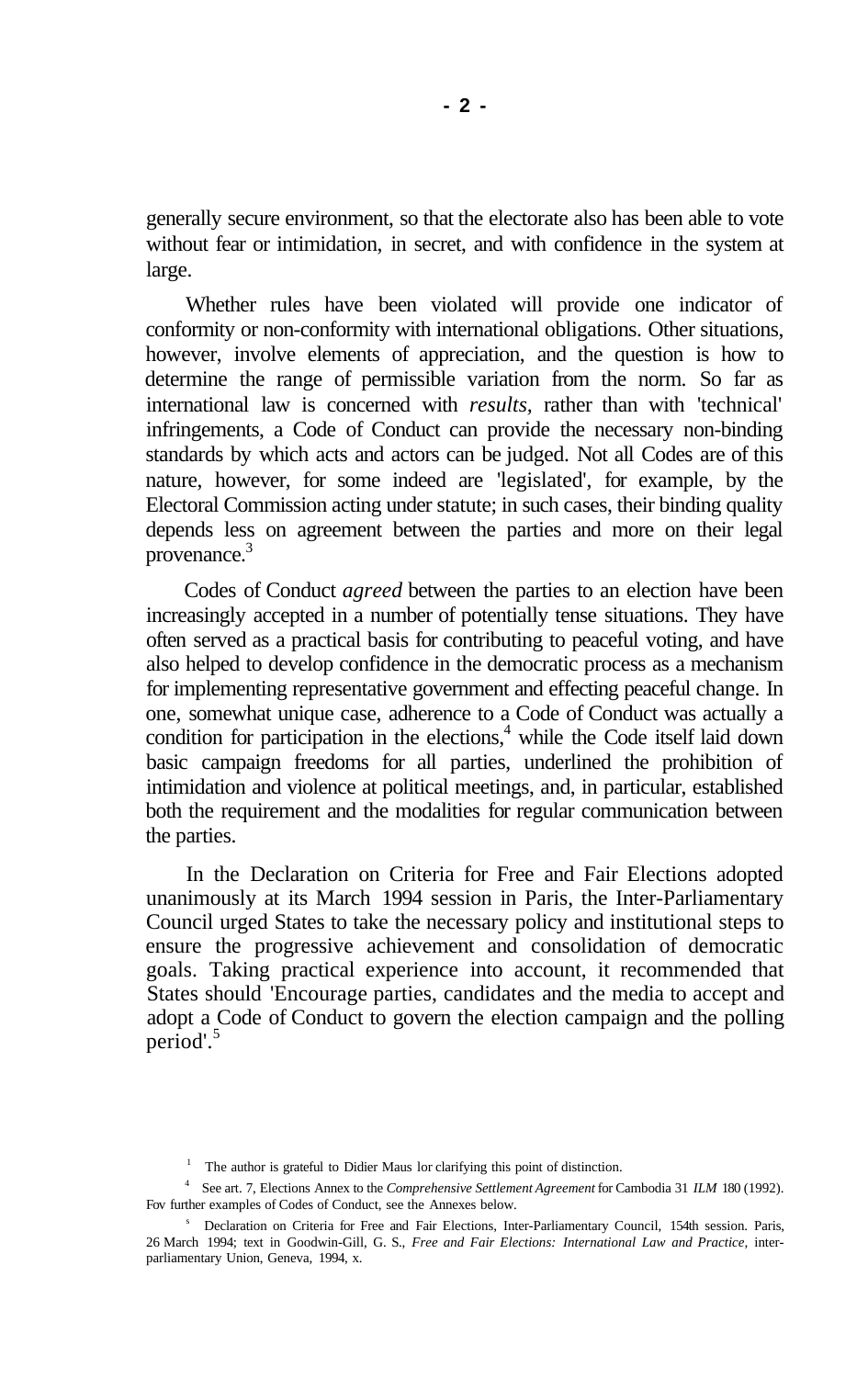### 1.2 Purposes of a Code of Conduct for Elections

\.. States should take the necessary policy and institutional steps to ensure the progressive achievement and consolidation of democratic goals, including through the establishment of a neutral, impartial or balanced mechanism for the management of elections. In so doing, they should, among other matters... Encourage parties, candidates and the media to accept and adopt a Code of Conduct to govern the election campaign and the polling period...' *Declaration on Criteria for Free and Fair Elections,* 4(2)

Codes of Conduct can contribute to fairness and to the appearance of fairness in the administration of an election. Codes supplement *rules,* but can also provide what has been called in another context, 'light touch regulatory styles that do not stress commands<sup>1</sup>.<sup>6</sup> The provisions of any code will necessarily depend upon the particular political and social context, and on the needs that must be met; in general, however, a code's content will be determined by reference to whether it furthers an acceptable result in terms of the criteria for free and fair elections.

In brief, a Code of Conduct can be viewed as a tool which contributes to *freedom* and *fairness;* to *effective* choice; to a *representative* and *credible*  process; to *transparency* and *accountability;* to *inclusive* practices; to reducing *adversarial* relationships; and to the emergence and consolidation of a *democratic political culture.<sup>1</sup>* If it is effective, a Code of Conduct will promote consultation and discussion across party lines, in the interests of a 'good' election,<sup>8</sup> but also more generally in promoting confidence among the participants and expectations within the electorate.

The rules relating to the conduct of free and fair elections may be implemented effectively, supplemented, and fulfilled through the practical medium of a Code of Conduct. It is sometimes said that rules can go far to ensure that an election is 'free', but that a Code of Conduct is essential to guarantee and maintain that it is 'fair'. In practice, there is considerable

" Of course, olher advantages may also accrue to the process of democratization; as has heen noted in general, 'Democratic institutions and processes channel competing interests into arenas of discourse and provide means of compromise which can he respected by all participants in debates, thereby minimizing the risk that differences or disputes will erupt into armed conflict or confrontation": Secretary-General, UN doc, A/51/761, above note 7, para. 17.

<sup>&#</sup>x27;' Baldwin. R.. *Rules and Government,* Clarendon Press, Oxford. *\995,* 159.

<sup>&</sup>lt;sup>7</sup> As former UN Secretary-General Boutros Boutros-Ghali noted recently. 'Support tor a culture of democracy,., has proved central to ensuring that electoral results are respected and that there is widespread support among all actors for the continued practice of democratic politics beyond a first referendum or election': United Nations Secretary-General, 'Support by the United Nations System of the Efforts of Governments lo Promote and Consolidate New or Restored Democracies': UN doc. A/51/761. 20 Dec. 1996, para. 43.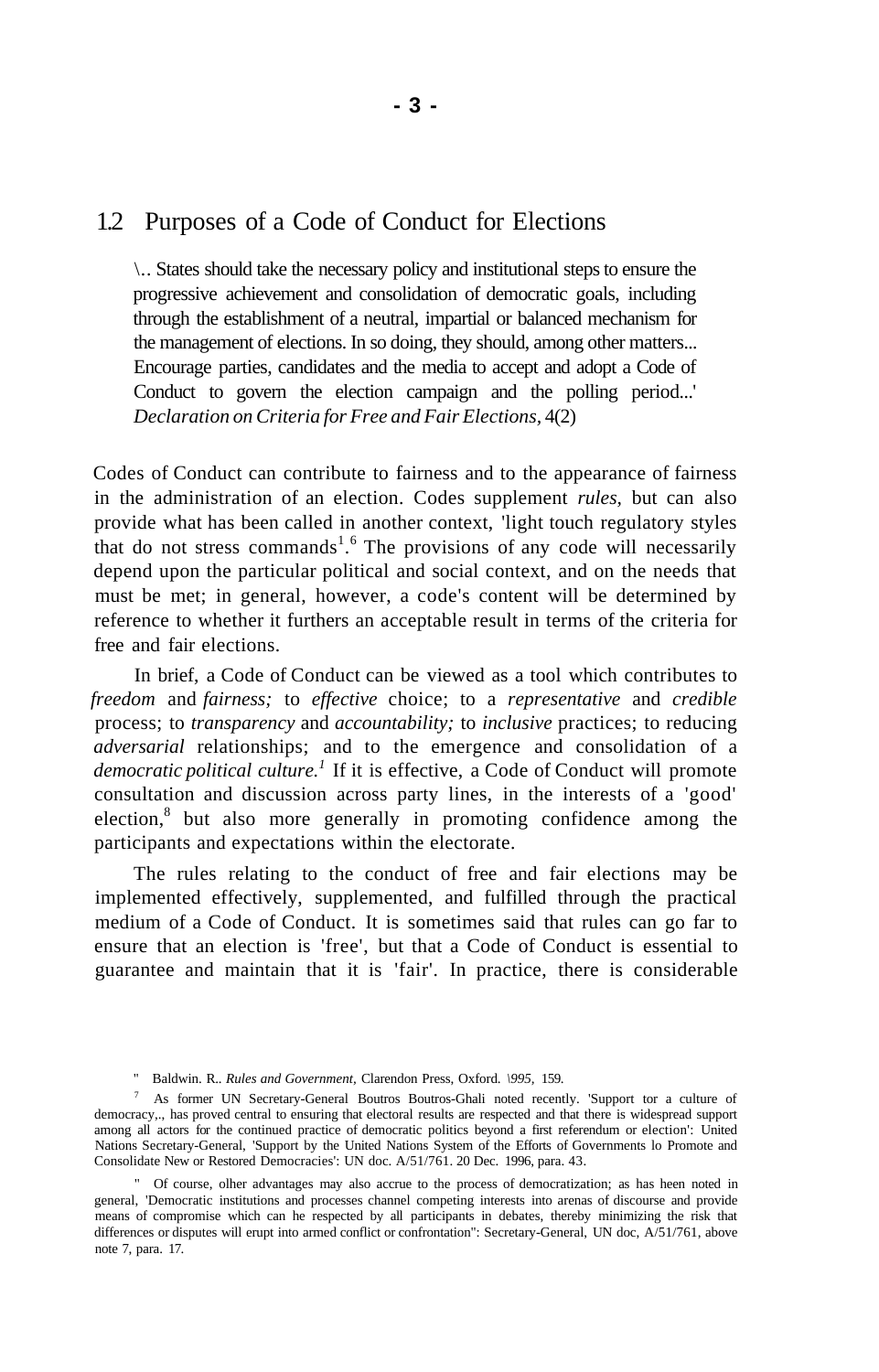overlap between the two regulatory options in the pursuit of the same goal. In some situations, the role of law is clear, for example, in the prohibition of violence or incitement; a Code can reiterate the relevant rules but may also go further, indicating the sorts of conduct to be discouraged, promoting a climate of tolerance and co-operation, and encouraging issues-, not personalitiesrelated campaigning.<sup>9</sup>

## 1.3 Codes of Conduct and the promotion of 'peaceful elections'

Though much may be hoped for in the way of self-regulation in an atmosphere of confidence and mutual trust, no law and no code is self-applying. Hence, the necessity for a mechanism of compliance, which may be an impartial and independent body, such as an Electoral Commission, or other institution accepted by the parties. A code, by definition, comprises a body of *principle,*  intended for the *guidance* of those participating in an election. As likely as not its language will be ambiguous, or appear to fall short of eventualities. Reasonable people acting in good faith may misinterpret its terms, although the tension and emotions of an election also frequently lead parties and candidates to 'push the envelope' in search of every possible advantage. In some cases, penalties may be called for; $<sup>10</sup>$  in others, the parties may respond</sup> positively to advisory opinions.

The 1996 elections in India showed how an active, independent election commission can revive standards through the active enforcement of both electoral laws and a code of conduct. Unlike previous elections, the 1996 Lok Sabha elections in India were remarkable for the complete absence of wall paintings, banners, posters and loudspeakers. The Election Commission fielded batteries of video camera operators to check on and record the conduct of meetings," while the parties themselves were obliged to engage to a much greater extent in door-to-door campaigning.<sup>12</sup>

In many other instances, an election commission or equivalent body has played an important role, not so much in formal dispute settlement, as in the

<sup>10</sup> See further below, section 2.5

'•' *linn'sof India* News Service, 17 Apr. 1996.

<sup>\*</sup> The Pakistan Code adopted for the 1997 elections, for example, reproduces in straightforward language many of the offences laid down in the Representation of the People Act, but also provides examples of conduct to be avoided, such as calling a candidate 'traitor'; see below, Annex 3.

<sup>&</sup>lt;sup>11</sup> Times of India News Service. 11 Apr. 1996. The Election Commission also banned the showing of films featuring actors with political connections, while its activities in oilier areas, such as banning the export of cotton on the ground that it might influence voters in cotton-growing regions, attracted criticism for excessive zeal: *Times of India* News Service, 12, 18 Apr- 1996,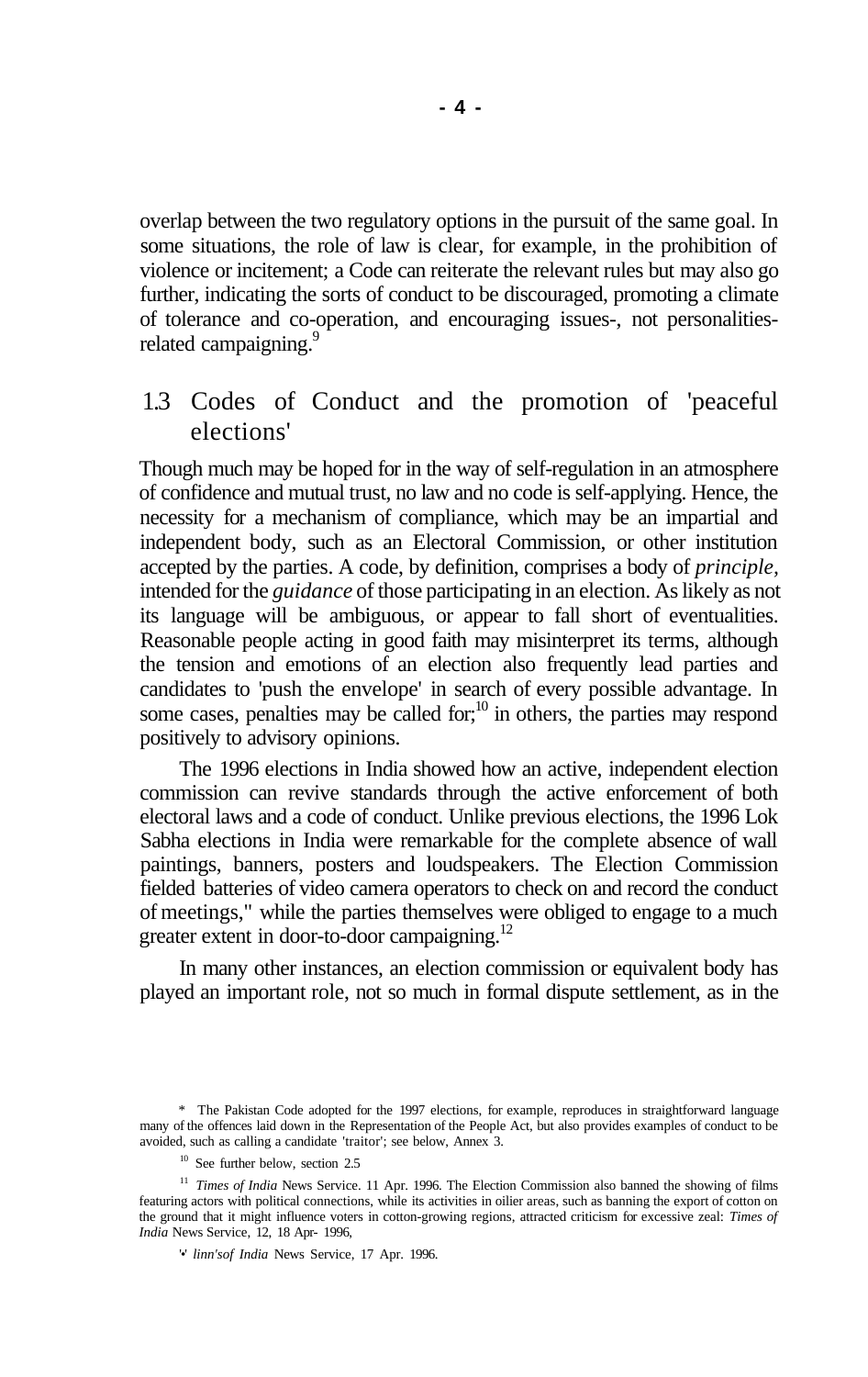avoidance of disputes by requiring or facilitating regular meetings between the parties. Indeed, one criterion by which to judge electoral institutions overall is the extent to which they contribute to 'solutions', that is, not only to an efficient and effective electoral process, but to the acceptance of and belief in the process as appropriate for the selection of parliament and government in a particular culture. In this sense, the need for 'peaceful' settlement of disputes would seem ideally to require consensus (on both the process and the results), rather than 'confrontation' — that is, there will likely always be problems with a dispute resolution system that relies too much, or too obviously, on the normal mechanisms for dispute resolution in society (courts, rulings, sanctions, enforcement). In this context, 'peaceful' is something more than reaching a conclusion quickly and efficiently, but also involves building or confirming confidence in the system overall.

This in turn leads to the question of the nature of an electoral dispute, and how it compares and contrasts with any other 'civil' dispute. Although rights and duties may be involved, resolution of differences may be better framed in other language, and a 'rights' approach may not be the best basis for classification. It is important that electoral dispute resolution structures be based on at least one premise and one objective, namely, independence and impartiality; and a pro-active role for resolution or avoidance of disagreement, in certain situations at least, in order to avoid confrontation. A code of conduct, particularly where it serves to bring parties, candidates and administrators into regular contact, has certain advantages in regard to the objective in question.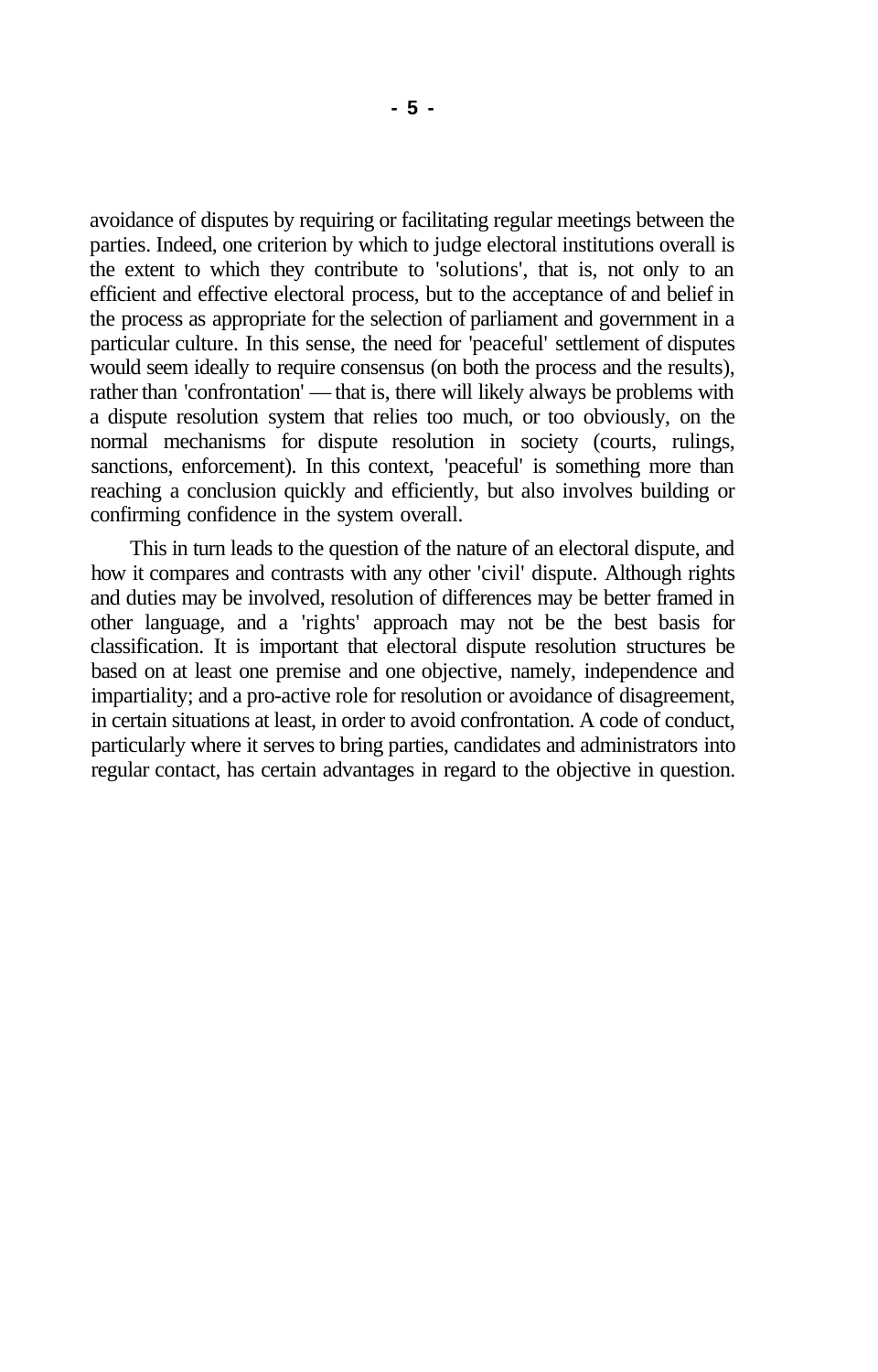## 2. PRACTICE AND PROBLEMS

## 2.1 Elections and finance

'States should take the necessary legislative steps and other measures, in accordance with their constitutional processes, to guarantee the rights and institutional framework for periodic and genuine, free and fair elections, in accordance with their obligations under international law. In particular, States should... Provide for the formation and free functioning of political parties, possibly regulate the funding of political parties and electoral campaigns, ensure the separation of party and State, and establish the conditions for competition in legislative elections on an equitable basis...' *Declaration on Criteria for Free and Fair Elections,* 4( 1)

'States should take all necessary and appropriate measures to ensure the transparency of the entire electoral process...' *Declaration on Criteria for Free and Fair Elections,* 4(7)

In the developing world, or in situations of transition from one-party to multiparty systems, campaign financing and the public financing of political parties are generally seen as *enabling* measures, intended to go some way at least to opening the path to electoral involvement, and/or to establish or restore a measure of balance to the competition ('levelling the playing field').<sup>13</sup> In some developed democracies, on the other hand, private contributions, particularly from corporations or trade unions, are seen as a potential threat to the democratic process, being too often oriented to a particular legislative or political agenda. The use of public funds in support of political parties and to meet election costs, with or without controlled private financing, may then be used, but with essentially the same objective, namely, ensuring a more or less equitable balance between competing actors.

Recent experience in the USA shows what can happen where controls are meagre, unenforced or unenforceable. Then, the medium replaces the message, and candidates themselves may be marginalized by unknown advertising forces purportedly acting in their interest. Money (and what money can buy in terms of airtime, telephone canvassing, and the like), replaces public debate and the forum. When the sources of such financing are unknown and more or less untraceable, the challenge to democratic process is the more acute.

<sup>&</sup>lt;sup>11</sup> Cf. Merloe, P., 'Electoral Campaigns and Pre-Election Issues: The "Level Playing Field" and Democratic Elections'. National Democratic Institute. Washington, D.C., 1994.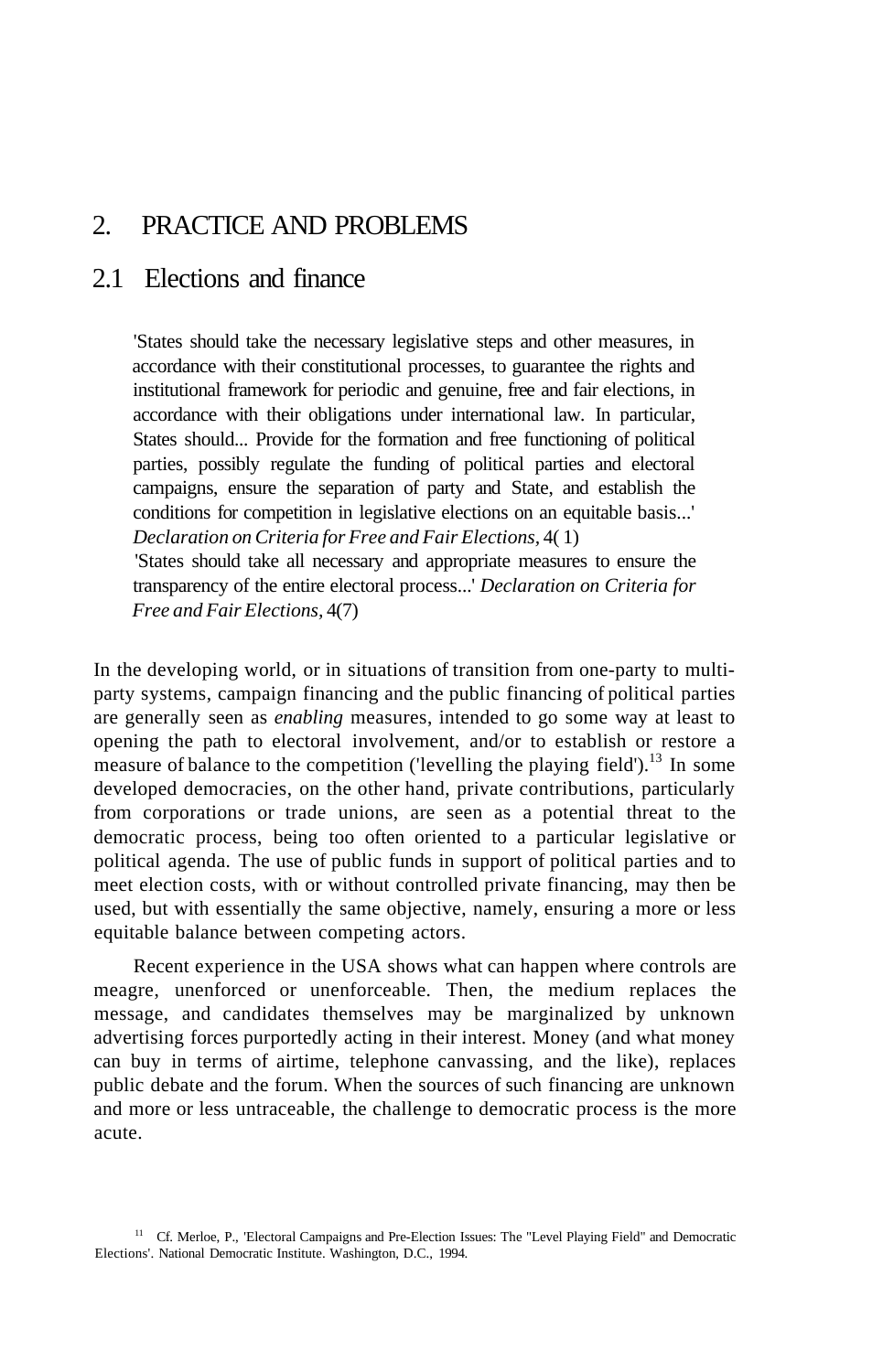That finance in its various forms can upset the equilibrium of the electoral process, even to the point of undermining the principle of self-determination, has been consistently recognized by the United Nations General Assembly over the past years. Thus, in the context of the Charter obligation 'to respect the right of others to self-determination and to determine freely their political status and pursue their economic, social and cultural development', the General Assembly in 1995 reaffirmed that,

any activities that attempt, directly or indirectly, to interfere in the free development of national electoral processes, in particular in the developing countries, or that are intended to sway the results of such processes, violate the spirit and letter of the principles established in the Charter and in the Declaration on Principles of International Law concerning Friendly Relations and Cooperation among States in accordance with the Charter of the United Nations...

In addition, it 'strongly appealed' to 'all States to refrain from financing or providing, directly or indirectly, any other form of overt or covert support for political parties or groups and from taking actions to undermine the electoral processes in any country'.<sup>14</sup>

Economic and social conditions can clearly strengthen or weaken support for the democratic process, and may also bear directly on the level of ethnic or inter-communal tensions.<sup>15</sup> Not surprisingly, therefore, organizations such as the OSCE have stressed the importance for reforming countries of reaching agreement on 'the goals, methods and pace of economic and political initiatives through the use of democratic institutions'.<sup>16</sup> Recognizing, too, the importance of pluralism in regard to political organizations, the right to associate to these ends is repeatedly emphasised, as are the requisite legal guarantees 'to enable them to compete with each other on a basis of equal treatment before the law and by the authorities'.<sup>17</sup> That effective opportunities to participate in the political process also depend on financial considerations is implicitly acknowledged, even if the inherent problems are only hinted at in simple statements, such that The financing of political parties must be transparent'; or that each State should ensure that no 'legal or administrative

<sup>&</sup>lt;sup>14</sup> UNGA res. 50/172. "Respect for the principles of national sovereignty and non-interference in the internal affairs of States in their electoral processes,\* 22 Dec. 1995, paras. 3, 5, 7.

<sup>&</sup>lt;sup>15</sup> Cf. OSCE Parliamentary Assembly, Stockholm Declaration, 9 July 1996, Ch. 3 (Democracy, Human Rights and Humanitarian Questions), para. 71.

<sup>&</sup>lt;sup>Ih</sup> Ibid., Ch. 2 (Economic Affairs, Science, Technology and Environment), paras. 38, 50.

<sup>&</sup>lt;sup>17</sup> Para. 16. 'Code of Conduct on Politico-Democratic Aspects of Co-operation', approved by the OSCE Parliamentary Assembly, Stockholm, 9 July 1996; referred to the Ministerial Council and to the OSCE Lisbon Summit, December 1996, and recommended for adoption.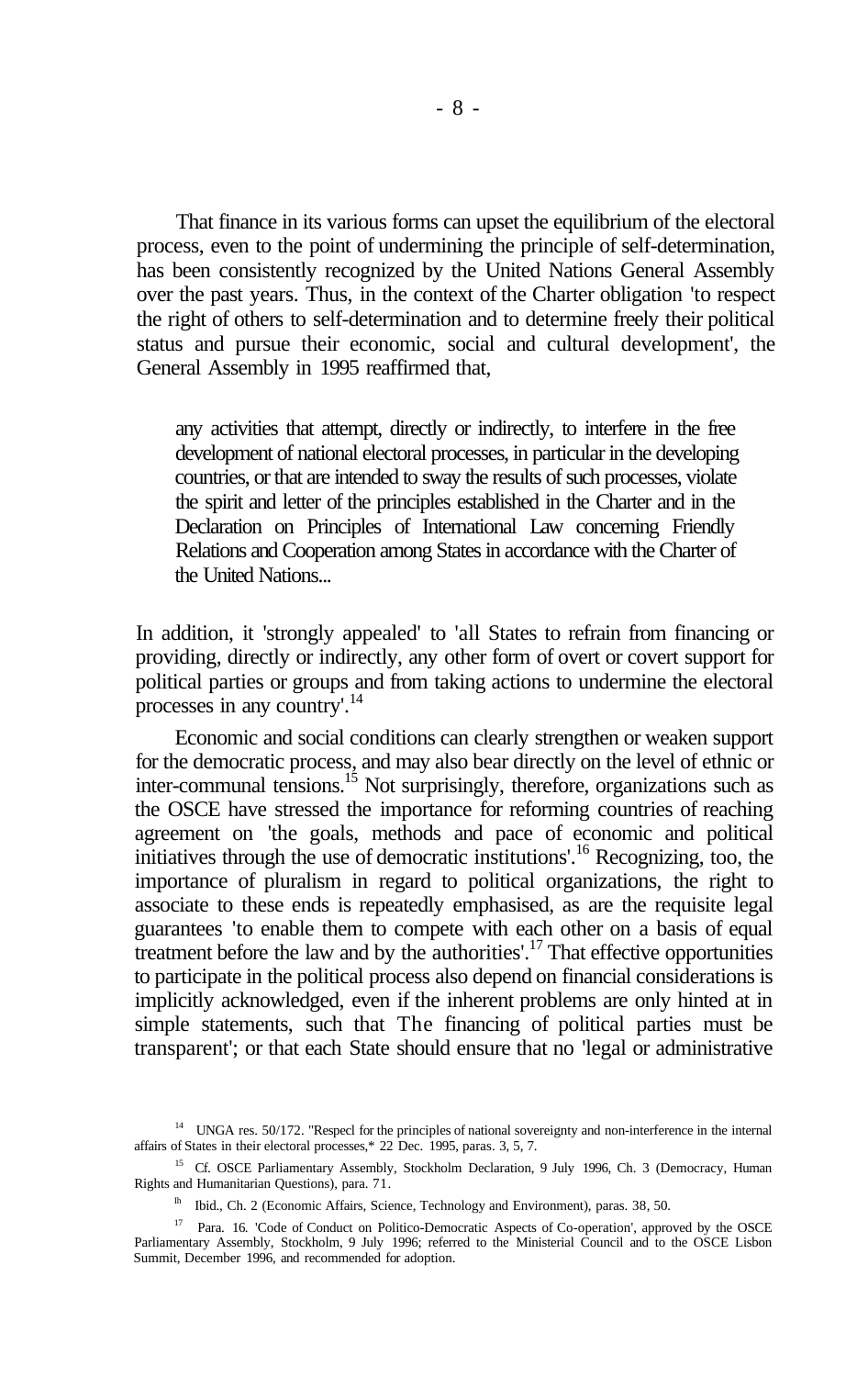obstacles' impede 'access to the media on a non-discriminatory basis for all political groupings and individuals wishing to participate'.<sup>18</sup>

#### **2.1.1 Financing: Some dimensions to the funding question**

Given the many variations of political organization among actual and emergent democratic nations, it may be difficult to move beyond agreement on the very general principle that financing systems should be 'transparent', or that unspecified 'checks and balances' are called for, though they will likely be very much the product of particular political cultures.

To a certain extent, each political community must answer for itself what is the purpose or aim of funding political parties, as opposed to 'political life' (including civic education) in general. Some assumptions about private sector or corporate funding may also be culturally specific, and such funding is by no means always linked to the expectation of a direct advantage.<sup>19</sup> Funding is especially important at times of transition from single-party to multi-party systems, where it is essential to redress the balance between opposition groups and those which had long held the reins of power, in order that voters should be better informed of the issues and therefore better able to make choices.<sup>20</sup> The International Crisis Group, reviewing electioneering in Republika Srpska in August 1996, noted that with the injection of some 600,000 DM from the OSCE for each opposition coalition, money itself was no longer a great obstacle to the political campaign. But money alone would not overcome the problem of access to the most important media or a generally hostile communications environment.<sup>21</sup> With regard to the March 1996 Zimbabwe presidential elections, on the other hand, government campaign funds were reportedly denied under the constitution to any but the incumbent president's party,<sup>22</sup> while late payment of subsidies was claimed in both Tanzania and Haiti.<sup>23</sup>

The variety of problems in this area also tends to make it less suitable for the universal adoption of a set of rules. Over-regulation, indeed, may well simply lead corporations, trade unions and interest groups to divert their

- " But see below, on recent experience in the United States of America.
- 2,1 See *Free and Fair Elections,* 58-61.
- <sup>21</sup> International Crisis Group Bosnia Project, 'Electioneering in Republika Srpska', Aug 1996.
- " Rotberg. Robert I, 'Democracy in Africa: The Ballot doesn't Tell All', *Christian Science Monitor,* 1 May 1996.

<sup>&#</sup>x27;\* Paras. 16, 33, 'Code of Conduct for Politico-Democratic Aspects of Co-operation', annexed to the July 1996 Stockholm Declaration, above note 17.

<sup>&</sup>lt;sup>:1</sup> Commonwealth Observer Group, *The Union Presidential and Parliamentary Elections in Tanzania, 29 October 1995,* (1996), 15; OAS/Unit for the Promotion of Democracy, 'Establishment of the Electoral Observer Mission of the Organization of American States', Nov. 1995.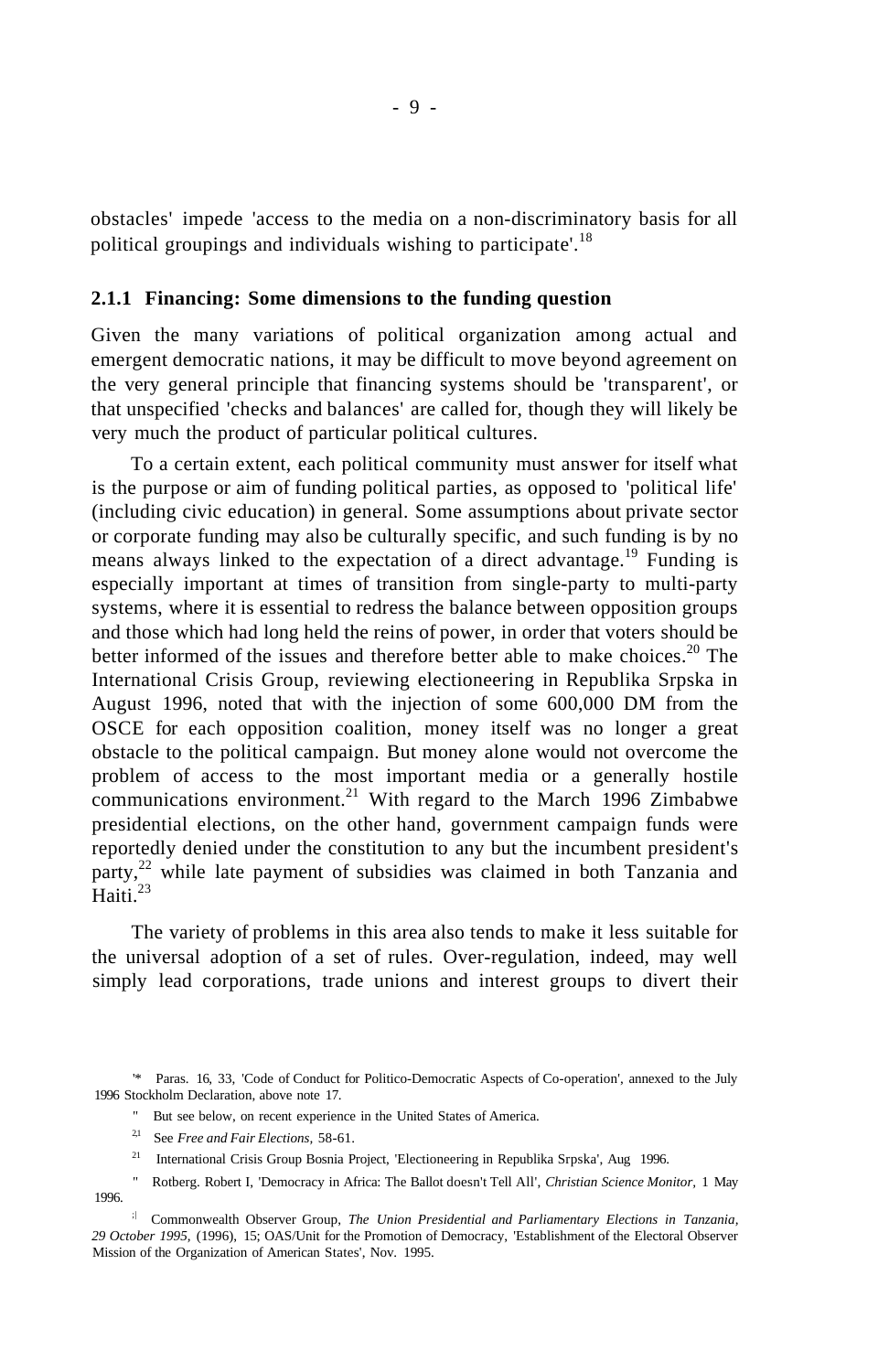political contributions to parties and candidates into research institutes and 'action committees' beyond the area of possible control.

Practice in some jurisdictions nevertheless illuminates concerns and responses.<sup>24</sup> Subsidies for campaign expenses, for example, may be conditional on filing periodic statements of income, assets and expenditure; tax credits may be available for political contributions, generally within limits; certain types of contributions may be prohibited, sometimes by reference to source; $25$  overall expenditures may be capped; and all contributions or contributions over a prescribed amount may require to be disclosed.<sup>26</sup> Thus, Belgian law prohibits all contributions from corporations or trade unions, and provides that those from individuals should *not* be tax deductible.<sup>27</sup> In Canada, there are no restrictions on the amount that may be received by the candidate's official agent, but no one and no registered party may receive or use contributions from a person who is not a Canadian citizen or permanent resident, a corporation or association that does not carry on business in Canada, a trade union that does not hold bargaining rights for employees in Canada, any foreign political party, or a foreign government or agent of a foreign government. It is also illegal to make contributions to anyone but the official agent, all donations over \$100 must be disclosed, anonymous contributions under \$100 must be identified as to category (for example, individual or corporate), and 'anonymous' contributions over \$100 must either be identified by reference to amount, name and category, or the money sent to the Receiver General of Canada through Elections Canada.<sup>28</sup> Individual donations continue to make up the bulk of contributions.<sup>29</sup>

•\* Cf. Mandate of the Ontario Commission on Election Finances, Canada; Election Finances Act; Municipal Elections Act.

37 Loi du 4 juillet 1989 'relative a la limitation et au controle des depenses electorales ainsi qu'au financement et a la comptabilite ouverte des partis politiques': *Moniteur betge,* 20 juillet 1989, 206. The French law of 1995 also prohibits contributions by corporations and limits individual contributions to 50,000F; donations over 1.000F must be made by cheque: see Camby, Jean-Pierre, *Le financement de la vie politique en France,* (1995), 55-9.

 $21$ Elections Canada, Election Handbook for Candidates, their Official Agents and Auditors, Ottawa, 1993.

<sup>N</sup> The 2,156 candidates who filed nomination papers received 160,944 contributions totalling \$42,210,219. Individuals constituted the majority of donors, both in number and amount, totalling 131,245 individual contributions to candidates =  $$17,565,542 = 41.6$  per cent Next, businesses and commercial corporations (23.4%), political organizations such as local associations (IK.*7%).* and registered political parties (11.6%): Elections Canada, Contributions and Expenses of Registered Political Parties and Candidates, 35th General Election 1993, Ottawa, 1993. See alsoSeidle, F. Leslie, ed., *issues in Party and Election Finance in Canada,* Research Studies of the Royal Commission on Electoral Reform and Party Financing, 5, Toronto, Dundum Press, 1991.

<sup>:4</sup> Information following on European practice draws in part on Council of Europe, 'Financing of Political Parties: Legislation' (1994), a collection compiled for the use of tlie Council of Europe Project Group. "Human Rights and Genuine Democracy\* and related meetings, including the European Workshop on the Financing of Political Parties, Turku/Abo, Finland. 17-18 May 1995.

<sup>:</sup>s In the United Stales, the following are among those prohibited: contributions from non-citi/ens or nonpermanent residents; contributions in another's name; cash contributions in excess of SI00; direct contributions to candidates from corporations or trade unions. Many allegations regarding finance and campaign funding surfaced in the aftermath of the 1996 US elections; these included claims that both the Democratic and the Republican parties raised a considerable amount of 'soft money\*, that is, non-accountable contributions, and that both parties relied heavily on indirect and again non-accountable promotional activities by various groups. A number of lawsuits were initiated, for example, against the largest teachers' union in Washington state, claiming that it had illegally spent teachers' dues on political campaigns and failed to report campaign activity: *Seattle Times,* 12 Feb. 1997.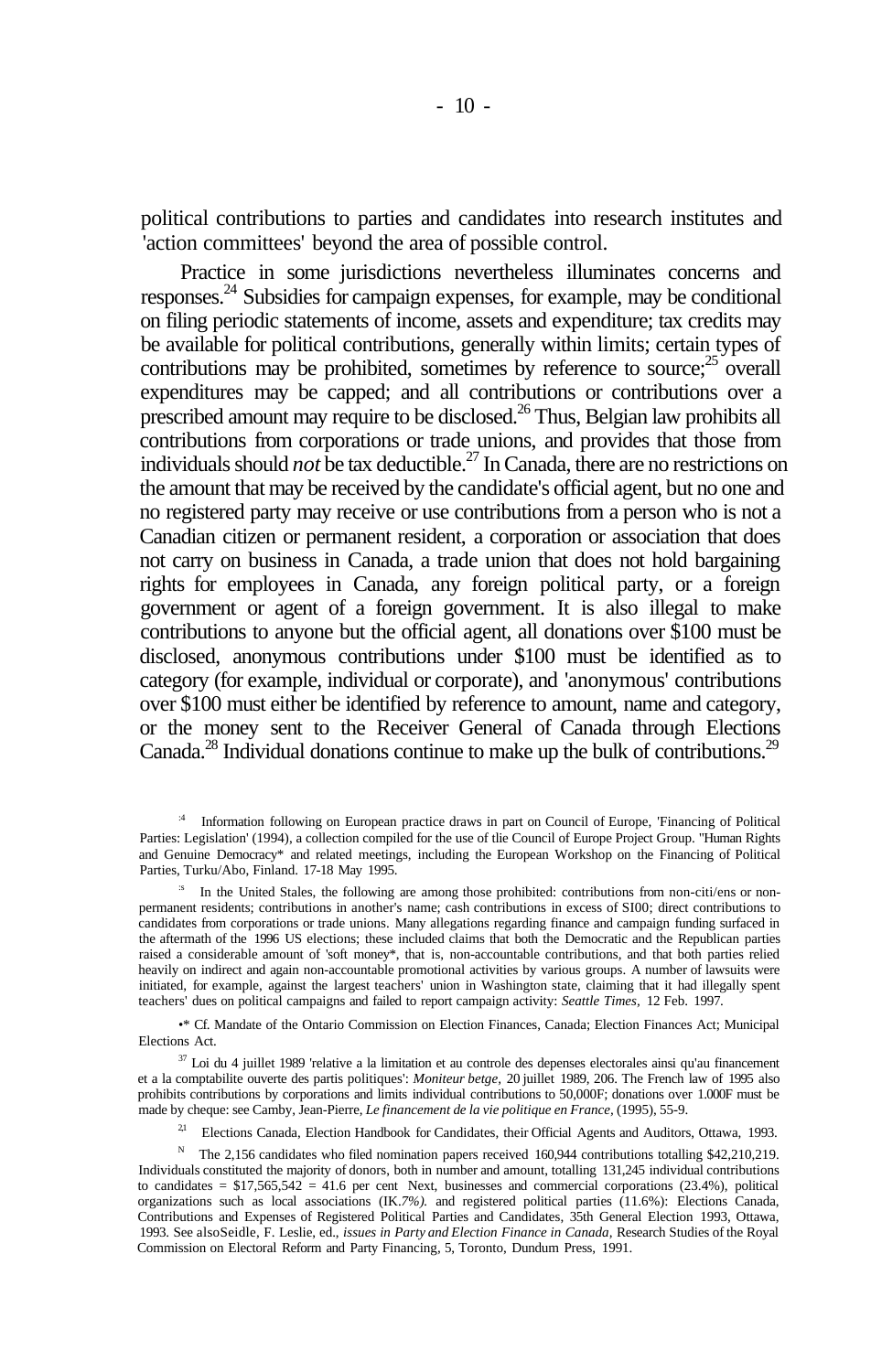Elsewhere, public funding may be tied to *effort,* for example, by matching State subsidies to party recruitment. In the highly regulated United States system, donors can contribute cash to parties and candidates, but donations are not allowed by corporations, trade unions, national banks and foreign nationals.<sup>10</sup> They may set up 'political action committees', however, which can serve as a channel for donations to candidates,  $31$ 

In Austria, the principle of government funding dates from 1975; contributions consist of a fixed sum equal to about 3 million Austrian schillings for all political parties having at least 5 representatives in Parliament, plus a variable reflecting the overall standing of the parties, by reference to the number of votes received during the previous election.<sup>32</sup> In 1989, a further contribution to election costs was introduced, calculated by reference to votes received and representation in Parliament, and additional funding may be available for so-called 'parliamentary clubs' of parties competing in an election, and for political education and journalism.

In Belgium, the 1989 law on electoral expenses, party financing and accountability defines income and expenditure, lays down the maximum that can be spent during legislative and provincial elections, and determines the basis for calculating the annual subsidy for every party represented in the House and the Senate by at least one member, which must be paid to the nonprofit institution designated by the party."

The 1990 Bulgarian law on political parties prescribes permissible sources of funding: initial and membership dues; donations and legacies; income from business activity; and State subsidies. It also prohibits certain types of contribution, including donations that are anonymous, or from foreign States and organizations, or from institutions, enterprises or organizations. State funding for elections and political activities is determined by reference to numbers in Parliament.

' : "Bundesgeset/ vom 2. Juli 1975 iiber die Aufgaben, Finan/iernng und Wahlverbung poliuseher Parteien (Parteingestet/>'.arl. II.

<sup>&</sup>quot;' See generally Cantor, Joseph E.. Congressional Research Service (CRS) Report for Congress, Campaign Financing in Federal Elections: A Guide to the Law and its Operation," X Aug. 1986; updated 15 Oct. 1993.

<sup>&#</sup>x27;' Individuals may contribute a maximum of \$1,000 to each candidate, and \$20,000 to a national party per election; political action committees (PACs), \$5,000 and \$15,000, respectively. For brief discussion of the contributions and influence of PACs, see, among others. Cantor, 'Campaign Financing in Federal Elections', above note 30, 31-2; Kalb, *0. &* Salant, J.D., 'Donations by Pro-Israel PACs in Decline on Capitol Hill'. *Congressional Quarterly,* 1ft Mar. 1996, 719; '1995 Campaign Finance Totals', ibid., 6 Apr. 1996, 954; Salant, J., 'Freshmen Embrace Capitol Ways as They Go lor PAC Donations', ibid., 20 Apr. 1996, I06K; also Weiser, Benjamin *&* McAllister. Bill. 'The Little Agency Thai Can't. Election-Law Enforcer is Weak by Design. Paralyzed by Division", *Washington Post,* 12 Feb. 1997.

<sup>&</sup>quot; Loi du 4 juillet 1989 'relative a la limitation et au controls des depenses electorates ainsi qu'au linancement et a la cuniptabilite ouverte des partis [politiqu.es':](http://politiqu.es) *Moniteur beige,* 20 juillet 1989, 206, arts. 4, 16, 22.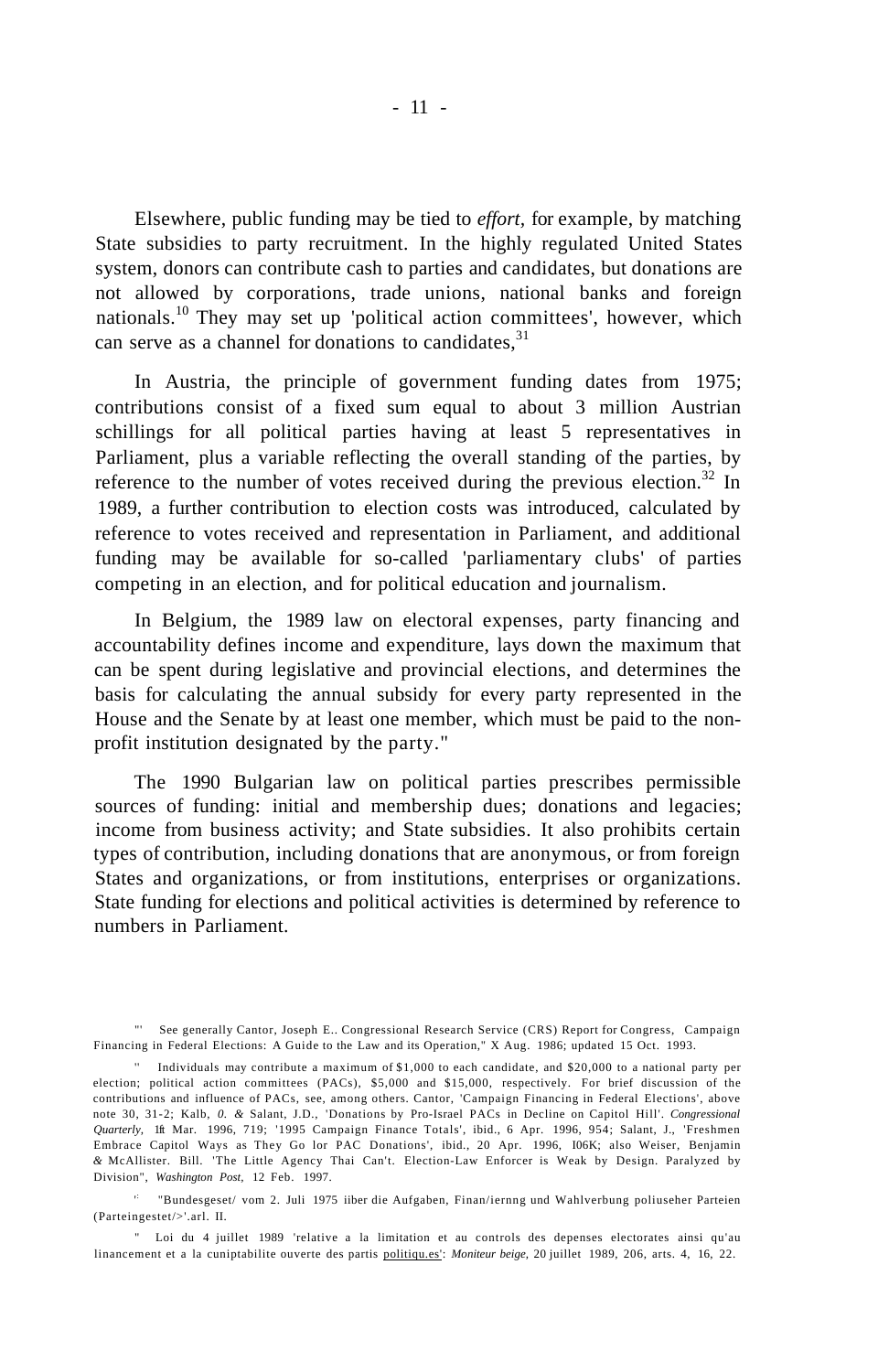The Danish Parliament enacted the Grants to Political Parties, etc. Act in 1986, which provides for grants to both political parties and independent candidates, on the basis of five Danish kroner per vote per year for general elections.<sup>34</sup> Historically, the trade unions had traditionally provided financial support to the social democratic party, while business interests were the source for the so-called bourgeois parties. This effectively allowed only limited opportunities for other parties, putting in question the equity of the situation between the few with stable financing and all the others; to this were added problems of principle, and objections to funding political activity out of mandatory union dues, regardless of individual wishes. The decrease in party membership during the 1950s and 1960s helped the introduction of the public support scheme, although as some commentators have noted, this in turn allowed in a measure of public control.<sup>35</sup> Moreover, it is suggested that the Danish scheme is 'neutral' only in the sense that it preserves existing differences, being based on representation and votes  $r$ eceived  $36$ 

Hungarian law provides for subsidies to parties represented in Parliament and according to votes received. It further lays down that, apart from such subsidy, no party may accept a contribution from the State, or from another State; and that all anonymous donations must be paid to a public interest foundation. There are sanctions for non-compliance; illegal contributions must be surrendered to the State, while a party at fault may lose its subsidy up to the amount of the illegal contribution."

Portugal employs a combination of public and private funding, with the former including grants to finance parties and electoral campaigns, as well as subsidies granted by the European Parliament under European Community law.<sup>18</sup> Spain's 1987 law likewise covers both public and private sources. Public financing to pay electoral expenses is granted on the basis of the number of votes and members of Parliament obtained in the election by each party; parliamentary groups in the Congress and Senate, and in regional

" Ibid., 166.

\* Ibid.

" Law XXXIII (1989) on political parties, as amended by Law LXII (1990), Law XLIV (1991) and Law LXXKI992).

l \* Law 72/93, 30 Nov. 1993; Law 77/88, I Jul. 1988; Regional Legislative Decree 9/86/A, 20 Mar. 1986 (Azores); Regional Legislative Decree 24/89/M, 7 Sept. 1989 (Madeira).

w See Pedersen, M.N. iqid Bille. 'Public Financing and Public Control of Political Parties in Denmark', in Wiberg. Matti. The Public Purse and Political Parties. Political Financing of Political Parties in Nordic Countries, Finnish Political Science Association. 1991, 147-72. The authors noted incidentally that initially 'parlies were considered anathema in the Danish parliament during the first decades of the democratic era...The first democratic constitution — of 1849 — had proclaimed that "members of parliament are solely expected to follow their own conscience and are not bound by any directions by their voters".' (148)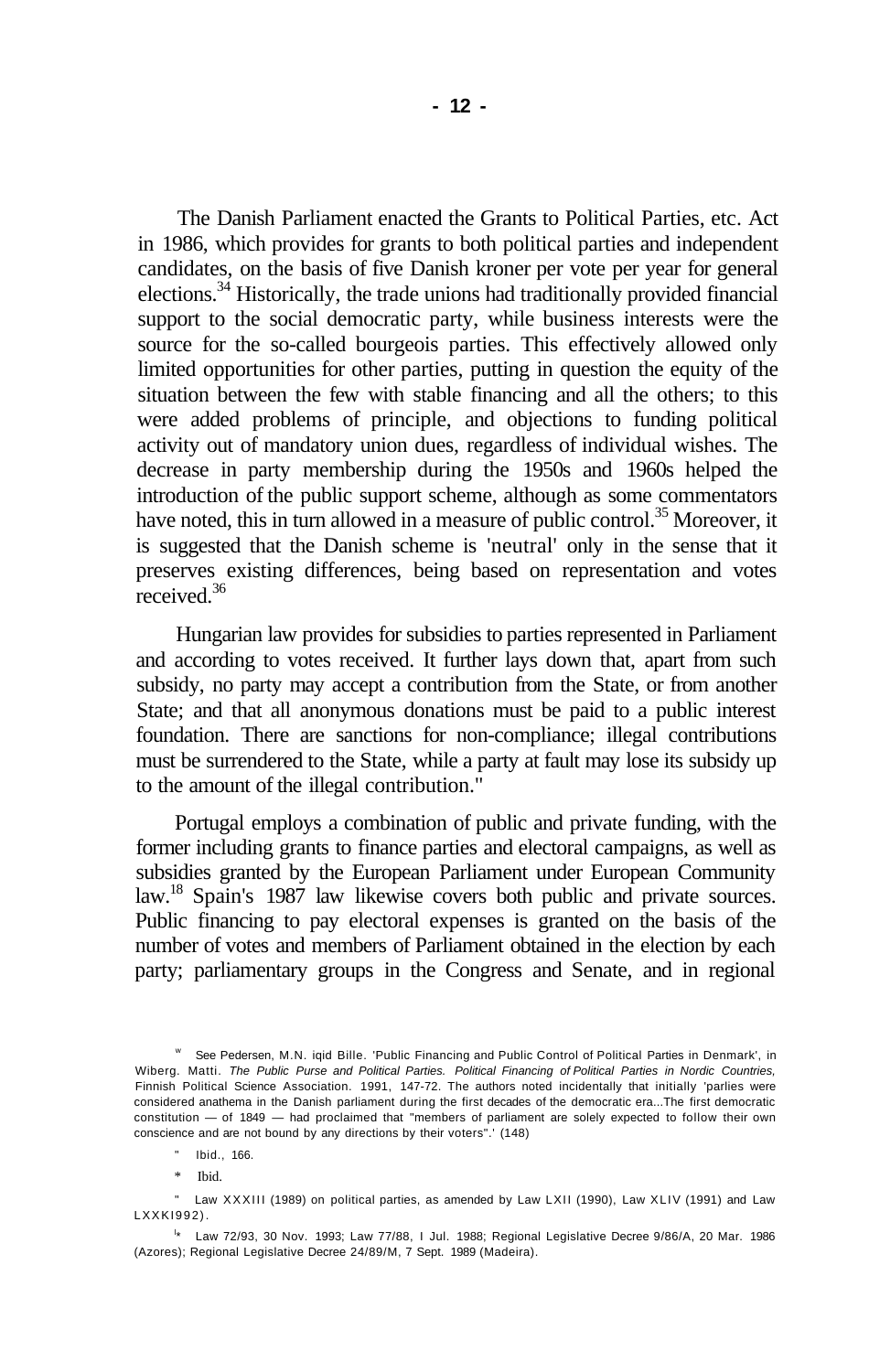chambers also receive funding, while yearly subsidies go to parties with members in the national Congress, according to the number of votes and members of that Chamber obtained in the previous election.<sup>39</sup> Private funding comprises membership fees, contributions (subject to limits and conditions), legacies, returns on capital and credits.<sup>40</sup>

Sweden's Act 1972:625 on Financial Assistance to Political Parties provides for payments to be made to each party that has obtained a significant number of votes over two elections, and to unrepresented parties that have obtained more than 2.5 per cent of votes cast in the latest election. Provision is also made for office assistance and various other contributions.

A 1988 report commission by the Swiss parliament noted that political parties were in a difficult situation, and that they faced new challenges from 'les associations d'interets, les medias et d'autres formes nouvelles d'action politique<sup>1.41</sup> With a view to *promoting* the parties, it also called attention to the dangers inherent in inequality of opportunity, for example, where party independence is replaced by dependence on a few generous donors. It identified three guiding principles for State support of political parties in a democratic system:<sup>42</sup> 'la democratic politique', in which parties occupy a critical juncture between citizens and the organs of the State, and which ought not to be compromised by even the appearance of common interest between party and State; 'la liberte des partis', a fundamental right flowing from freedom of association in general and which includes freedom of creation and freedom of action; and Tegalite des partis<sup>1</sup>, which presupposes equality of support by the State and contains the kernel of the problem, for should State aid support and promote formal equality, material equality, or equality of opportunity?

A recent study on the United Kingdom concluded that, 'the legal limitation of election expenses under the Corrupt Practices Act of 1883 and its successors has been a spectacular success: candidates are able to stand and campaign for election without the need for substantial financial resources, and the rules have been by and large observed.<sup>43</sup> Political parties are privately financed, and no restrictions other than the general law govern how money is raised. At a general election, the candidate appoints an agent who is responsible in law for all expenses incurred in the candidate's constituency

\*<sup>1</sup> Basic Law 9/91 creates the crime of influence peddling, and is intended 10 ensure thai private contributions to political parties are not made in consideration for favours relating to public activity.

<sup>41</sup> Conseil federal, 'Rapport sur 1'aide aux partis politiques'. 23 nov. 1988 (doc. 88.075).

4: Ibid., \$835,351-3.

<sup>41</sup> Agenda Jar Change. The Report of the Hansard Society Commission on Election Campaigns. Hansard Society. London. 1991. 35.

<sup>&#</sup>x27;" Set- Basic Law 3/87; Basic Law 5/85.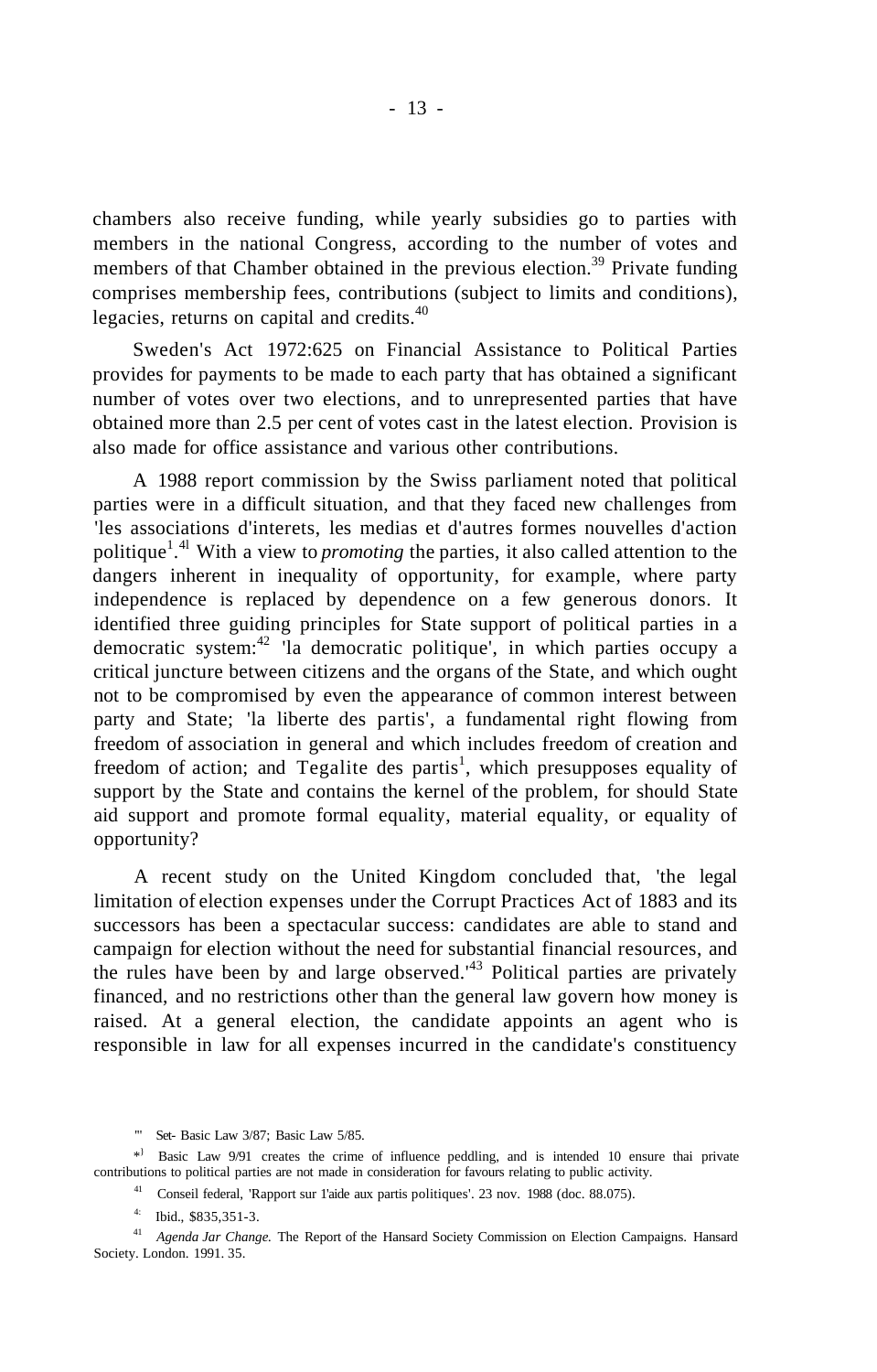campaign. Candidates are limited in what they may spend, comprising a basic amount plus so much per eligible registered voter.<sup>44</sup> Political parties, however, can spend without limits, provided it is not in support of a particular candidate, and this is giving rise to increasing concern.<sup>45</sup> No financial assistance as such is provided for electoral expenses, but the parties receive fairly significant assistance in kind, including free broadcasting time, free use of halls for election meetings, free postal delivery to every elector.<sup>46</sup>

In the Federal Republic of Germany, all candidates are funded by political parties, which in turn receive more than 60 per cent of campaign funds from the government; corporate donations are permitted (but are not tax deductible) and, within certain limits, contributions need not be disclosed. Individuals also are a source of membership fees and donations, which are tax deductible now only to DM 6,000.<sup>47</sup> The Russian Presidential Election Law 1995 restricted legal funding to those funds allocated to a candidate for the pre-election campaign by the Central Election Commission; the candidate's own funds, not exceeding some \$11,000; and other funds, also with varying limits, including those allocated to the candidate by the electoral association or nominating group; and voluntary donations by individuals and legal entities. The ceiling of total campaign expenditures was set at approximately \$2.87 million.<sup>48</sup>

Several commentators consider that large and anonymous donations enhance the possibility of corruption, and should therefore be declared. Small and individual contributions, on the other hand, should be as entitled to anonymity (as a reflection of the individual right to privacy) as the exercise of

<sup>&</sup>quot; Section 75( I (, Representation of the People Act 1983: 'No expenses shall, with a view to promoting or procuring the election of a candidate and an election, be incurred by any person other than the candidate, his election agent and persons authorised in writing by the election agent'.

<sup>4</sup>S The Report of the Hansard Society Commission on Election Campaigns, *Agenda for Change.* Hansard Society, London. 1991, 37-9, noted. that such advertising was 'widely believed to be efficacious, giving an advantage to whichever party can afford to spend most', and that there was considerable public support for spending limits.

<sup>\*</sup> The Hansard Society Report noted that, on balance, public opinion was against the public subsidy of campaign costs: above note 45, 46.

<sup>47</sup> 'Sechstes Gesetz zur Anderung des Parteiengesetzes und anderer Gesetze vom 28. Januar 1994': 1 *BGBL*  1994, 142. Under art. 18, a global limit is set, out of which no single party may receive more than it earned during the year. The assessment of the subsidy is made by reference to the parties receiving a threshold of votes cast, and is based on DM t for every vote cast, plus DM 0.5 for every DM 1.0 obtained as fee or donation (by an individual up to DM 6,000), plus a further DM 0.30 for every valid vote cast up to 5 million.

<sup>&</sup>lt;sup>4K</sup> OSCE, 'Report on the Election of the President of the Russian Federation, 16 June and 3 July 1996', 9-10. Candidate and campaign expenses were expressed in terms of so many minimum monthly salaries; for example, voluntary donations by individuals were not to exceed 50 minimum monthly salaries (approximately \$11.36). It was claimed that the overall limits were exceeded by the incumbent president, and the OSCE delegation also noted that the linkage of the presidential campaign with that of Moscow's mayor 'may have been a creative way of circumventing campaign finance limitations'. It recommended that the Central Electoral Commission monitor and enforce compliance with financial rules, and that the cap on expenditures apply to all candidates. See also IFES, *Europe and Asia Report,* Feb. 1997, 7, reporting with regard to the 1995 and 1996 elections in Russia, that 'vast monetary resources actually spent on campaigns are unaccounted for", that 'widely varying sums are publicly cited', but that 'the only common feature about these sums is that they fail to correspond in any way lo the figures provided in official reports."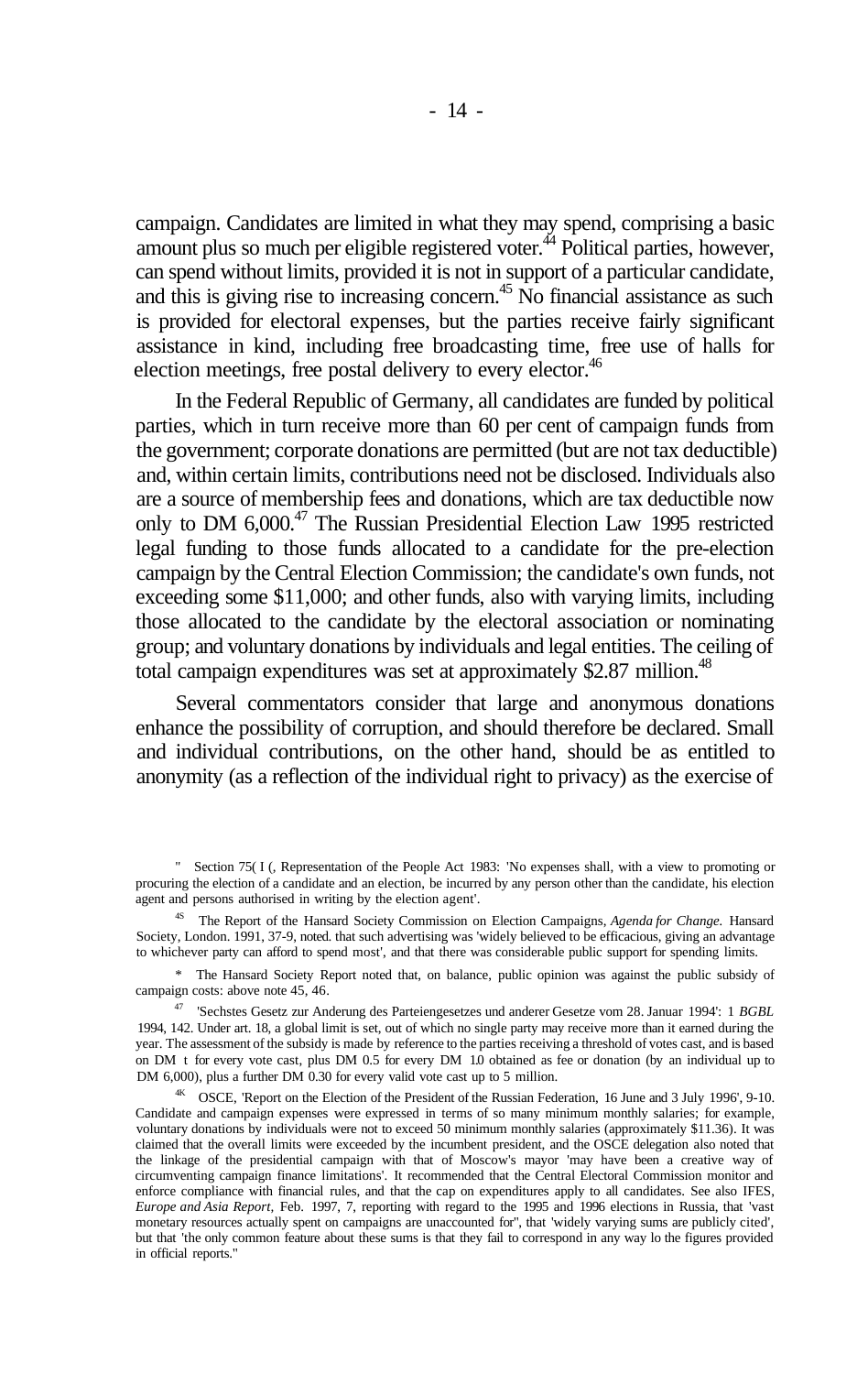the right to vote itself. The most important consideration in this context appears to be *transparency;* corporations, in particular, should disclose their contributions, and political parties, their income.

### **2.1.2 Financing and Code of Conduct** issues

The extent to which election-related contributions and expenditures admit of regulation will clearly depend on a variety of factors in each country's particular legal and political culture. In the United States, the otherwise high level of control has been upset by the general unwillingness of the parties to limit fund-raising and expenditure, and by the impact of the constitutional protection accorded to free speech.<sup>49</sup> The unwillingness to submit to control is reflected institutionally in the Federal Election Commission (FEC), the agency established by Congress to regulate the financial side to the electoral process. The FEC, with representation evenly divided between both political parties, is easily blocked by divisions along party lines, while its opportunities for independent action are severely limited.<sup>50</sup> Nevertheless, the 1996 elections generated new moves to reform campaign finance, with proposals for both mandatory and voluntary limits, and with incentives for compliance attaching to the latter  $51$ 

In India also all party discussions in mid-1996 focused on compulsory account-keeping by political parties, audits under the authority of the Election Commission, and a ban on corporate donations to parties; the question of State funding, however, proved more contentious.<sup>52</sup> The rational justification for limitations nevertheless reveals certain perceptions common across the democratic spectrum.

With regard to the Canadian approach, for example, it has been said that,

Fairness requires that access for paid partisan messages in the media be restricted in order to limit the cost of election campaigns. General restrictions on spending during election campaigns are legitimate and necessary in order to ensure equality of opportunity among candidates and among registered political parties. The provision of partial

<sup>4</sup> " Cf. Axworthy, T., 'Capital Intensive Polities', in Seidle, Leslie F., *Issues in Party and Election Finance in Canada,*' above note 29, who remarks that while limiting expenditures may intrude on liberty, unlimited spending makes a mockery of equality. He also considers that Canadian law does not go far enough, for example, in counteracting the infljence of government and interest groups.

<sup>50</sup> See Weiser & McAllister, *Washington Post* above note 31. The FEC is unable to launch criminal investigations, to impose penalties or seek injunctions before elections to bring illegal activity to an end.

<sup>&</sup>lt;sup>51</sup> Draft legislation submitted to Congress included the Campaign Finance Reform Act of 1996: H.R. 3760; the American Political Reform Act: H.R. 3505; and H.R. 2566 and S. 1219 (the Smith and McCain-Feingold bills). The last-mentioned proposals included the offer of reduced media costs as an incentive for compliance

<sup>&</sup>quot; *The Hindu,* 29 Aug. 1996.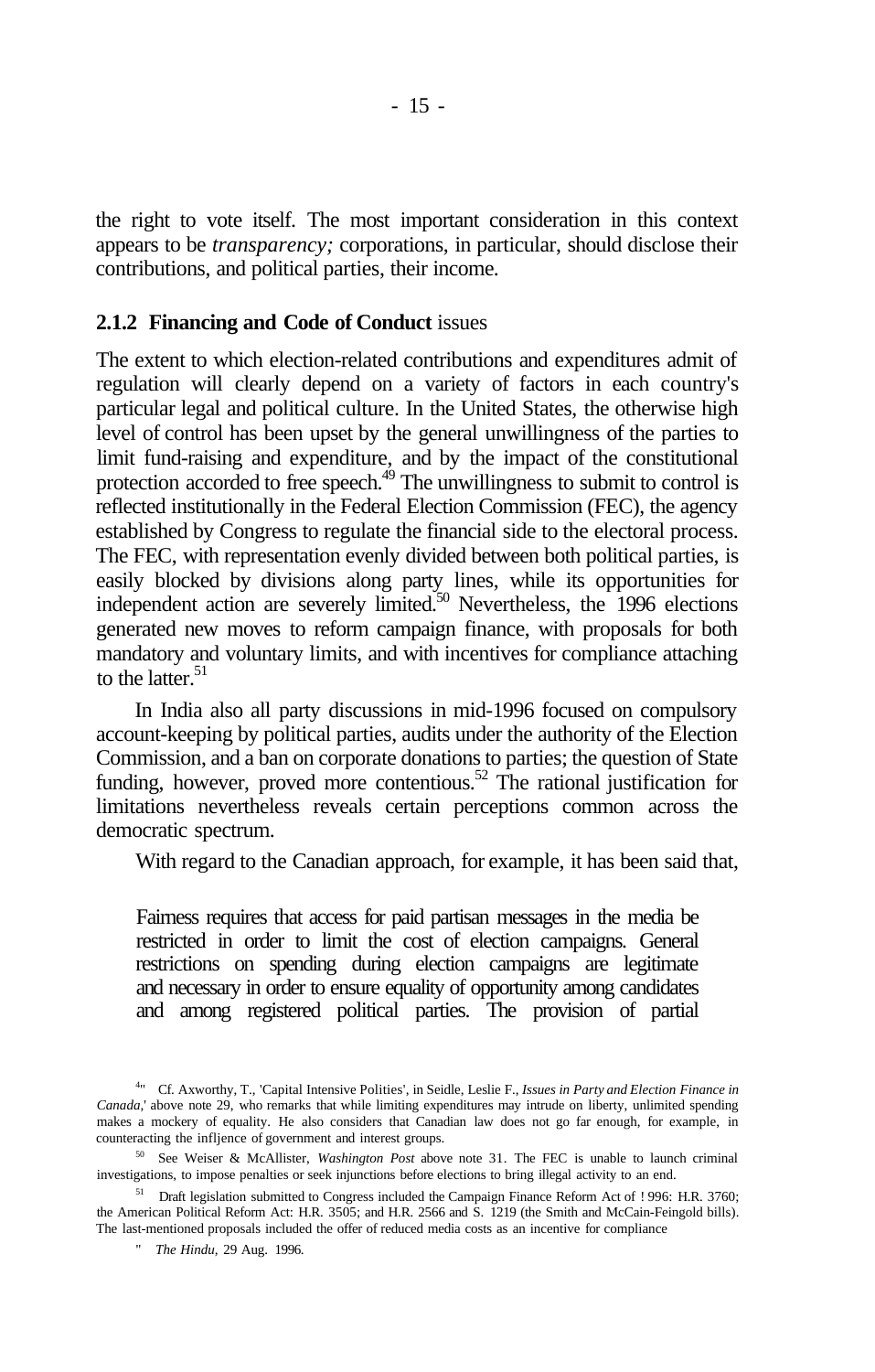reimbursements... and of income tax credits for political contributions help both to encourage participation... and to promote fairness...<sup>53</sup>

Jean-Pierre Camby has observed that the financing of parties and campaigns touches fundamental elements of the life of the political community.<sup>54</sup> He quotes Yves Meny:

la democratic, par principe, se regie sur le principe \*un homme une voix', affirme le traitement 6gal de tous les citoyens, recuse 1'argent en tant qu'element discriminant.<sup>55</sup>

The principles of equality, of equal opportunity to participate in public life, and of the equal value of each vote, are all challenged by the weight of money.<sup>56</sup> The French legislation of 1988,1990 and 1995 established fixed and controlled expenditure limits and broke the inflationary spiral by forbidding purely and simply certain of the most expensive forms of propaganda.<sup>57</sup> It brought the electoral campaign back to essentials and the candidates into the campaign; as one commentator put it, 'Moins d'argent egale plus de qualite'.<sup>58</sup>

At the same time, many jurisdictions, like those in the United States, have attempted to wrestle with the impact of constitutional guarantees of democratic process. The *Conseil constitutionnel* in France, for example, struck down a provision limiting State aid to parties having obtained at least *5%* of votes, 'car ce seuil etait de nature a entraver 1'expression de nouveaux courants d'id£es et d'opinions', and therefore contrary to the combined effect of articles 2 and 4 of the Constitution, to the principle of equality and political parties' freedom of activity.<sup>59</sup>

" Loidu II mars 1988 relative a la transparence financierede la vie politique; loidu 15 Janvier 1990relative a la limitation des defenses electorates et a la clarification du financement des activity politiques; lot no. 95-65 du 19 Janvier 1995 sur le financement de la vie politique. Cf. ODIHR, *Final Report,* Bulgarian Presidential Election, October 27 and November 3. 1996, reporting the widespread use of full-colour posters and doubting whether any major candidate could have avoided spending more than the legal limit.

" Mi lion, Charles, 'Avant/apres:Cequiachange',in 'L' argent deselections', *Pouvoirs,* No. 70, 1994, 103, 109.1II. Also. Doublet, Yves-Marie, 'La legislation de 1995 sur le financement de la vie politique', *Revue francaise de droit constitutionnel,* no. 22. 1995, 411.

w Decision No. 89-271 D.C. du 11 Janvier 1990. cited by Camby, *Le financement de la vie politique en France,* 33-5.

<sup>&</sup>lt;sup>51</sup> Strengthening the Foundation, Annex to the Report of the Chief Electoral Officer of Canada on the 35th General Election, Ottawa. 1996, 55.

M Camby, Jean-Pierre, *Le fmancemenl de la vie politique en France,* Monichrestien, Paris, 1995, 10.

M  *Pouvoirs,* no. 65, p. 72.

w Camby also quotes Jean-Claude Masclet: 'Si tant qu'il n'existe pas de politique sans vertu, on peut convenirque la vertu passe aujourd'hui par la clarte dans la connaissance du financement de la vie politique et par des<br>mesures qui, tel le financement public, assurent l'egalite dans la lutte des ideas': 'Le prix de la de *Gaudemet,* (1984), 120.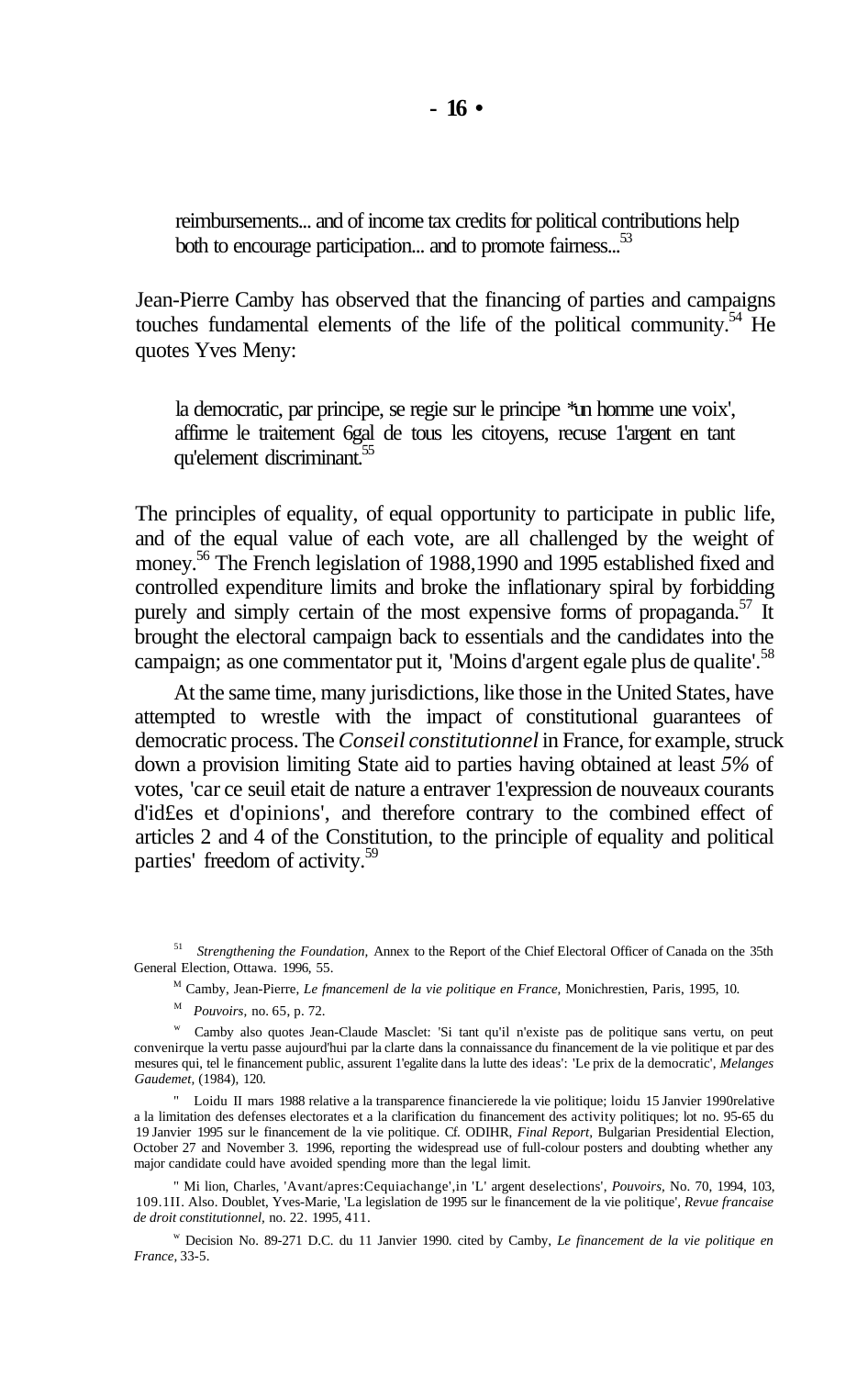Another frequently invoked rationale is tied to *transparency.* Noting the tendency for the media now to dominate politics, Charles Millon has remarked that, Ma clarification des relations entretenues par les elus et leur sources de financement est un probleme central. La baisse de la pression de I'argent sur les hommes politiques, c'est... le premier pas vers un recentrage indispensable de leur role et de leurs missions'  $\frac{1}{2}$ <sup>0</sup> In 'Guidelines on the financing of political parties' prepared for the Council of Europe Working Group, Pierre Koenig observed that, 'In addition to the principle of freedom (of expenditure), funding is... subject to the principle of complete transparency.<sup>ftl</sup> In an earlier study, he went further and suggested that 'the principles of transparency and equality of parties with regard to sources of funding... by definition, can only be fully guaranteed for public funding'.<sup>62</sup>

In the United States the emphasis on transparency is covered by the requirements of disclosure. A principal element in the legislation of the 1970s was disclosure of receipts and expenses by candidates and committees and an independent regulatory agency (the Federal Election Commission—FEC) to administer the law. All candidates and political committees in federal elections are subject to uniform disclosure requirements, under which contributions and expenditures must be reported on a regular basis for public examination.<sup>63</sup> The US Supreme Court has also upheld disclosure requirements on the ground that, like contribution limits, they help to combat corruption through stemming candidates' dependence on large campaign contributions.<sup>64</sup>

#### **2.1.3 Money and the means of communication**

Money has acquired a major importance in politics because of changes in the means of expression and communication.<sup>65</sup> Modern 'marketing' methods, including billboards, posters, mailings, telephone canvassing, and so forth, may bring more information to the voters, but also tend to standardize the

\*" Millon, Charles, 'Avani/apres: Ce qui a change', in 'L'argent des elections', *Pouvoirs,* No 70, 1994.103: •[Les derives provoquees par 1'explosion des besoins de financement] sont en effet prof on dement liees a la logique mediatique qui tend a dominer la politque'.

<sup>&</sup>quot;' Council of Europe, Project Group, 'Human Rights and Genuine Democracy'. European Workshop on the Financing of Political Parties, Turku/Abo, Finland, 17-18 May 1995, 'Guidelines on the financing of political parties', prepared by Pierre Koenig: CE doc, CAHDD(95)5, 7 Mar. 1995, 4.

*M* 'Funding of political parties', Study prepared by Pierre Koenig: CE doc. CAHDD(94)45, 20 Sept. 1994, 4-5. Ct". Camby, *Le financement de la vie politique en France*, 48 '... on ne peut tout a la fois inlerdire aux parties de rece voir certains dons, souhaiterqu'ils fonctionnent bien, que leurs comptes soient transparentes, et ne pas envisager un financement sur fonds public'.

M These are now available, regularly updated, on the FEC's WebSite: **[www.fec.gov](http://www.fec.gov)** 

*M Buckley* v. *Valeo,* 424.11.51 (1976); see below, note 69.

<sup>^</sup> Ct". Millon, Charles, 'Avant/apres: Ce qui a change', in 'L'argent des Elections', *Pouvoirs,* No. 70, 1994, 103, I On.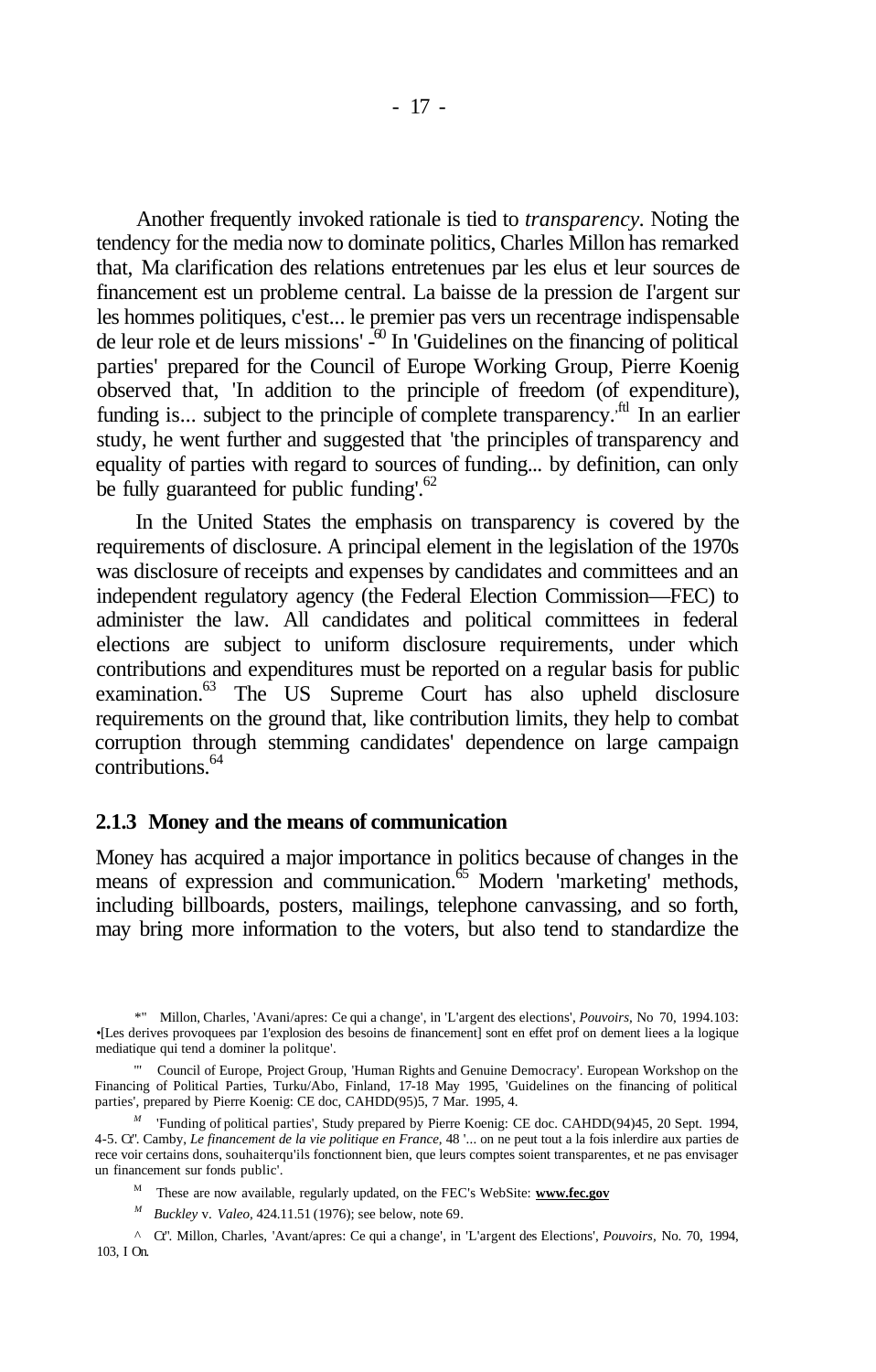debate; the result is that issues do not get discussed, the individual views of candidates are lost, and increasingly they are elected less on the basis of personality and more as spokespersons of particular parties. The spiralling media attention may be accompanied by greater passivity among voters, especially as ideologies decline. Polls, it has been suggested, are replacing the relationship between candidate and voter. All this costs money, which in turn is perceived as distorting the debate.<sup>66</sup>

The 1996 elections in the United States of America were dominated by expenditures on all sides, at an estimated overall cost of some \$2.65 billion.<sup> $67$ </sup> The strict limits on campaign contributions, adopted in the 1970s, were circumvented through the raising of so-called soft money, considered nonaccountable because not used to promote or oppose particular candidates. Instead, much of it was used to finance what was known as issues advertising'.<sup>68</sup> In addition, the principle of full disclosure of campaign contributions and spending was circumvented by the activities of interest groups' supposedly independent of the parties and therefore not bound by the rules of accountability. The US Supreme Court also encouraged spending activity when it held that unlimited sums could be spent on congressional campaigns, provided the money went through operations independent of the candidates.<sup>69</sup> This in turn led to considerable 'outside' involvement in local

" Marcus, Ruth & Babcock, Charles R., 'The System Cracks under the Weight of Cash: Candidates, Parties and Outside Interests Dropped a Record \$2.7 Billion', *Washington Post,* 9 Feb. 1997. This is the first of a series of articles which also included Gugliotta, Guy & Chinoy, Ira, 'Money-Machine: The Fund-Raising Frenzy of Campaign '%. Outsiders Made Erie Battle a National Battle', *Washington Post,* 10 Feb. 1997; Pianin, Eric, 'Money-Machine: The Fund-Raising Frenzy of Campaign '96. How Business Found Benefits in Wage Bill', *Washington Post,* 11 Feb. 1997; and Weiser, Benjamin & McAllister, Bill, 'The Little Agency That Can't. Election-Law Enforcer is Weak by Design, Paralyzed by Division', *Washington Post,* 12 Feb. 1997.

*<\** Individuals, corporations and trade unions may give as much 'soft money' to national parties as they want; it may not be spent directly for a candidate, but can be used for 'administrative' costs. In addition, individual and PACs may contribute unlimited sums for or against a candidate, provided the expenditure is not co-ordinated with party or candidate and is reported to the Federal Election Commission. According to Marcus & Babcock, *Washington Post* (above note 67), the Democratic National Committee, rather than the Clinton-Gore Campaign, paid for a series of pre-election issues advertisements, thereby avoiding the \$36 million limit on candidates during the primaries. Because the advertisements were not intended to put forward particular candidates, die origin and amount of the cash spent by outside groups did not have to be reported to the Federal Election Commission, and did not need to be financed by the 'political action committees' which, in turn, were unable to accept more than \$5,000 from individual donors. The Republican National Committee is reported to have engaged in similar activity, raising 'record amounts from the telecommunications, tobacco and pharmaceutical companies seeking relief from federal regulators': Marcus & Babcock, ibid.

"\* In *Buckley v. Valeo* 424 U.S. 1 (1976), the US Supreme Court upheld *contribution limits* and *disclosure requirements* because they served the 'vital governmental interest' of safeguarding the integrity of the electoral process without unduly burdening the rights of citizens and candidates to engage in political debate. It struck down *expenditure limits,* however, as representing an undue burden on political expression and did not sufficiently contribute to any overriding interest, such as preventing corruption or the appearance of corruption. This opened the way to unlimited campaign spending overall, as well as unlimited expenditure of personal funds by candidates and spending by individuals or groups. See generally Cantor, 'Campaign Financing in Federal Elections', above note 30; Durbin, Thomas M., CRS Report for Congress, 'First Amendment Issues and Major Supreme Court Decisions relating to Campaign Finance Law', updated 15 Sept. 1995.

<sup>\*</sup> Ibid.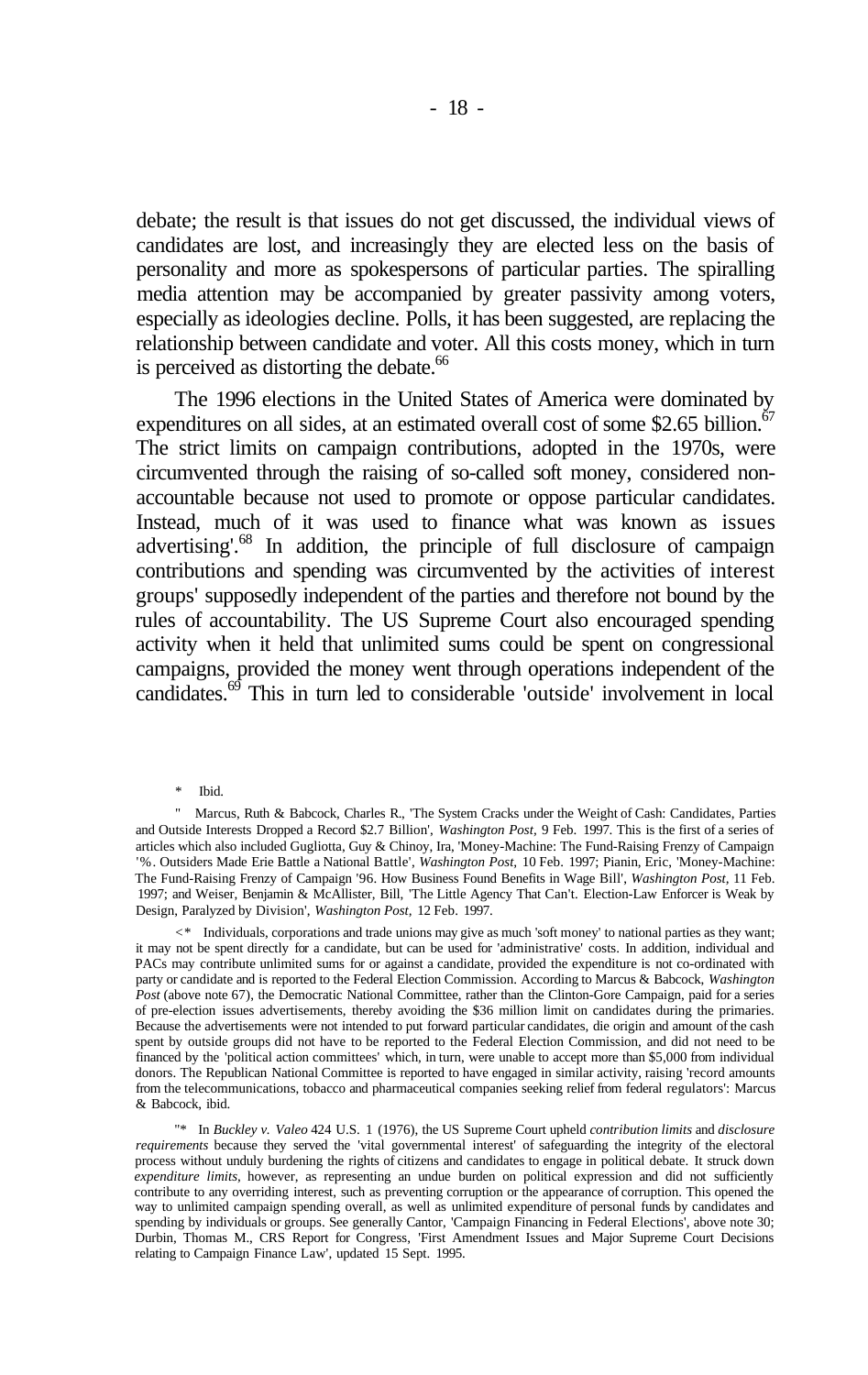electoral activities, often to the considerable surprise of the candidates themselves.<sup>70</sup> Campaign finances in the United States are by no means the only aspect of the money/democratic process debate. Corporate contributions have also been linked to the legislative agenda, even though a direct relationship between cash paid and votes gathered is rarely admitted.<sup>71</sup>

#### **2.1.4 Preliminary conclusions**

**It** is probably quite unrealistic to expect democratic elections to be separated entirely from the question of money. Indeed, the draft campaign finance act proposed by the Council on Governmental Ethics Laws (COGEL) opens with explicit recognition of the fact that financial contributions are a legitimate form of political participation, while nevertheless emphasizing that 'the financial strength of certain individuals or organizations should not permit them to exercise a disproportionate or controlling influence on the election of candidates'.<sup>72</sup> With particular reference to the United States, but also with relevance to emerging concerns in other countries, $^{73}$  the COGEL draft notes that the increasing cost of elections leads candidates to seek larger contributions from interest groups 'with a financial stake' in certain matters before government, resulting in the public perception that votes are being influenced by contributions. Moreover, the necessity for office holders to engage increasingly in fund-raising, 'distracts them from important public matters, encourages contributions that may have a corrupting influence, and gives incumbents an unfair advantage...' The intent of COGEL's model law is stated clearly: 'To ensure that individuals and interest groups have a fair and equal opportunity to participate... To reduce the influence of large contributors with a specific financial stake... To assist serious candidates in raising enough money to communicate their views and positions adequately...

71 See Pianin, *Washington Post* above note 67. On large contributions to candidates and the question of undue influence, see also Padget, D. in Seidle, Leslie F., ed., *Issues in Party and Election Finance in Canada,* above note 29; also, Ewing, Keith *D., Money, Politics and Law: A Study of Electoral Campaign Finance Reform in Canada,*  Clarendon Press. Oxford, 1992; Linton, M, *Money and Votes.* Institute for Public Policy Research, London, 1994.

<sup>7;</sup> Council on Governmental Ethics Laws (COGEL), 'A Model Law for Campaign Finance, Ethics and Lobbying Regulation, (199!).

71 See IFES. *Europe and Asia Report,* Feb. 1997,7, in which Russian Election Commissioner Kalushin cites concern with several issues common to many countires, including activity by groups in election campaigns that can affect the outcome, but which is not subject to finance regulation.

<sup>7,1</sup> Gugliotta & Chinoy, *Washington Post* (above note 67), cite one campaign in which the individual candidates spent some \$417,000 and \$1.2 million respectively, and outside interests 'at least \$1.4 million'. The Canada Elections Act restricts any person or group other than a candidate or the candidate's representative from incurring advertising expenses in excess of \$1,000 to directly promote or oppose a particular registered political party or the election of a particular candidate; see subsections 259.1(1), 259.2(2). In *SomerviUe v. Attorney General of Canada* on 5 June 1996 the Court of Appeal of Alberta held that these provisions (and subsection 213(10)) prohibiting advertising during the so-called blackout period) violated the freedoms of expression and association and the right to vote and were not justified in a free and democratic society.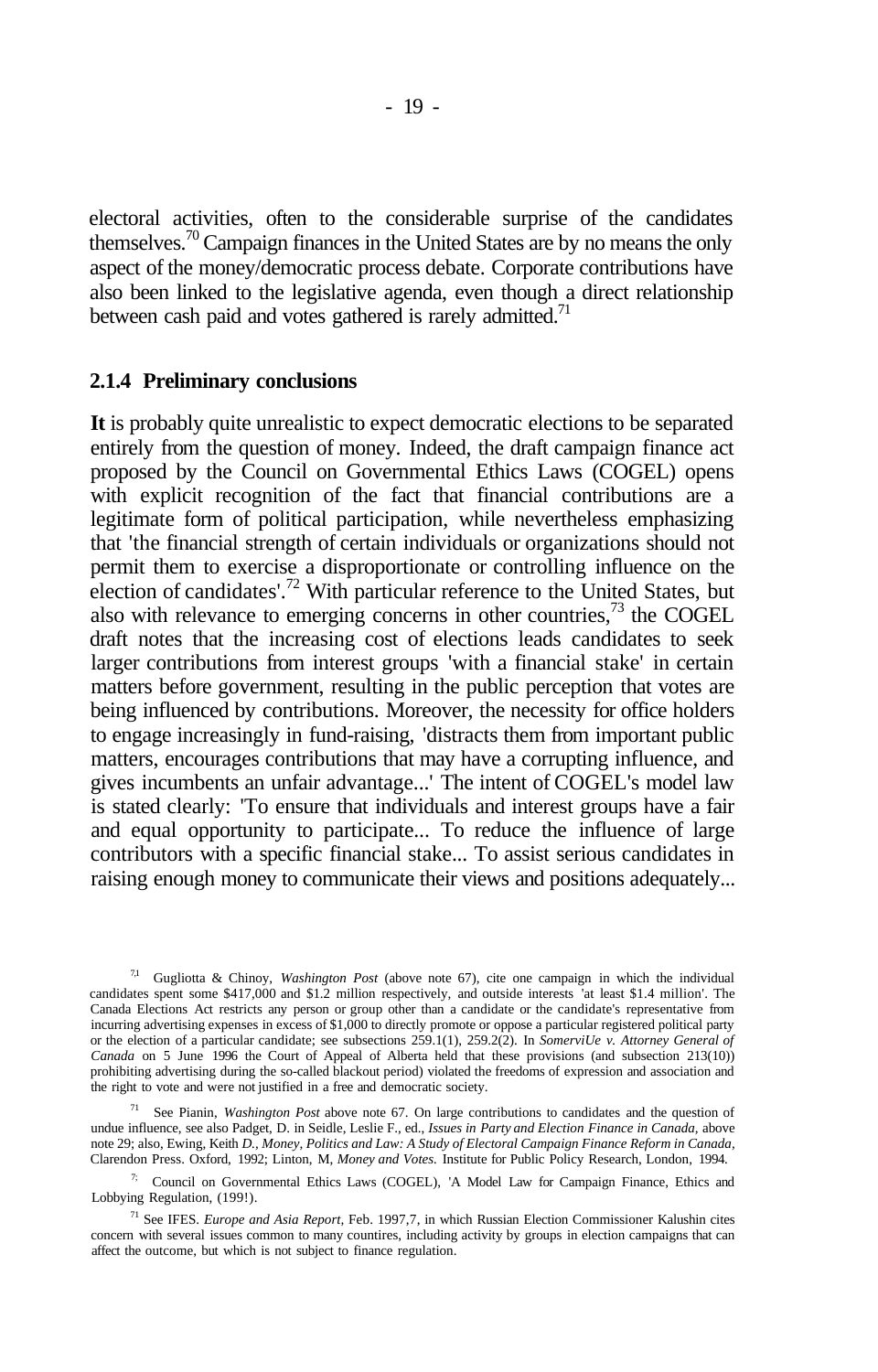To limit overall expenditures... To provide a neutral source of campaign financing...'<sup>74</sup>

### 2.2 Elections and the media

'Every candidate for election and every political party shall have an equal opportunity of access to the media, particularly the mass communications media, in order to put forward their political views.' *Declaration on Criteria for Free and Fair Elections,* 3(4)

'... States should take the necessary policy and institutional steps to ensure the progressive achievement and consolidation of democratic goals... In so doing, they should, among other matters... Encourage parties, candidates and the media to accept and adopt a Code of Conduct to govern the election campaign and the polling period...' *Declaration on Criteria for Free and Fair Elections,* 4(2)

'In time of elections, the State and its organs should... ensure... [t]hat parties and candidates are free to communicate their views to the electorate, and that they enjoy equality of access to State and public-service media; That the necessary steps are taken to guarantee non-partisan coverage in State and public-service media.' *Declaration on Criteria for Free and Fair Elections,* 4(3).

in order that elections shall be fair, States should take the necessary measures to ensure that parties and candidates enjoy reasonable opportunities to present their electoral platform.' *Declaration on Criteria for Free and Fair Elections,* 4(4)

#### **2.2.1 Role of the media**

As with most aspects of the political process, the relative importance of the various media will depend on economic, social and cultural factors. The importance of newspapers is contingent on a certain standard of literacy; that of radio or television, on the availability of receivers; roadside billboard advertising is of value only on roads much travelled by. In the 1996 Bangladesh elections, for example, radio was particularly important;<sup>75</sup> given an estimated 80 per cent illiteracy rate, it was also the 'communication

<sup>74</sup> Model Law for Campaign Finance, Ethics and Lobbying Regulation, §102. Alexander, Herbert E. & Corrado, Anthony, *Financing the 1992 Election,* ME. Sharpe, Armonk, WY, 1995; reviewed by Sharon Steward in *The Guardian* (Journal of the Council on Governmental Ethics Laws—COGEL), Mar. 1996, 1-3, suggests thai the US system should consider, among others, 'floors without ceilings', which would ensure all serious contenders have a reasonable minimum level of funding without limiting how much candidates can spend.

<sup>&</sup>quot; Commonwealth Observer Group, *The Parliamentary Elections in Bangladesh, 12 June 1996,*  Commonwealth Secretariat, London, 1997, 12-16.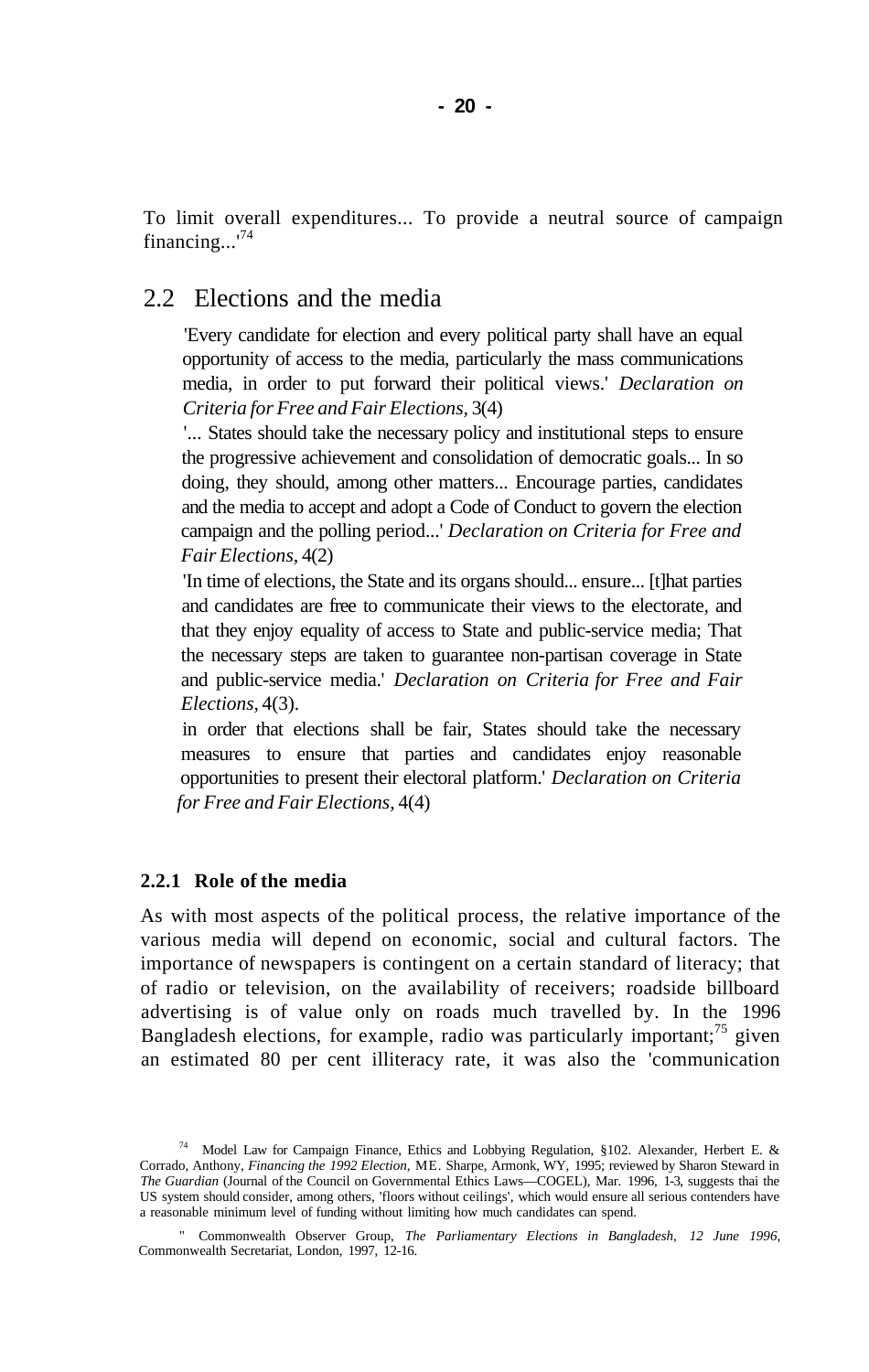medium of primary importance' in Sierra Leone,<sup>76</sup> although the media's direct role was ultimately minimal; this 'created an information vacuum in the country... (and) had a deleterious effect on the nature of political discourse.<sup>77</sup> In assessing the Tanzanian elections in 1995, the Commonwealth Observer Group remarked that the media's role included giving people 'the means to make their choice an informed one, thus enabling them to fully participate in the democratic process'.<sup>78</sup> Although private newspapers and radio had been established in 1992, most people in rural areas continued to rely on state-owned radio, estimated to be 'the source of about 90 per cent of news for Tanzanians'. None of the private radio stations could match its reach, while mainland newspaper circulation and television reception were restricted to coastal areas.

In the Bosnia and Herzegovina elections in 1996, on the other hand, an opinion poll showed that 46 per cent of people in Bosniac-controlled Federation territory considered television as their principal source of information, and 'the influence of state television was even more pervasive' in Republika Srpska and Croat-controlled territory, given the absence there of alternative media.<sup>79</sup> Not surprisingly, the OSCE Regulations concerning the Obligations of Governments in Relation to the Media in Bosnia and Herzegovina referred to journalism as 'an important service to the public', and obliged governments not to 'impose any sanctions or penalties on journalists, nor subject them to detention, harassment or interference of any kind, in pursuit of their legitimate professional activities'.<sup>80</sup>

Television was also perceived as the 'key medium' in the Armenian presidential election in 1996, 'due to limited circulation of the print media and the relatively small funds available for each candidate to have equal access to free advertising on State TV and Radio.' The OSCE Office for Democratic Institutions and Human Rights regretted, however, that the media were otherwise less active than others in monitoring the election process.<sup>81</sup>

714 Commonwealth Observer Group, *The Union Presidential and Parliamentary Elections in Tanzania. 29 October 1995.* Commonwealth Secretariat, London, 1996, 17-18.

<sup>TO</sup> International Crisis Group, 'Elections in Bosnia and Herzegovina'. ICG Report, 22 Sept. 1996, 19-24.

*m* Art-126, Regulation\* Concerning the Obligations of Governments in Relation to the Media in Bosnia and Herzegovina. See also below, Annexe I: Code of Conduct for Elections in the Region under limited Nations Transitional Administration in Eastern Slavonia, Baranja and Western Sirmium (UNTAES), Part HI.

\*' OSCE, Office for Democratic Institutions and Human Rights, 'Final Report. Armenian Presidential Election, September 22, 19%'.

<sup>7</sup>ft Commonwealth Observer Group. *The Presidential and Parliamentary Elections in Sierra Leone, 26-27 February 1996.* Commonwealth Secretariat, London, 1996,16. However, the Group also noted that both print and electronic media had become 'weak and emasculated' in the last years of authoritarianism.

<sup>77</sup> Ibid., 32. in the absence of reliable information the country was rampant with rumour. Perceptions based on little or no hard evidence quickly became accepted as fact... If Sierra Leone's new democracy is to succeed, it must be given political content. (T)he people...need to direct their new assertiveness into a constructive discourse about the future of their country. For that they need a revitalised media through which a vigorous public debate can take place." The events of June 1997 appear to have justified these residual doubts about the strength of local democratic institutions and culture.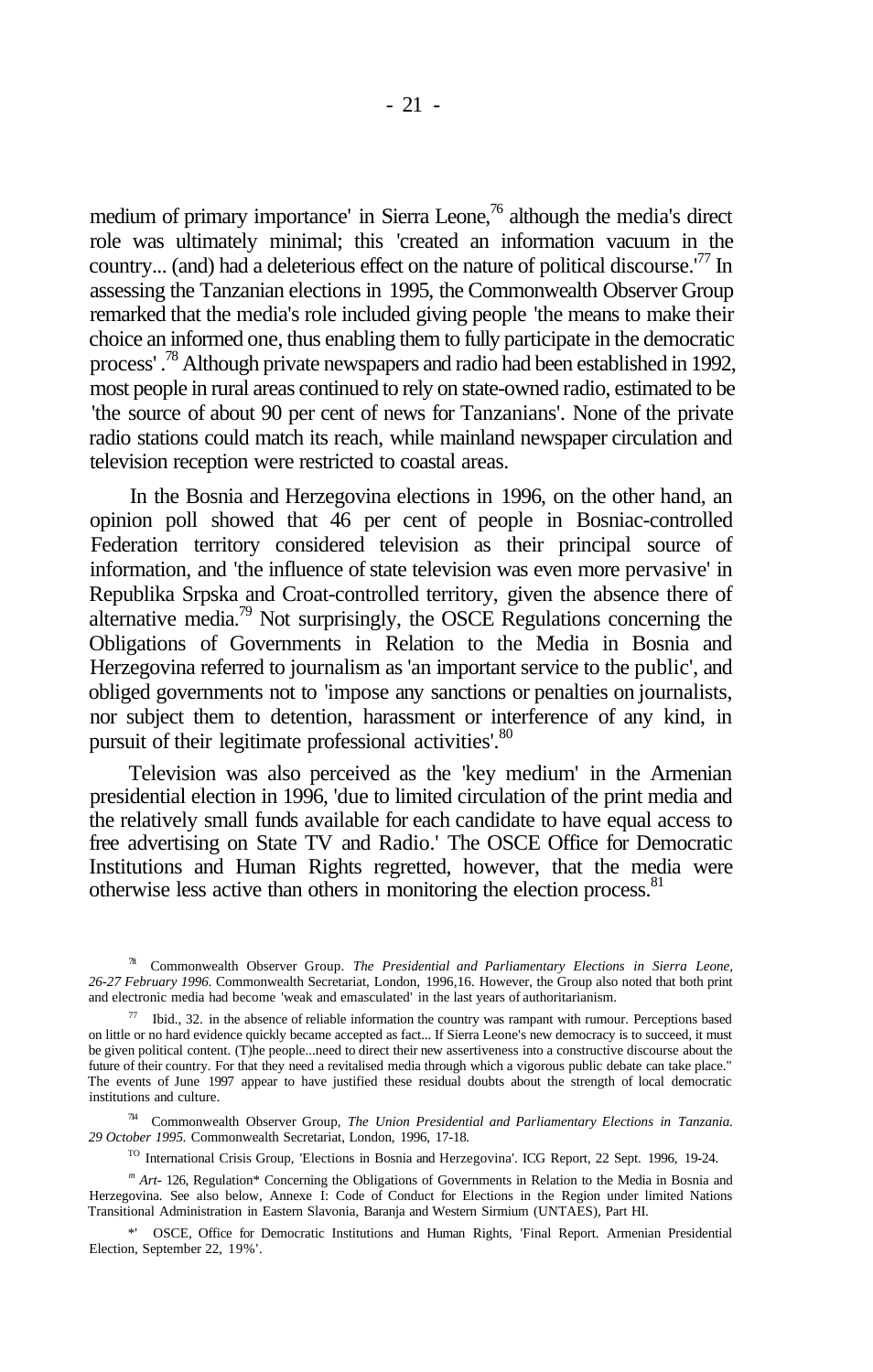Besides providing news, the media have an obvious, but not always developed, role in civic education. The OAS Electoral Observation Mission to Haiti in 1995 regretted that more had not been done in the way of timely communication, information and explanation, which could have helped to lower tension.<sup>82</sup> The Lusaka Protocol for peace in Angola similarly acknowledged 'the importance of the mass media sector for improving the climate of tolerance and mutual trust' necessary for national reconciliation; the right of access to State press, radio and television was therefore guaranteed to political parties.<sup>83</sup>

### **2.2.2 Access to the media**

Rules can go a long way towards ensuring the access of political parties to certain media, such as public-owned radio and television broadcasting services, and can require that the printed media are opened to political messages.<sup>84</sup> In the United States, statutory sanctions apply to broadcasters in certain circumstances. For example, a station licence may be revoked in the case of 'willful or repeated failure to allow reasonable access to or to permit purchase of reasonable amounts of time for the use of a broadcasting station by a legally qualified candidate for Federal elective office on behalf of his candidacy'.<sup>85</sup> Likewise, any licensee who allows a candidate for public office to use a broadcasting station, is required to afford 'equal opportunities to all other (legally qualified) candidates'. There is no obligation, however, to allow use overall, although there is an obligation, in connection with news broadcasts and the like, 'to operate in the public interest and to afford reasonable opportunity for the discussion of conflicting views on issues of public importance.'<sup>86</sup>

French law makes a distinct difference between access to audiovisual media and access to printed media. Audiovisual media in the public domain are required to disseminate political broadcasts on the basis of strict equality, although with questionable distinctions between parties represented in the National Assembly and others who may nevertheless be fielding a significant number of candidates. The *Conseil superieur de Vaudiovisuel* may make

- *xi* Lusaka Protocol, Annex 6, Agenda Item 11.4: National Reconciliation, Pi. II, 3.
- <sup>M</sup> 'Access', of course, brings other issues in its wake, including questions of allocation and cost.

<sup>&</sup>lt;sup>BI</sup> Final Report of the OAS Electoral Observation Mission to the Legislative and Municipal Elections in Haiti (1995), s. 3.7.

<sup>&</sup>lt;sup>81</sup> 47 U.S.C. §312(7). Cf, the provision in United Kingdom law, which restricts broadcast coverage of *constituency* campaigns without the consent of *all* individual candidates; section 93, Representation of the People Act. Intended to prevent one candidate from gaining a media advantage, this provision effectively allows a veto and also prevents coverage of groups or categories of candidates, such as women or ethnic minorities. Its repeal was recommended by the Hansard Society Commission on Election Campaigns: *Agenda for Change,* 52.

<sup>\*\* 47</sup> U.S.C. 5315(a)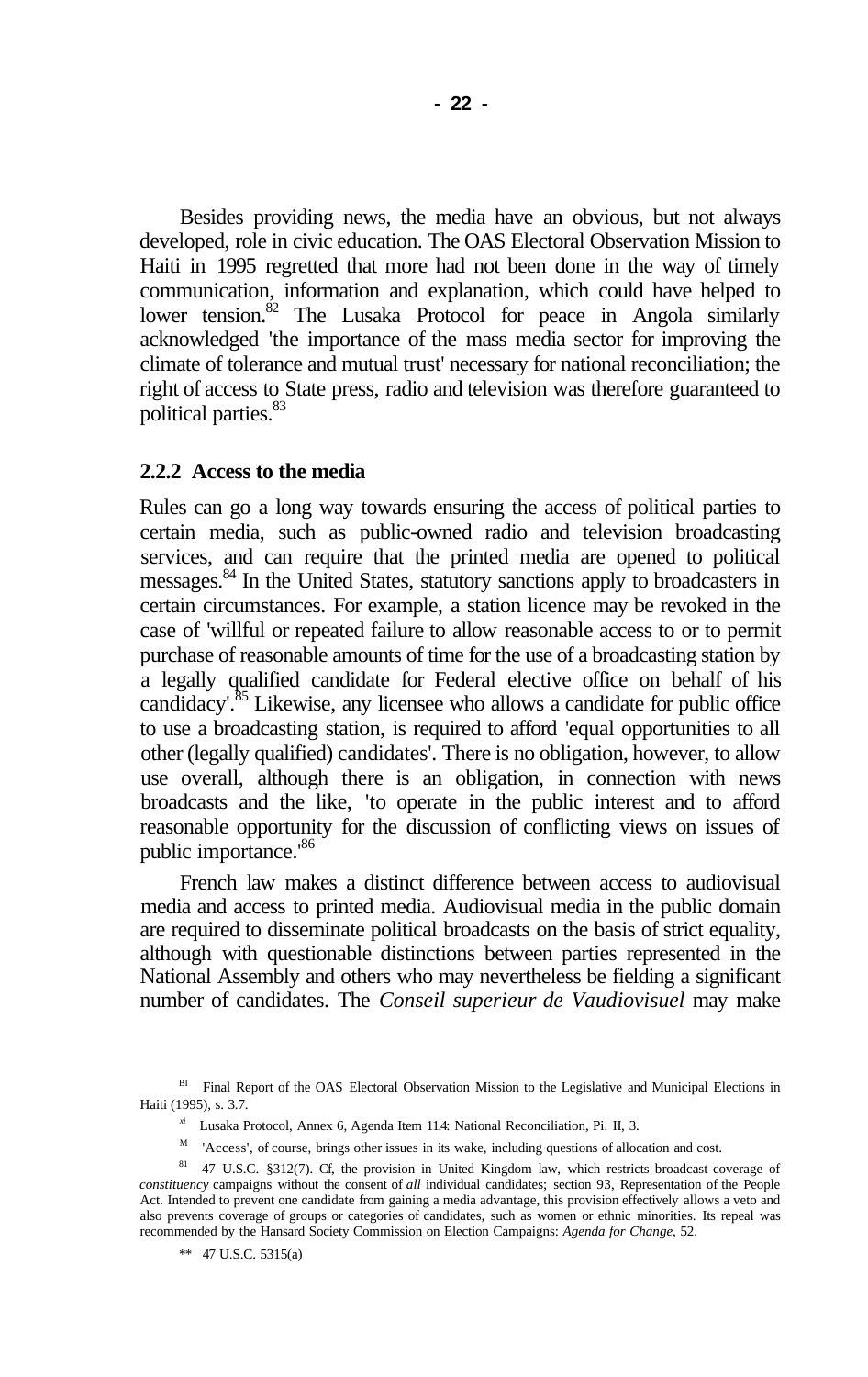recommendations to the privately-owned media, reminding them of the applicable rules of equal treatment. With regard to print media, however, the *Conseil constitutionnel* has always maintained that the principle of freedom of the press forbids the imposition of the principle of equal access.<sup>87</sup>

Notwithstanding the role for rules, reports of recent elections suggest the steps that must be taken if the desired standards are to be reached. Bangladesh television 'made provision for every party fielding a minimum of thirty candidates to make a party political broadcast', with smaller parties being allocated thirty minutes and larger ones forty.<sup>Kx</sup> The otherwise weak print media in Sierra Leone nevertheless offered fair advertising at standard rates.<sup>89</sup> In St. Kitts and Nevis, the Commonwealth Observer Group noted that more remained to be done, 'in establishing fair and equal access for all political parties to (the state-owned radio and television services), for example, by developing formats which can enhance informed public discussion of political issues and balanced coverage of electoral campaigns.<sup>'9</sup>" In Tanzania, the National Election Commission established guidelines on the question, although it was reported that little effort was made to ensure equitable access in practice.<sup>91</sup> Observers of the Russian presidential election in 1996, on the other hand, agreed that the 'regulatory framework for media coverage was detailed and clearly aimed at fairness'.<sup>92</sup> Equal access also seemed to work equitably in practice in Ghana,<sup>93</sup> but in Haiti little was done by the authorities to facilitate candidates' access to their two free hours of air time.<sup>94</sup>

\*<sup>7</sup> The author is grateful to Didier Maus for bringing these points to his attention.

<sup>18</sup> The Parliamentary Elections in Bangladesh, above note 75, 12-16. On allocation of time for party political broadcasts in the United Kingdom, see *Agenda for Change,* The Report of the Hansard Society Commission on Election Campaigns. Hansard Society, London, 1991, 52-3, and for the views of Labour and the Liberal Democrats, ibid., 83 and 90, respectively.

*m The Presidential and Parliamentary Elections in Sierra Leone,* above note 76.

•"' Commonwealth Observer Group, Commonwealth Secretariat, London, 1996. *The Genera! Election in St. Kills and Nevis.* 3 July 1995, 13.

•" *The Union Presidential and Parliamentary Elections in Tanzania,* above note 78, 15. Amendments to the Elections Act in 1995 gave presidential candidates and political parties participating in elections the 'right to use' the slate radio and broadcasting service during the official campaign period, and directed the NEC to co-ordinate the use of these rights.

<sup>1,2</sup> OSCE, 'Report on the Election of the President of the Russian Federation, 16 June and 3 July 1996<sup>1</sup>, citing European Institute for the Media, 'Preliminary conclusions—Media coverage of the Russian presidential elections', 17 Jun. 1996. According to law, each candidate was entitled to 30 minutes free air time on each of the state-controlled television channels, allocated by the Central Electoral Commission by a random drawing: ibid., 10. See also report of the Norwegian Helsinki Committee to similar effect.

41 National Democratic Institute, 'Ghana: Pre-Election Assessment", Accra. 19 Nov. 19%. Art. 55 of the Constitution provides that die State must allow a fair opportunity to all political parties to present their programmes to the public, by ensuring equal access to the state-owned media and that all presidential candidates should receive the same amount of time and space. The National Media Commission, which was constitutionally mandated to ensure press freedom and independence, promulgated guidelines on political reporting and equal access requirements. Ibid.

<sup>44</sup> Final Report of the OAS Electoral Observation Mission to the Legislative and Municipal Elections in Haiti (1995), s. 3.S.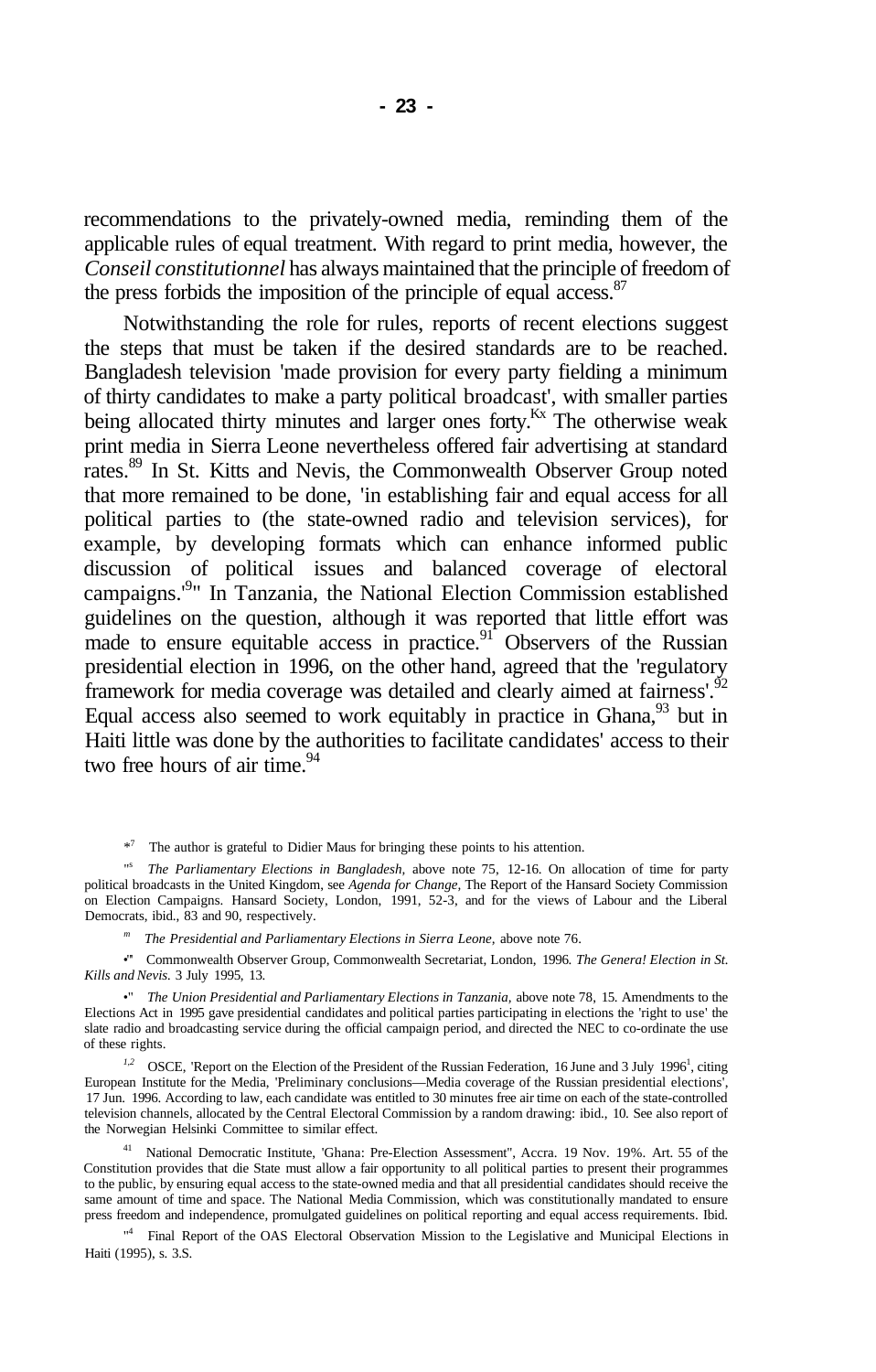The parties to the Dayton Peace Agreement undertook to 'ensure that conditions exist for the organization of free and fair elections, in particular... freedom of expression and of the press',<sup>95</sup> but in its August 1996 report the International Crisis Group remarked that 'the independent media continued to be hindered... (and) in the Republika Srpska there were no independent media atall $\mathbb{R}^{\infty}$ 

#### **2.2.3 Balance and bias in the media**

As with the formal conditions of access, securing free speech and freedom of expression is also an area in which law and legal process can be especially effective, but may be inadequate to meet the challenges of harassment, intimidation and self-censorship. Harder still to regulate are the tone and quality of *coverage,* including the manner in which political events are reported, the analysis of political platforms and campaigns, and the criticism of parties and candidates. As Patrick Merloe has noted, 'Biased broadcast coverage... can shift the balance of political forces even where direct access broadcasting has been relatively fair.'<sup>97</sup>

A 1991 review of election campaigns in the United Kingdom noted that both main parties had advertisements rejected by newspapers in the opposite camp, on the grounds that they were misleading. In the view of the Hansard Society Commission, though this was a potentially worrying development,

Partisanship in the press is nothing new... Bias in the tabloids is particularly marked: items favouring the preferred party find most space and unfavourable news may be omitted altogether. There is also an increasing tendency for the stories to consist mostly of 'smears' and 'knocking copy'. On the other hand, it is important not to overestimate the impact of the press...<sup>98</sup>

On the positive side, the Commonwealth Observer Group noted in one report that 'Bangladesh Television was scrupulous in giving equal exposure to the main parties during the campaign... (M)ost newspapers were not overtly partisan... A report on the activities of one political leader was balanced by a similar amount of space given to a rival... Both Bangla and English-language newspapers, with one or two exceptions, did not editorialise on who voters should support. Some... tended to show their support by the slant they gave to

<sup>&</sup>quot;' Annex 3. art. I[l),

<sup>\*</sup> International Crisis Group, 'Elections in Bosnia and Herzegovina', Sarajevo, 13 Aug. 19%.

<sup>&</sup>quot; Merloe, P., *Election Campaign Broadcasting in Transitional Democracies: Problems, Principles and Guidelines,* Article 19, 1994.

<sup>&</sup>quot;\* *Agenda for Change.* The Report of the Hansard Society Commission on Election Campaigns. Hansard Society. London. 1991,49-50.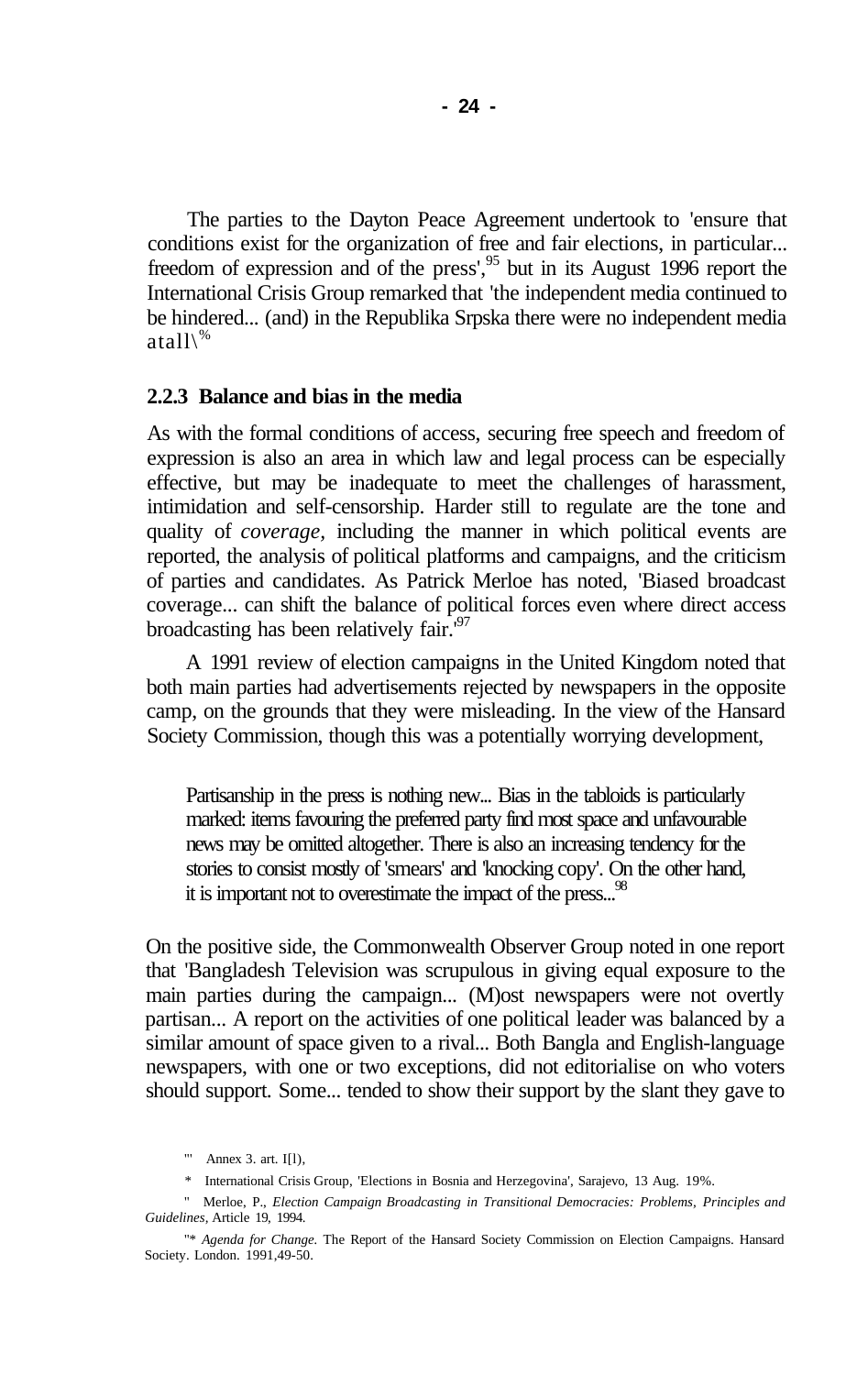their news stories and commentaries...\*" In Sierra Leone, too, election coverage was more even-handed: Thirteen reporters were assigned to cover the campaign, with one assigned to each party on a rotation basis to avoid accusations of bias.<sup>10</sup> In the United Kingdom, broadcasters have developed 'self-regulated conventions in their news and current affairs coverage based around "Stopwatch Timing";<sup>101</sup> coverage is determined proportionately, according to the amount of air-time agreed for each party. Though this may provide a functional indicator of impartiality, and is generally defended by broadcasters, it tends to 'measur[e] words by their length rather than their weight or content'  $J^{02}$ 

Coverage by the publicly-owned services was noted as 'generally evenhanded' in St. Kitts and Nevis, although ruling party activities tended to be reported first; both principal newspapers were party organs, however, 'clearly partisan, full of comment and opinion, sometimes vituperative, rather than factual independent reporting.<sup>103</sup> Here, the question of focus had been taken up by church groups and was also dealt with in a Code of Conduct which stressed that public and private media should report the campaign honestly and impartially; ensure that news stories were accurate; and avoid the temptation to sensationalize reporting.*<sup>m</sup>*

Complaints about unfair and unbalanced coverage dominated the Russian presidential election in 1996, and were confirmed by independent observers.<sup>115</sup> In Zimbabwe, an independent weekly was reportedly pressured into firing an editor who had criticised the government,<sup>106</sup> while in Republika Srpska the ruling party's grip on the media was maintained, 'with regular purges to ensure unswerving loyalty among journalists'. When opposition parties were eventually allowed ninety minutes air time, under OSCE pressure, they were denied the opportunity to present their own programmes and subjected to tendentious questioning designed to promote the ruling party.<sup>107</sup>

"" *The Parliamentary Elections in Bangladesh,* above note 75, 16.

<sup>1.10</sup> *The Presidential and Parliamentary Elections in Sierra Leone, above note 76, 17. In the run-off second* round to the presidential election, however, increasing government influence over the content of state radio news bulletins was noted: ibid., 32.

<sup>11,1</sup> Agenda for Change, above note 9K, 53.

1.11  *The General Election in St. Kitts and Nevis,* above note 90, 14.

<sup>"M</sup> Ibid., 13. For text of the Code of Conduct, see below. Annexe 7. On guidelines for election coverage by government-owned and private media in Tanzania, see *The Union Presidential and Parliamentary Elections in Tanzania,* above note 78, Annexes VIII and IX; reprinted below. Annexe 8.

"" OSCE, Report on the Election of the President of the Russian Federation, 16 June and 3 July 1996'; European Parliament Observers (Provisional Statement, 17 June 19%). In the direct language of the OSCE report, "The undue influence which the Russian President exercised over the broadcast media may have constituted an abuse of his office, and the (OSCE) delegation recommends that further institutional controls be put in place to insulate the media and better equip it to conform with accepted standards of providing fair and balanced campaign coverage': ibid , 10.

"\*' Rotberg, Robert I, 'Democracy in Africa: The Ballot doesn't Tell All', *Christian Science Monitor,* I May 1996.

m; Ibid.

<sup>&</sup>quot;" International Crisis Group, 'Electioneering in Republika Srpska', Aug. 1996.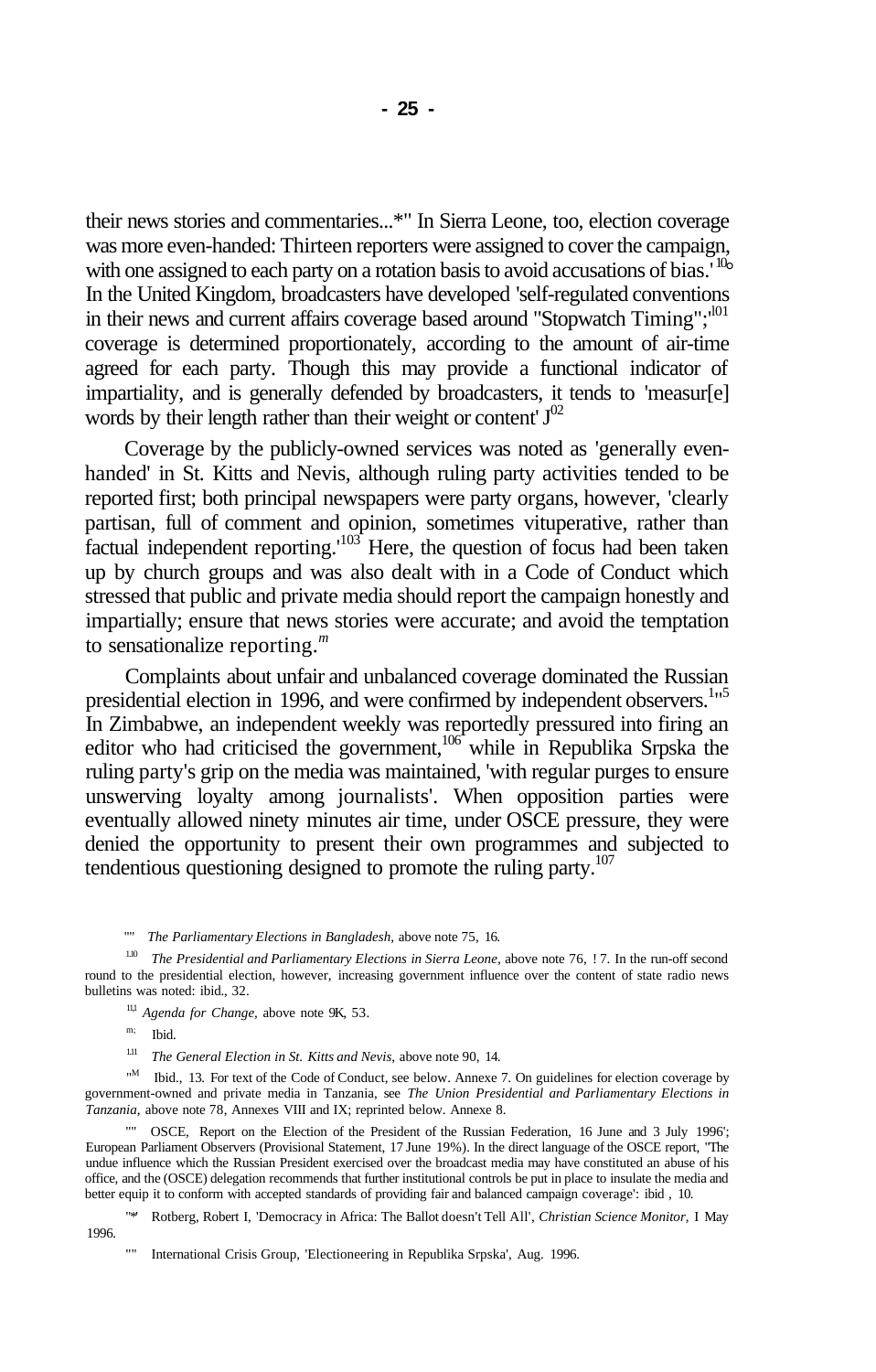In Bosnia and Herzegovina, the Provisional Election Commission promulgated regulations on the obligations of governments in relation to the media, standards of conduct for the media and journalists, and a Media Experts Commission to monitor compliance.<sup>108</sup> The International Crisis Group (ICG) reported that both RTV Bosnia and Herzegovina and RTV Srpska adopted the code of conduct, but that HTV Mostar did not. ICG referred to the Media Monitoring Report of the Institute of War & Peace Reporting:

The essence of both sets of rules [adopted by RTV Bosnia and Herzegovina and RTV Srpska] is to specify equal principles and equal access in the coverage of parties' and independent candidates' election activities... Both broadcasters also pledge not to affirm or support those political parties and candidates who denigrate their opponents in the election campaign, let alone use any form of violence or intimidation against other parties during their participation in programmes... Differences appear in the policies which will determine the conduct of the broadcasters. RTV B&H's programme policy is to take into account the 'fact that B&H is a democratic, sovereign and politically and territorially independent state in which Bosniacs, Croats and Serbs are all constituent nations (together with others) and citizens.' SRT's policy, on the other hand, is to 'affirm the sovereignty and integrity of Republika Srpska, determined by the DPA\ SRT also declares that it 'will not present those political parties and factions whose programmes promote violent change of the constitutionally determined order of RS and threaten either its territorial integrity or the degree of independence which it has attained'.*<sup>m</sup>*

An OSCE Parliamentary Assembly statement that the state-owned media in Albania 'was not entirely unbiased' seemed somewhat disingenuous in the face of contemporaneous reports of the harassment of independent and opposition newspapers andjournalists."°Even though the fact of incumbency is recognized as entailing significant electoral advantages, the National Democratic Institute in Ghana in 1996 found that the disparity in news

<sup>&</sup>quot;\*\* Provisional Election Commission, Rules and Regulations, arts. 125—7, 128-36, 145-8. See further below. Annexe 5. A Media Experts Commission was also established under UNTAES, Part 111, s. 2, with responsibility to assess 'the media coverage of the elections and the impact of such coverage on free and fair elections': UNTAES, Pan III, s. 2. See also Part 111, s. 1(2), under which the Transitional Administrator was authorised to take media coverage into account when certifying the elections: below, Annexe 1.)

I1W IWPR Monitoring Report, 10 Jul. 1996. 6, cited in International Crisis Group, 'Elections in Bosnia and Herzegovina', ICG Report, 22 Sept. 1996, 12-24. The ICG also noted that the 'most free' of the state-run media in Bosnia and Herzegovina was that in Bosniac-controlled territory; see also IWPR Monitoring Report, 4.

<sup>&</sup>quot;" OSCE Parliamentary Assembly report on the parliamentary elections in Albania, 26 May 1996. I; on the human rights violations, see Human Rights Watch/Helsinki, Statement of Concern: Violations in the Albanian Elections, 30 May 1996, 3. Also, ODIHR, *Final Report,* Romanian Parliamentary and Presidential Elections, 3rd and 17th November 1996, s. 3.7.2, 'The Media: Television Coverage'.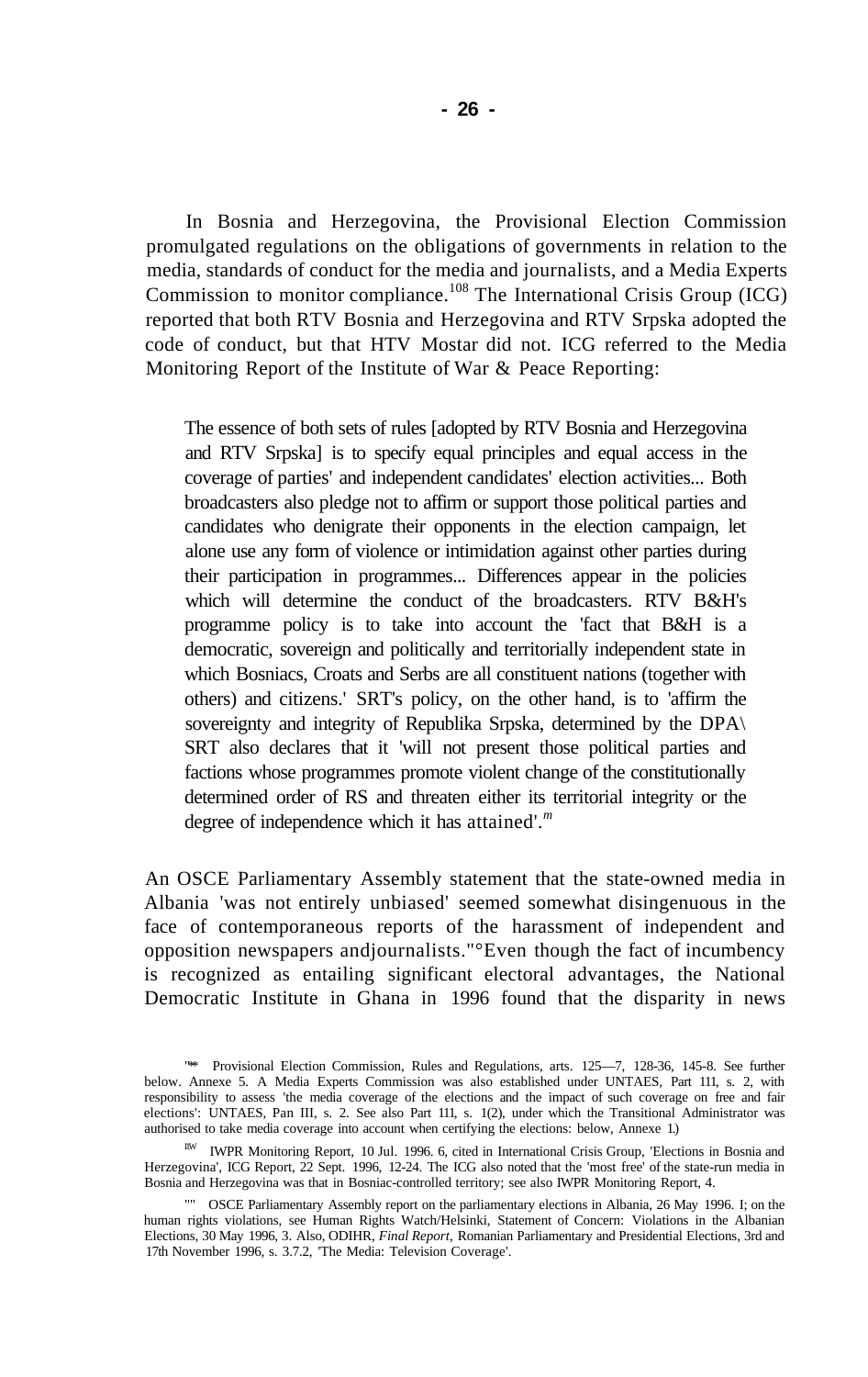coverage and tone in favour of the incumbent far exceeded what might have expected on that account.''' Disparity of coverage was noted also in the 1996 Armenian presidential election, where the European Institute for the Media recorded some 1,050 minutes of editorial coverage of the incumbent candidate on state television's Channel 1, against 65, 48 and 37.5 minutes respectively for the next three candidates. $112$ 

#### **2.2.4 Media responsibility and Codes of Conduct**

A number of attempts have been made to encourage impartial and responsible reporting among the various media. For example, together with the Interim National Election Commission, the Sierra Leone Broadcasting Services developed a code of conduct in which it agreed that it should not become involved in personal attacks and character assassination.<sup>1</sup>" The St. Kitts and Nevis code of conduct mentioned above emphasised honest, impartial and accurate reporting, and the avoidance of sensationalism. The Tanzanian National Electoral Commission issued guidelines for both state- and privateowned media (though it was unable to persuade opposition parties to sign on to a code of conduct for campaigning"<sup>4</sup>); like the St. Kitts and Nevis model, the guidelines stressed that the state-owned media should report factual matters accurately and without bias, distinguish clearly between news and comment, and report controversial issues fairly. They 'urged' the private media to engage in fair reporting, and to provide a hearing for all sides on controversial issues.<sup>115</sup>

- <sup>1</sup>" The Presidential and Parliamentary Elections in Sierra Leone, above note 76, 32.
- <sup>1IJ</sup> The Union Presidential and Parliamentary Elections in Tanzania, above note 78, 14.

"^ Much the same standards have been urged in other contexts; cf. Valentino, Henry, 'Establishing and Maintaining Balanced Media Support for Free and Fair Elections', *Elections Today,* vol. 5, no. 1, Dec. 1994, 10. and Guidelines for Media, Political Parties and Contesting Groups during Official Campaign Period for Municipal and Local Government Elections', drafted for use in Guyana, ibid., 12-13. The proposed guidelines cover, among others, news reporting, which should be factual, fair and without bias; professional care should be employed in the use and selection of news sources; and news analysis, commentary and editorials should be clearly identified as such (including the publication of disclaimers where appropriate). In the case of controversial public issues, fair representation should be given to opposing sides; equal access and equitable treatment should be accorded with regard to paid political messages; political parties and candidates must accept full responsibility for the content of materials produced or used; errors should be corrected; and where political advertisements are rejected, reasons should be given and an opportunity allowed to modify the material.

<sup>&</sup>lt;sup>111</sup> NDI, 'Ghana: Pre-Electiun Assessment. Accra. 19 Nov. 19%. The NDI was later to record its concern that "the absence of mechanisms to ensure a more level playing field leaves room for future complaints': NDI. 'Preliminary Statement by the NDI International Observer Delegation to the December 7 Elections in Ghana', Accra, 10 Dec. 1996.

<sup>&</sup>lt;sup>11:</sup> OSCE, Office for Democratic Institutions and Human Rights, 'Final Report. Armenian Presidential Election, September 22, 1996"; sec also the Norwegian Helsinki Committee's report on the Russian presidential election, section 5.2: 'The slate television broadcasts overwhelmingly favoured the incumbent president... Not only did (he) receive a very large part of the media coverage, but the information... was generally more positive than the coverage of the other candidates. In particular... (the) main challenger for the presidency... was very unfavourably treated in the state media.' See also Bulgarian Association for Fair Elections and Civil Rights, 'Mirror', (The Race for the Presidential Post mirrored in the Media,  $\overline{2}$  issues. Oct., Nov. 1196), which examined the extent to which the media assured fair and equal access. Art. 47( 10), Georgia Parliamentary Eleciton Law, aims to minimize the advantage of incumbents in terms of media coverage by restricting any addresses by the President, MPs and other officials related to the elections only to those hroadcast times set aside specifically for the purpose: unofficial translation in Lansell, S.R. & Edgeworth, L.V., 'Republic (if Georgia: Assessment and Voter Education Campaign, September-November 1995', IFES, Nov. 1996. Appx. D.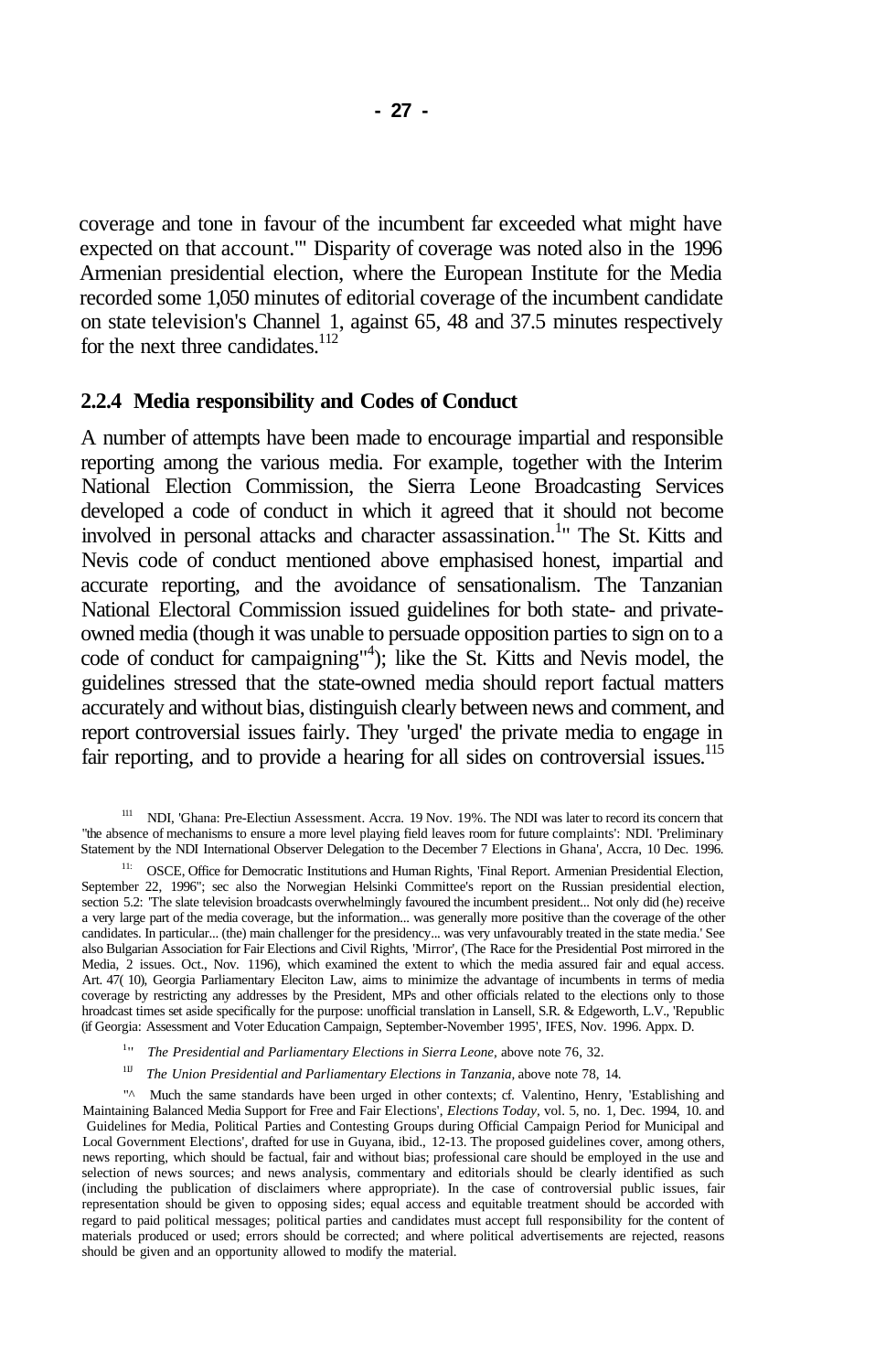The impact of the guidelines was reportedly mixed, with some parties claiming they had not been informed and the ruling party claiming that the privately-owned media were against them.<sup>116</sup>

Observers to the Russian and Ghanaian presidential elections recommended further institutional controls, while the extent of bias led the International Crisis Group in August 1996 to come out against holding elections in Bosnia and Herzegovina.<sup>117</sup> In the last-mentioned case, notwithstanding the rules and regulations, the Media Experts Commission itself lacked power while the Provisional Election Commission showed little inclination to take the necessary action.

The 'standards of professional conduct' adopted with regard to Bosnia and Herzegovina are nevertheless instructive, particularly given the nature of the situation and the conditions in which elections were ultimately held."<sup>8</sup> Members of the media, 'as the servants of public interest', were called on to maintain the highest professional and ethical standards; to defend freedom of information and to distinguish clearly between factual reporting and editorial comment; to ensure that reports were factually accurate, complete, fair, equitable and unbiased; to avoid distortion, suppression, falsification, misrepresentation and censorship; to decline bribes or other inducement that might influence the exercise of their professional responsibilities; to avoid language that encouraged discrimination, ridicule, prejudice or hatred; to correct errors and inaccuracies promptly and to apologize and permit the right of reply where appropriate."<sup>9</sup>

The Canadian Daily Newspaper Association has adopted a statement of principles, expressing commitment to operate in the public interest and responsibility to the community. It recognizes freedom of the press as an exercise of the constitutionally protected individual right to freedom of expression, and that this right embodies 'the right to gather and disseminate information, to discuss, to advocate, to dissent'. A free press, in turn, 'enables readers to use their... right to receive information and make informed judgments on the issues and ideas of the time'.

On the operational side, newspapers should declare conflicts of interest, real or apparent, and guard their 'independence from government, commercial

"" OSCE, Mission to Bosnia and Herzegovina, Provisional Election Commission, Rules and Regulations. Decisions until July 16. 1996.

<sup>1.6</sup> Ibid, 18.

<sup>&</sup>lt;sup>1.7</sup> International Crisis Group, 'Elections in Bosnia and Herzegovina', 13 Aug. 1996, section 111 D (freedom of expression for the ruling parties only); E (political environment anything but neutral).

<sup>&</sup>quot;\* Ibid., arts. 128-36. The Provisional Election Commission noted that the Standards derived from international agreements referred to in the Framework Section of the Dayton Peace Agreement, and the 1990 OSCE Copenhagen Document on the Human Dimension.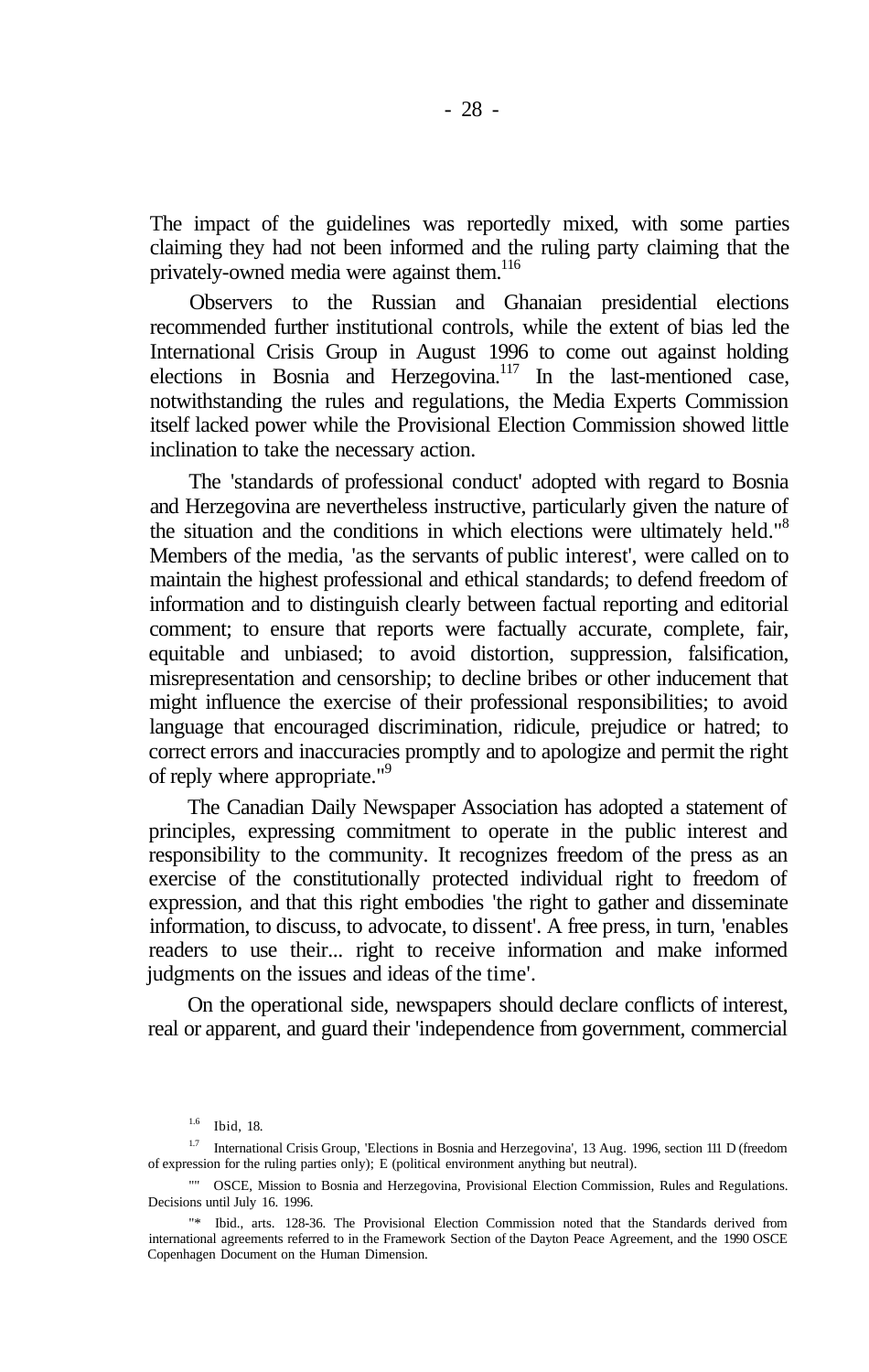and other interests seeking to subvert content for their own purposes'. The statement continues:

The newspaper keeps faith with readers by presenting information that is accurate, fair, comprehensive, interesting and timely. It should acknowledge its mistakes promptly and conspicuously. Sound practice clearly distinguishes among news reports, expressions of opinion, and materials produced for and by advertisers. When images have been altered or simulated, readers should be told...

(T)he operation of a newspaper is a public trust and its overriding responsibility is to the society it serves. The newspaper plays many roles: a watchdog against evil and wrongdoing, an advocate for good works and noble deeds, and an opinion leader for its community. The newspaper should strive to paint a representative picture of its diverse communities, to encourage the expression of disparate views and to be accessible and accountable to the readers it serves, whether rich or poor, weak or powerful, minority or majority. When published material attacks an individual or group, those affected should be given an opportunity to reply...

The newspaper should strive to treat the people it covers with courtesy and fairness. It should respect the rights of others, particularly every person's right to a fair trial. The inevitable conflict between privacy and the public good should be judged in the light of common sense and with decency.<sup>12</sup>"

### **2.2.5 Compliance**

This review of issues relating to the role and responsibilities of the media in time of elections has amply confirmed the necessity for standards of access and standards of conduct; it has also shown that, whereas rules can provide effectively for access, other or additional means may be called for in regard to coverage. The media can and should play an important part in realizing the existence of *choice,* and of allowing the electorate to act on an informed choice. At the same time, parties and candidates clearly know the power of the media in helping them to achieve the personal or political goal of securing public authority; human nature being what it is, one should not be too surprised to find that many of them seek to secure and exploit every possible advantage.

The performance of the media in recent years also shows the necessary tension that exists between the objective — advising the electorate about registration, voting, ballot procedures, and putting the electorate in the best position to make an informed choice, on the one hand — and the principles of

<sup>&</sup>lt;sup>1:11</sup> Adopted by the Canadian Daily Newspaper Association in 1977, revised 1995.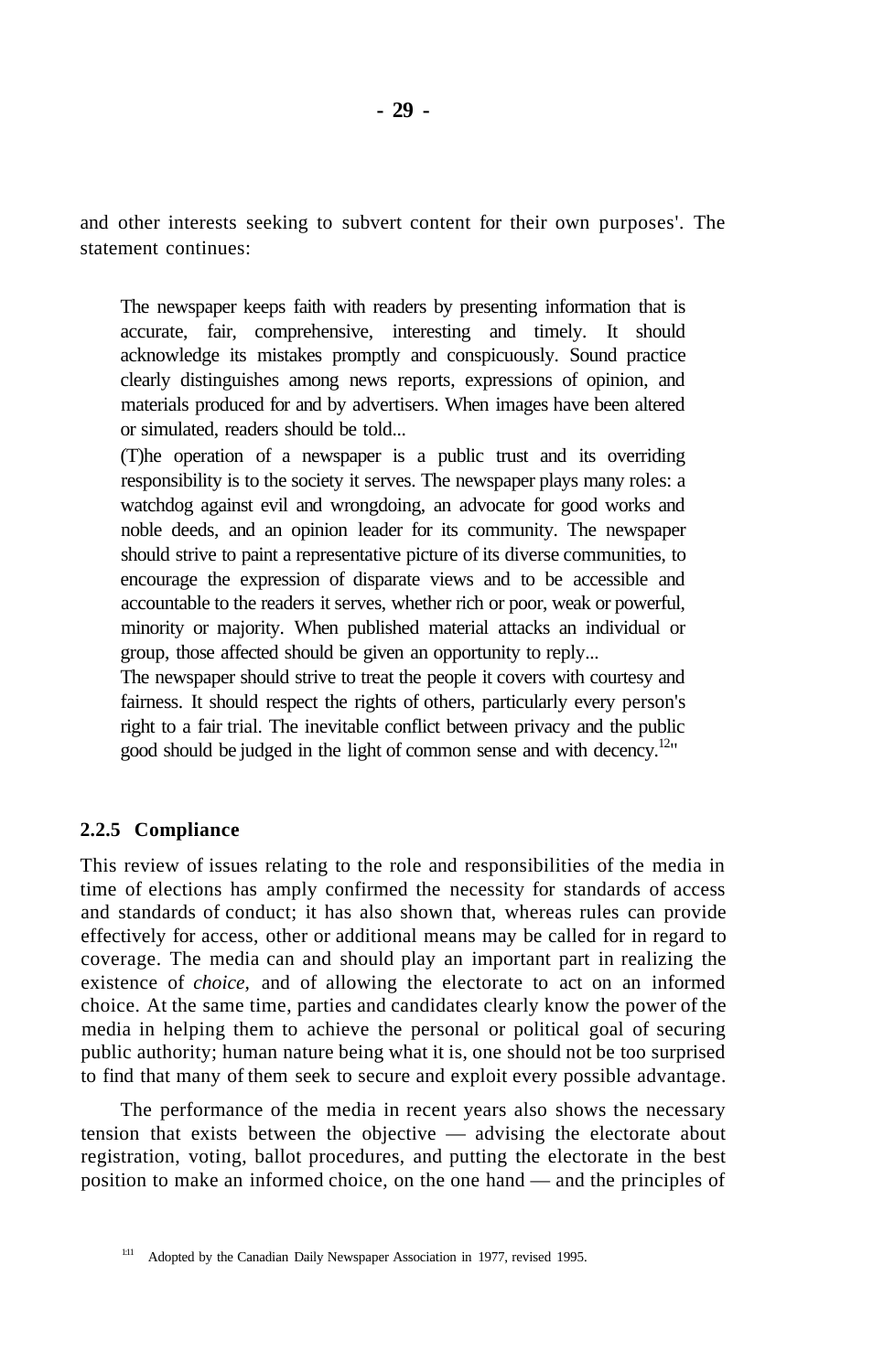free speech and a free and responsible media, on the other hand. Rules can provide the important framework, but tone and content, being matters of appreciation and personal preference, are more appropriate for regulation or influence on the basis of less directive models.

At both levels, the problem remains that of compliance. Rules relating to access and freedom of expression must be enforced, and a way must be found, if not to make a code *enforceable,* then to sanction its disregard in the most suitable way. Who proposes or develops such a code will clearly influence its overall acceptability. A code put forward by an electoral commission will be more likely to be accepted where there is already some confidence in the process.<sup>121</sup> A code that springs from the parties themselves, or from concerned citizens groups, might be more acceptable, particularly if it also clearly reflected a certain level of public expectation.

The Media Experts Commission in Bosnia and Herzegovina, though it disappointed observers, was entrusted with responsibility, among others, to *monitor equitable access,* to *arrange for media monitoring* and to *consider complaints* of erroneous news reporting or the use of inflammatory language, and to *issue judgments* on such complaints, either insisting on their full publication by the media concerned or referring them to the Provisional Election Commission<sup>123</sup>

An overly formal or heavy-handed mechanism may be self-defeating, however, and may explain the relative lack of success of the code in Bosnia and Herzegovina.<sup>124</sup> But unless the threat of some serious electoral disadvantage is present, the temptation to maximize control over the media and the content of publication will often become too great to resist. The

'-' Ibid., arts. 145-50.

<sup>&</sup>lt;sup>121</sup> Although opposition parlies in Tanzania declined to subscribe to a campaign code of conduct proposed by the National Electoral Commission, fearing that it was a ruling party ploy to limit their activities, the Commission's guidelines for state- and privately-owned media appeared to have some positive impact; see *The Union Presidential and Parliamentary Elections in Tanzania,* above note 78, 14, 18.

<sup>&#</sup>x27;" Cf. the experience in St Kitts and Nevis, where an alliance of church groups brokered a Code of Conduct for the Political Process, signed by four of the five political parties, followed by the establishment of a 'Committee to Promote Compliance: *The General Election in St. Kitts and Nevis,* above note 90, 12; the Commonwealth Observer Group considered that the Code had made 'a positive contribution in the highly polarised political climate': ibid. A group known as the People's Action Front for Free and Fair Elections (PAFFREL) was reported in Feb. 1997 to have urged the two main political parties in Sri Lanka to agree on a common code of conduct for elections, to ensure that party discipline is effectively enforced in the face of violent trends: *Sunday Times,* Sri Lanka, 16 Feb. 1997. Similarly, the Alliance of Seven Political Parties (ASPP) in Liberia in Jan. 1997 called on 'all political parties, political and other social leaders, armed faction leaders and former leaders, religious leaders, and interest groups and community leaders to commit themselves to' a national covenant under which they would agree to accept the outcome of the democratic electoral process, and for 'a level playing field', by which it meant fair and equal access to voters; freedom to speak and publicize views to voters without hinderance, and freedom to organize public meetings, etc., wherever elections are to be held: Statement of The Alliance of Seven Political Parties, Centennial Pavilion, Monrovia. 3 Jan. 1997: Document provided by ReliefWer[xhttp://www.reliefweb.int/>Date:](http://www.reliefweb.int/%3eDate) 03 Jan 1997.

*<sup>,</sup>u* Cf. OSCE, Press Release, 'Election Appeals Sub-Commission Announces Decisions', 24 Aug. 1996; Press Release, 'Election Appeals Sub-Commission: Decisions taken in two cases of violations of voters' rights', 15 Aug. 1996.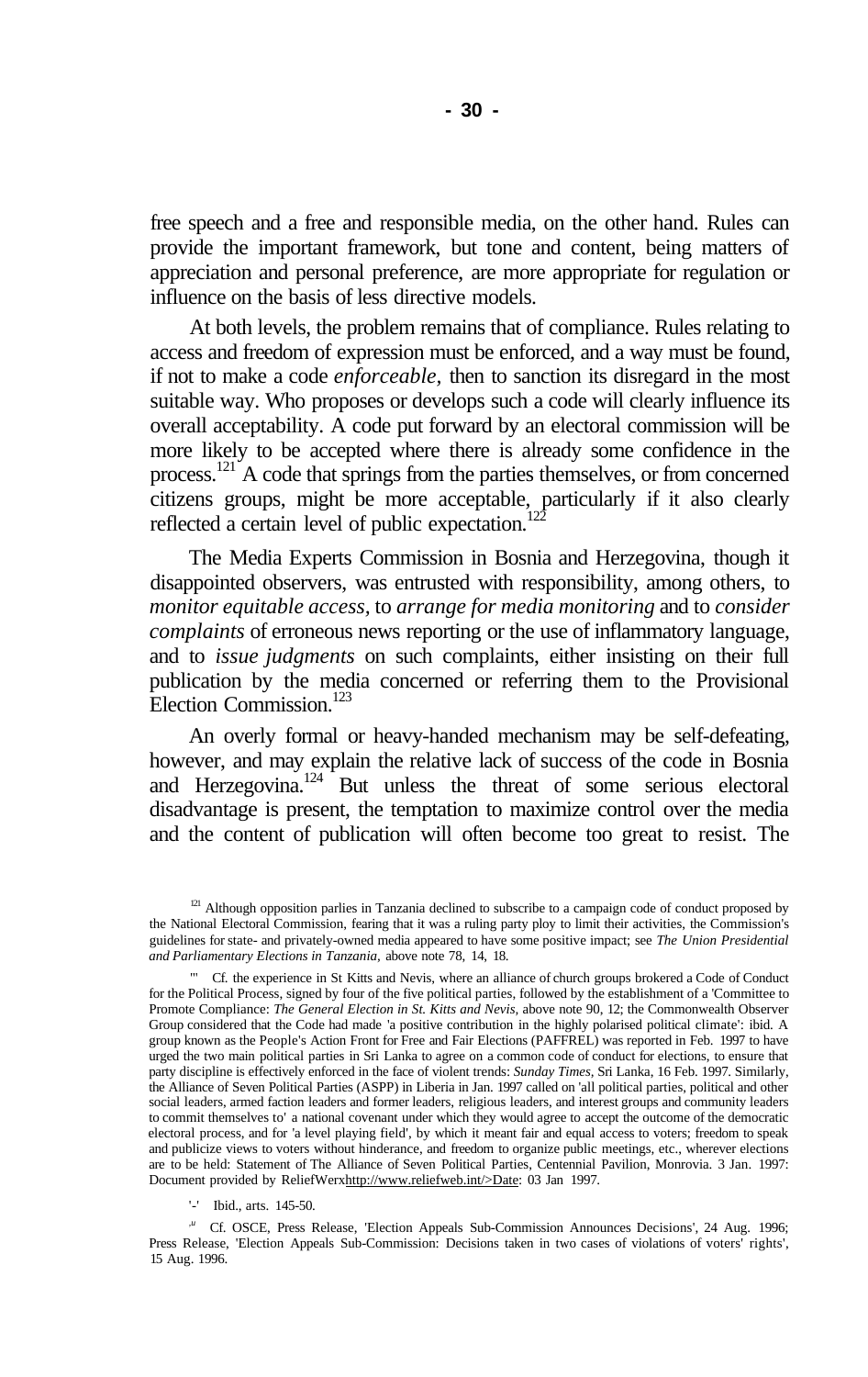challenge here again is to find public and effective sanctions; so far as compliance is and remains a matter for public sanction and to the extent that failure to abide by prescribed standards is likely to result in electoral prejudice, a code of conduct gives substance and meaning to the standards themselves, and provides a measure of accountability, reinforcing the responsibility of political parties, candidates and media workers themselves for actions, statements and consequences. The strength and effectiveness of a code of conduct, for the media as for political parties and candidates generally, thus resides in the extent to which it reflects, informs and appeals to a powerful body of public opinion.

### **2.2.6 Preliminary conclusions**

The media have a special responsibility to report honestly and impartially on the election campaign, to ensure accurate reporting, and to distinguish editorial and commentary clearly. State-owned media, in particular, should also be impartial, while all media ought to allow equal access to eligible political parties. Members of the media, in turn, ought to conduct themselves professionally, defending freedom of information and resisting distortion, misrepresentation and censorship.

## 2.3 Election observation

'... States should take the necessary policy and institutional steps to ensure the progressive achievement and consolidation of democratic goals... In so doing, they should, among other matters... Ensure the registration of voters, updating of electoral rolls and balloting procedures, with the assistance of national and international observers as appropriate...' *Declaration on Criteria for Free and Fair Elections,* 4(2)

\.. State authorities should ensure that the ballot is conducted so as to avoid fraud or other illegality, that the security and the integrity of the process is maintained, and that ballot counting is undertaken by trained personnel, subject to monitoring and/or impartial verification.' *Declaration on Criteria for Free and Fair Elections,* 4(6)

'States should take all necessary and appropriate measures to ensure the transparency of the entire electoral process including, for example, through the presence of party agents and duly accredited observers.' *Declaration on Criteria for Free and Fair Elections,* 4(7)

### **2.3.1 Election observation and international law**

**It** is common knowledge that, so far as the organization of elections falls within the reserved domain of domestic jurisdiction, international law imposes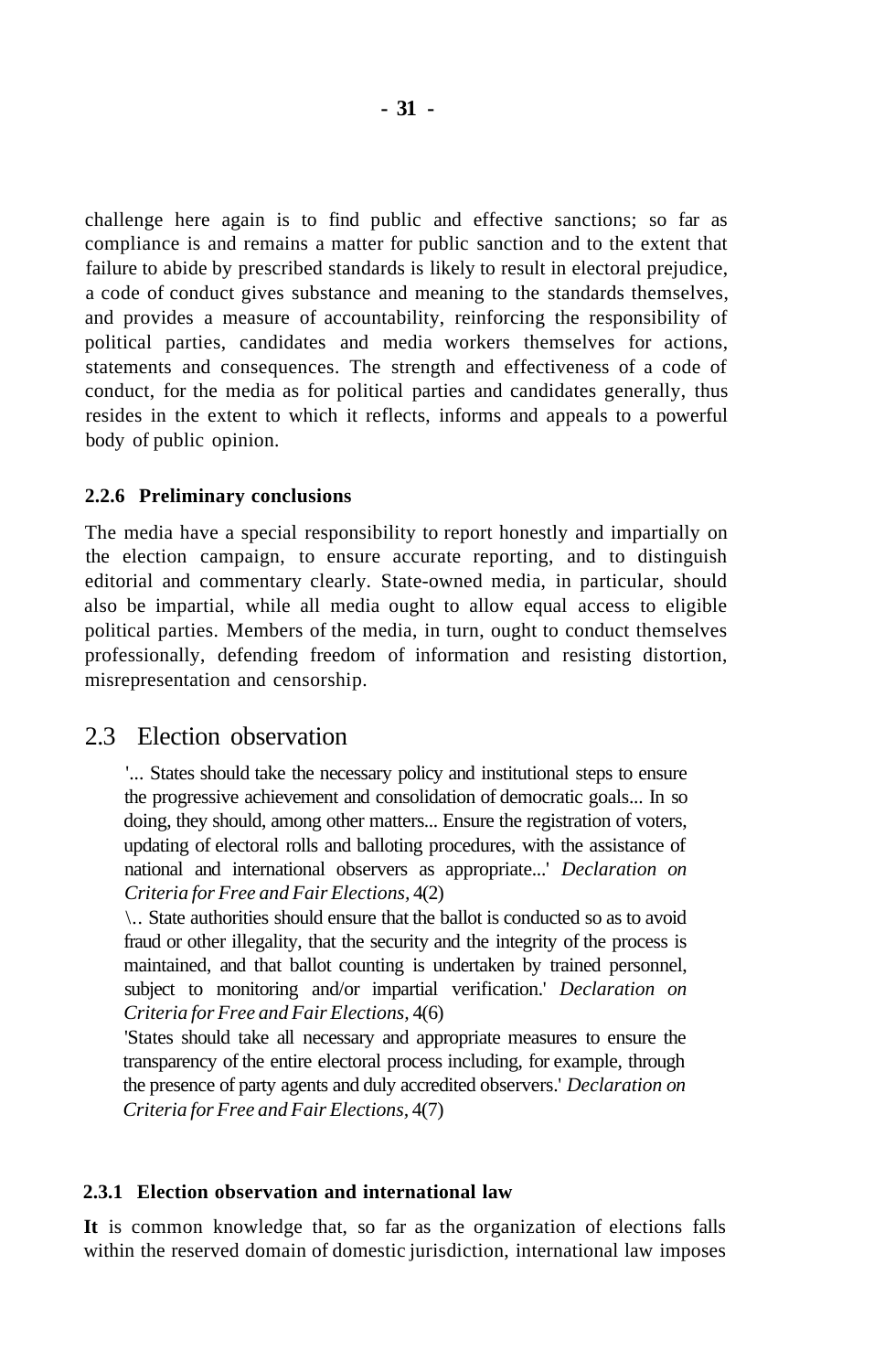no obligation on States to institute a national system of electoral observation, let alone to allow the entry and activities of international observers. The exceptional nature of United Nations electoral assistance has been reiterated in numerous General Assembly resolutions,<sup>125</sup> and yet the practical importance of election observation has also been recognized time and again.<sup>126</sup> Although no international instruments either require the observation of elections or regulate the rights, responsibilities and conduct of election observers,<sup>127</sup> 'best practice' increasingly recognizes the value of the exercise as a means of facilitating the internationally required result of a free and fair election, worthy of international support.<sup>128</sup> Indeed, the election-related commitments undertaken by OSCE States in Copenhagen in 1990 have been so interpreted as to give rise almost to an expectation of international observation. The OSCE Office for Democratic Institutions and Human Rights  $(DDHR)^{129}$  is to 'foster the implementation of paragraphs 6, 7 and  $\overline{8}$  of the Document of the Copenhagen Meeting'. In addition to recognizing traditional political rights and the principle of free and fair elections on the basis of universal suffrage and secret ballot, participating States undertake, among others, to respect the right to establish political parties, to ensure that political campaigning can take place in a fair and free atmosphere, and that no obstacles stand in the way of

ll? See, for example, UNGA res. 50/172 (22 Dec. 1995), 'Respect for the principles of national sovereignty and non-interference in the internal affairs of States in their electoral processes', recognizing that the principles of national sovereignty and non-interference in the internal affairs of any State should be respected in the holding of elections, that the mechanisms and means to guarantee full and effective popular participation in electoral processes are for States to implement, and that UN electoral assistance should be provided only at the request and with the consent of States, under the authority of the Security Council or the General Assembly, or in special circumstances such as decolonization, or in the context of regional or international peace processes.

'\*• See, for example, UNGA res. 50/185 (22 Dec. 1995), 'Strengthening the role of the United Nations in enhancing the effectiveness of the principle of periodic and genuine elections and the promotion of democratization', welcoming Slate support for UN electoral assistance activities by way of providing observers and contributing to the UN Trust Fund for Electoral Observation; UNGA res. 50/158 (21 Dec. 1995), 'Cooperation between the United Nations and the Organization of African Unity', urging continued UN support for the process of peaceful democratic transition, in particular, in regard to election observation. Notwithstanding the general principle that election processes are a matter of domestic jurisdiction, the General Assembly has also not hesitated to express its interest. See, for example, UNGA res, 50/178 (22 Dec. 1995). 'Situation of human rights in Cambodia', para. 6. urging the Government of Cambodia 'to promote and uphold the effective functioning of multi-party democracy, including the right to form political parties, stand for election, take part freely in a representative government and to freedom of expression'; UNGA res. 50/86 (15 Dec. 1995), "The situation of democracy and human rights in Haiti', welcoming elections 'being held in a peaceful environment and observed by the Organization of American States in close coordination with the United Nations', and commending UN-OAS cooperation on, among other matters, election monitoring; UNGA res. 50/87 (18 Dec. 1995), 'Cooperation between the United Nations and the Organization for Security and Cooperation in Europe", welcoming joint UN-OSCE efforts in various areas, including election monitoring, and the important role assigned to the OSCE in supervising 'the preparation and conduct of free and fair elections in Bosnia and Herzegovina'.

'-'' Cf. Cornillon, P., Secretary General of the Inter-Parliamentary Union, 'Rights and Responsibilities of Election Observers', paper presented to the International Conference in La Laguna on Freedom of Elections and the International Observation of Elections (Tenerife, 27 Feb.- 2 March 1994).

*,2\** Beibeder, Yves, *Internationa] Monitoring of Plebiscites, Referenda and National Elect'tans.* Dordrecht, Martinus Nijhoff, 1994,78. notes that the general elections in MoldviaandWalachiain 1857 were conducted under the supervision of a European Commission composed of Austrian, British, French, Prussian, Russian and Turkish representatives, which is possibly one of the first recorded instances of international election observation.

<sup>IM</sup> The successor to the Office for Free Elections set up at the Paris Summit in 1990.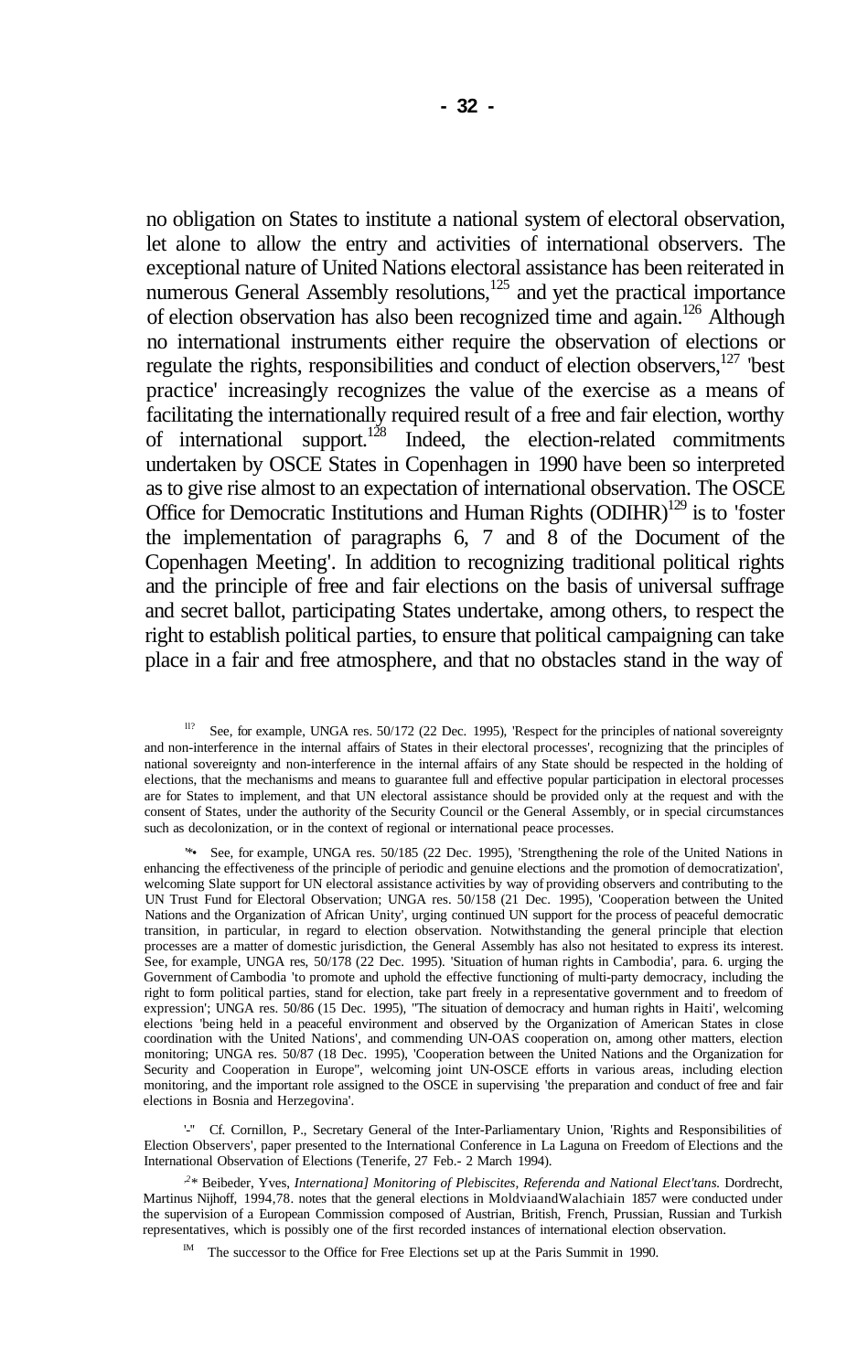unimpeded access to the media. Moreover, recognizing that the presence of both foreign and domestic observers can enhance the electoral process, States, 'therefore invite observers from any other [OSCE] participating States and any appropriate private institutions and organizations who may wish to do so to observe the course of the national election proceedings, to the extent permitted by  $law^{130}$ . The mandate of the ODIHR was further strengthened at the 1994 Budapest Summit, when it was called on to undertake long-term observation. States are expected to notify **ODIHR** at least three months in advance, in order that the entire election cycle can be observed,<sup>131</sup> while other States are expected to provide the necessary longand short-term observers.<sup>132</sup>

### **2.3.2 National observers**

Although many States, for example, within the OSCE and the OAS, have been willing to accept international observers, the desirability of enhancing the role of national or domestic observers is no less important. As one commentator has remarked, 'Where any interested citizen may watch the count... democracy is most secure'.<sup>133</sup> National observers are perhaps the surest way by which to promote confidence in the electoral system overall, and the *right* to observe all aspects of a national election can be considered an essential component part of the general right to participate in public life. In practice, a system of national observers will have much in common with that which governs the deployment of international observers: accreditation and documentation; freedom of movement and freedom of access to all stages of the electoral process, including voter registration, the operation of polling stations during polling, the count and totalling and scrutiny (including the determination of claims made by candidates or their representatives) at each level. Equally, however, observers should not interfere with any stage of the ballot. $134$ 

<sup>&</sup>quot;" Document of 'the Copenhagen Meeting 1990, para. (8). Many States increasingly recognize the value of opening their electoral pnxxsses to observation at every level. As part of its international services strategy. Elections Canada is seeking amendments to the *Canada Elections Act* to allow international observation of Canadian elections: Elections Canada, *Serving Democracy,* Ottawa, 1994, 13.

<sup>111</sup>  *The OSCE/ODIHR Election Observation Handbook,* 2nd ed., 1997; see also ODIHR, 'What Observers need to know about Election Administration', "The Pre-Election Phase', and 'Election Phase: The Long- and Short-Term Observer", papers presented to the OSCE/ODIHR Seminar on Election Administration and Election Observation. Warsaw, X-10 Apr. 1997.

<sup>&</sup>lt;sup>11</sup>- In practice, ODIHR often has difficulty in obtaining the necessary observers from other participating Slates; tor example, though it requested eight long-term observers for the 1996 Presidential election in Bulgaria, only one was received: ODIHR, Bulgarian Presidential Election, October 27 and November 3. 1996 Final Report.

<sup>&</sup>lt;sup>111</sup> Jones. George F., Director, Programs for the Americas, IFES, 'Fraud and Corruption in Elections and Election Campaigns', Address to the Seminar on Public Ethics sponsored by the Ministry of the Interior, Republic of Argentina, Buenos Aires, 10 Dec. 1996.

<sup>&</sup>lt;sup>,u</sup> See, for example, art. 3. Law on the Election of the President of the Republic of Moldova.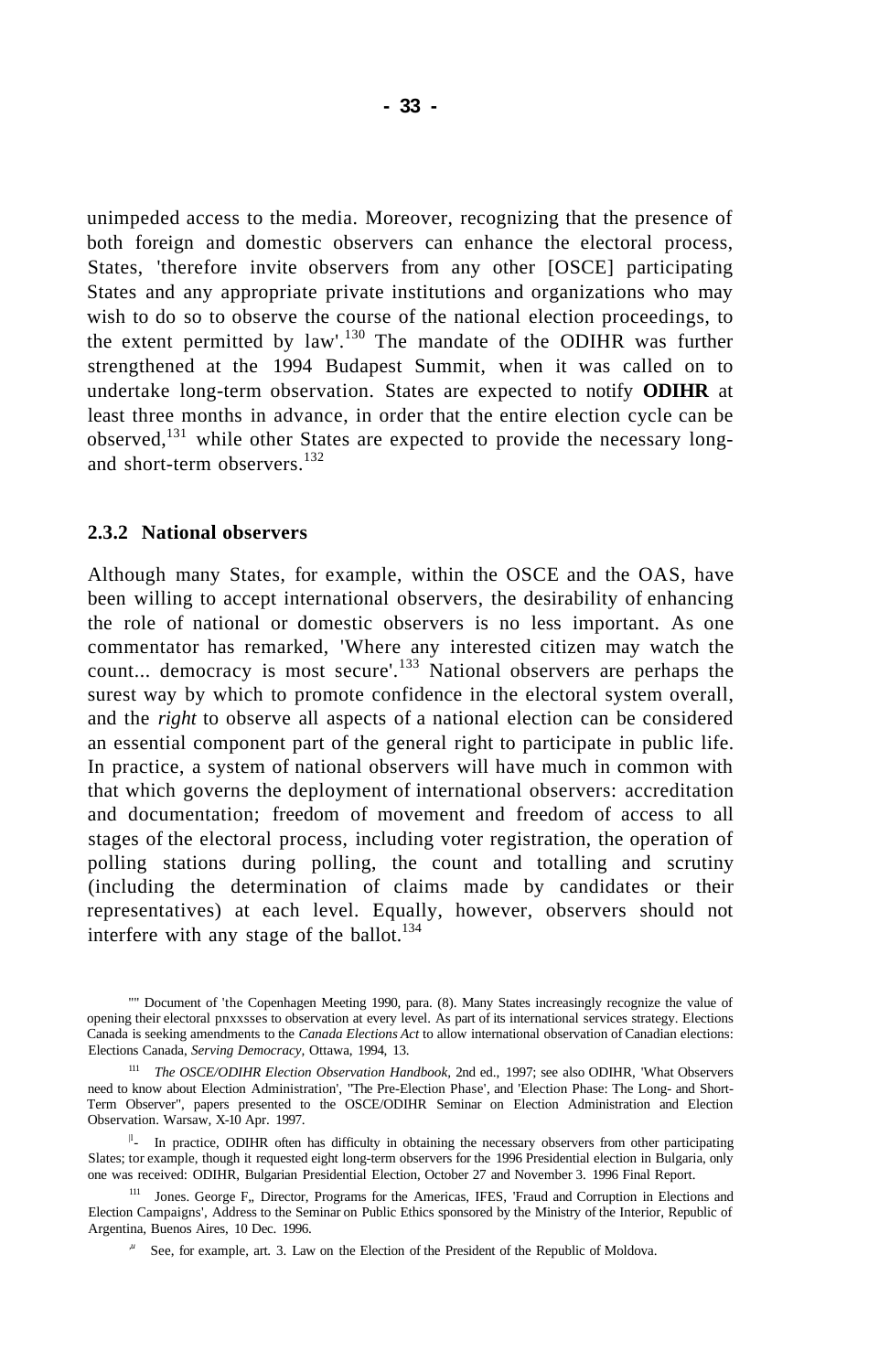## 2.3.3 Terms of reference

One distinction between election observers and election monitors that has important practical implications is that those who *observe* generally do so passively, by being present, recording facts, receiving impressions, and reporting; while those who *monitor* may go further, by providing advice, guidance or warnings to election administrators, parties, candidates and electors, and by adding an element of supervision to the activity of factgathering otherwise shared with election observers.<sup>135</sup>

An election monitoring role is often assumed by a national electoral commission, by other officials charged with the national administration of an election, and by increasingly effective domestic observers. Both observers and monitors will likely engage in assessment or evaluation, but their reporting lines will usually differ; observers will submit their views to their sponsor, and often also to the host government and the media; while the responsibility of monitors is to the administering authority, which in turn is usually national, but may occasionally have an international dimension. For example, in Cambodia in 1992 the United Nations was actively engaged in administering and monitoring the election, and responsible also for ensuring compliance with the Code of Conduct.

In the absence of generally applicable rules and to the extent that every observation exercise depends in part upon its particular political context, it may help, as Pierre Cornillon has suggested, to look first at the responsibilities of election observers and thereafter to consider the rights and facilities required if they are to fulfil their task, and at the corresponding obligations that may fall upon them.<sup>136</sup> He, too, makes an important first point, namely, that election observation has nothing to do with technical assistance, and is not to be confused with the supervision or verification of elections. Observers are there to form an opinion on the electoral process, to 'guarantee' and support that process, or alternatively, to denounce and condemn an election that falls short of international standards; in this way, observers may contribute to the promotion of democracy in conformity with human rights.

The National Democratic Institute's 1996 pre-election assessment mission to Ghana, for example, had the following tasks: (1) to assess the legal framework for the elections and the election campaign environment against international standards for fair electoral competition and Ghanaian law; (2) to review the state of preparedness of the electoral administration; (3) to gauge the degree to which prospective voters were notified of the electoral process and about the candidates, so that they might make an informed choice; and

116 Cornillon, above note 127. See also *Strengthening Democracy,* above note 135, 55-64.

<sup>&#</sup>x27;" Cf. Gould, R., Jackson. C. *&* Wells, L., *Strengthening Democracy: A Parliamentary Perspective,*  Dartmouth, Aldershot, 1995. Ch. 8. Election Observation (based on papers by Horatio Boneo and Patrick Merloe).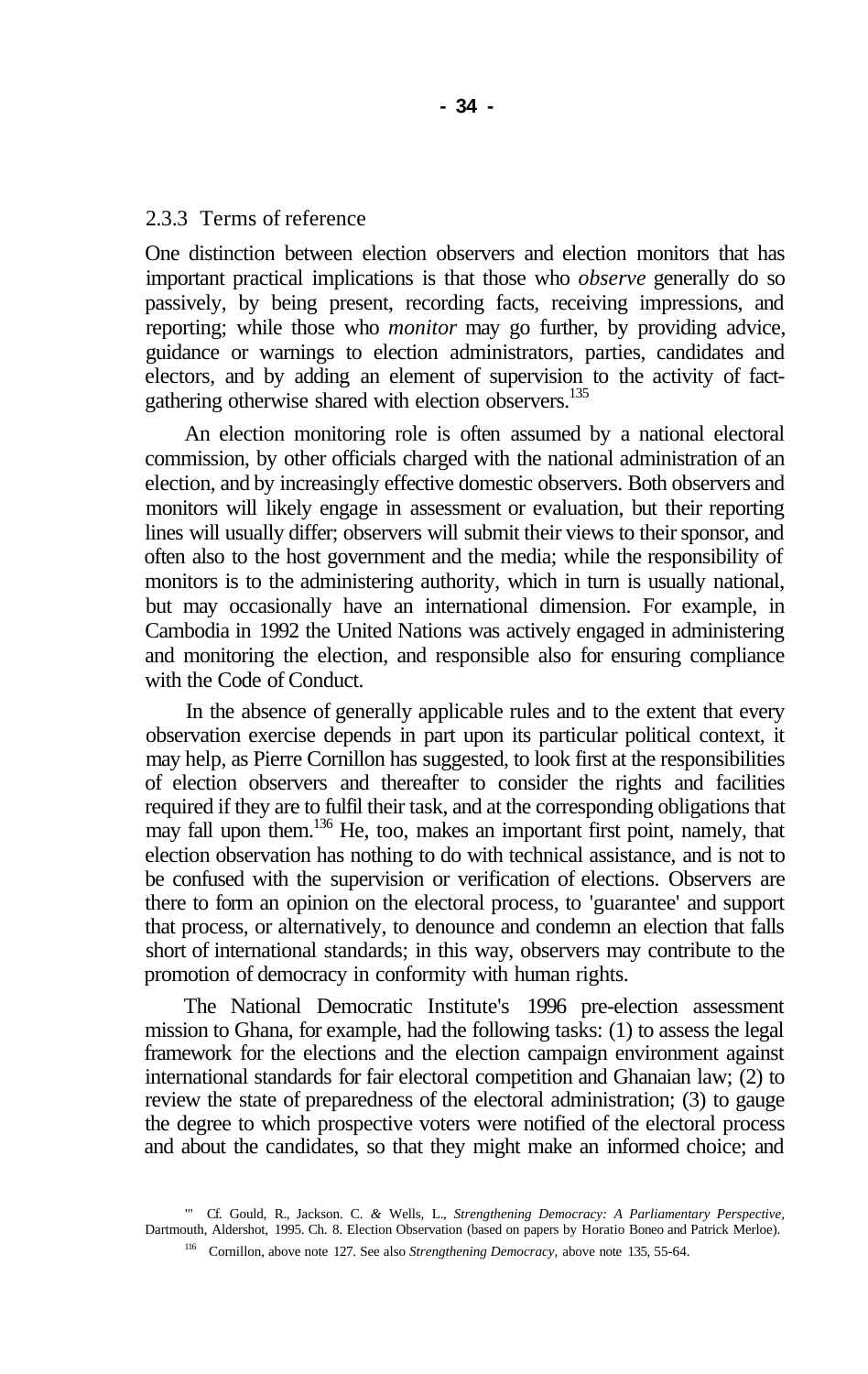(4) to gauge the degree to which voters felt free to exercise their choice and had confidence in the electoral process to determine accurately and respect the will of the electorate.<sup>137</sup> The NDI/Council of Freely Elected Heads of Government Delegation to the Dominican Republic in May 1996 described its principal purpose as being,

to demonstrate the international community's interest and support for the strengthening of the democratic processes in the Dominican Republic and to provide the international community with an objective assessment of the... electoral process... (T)he NDI/Council recognizes that Dominican citizens will ultimately determine the legitimacy of the...election as well as whether the results express the will of the electorate... The observer delegation will conduct its activities in accordance with the laws of the Dominican Republic and international standards and practices concerning electoral processes and electoral rights.<sup>118</sup>

The mandate of the OAS Electoral Observer Mission to Haiti in 1995 went somewhat further: 'to observe the organization and administration of the electoral process, to receive complaints of any irregularities brought to its attention and forward them to the competent bodies, to investigate the action taken regarding complaints and report on its observations to the competent authorities'. After discussions with the President of Provisional Electoral Council, it was agreed to allow 'observers to play a preventive role without impinging on the authority of the electoral agents'. The Mission would support every effort 'to ensure the integrity, transparency and credibility of the electoral process', and engage in problem-solving if the government requested.<sup>139</sup>

The mandates of recent Commonwealth observer groups, on the other hand, have been generally more circumspect. The terms of reference with regard to Bangladesh are typical:

The Group is established by the Commonwealth Secretary-General at the request of the Government of Bangladesh and supported by the political parties. It is to observe relevant aspects of the organization and conduct of

" T Statement of the National Democratic Institute for International Affairs (NDI) Pre-Election Assessment Delegation, Accra, 19 Nov. 19%

<sup>&</sup>lt;sup>1</sup> \* NDI/Coundl of Freely Elected Heads of Government Delegation to the Dominican Republic, May 1996, Press Release, Carter Center, Atlanta, 10 May 1996.

<sup>&</sup>quot;" Unit for the Promotion of Democracy, Organization of American Slates, 'Establishment of the Electoral Observer Mission of the Organization of American States', 1995. The Mission was also 'to help increase confidence in the process through regular contacts and dialogue with the different sectors of society, in particular the candidates and political parties", and was authorised to publicize its observations and recommendations.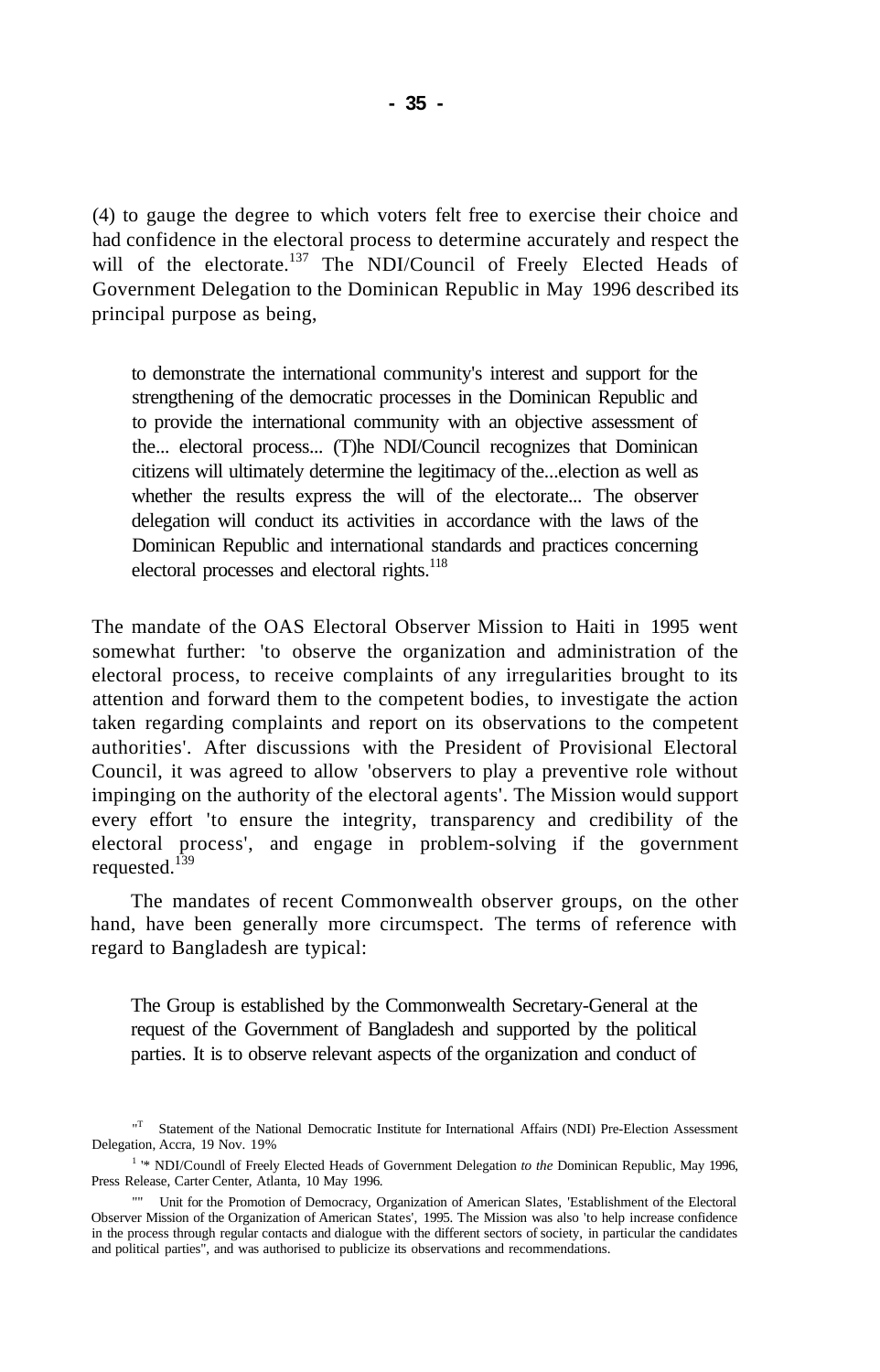the election in accordance with the law of Bangladesh. It is to consider the various factors impinging on the credibility of the electoral process as a whole and to determine in its own judgment whether the conditions exist for a free expression of will by the electors and if the result of the election reflects the wishes of the people.

The Group is to act impartially and independently. It has no executive role; its function is not to supervise but to observe the process as a whole and to form a judgment accordingly. It would also be free to propose to the authorities concerned such action on institutional, procedural and other matters as would assist the holding of the election.<sup>140</sup>

However, the terms of reference for the mission to Pakistan in 1997, accepted by all the parties, included additionally the right to make recommendations for 'the effective functioning of the elected government.'<sup>141</sup> OSCE/ODIHR has also emphasised that it 'does not play the role of a judge, ruling on when the OSCE should "approve" an election. Rather, the ODIHR is there to support countries in democratic institution-building in line with agreed upon OSCE commitments. Its election reports, when critical, are not meant to condemn, but offer a balanced assessment of the entire process and recommendations for reform."<sup>42</sup>

International observers, notes Pierre Cornillon, have responsibilities towards the international community and to the people of the country in question; it follows that their action must therefore be stamped by the mark of diligence, independence and impartiality.<sup>143</sup> This responsibility operates even before the moment of agreement to observe, for an invitation alone, or simple agreement to the presence of foreign observers is by no means sufficient. Potential observers must be confident that local law at least establishes the minimum formal conditions for holding a free and fair election; for it is within the framework of this law, moderated by reference to international standards, that the observer must work.<sup>144</sup> Inherent also in the nature of independent,

*m* Commonwealth Observer Group, *The Parliamentary Elections in Bangladesh, 12 June 1996,*  Commonwealth Secretariat, London, 1997, I. To identical effect, see the reports on *The General Election in St, Kilts and Nevis, S July 1995,* (1996). 1; *The Presidential and Parliamentary Elections in Sierra Leone, 26-27 February 1996, (*1996). !; *The Union Presidential and Parliamentary Elections in Tanzania, 29 October 1995,* (1996), I.

<sup>Nl</sup> Commonwealth Observer Group, *The General Election in Pakistan, 3 February 1997*, London, 1997, 2.

*"- The OSCE/ODIHR Election Observation Handbook,* 2nd ed., 1997, 33.

'•" Cornillon, above note 127; see also Roel von Meijenfeldt, 'Election Observation', Report of an ECDPM Workshop, Maastricht, The Netherlands, 14-16 June 1995, Arnold Bergstraesser Institut: the basic roles for observers are neutrality and non-intervention in the process.

w Cf, Norwegian Helsinki Committee. *Manual for Election Observation,* (Rev. March 1996), including express references to 'reasonably peaceful circumstances' among the preconditions for dispatching observer missions, as well as a requirement that government concerned should invite and accredit election observers in good time before the elections. See also. Appendix 1: A Guide for Election Observers, in *Strengthening Democracy,* above note 135. 70-103, emphasising among others the imponance of using *all* available information sources of information.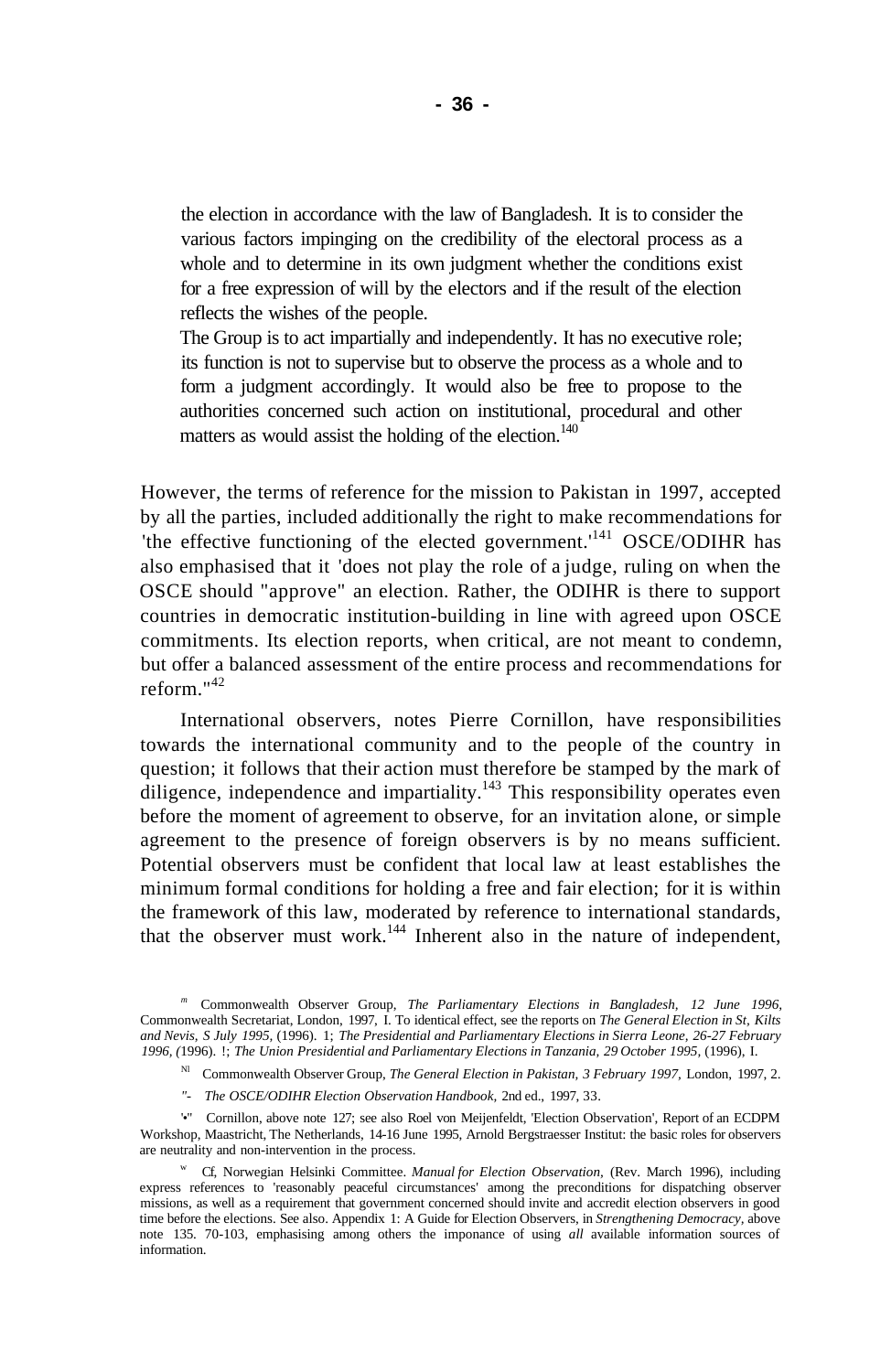international observation is control over membership and scope; thus, the OSCE declined to send an observer mi ssion to monitor the October 1996 local elections in Albania, after the government approved only part of the team.<sup>145</sup> An attempt to restrict an observation mission to a particular region of the country would be equally unacceptable.

### **2.3.4 Responsibilities and methods**

The terms of reference and the objectives of the observers will largely determine their methodology. Their presence may be expected to contribute to both internal and external legitimation of the electoral process, and to confidence-building among the electorate; or to serve as a deterrent to electoral fraud and violence.<sup>146</sup> and a resource for problem and dispute resolution, especially if present over time.<sup>147</sup> Observers are expected, often to an unrealistic extent, to provide a prompt report and assessment on the basis of a single question: Was the election free and fair? Although there are times when such a determination is relatively easy to make, experience shows that a 'single judgment' is not always appropriate. For example, where elections are held as part of an overall peace settlement, majority rule might not be the best outcome in developmental terms, and relative judgments may have their place, at least where they in turn can be followed up by a process of continuous assessment.

In practice, international observers appear increasingly sensitive to the need to encourage democratic processes, Recent Commonwealth Observer Group reports, for example, have avoided simple judgments, preferring to use more nuanced language. The report on the 1997 general election in Pakistan described it as 'credible and that the conditions existed for a free expression of will by the people..., that while there were shortcomings these were not such as to affect the integrity of the process as a whole or the validity of the outcome..., that there was no evidence of systematic or widespread abuse<sup>1</sup>.<sup>148</sup> Similarly,

 $157$  This is especially the case for pre-election assessment and technical assistance missions; see, for example. IFES. 'Uganda: A Pre-Election Assessment Report', Jan. 1996; IFES, 'Albania: A Pre-Election Technical Assessment', Aug. 1996; IFES, Toward Credible and Legitimate Elections in Kenya: Recommendations for Action", Apr. 1996; IFHS, 'Republic of Georgia: Assessment and Voter Education Campaign, September-November 1995'. Nov. 1996; also 'Statement of the National Democratic Institute for International Affairs (NDI) Pre-Election Assessment Delegation', Accra, 19 Nov. 1996.

I4H Commonwealth Observer Group, *The General Election in Pakistan, J February' 1997,* London, 1997, *?\*5.*  See also. *The General Election in St Kins and Nevis, S July 1995,* 19: 'The result of the election reflected the wishes of the people': *The Parliamentary Elections in Bangladesh, 12 June 1996,* 26-7: 'The conditions existed for a free expression of will by the voters and the results reflected the wishes of the people'; and compare more qualified conclusions in *The Union Presidential and Parliamentary Elections in Tanzania, 29 October* 799.5'. 25-6; *The Presidential and Parliamentary Elections in Sierra Leone, 26-27 February 1995,* 28-9.

<sup>&</sup>lt;sup>14S</sup> Reuters. 16 Oct. 1996.

<sup>&</sup>lt;sup>14</sup>" In its Report nn the Russian Presidential Elections in 1996, the Norwegian Helsinki Committee noietl, 'Concern of possible fraud indeed seemed to be the only issue uniting the ten contenders. A main task of the election observation was therefore to verify or falsify these allegations, and to assess whether the published result of the polls could be assumed to reflect the will of the electorate.' It also considered that, 'The presence of a large number of *Incut*  observers served to eradicate rumours and allegations of fraud and falsifications that had circulated prior io the elections, The broad presence of observers served to legitimise the result of the elections.' (Emphasis supplied).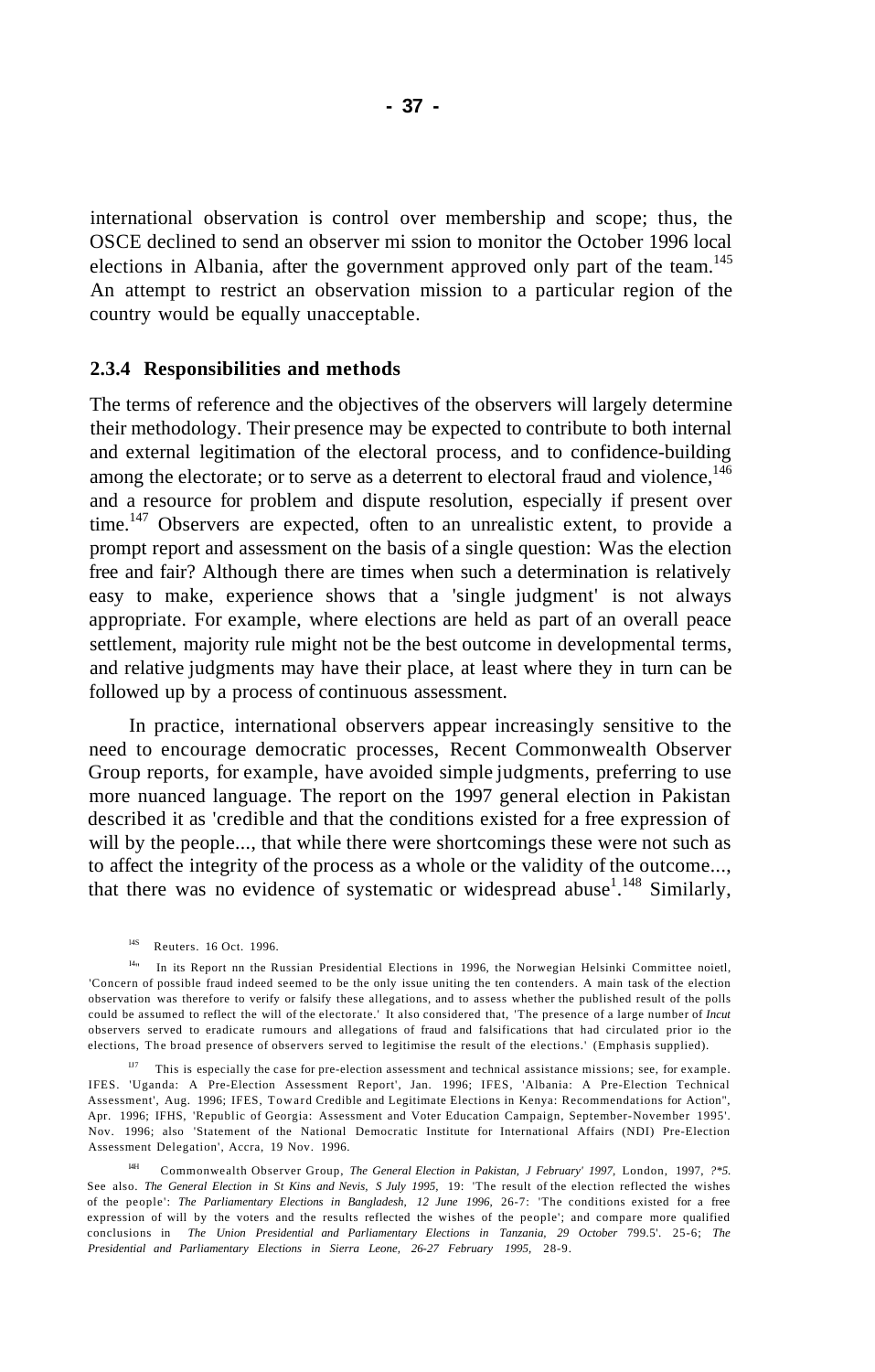the National Democratic Institute's preliminary statement on the December 1996 elections in Ghana avoided entirely any reference to a free and fair standard of elections, preferring instead to emphasize that 'the manner in which the elections... were conducted represents a positive step forward in the strengthening of Ghana's democracy and its electoral process'. It also complimented officials, the National Election Commission and the Inter-Party Advisory Committee, and noted 'the high voter turnout and the commendable level of citizen participation'. At the same time, this endorsement was accompanied by the practical (and non-confrontational) identification of problem areas, such as inequalities in state-owned media coverage of campaign activities, inadequate distribution of ballots in some parts of the country, and a series of recommendations that could enhance confidence and participation in future elections.<sup>149</sup>

At a Roundtable on election observation held in Stockholm in 1995, the participants were unable to agree on any 'uniform criteria for weighing the impact of irregularities and assessing the legitimacy of an election.<sup>150</sup> And observers certainly have sometimes wondered whether the task was not too great.<sup>151</sup> A sense of the enormity of the problem at times can be gathered from experience with elections in Bosnia and Herzegovina. Immediately after polling in September 1996, the Co-ordinator for International Monitoring, Ed van Thijn, stated that although the elections had gone well technically, 'the general climate in which [they] took place was in some cases below the minimum standards of the OSCE Copenhagen Document.' The elections nevertheless offered 'a first and cautious step for the democratic functioning of the governing structures of Bosnia and Herzegovina', even though it was difficult to assess the process according to the term 'free and fair\* as usually understood.<sup>152</sup> The International Crisis Group, however, had fewer doubts: 'the validity of these elections is in serious doubt, the results cannot be certified, and the elections must be rerun at a later date.<sup>153</sup>

*m* National Democratic Institute, Press Release, 'Preliminary Statement by the International Observer Delegation to the December 7 Elections in Ghana', Accra. 10 Dec. 1996. The Commonwealth Observer Group also concluded its report on the Pakistan election with a number of practical suggestions: above note 148. 35.

IW International IDEA, 'Lessons leamt: International Election Observation', Report on a Roundtable, Stockholm, 10-12 Oct. 1995. LI. in tact, this lack of consensus probably tells much about the reality, which is that observers necessarily come from a variety of cultures, all of whose political experiences and expectations will differ. This varieiy is part of the strength of democracy, and the best that one can or should hope for, perhaps, is (I) agreement on certain general principles (necessarily generalised in consequence at a certain level of abstraction); and (2) a clear account by those observing of *their* own principles and preconceptions.

151 Cf. Klein, Keith, 'Election Observation in Tanzania: An Observer Asks if the Task is Too Great', *Elections Today,* Vol. 5, No. 4, Jan. 1996, 11-12, noting also the International Federation on Election Systems (IFES> decision not to make a post election statement on the free and fair issue, but rather (and in addition to its pre-election assessment) to issue a comprehensive analysis of the structure and how it worked.

<sup>IU</sup> The Elections in Bosnia and Herzegovina, 14 September 1996.' Preliminary Statement of the Coordinator for International Monitoring (CIM), 16 Sept. 1996.

<sup>&</sup>lt;sup>151</sup> Elections in Bosnia & Herzegovina. ICG Report, Sarajevo, 22 Sept. 1996, 32.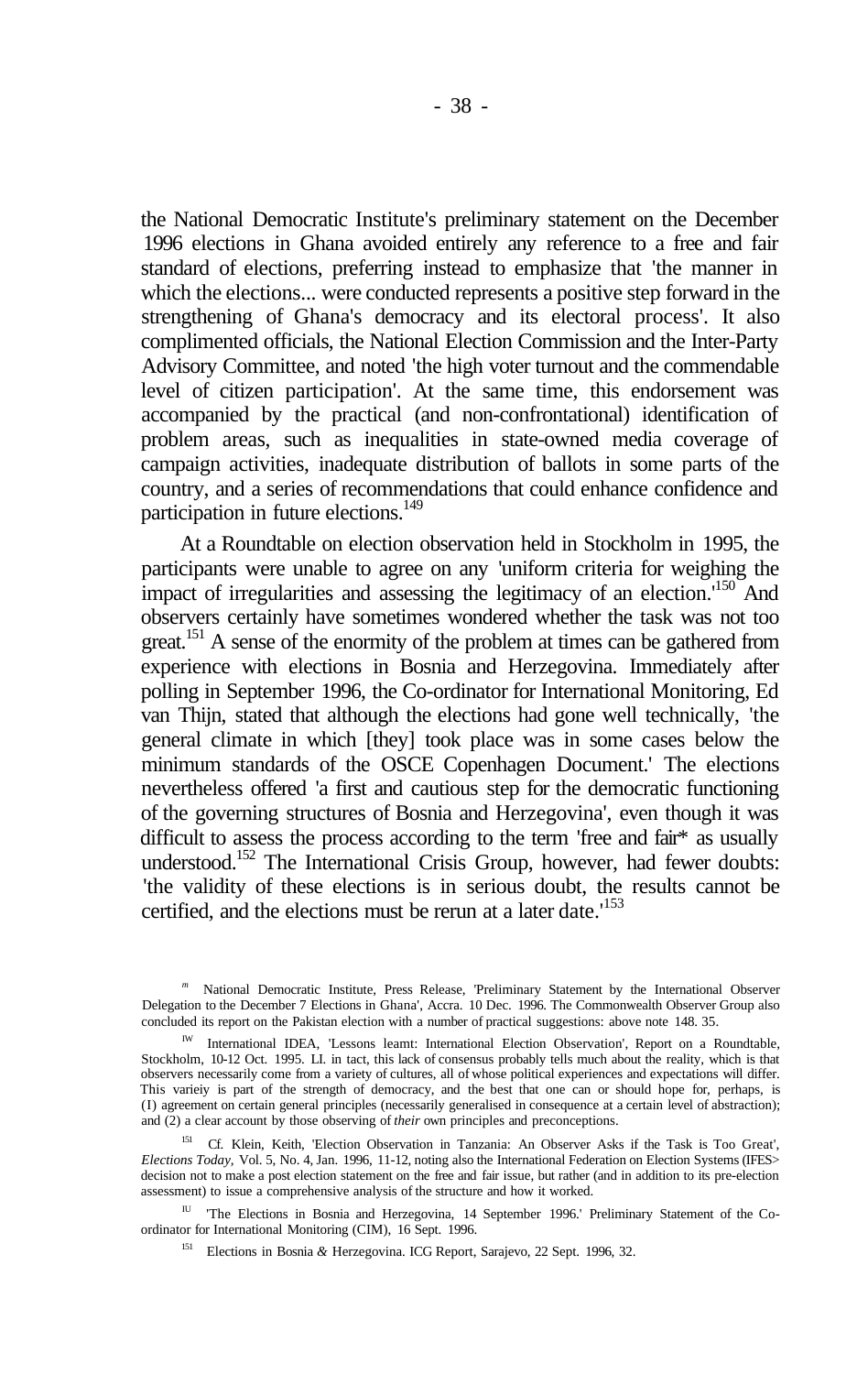At a practical level, observers clearly have a duty to inform themselves. Commonwealth reports, for example, describe in detail the briefings provided to delegates in advance of departure, and include a short history and description of the political background in the country concerned, an analysis of the legal and administrative framework and an account of election preparations.<sup>154</sup> In other words, <sup>k</sup>the responsibilities of observers include willingness to make preparations in advance, to be available for a sufficient length of time and to travel inside the country..., the capacity to understand a different and often complex national situation and to communicate by speaking at least a widely used language, if not the national language'.<sup>1</sup>" To be credible, an electoral observation must also cover the process as a whole, including voter registration, campaigning, balloting, counting, tabulation and results.<sup>156</sup>

*How* election observation should be undertaken, and what should be observed, recorded and reported on, have all been amply developed at the practical level, in the grassroots experience of both national and international observers, and in the compilation of handbooks, guidelines and checklists.<sup>157</sup> *What* to observe may vary, from concentration on technical issues, such as constituency delimitation, voter registration, the secrecy of the ballot, $^{1511}$ verification, and counting; to an assessment of the facts and variables of the election, including a record of the 'climate', and instances of violence, intimidation, and conflict,<sup>159</sup> the holding of rallies and meetings, access to and

154 See, for example. Commonwealth Observer Group, *The Union Presidential and Parliamentary Elections in Tanzania, 29 October 1995,* (1996), 2-13; on observer training and deployment, see also Unit for the Promotion ot Democracy, Organization of American States, 'Establishment of the Electoral Observer Mission of the Organization of American States'. (1995).

'" Cornillon, above note 127.

 $E_{\text{p}}$  Note in particular the ODIHR's practice ol needs assessment and long- and .short term observation; above note 131. See also International IDEA, 'Lessons leamt: International Election Observation", Report on a Roundtable. Stockholm. 10-12 Oct. 1995, 7, stressing *full coverage,* that is. process, not just polling; *impartiality,* which necessitates a direct relationship between the facts observed and the conclusions reached; *transparency,* which requires observers to 'slate the underlying values and purposes' of the mission; and *professionalism,* that is. knowledgeable competence and ability.

'" Much recent work owes its origins to Larry Garber's *Guidelines for International Election Observing,* first published in 19X3 by the International Human Rights Law Group; see also by the same author, 'The Role of International Observers', in Garner, L. *&* Bjomlund, E., eds., *The New Democratic Frontier. A Country by Country Report on Flections hi Centra! and Eastern Europe,* National Democratic Institute for International Affairs. Washington. 1992 At the practical level, see The OSCE/ODIHR Election Observation Handbook, 2nd ed., 1997; Council of Europe, *Handbook for observers of elections,* 1996; Norwegian Helsinki Committee, *Manual for Election Observation,* (Rev. March 1996; Appendix 1: A Guide for Election Observers, in *Strengthening Democracy,* above note 135, 70.

ISK Many observer reports have called attention to instances where secrecy was not assured. For example, Norwegian Helsinki Committee, Report on the Russian Presidential Elections 1996; Unit for the Promotion of Democracy-Organi/alion of American States, Final Report of the OAS Electoral Observation Mission to the Legislative and Municipal Elections in Haiti (1995); Commonwealth Observer Group. *The Union Presidential and Parliamentary Elections in Tanzania, 29 October 1995.* (1996), 22. 25.

'^ A number of observers of the January 1996 elections in Palestine called attention to the "chilling effect' of various security and public order regulations: National Democratic Institute for International Affairs and The Carter Center, "Statement of the Second NDI/Carter Center Pre-Election Delegation to the 1996 Palestinian Elections", 16 Dec 1995; Palestinian Centre for Human Rights and Robert F. Kennedy Memorial Centre for Human Rights, 'Joint Statement regarding Human Rights and Palestinian Elections', 19 Jan. 19%.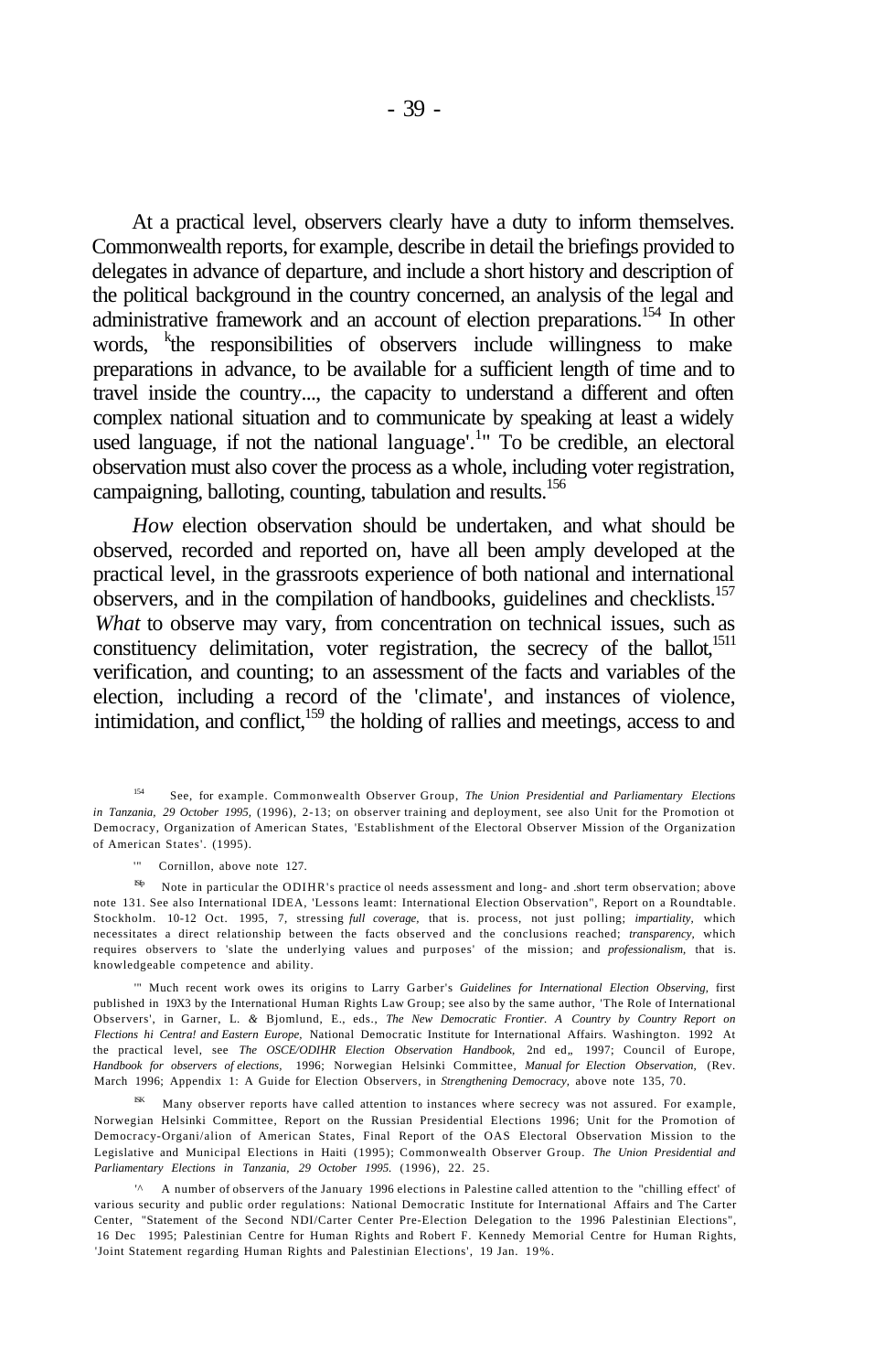coverage by the media, and the possibilities and scope of campaigning. Considered from one perspective, observation has a critical *operational* or *functional* dimension: Recording facts, such as the presence of officials, party representatives and observers; or the availability of electoral materials, such as ballots, seals and receipts; or compliance with regulations, such as empty ballot boxes, the recording of serial numbers, the timely opening of polling stations, and so forth. Electoral facts also include security, orderliness, the absence or occurrence of violence, intimidation, pressure or propaganda, the effective resolution of disputes and the solving of problems.<sup>160</sup> Fulfilling these functional responsibilities means, as Pierre Cornillon also points out, that observers have related rights, including freedom of movement, the possibility of receiving and communicating information, and access to relevant documents and premises.<sup>161</sup>

From another perspective, observation always involves the *appreciation*  of events, and their assessment and evaluation against standards often assumed to be universal, but effectively coloured by the observer's background and values. In a real sense, the fact of observation necessarily has an influence or impact on what is observed, and thereby engages further special responsibilities.

Thus, for example, the observer's independence requires disclosure and, like the candidate for office, transparency of financing. Neutrality and impartiality require that he or she not participate (though the inherently passive aspect to witnessing does not exclude either the entitlement to question voters, candidates, officials and others, or the obligation to bring problems or irregularities to the notice of the authorities); $162$  that care be taken to prevent even the *appearance* of partiality or involvement, particularly in dealings with the media; that all those involved in the electoral process be brought with the area of contact. The observer's responsibility to report ultimately requires an assessment of events by reference to known standards and objectives, and on the basis of verifiable content and balance.

### **2.3.5 The rights and conduct of international observers**

Armenian legislation on the status of foreign observers emphasizes, among others, their entitlement to be present at meetings of the electoral

<sup>&</sup>quot;\* According to one view, a legal, investigative approach is to be encouraged, which is turn summarized as looking, asking questions, writing observations down, reporting, and not intervening at any stage: Roel von Meijenfeldt, 'Election Observation", Report of an ECDPM Workshop, above note 143, 10-11.

<sup>&</sup>quot;" Cornillon, above note 127. The Protocol concerning Elections in Palestine made detailed arrangements for accreditation and identification, freedom of movement and reporting.

IM It is nevertheless essential that observers are 'visible'; voters, parties and officials should know observers are present, what their mandate is. and how to get in touch with ihem: Norwegian Helsinki Committee. *Manual for Election Ohsenatinn,* (Rev. March IW6).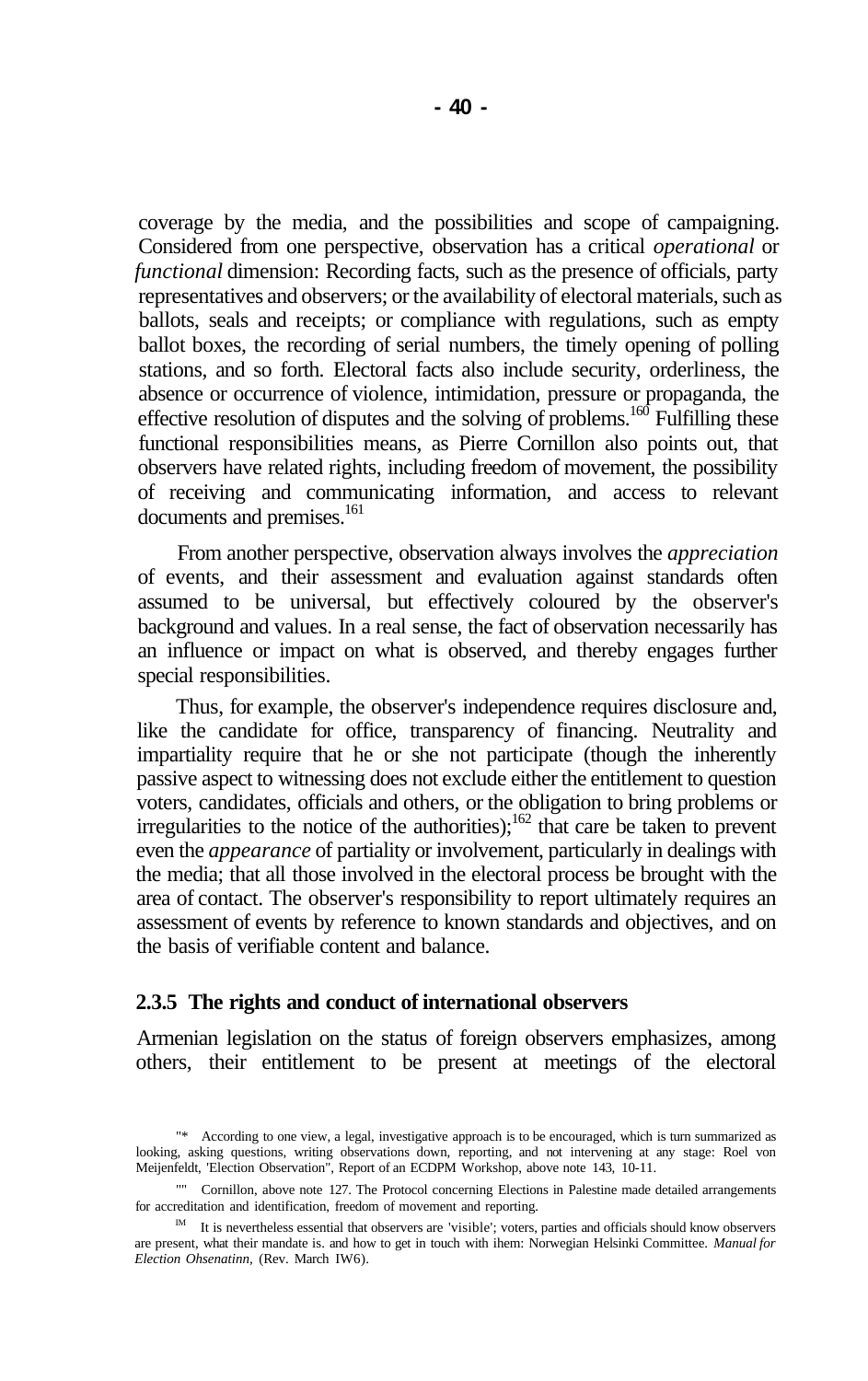commissions, at the meetings of parties, and at polling stations; but it also provides that they do not have the right to engage in activities not related to the election campaign, that they should never interfere with the voting, counting or other electoral processes, and that though they can express their opinion, they have no right to attempt to alter or overturn the decisions of election officials.<sup>163</sup> Albanian law identifies who may be recognized as observers, confirms their freedom of movement and entitlement to ask, gather information and give opinions publicly, 'being impartial'.<sup>164</sup>

The Protocol concerning the elections in Palestine provided explicitly that 'the election process will be open to international observation. Observation will be conducted according to accepted international standards.<sup>165</sup> It further provided that while observers' activity was limited to 'observation, reporting and dialogue', delegations 'may wish at any point to make comments or representations' to the Central Electoral Commission, which would consider them and reply appropriately. The Protocol laid down common terms of reference (for both international and domestic observers), and made detailed provision for the privileges and immunities of international delegations, including 'immunity from prosecution in respect of words spoken or written and any act performed by them in the exercise of their duties<sup>1,166</sup> Article 103(1) of the Election Law duly provided that the electoral process should be public and open to international and domestic observation.<sup>167</sup> Paragraph 2, in turn, made provision for the accreditation of local and international observers by the Central Election Commission, although this was reportedly a slow process for local monitors, particularly in the pre-election period. In fact, a substantial number of monitors were duly accredited and contributed significantly to the successful outcome.

Article 20 of the Russian Federal Election Law<sup>168</sup> provides that observers, including international observers, and representatives of mass media may be present at polling stations throughout election day.<sup>169</sup> Observers are also

lb1 Armenia, Regulations on the Status of Foreign Observers; translation available at **[www.arminco.com.](http://www.arminco.com)**  Art. 153, Rules and Regulations for International Election Observers, adopted by the Provisional Election Commission for use in Bosnia and Herzegovina, provided that, 'International Observers will observe the electoral process in accordance with the Rules and Regulations of the Provisional Election Commission and they will not interfere in any way in electoral proceedings'. For full text, see below. Annexe 5.

IM Arts. H9, 90, 1996 Law for Assembly Elections; unofficial translation in DeGregorio, Paul S. & Ross. Kimberly L.. Albania: Pre-Election Technical Assessment'. **IFES,** Aug. 1996, Annex A.

- Ihs Oslo: Interim Agreement, Annex II. Protocol concerning Elections, art. V,
- "\* Protocol concerning Elections, Appendix 3.
- <sup>Ih7</sup> The Palestinian National Authority adopted the Election Law on 7 Dec. 1995.

<sup>M1</sup> Federal Law on Election of President of the Russian Federation, Passed by the State Duma on 24 Mar. 1995; approved by the Federation Council on 4 May 1995; signed by the President on 21 June 1995. Translation by International Federation on Election Systems (IFES) Election Resource Center in Moscow and available at **[www.ires.org](http://www.ires.org)** 

*"\*>* Art. 14 provides that each candidate, electoral association, and electoral bloc may appoint one observer, who is entitled to remain at the voting premises from the beginning of voting to the completion of processing ot documents on election results and to receive certified copies thereof. See also Rule 3, OSCE, Bosnia and Herzegovina. Rules for Registered Independent Candidate Representatives and Registered Political Parly Representatives, adopted by the Provisional Election Commission, 10 May 1996.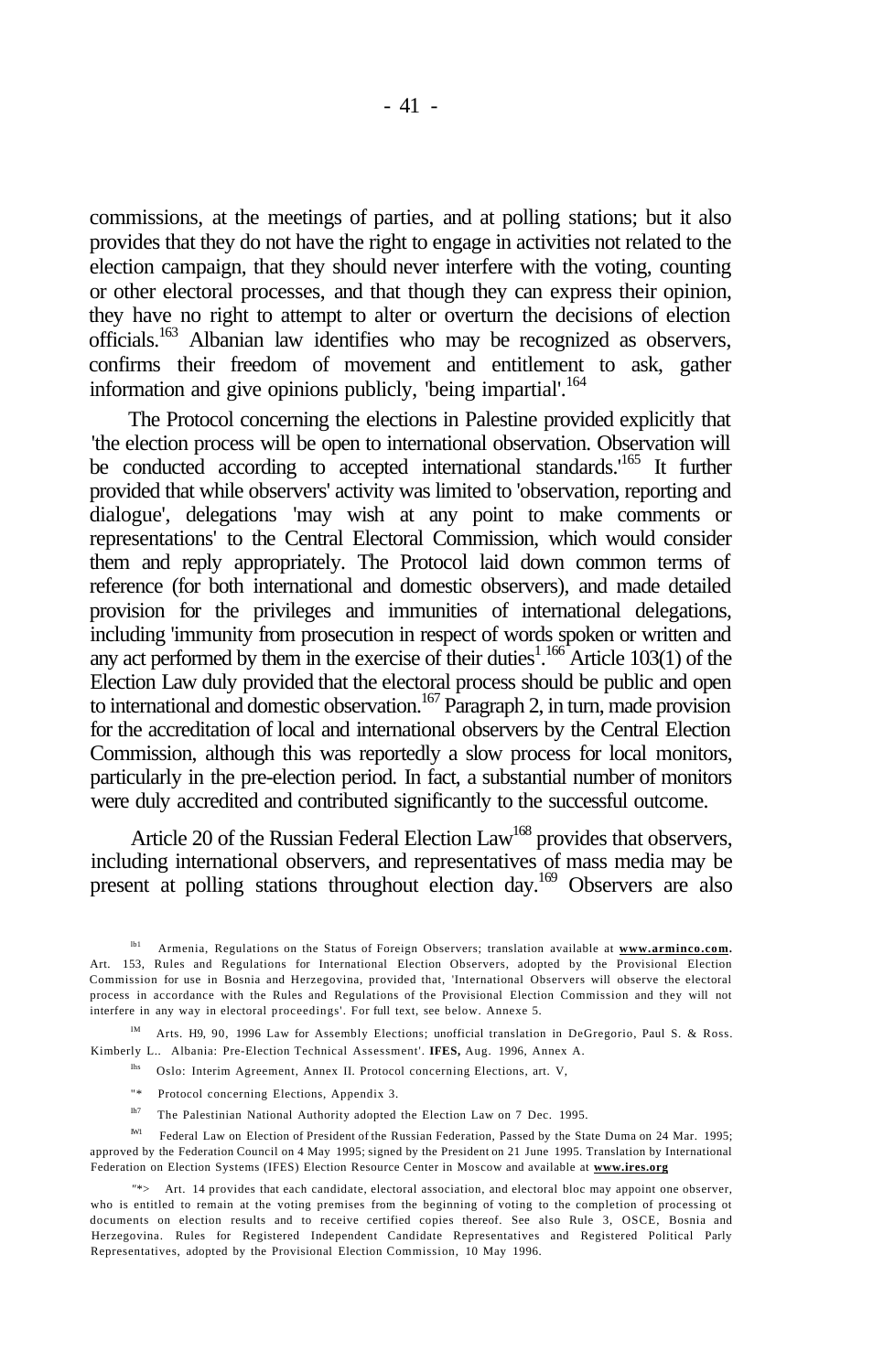entitled to be present at the voting of those who cannot come to the polling station for health or other good reasons; to familiarize themselves with the list of voters; to offer suggestions and remarks to polling station election commissions. However, no interference with the actions of the polling station election commission is permitted. On voting day, the empty ballot boxes are to be opened and displayed to the polling station election commission and to observers, and during voting the ballot box must remain in sight of the members of the polling station election commission and the observers.<sup>170</sup> A role for observers is also anticipated at other stages of the process, including inspection of unused ballots, counting, signing of the protocols, and publication of the results. $171$ 

The *behaviour* of international observers, apart from compliance with national law, is governed by general principles of accountability: to their mandate; to be professional; to be honest and impartial.<sup>172</sup> Observation *not* being purely external and removed, so there must be contact and consultation with the principal actors in the election process, including appropriate contacts and co-operation with national and other international observers.<sup>173</sup>

In an attempt to enhance the quality and performance of international observers, a code of conduct has also been proposed in their regard. Best practice, including the guidelines proposed by the Norwegian Helsinki Committee,  $174$  suggests the following principles as a minimum standard:  $175$ 

Election Observers should:

1. Act in a strictly neutral and unbiased manner in relation to national authorities, parties and candidates, the voters, press and media, and the election observer's organization.

2. Refrain from any act in any way prejudicial to the election system, or to the administration of the election.

3. Disclose any fact that may give rise to a conflict of interests, or the appearance of a conflict of interest, during the observation and assessment.

4. Decline gifts from parties or persons involved in the election.

5. Comply with national laws and regulations, and the electoral code.

- **"° An. 51.**
- $171$  Arts. 52. 58.

*<sup>171</sup>* Art. 155 of the Rules and Regulations for Bosnia and Herzegovina {above, note 163), expressly provided that 'International Observers shall be strictly impartial and politically neutral'.

<sup>171</sup> Cf, International IDEA. 'Lessons learnt: International Election Observation', Report on a Roundtabte, Stockholm. 10-12 Oct. 1995. 8. 16-20.

" J Norwegian Helsinki Committee. *Manual for Elation Observation,* (Rev. March 1996).

'" See also the observer code of conduct proposed in *The OSCE/ODIHR Election Observation Handbook,*  5-6; reproduced below in Annexe 16.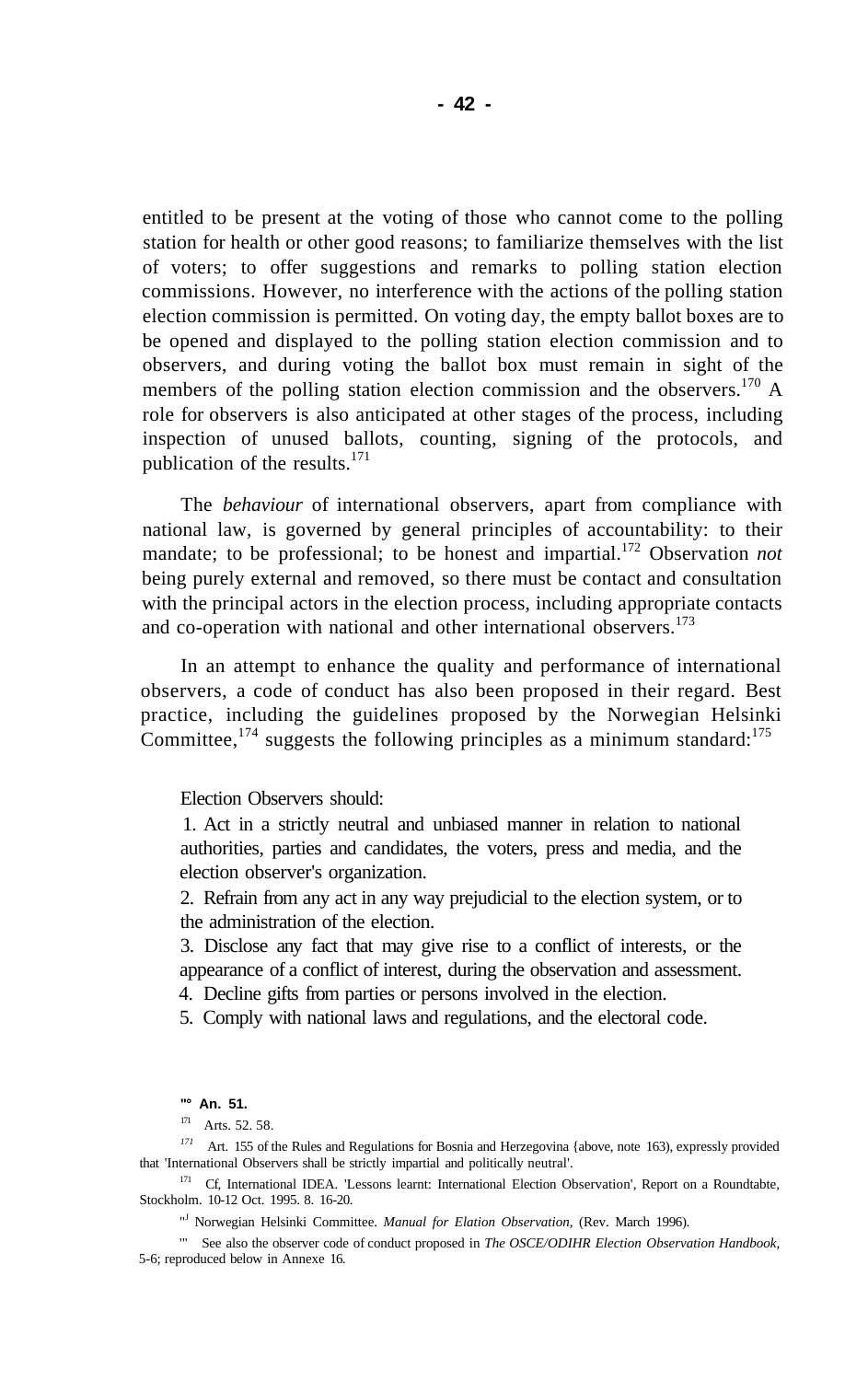6. Be cautious in sharing information gathered during the observation, and avoid premature conclusions.

7. Base all conclusions on verifiable, factual evidence, and use agreed standards of reference.

### **2.3.6 Preliminary conclusions**

Election observation, both national and international, can help to ensure that polling proceeds fairly and without fraud. At the national level, the participation of domestic observers as a regular feature of all aspects of the electoral process also enhances public confidence in the system and is likely also to encourage inter-party co-operation and thereby reduce occasions of friction and possible violence. Effective election observation depends, among others, on a measure of institutionalization, including accreditation, as well as on appropriate guarantees of access, communication and freedom of expression. Observers themselves, however, also have responsibilities and, while they should be able to convey their concerns to the appropriate authorities, should not otherwise interfere in the election. International observers should maintain a position of neutrality, binding themselves also to appropriate principles of disclosure and transparency.

# 2.4 Elections and fair campaign practices

'Everyone individually and together with others has the right: To express political opinions without interference; to seek, receive and impart information and to make an informed choice; To move freely within the country in order to campaign for election; To campaign on an equal basis with other political parties, including the party forming the existing government.' *Declaration on Criteria for Free and Fair Elections,* 3(3)

'The right of candidates to security with respect to their lives and property shall be recognized and protected.' *Declaration on Criteria for Free and Fair Elections,* 3(5)

'Candidature, party and campaign rights carry responsibilities to the community. In particular, no candidate or political party shall engage in violence.'

'Every candidate and political party competing in an election shall respect the rights and freedoms of others.' *Declaration on Criteria for Free and Fair Elections,* 3(9),(10).

'States shall respect and ensure the human rights of all individuals within their territory and subject to their jurisdiction. In time of elections, the State and its organs should therefore ensure...That freedom of movement, assembly, association and expression are respected, particularly in the context of political rallies and meetings...'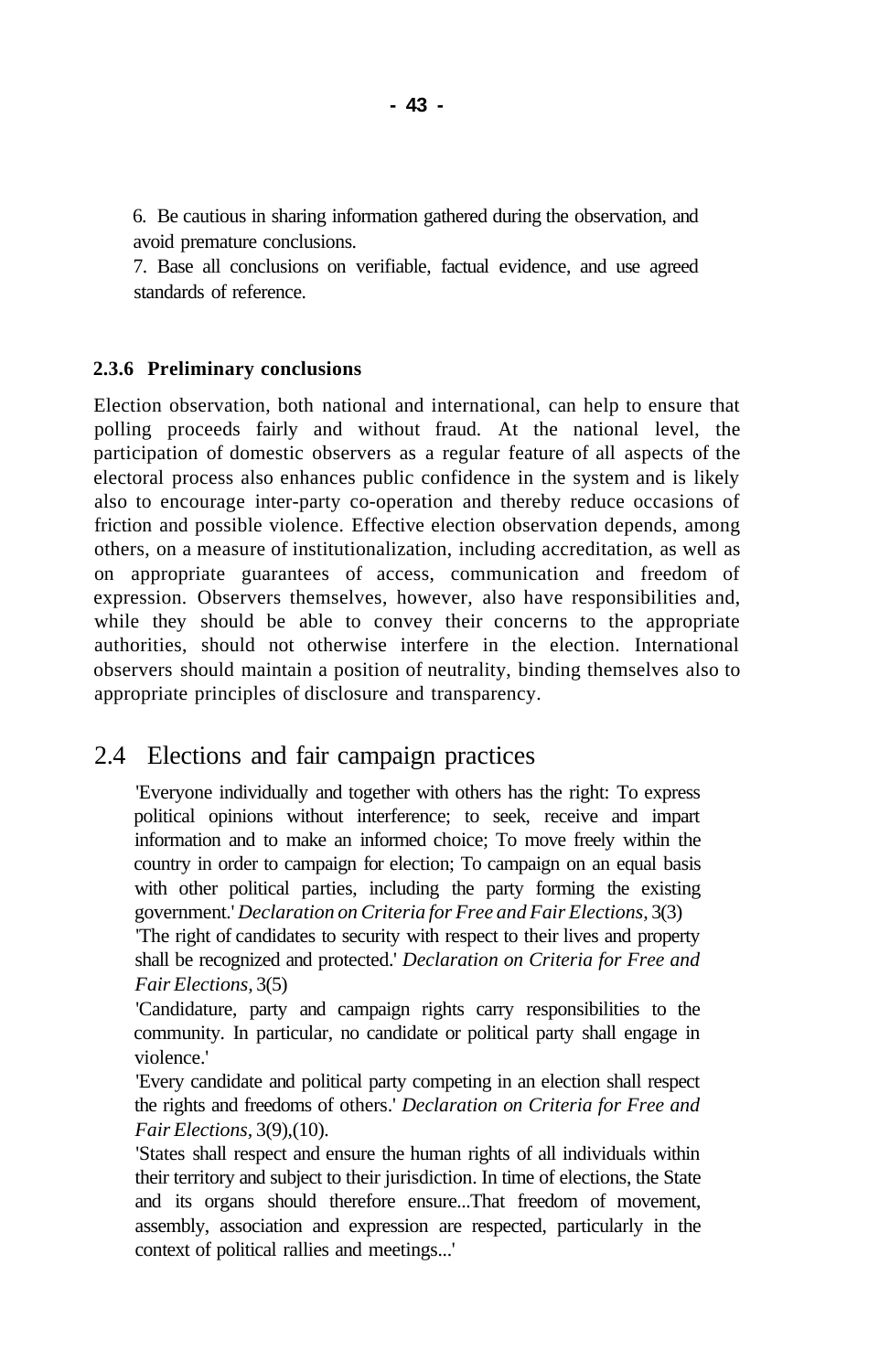in order that elections shall be fair, States should take the necessary measures to ensure that parties and candidates enjoy reasonable opportunities to present their electoral platform...\* *Declaration on Criteria* 

*for Free and Fair Elections,* 4(3),(4)

'States should take the necessary measures to ensure that parties, candidates and supporters enjoy equal security, and that State authorities take the necessary steps to prevent electoral violence.' *Declaration on Criteria for Free and Fair Elections,* 4(8)

The notion of 'fair campaign practices' is sufficiently broad to encompass the responsibilities of government authorities, electoral commissions, political parties, candidates, and their supporters. It covers how the electoral campaign is conducted, as well the facts that contribute to or undermine the confidence of voters and participants in the integrity of the process as a whole. While rules of law have a direct effect on the conduct of an election, for example, by prohibiting violence or the threat of violence, more general standards may be needed to ensure that the *tone* of the campaign remains at a level conducive to an effective exercise of the right to vote.

Some Codes of Conduct, for example, those with a United Nations or international background, underline the necessity for parties, members, candidates and sympathizers to 'promote conditions conducive to the conduct of free and fair elections, and a climate of democratic tolerance in which political activity may take place without fear of coercion, intimidation or reprisals'.<sup>176</sup> Others aim to influence content and conduct, emphasizing that criticism of other political parties should be confined to their policies, programmes and record; that leaders and candidates should not be criticised in regard to their private life unconnected with public activities, and that criticism should not be based on mere allegations.<sup>177</sup> The Code adopted for St Kitts and Nevis stressed 'issues rather than personalities', that candidates 'must seek to be truthful about the past and present socio-economic state', and 'avoid raising unfulfillable expectations and making unrealistic promises.<sup>178</sup>

Notwithstanding the general applicability of the criminal law to violence at election time, each Code reiterates not only the unacceptability of such events, but also the responsibility of parties, candidates and workers to ensure that a peaceful climate is maintained. Thus, they are frequently called on

 $7<sup>π</sup>$  See, for example, UNTAES. para. I; Bosnia and Herzegovina, an. 119; also, Seychelles, s. 1(5); Bangladesh 1991, s. 5. The references lo Codes ot Conduct in this section are to those reproduced in the Annexes.

<sup>177</sup> India, s. 1(2); Panama, s, 3; Pakistan, *s.* <14); St. Kitts and Nevis, s. B; Ghana, s, 8; Seychelles, s. 1(6}, (7).

 $<sup>TIt</sup>$  St. Kitts and Nevis, s, B. The Commonwealth Observer Group, however, reported that 'Personalities</sup> rather than issues dominated the political campaign with personal invective a common feature... It says something for the overall peaceful nature of the electoral environment that despite this personal invective, there were relatively few incidents of unruly behaviour or violence.' *The General Election in St Kilts and Nevis, 3 July 1995,* 11-12.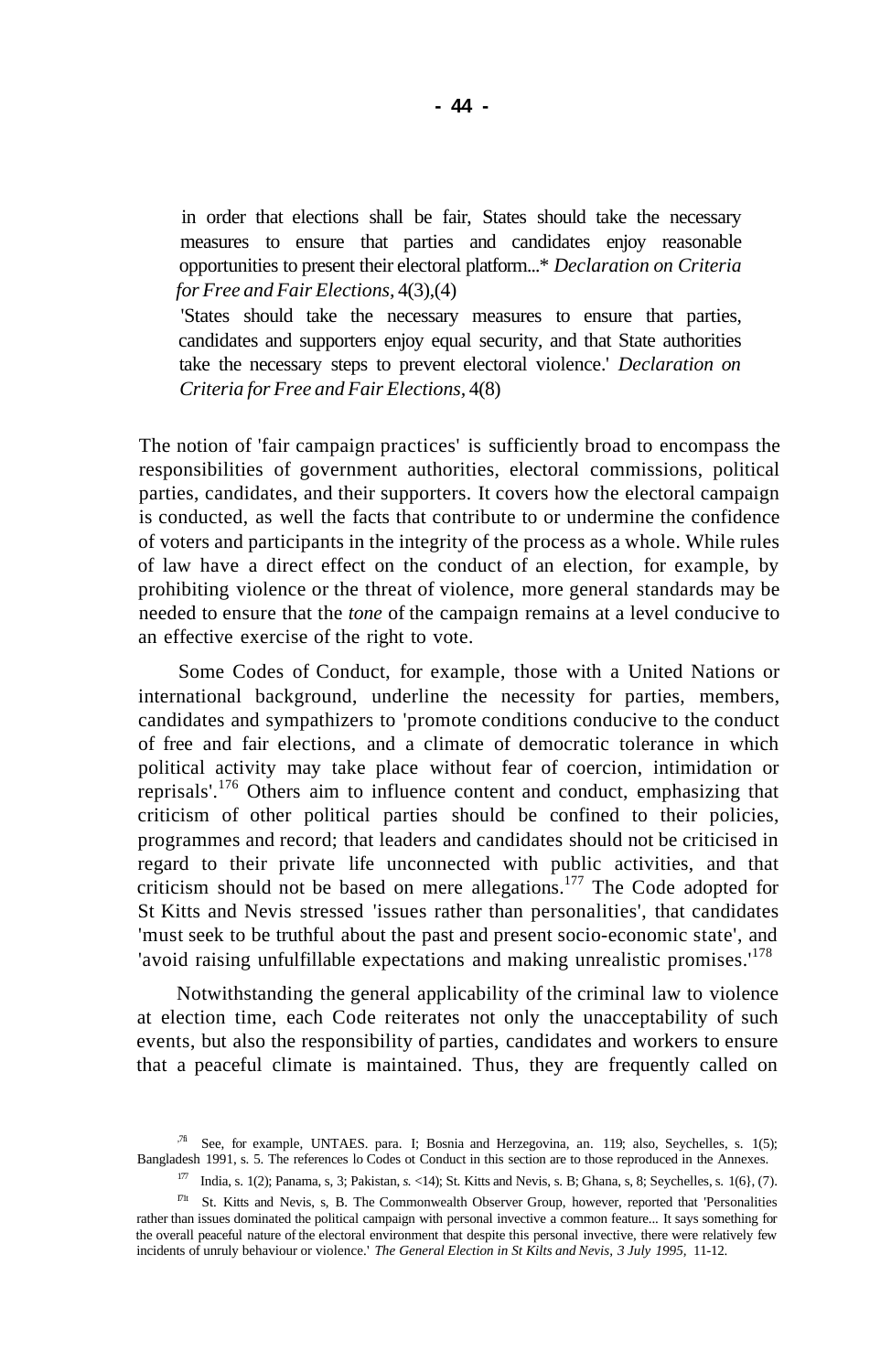publicly to condemn violence and intimidation,<sup>179</sup> to prevent or avoid language or conduct that may lead to violence or intimidation, $m$  or that may exploit or aggravate existing differences at community level,<sup>181</sup> and not to disrupt each others' meetings and processions. Such directions are also frequently linked to the principle of 'reciprocal respect', expressly conditioning the exercise of political rights on respect for the right of other parties and candidates to conduct their own campaigns in a peaceful environment and to have access to potential voters.<sup>8:</sup>

### **2.4.1 The responsibility of political parties and candidates**

The responsibility of political parties and candidates in particular is emphasized in, among others, the Electoral Code promulgated by the United Nations Transitional Administration in Eastern Slavonia, Baranja and Western Sirmium. They are to 'discipline and restrain' their members and sympathizers from committing any violation of law or procedure and, in addition to publicly condemning violence and rejecting discrimination, they 'commit themselves' to promote free and fair elections, encourage the free expression of the will of the electorate, give wide publicity to the Code, promote accurate information on the electoral processes, and reassure sympathizers and voters about the impartiality of the electoral administration, the secrecy and integrity of the ballot.<sup>183</sup> In adjudicating complaints and providing opinions for action, the Election Appeals Commission is in turn entitled to take into account the responsibility of party leaders and candidates for the actions of their members and sympathizers.<sup>184</sup>

Given the emotions and the frequently divisive effect of electoral campaigns, this emphasis on non-violence and non-inflammatory language is

*n "* UNTAES, Pari I, s. 4; Liberia, para. 3(a); Cambodia, para. 4; Seychelles, s. 1(8); Bangladesh 1991. s. 8.

'"-' UNTAES. Part 1. s. 9; Liberia, para. 3. See also Pakistan, para. 19: "Public leaders and other participants in political activity shall act with a sense of responsibility and dignity befitting their status. While propagating their own views and programmes, they shall not interfere with the freedom of others to do the same as that would be the negation of democracy"; also. Bosnia and Herzegovina, art. 122; Cambodia, para. 9; Ghana, paras. 3. 10; Seychelles. para. 3; Bangladesh 1991, para. 3.

"" UNTAES,Part l.ss.2.4 , 12.

<sup>NJ</sup> UNTAES, Part 14. ss. 5,6 On party and candidate responsibility, see also Bosnia and Herzegovina, art. 119

<sup>&</sup>quot;" UNTAES. Part I, ss. 7, 8, 9; India, s. If I); Panama, s. 3; Pakistan, para. 21; Bosnia and Herzegovina, art. 122; Cambodia, para. 4(6); Ghana, para. 1 ]; Seychelles, s. 1(7); Bangadesh 1991, ss, 6. 7. 8.

<sup>&</sup>quot;" UNTAES, Part I, s. 4. requires participants lo commit themselves to "reject any form of discrimination based on race, gender, ethnicity, language, class or religion in connection with the elections and political activity"; India, s. 1( 1), that 'No party or candidate shall indulge in any activity which may aggravate existing differences or create mutual hatred or cause tension between different casts and communities, religious or linguistic"; India, s. 1(3). thai 'There shall be no appeal to caste or communal feelings for securing votes'; see also Bangladesh 1996. s. 17; Pakistan, s. 17; Ghana, para. 9. The Protocol concerning the Palestinian elections provided that 'Each side shall take all necessary measures with regard to persons under its authority to prevent public disorder during campaign activities..,, and to protect the electoral process from any violence, incitement, hostile propaganda or other undemocratic interference": art. IV, 2(d)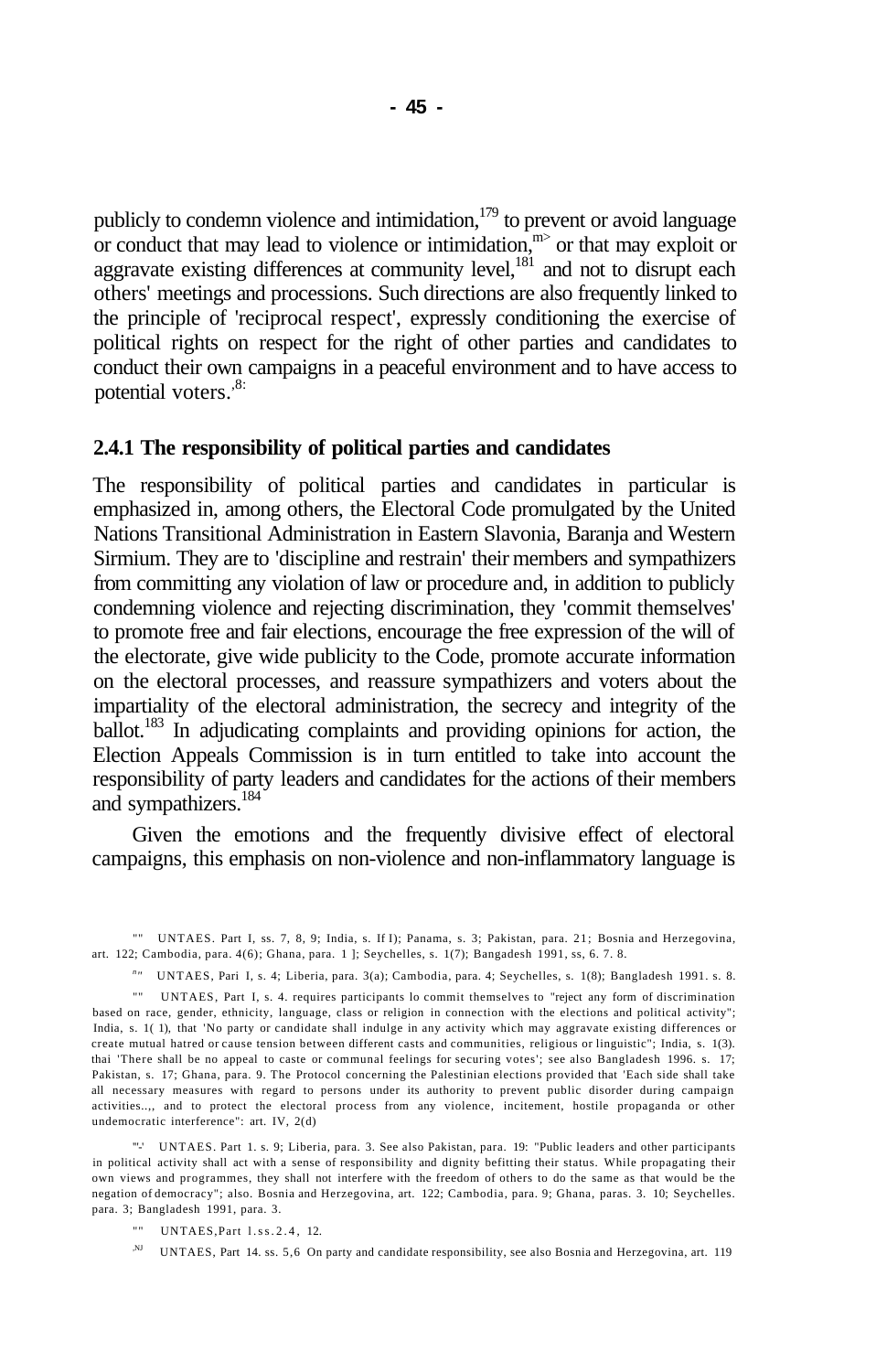hardly surprising, and recognition of the continuing need to improve the climate is clear from recent experience. The 1995 campaign in St. Kitts and Nevis followed violent clashes and a short state of emergency after the inconclusive results of the 1993 general election, and also the emergence of violent, especially drug-related crime, as a political issue. The Code of Conduct was promoted because, as its preamble noted, 'electioneering is potentially divisive, and in the heat of campaigning it may be forgotten that we are one people'. In the event, tolerance and good humour prevailed, notwithstanding the tendency to personal invective.<sup>185</sup> Again, in the view of the Commonwealth Observer Group, much of the credit went to the Committee to Promote Compliance with the Code of Conduct, which met daily to consider reports of violations and to recommend corrective action.<sup>186</sup>

The February 1996 elections in Sierra Leone likewise took place against a background of violence, including five years of civil war and two coups. They were held also after the failure of last-minute efforts to achieve peace first, and despite concerns that adequate security could not be provided. The Commonwealth Observer Group noted that co-operation between die parties 'did... much to make the campaign free of violence and intimidation',<sup>187</sup> and led also to agreement on a *de facto* code of conduct. On the other hand, the campaign in Sierra Leone was run mainly on the basis of personalities, with little if any debate of policy issues.<sup>188</sup> Negative campaigning characterised the press coverage of the second round of the Presidential election, although it too was completed generally without violence or intimidation.<sup>189</sup>

The Commonwealth Observer Group to the 1996 Parliamentary Elections in Bangladesh noted that they had been 'widely expected to be marred by violence, intimidation, vote-rigging and other improper practices'.<sup>190</sup> The installation of a caretaker government and the appointment of a new Chief Election Commissioner, however, provided an essential neutral moment,<sup>191</sup> and a Code of Conduct was drafted by the Election Commission after discussion with the political parties.<sup>192</sup> The campaign took place in a 'relatively peaceful and non-confrontational environment', although there were some reports of 'strong-arm tactics and intimidation, including

'"" Commonwealth Observer Group, *The Parliamentary Elections in Bangladesh, 12 June 1996,* (1996)3.

*m* Ibid., 5-6.

"" Ibid., II.

ls" Commonwealth Observer Group, *The General Election in St Kim and Nevis.* \_f *July 1995,* (1996), 11-12.

<sup>&</sup>lt;sup>Bft</sup> Its recommendations included a ban on motorcades following several violent incidents: ibid., 12.

<sup>&</sup>quot;" A number of attacks were launched by rebel forces, however, causing the abandonment of several planned polling stations: Commonwealth Observer Group, *The Presidential and Parliamentary Elections in Sierra Leone. 26-27 February 1996.* (1996), 33.

<sup>&</sup>lt;sup>laK</sup> Ibid., 19-20.

 $^{\text{N}}$  Ibid, 31-2.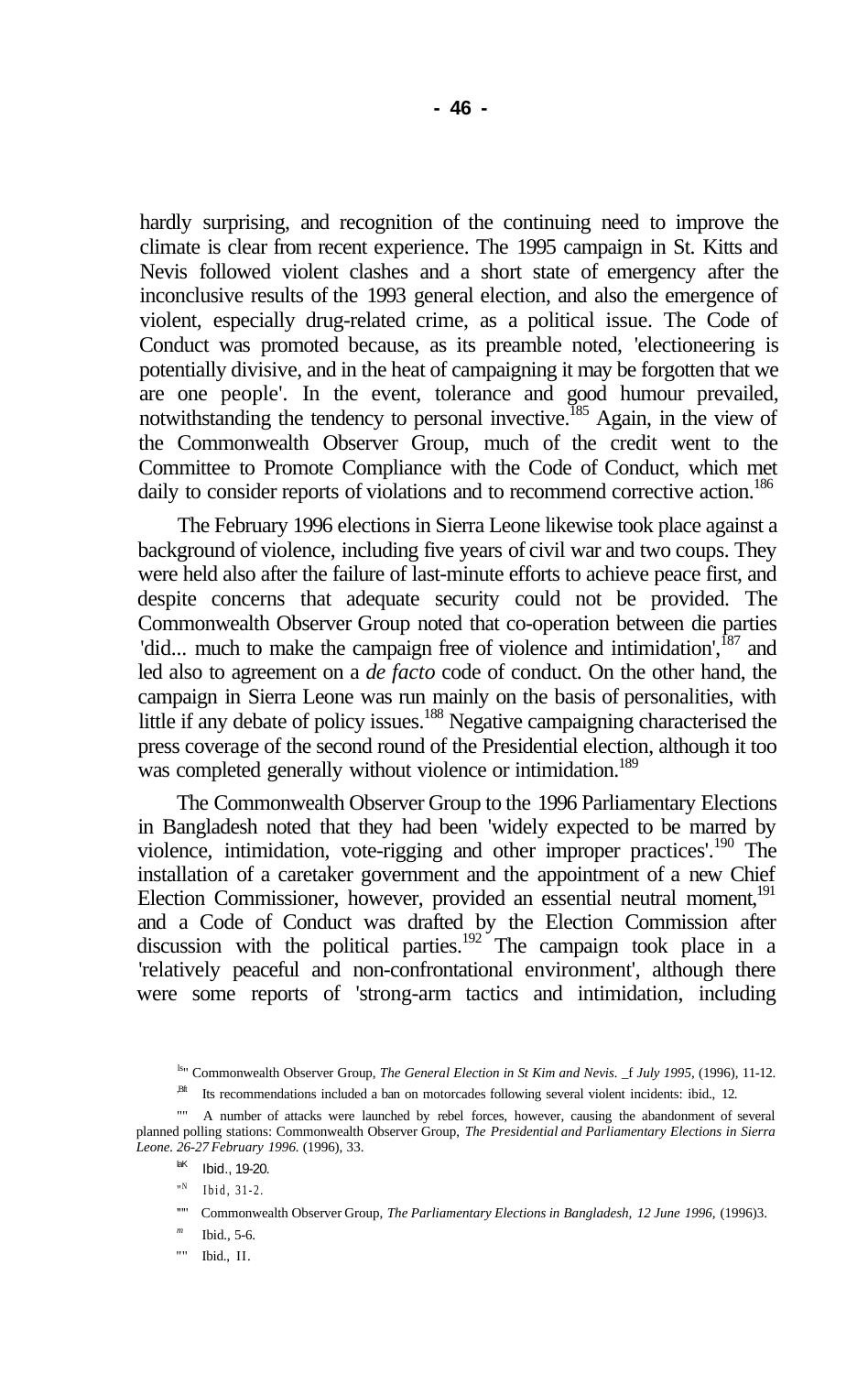harassment of women and minority communities'.<sup>193</sup> Again, however, there was little discussion of policy issues. $144$ 

### **2.4.2 Restrictions on political activity and speech**

The Commonwealth Observer Group to Pakistan in 1997 found a somewhat subdued campaign, attributable in part to seasonable factors, but also to 'considerable public cynicism regarding the honesty and effectiveness of the leaders of the major parties'.<sup>115</sup> Karachi, scene of past electoral violence, witnessed no serious disturbances, mainly as a result of the strategic deployment of security forces,<sup>196</sup> although the Observer Group received complaints from one party that it was unable to campaign freely because of the state's failure to protect it from attack. In the lead-in to the 1997 Algerian elections, on the other hand, political violence was identified by Human Rights Watch as a major factor in the way of free and fair elections.<sup>197</sup>

Ironically, successful efforts to promote a peaceful election may have a down side. The various restrictions collected and recalled in the Pakistan Code of Conduct were credited with having had a dampening effect on the campaign.<sup>9X</sup> In Bangladesh, too, the Code of Conduct undoubtedly contributed to the generally calmer atmosphere; for example, posters were limited in size, hoardings banned, wall-writings prohibited, and further limits placed *on* acceptable activity (no over-pasting or use of motor vehicles, restrictions on microphone use).

Some types of restriction of political activity, particularly limitations on content or electoral propaganda generally, may thus have the effect of frustrating public debate, steering the election campaign away from potentially divisive policy issues; as in so many areas of competing rights and freedoms, the art is to find a balance between a peaceful campaign and the free (and often passionate) expression of opinion.

In one 'free' environment for expression, in particular, the question of fair campaign practices has also been much debated.<sup>199</sup> One commentator called attention to the 'disastrous effects on the quality of both speech and politics of

'\* Ibid.. 22.

<sup>&</sup>quot;" Ibid- 12, 14-15,32-.!.

 $\mathbb{I}\mathfrak{U}4$  'the campaign was... fought on accusations of misdeeds, corruption, incompetence and obstruction on the part of each of the main parties. They also charged each other with planning to rig the polls. No attempt was made to answer the accusations in any meaningful way\*: ibid., 15.

<sup>&#</sup>x27;^ Commonwealth Observer Group, *The General Election in Pakistan, J February 1997,* (1997), 20.

<sup>&#</sup>x27;"" Human Rights Watch, 'Algeria-Elections in the Shadow of Violence and Repression,' 20 May 1997.  $^{\text{HR}}$  Ibid.. 21.

<sup>&#</sup>x27;•" SeeCarville. J. *& Mala\\n,M., All's Fair: Love, War and Running for President,* Random House, 1994. Touchstone. 1995; Sterline. B, 'Merchants of Venom', *Wired,* May 1996.65.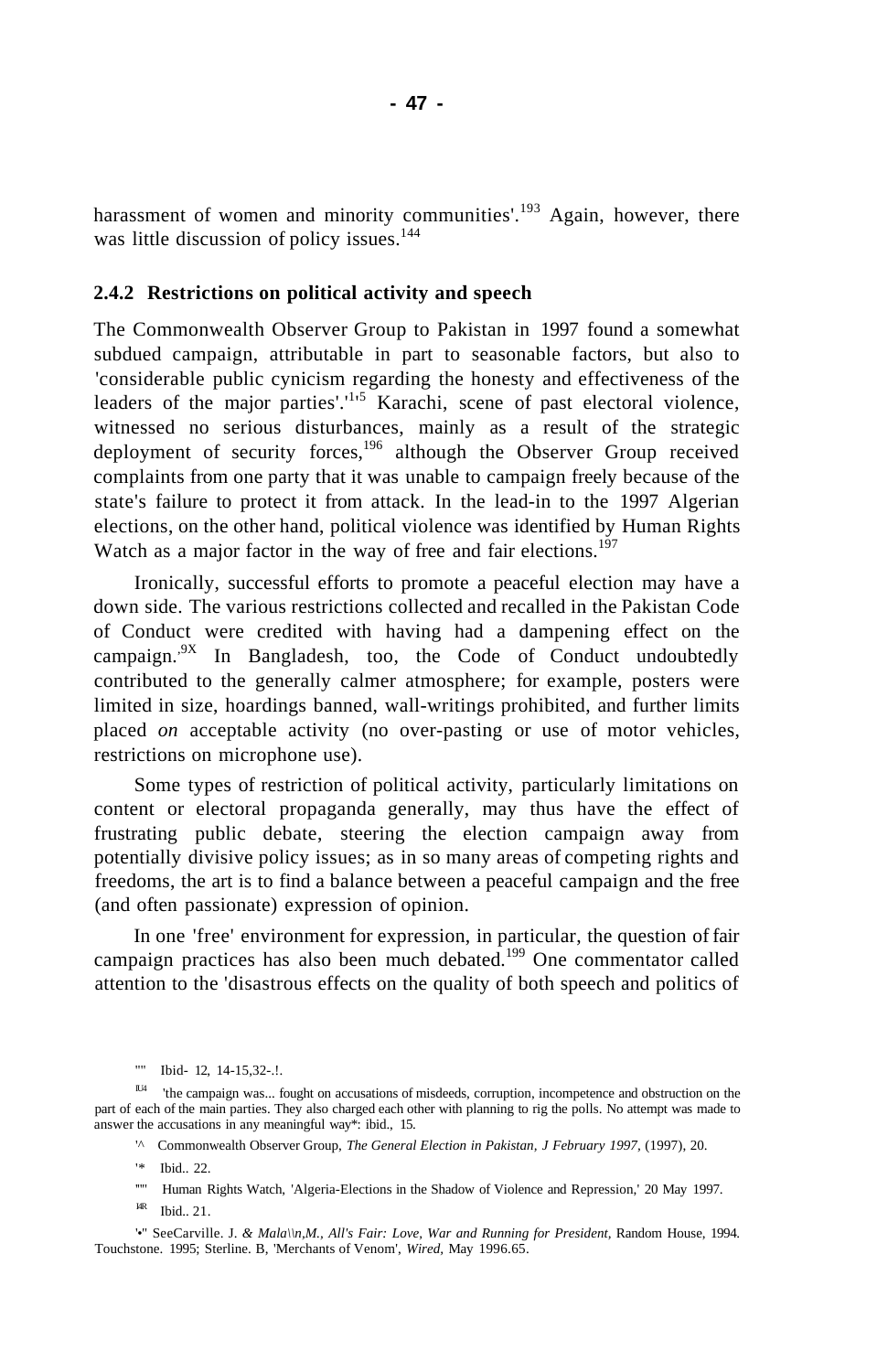unfettered political advertising on television... (I)mages have replaced issues, the periphery has replaced the pertinent; demagoguery has replaced dialogue; distortion has supplanted discussion'.<sup>200</sup> Others have found that political advertisements are more informative than manipulative, although their main effect may be to reinforce, not change, existing political predispositions.<sup>201</sup> 'Negative\* or 'attack' advertising, on the other hand, seems to be growing in popularity, as was especially apparent in the U.S. in 1996, when such campaigning attracted considerable media comment, both in the Presidential election and in the primaries.<sup>202</sup> Such tactics, which have been variously attributed to candidates' fear, the competitive nature of campaigns, the activities of organized interests, and the style of media coverage, have also been credited with contributing to voter disenchantment.<sup>205</sup> Many have called for an end to such 'sleazy tactics'. For example, the Secretary of the Florida Department of State, Sandra B. Mortham, urged that candidates take responsibility for the work of their campaign staff and supporters; campaign materials should therefore all be approved by candidates, or carry a disclaimer stating that they were not approved. In addition, it was proposed that a Fair Campaign Practices Board be established, in order to reach better compliance with election laws and 'common decency' in campaigning. The Board would review complaints during the campaign, on the basis of a code of conduct voluntarily signed by all candidates. In the United States, however, constitutional constraints preclude legislation and penalties for failure to comply with such a code; the only sanction, therefore, would be through media reports of a candidate's breach or non-compliance with a ruling of the Board.

<sup>1,11</sup> See, among many examples, Bali, D. & Edsall, T.B., 'More Shouts and Smears as the Querulous Republicans Debate', *International Herald Tribune,* 2-3 Mar. 1996; Berke, R.L., 'Attack Ads Arouse Anger', ibid., 17-18 Feb. 1996; Bennet, J., "Who's Negative? Check Clinton Ads', *International Herald Tribune,* 23 Oct. 1996; Kurtz, H,, 'The Man behind the Voices that Keep Shrieking "Liberal", 'ibid.

<sup>&</sup>lt;sup>;tlo</sup> Curtis Gans, Vice-President and Director, Committee for the Study of the American Electorate, Evidence to the US Senate Subcommittee on Communications on the *Clean Campaign Act,* May 1993. He noted also that political advertising has been 'the driving force in making campaigns so expensive and making politics accessible only to the wealthy or those with access to broad individual or interest group wealth.' Evidence also suggests that excessive money in politics leads to voter disenchantment; less than half of all eligible voters cast ballots in the 1996 US elections.

*<sup>201</sup>* Ansolabehere, Stephen & Iyengar, Shanlo, *Going Negative: How Political Advertisements Shrink and Polarize the Electorate,* The Free Press, New York, NY, 1995; review by Maris LeBlanc McCrory, *The Guardian*  (Journal of the Council on Governmental Ethics Laws—COGEL), December 1996, 1,3. During the 1996 Romanian elections, the ruling party produced a television clip accusing the opposition presidential candidate of calling for the return of the former sovereign; it showed the candidate's face turning into that of the king. The opposition responded with, though it quickly withdrew, a similar clip in which the incumbent president's face turned into that of former president Ceausescu: Office for Democratic Institutions and Human Rights, *Final Report,* Romanian Parliamentary and Presidential Elections, 3rd and 17th November 1996.

<sup>201</sup> See Ansolabehere & Iyengar, *Going Negative: How Political Advertisements Shink and Polarize the Electorate,* above note 201. A Republican candidate for nomination, Steve Forbes, was reported to have lost support for having broadcast so many advertisements critical of his opponents: *international Herald Tribune,* 16, 17-18 Feb. 1996.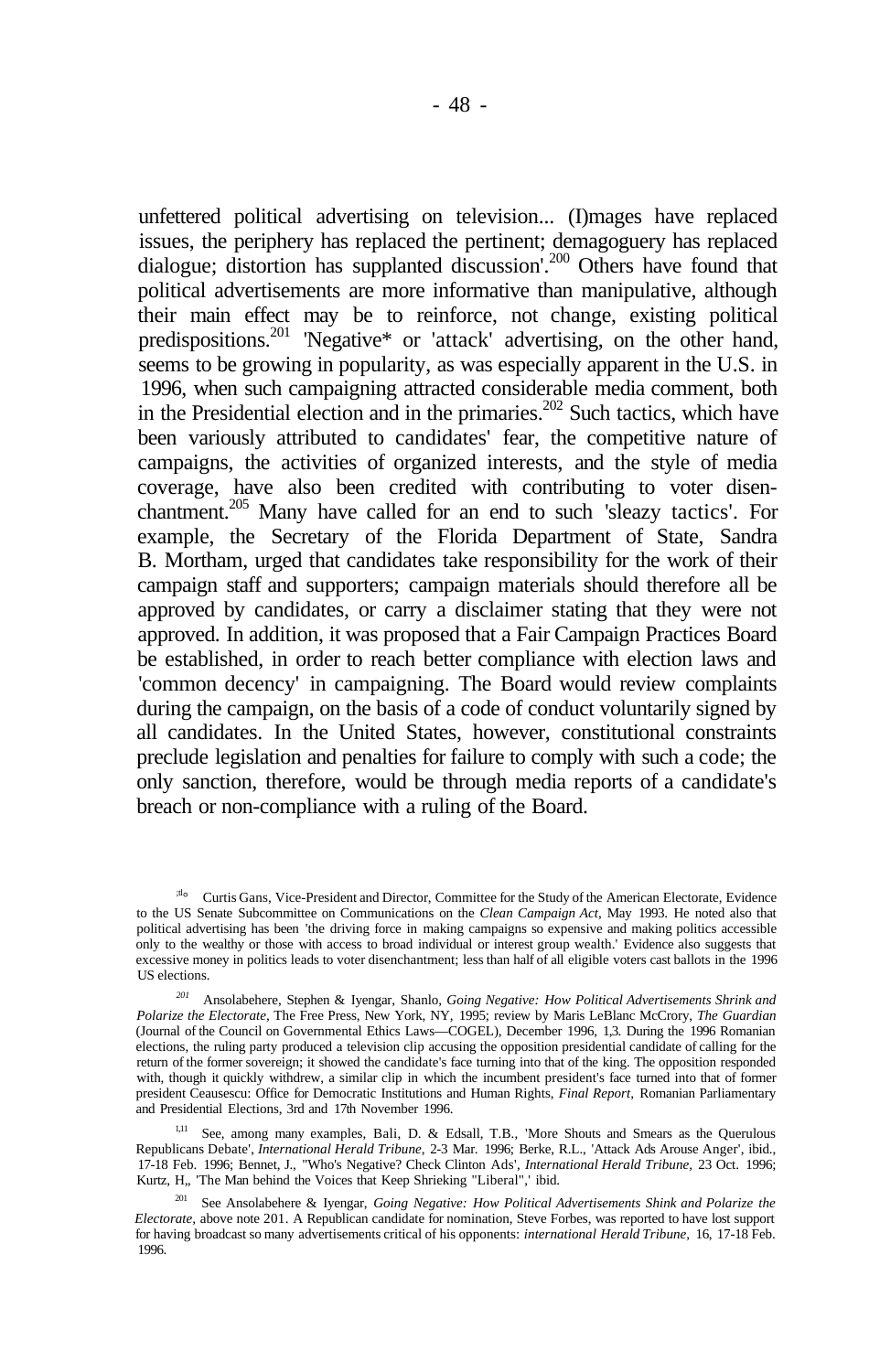The potential difficulties in regulating the content and tone of comment in an election are only too well evident in any State that adheres to constitutional principles of free speech. This is again well illustrated by the experience of the United States where, although the doctrine of fairness and equal opportunities has been integrated into the law and practice of broadcast media, the same does *not* apply to print. Under U.S. law, the Federal Communications Commission is responsible for ensuring, amongst others, that radio and television licensing serves the 'public interest', while the Commission's doctrine of fairness 'requires every broadcaster to afford a reasonable opportunity for the presentation of contrasting viewpoints on controversial issues of pubic importance'; this means that coverage must be adequate and fair, and accurately reflect opposing views.<sup>204</sup> Attempts to apply similar principles, even including a statutory 'right of reply', to the print media have been struck down as unconstitutional, $205$  while the control of the content of broadcast political advertisements on the basis of an 'indecency standard' has also proven problematic.<sup>206</sup>

The quality of an election is frequently damaged by intimidation and corruption. In most countries, such matters are dealt with in legislation. The Pakistan Representation of the People Act prohibits, among others, bribery, intimidation, and impersonation.<sup>207</sup> In the United States, it is an offence under the Criminal Code to pay, or to solicit or receive money or other consideration in return for the promise to support a person for appointment to a federal office.<sup>208</sup> It is also an offence to place troops at any polling place or, as a member of the armed forces, to attempt to prescribe or fix the qualifications of voters at any election, or by force, threat, intimidation or otherwise to prevent or try to prevent any qualified voter from casting his or her ballot, or to compel the acceptance of any ballot;<sup>209</sup> and for anyone to intimidate voters, or 'to make an expenditure to any person, either to vote or withhold his vote, or to vote for or against any candidate'.<sup>2Io</sup>

<sup>:<u</sup> Durbin, Thomas M., 'Extending the Fairness Doctrine to the Print Media', CRS Report for Congress, 17 Jun 1987, 1,3. The constitutionality of the fairness doctrine as it applies to broadcast media was upheld by the US Supreme Court *in Red Lion Broadcasting Co. v. Federal Communications Commission,* 395 U.S. 367 (1967).

- w Ibid., 7-9. In *Miami Herald Publishing v. Tornillo,* 418 U.S. 241 (1974), the US Supreme Court concluded that the First Amendment prohibited any legislation requiring the press to publish what it would not otherwise print.

'\* See Paige Whitaker, L., 'Political Broadcasting Laws and the Indecency Standard: The Issue of Campaign Advertisements Featuring Dead Fetuses and Abortion Procedures', CRS Report for Congress, 14 Jul. 1993.

<sup>167</sup> See below. Annexe 3, Pakistan, Code of Conduct, para. 25.

*'-"\** 18 U.S.C. §§210,21 1; see also on promises or support for public or private employment, or to deprive of employment: §§599, 600. 601. A useful summary of the law is found in *Senate Election Utw Guidebook 1996.* A Compilation of Senate Campaign Information, including Federal and State Laws governing Election to the United States Senate. U.S. Government Printing Office, Washington, 1996.

w 18 U.S.C. §593 Cf. OSCE, Office for Democratic Institutions and Human Rights, Final Report. Armenian Presidential Election, 22 Sept. 1996, noting that, in many cases observers witnessed officers either instructing or leading their troops to vote for Levon Ter-Petrossian.'

<sup>21,1</sup> Ibid., §§594, 597.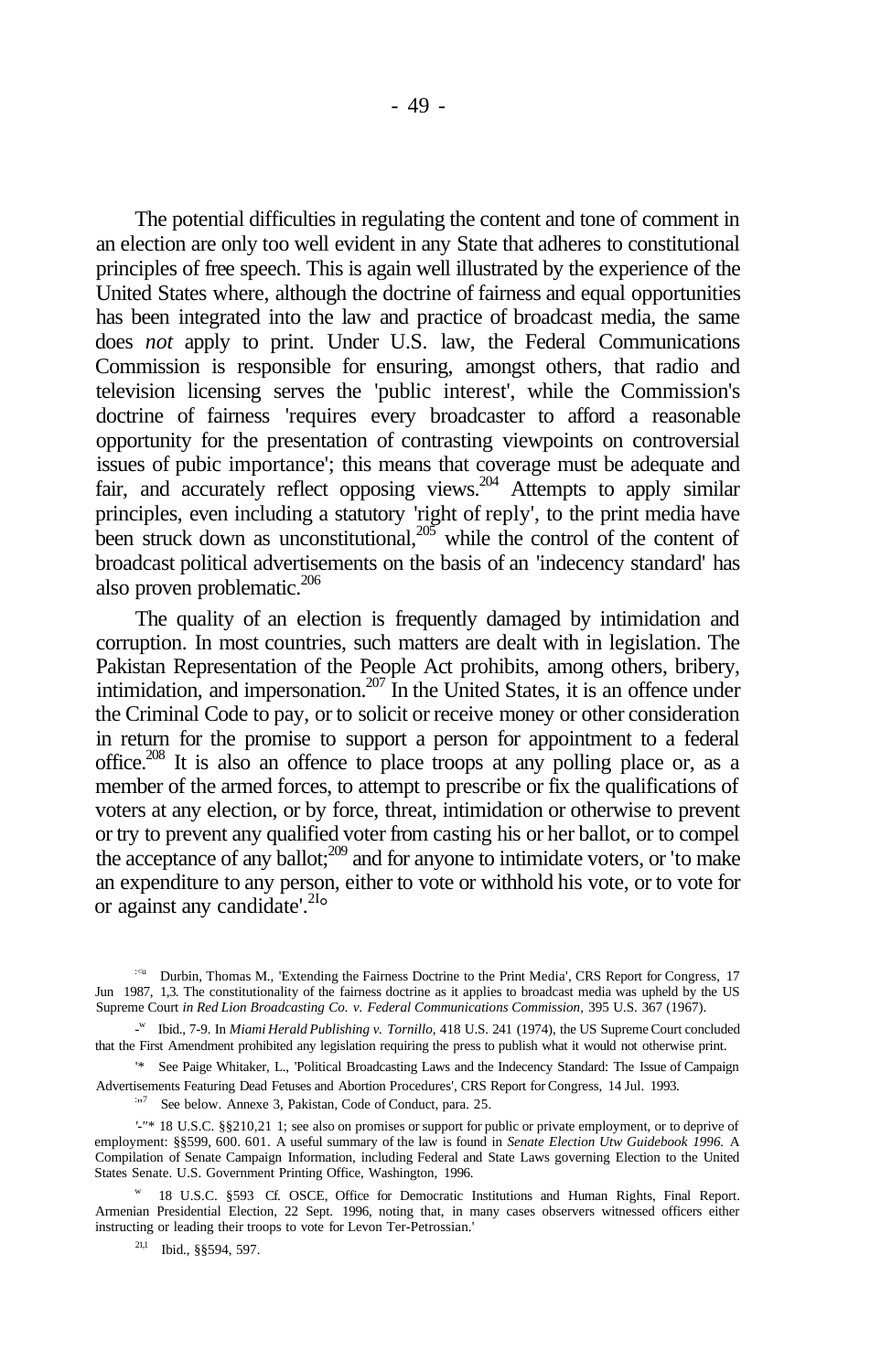Of relevance to campaigning, the Criminal Code declares it an offence to use government funds for 'work relief, relief, or for increasing employment by providing loans and grants for public-works projects... for the purpose of interfering with, restraining, or coercing any individual' in the exercise of his or her right to vote.<sup>21</sup>' Similar criminal sanctions attach to certain instances of solicitation of political contributions; to the use of military authority to influence the vote of members of the armed forces: and to the intimidation or coercion of federal employees.<sup>212</sup>

The 1996 Bangladesh Code of Conduct accepted that political parties may publish their overall development planning, but from the date of announcement of the election schedule until polling is completed, parties and candidates 'may not donate or commit to donate any sum of money, publicly or secretly, to any institution of their respective constituencies'.<sup>213</sup> Campaign expenditure was also limited to approximately  $$7,500$  for each candidate in each constituency.<sup>214</sup> India's Code of Conduct addresses one chapter specifically to the 'party in power', providing that 'ministers and other authorities shall not sanction grants/ payment out of discretionary funds from the time elections are announced' by the Election Commission, announce any financial grants, lay any foundation stones, or make any promise of construction of roads, provision of drinking water, and so forth. That there might be a 'moral' or 'illegitimate' dimension to such activities was not apparently shared by some politicians in Singapore. In December 1996, for example, the Prime Minister was reported as stating that it was not unfair for the ruling party to use public funds to upgrade housing projects in wards which supported it. A later report noted that, with vote counting now decentralised within a ward, MPs could tell where the support was coming from and who would therefore get upgrading first.<sup>215</sup>

In Republika Srpska, the International Crisis Group noted that the ruling Srpska demokratska stranka (SDS) was involved in pressuring the electorate, particularly displaced persons, through the allocation of housing, jobs and humanitarian assistance. Opposition parties complained that they also were increasingly under pressure, including through attacks on individuals and facilities, to stop their activities.<sup>216</sup> In August 1996, the Election Appeals Sub-

- -" Ibid., §598.
- *2,1* Ibid., §§ 602-607, 609, 610.

<sup>21</sup>' Bangladesh Election Commission, Code of Conduct for Political Parties and Candidates (May 1996): text in Commonwealth Observer Group, *The Parliamentary Elections in Bangladesh, 12 June 1996,* (1997), 56; and below Annexe 4. The Code declares also that, 'Election shall not be influenced by money, weapons, muscle power or local influence.' Cf. Statement of the National Democratic Institute for International Affairs, Pre-Election Assessment Delegation, Ghana, Nov. 19%, referring to reports that State resources were being used to secure electoral advantages, including dedication ceremonies and government contracts.

- 214 Commonwealth Observer Group, *The Parliamentary Elections in Bangladesh, 12 June 1996,* (1997), 14.
- 315  *Straits Times,* 28 Dec. 1996, I Jan. 1997.

<sup>2,ft</sup> International Crisis Group, 'Electioneering in Republika Srpska', ICG Bosnia Project, Sarajevo, Aug. 1996, 6; see also Press Release, 4 Dec. 1996, "ICG Cautions Against Further Electoral Engineering in the Run-up to the Municipal Elections'.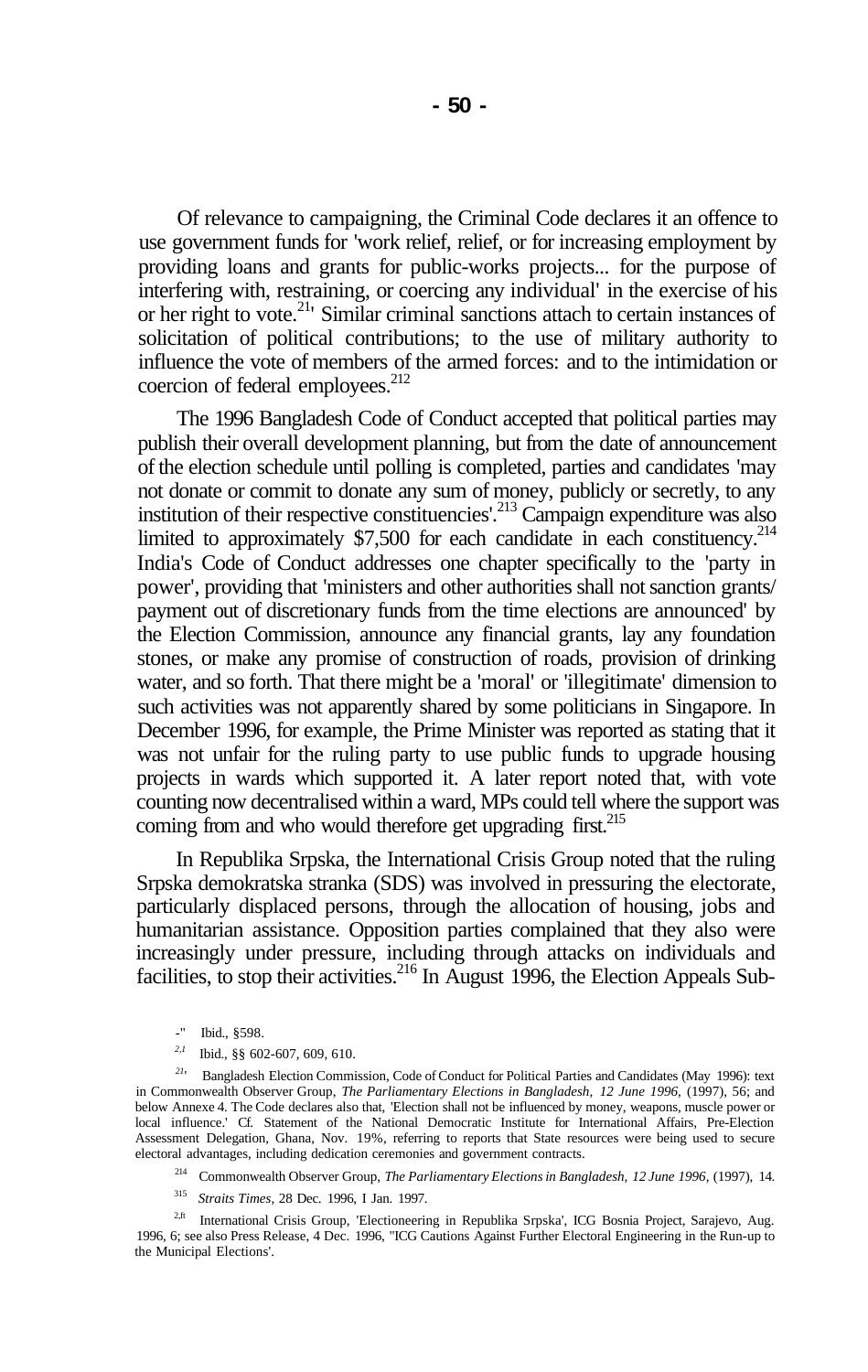Commission (EASC) investigated the case of linking humanitarian assistance to voter registration in the municipality of Dobroj and, even though international pressure appeared to have halted implementation of the policy, it found the SDS in violation of the Dayton Peace Agreement. The EASC imposed a penalty of 25 per cent of the party's entitlement to campaign funds and ordered it to give a public apology to the victims.<sup>217</sup> In other decisions, the EASC confirmed that political parties and candidates have the right to create and distribute posters and leaflets, and censured police in Bihac for having confiscated campaign materials; it condemned all politically motivated violence, and advised that wherever such violence or intimidation occurs, the ruling party or other party that most stands to benefit is obliged to publish statements condemning such acts and to instruct its members and supporters that it will not be tolerated; and it further condemned an increasing number of incidents of employment-related intimidation, dismissals and threatened dismissals against opposition party politicians and supporters.  $21$ <sup>"</sup>

In other countries, legal provisions covering the same or similar ground are often recalled in less technical language in the Code of Conduct, as the examples in the Annexes show. So much can go wrong or be distorted in the electoral process, that it is too important to be left to 'form' alone. A successful election, translating the will of the people, requires 'a climate of *equitable*  implementation', and that may best be developed through the complementary actions of law and codes of conduct, moderated by the influence of an independent and impartial authority. The value of a code, in particular, lies also in the extent to which it creates or endorses public expectations in relation to electoral behaviour, even if it is formally unenforceable.

#### **2.4.3 Preliminary conclusions**

A fair electoral campaign is contingent, in particular, on the absence of violence and intimidation, and government, parties and candidates are responsible for a peaceful environment in which views can be exchanged, voters canvassed and platforms disseminated. This includes avoiding abuse or inflammatory language and co-operating with the police or other authority in the organization of meetings and processions. Fair campaign practices in turn depend on the recognition of others' rights, including the freedom of all to campaign for election. In order to encourage democratic debate on political issues relevant to the election, participants should avoid personal and unverified criticism. Parties and candidates should also accept responsibility for the activities of their staff and sympathizers, committing themselves and

<sup>-&</sup>lt;sup>n</sup> OSCE, Mission to Bosnia and Herzegovina. Press Release. 15 Aug- 1996.

<sup>:|</sup>" OSCR, Mission to Bosnia and Herzegovina, Press Release. 24 Aug. 1996.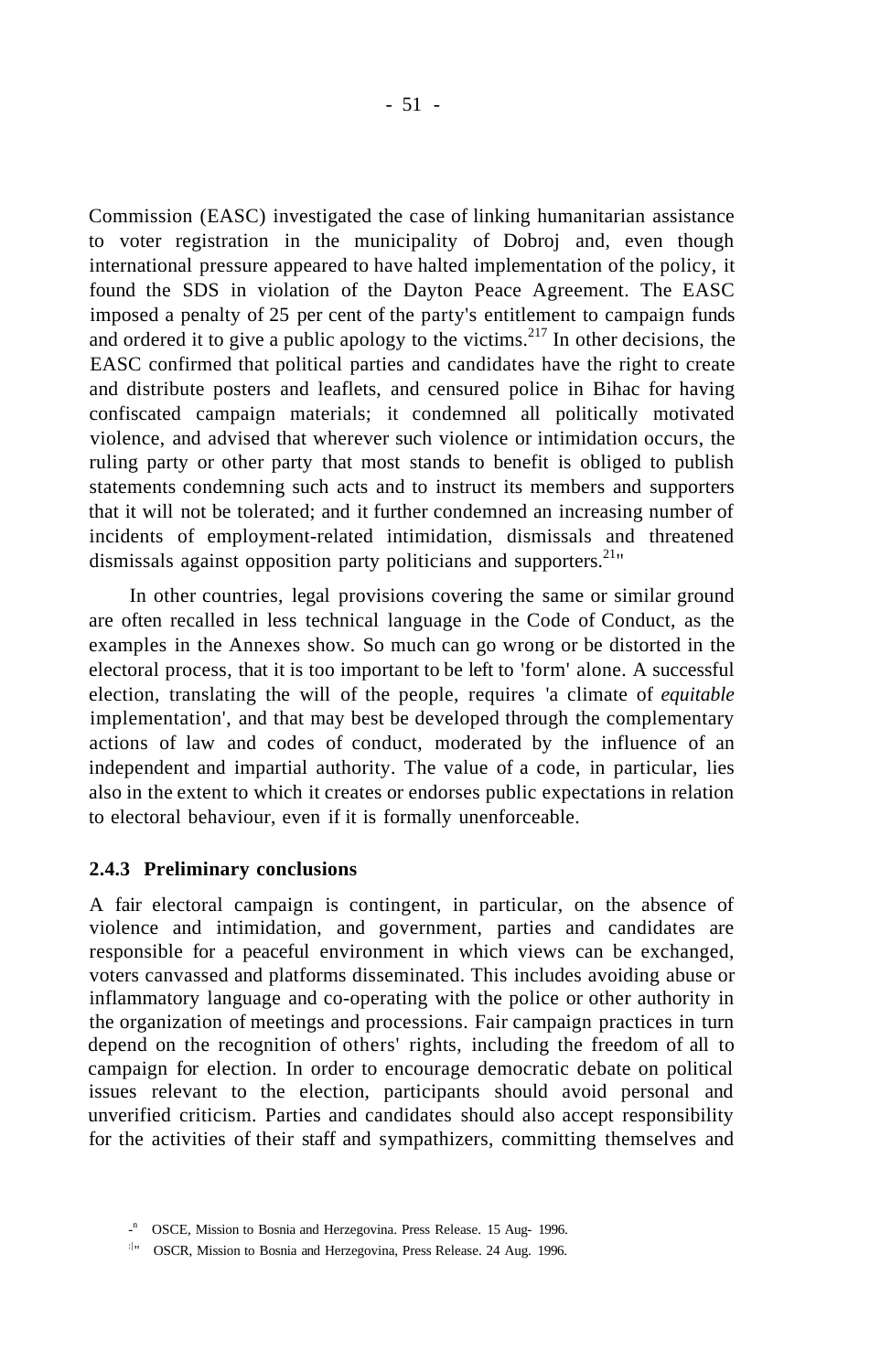their staff and sympathizers to comply with election laws and to campaign standards of decency and fairness.

# 2.5 The institutionalization of electoral process

'Every candidate and political party competing in an election shall accept the outcome of a free and fair election.' *Declaration on Criteria for Free and Fair Elections,* 3(11)

'States should take the necessary legislative steps and other measures, in accordance with their constitutional processes, to guarantee the rights and institutional framework for periodic and genuine, free and fair elections, in accordance with their obligations under international law.' *Declaration on Criteria for Free and Fair Elections,* 4(1)

'In addition, States should take the necessary policy and institutional steps to ensure the progressive achievement and consolidation of democratic goals, including through the establishment of a neutral, impartial or balanced mechanism for the management of elections..,' *Declaration on Criteria for Free and Fair Elections,* 4(2)

'States should take all necessary and appropriate measures to ensure the transparency of the entire electoral process including, for example, through the presence of party agents and duly accredited observers.' *Declaration on Criteria for Free and Fair Elections,* 4(7)

'States should ensure that violations of human rights and complaints relating to the electoral process are determined promptly within the timeframe of the electoral process and effectively by an independent and impartial authority, such as an electoral commission or the courts.' *Declaration on Criteria for Free and Fair Elections,* 4(9)

The basic human and political rights that constitute the foundation for democratic and representative government derive their force from both treaty and customary international law; to some extent, these indicate the content of the *general* obligations of States in the matter of implementation of the individual's right to participate in public life and related duties with regard to elections.<sup>219</sup> The question remains, however, what exactly States are required to do in their municipal law and administrative arrangements, particularly in the absence of any express reference to legislative incorporation or any other formal implementing step.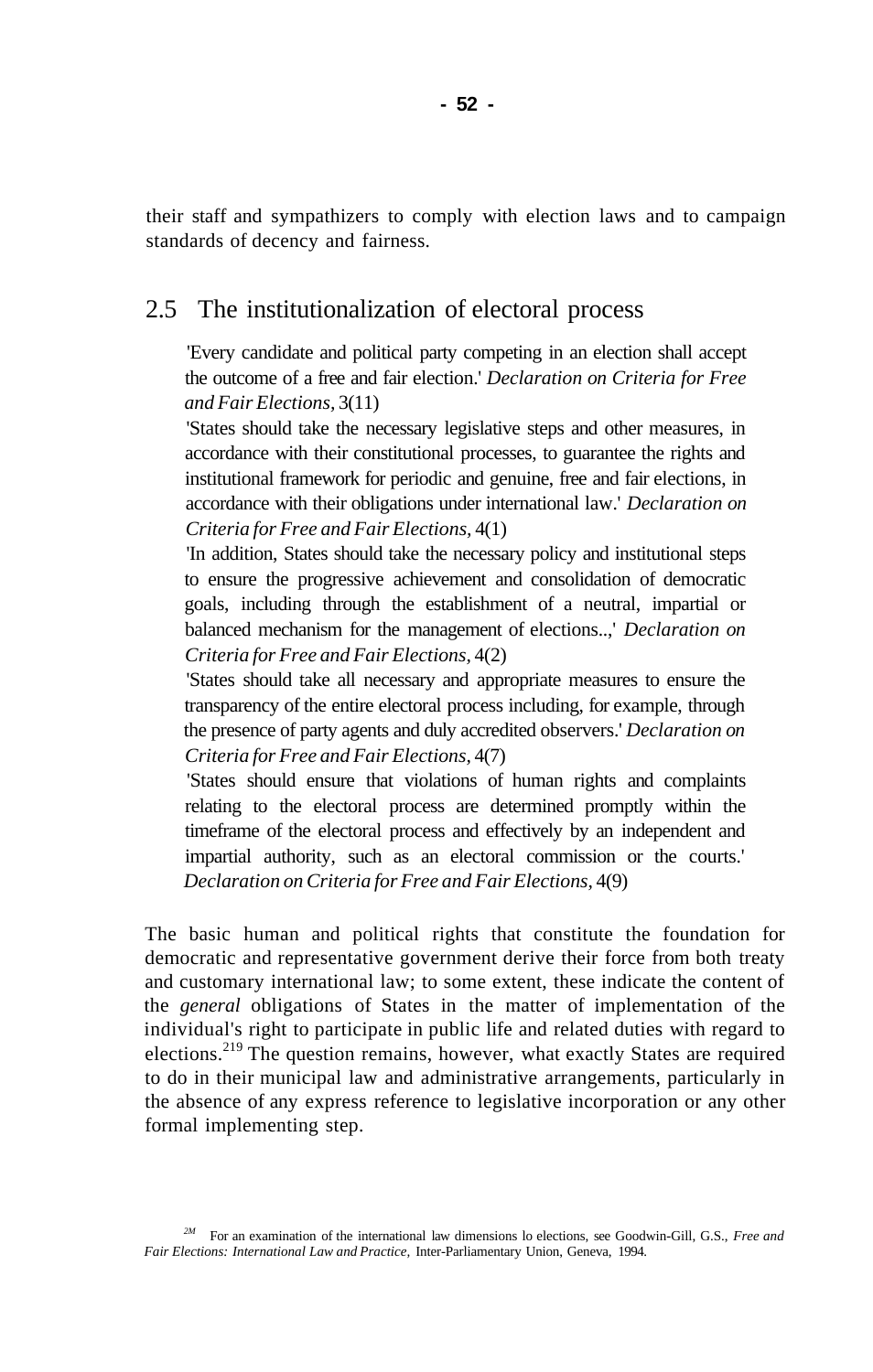The *general* duty of a party to a treaty to ensure that its domestic law is in conformity with its international obligations is beyond doubt.<sup>220</sup> Where 'obligations of result' are in issue, that is, where States are required to bring about a certain situation internally, then they commonly enjoy freedom in the choice of means for implementation, although in some cases a treaty may show a preference for the adoption of legislative and/or institutional measures.

Article 2(2) of the 1966 Covenant on Civil and Political Rights calls on States to enact such 'legislative or other measures as may be necessary<sup> $22$ </sup>' to give effect, among others, to article 25.<sup>222</sup> Words such as 'necessary' indicate that the State enjoys discretion in its choice of implementing measures, though the standard of compliance remains an international one. Just as taking the theoretically most appropriate measures of implementation is not conclusive as to the fulfilment of an international obligation, so failing to take such measures is not conclusive as to breach.<sup>223</sup> The variety of political and legal systems and practices *of* States also leads in practice to problems of interpretation and appreciation. Whether a State has fulfilled an obligation of result thus depends on a combination of factors: the initial means chosen for implementation, and the remedies available in the event that an initially incompatible situation ensues. In this context, local remedies are especially important;<sup>224</sup> their availability and effectiveness will often determine the question of fulfilment or breach of obligation.

*<sup>2:</sup>"* McNair, *The Ittw of Treaties,* (1961). 78-9; see also Brownlie. I.. *Principles of Public International I AIW*  (4th ed. 1990), 35-7; Brownlie, I.. *System of the Law of Nations: State Responsibility (Part I),* (1983), 241-76; *Treatment of Polish Nationals in Danzig,* PCIJ ser. A/B no. 44 at 24; *Greco-Bulgarian Communities,* PCIJ. ser. B, no. 17, 32; *Free Zones,* PCIJ ser. A, no. 24, 12; ser. A7B, no. 46. 167; art. 27, 1969 Vienna Convention on the Law of Treaties; *Advisory Opinion, Applicability of the Obligation to Arbitrate under Section 21 of the United Nations Headquarters Agreement of 26 June 1947,* ICJ *Rep.,* 1988, 12.

 $J$  :  $|$  Art. 2(2), 1966 Covenant on Civil and Political Rights. See also, OAS Additional Protocol to the American Convention on Human Rights in the area of Economic, Social and Cultural (Protocol of San Salvador, J4 November *1988),* art. *2:* 'If *the* exercise of the rights set forth in this Protocol is not *already* guaranteed by legislative or other provisions, the States Parties undertake to adopt, in accordance with their constitutional processes and the provisions of this Protocol, such legislative or other measures as may be necessary for making those rights a reality': 28 *ILM* 156(1989).

<sup>:::</sup> Art. 25 provides: 'Every citizen shall have the right and the opportunity, without any of the distinctions mentioned in article 2 and without unreasonable restrictions; (a) To take part in the conduct of public affairs, directly or through freely chosen representatives; (b) To vote and to be elected at genuine periodic elections which shall be by universal and equal suffrage and shall be held by secret ballot, guaranteeing the free expression of the will of the electors; (c) To have access, on general terms of equality, to public service in his country.'

<sup>&</sup>lt;sup>21</sup> See Tolls an the Panama Canal (1911-12): Hackworth, *Digest*, vi, 59 (views of the United Stales); *German Interests in Polish Upper Silesia* (Merits), PCIJ (1926) ser. A, no. 7, 19. The Permanent Court's reference in the *German Settlers in Poland* case lo the necessity for'... equality in fact... as well as ostensible legal equality in the sense of absence of discrimination in the words of the law': PCIJ (1923) ser. B, no. 6, 24, is founded on an equivalent principle. See further *Yearbook of the ILC* (1977), h, 23-7.

<sup>&</sup>lt;sup>4</sup> The local remedies rule is firmly based in general international law. and also figures in human rights instruments; see. for example, art. 26, 1950 European Convention on Human Rights; art. 11(3), I4(7)(a), 1965 International Convention on the Elimination of All Forms of Racial Discrimination; *art.* 41(1 )(c), 1966 Covenant on Civil and Political Rights, art. 5(2)(b). Optional Protocol thereto.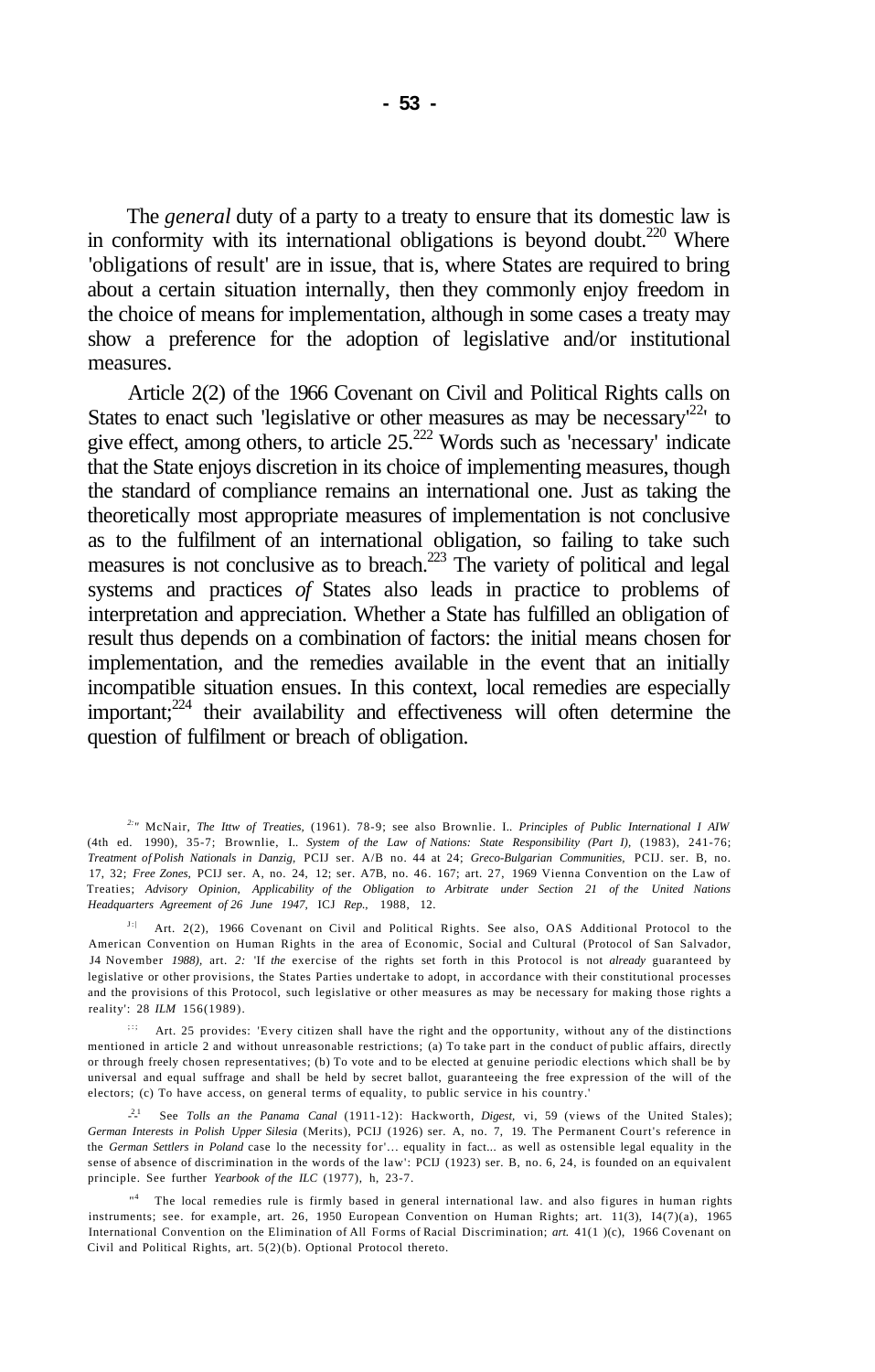In addition to assuming obligations with regard to the individual's political rights and in regard to elections, States undertake to implement them in good faith. While they may retain choice of means among legislative incorporation, administrative regulation, informal, temporary, permanent and *ad hoc* procedures and institutions, formal measures alone will not suffice to discharge a State's responsibility.

Specific *legislative* action, prescribing the conditions for candidature, constituency delimitation, political activity and balloting, might therefore be considered a necessary condition for effective implementation. The establishment of an independent electoral commission or equivalent body may likewise be considered a further necessary condition. Whether in any given case such measures, either together or alone, are sufficient conditions for the effective attainment of free and fair elections remains to be judged in the light of the actual workings of the legal and political system as a whole.

### **2.5.1 Electoral** commissions as 'best **practice'**

The importance and practical usefulness of an independent and impartial authority charged with the administration of all aspects of the electoral process are increasingly evident. That some sort of institutional mechanism is necessary is one thing, but how it should be organized and what should be its functions are other matters, essentially for local determination. The formal regulation of certain parts of the process may have priority in certain countries; for example, a central feature of recent reform in France has been the establishment of the *Commission nationale de contwle des comptes de campagne et des financements politiques,* empowered within the context of legislative elections to propose to the *Conseil consdtutionnel* that it impose the sanctions of invalidity and ineligibility. $225$ 

Elsewhere, national election commissions may be charged with the full range of activities: supervising and coordinating the registration of voters; holding elections; determining constituency boundaries; providing voter education; overseeing the financial aspects. Poland, for example, maintains a system of electoral institutions at national, constituency and district levels, with some variations depending on the nature of the election (Sejm, Senate or Presidential). The National Electoral Commission is a permanently functioning body charged with the task of preparing for and conducting all elections. It consists of nine judges, three each from the Supreme Court, the

<sup>2</sup> " See Genevois, Bruno, 'Le nouveau rdle du juge de 1'election', in 'L'argent des elections'. *Pouvoirs,*  No. 70,1994, 69; also the Belgian Loidu 4 juillet 1989 'relative a la limitation etaucontrole des depenses electorates ainsi tju'au financemeitt et a la comptabilite ouverte des partis politiques': *Moniteur beige. 20juiitel 1989,* 206; reports are checked by a *Commission tie Controle* composed, according to art. 1.4, equally of members of the Chamber of Representatives and the Senaie. The author is grateful to Georges Bergougnous of the *Conseil constituiionnel* for clarifying aspects of French law in this area.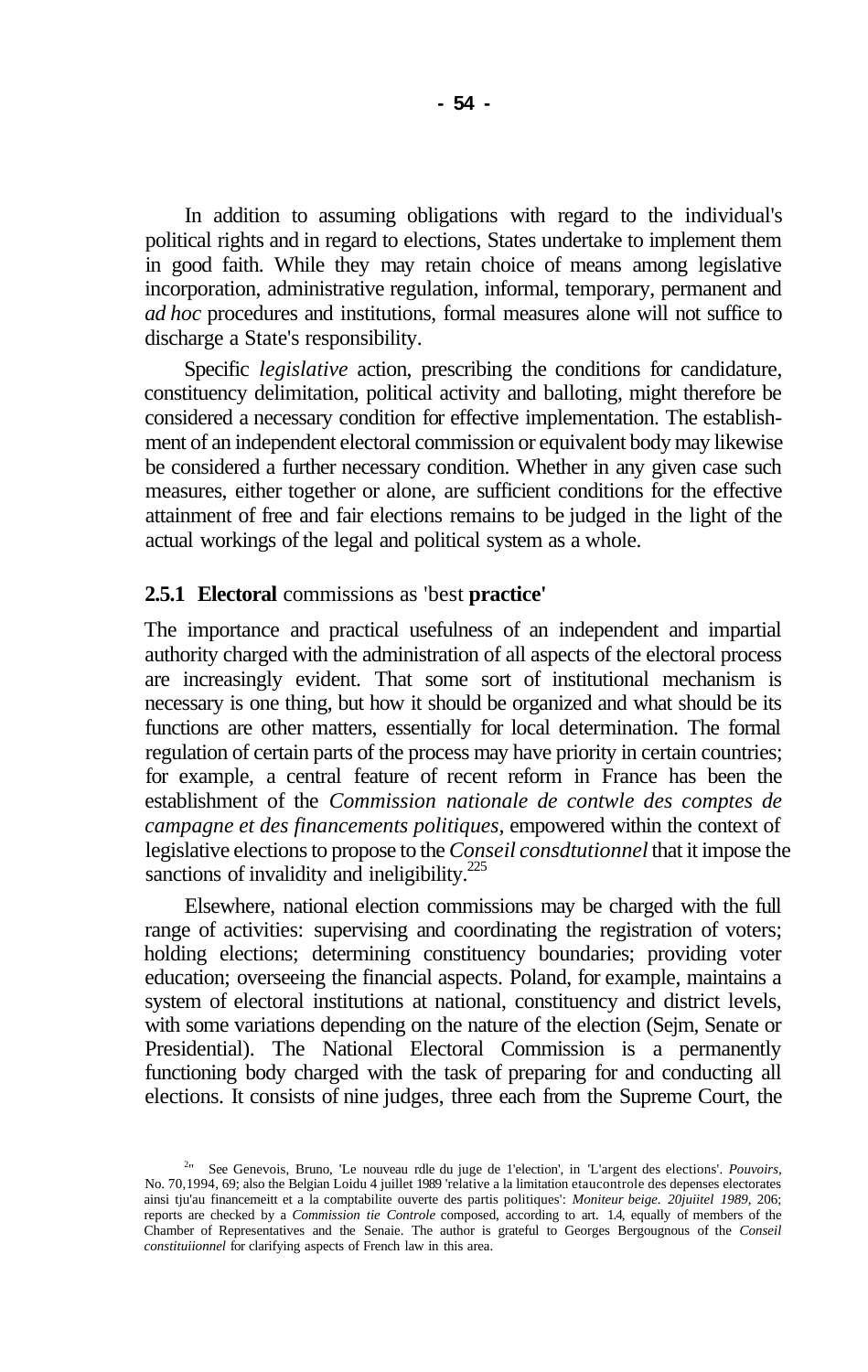**- 55 -**

Constitutional Tribunal and the Chief Administrative Court. Other Commissions are appointed for particular elections. The Constituency Electoral Commissions, for example, comprise judges from local appeal courts, while District Electoral Commissions are appointed from among the electors, by lot in the case of national referenda. The permanent duties of the National Election Commission include a general power to supervise the observance of the electoral law; the preparation and conduct of elections; co-operation with other appropriate bodies; supervising the creation and accurate maintenance of electoral registers; designing forms and stamps; drafting regulations governing the conduct of lower commissions; considering complaints about such commissions and providing them with advice and explanations; establishing and announcing the results of elections and referenda. Officials of the National Electoral Office may not belong to any political party or engage in any political activity.<sup>226</sup>

In its report on the November 1996 Romanian Parliamentary and Presidential Elections, the OSCE/ODIHR noted that despite the representation of competing political interests on the electoral 'bureaux' during the entire process, 'the absence of a permanent and professionally staffed Central Electoral Bureau is regarded as a major weakness... Organisation may only be improved further and the democratic process strengthened by the establishment of a permanent independent body...<sup>'227</sup> In the case of the Bulgarian Presidential elections, by contrast, where the political composition of the electoral commissions, at all levels, reflects the level of representation of the parties in the Parliament, ODIHR considered that the relatively high voter turnout indicated 'trust in the integrity of the electoral administration'.<sup>228</sup>

In established democracies, attention is also turning to the establishment or reform of electoral structures. A 1991 report in the United Kingdom strongly recommended the establishment of an election commission to take over from the massively decentralized system now managed by local authorities. Among the functions identified by the Hansard Society Commission on Electoral Campaigns were administration of elections, determination of electoral boundaries, allocation and supervision of broadcasting time, administration of election expenditure, including any state subsidies, and a role as a permanent, expert advisory body on electoral matters.<sup>229</sup> Accrued advantages would likely include continuity, perceived

*nt* National Electoral Office, 'Polish Electoral Law: A Brief Outline,' paper submitted to the OSCE/ODIHR Seminar on Election Administration and Election Observation, Warsaw, 8-10 Apr. 1997.

*<sup>221</sup>* ODIHR, *Final Report,* Romanian Parliamentary and Presidential Elections, 3rd and 17th November 1996, s. 4.

Z]B ODIHR. *Final Report,* Bulgarian Presidential Election, October 27 and November 3, 1996.

*m* Agenda for Change. The Report of the Hansard Society Commission on Election Campaigns. Hansard Society, London, 1991, 68-73.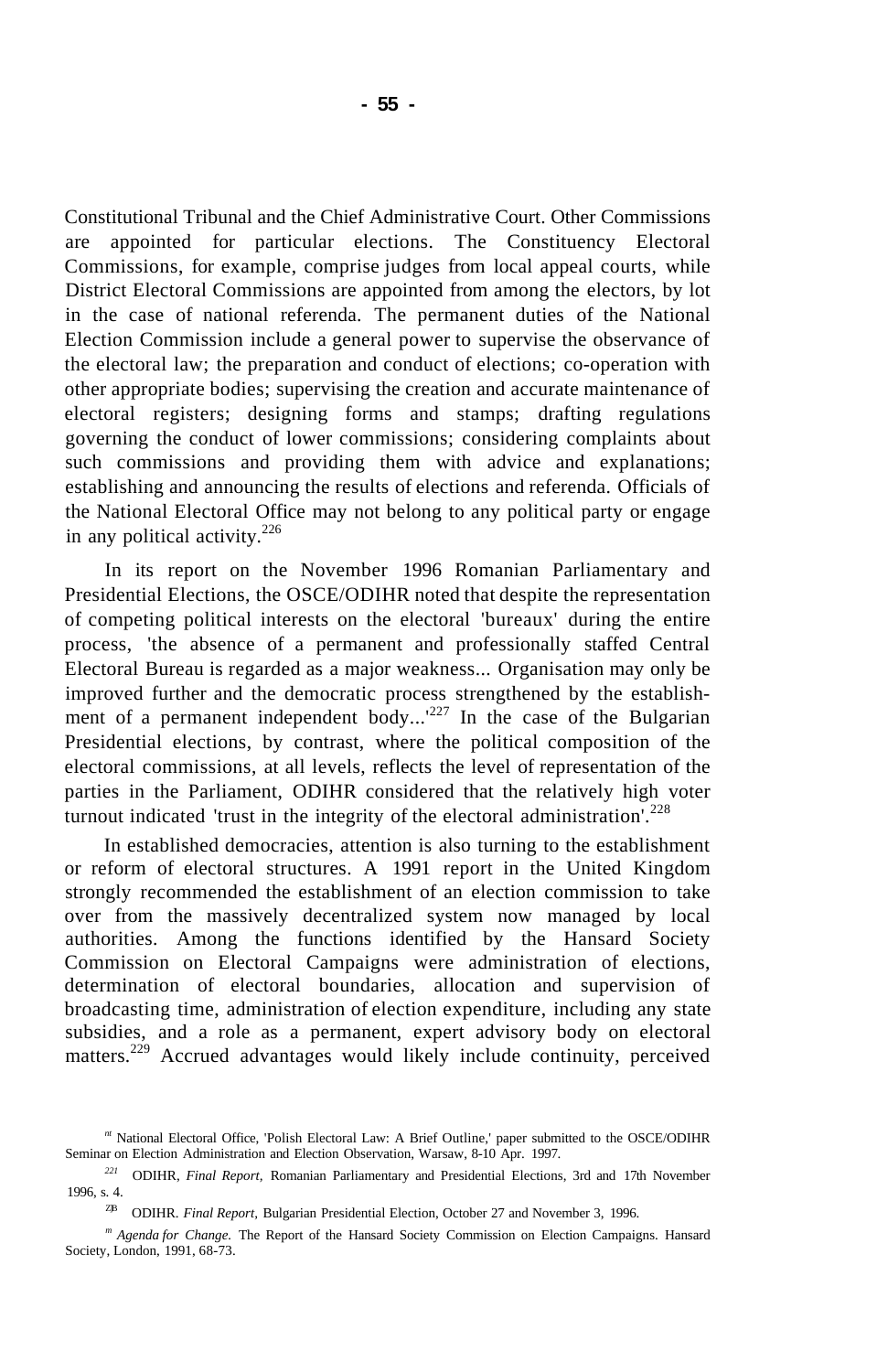independence, the development of in-house expertise, increased parliamentary and public access to information about electoral administration, and heightened efficiency. Drawing on the Australian and Canadian models,<sup>230</sup> the Hansard Society Commission also stressed the importance of independence and separate funding, qualities that have all too often been found lacking by observers of recent elections elsewhere.<sup>231</sup>

### **2.5.2 Protecting the integrity of the** system

Experience confirms that an electorate is more likely to be actively engaged in political life if it has confidence in the system. This in turn may require not only an authority competent to ensure that rules and practice are followed, but also one which is itself either independent and impartial, or sufficiently representative of the competing parties.<sup>232</sup>

The UNTAES Electoral Code, for example, emphasizes that election officials have a special responsibility to promote a free and fair election. They are therefore required to refrain from politically influencing any voter, to perform their functions with care, competence and courtesy, to maintain strict impartiality, 'and to do nothing by way of action, attitude, manner or speech to give any other impression<sup>1</sup>. They are also forbidden from standing as candidates, from holding office in a party, or from wearing any clothing or emblem likely to be associated with a party or candidate.<sup>233</sup>

<sup>2,11</sup> Canada does not have an Election Commission as such. Rather, responsibility for federal elections and referendums has been entrusted since 1920 to one independent officer of Parliament, the Chief Electoral Officer. This Officer, who is appointed by a resolution of the House of Commons, can be removed only for cause by the Governor-General on an address by the House and the Senate. To ensure the appearance of impartiality, neither the Chief Electoral Officer nor the Assistant Chief Electoral Officer may vote in federal elections. Independence is enhanced by the authority to spend public funds voted by Parliament. The Chief Electoral Officer reports to Parliament on the activities of the Office after each election; see, for example, Elections Canada, *Thirty-fifth Genera! Election 1993. Contributions and Expenses of Registered Political Parties and Candidates,* Ottawa, 1994; Elections Canada, *Strengthening the Foundation: Canada's Electoral System,* Annex to the Report of the Chief Electoral Officer of Canada on the 35th General Election, Ottawa, 1996.

<sup>111</sup> In the case of Sierra Leone, for example, the Commonwealth Observer Group found that detailed control of the electoral process in fact resided with the National Provisional Ruling Council, not the Interim National Electoral Commission, giving rise to a number of acute problems, and concluded that complete independence and greater resources would have been of immense assistance; Commonwealth Observer Group, *The Presidential and Parliamentary Elections in Sierra Leone, 26-27 February 1996,* (1996), 7-8, 28. In Tanzania, it noted that for a number of political parties, the National Electoral Commission inspired little confidence. They had not been consulted on composition, and 'the perception of a lack of neutrality and independence can only have been reinforced by the declaration of one of the original Commissioners of his intention to stand as a candidate for the (ruling party) presidential nomination'. While the Commission attempted to meet these concerns, for example, by establishing subcommittees with party representation, the lack of confidence had not been not entirely overcome by election time: Commonwealth Observer Group, *The Union Presidential and Parliamentary Elections in Tanzania, 29 October 1995,* (1996), 7.

 $2<sub>11</sub>$ As George F. Jones, IFES Director of Programs for the Americas, put it recently, 'the critical safeguard of a free and lair election is either a random selection of voting officials, or a selection that is carefully balanced among the competing parties': 'Fraud and Corruption in Elections and Election Campaigns', Address to the Seminar on Public Ethics sponsored by the Ministry of the Interior, Republic of Argentina, Buenos Aires, 10 Dec. 1996. The use of lots in democratic government is frequently underestimated these days; see Manin, Bernard, *The Principles of Representative Government,* Cambridge University Press, 1997, ch. I.

<sup>&</sup>quot;' UNTAES, Pan II; below, Annexe 1.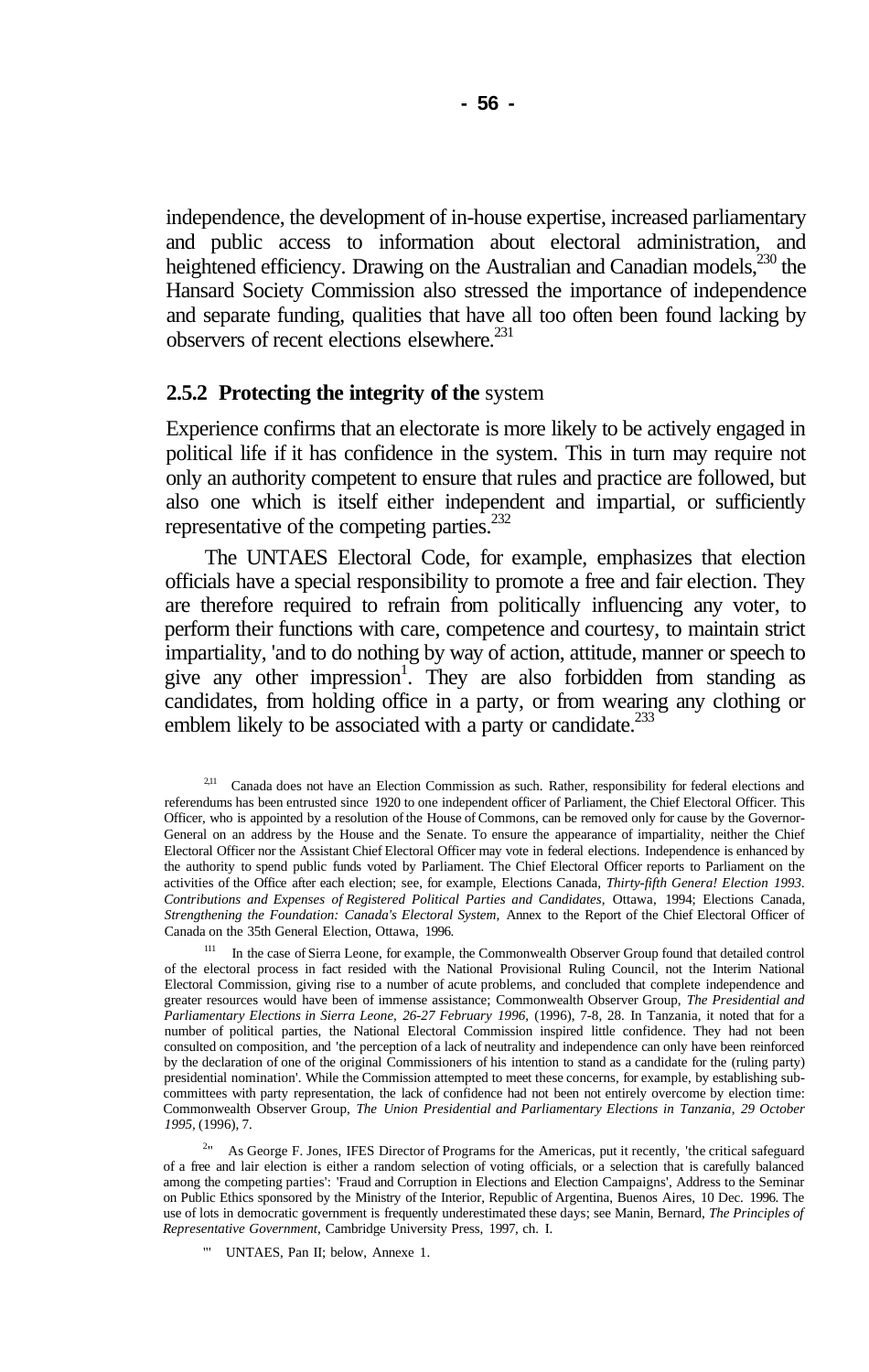The U.S. Center for Responsive Politics, for example, recommended the creation of an independent, non-partisan agency, insulated from political pressure and control, with the necessary resources and enforcement authority. Specific recommendations focused on the desirability of an odd-numbered commission appointed by the President (or chief executive at state level), with a bar on re-appointment; an advisory panel to recommend nominees; and appropriate restrictions on the political activity of members (in order to underline their impartiality).<sup>234</sup> A February 1997 forum on election law in Armenia, on the other hand, emphasised partisan participation in the selection of electoral commission membership as a key element,  $2^{3.5}$  to counter the impartiality lacking on previous occasions.<sup>236</sup>

The Federal Election Commission (FEC) in the United States was created in 1974 to counteract perceived abuse of the electoral system, particularly with regard to financing and expenditure limits. Many commentators consider that it has become ineffective, in part because of its bipartisan composition.<sup>237</sup> As the Center for Responsive Politics observed in 1993, another problem for the FEC and similar state bodies is the fact that 'their resources, their authority and the appointment of their members are all controlled by the very persons they are supposed to regulate' , 238

#### **2.5.3 Preliminary conclusions**

The value of independent and impartial election machinery, such as a central electoral commission and its local counterparts, obviously goes beyond that covered by a Code of Conduct. However, codes are rarely self-applying, and are likely to be most effective where administered by an authority that enjoys the confidence of the electorate. Confidence in the system may be inspired, at least initially, by ensuring equitable political representation in the commission or equivalent body, but it can also lead to weak and ineffective administration.

<sup>&</sup>lt;sup>3</sup>\* See 'Enforcing the Campaign Finance Laws: An Agency Model', June 1993. Also, COGEL, 'A Model' law for Campaign Finance, Ethics and Lobbying Regulation, (1991).

<sup>:</sup>iS IFES, *Europe and A.\ia Report,* Feb- 1997, 11.

*<sup>:</sup>v"* Office for Democratic Institutions and Human Rights, *Final Report,* Armenian Presidential Election, September 22, 1996.

<sup>:</sup> " Alexander, Herbert E. & Corrado, Anthony, *Financing the 1992 Election.* M.E. Sharpe. Armonk, WY, 1995; reviewed by Sharon Steward in *The Guardian* (Journal of the Council on Governmental Ethics Laws— COGEL). Mar. 1996, 1-3.

<sup>&</sup>lt;sup>1</sup>\* The Center for Responsive Politics, Washington, D.C, 'Enforcing the Campaign Finance Laws: An Agency Model', June 1993. Lack of independence and inadequate resources, of course, can plague any electoral administration; see Common wealth Observer Group, *The Presidential and Parliamentary Elections in Sierra Leone, 26-27 February 1996. (1996),* 7-8. 28. Cf. Reeves, P.R., -1996 Presidential Elections in Equatorial Guinea', IFES, Mar. 1996,43, noting that while the electoral commission benefits logistically from its close ties with the State (being effectively an office of the Ministry of the Interior), it had clearly lost credibility with opposition parties and voters precisely because of their non-existent or minimal involvement; Commonwealth Observer Group, *The Union Presidential and Parliamentary Elections in Tanzania, 29 October 1995,* (1996), 7, to similar effect.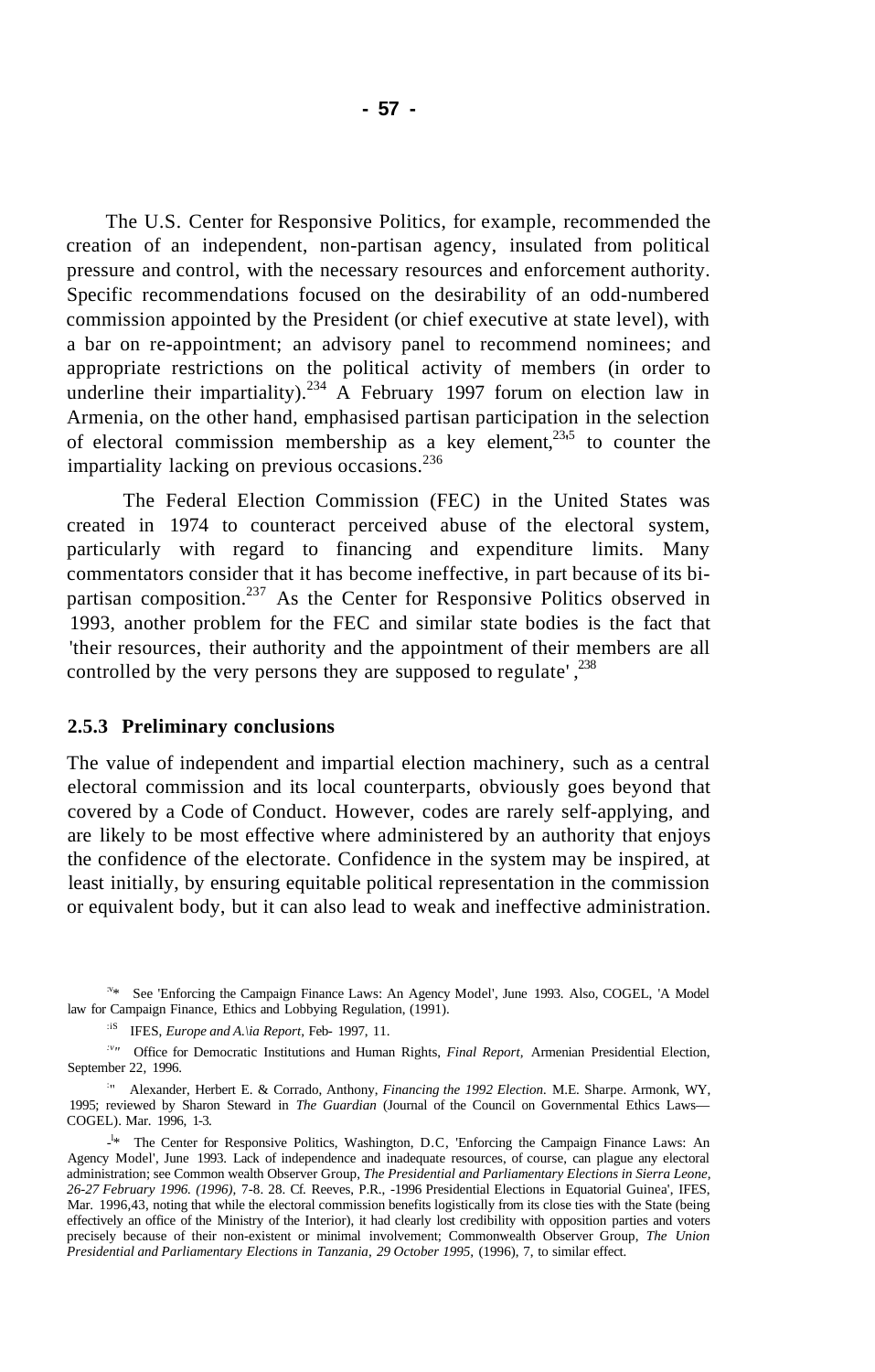Many States balance principal appointments by the executive with party involvement at the local level, as in Poland,<sup>239</sup> but practice suggests that how an electoral commission is constituted will depend very much on local circumstances, including the actual level of confidence or distrust. The model of a *permanent* institution, whose principal members are appointed on the basis of established criteria and protected against political interference, nevertheless has much to commend it.

<sup>3</sup>W See also DeGregorio, PS. *&* Ross, K.L., 'Albania: A Pre-Election Technical Assessment', IFES, Aug. 1996, 8-9, describing the mixed system of appointing members of the Central Election Commission, Zonal Election Commissions, and Voting Centre Election Commissions; Lansell, S.R. & Edgeworth, L.V., 'Republic of Georgia: Assessment and Voter Information Campaign, September-November 1995', IFES, Nov. 1996, Appx. D, arts. 17-31, Georgia Parliamentary Election Law; IFES. 'Republic of Moldova Presidential Elections, November 17 and December I, 19%', ch. 1,3, 'Law on the Election of the President of the Republic of Moldova', arts. 8-17; Klein, K., Scallan, A., Santos de Assuncao. C. & Dauphinais. D.. 'Toward Credible and Legitimate Elections in Kenya: Recommendations for Action', IFES, Apr. 1996, 11-18, recommending among others that Commission membership be changed to one acceptable to political parties and NGOs, and that its independence be strengthened by the repeal of legislation allowing the Attorney-General a role in decision-making.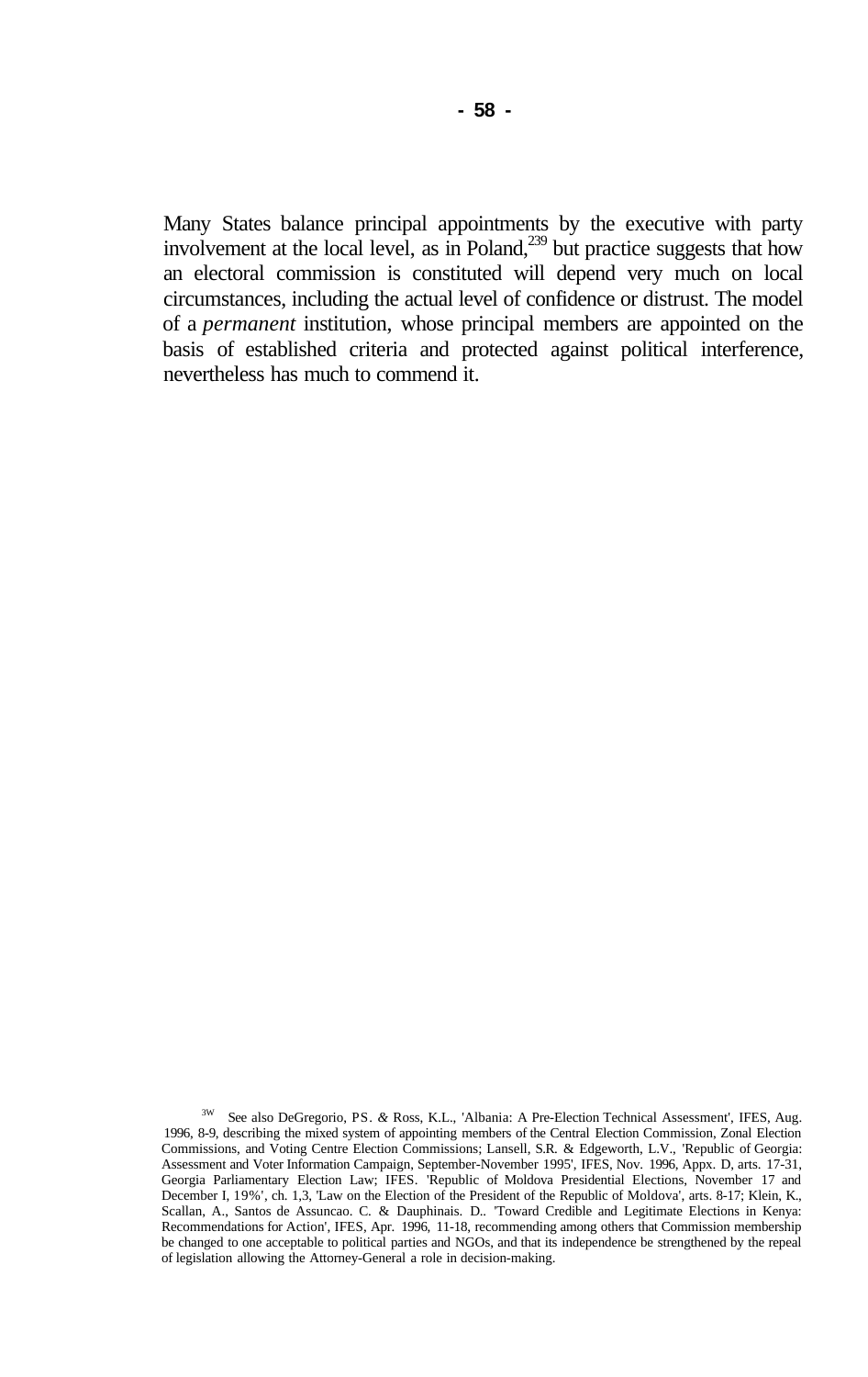# 3. A CODE OF CONDUCT: MODEL SCOPE AND CONTENT

An almost universal, therefore probably 'natural', tendency exists on the part of humankind in competition for political power to bend every rule, and to seek every advantage in the pursuit of the vote. The strength of a Code of Conduct will lie in part perhaps in its own essentially democratic character, which results from the fact that its binding quality springs from the parties themselves, rather that from a superior legislative authority. Even though the Code may be drafted by an Electoral Commission, or ultimately be authorised by the legislature, it remains nevertheless an instrument to be subscribed to.<sup>240</sup> As Patrick Merloe notes,

... to be effective, such codes should be reached as a result of careful consultations among the parties taking part in the election, even parties that are not putting up candidates. Codes of conduct adopted mechanically from other countries are not as likely to produce positive effects on campaign  $b$ ehaviour $^{241}$ 

The force of a Code of Conduct as an influential tool resides further in the *reasonableness* of its content, and the extent to which it can be seen, in language comprehensible to all, to contribute to an open, free and fair discussion; in the extent to which it becomes a standard of accountability; and in the commonsensical weight it gives to the notion of responsibility for action.

The exact balance of legal rules, standards, guidelines and principles will always be a matter for local choice, taking account of time, place and circumstance, history and social and political culture. Whereas a significant measure of general agreement on the criteria for free and fair elections has been found, $242$  even if at a certain level of normative generality, this is less likely in the case of a Code of Conduct; indeed, the content is even liable to

<sup>&</sup>lt;sup>2M</sup> An apparent exception may be the Code of Conduct developed in St Kilts and Nevis, prepared by a group of church organizations and the local Chamber of Commerce and Industry, but with political party input. A Committee to Promote Compliance with the Code of Conduct was also established, meeting daily in a non-partisan spirit to hear submissions about violations and to make recommendations, The Code's positive contribution may be directly related to its grassroots, popular origins. See Commonwealth Observer Group, *The General Election in St Kitts and Nevis, 3 July J995.* (1996), 5. 12-13. A Code is only likely to be successfully 'imposed' where the authority behind it is considered credible, or enjoys credible implementing force, as was the case in Cambodia in 1993, and Bosnia and Herzegovina in 1996; see art. 1, Cambodia: Code of Conduct; art. 119, Rules and Regulations of the Provisional Election Commission (Bosnia and Herzegovina).

<sup>:</sup>JI Merloe, Patrick, 'Electoral Campaigns and Pre-Election Issues: The "Level Playing Field" and Democratic Elections", National Democratic Institute, Washington, D.C., 1994.

<sup>&</sup>lt;sup>2</sup><sup>\*2</sup> See, for example, the Inter-Parliamentary Union, *Declaration of Criteria on Free and Fair Elections*, *1994,* cited throughout this study.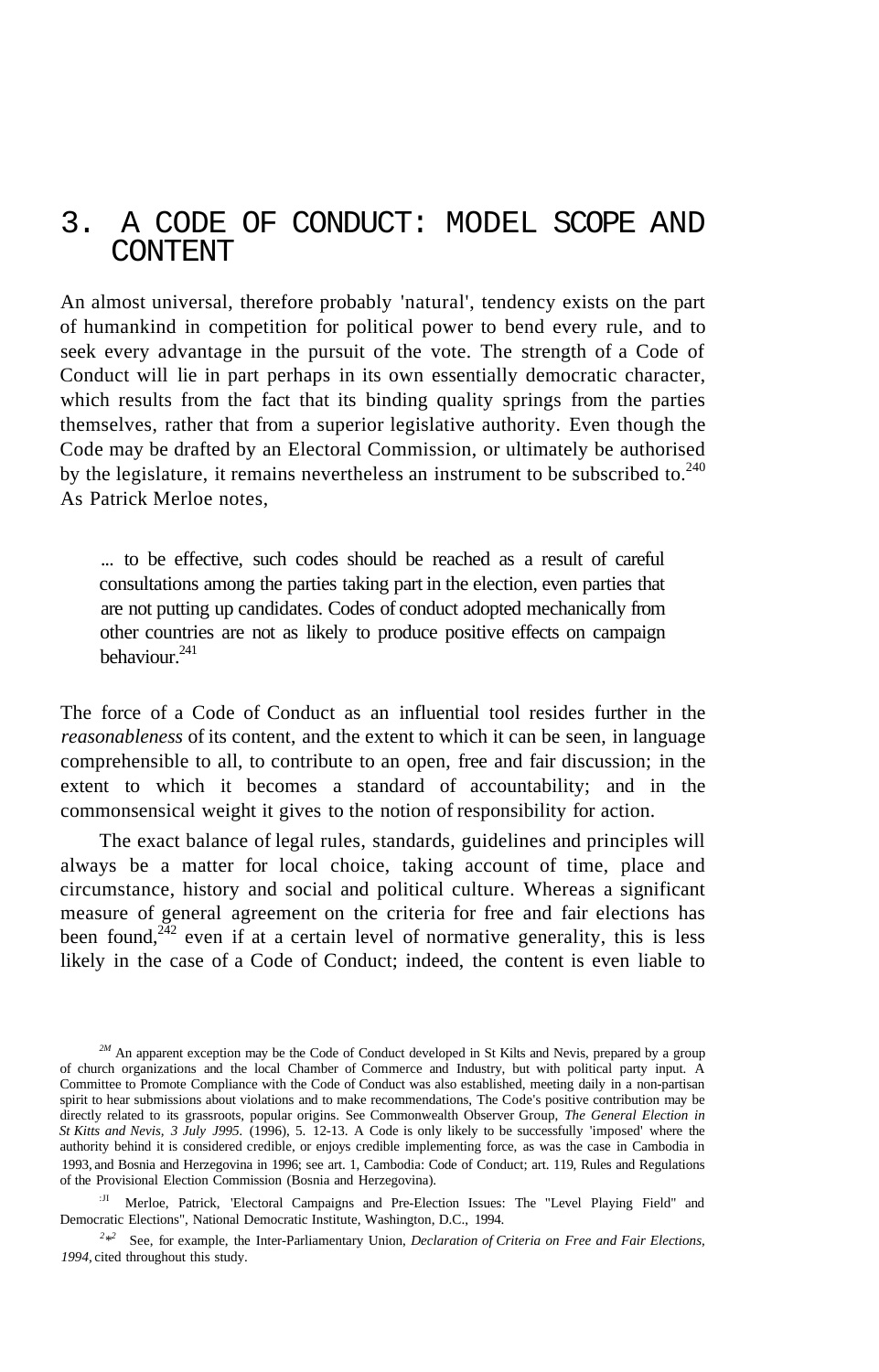change over time in the case of a single country.<sup>243</sup> However, there can be little doubt now of the general value of a such a code in facilitating the achievement of a free and fair election, and in promoting, consolidating and maintaining the democratic process.

The detail of many of the codes reproduced below is clearly inappropriate for inclusion in a model of general applicability; codes of conduct, by definition, will be oriented to local conditions and local experience. What may be unexceptional political activity in one context, such as motorcades, processions, loudspeakers, and so forth, may have traditionally been a cause of violent reaction in another. Equally, restrictions on critical participation in another's political meetings are likely to be seen as hindering freedom of speech and expression by activists used to the cut and thrust of political debate and the traditions of oral heckling. The fact that freedoms are restricted in this way, however, invites review in the light of what may be considered reasonably necessary in a democratic society, and of what is proportional. Previous experience, particularly a history of violent incidents, may justify some limitations on political rights and freedoms. A balance will always need to be struck, however, between the objectives of a peaceful campaign and the effective implementation of political rights at individual and party level. The risk is, and recent experience suggests that this is a real concern, that political debate will be stifled, political issues will not be addressed, and the electorate will consequently remain uninformed and thus practically unable to make a rational choice between competing options.

The Commonwealth Observer Group found that the Code of Conduct applied in the 1996 Bangladesh elections 'proved to be highly effective in regulating the conduct of political parties and candidates', and helped to ensure that the political parties and candidates for the most part conducted themselves responsibly. The strict guidelines aimed 'to ensure that each political party started from the same footing and that size and influence, whether financial or otherwise would have little or no effect\*. In contrast to earlier elections, there were no hoardings, decorated arches, huge banners, or defacement of posters; the use of motorised vehicles for campaigning was prohibited; and campaigners were limited in the use of microphones. If one consequence was a 'low-key' campaign, another was the increased resort to door-to-door canvassing.<sup>244</sup> In Pakistan also, the Commonwealth Observer Group noted that the campaign was muted by the effect of new restrictions

<sup>241</sup> Compare the Codes of Conduct promulgated in Bangladesh in 1991 and 1996; below. Annexes 4 and 15.

*M* Commonwealth Observer Group, *The Parliamentary Elections in Bangladesh, 12 June 1996,* (1997). 12, 14, 26. It was recommended that the system of Electoral Enquiry Committees might be strengthened, that more be done to remove all farms of party influence from the polling centre, and that increased penalties for breach of election laws and the Code of Conduct be considered, for example, in the form of summary and expeditious action against offenders: ibid., 26.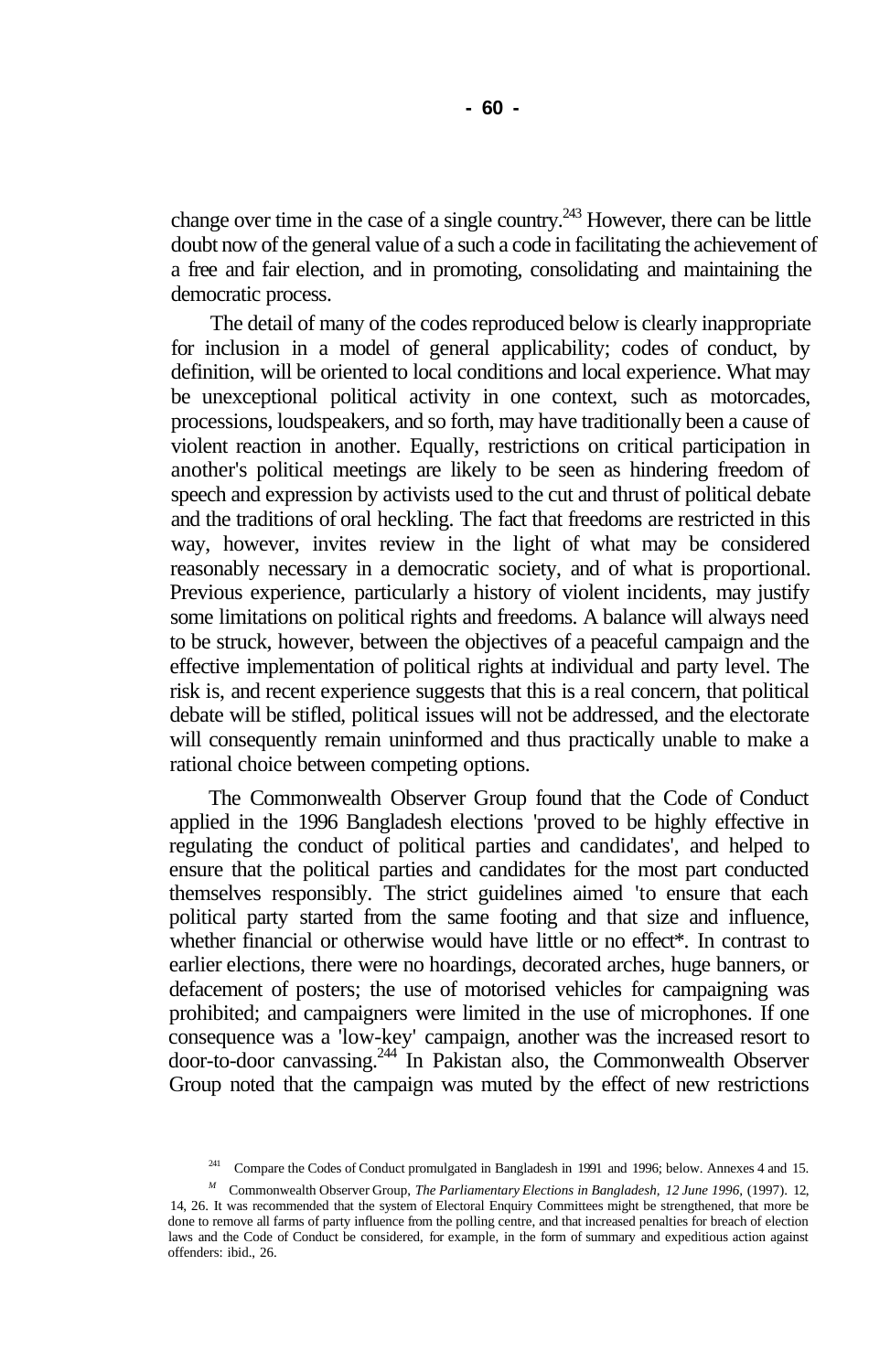grouped under the Code of Conduct, limiting processions, election camps, and the use of posters, banners, loudspeakers; here, too, a return to door-to-door campaigning was in evidence. $245$ 

In other cases, one frequent goal of an agreed Code of Conduct — closer co-operation between competing parties — in fact came first. In Sierra Leone, such co-operation helped free the campaign of violence and intimidation, and that in turn was facilitated by an informal grouping, the All Political Parties Association (APPA). This brought the parties together, $246$  and enabled them to agree on a *de facto* Code of Conduct.<sup>247</sup> A similar development occurred in Ghana in 1996, where the Inter-Party Advisory Committee (IPAC) acted as a non-statutory advisory body to the Electoral Commission. It met first monthly and then more frequently, and provided the Electoral Commission the chance to disseminate information uniformly to the parties and solicit advice concerning electoral administration. As in Cambodia in 1993, the meetings also provided the parties with an opportunity to express their concerns and views on a variety of election-related issues, adding to the transparency of the administration.<sup>248</sup>

The integrity of the electoral process depends as much on public perceptions *of fairness* and *decency,* as on *openness* and *accountability.*  Democratic elections are too important to be left to 'form' alone. They require <sup>4</sup>a climate of equitable implementation', which may be developed in turn through the complementary impact of laws and Codes of Conduct. Some areas and issues are clearly governable by rules, while others lend themselves more to regulation or resolution through the application of more general guidelines, either on the basis of self-regulation, or through an intermediary body.

# 3.1 The potential scope of a Code of Conduct

Patrick Merloe has suggested that, with regard to political parties, Codes of Conduct might usefully address issues such as not interfering in the campaign activities of other political contestants; enforcing party discipline to prevent violence and intimidation; respecting the rights of voters and other contestants; and refraining from negative campaigning. They can also make affirmative points, for example, by stressing ballot secrecy, or emphasizing the duty to accept the results of valid elections.<sup>249</sup> So far as they might help to

-^ Commonwealth Observer Group, *The General Election in Pakistan, 3 February 1997,* (1997), 20-22.

<sup>240</sup> There was one exception, the National Unity Party, which was perceived as the Government's creation; in lime, however, it too was brought in.

*<sup>211</sup>* Commonwealth Observer Group, *The Presidential and Parliamentary Elections in Sierra Leone, 26-27 February 1996,* (1996), 19.

:4\* Statement of the National Democratic Institute for International Affairs (NDI), Pre-Election Assessment Delegation, Accra. 19 Nov. 1996.

*2 \*\** Merloe, Patnck, 'Electoral Campaigns and Pre-Election Issues: The "Level Playing Field" and Democratic Elections', National Democratic Institute, Washington, D.C., 1994.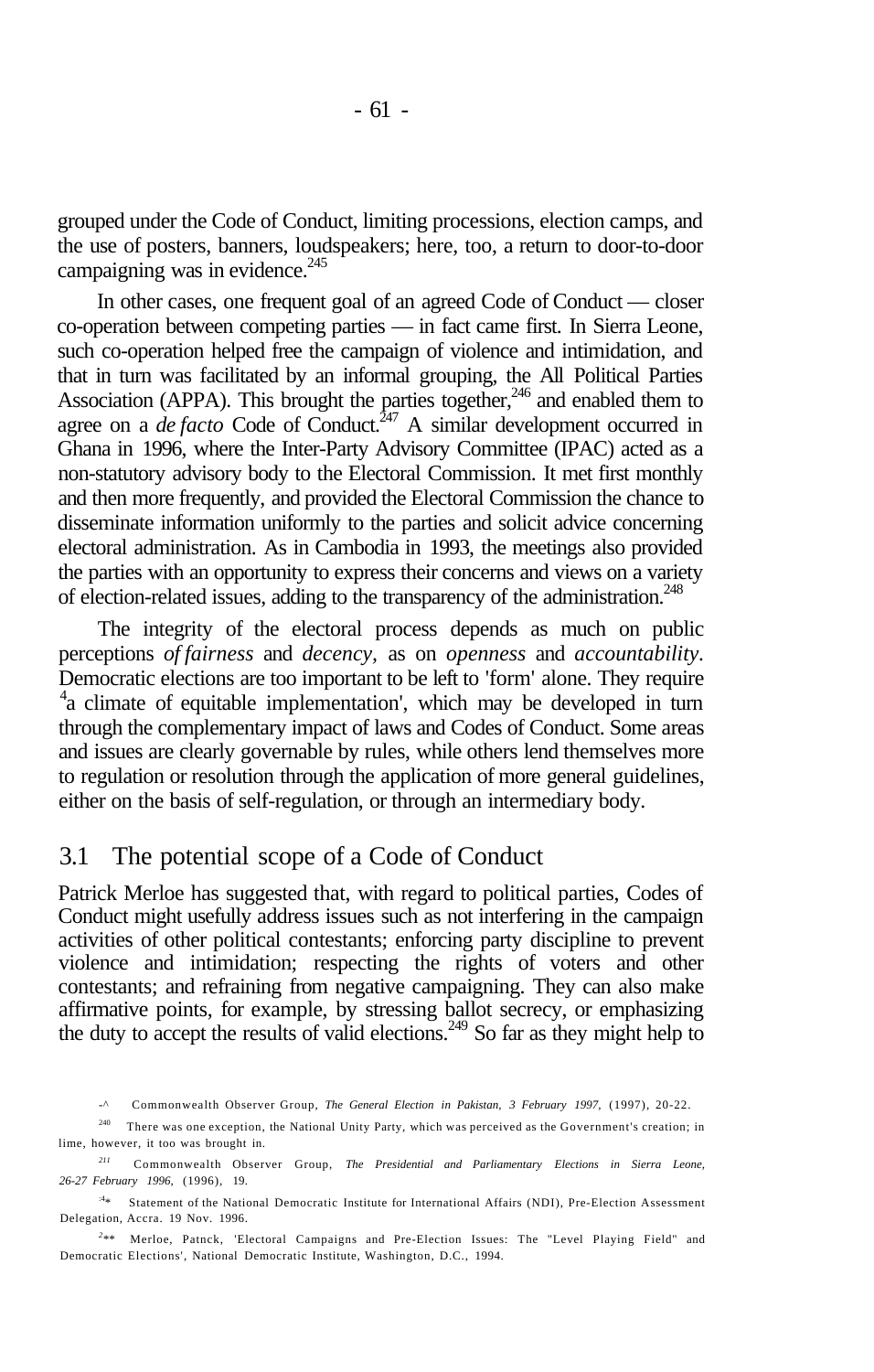create or maintain a 'level playing field', Codes of Conduct can contribute to public confidence by promoting an electoral process that is administratively correct and free from the perception of partisanship; that is open and transparent; involves all the participants; is accessible to observers; and which promotes respect for the vote.<sup>250</sup>

Additionally, there may be some scope for a Code of Conduct to influence party structure and behaviour, for example, in the matter of candidature. In many systems, either formally or informally, party membership or endorsement by a party is an essential pre-condition to exercise of the right to stand for election. In several countries today, parties are wrestling with the challenge of increasing the participation of women or minorities,  $25'$  while in others the question of formal *disqualification* is currently controversial, in regard both to individuals $^{252}$  and to types and categories of parties.<sup>253</sup> At a certain point, ideology and the right of everyone to participate in public life sit uncomfortably together; a Code of Conduct, located within the electoral system overall, may thus help to promote reasonable opportunities for anyone to offer themselves as a candidate for election.

*m* Merloe. Patrick, 'Electoral Operations, Human Rights and Public Confidence in a Democratic System', National Democratic Institute. Washington. D.C., 1994.

<sup>111</sup> See, among others, Gallagher M. & Marsh, M., eds., *Candidate Selection in Comparative Perspective*. *The Secret Garden of Politics,* Sage Modem Politics Series, vol. 18, (1988); Nicholson, B., 'From interest group to (almost) equal citizenship: Women's representation in the Norwegian Parliament', 46 *Parliamentary Affairs* 254 (1993); Inter-Parliamentary Union, Specialized Inter-Parliamentary Conference, 'Towards Partnership between Men and Women in Polities', New Delhi, 14-18 Feb. 1997. Concluding Statement by the President on the Outcome of the Conference.

On disqualification see, for example, DeGregorio. P.S. & Ross, K.L.. 'Albania: A Pre-Election Technical Assessment', IFES. Aug. 1996, 5-7. describing the work of the 'Verification Commission' which determines whether potential candidates were involved in so-called genocide activities before 1991, and whose certification is a prerequisite for participation in the election; Human Rights Watch,'Leaving Human Rights Behind: The Context of the Presidential Elections', 16 May 1997, noting with regard to Iran that while there is a real contest *within* the clerical leadership, 'all candidates representing opposition viewpoints have been arbitrarily disqualified by the Council of Guardians', which has broad powers to bar candidates and annul election results. Compare *Gitonas and Others v. Greece* (1 July 1997), in which the European Court of Human Rights held unanimously that there was no breach of article 3, Protocol I of the European Convention on Human Rights, when the election of five MPs was annulled by reason of their having held public office during the preceding three years. Such disqualifications, said the Court. served the dual purpose of ensuring that candidates of different political persuasions enjoyed equal means of influence (since public office holders may on occasion have an unfair advantage over other candidates); and protecting the electorate from pressure from such officials,

251 Art. 4, Constitution of France, provides that political parties, 'doivent respecter les principes de la sou verainete' nationale et de la democratic'. Art. 71 of the 1995 Uganda Constitution, for example, sets out criteria for the formation and existence of political parties; they must have a 'national character', not be based on gender, ethnic origin, religious belief or 'other section division', must be organized in conformity with the democratic principles in the Constitution, must themselves conduct regular elections in a democratic manner, and account for their funding sources: Cooper, L. & Henderson, J., 'Uganda: A Pre-Election Assessment Report<sup>1</sup>, Jan. 1996.22-3. See also. Human Rights Watch, 'Algeria-Elections in the Shadown of Violence and Repression,' 20 May 1997, highlighting, among others, restrictions on the categories of parties (prohibited where based on religion, region, language or gender).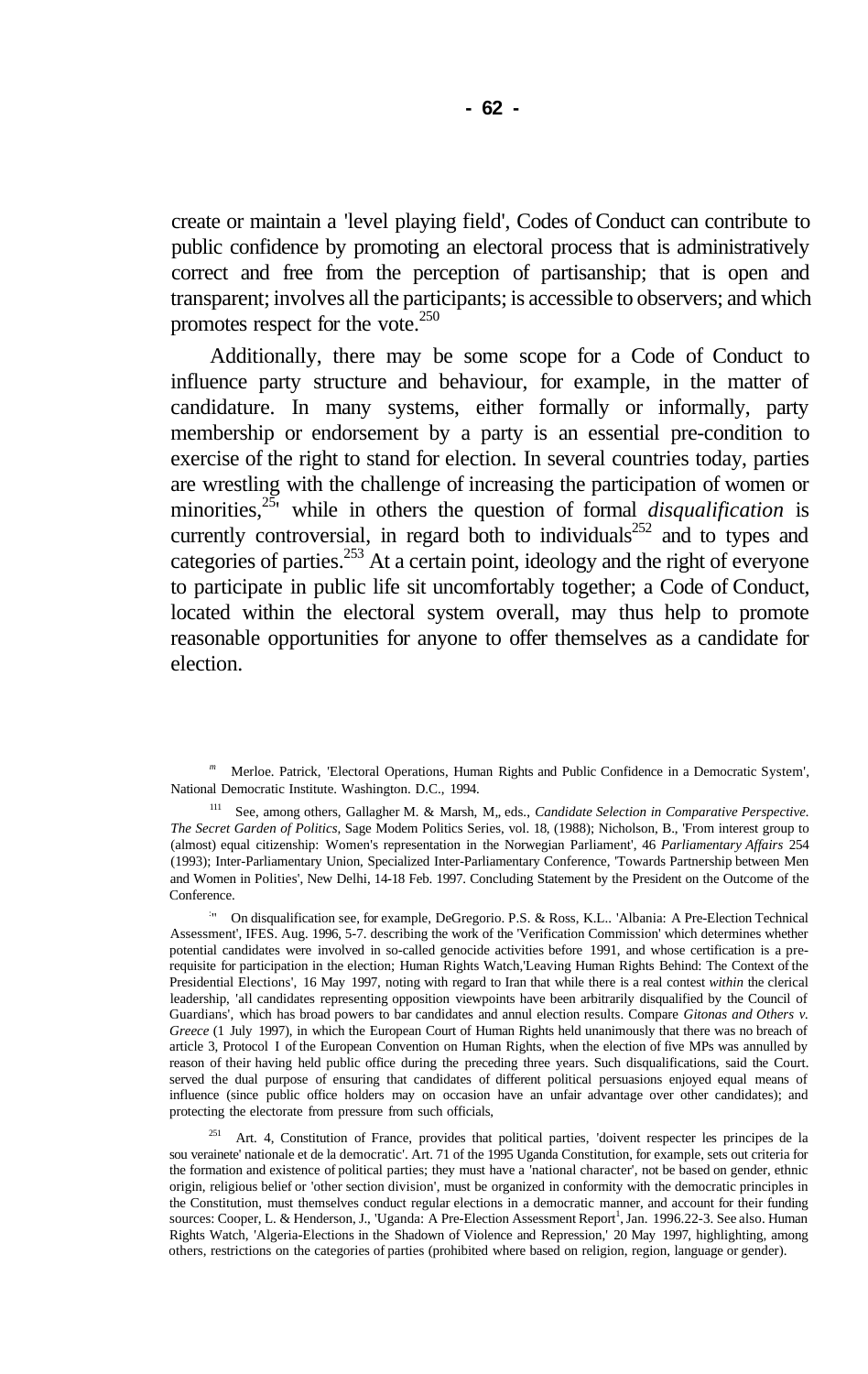# 3.2 The potential content of a Code of Conduct

Everyone has the right to participate in public life, to vote in periodic elections by secret ballot and on the basis of universal suffrage. These rights, clearly established in international law, will only be effective where they are respected, where voters are able to make an informed choice, and where the electoral environment is free from violence and intimidation and the electoral process from partiality. The right to take part in public life depends also for its effectiveness on fairness, including a balance between contestants in their capacity to present their policies and programmes and campaign practices which inform the electorate and highlight issues, not irrelevancies.

A Code of Conduct can promote standards by providing guidance to those who seek election, who manage the process or report the campaign, and a yardstick by which to measure their performance. A Code of Conduct can also set out, and thereby raise, the expectations of the electorate in relation to official, party and personal accountability. It can help to counter natural or contrived inequalities among contestants, and the often distorting influence *of*  money.

Whether legislated' by an electoral commission or the product of an agreement between the parties, the *authority* of a Code of Conduct will vary. It is likely to be greatest where there is confidence in the electoral administration itself, or where confidence emerges between parties, contestants and administrators. Negotiating or mediating a Code of Conduct can thus itself contribute to the creation of a climate of equitable implementation and responsible campaigning. Equally, the constraining effect of such a Code will be a social and political variable; so far as violation of its terms disappoints public expectations, it is in practice likely to lead not so much to penalties or annulment (which will generally remain the options for breach of the law itself), as to a refusal to accept the results at the local level (with all its attendant dangers for public order), and to a refusal by external observers to 'certify' the election as free and fair.

Drawing on the experience described above and on examples such as those reproduced in the annexes below, and while recognizing the critical importance of an autochthonous solution, the following Model Code of Conduct for Elections therefore aims to highlight the principal issues and categories. It acknowledges that a successful and informed electoral process is the joint responsibility of all involved: political parties and candidates; supporters and voters; police and security forces; governments and public officials; media and observers. The objectives of the Model are nevertheless quite straightforward: (1) To propose a minimum standard of good electoral practice, combining elements of law and experience; and (2) to provide a basis upon which governments, election administration bodies, political parties and candidates can better co-operate in the promotion of peaceful and informed elections.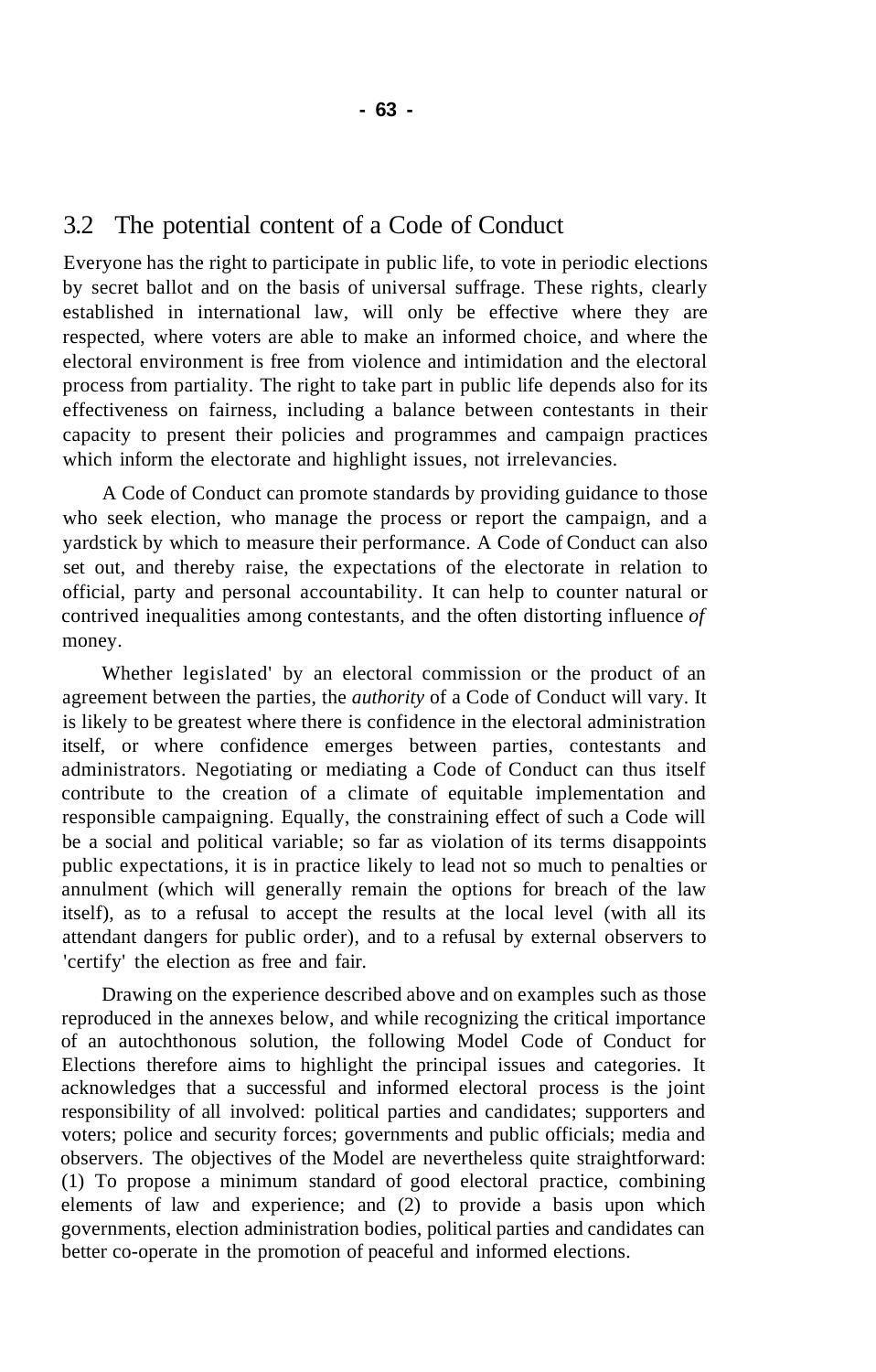# A MODEL CODE OF CONDUCT FOR ELECTIONS

# 1. RULE OF LAW

All political parties and candidates should accept the authority of the national election commission or other competent body, and should implement and abide by all such laws, rules and regulations as govern the holding of elections.

All political parties and candidates should facilitate the access of national election commission officials and registered observers to all their public political meetings and other electoral activities.

# 1.1 Corrupt practices

No political party, candidate, agent or supporter should offer any bribe, inducement or reward to voters, make any threat of retaliation or reprisal to voters or other participants in an election, offer any gift for the purpose of inducing another to stand or not to stand for election, or intimidate or impersonate voters.

No political party, candidate, agent or supporter should seek the support of any public official or official of the national election commission or other competent body in order to promote or hinder the election of any candidate.

The interests of government and party should be clearly distinguished. In particular, members of the governing party should not use government funds or resources for the purposes of electioneering otherwise than on a basis of equality with other contestants.

## 1.2 Responsibilities

It is the responsibility of all political parties and candidates to ensure that the Code of Conduct is strictly observed by their representatives, campaign workers and active supporters.

All political parties and candidates shall be vocal against violence.

It is the responsibility of the police to maintain public order. In carrying out their duties, the police and other security agencies should act impartially and with due regard to the rights of all participants in the election. Permits required for meetings, processions or other political activities should be issued without discrimination and on a basis of equality for all.

Political parties and candidates should co-operate with law enforcement agencies in promoting a peaceful election environment and in protecting the security and integrity of the democratic process.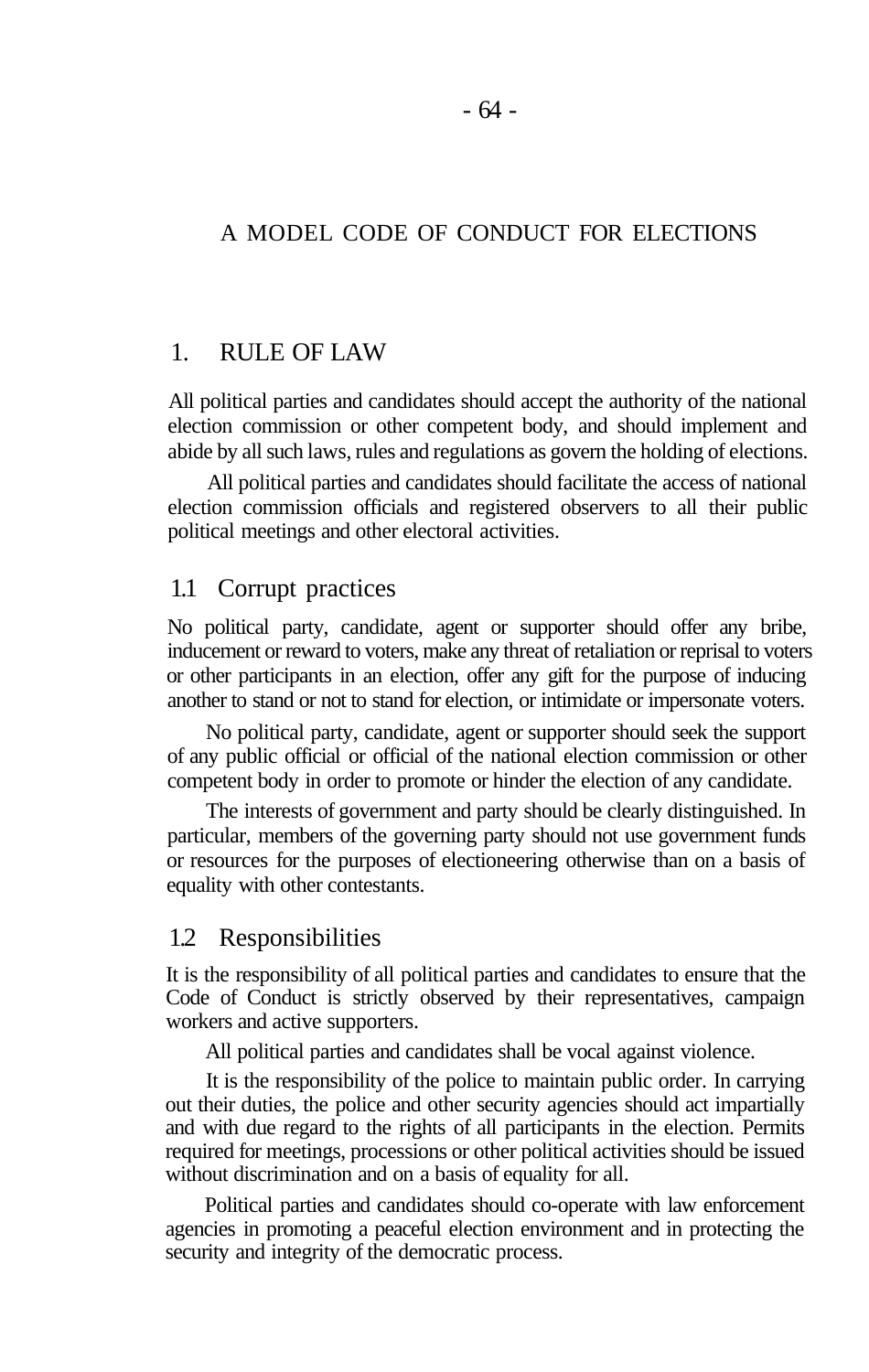In the case of public disturbances or breaches of the election law or Code of Conduct, political parties, candidates, agents and supporters should advise and seek the assistance of the police and other authorities concerned, and in no case resort to measures of their own.

All political parties and candidates should respect the rights of others and should take all necessary and reasonable steps to conduct their campaigns in a peaceful environment.

# 2. POLITICAL PARTIES AND FUNDING

Recognizing that financial issues can distort the electoral process, leading to a lack of public confidence, political parties should consider themselves bound by the principles of transparency and disclosure. In addition to publicising their constitution and aims, political parties should disclose their income and assets, sources of income, and expenses.

Where necessary to establish or re-establish equality between the parties, and in order to encourage the widest dissemination of views, governments should consider providing financial assistance for the conduct of election campaigns and such other measures as may contribute to a fair and informed electoral process.

# 3. POLITICAL PARTIES AND CANDIDATES

Recognising the value of information and co-operation in promoting the confidence of the electorate, political parties and candidates should establish effective means of contact and communication between themselves, with a view to discussing matters of concern and avoiding conflict.

Political parties and candidates should instruct their agents and supporters to observe the electoral law and the Code of Conduct, and take the necessary steps to ensure compliance.

Every candidate should act in good faith and with integrity in matters of speech and conduct.

Political parties should contribute to the education of voters in the manner of marking the ballot paper and casting votes.

# 4. POLITICAL PARTIES AND CANDIDATURE

In so far as the creation and registration of political parties may be regulated by legislation, the law should allow for the broadest possible representation of different views and permit only such reasonable restrictions as are necessary in a democratic society.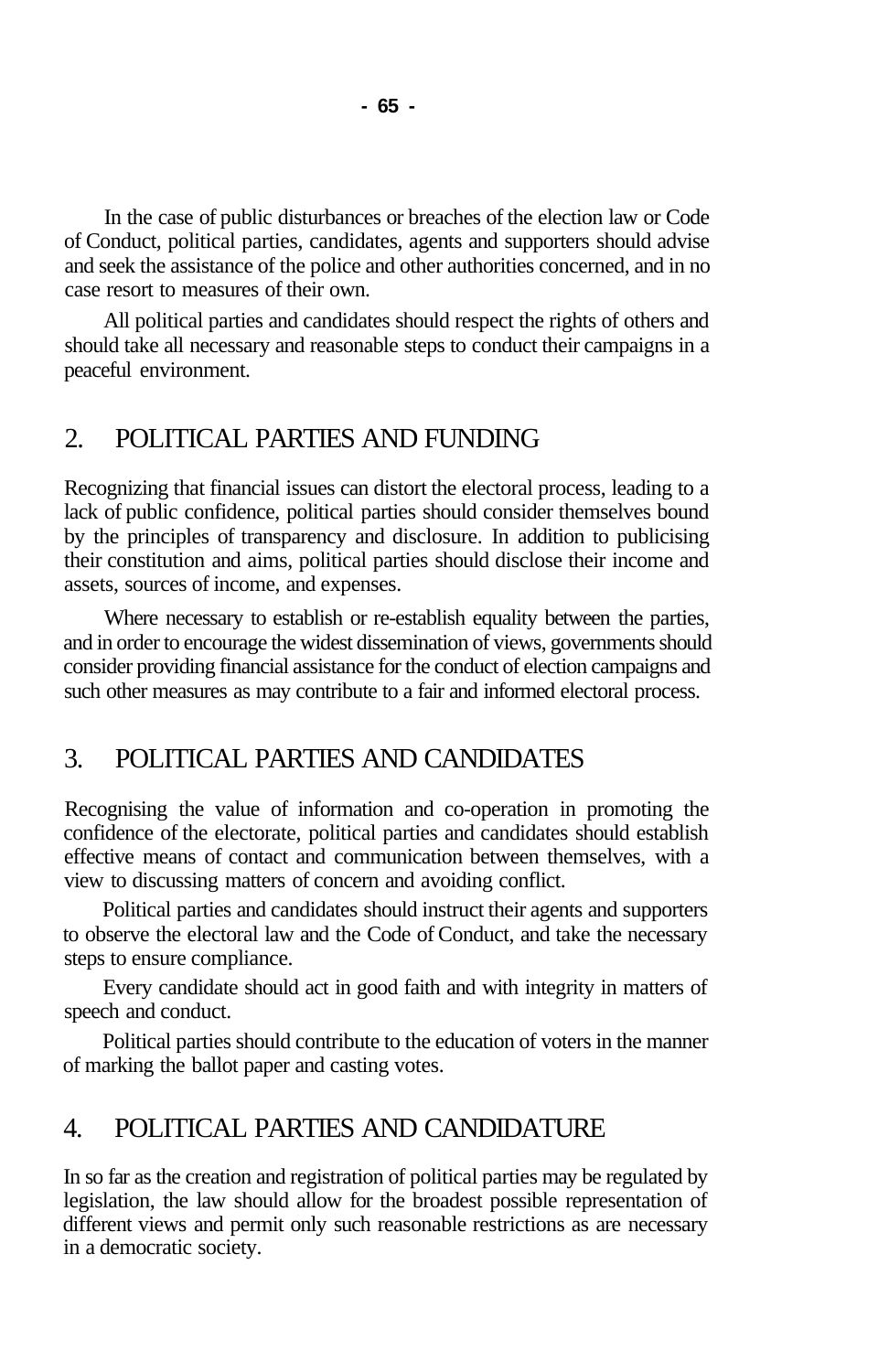The electoral system and, where appropriate, the criteria for membership of political parties, should take into account of the right of everyone to participate in public life and provide a reasonable opportunity for anyone to offer themselves as a candidate for election.

# 5. CAMPAIGN ACTIVITY AND FAIR CAMPAIGN PRACTICES

# 5.1 Peace and public order

Arms, other dangerous weapons, firecrackers and explosives shall not be allowed in public meetings.

Political parties and candidates should ensure that their campaign activity does not incite violence, aggravate sectional differences, create mutual hatred, or cause tension between different groups or communities. Abusive, inflammatory or indecent language should be avoided, and all the necessary steps should be taken in good faith to avoid violent confrontation.

Political parties, candidates, agents and supporters should not obstruct or break up meetings organized by other parties and candidates, prevent the distribution of handbills and leaflets, or interfere with other parties' political material, for example, by defacement or over-postering. It is the responsibility of political parties and candidates to ensure that their supporters do not engage in activities likely to lead to a breach of the peace.

# 5.2 Meetings and processions

In order to minimize disorder and confrontation, the organizers of public political meetings, marches, processions or demonstrations, should advise the police or other competent authority, as well as other parties contesting the election, of the intended time, date and place. They should comply with such regulations or directions as may be made for the maintenance of public order and the movement of traffic.

In the event that two or more parties propose to organize simultaneous processions or demonstrations, they should establish contact with one another with a view to resolving the conflict peaceably, seeking the mediation of an appropriate third party wherever necessary.

# 5.3 Fair campaign practices

Political parties, candidates and supporters should,

• recognize the freedom of all to campaign for election, to access potential voters, to disseminate their views, to hold public meetings, to access the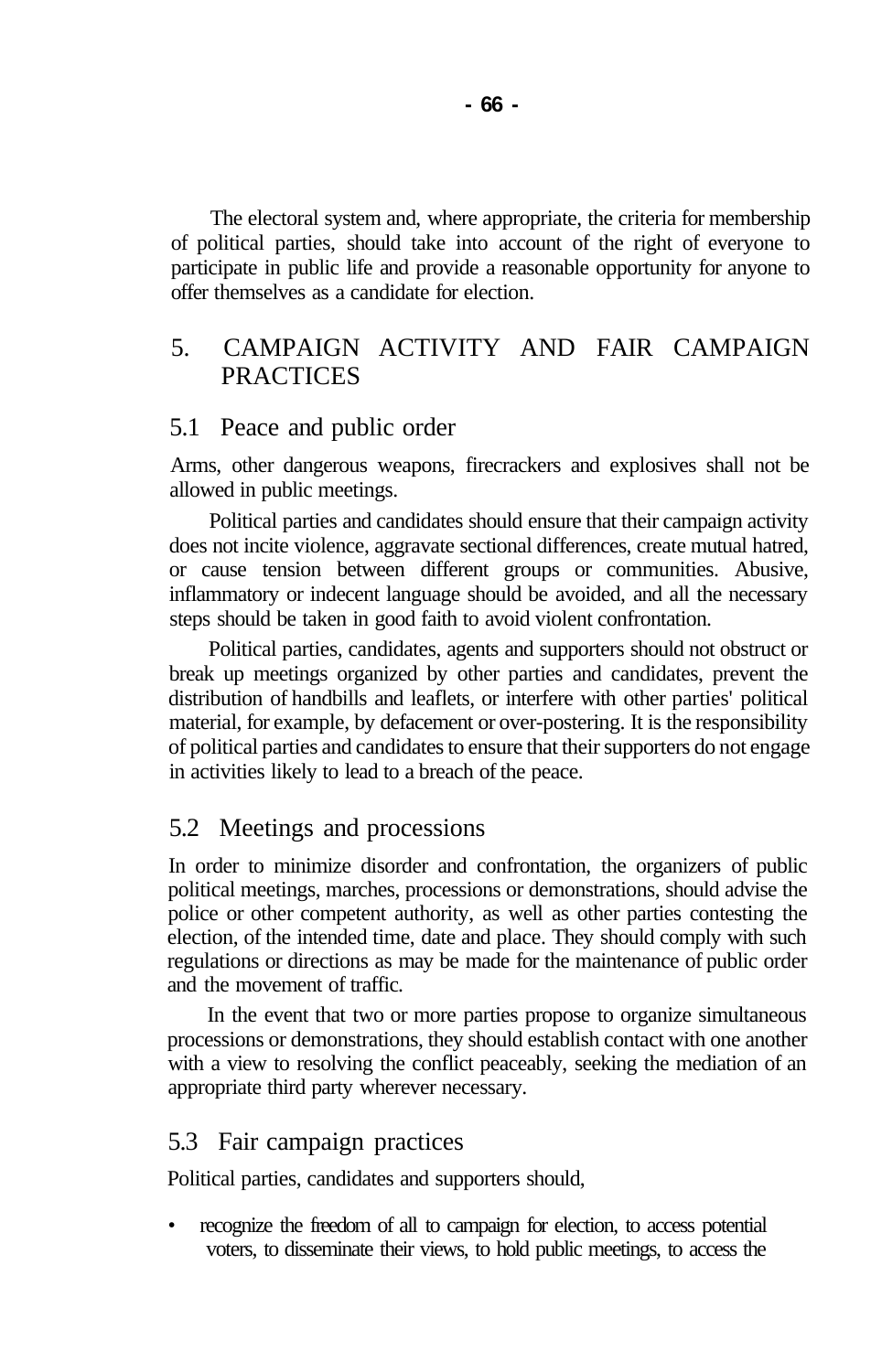media, to canvass freely for members and support, and to publish and distribute notices and election materials;

- avoid criticism of other political parties, their leaders and candidates that has no bearing on their public activities, or that is based on unverified allegations or distortion. Criticism and comments should be confined to issues, policies, programmes, and past record, and should respect the right of others to hold their own opinions;
- refrain from any criticism of the private life of party leaders, candidates and workers that is unrelated to their public activities, and from any abuse of campaigners for reasons of race, religion, gender, social origins, background or any other reason;
- respect the individual's rights, refrain from demonstrating outside or picketing an individual's house, and ensure that property is only used for election purposes with the permission of the owner;
- respect the freedom of the press and not harass or obstruct the work of journalists;
- respect such legal limits as may be laid down with regard to electoral expenses, the time for campaign activity, wall-writing, the use of banners, posters, bulletin boards, microphones and loudspeaker equipment;
- respect such regulations as may govern political advertising and access to the media, including newspapers, television and radio.

Candidates should assume responsibility for the work of their campaign staff and supporters; all campaign material should be expressly approved by the candidate, or carry a disclaimer indicating that it was not so approved

Candidates should commit themselves not only to compliance with election laws, but also to campaign standards of decency and fairness.

# 6. THE MEDIA

It is the responsibility of the media, as servants of the public interest, to report honestly and impartially on the events of the election campaign, to ensure that news stories are accurate, to distinguish editorial and commentary clearly from reporting, and to avoid either sensational or trivializing language.

When presenting controversial issues, it is the responsibility of the media to provide fair representation of opposing sides.

State-owned media, in particular, should ensure impartiality in its reporting of electoral activities and equality of availability for the dissemination of political programmes.

As a contribution to the dissemination of ideas and the promotion of an informed choice by the electorate, the media should accord access to eligible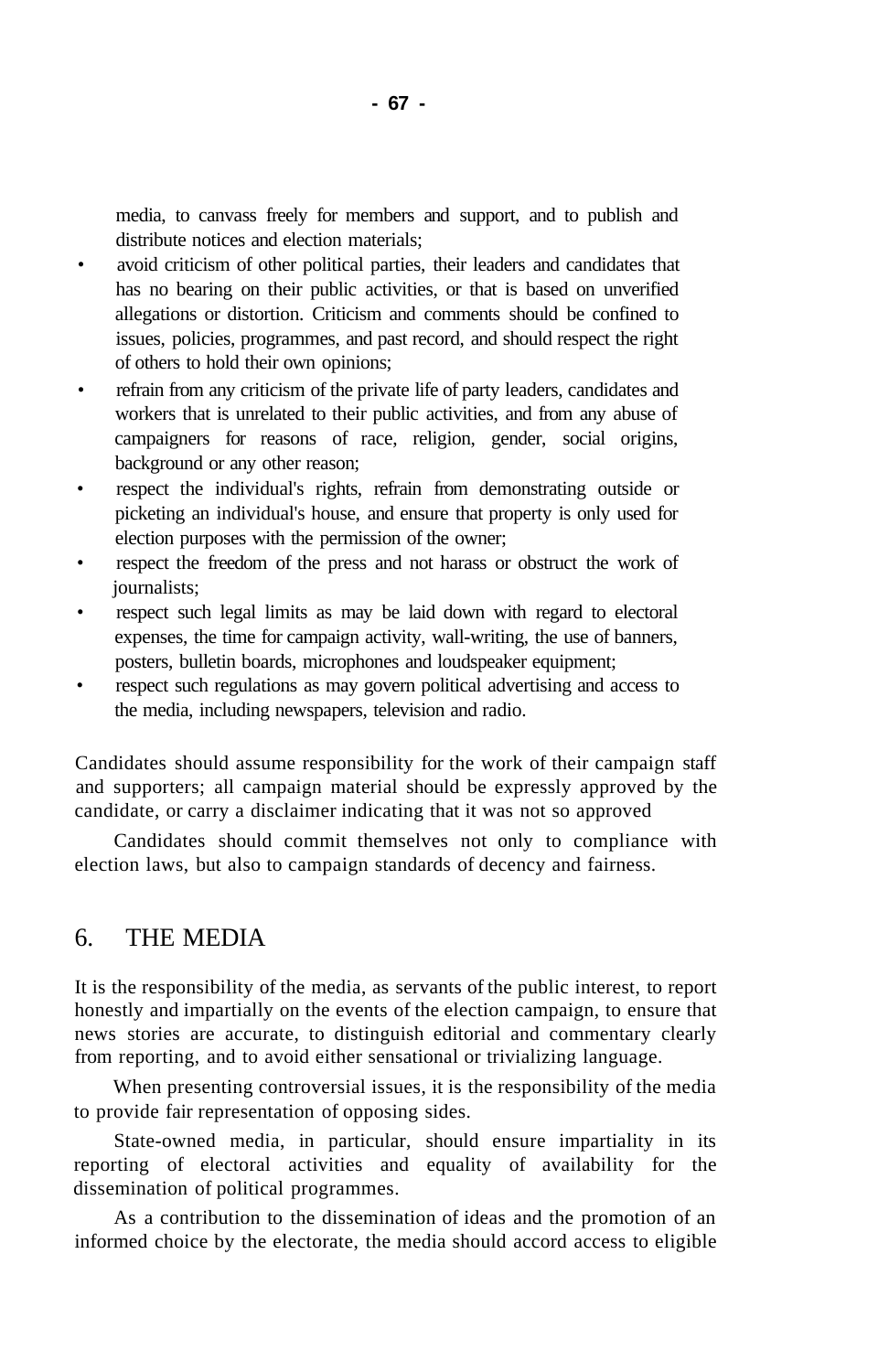political parties on an equal basis. Political advertising in the media should be guaranteed to all parties equally and available at the lowest price.

The media may reject political material only where it is not in good taste, or where it is contrary to the public interest and security, and subject to the provision of reasons and an opportunity to make the necessary changes.

In presenting political material to the public, the media should ensure that it is accompanied by the appropriate disclaimer or explanation.

Like political parties and candidates, the media are responsible for ensuring compliance with the election laws and guidelines.

The media should rectify, promptly and with due prominence, any inaccuracies, ensure appropriate correction and apologies, and afford a right of reply.

The media should exercise special care in publishing the results of opinion polls. In particular, the media should ensure that the sponsors, organizers and funding of opinion polls are identified, and that methodology and sampling are clearly described.

Members of the media should,

- conduct themselves in accordance with the highest standards of professionalism, defend freedom of information at all times, and avoid distortion, suppression, falsification, misrepresentation and censorship;
- not accept bribes or any other inducement that might influence the exercise of their professional responsibilities;
- always avoid language which encourages discrimination, ridicule, prejudice or hatred.

In order to promote public confidence, appropriate measures should be taken to monitor access to the media and its performance with regard to election campaigns.

# 7. ELECTION ADMINISTRATION AND POLLING

# 7.1 Election administration

Elections should be organized and administered by independent, impartial and trained officials, within a national election commission or other competent institution. Election administrators should be free from interference by government or parties, and should be provided with sufficient funds to allow them to fulfil their responsibilities. The principles of openness and accountability, transparency and disclosure, apply equally to the electoral administration as to political parties and candidates.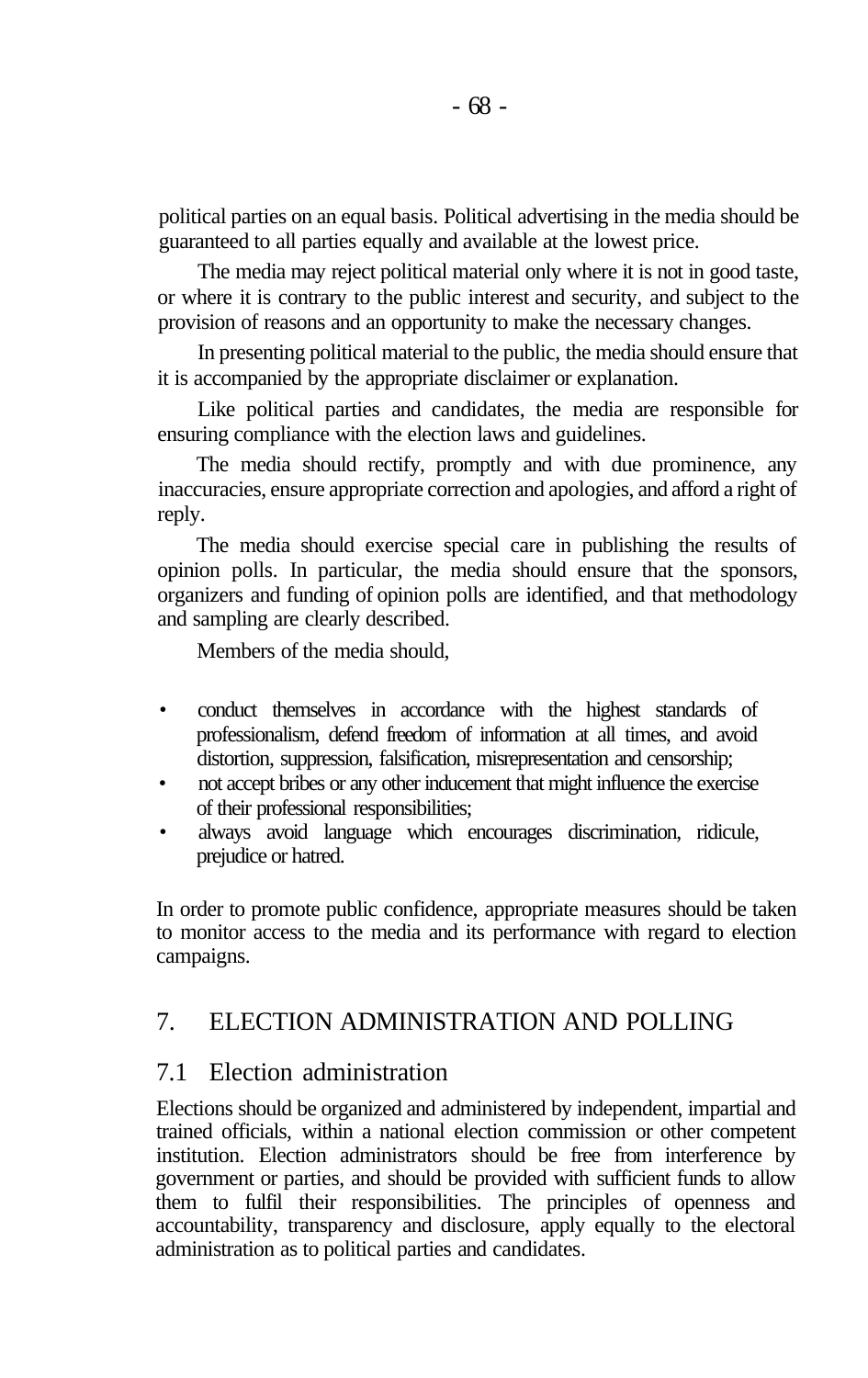It should be the responsibility of the national election commission or other competent electoral authority to provide for constituency delimitation, following consultation with parties and the electorate.

The national election commission or other competent electoral authority should encourage and facilitate the registration of all eligible to vote and that no eligible elector is denied the right to vote, for example, by way of intimidation or the misuse of relief or other benefits.

The secrecy of the ballot shall be maintained at all times. The national election commission or other competent electoral authority should take all necessary steps to ensure that secrecy is preserved, whether at the moment of voting, counting, or through the analysis of trends, for example, in small voting units.

In appropriate circumstances, the national election commission or other competent electoral authority may be authorised to certify the entitlement of political parties to media privileges or other electoral rights.

# 7.2 Co-operation

Political parties and candidates should co-operate with election administration officials in facilitating the registration of voters and in verifying and correcting electoral rolls.

Political parties and candidates should co-operate with election administration officials in order to ensure a smooth and peaceful ballot. They should ensure that authorised party workers are identified.

Political parties, candidates, agents and supporters should co-operate with election officials in facilitating all stages of voting, counting, and the announcement of results.

# 7.3 Polling day

In the conduct of voting, a balance should be struck between the prevention of interference and intimidation, on the one hand, and an open, visible process, on the other hand. Only voters, election administration officials, accredited observers, including representatives of the parties and the media, should be permitted access to any polling station.

Special provision should be made to enable handicapped or illiterate voters to exercise their right to vote by secret ballot.

No campaign material should be permitted in any polling station, and no campaign activity should be conducted on polling day, either at all where prohibited by law or within such distance of any polling station as may be prescribed by law.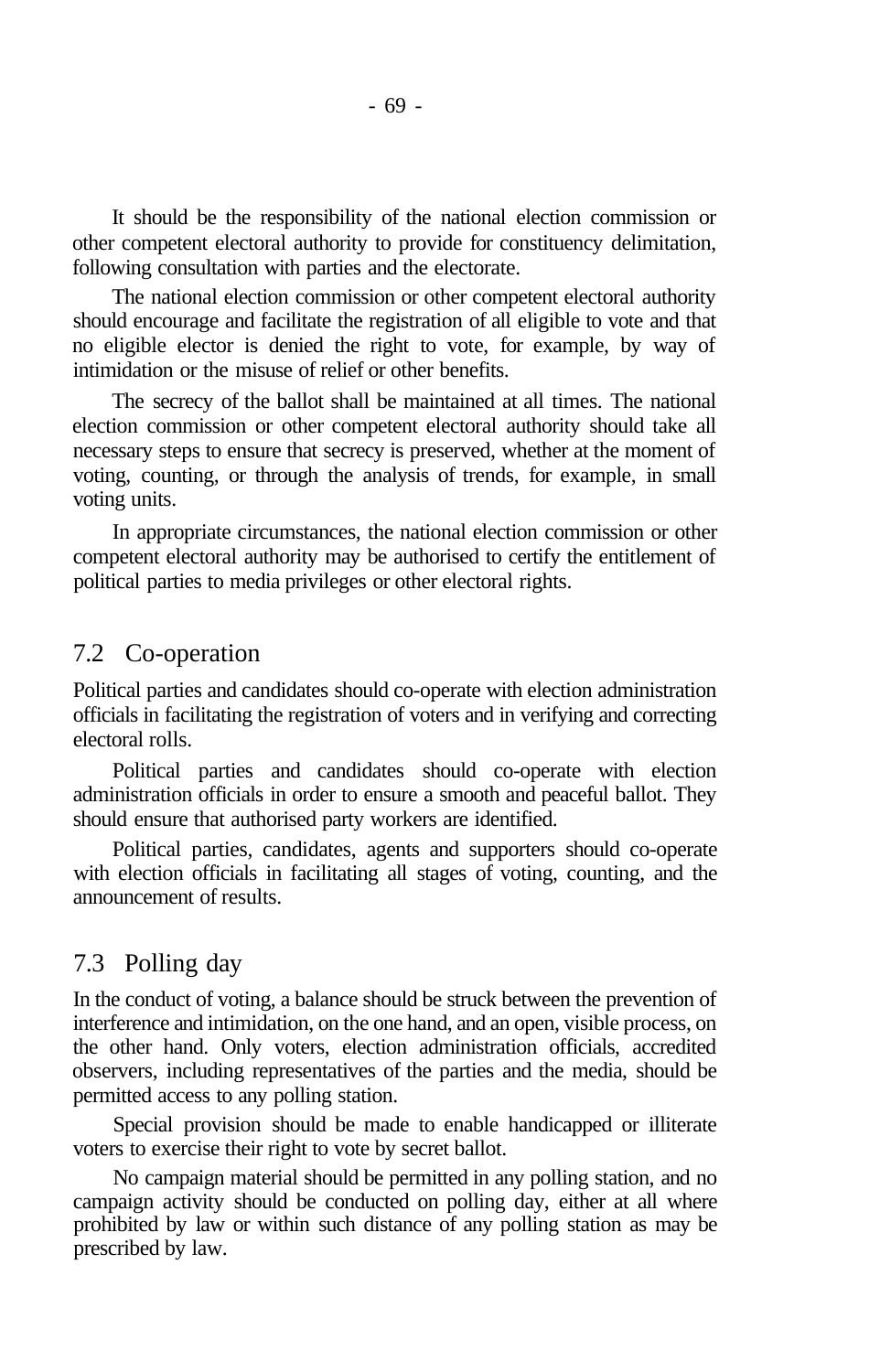Military or other personnel responsible for security at polling stations should ensure that their presence does not interfere with the right of voters to vote freely and in secret.

# 7.4 Domestic observers

Subject only to reasonable regulation by the national election commission or other competent electoral authority, elections should be open to domestic observation by citizens, parties, media and concerned organizations, as an aspect of the basic right to participate in public life.

The national election commission or other competent electoral authority should ensure that election observers are accredited and provided with the appropriate documentation.

All stages of the electoral process should be open to observation, including registration of electors, the campaign, the operation of polling stations during polling, the operation of the count in each polling station and the totalling and scrutiny (including the determination of claims made by candidates or their representatives) at each level.

In order to fulfil their role, observers should enjoy freedom of movement, the freedom to receive and communicate information, and access to relevant premises and documents. Any accredited observer is free to have contact with any person at any time and anywhere and to attend all election related events.

Observers should not interfere with any stage of the ballot. Observers may accept complaints from candidates and should refer them to the competent election administration officials.

# 7.5 International observers

Elections may also be open to international observation, in accordance with accepted international standards and with the general provisions relating to domestic observers.

International observers may include representatives of governments and international organizations, parliamentarians, representatives of international non-governmental organizations, or individuals. All bodies sending observers should be free in their choice of observers.

International observers should maintain a position of neutrality in the election process and in relation to national authorities, parties and candidates, voters, press and media.

International observers should consider themselves bound by the principles of transparency and disclosure, and avoid any or any appearance of a conflict of interest during their presence at an election.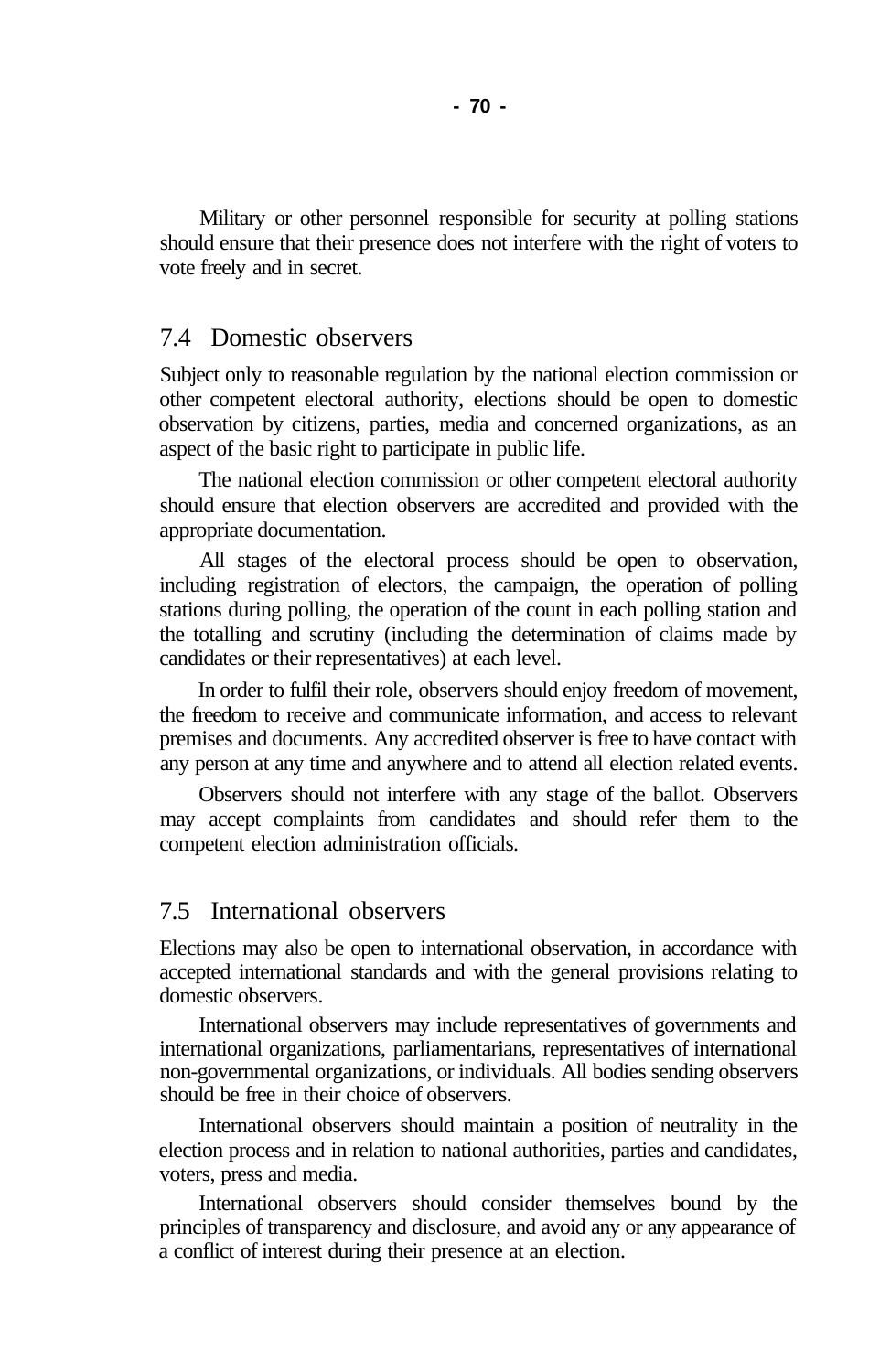International observers should comply at all times with national law and the Code of Conduct.

International observers should base their conclusions on verifiable, factual evidence, and apply international standards in assessing the outcome of an election.

# 7.6 Dispute resolution

The national election commission or other competent electoral authority should provide impartial, expeditious and efficient means for the resolution of disputes and irregularities in the campaign and in the administration of the election. The necessary steps should be taken to ensure that dispute resolution procedures are known to all participants in the election.

Political parties, candidates and others should not abuse the complaints procedure.

# 8 RESULTS

All political parties, candidates, agents and supporters should accept the outcome of an election conducted in accordance with the law and should accept the authority of the constitutionally established government.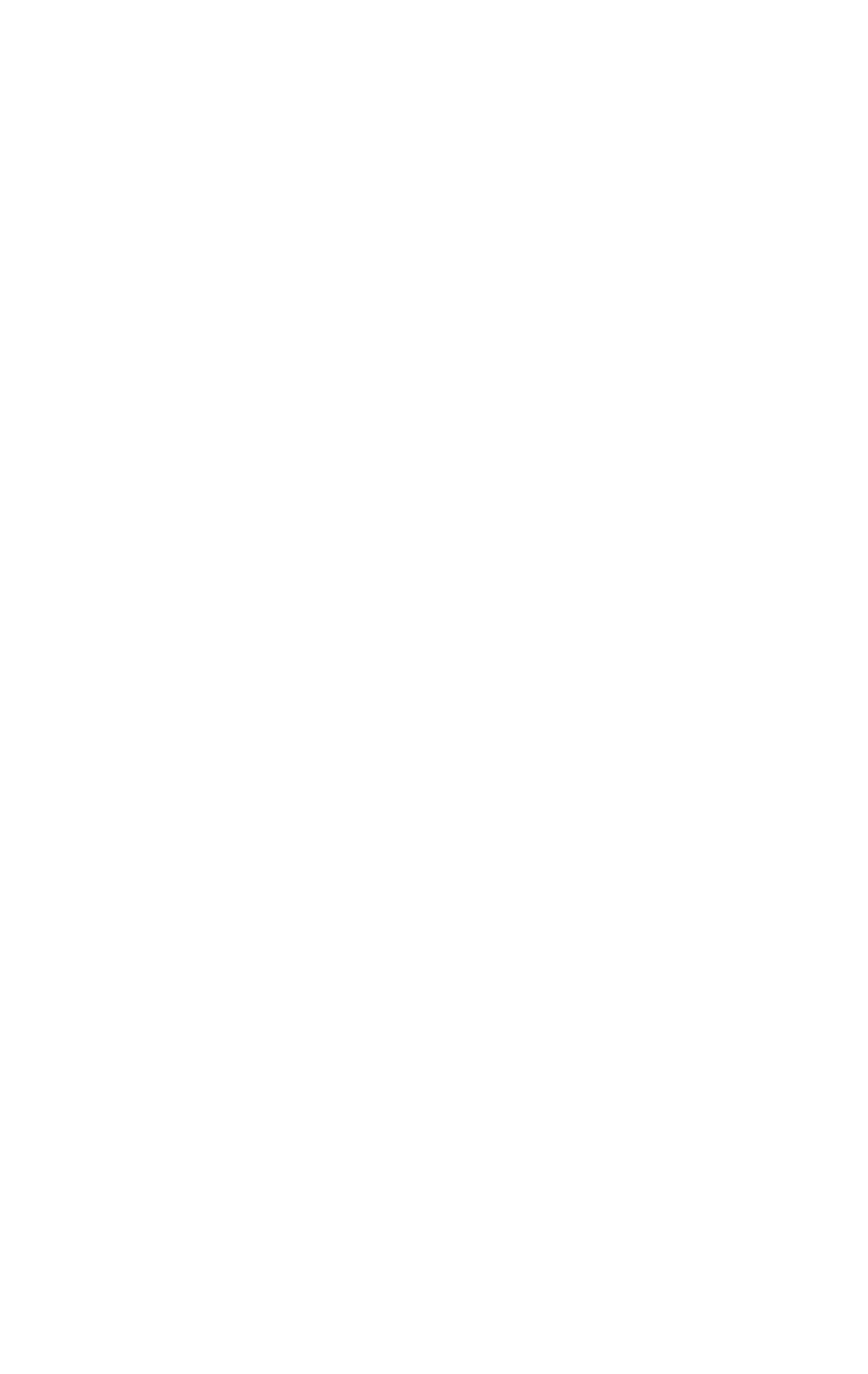# Annexes

# Codes of Conduct for Elections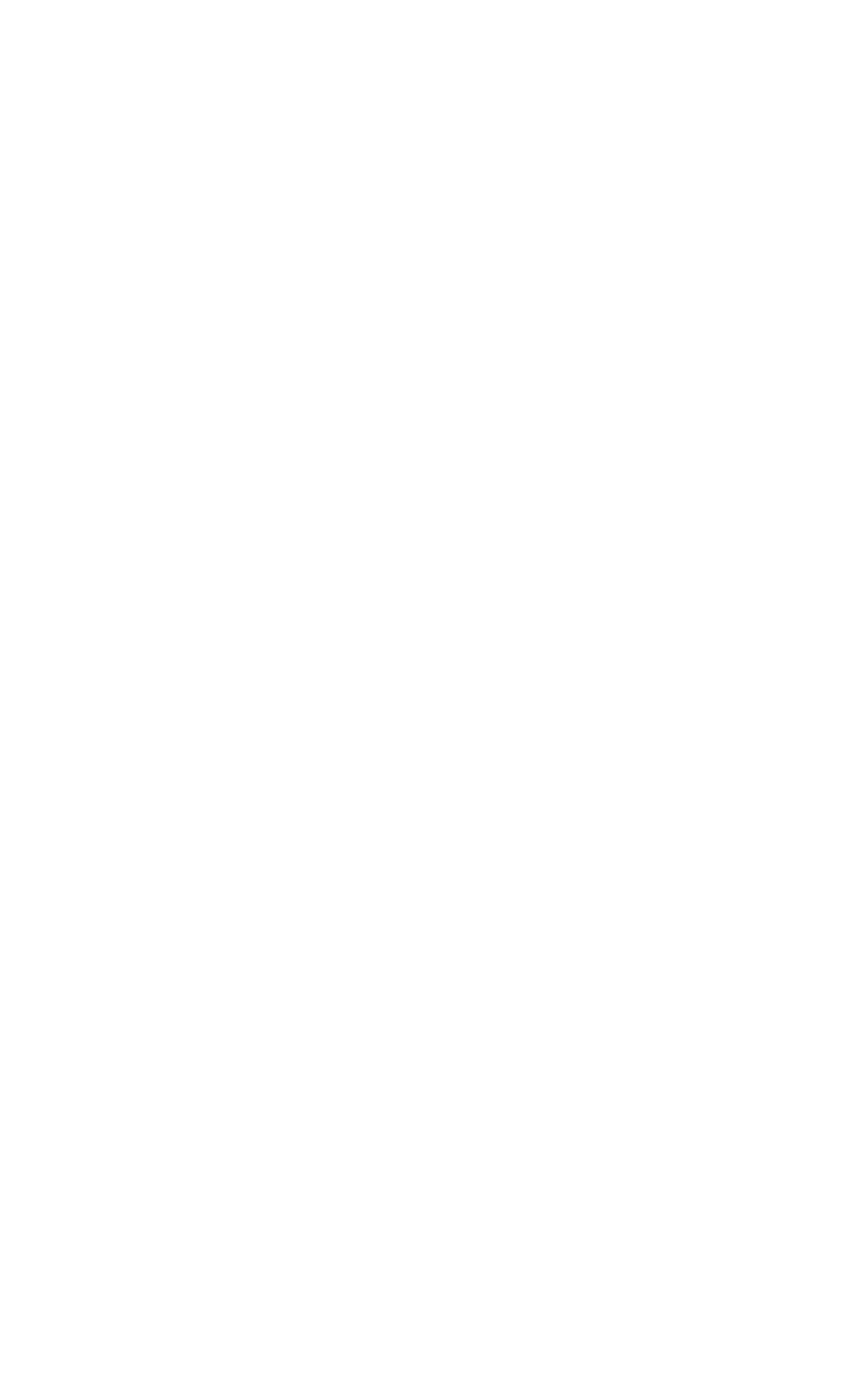# Annexes

| 1. | Code of Conduct for Elections in the Region under the<br>United Nations Transitional Administration in Eastern<br>Slavonia, Baranja and Western Sirmium (UNTAES) 77 |  |
|----|---------------------------------------------------------------------------------------------------------------------------------------------------------------------|--|
| 2. | Liberia: Special Elections Code of Conduct 1997. 37                                                                                                                 |  |
| 3. | Pakistan: Code of Conduct for the Political Parties and                                                                                                             |  |
| 4. | Bangladesh: Code of Conduct for Elections 1996. 93                                                                                                                  |  |
| 5. | Bosnia and Herzegovina: OSCE-Rules and Regulations<br>of the Provisional Election Commission 1996 [198]                                                             |  |
|    | Electoral Code of Conduct for Political Parties,                                                                                                                    |  |
|    | Regulations Concerning the Obligations of Govern-<br>ments in Relation to the Media in Bosnia and Herze-                                                            |  |
|    | Standards of Professional Conduct for the Media and                                                                                                                 |  |
|    |                                                                                                                                                                     |  |
|    | Media Experts Commission (Extracts) 48<br>Rules And Regulations For International Election                                                                          |  |
|    |                                                                                                                                                                     |  |
|    |                                                                                                                                                                     |  |
| 6. |                                                                                                                                                                     |  |
| 7. | St. Kitts and Nevis: Code of Conduct for the Political                                                                                                              |  |
| 8. | United Republic of Tanzania: Guidelines 1995. 108                                                                                                                   |  |
|    | Guidelines for Government Owned Media During                                                                                                                        |  |
|    |                                                                                                                                                                     |  |
|    |                                                                                                                                                                     |  |
| 9. | Palestine: Declaration of Principles on Interim Self-<br>Govemment Arrangements, Annex II, Protocol concerning                                                      |  |
|    |                                                                                                                                                                     |  |
|    | 10. Panama: Commitment of Santa Maria La Antigua, Ethical<br>Electoral Commitment, 'Justice and Peace' Commission,                                                  |  |
|    |                                                                                                                                                                     |  |
|    |                                                                                                                                                                     |  |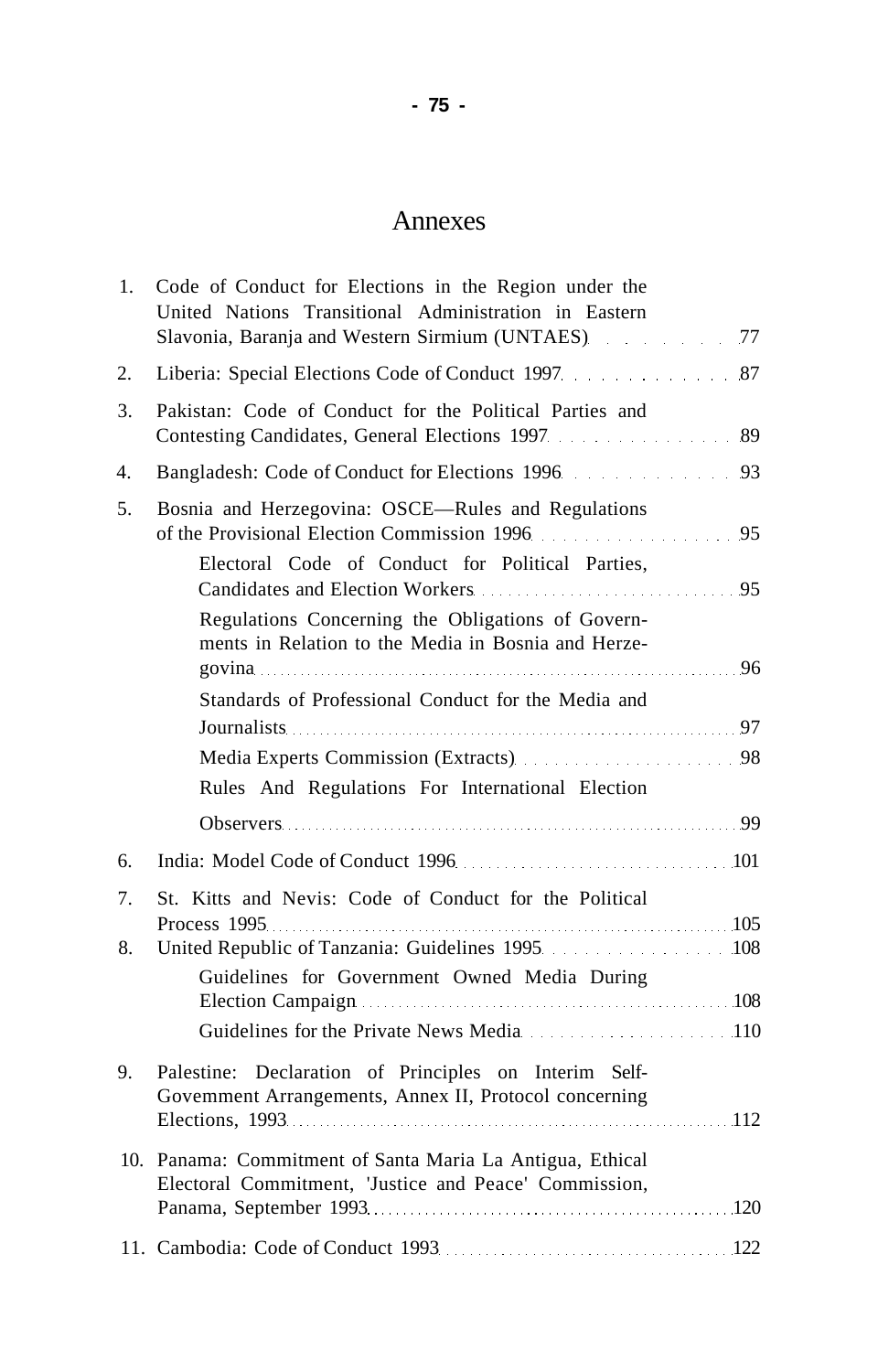|                                                                                                                          |  | 12. Ghana: Code of Conduct for Political Parties for Public<br>Elections $1992$ 2.124 |  |  |  |     |
|--------------------------------------------------------------------------------------------------------------------------|--|---------------------------------------------------------------------------------------|--|--|--|-----|
|                                                                                                                          |  | 13. Guyana: Guidelines for Media and Political Parties 1992                           |  |  |  | 126 |
| 14. Seychelles: Code of Conduct to be Adhered to by Political<br>Parties, their Members and Supporters on an Election or |  |                                                                                       |  |  |  |     |
| 15. Bangladesh: Code of Conduct to be adhered to by Political                                                            |  |                                                                                       |  |  |  |     |
|                                                                                                                          |  |                                                                                       |  |  |  |     |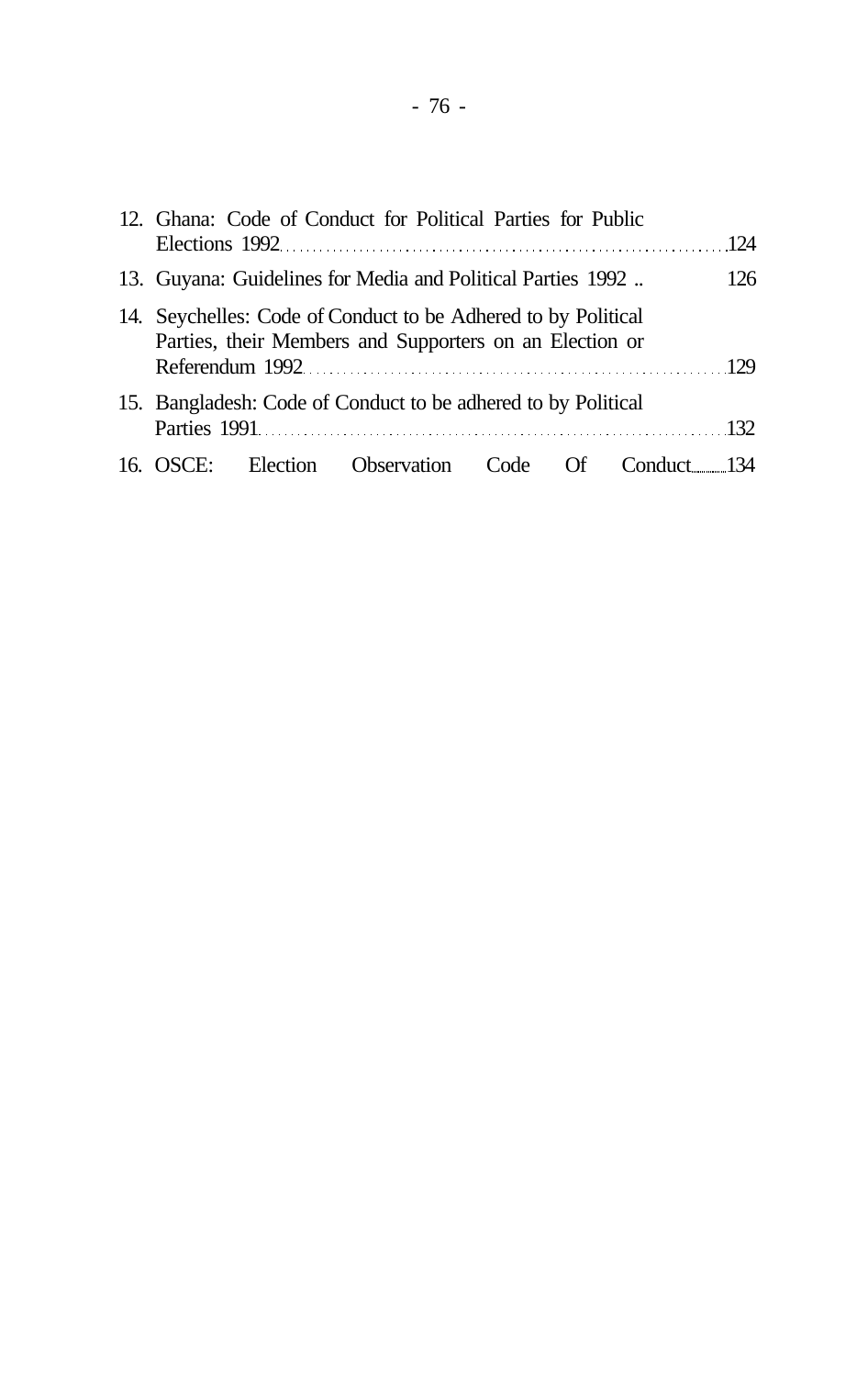#### ANNEX 1:

# CODE OF CONDUCT FOR ELECTIONS IN THE REGION UNDER THE UNITED NATIONS TRANSITIONAL ADMINISTRATION IN EASTERN SLAVONIA, BARANJA AND WESTERN SIRMIUM  $(UNTAES)^{24}$

#### **Preamble**

*Considering* the specific circumstances under which the elections are to be held, *Bearing in mind* the relevant legislation of the Republic of Croatia and the respective international instruments and obligations,

*Upon mutual agreement* of those concerned, the Transitional Administrator (hereinafter the <sup>l</sup>TA'), under his authority deriving from the Basic Agreement on the Region of Eastern Slavonia, Baranja and Western Sirmium (S/1995/951) and United Nations Security Council Resolution 1037 (hereinafter 'SCR 1037(1996)'), promulgates this Code of Conduct for election of members of representative bodies of local self-government and local administration and self-government units in Eastern Slavonia, Baranja and Western Sirmium (hereinafter referred to in this Code as the 'Region'):

#### PARTI

#### Political Parties, Party Members, Candidates and their Sympathizers

1. All registered political parties, party members, candidates and their sympathizers shall promote conditions conducive to the conduct of free and fair elections, and a climate of democratic tolerance in which political activity may take place without fear of coercion, intimidation or reprisals.

2. All registered political parties and candidates must actively encourage their members and sympathizers to comply with all the provisions of this Code. Parties and candidates will discipline and restrain their party office-bearers, employees, candidates, members and sympathizers from committing any violation of Croatian electoral legislation and of the rules and procedures established by the Joint Implementation Committee on Elections (hereinafter referred to as the 'JIC'), including the present Code of Conduct.

3. All registered political parties and candidates must acknowledge the authority of the TA under SCR 1037, through the JIC, to organize the elections, to assist in their conduct and to certify the results. Registered parties and candidates shall:

- a) Carry out and abide by the rules and procedures established by the JIC;
- b) Facilitate the access of members of the JIC election officials and election monitors to all political meetings and other electoral activities;

:M Published under the authority of the Transitional Administrator, UNTAES Public Affairs, Vukovar, Apr. 1997.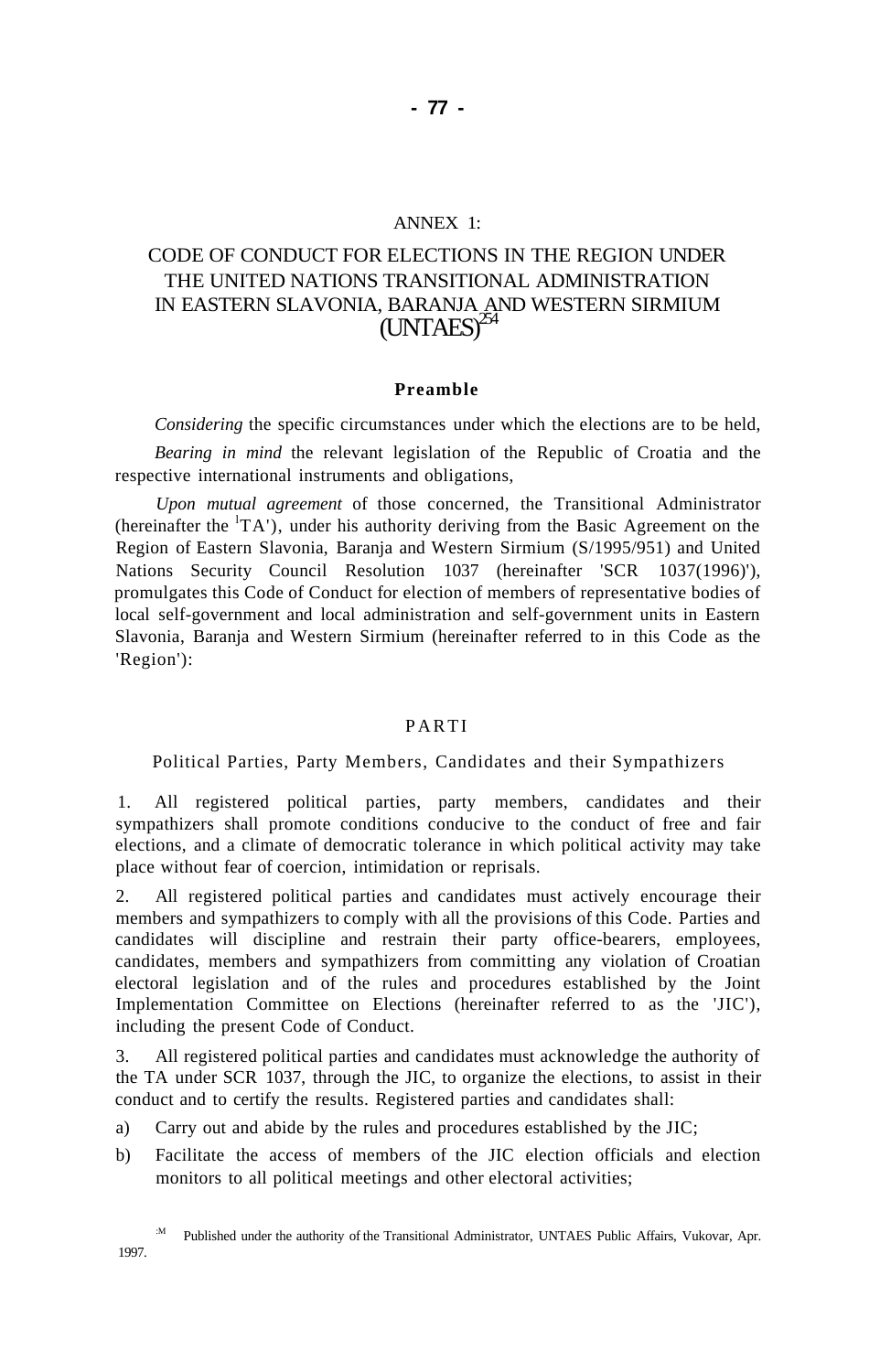- c) Take all possible steps to ensure the safety of members of the JIC, election officials and election monitors from exposure to insult, hazard or threat during their official duties;
- d) Ensure the attendance and participation of members of the JIC, election officials and election monitors at meetings of any party liaison committee and other forums convened by or on behalf of the JIC.
- 4. All registered political parties, political party members, candidates and sympathizers commit themselves to:
- a) Promote free and fair elections;
- b) Encourage the free expression of the will of the electors;
- c) Publicly condemn violence and intimidation:
- d) Reject any form of discrimination based on race, gender, ethnicity, language, class, or religion in connection with the elections and political activity;
- e) Give wide publicity to this Code;
- 0 Promote accurate information on the electoral processes for these elections.

5. Registered political parties and candidates shall not engage in practices that are corrupt or violate the integrity of the electoral process, such as, but not limited to bribery of voters, intimidation of voters, and inducing a person to vote knowing that person is not qualified to vote.

6. All registered political parties and candidates must promote an atmosphere in which elections can be conducted in a manner that is fair, both during the campaign period and on polling day. On polling day, parties and candidates must respect the secrecy and integrity of the ballot. They must cooperate with election officials to ensure peaceful and orderly polling and complete freedom for the voters to exercise their franchise without being subject to any annoyance, disturbance or intimidation.

7. All registered political parties and candidates have the right to present their political principles and ideas without intimidation or threat. However, parties and candidates shall not create an atmosphere that leads to intimidation and harassment by behaving in such a way that could incite violence. Parties and candidates shall avoid publishing false, inflammatory or defamatory allegations about the personal conduct of another party or candidate.

8. Subject to the approval, of the TA, all registered political parties and candidates have the right to hold public meetings, rallies, marches and other similar public events as long as they are conducted in an atmosphere that is peaceful. Written notification must be given to the United Nations Transitional Authority in Eastern Slavonia, Baranja and Western Sirmium (hereinafter referred to as 'UNTAES') Electoral Unit at least 72 hours before a meeting, rally, march or other similar public event is scheduled to be held. The UNTAES Electoral Unit will then notify the local station commander of the Transitional Police Force. Political Parties and candidates will not be granted approval to hold public meetings if previous and present circumstances indicate that there will be a threat to public order, public health or the safety of people and property. Political parties and candidates will not be granted approval to hold such events simultaneously or in close proximity to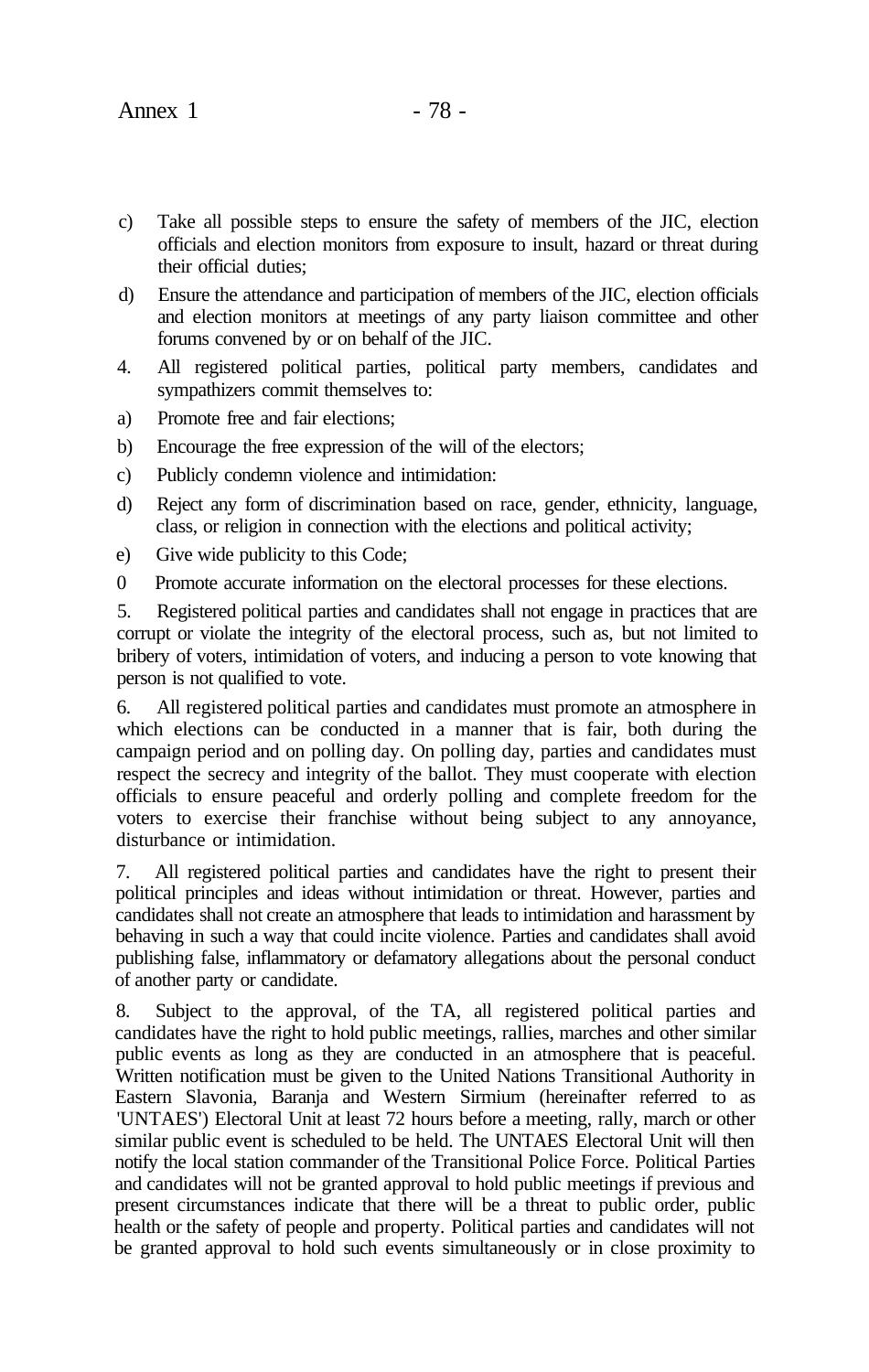similar political events organized by other parties or candidates. It is strictly forbidden to carry or display arms, weapons or materials that may be used as weapons at political meetings, rallies, marches, demonstrations, polling stations and during any gathering of a political nature.

9. All registered political parties and candidates must respect the right of other parties and candidates to conduct their campaign in a peaceful environment and have access to and canvass support from potential voters without fear of reprisals. Political parties and candidates must not use or incite others to use violence or intimidation against other parties, candidates or their sympathizers.

10. Any registered political party, candidate, national association, international organisation or individual has the right to lodge a complaint about the electoral process with the Local Election Commission (hereinafter referred to as the 'LEC') and the appropriate UNTAES Election Field Office. The LEC, with the assistance of the UNTAES Election Field Office, will endeavour to resolve complaints informally. All complaints that relate to either serious violations of the rules and procedure established by the JIC or violations of Croatian electoral legislation will be submitted to the UNTAES Electoral Unit in Vukovar, which will arrange for the complaint to be adjudicated by the Elections Appeals Commission (hereinafter referred to as the 'EAC'). The EAC will issue opinions with appropriate recommendations to the TA, through the JIC. Parties, candidates, national associations, international organisations and individuals must not abuse the right to complain by making false, frivolous or vexatious complaints.

11. All registered political parties and candidates must not convene or hold public political activity in the Region after midnight, 24 house before the day for elections, until closing of the polling stations on election day. They must not make use of radio, television or newspaper after midnight, 24 hours before the day for the elections, for promoting or opposing a particular registered political party or the election of a particular candidate.

12. All registered political parties and candidates must reassure sympathizers and voters about the impartiality of the JIC, the secrecy and integrity of the ballot and of the vote.

13. Although registered political parties and candidates may file complaints regarding the electoral process, once all complaints have been resolved or adjudicated, all registered political par-ties and candidates must accept the result of the elections after they have been certified by the TA.

## PART II

## Election Officials

1. This part of the Code shall apply to all election officials involved in implementing elections in the Region, including those working for UNTAES.

2. In performing their tasks under this Code, UNTAES election officials and electoral bodies shall take due account of Croatian legislation on the conduct of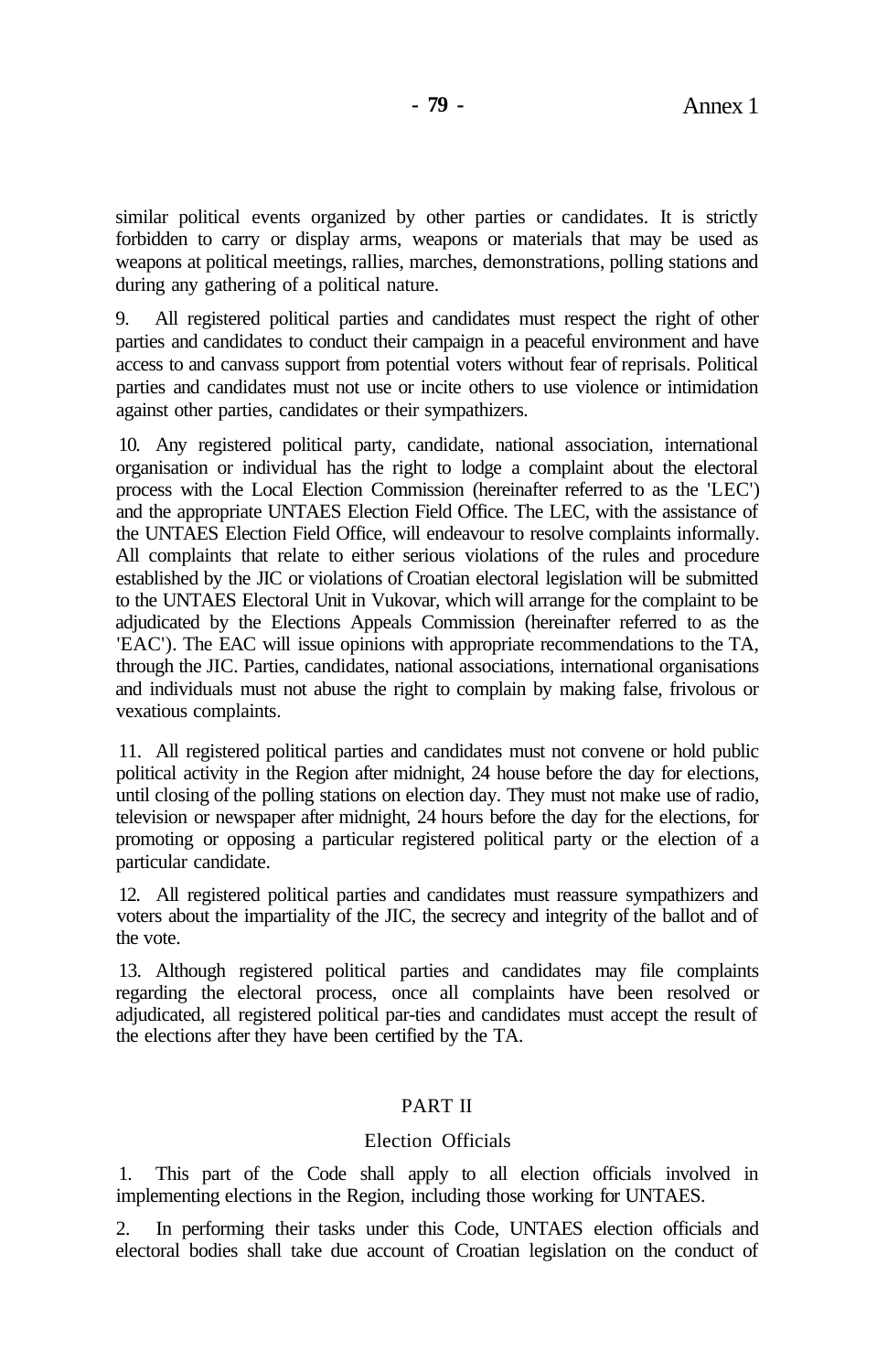elections, including, where applicable, election verification rules and procedures. Nothing in this Code derogates or modifies in any way the authority of the TA as set out in, *inter alia,* SCR 1037 (1996).

3. All election officials must promote conditions conducive to the conduct of free and fair elections in which the secrecy and integrity of the ballot are respected. All election officials undertake to:

- a) Refrain from politically influencing any voter;
- b) Perform all duties and functions with care, competence and courtesy;
- c) Maintain strict impartiality in carrying out duties and functions and to do nothing by way of action, attitude, manner or speech to give any other impression;
- d) Reject and dissociate themselves from any intimidation, force, sexual harassment, hostility, injury, disadvantage or threat of reprisal to any person or damage to any property that may disrupt or influence the process or result of the elections.
- e) Reject and object to any form of discrimination based on race, gender, ethnicity, language, class or religion in connection with the elections and political activity.

4. Injection officials shall not commit or attempt any act of corruption. Such acts will include the commission or omission of an act in the performance of or in connection with one's duties in exchange for money, gift or promise of reward from any candidates, registered political party, or any representative or agent of a candidate or party. Election officials shall make every effort to oppose or combat any act of corruption that is discovered in the course of their duties.

5. Election officials shall make every effort to attend meetings, training classes or workshops that are set up to facilitate the carrying out of their functions.

6. All election officials must accept the authority of the JIC for the conduct of elections and must not impede access of its members in carrying out their official functions.

7. All election officials must accept the role of duly appointed representatives of registered political parties and candidates and their right to object to irregular procedures.

8. During the election period, election officials are forbidden to stand as candidates or be included on a party list for the elections, work for or be paid by any party or candidate in connection with the elections, be the holder of an office in a party, or wear any apparel or emblem likely to be associated with any party or candidate.

9. All election officials must provide UNTAES staff with all necessary assistance in carrying out their duties and must actively assist with voter education campaigns. They must not impede political parties from freely conducting their campaigns. All election officials must maintain the integrity and secrecy of the ballot at all times and must not interfere directly or indirectly with the free exercise of the electoral right of a person. They must safeguard all election material entrusted to them and assist all observers, monitors and supervisors in carrying out their duties.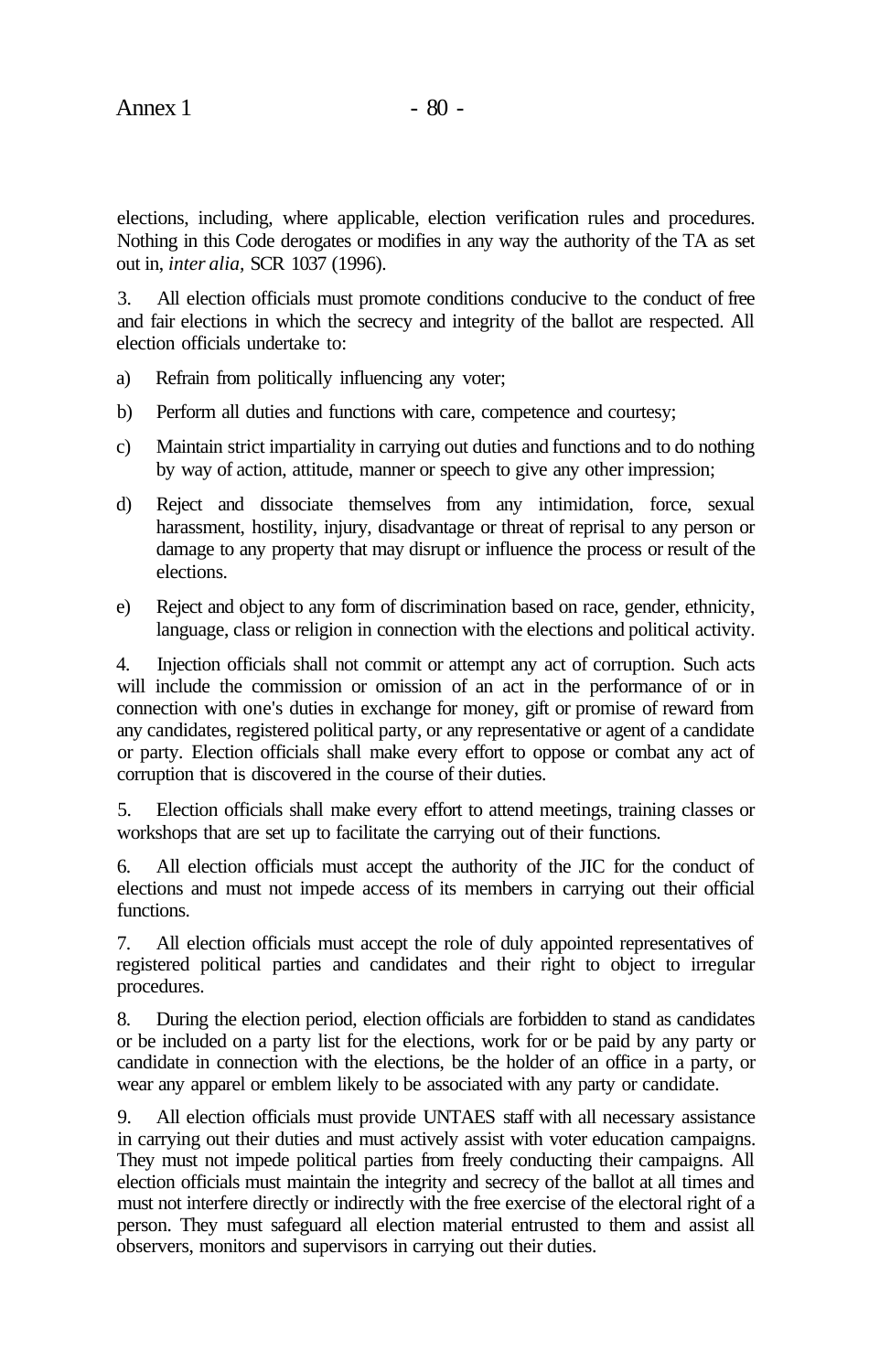# PART III

# The Media

# Section I

# Media Coverage of the Elections

1. Local authorities and the media throughout Croatia must promote conditions which provide for freedom of the media, fair, accurate and unbiased media coverage and which safeguard against political censorship, unfair advantage and unequal access to the media for registered political parties and candidates during the elections.

2. Under his authority to certify the elections, the TA will take into consideration media coverage of the elections as a contributing factor towards free and fair elections.

3. Local authorities and UNTAES must ensure that journalists and other members of the press, who are either from the Region or outside the Region, enjoy freedom of movement and unhindered pursuit of their professional activities while covering elections for the Region. They shall not be subjected to detention, harassment or interference of any kind in pursuit of their legitimate professional activities.

4. There shall be no censorship of freedom of information about parties, candidates and the electoral process. There shall be no sanctions or penalties on journalists, editors, publications and broadcasting stations for opinions expressed about the parties, candidates and the electoral process unless such expression constitutes or promotes incitement to hatred or violence.

5. Local authorities and UNTAES will allow the media to have access to the public to investigate and present information on the elections.

6- The media throughout Croatia must ensure equitable access to the media for all registered political parties and candidates competing for elections in the Region. Such access will include access to commercial presentations and news coverage with respect to print space, amount of time allotted for coverage, fairness in placement or timing and other appropriate measures.

7. The media must seek to ensure that information reported is factually accurate, complete, fair and unbiased. They must make a clear distinction between factual reporting and editorial comment and avoid distortion, suppression, falsification, misrepresentation and censorship. Additionally, journalists, editors, publications and broadcasting stations have an obligation to rectify any inaccuracies promptly with due prominence, ensure appropriate correction and apologies and afford the right of reply.

8. Although criticism of political parties and candidates must be expected during any electoral campaign, the media must avoid language which encourages racial, ethnic or religious hatred or that constitutes incitement to discrimination, ridicule, prejudice, violence or hatred.

9. The media must avoid promoting parties and candidates encouraging violence or hatred or which make false, inflammatory or defamatory allegations about the personal conduct of another party or candidate.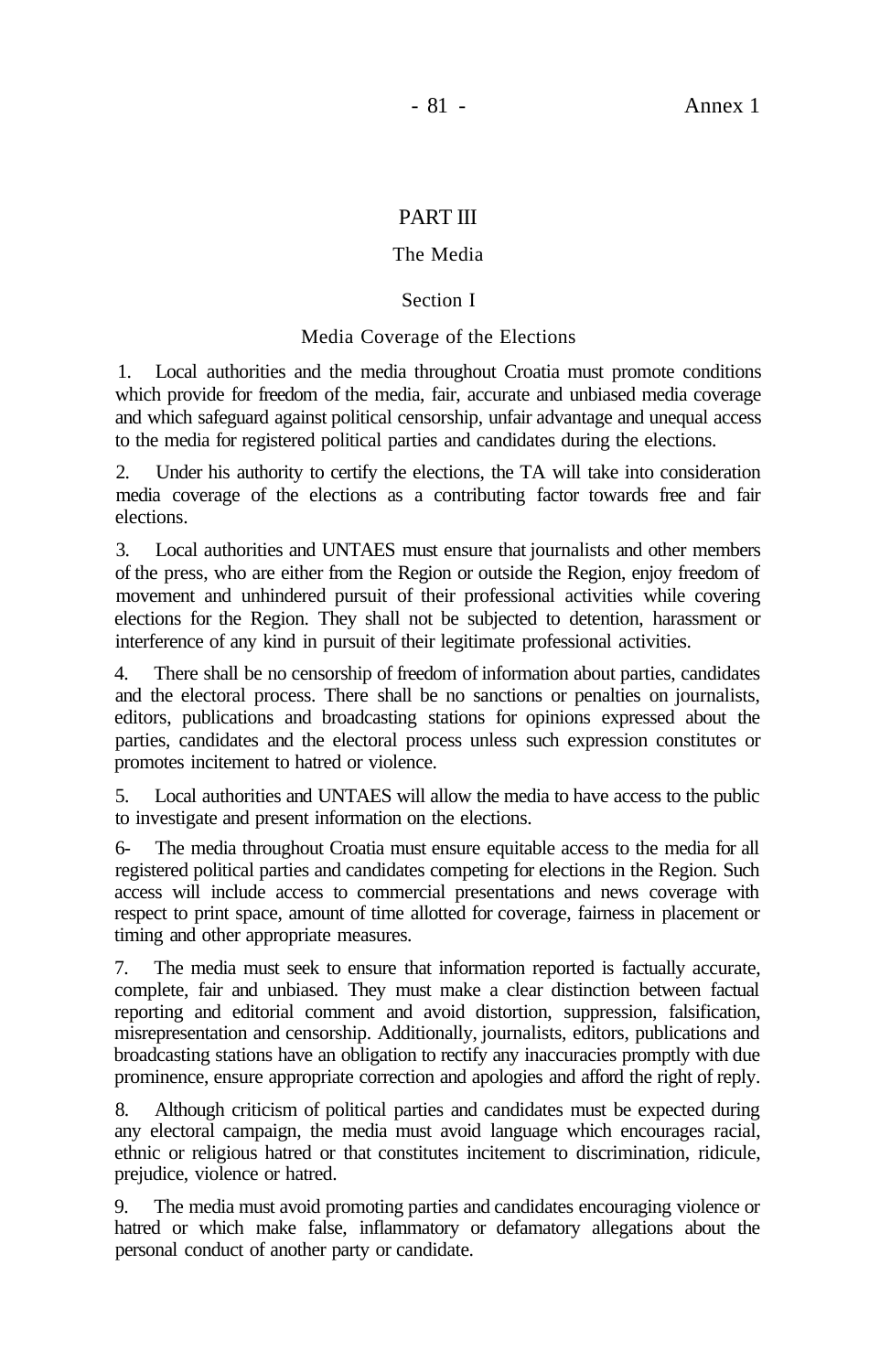10. The media must maintain the highest professional and ethical standards at all times. They must not accept bribes or any other inducement that might influence the exercise of their professional responsibilities. They must endeavour to protect sources of information.

## Section 2

## Monitoring of the Media

1. The Media Experts Commission (hereinafter referred to as the 'MEC') is established by the JIC as an advisory body to the JIC to ensure that registered political parties, candidates and the media fulfil their obligations in relation to coverage of the elections as outlined in the present Code. The MEC will exercise its functions through the JIC.

2. No later than five days after election day, the MEC will submit a final report to the JIC and to the TA with an assessment of the media coverage of the elections and the impact of such coverage on free and fair elections.

3. Members of the MEC will serve in their personal capacity. The MEC shall be composed of:

- a) A Chair, appointed by the JIC;
- b) One member appointed by the Government of the Republic of Croatia and one appointed by the local Serb community;
- c) Two journalists appointed by the JIC, one from inside the Region and another from outside the Region;
- d) One member appointed by the Organisation for Security and Cooperation in Europe to act as an observer;
- e) A member appointed by UNTAES.

4. The MEC will be served by UNTAES. It will meet regularly in UNTAES Headquarters in Vukovar. The MEC may meet at a place other than Vukovar, if the Chair deems it necessary to facilitate its proceedings.

5. Any recommendation made by the MEC will be based on the consensus of its members. In (he event that a consensus cannot be reached and this results in a tie, the Chair will break the tie.

6. The MEC will advise the JIC and make recommendations on procedural aspects relating to coverage of the elections by the media, including recommendations on resolution of problems. The duties of the MEC will be to promote and monitor:

- a) Issuance of accreditation to foreign journalists for the Region;
- b) Equitable access to the media for all registered political parties and candidates. A detailed schedule will be drawn up in consultation with the media to allot equal broadcast time and print space to all registered political parties and candidates;
- c) The fulfilment of obligations of the local authorities and UNTAES to ensure security of journalists and the unhindered pursuit of their professional activities;
- d) The performance of the media in providing fair and accurate coverage, as well as equitable access for all registered political parties and candidates.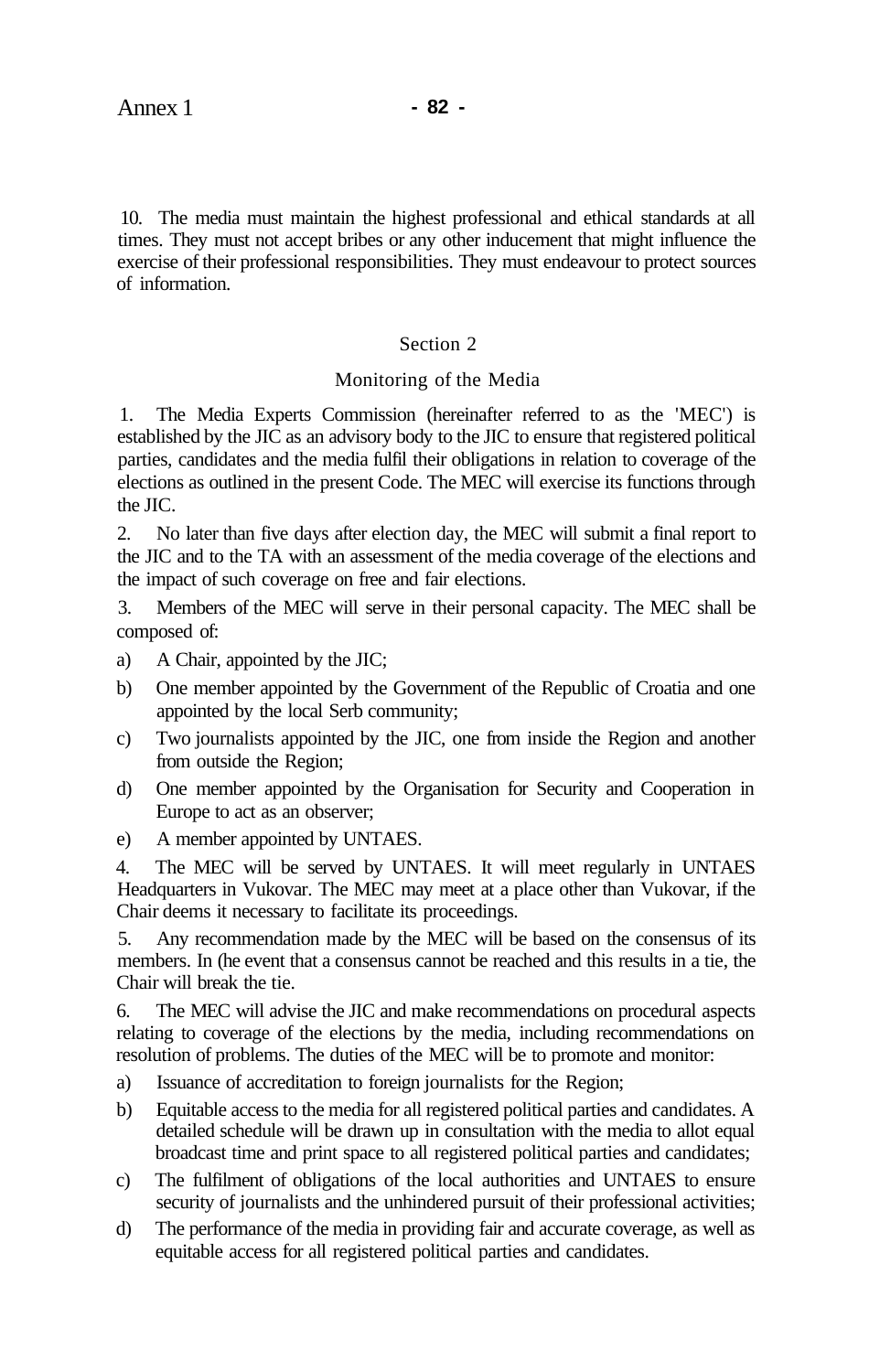7. The MEC will intervene to informally resolve all problems encountered in the course of its work. If the problem cannot be resolved, it will be referred to the JIC.

8. The MEC will refer to the JIC all problems which constitute serious violations of Croatian electoral legislation, the present Code of Conduct and other rules and procedures established by the JIC. The MEC will provide the JIC with a description of the problem, any action taken and, if appropriate, a recommendation on how to resolve the problem. Such recommendations may include the issuance of retractions and/or apologies and the withdrawal of privileges. Depending on the nature of the problem, the JIC may resolve the problem, refer it to the TA, or have it adjudicated by the EAC.

## PART IV

#### Protection of Electoral Rights

## Section 1

#### Right to Lodge Complaints

- 1. Complaints can be submitted by
- a) UNTAES Election Field Offices,
- b) Election Commissions,
- c) Registered Political Parties,
- d) Candidates,
- e) National Associations and International Organisations,
- f) Individuals.

## Section 2

#### Procedure For Lodging Complaints

1. Complaints must first be submitted to the LEC and to the UNTAES Election Field Office.

2. In exercising their powers and performing their duties under this Code and other relevant instruments, UNTAES election officials and electoral bodies shall endeavour to fully co-operate and co-ordinate their activities with respective authorised Croatian bodies, including the Electoral Commission of the Republic of Croatia and the Constitutional Court of the Republic of Croatia.

3. Complaints regarding irregularities in the nomination procedure, the campaign, voting, counting and the election must be submitted within 48 hours from the date of the:

a) Alleged violation which constitutes the basis for the complaint or

b) Receipt of the written evidence to which the complaint relates.

4. Complaints must be made in writing, signed by or on behalf of the complainant. Every complaint must include:

a) Name, address and, if possible, telephone numbers of the complainant;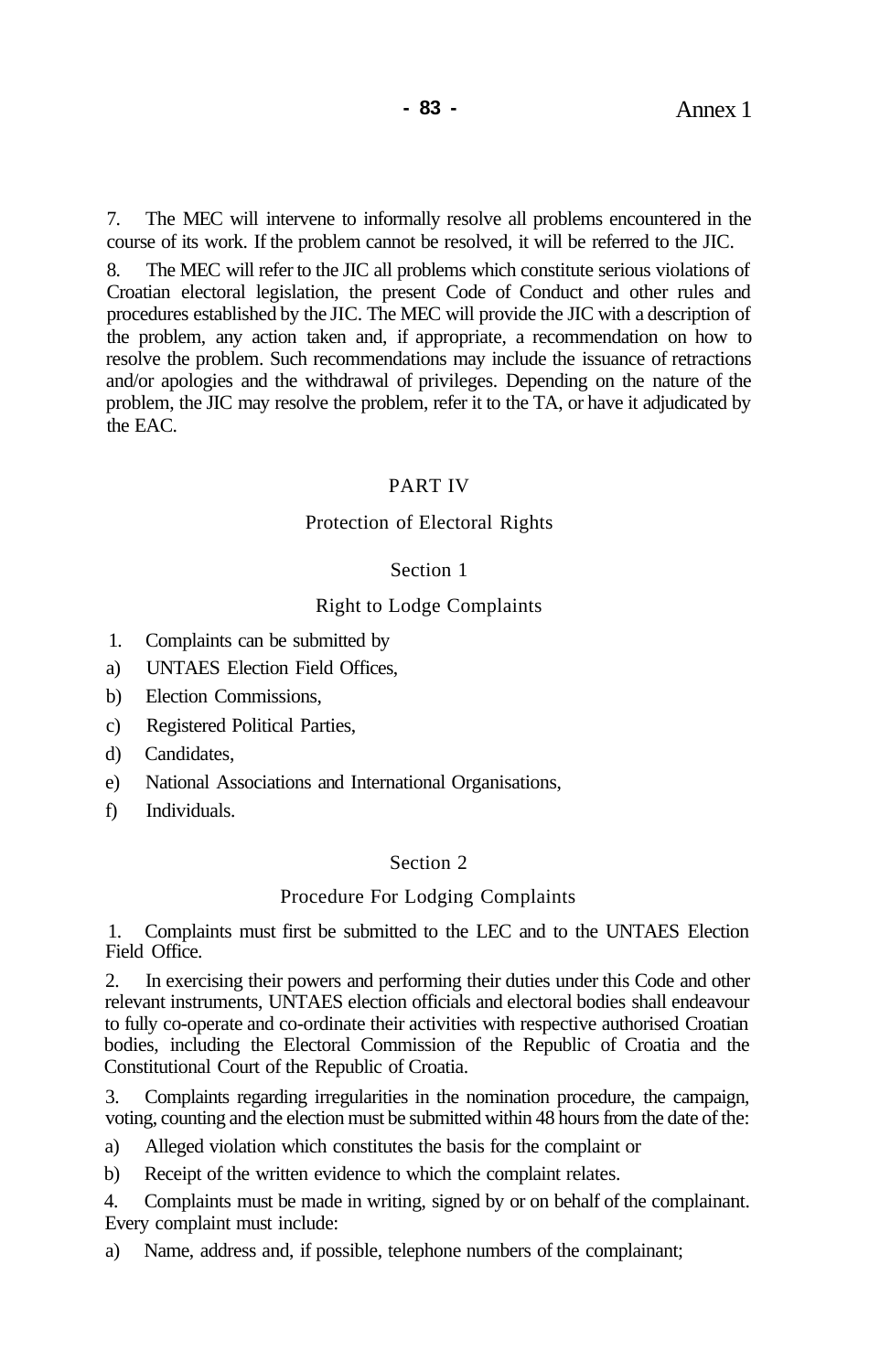- b) Full and complete statement of the nature and all details of the complaint;
- c) Full and complete description of all relevant evidence relied upon by the complainant in support of the complaint;
- d) Names, addresses and telephone numbers, if applicable, of all relevant witnesses who may be relied upon by the complainant in support of the complaint.

5. Complaints can be submitted in any language in common use in the area of the Region where elections are being held, or in English.

6. Once the UNTAES Election Field Office and the LEC receive a complaint they will either

- a) Attempt to resolve the complaint informally within 48 hours or
- b) Immediately refer the complaint to the UNTAES Electoral Unit in Vukovar if the complaint relates to either a violation of Croatian legislation or a serious violation of rules and procedures established by the JIC.
- 7. No anonymous complaints will be accepted.
- 8. All complaints shall be public.

#### Section 3

#### Disposition of Complaints

1. Every complaint, upon receipt by the UNTAES Electoral Unit, will be immediately reviewed to ensure compliance with the provisions of Sect ion 2. In the event that the complaint does not meet the requirements of Section 2, the complainant will be notified and will be required to supply such additional information as will fulfil the requirement of Section 2. Every complaint meeting the requirements of Section 2 will be assigned a file number.

2. Once a complaint is filed, the UNTAES Electoral Unit will, if appropriate, have 48 hours to have the complaint adjudicated by the EAC.

#### Section 4

## Election Appeals Commission

1. The EAC is established and appointed by the JIC as an independent body to adjudicate electoral complaints. It submits opinions and recommendations to the TA, who has final authority, to resolve all electoral complaints.

2. The EAC shall be composed of five members appointed by the Chair of the JIC in consultation with its members:

- a) Two senior judges or other lawyers from Croatia;
- b) Two senior judges or other lawyers from the local Serb community;
- c) One international judge or other lawyer with election experience who will serve as the Chair. The Chair will decide on all procedural matters.

3. The EAC will fix its seat in Vukovar. The Chair may order the sitting of the EAC other than at its official seat, if he or she deems it necessary to facilitate the operation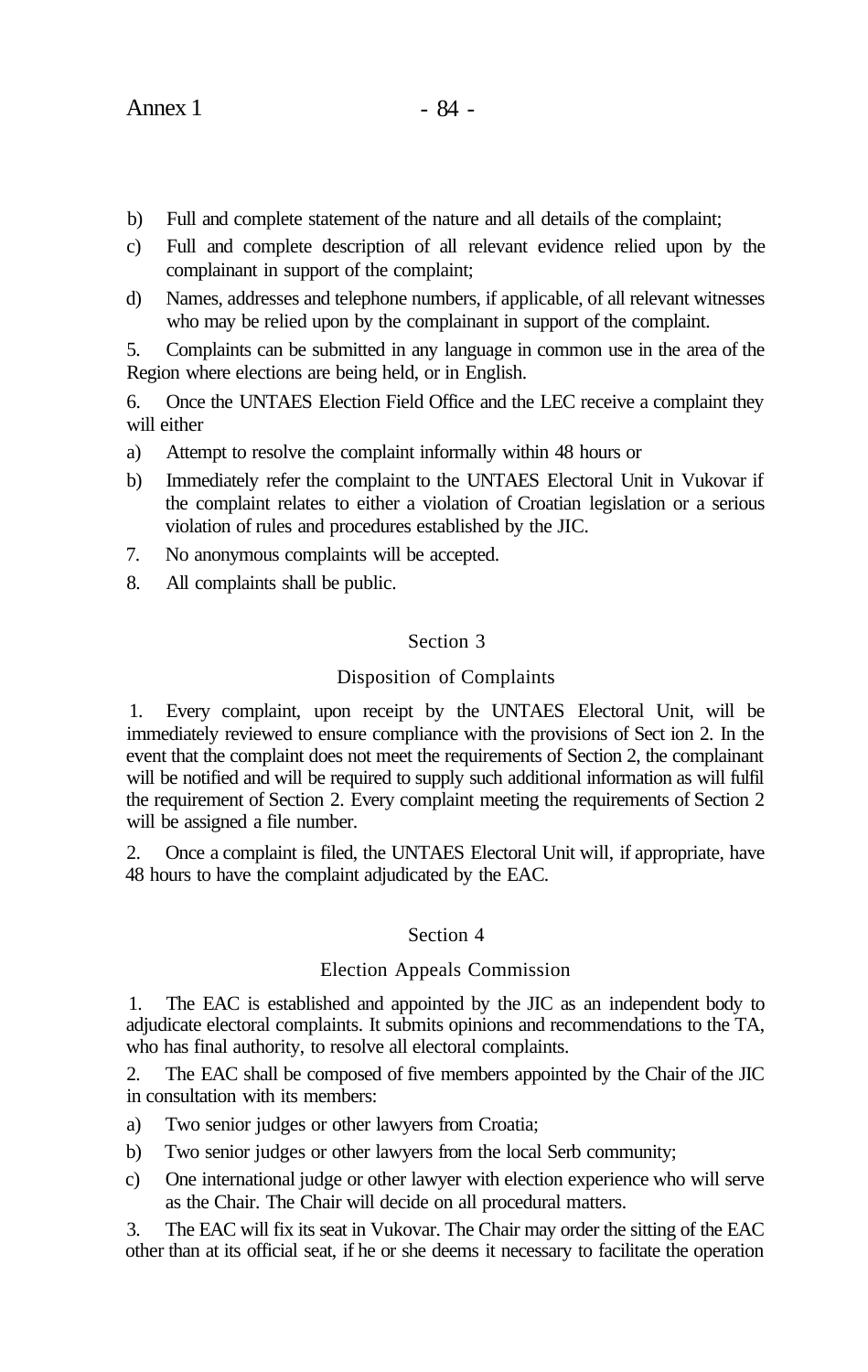of its proceedings. In such cases, the EAC will sit in the place where the facts under adiudication occurred.

4. The EAC will be served by the UNTAES Electoral Unit. UNTAES will provide legal counsel from among its staff to investigate and prepare draft opinions on complaints for consideration by Ihe EAC.

5. The EAC will remain active until all complaints are adjudicated and will thereupon be disbanded by the JIC. Not later than five days after election day, the Chair of the EAC will submit a final report to the JIC and to the TA outlining the types of problems raised in the complaints, how they were adjudicated by the EAC and an overall assessment of their impact on free and fair elections.

#### Section 5

#### Jurisdiction of the Election Appeals Commission

1. The EAC will adjudicate complaints regarding:

- a) Violations of Croatian electoral legislation, including, but not limited to: The Law on the Election of Members of Representative Bodies of Local Self-Government and Local Administration and Self-Government Units;
- b) Serious violations of the present Code of Conduct;

c) Serious violations of other rules or procedures established by the JIC.

2. The EAC may issue advisory opinions to the TA, through the JIC, or institute proceedings for the purpose of assisting the electoral process.

3. The EAC shall apply to the JIC if it determines that situations have arisen which require modifications of the rules and procedures established by the JIC.

4. The EAC will endeavour to adjudicate any complaint within 48 hours from their filing by the UNTAES Electoral Unit.

5. The EAC may recommend the dismissal of a complaint at ant time after it has been submitted where the complaint is determined to be without merit or beyond the jurisdiction of the EAC.

6. In order to adjudicate complaints, the EAC will sit with the attendance of at least the Chair and two of its members. The attendance of all of the members of the EAC will be required to decide on matter of special importance, according to the decision of the Chair.

7. The EAC may call witnesses, consult with local authorities and solicit all evidence it deems appropriate.

8. The EAC will provide written opinions on all complaints adjudicated. These opinions will contain recommendations to the TA, through the JIC, on appropriate action to be taken.

9. Opinions of the EAC will be public while its deliberations are private and shall remain secret.

10. Any opinion reached on a complaint shall be based on the consensus of the members participating. If a consensus cannot be reached and this results in a tie, the Chair will break the tie.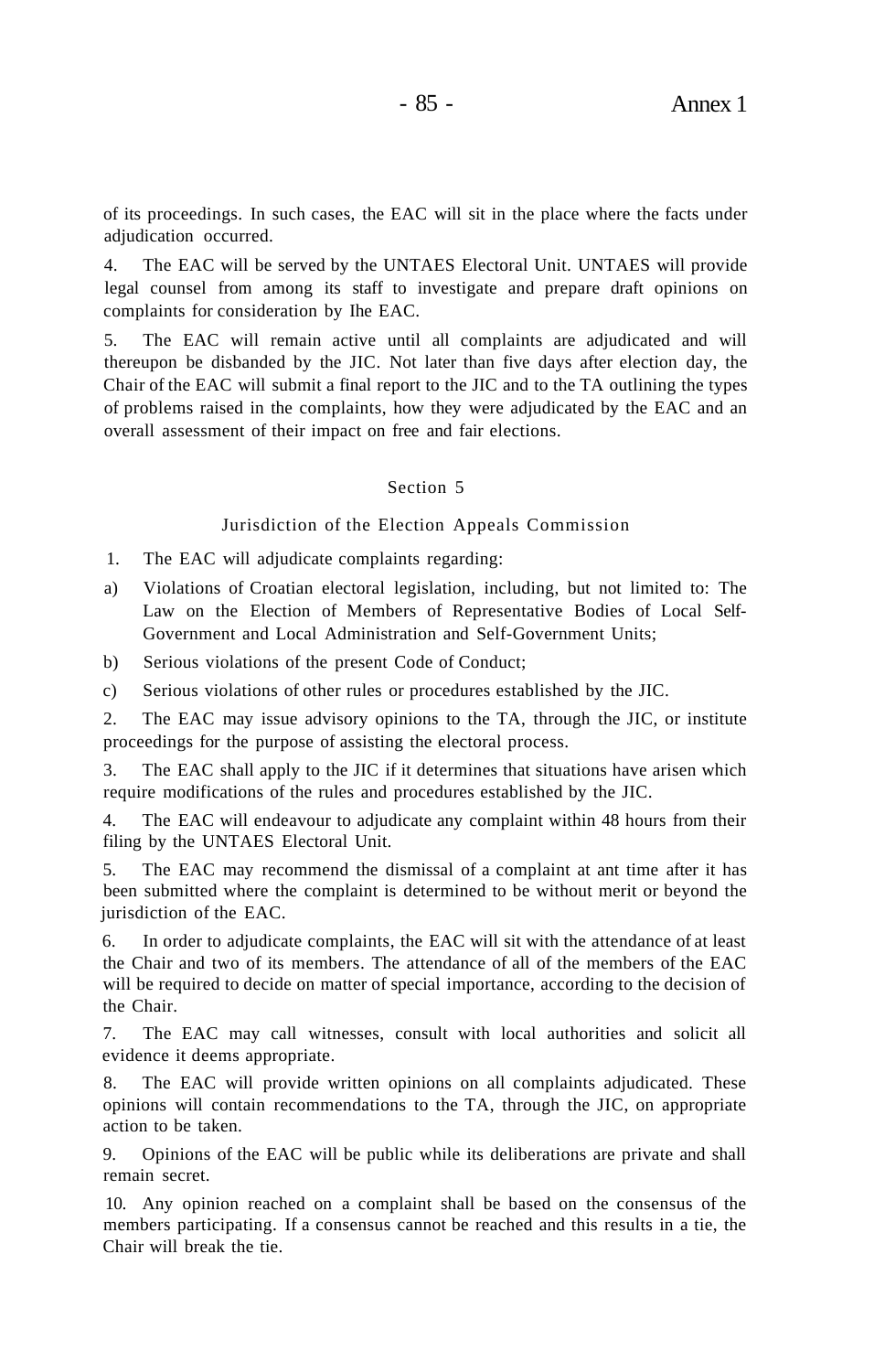# Section 6

Opinions and Recommendations

- 1. In issuing its opinions, the EAC will take the following into account:
- a) Responsibility of party leaders for their actions and those of party members;
- b) Responsibility of candidates on party lists for their actions and those of their sympathizers;
- c) Responsibility of independent candidates for their actions and those of their sympathizers;
- d) Responsibility of election officials for their actions.

2. All opinions will contain recommendations on appropriate action to be taken on the complaint. Depending on the facts of the case under consideration, the EAC may recommend:

- a) Action to be taken to rectify acts which have resulted in violations of Croatian electoral legislation, the present Code and other rules and procedures established by the JIC. Such action may include ceasing an act or, in the case of any omission, performing any act specified;
- b) Action to be taken against any person, registered political party, election official or association which has committed a violation of Croatian electoral legislation, the present Code and the rules and procedures established by the JIC, including the removal of an election official from his or her post.
- c) The annulment of the result of an election in a particular electoral unit and the scheduling of a date for another election.

3. The authority to make a final determination on all complaints regarding electoral violations rests with the TA. After considering any recommendation made by the EAC, the TA shall take whatever action he deems necessary.

# Final Provisions

1. In the event of a discrepancy between the English and Croatian versions of this Code, the English version will prevail.

2. This Code of Conduct shall come into effect upon the formal announcement by the TA of the election date for the Region of Eastern Slavonia, Baranja and Western Sirmium.

Issued in Vukovar, Republic of Croatia, on 5 March 1977

JACQUES PAUL KLEIN, Transitional Administrator for Eastern Slavonia, Baranja and Western Sirmium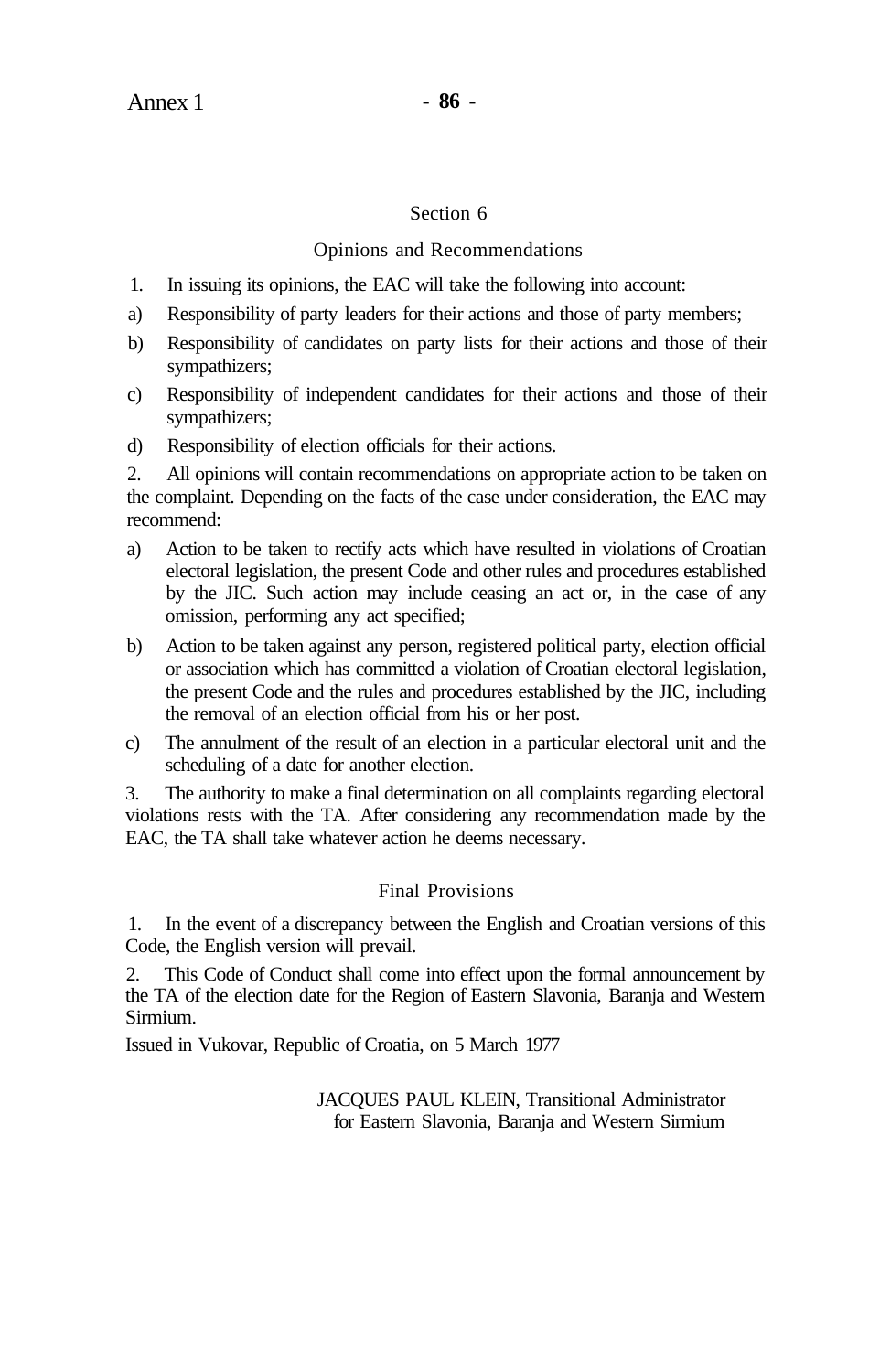#### ANNEX **2:**

#### **LIBERIA: SPECIAL ELECTIONS CODE OF CONDUCT 1997**

1. The Independent Elections Commission (IECOM), has determined that all officially registered political parties, their leaders, members and supporters, shall abide by this Election Code of Conduct, in the interest of free and fair elections during the 1997 Special Elections in Liberia.

2. The fundamental right of a free and fair election, including the freedom to campaign nationwide, is the prerogative of all officially recognized political parties and persons which they are entitled to, and shall hereby enjoy, by virtue of this code of conduct.

3. The right and freedom of each and all political parties to campaign and disseminate their political messages, principles and manifestos without let, fear or hindrance, shall be respected by all rival political parties, and to that end, all contesting parties and their candidates shall obey the following rules:

#### (a) Intimidation and coercion

All officially registered and recognized political parties are free to function without fear of intimidation or coercion by rival political parties or other vested interests. Accordingly, acts of intimidation or coercion, in whatever form, are hereby prohibited and all participating political parties shall take appropriate steps to emphasize and reinforce the prohibition of such acts.

#### (b) Weapons ban

The existing ban on carrying weapons of any kind is hereby reiterated and shall be strictly enforced. Accordingly, the possession and use of any kind of weapon, or of any instrument capable of being used as a weapon, shall be a sanctionable offence, particularly at any political rally, meeting, march or demonstration. Party/Coalition leaders are to sensitize members to this prohibition by having it printed and disseminated in their Party/Coalition manuals, instructions and orders.

#### (c) Political rallies and meetings

All parties shall avoid any coincidences, in time or place, of their rallies, meetings and marches without those of other parties. All parties shall, therefore, be required to file with the Commission, and also cause to be published at least 72 hours in advance, details of their public rallies or marches in any particular district or locality. They shall also be expected to liaise and co-operate with the relevant Electoral District Magistrate and shall comply with all orders aimed at avoiding a clash or confrontation.

All Parties, their members and supporters shall refrain from interfering with or disrupting the meetings, rallies and marches of other parties and to that end, shall in good faith endeavour at all times to respect in speeches, broadcasts, press statements, posters, etc., the use of offensive or inflammatory language calculated to cause offence or incite to violence.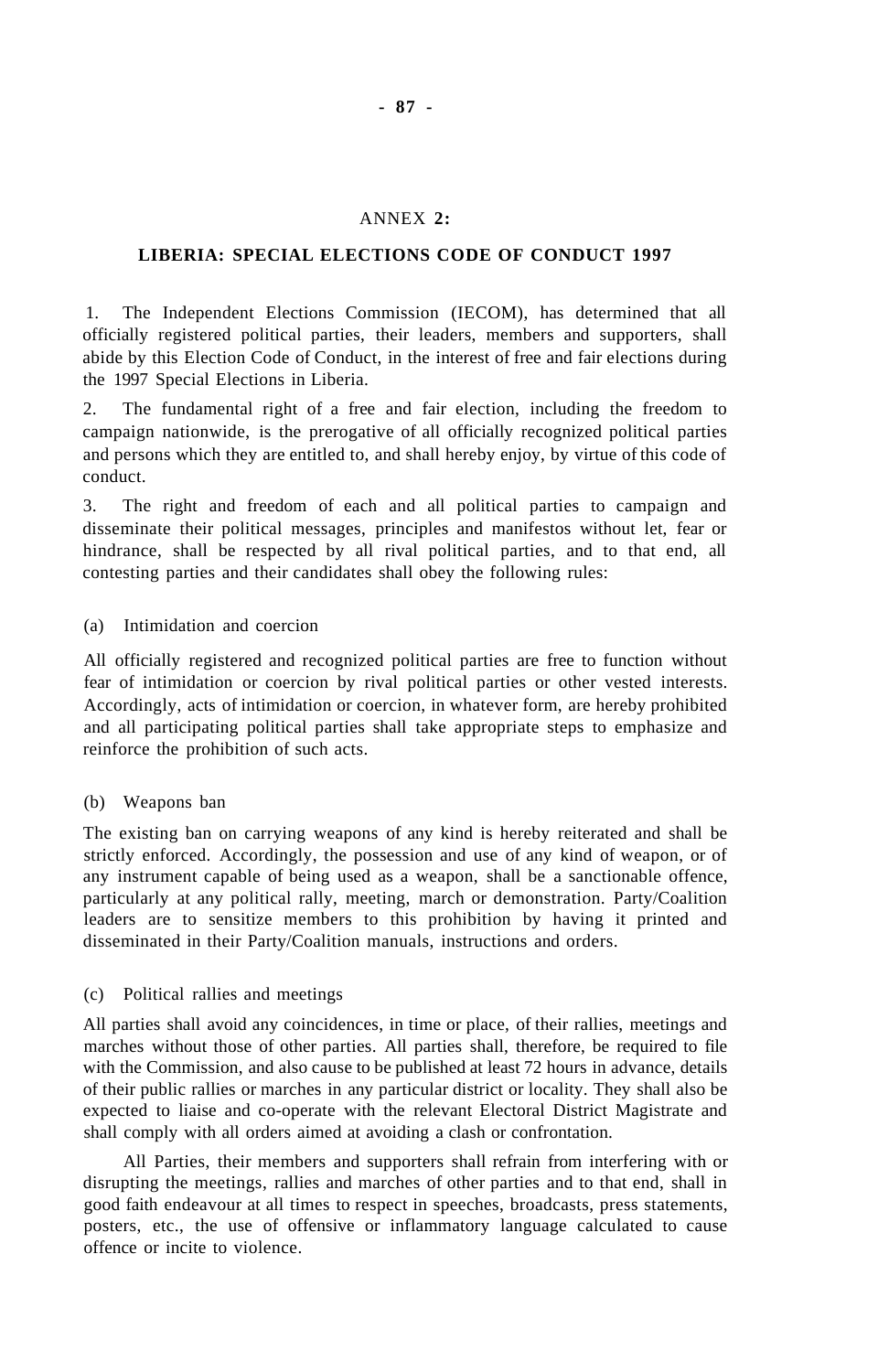#### (d) Equal and fair access

All political parties, and particularly the leadership, shall scrupulously ensure freedom and equality of access of other parties to all potential voters on public property, in camps or reception centres or wherever such concentration of voters are located. They shall also adhere to guidelines designed to regulate and control access by all parties to all existing public communications facilities.

All political parties should enjoy equal and fair access to radio and all other mass communication media, in order to guarantee a 'level playing field' to all election candidates. Accordingly, the Independent Elections Commission shall establish firm guidelines to regulate and control access by the parties to all existing public communications facilities.

All Parties shall designate their representatives to attend at least once every week, briefing meetings under the Chairmanship of the Commission to discuss any matters of concern relating to voters registration or campaign. In addition, Party/ Coalition leaders shall attend a weekly meeting presided over by the Chairman of the Independent Elections Commission. Emergency meetings can also be held at the instance of the Chairman of the Commission, if such a need arises.

All Parties are expected to behave with responsibility. To this end, parties shall not abuse the right to complain or knowingly and maliciously make false, frivolous or vexations complaints against their rivals.

#### (e) Secret ballots

All political parties shall consistently emphasize and reinforce to their supporters and to all voters that balloting will be in secret, so that there is no fear of victimization. In addition, parties shall constantly remind their supporters of the need to observe the Elections Law, this Code of Conduct and all other rules promulgated by the Commission in connection with the conduct of these elections. Parties must, obligatorily, educate their supporters that tampering with ballots cast either by rigging or falsification of any kind is a criminal offence carrying serious and enforceable legal sanctions, whether in the capacity of a perpetrator, an accessory after the fact, accomplice or facilitator.

## (f) Exerting undue influence

Political parties shall not, whatever the temptation, procure votes by forcible occupation of polling stations or through other illegal activities at the polling stations.

Parties shall not attempt to influence the outcome of the balloting through monetary inducement in the form of bribery or allurement of election officials. Everyone, including both the giver and the receiver, should be aware that is a serious electoral offence with enforceable sanctions.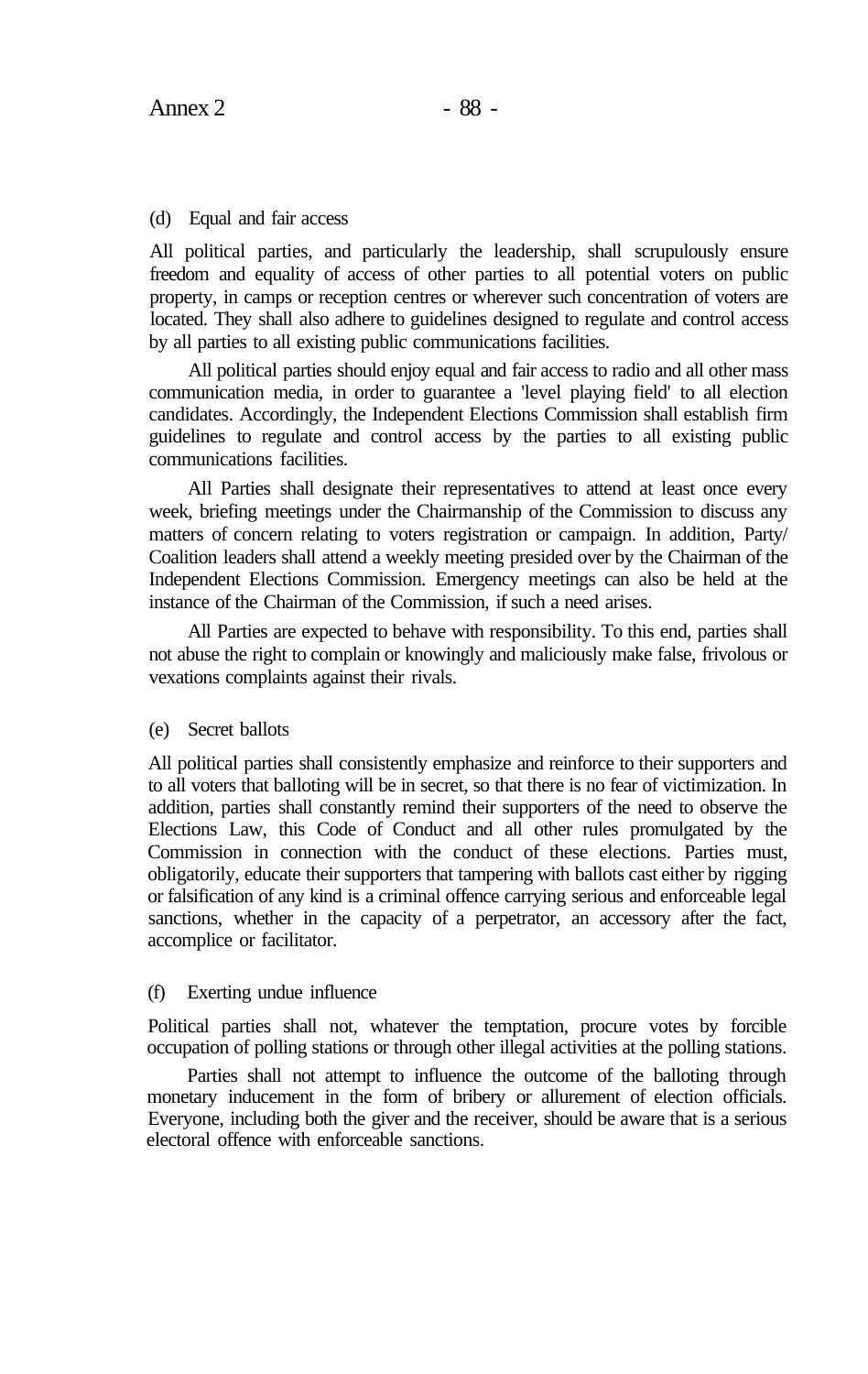#### ANNEX 3:

# PAKISTAN: CODE OF CONDUCT FOR THE POLITICAL PARTIES AND CONTESTING CANDIDATES: GENERAL ELECTIONS 1997

# Election Commission of Pakistan Notification Islamabad, the 17th December 1996

S.R.O. 1376(1 )/96. In pursuance of the provisions of Article 218(3) of the Constitution of the Islamic Republic of Pakistan, the Election Commission is pleased to lay down the following Code of Conduct for the Political Parties and the Contesting Candidates for General Elections, 1997:-

# Code of Conduct for the Political Parties And Contesting Candidates for General Elections, 1997

(1) The political parties shall not propagate any opinion, or act in any manner prejudicial to the ideology of Pakistan, or the sovereignty, integrity or security of Pakistan, or morality, or the maintenance of public order, or the integrity or independence of the judiciary of Pakistan, or which defames or brings into ridicule the judiciary or the armed forces of Pakistan, as provided under Article 63 of the Constitution.

(2) The political parties, their candidates, agents or workers shall not obstruct or break up meetings organized by the rival parties and candidates, nor interrupt speeches or prevent distribution of handbills and leaflets.

(3) No person or political party shall affix hoarding, posters or banners of any size or cause wall chalking as a part of election campaign of a candidate. [Section 83 A of the Representation of the People Act, 1976].

(4) No person or a political party or a contesting candidate shall hoist or fix party flags on any public property or at any public place. [Section 83A of the Representation of the People Act, 19761.

(5) There shall be ban on hoisting party flags on house roofs. Party flags shall be allowed to be displayed on party and election offices of political party.

(6) No election camp shall be set up on any road or place meant for the use of the public. Election camp shall as far as possible be simple. No food or drink shall be served to the voters in the election camp.

(7) No contesting candidate shall use more than three microphones in his constituency and the use of mikes shall be restricted between 11 am and 4 pm particularly in view of Ramazan-ul-Mubarik and Taraveeh Prayers. Loudspeakers shall not be used for election campaign except at the election meetings. [Section 83A of the Representation of the People Act, 1976.]

(8) The processions of buses, trucks or any other vehicles or torch procession shall not be brought out by any political party or any contesting candidate in favour of a candidate.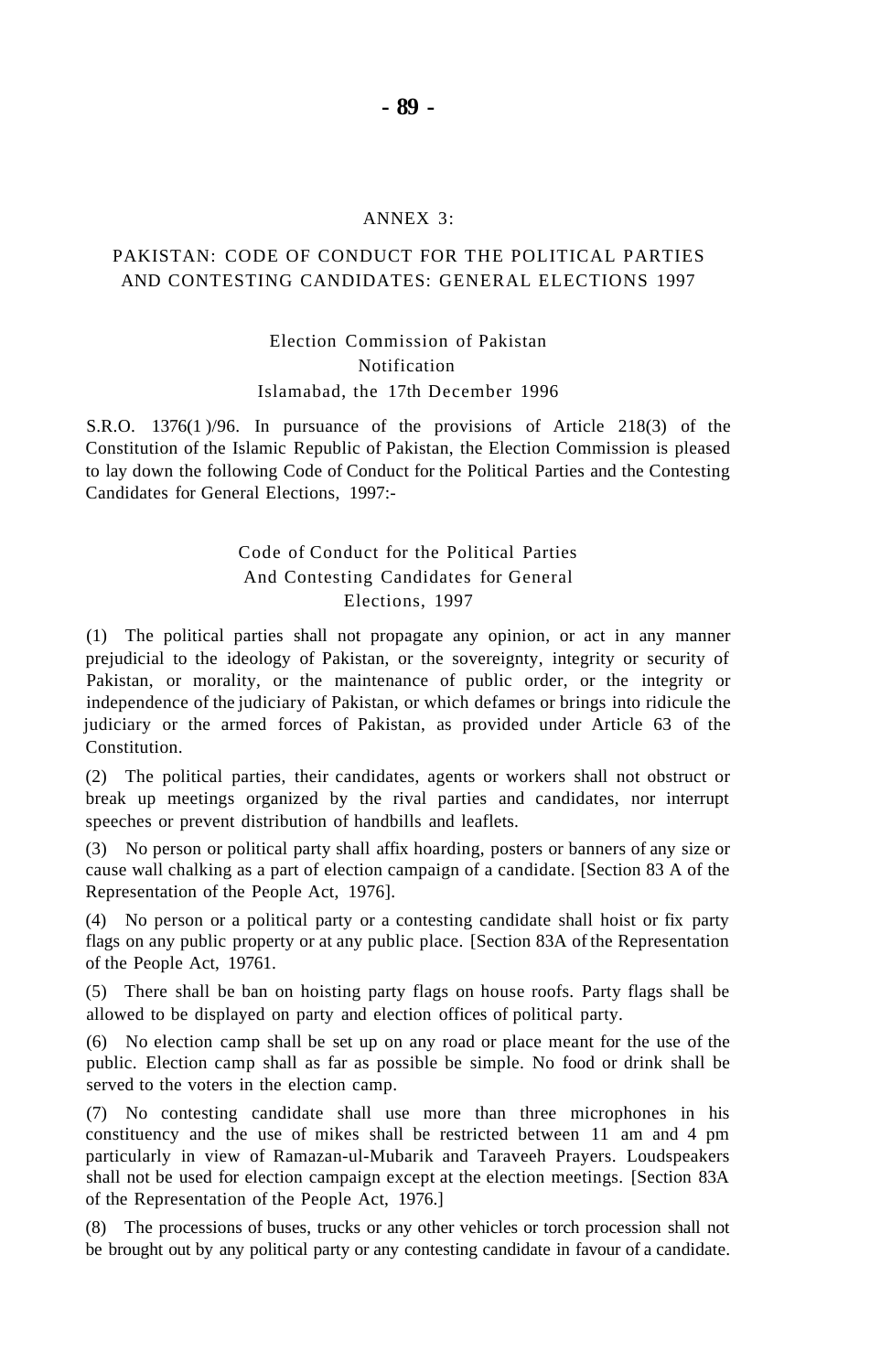(9) Only the polling personnel, contesting candidates, election agent, polling agents and voters, shall have a right to enter the polling station. Workers of the political parties or candidates shall not enter the polling station. The polling agents, sitting on their allotted places, shall perform their specific duties.

(10) Parties and politicians should refrain from making references to secret and confidential matters, which were within their official knowledge when they were in power, nor should they betray the confidence which they enjoyed by virtue of their official position.

(11) Political parties and contesting candidates should discourage their workers from exerting undue pressure against the news media, including newspapers offices and presses or resort to violence of any kind against the media.

(12) Political parties and contesting candidates should refrain from making such comments on international issues as are likely to embarrass the government's relations with other countries, nor should they say any thing or do any act in any manner which might prejudice Pakistan's foreign relations. Controversial and harsh remarks about leaders of other countries and their ideologies should be avoided.

(13) Political parties should carry out a comprehensive plan for education of voters in the manner of marking the ballot paper and casting votes.

(14) The political parties shall avoid criticism of other political parties, their leaders and candidates having no bearing on their public activities. Criticism and comments shall be confined to policies and programmes of other parties. Speeches and slogans shall be dignified and based on principle of morality, decorum and decency.

(15) The political parties, contesting candidates and workers shall refrain from deliberate dissemination of false and malicious information and their workers shall not indulge in forgeries and disinformation to defame other political parties and their leaders, and use of abusive language against the leaders and candidates of their political parties.

(16) No leader or candidate of a political party shall call the leader or candidate of another party kafir or traitor.

(17) The political parties shall refrain from speeches calculated to arouse parochial and sectarian feelings and controversy or conflicts between genders, sects, communities and linguistic groups. (Section 78 of the Representation of the People Act, 1976].

(18) The political parties, contesting candidates and their workers shall not propagate against the participation of any person in the elections on the basis of sex.

(19) Public leaders and all other participants in political activity shall act with a sense of responsibility and dignity befitting their status. While propagating their own views and programmes, they shall not interfere with the freedom of others to do the same as that would be the negation of democracy.

(20) The political parties and contesting candidates shall not hold public meetings or rallies on main streets, roads and chowks to avoid traffic jams and public inconvenience.

(21) Appeals to violence or resort to violence during meetings, processions, or during polling hours shall be strictly avoided. (Section 81 of the Representation of People Act, 1976].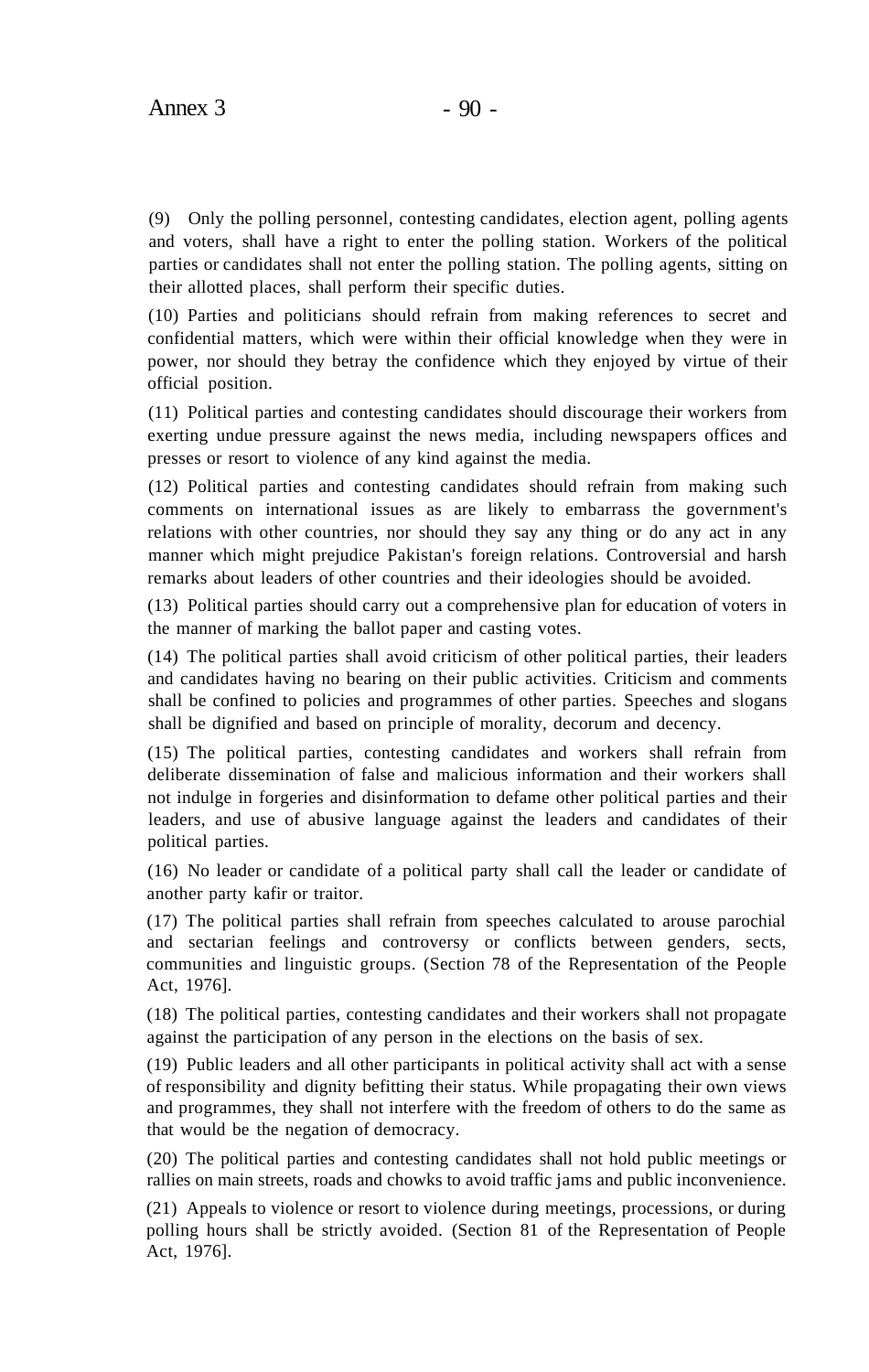(22) No person shall in any manner cause injury to any person or damage to any property. (Section 81 of the Representation of the People Act, 1976].

(23) Carriage of lethal weapons and fire arms shall not be allowed in public meetings and processions and official regulations in this regard shall be strictly observed. Use of crackers and other explosives at public meetings shall not be allowed.

(24) The political parties and their candidates shall extend cooperation to the officers on election duty in order to ensure peaceful and orderly polling and complete freedom for the voters to exercise their franchise without being subjected to any annoyance or obstructions. [Section 86 of the Representation of the People Act, 1976].

(25) The political parties and their candidates shall scrupulously avoid all activities which are 'corrupt practices' and offences under the election law, such as the bribing of voters, intimidation of voters, impersonation of voters, canvassing within 400 yards of a polling station, holding public meetings during the period of 48 hours ending with the hour fixed for the close of the poll. [Sections 78, 84 and 85 of the Representation of the People Act, 1976].

(26) The political parties, contesting candidates, agents or workers shall not indulge in offering gifts or gratifications or inducing another to stand or not to stand as a candidate, or to withdraw or not to withdraw his candidature. [Section 79 of the Representation of the People Act, 1976].

(27) No contesting candidate or a political party shall, under any circumstances, cross the limit of election expenses—rupees one million for the National Assembly and rupees six hundred thousands for the Provincial Assembly seats. [Section 49 of the Representation of the People Act, 1976].

(28) A political party may, at the national level, publish or broadcast or cause to be published or broadcast advertisements as a part of its election campaign; total expenses of such publication, broadcast or advertisement shall not exceed thirty million rupees. [Section 83B of the Representation of People Act, 1976].

(29) Concerned political parties and contesting candidates may announce their overall development programme. But following the announcement of the election schedule till the day of polling, no candidate or any person on his behalf shall, openly or in secret, give any subscription or donation, or make promise for giving such subscription or donation, to any institution of their respective constituency or to any other institution, nor shall commit to undertake any development project in the respective constituency.

(30) Ministers shall not combine their official visits with electioneering work.

(31) The local police administration and the opposite party shall, in advance, be informed of the date, time and place for holding meetings or processions in favour of any contending political party or candidate. The organizers of any meeting shall have to seek the assistance of the police for taking action against the persons who obstruct to the holding of such meeting or create disturbances in such meeting. The organizers shall not themselves take any action against such persons.

(32) The political parties and contesting candidates should not procure the support or assistance of any civil servant to promote or hinder the election of a candidate. [Section 83 of the Representation of the People Act, 1976].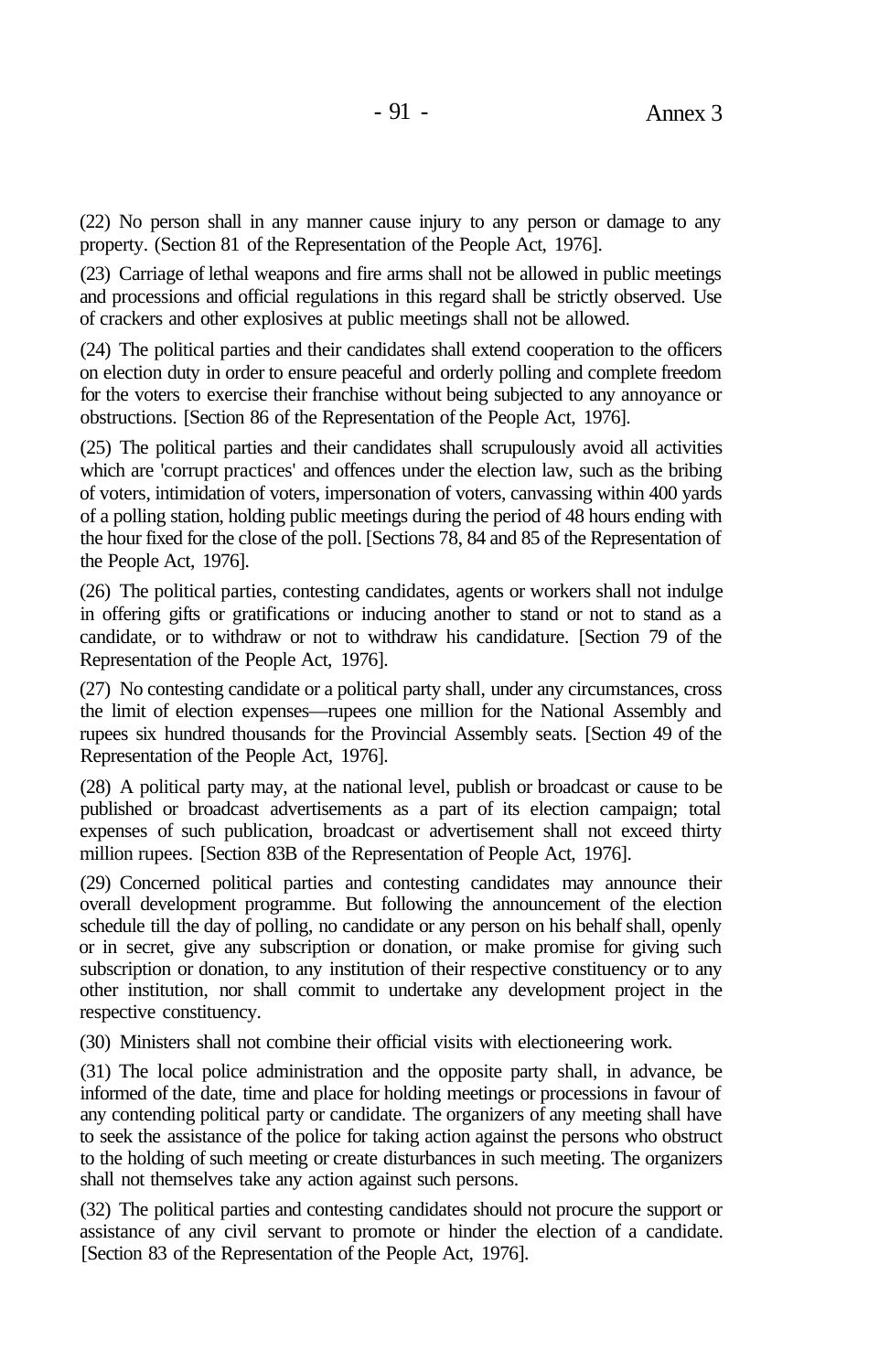(33) The political parties and their candidates shall dissuade their workers or sympathizers from destroying any ballot paper or any official mark on the ballot paper. [Section 87 of the Representation of the People Act, 1976].

> By order of the Election Commission of Pakistan. Sgd. Khan Ahmed Goraya *Secretary*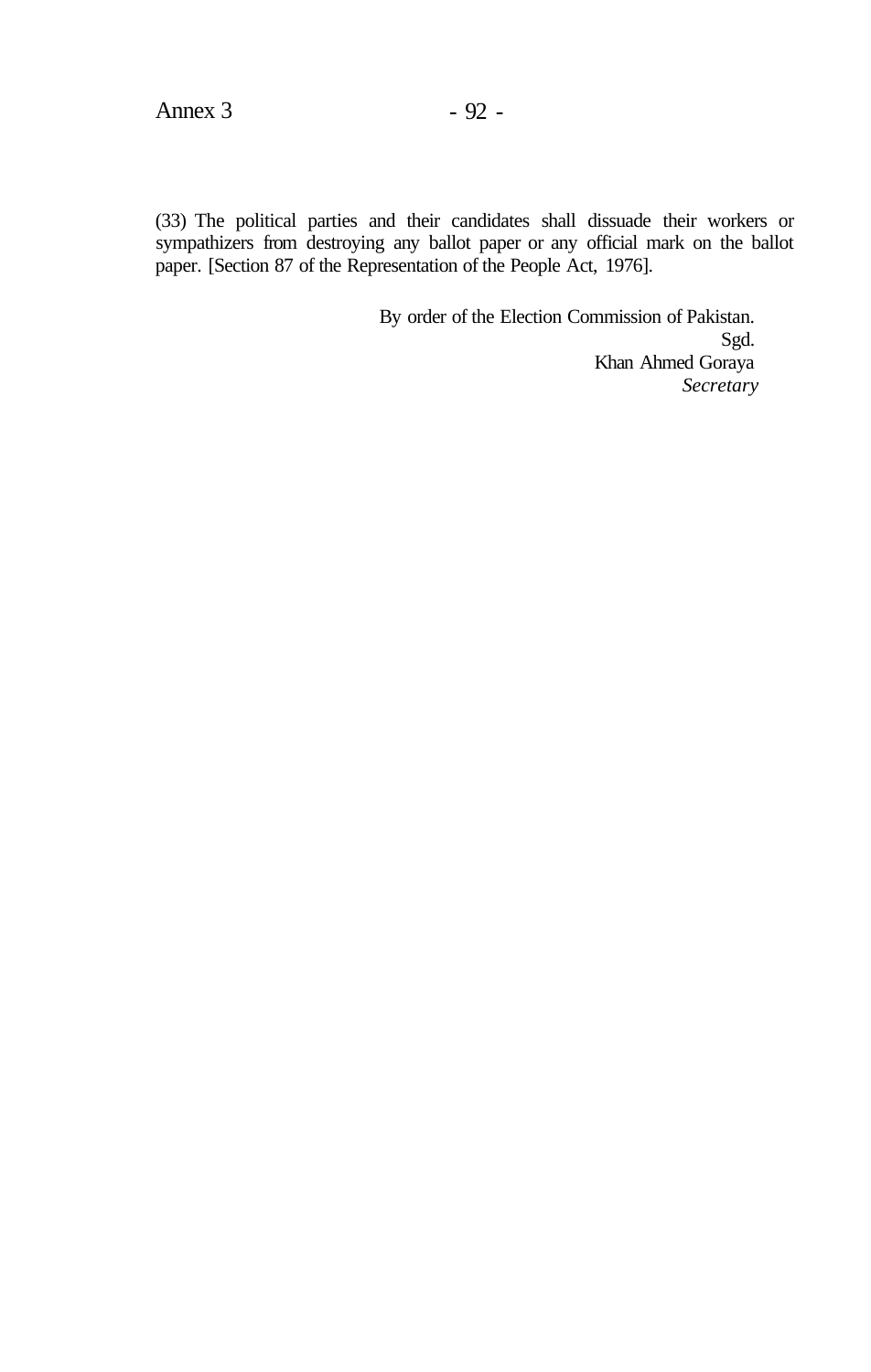## **ANNEX 4:**

## **BANGLADESH: CODE OF CONDUCT FOR ELECTIONS 1996**

Ban on Donation or Subscription

The political parties may announce their overall development planning. But from the date of announcement of the election schedule until the polling is completed, the contending parties and candidates may not donate or commit to donate any sum of money, publicly or secretly, to any institution of their respective constituencies. During that period they may not commit to adopt any development project in their respective areas.

Use of Dak Bungalows and Rest Houses

All parties and candidates will enjoy equal rights in using government rest houses, circuit houses or dak bungalows on the basis of their application and in accordance with the existing principles in this regard. But officials engaged in election duties will get priority in using the facilities of rest houses, circuit houses or dak bungalows.

Election Campaign

(1) **All** political parties and candidates will enjoy equal rights with regard to election campaigns. Rallies, processions or other election campaigns of the opponents can not be disrupted or obstructed.

(2) The contending parties and candidates must inform the police authorities and their opponents of the date, time and venue of their respective rallies or marches ahead of time.

(3) The contending parties and candidates must inform the police of the time and venue of their rallies in advance so that the authorities may take necessary measures for public movement and ensure law and order.

(4) No public meeting may be held on any road disrupting the movement of people without the permission of appropriate authorities.

(5) Organisers of any rally, meeting or other programme must report to the police if their programme is disturbed by trouble makers. The organisers must not take measures against the trouble-makers on their own.

(6) Following the announcement of the polling schedule, no political party or candidate may use government media, official transportation, government officials or employees or other state facilities.

(7) No posters, leaflets, or handbills may be put on the posters, leaflets of handbills of the rival candidates.

(8) No election camps may be set up on the roads or places of public use. Election camps should be simple, as far as possible; voters cannot be entertained with any sort of food or drinks in the election camps.

(9) Government dak bungalows, rest houses, circuit houses or any government office cannot be used as a place for election campaign.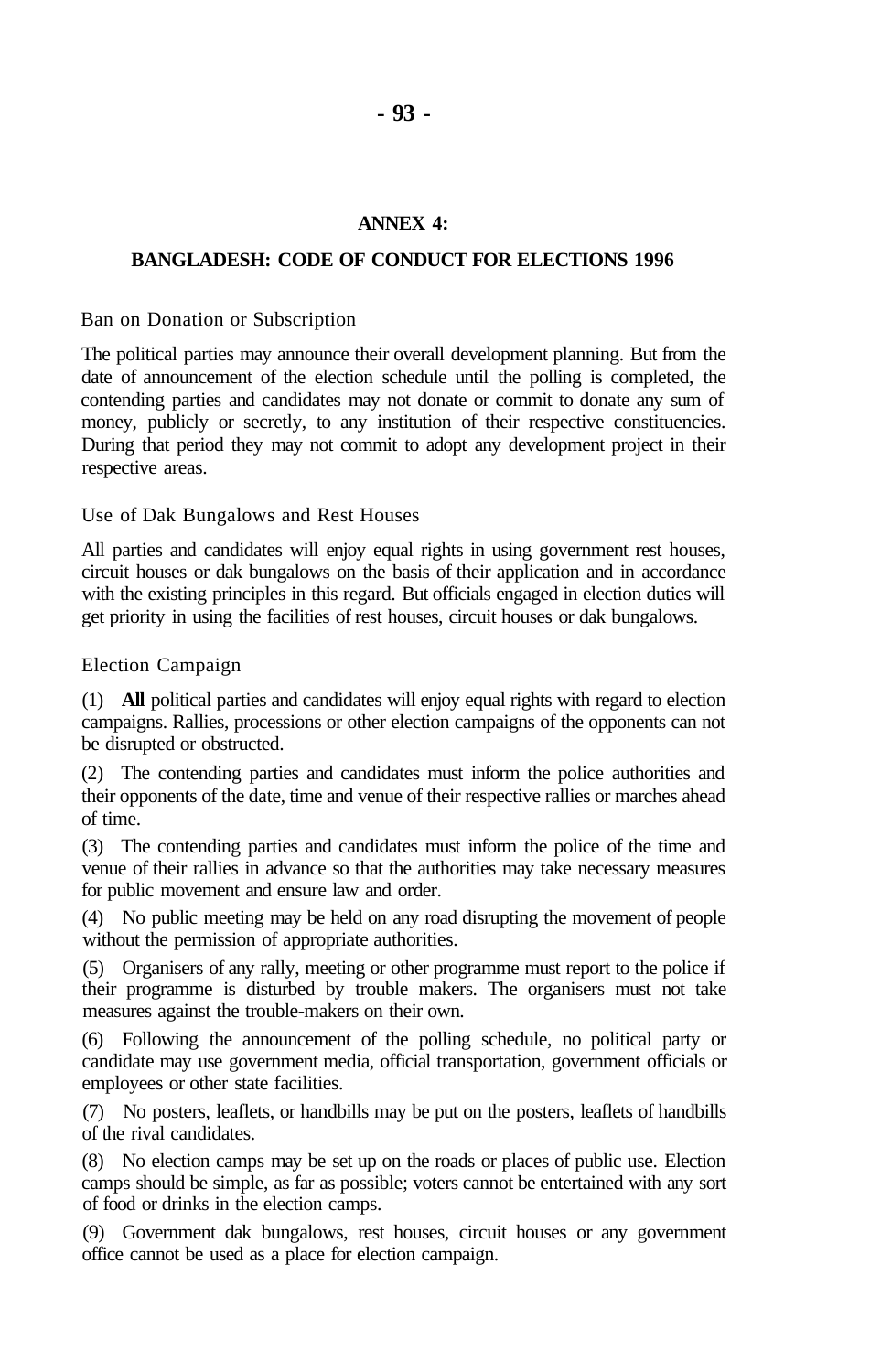(10) Posters for election campaigns must be printed on country-made paper in black and white and cannot be more than 22" x 18" in size.

(11) No contender should use more than three microphones at a time in his respective area and the use of mikes will be limited between 2 pm and 8 pm.

(12) Lands, buildings or other movable or immovable property of any citizen must not be damaged in connection with the election and personal peace of any person must not be violated by undesired activities or undisciplined behaviour.

(13) All contenders will refrain from all sorts of wall writings as a means of election campaign.

(14) In the interest of maintaining law and order, no motor vehicles, including motor cycles, can be moved and no sort of firearms or explosives can be carried within the premises of polling centres; no government official or local influential persons can illegally intervene in election activities.

(15) Truck or bus or torch processions on behalf of any candidate are banned.

(16) All political parties and candidates must cooperate with the officials and employees engaged in election duties to ensure completion of voting in a disciplined manner without any trouble.

(17) No political party or candidate can give any unpalatable or provocative statement and say anything which might hurt the sentiment of the followers of any religion.

(18) No contender will in any way exceed the fixed limit of the election expenditure.

Keeping the Election Free of any Influence

The *election must not* be influenced by money, weapons, muscle power or local influence.

#### Access to the Polling Centre

Only the employees and officials engaged in election duties, rival candidates, polling agents and voters will have access to the polling centres. No worker of any political party or candidate will be allowed freedom of movement inside the polling centres. Only the polling agents, sitting in their fixed places, may perform their specific duties.

## Pre-Polling Irregularities

Violation of any clause of the code will be considered as pre-polling irregularities and any person or political party aggrieved by such violation can apply to the electoral inquiry committee or the Election Commission to seek remedy. If the application filed to the Election Commission is found to be objective, the commission may send it to the concerned or any electoral inquiry committee for investigation. In both the cases the electoral inquiry committee after investigation under Article 91A of the Representation of People Order 1972 (P. O. No 155 of 1972) will submit a recommendation to the Commission.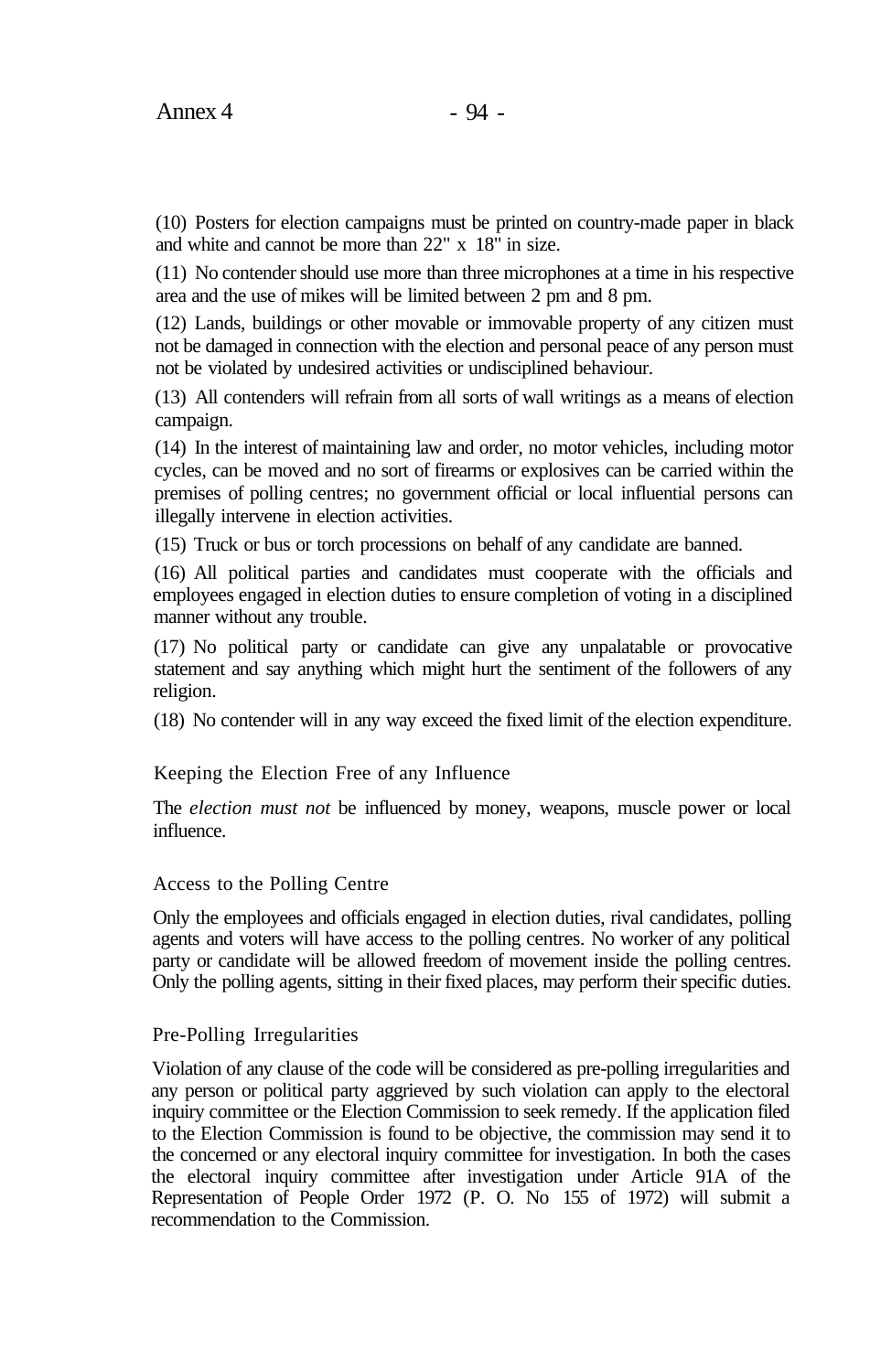#### **ANNEX 5:**

#### **BOSNIA AND HERZEGOVINA**

# **Organization for Security and Cooperation in Europe Rules and Regulations of the Provisional Election Commission VII Codes**

## **Electoral Code of Conduct for Political Parties, Candidates and Election Workers**

#### Article 119

The object of this Code is to promote conditions conducive to the conduct of a free and fair election and a climate of democratic tolerance in which political activity can take place during the election period without fear of coercion, intimidation or reprisals. The Code is binding on all political parties and candidates, who must declare their acceptance of it before being registered by the Provisional Election Commission. It is the responsibility of political parties and candidates to ensure that the Code is strictly observed by all their representatives, campaign workers and active supporters.

#### Article 120

The following actions are strictly forbidden by the Provisional Election Commission:

(1) The carrying or display of arms or weapons at political meetings, polling stations, or in the course of any gathering of a political party nature.

(2) The use on polling day of any communications device in a polling station, or any loudspeaker or public address system whether mobile or fixed within hearing distance of a polling station;

(3) The exhibiting of any form of propaganda, campaign material or advertisement on or in a polling station;

(4) OSCE Supervisors with the help of local police forces and, where appropriate, of the International Police Task Force will ensure that these prohibitions are observed.

#### Article 121

All registered political parties and candidates must commit themselves to acknowledge the authority of the Provisional Election Commission; to implement and abide by its Rules and Regulations; to facilitate the access of its Members, official Supervisors and monitors, and other representatives, including accredited members of the OSCE Mission, to all public political meetings and other electoral activities; and to take all possible steps to ensure their safety from exposure to insult, hazard or threat in the course of their official duties.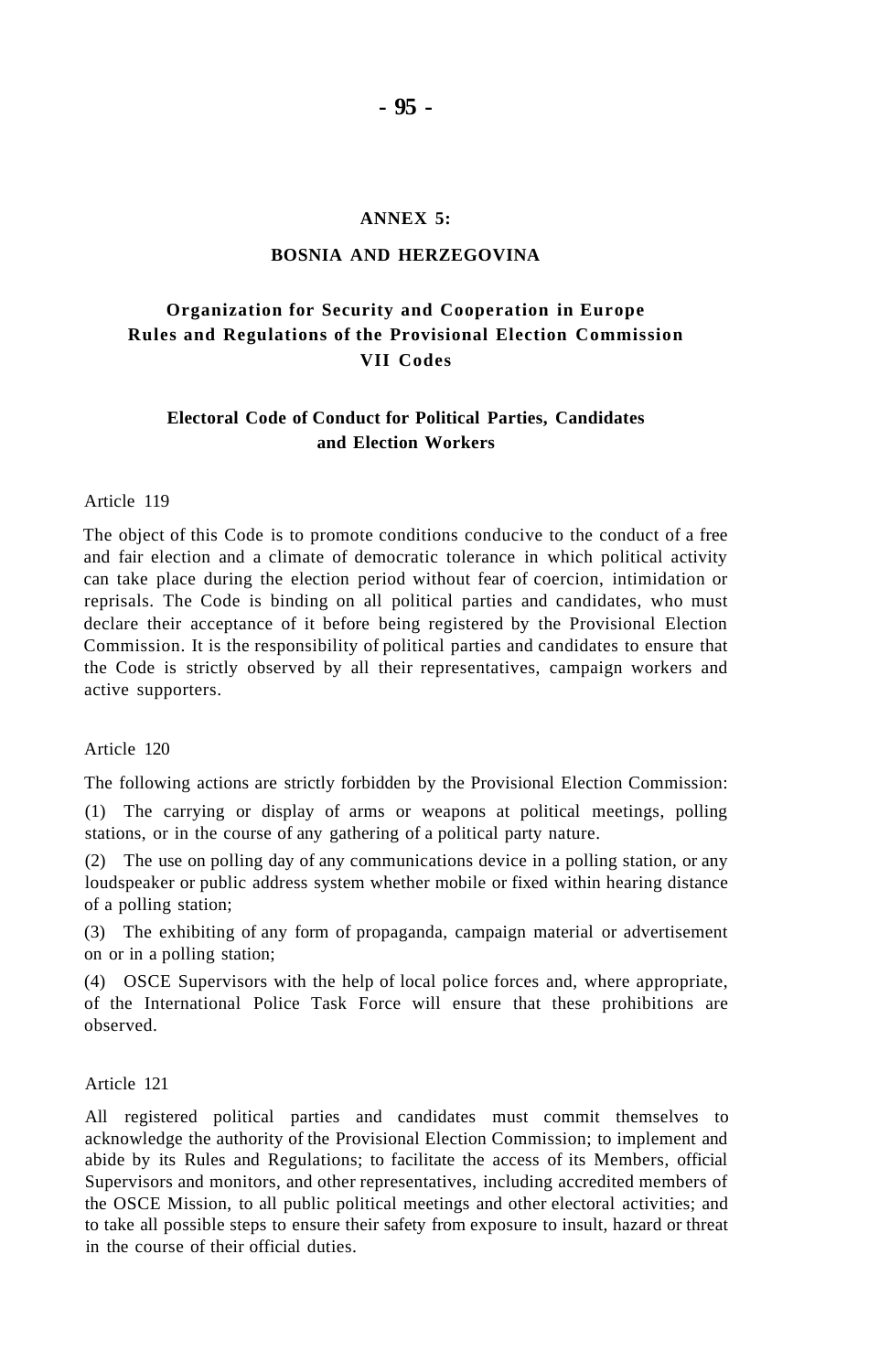## Article 122

All registered parties and candidates will respect the right of other parties and candidates participating in the elections to conduct their campaigns in a peaceful environment, to hold public meetings and to have access to all forms of public media in order to explain their policies, to canvass freely for membership and support from the voters, and to publish and distribute notices of meetings, placards, posters and other written publicity material. They will refrain from disruption of meetings held by other parties and candidates and will not use, or incite others to use, any form of violence or intimidation against other parties and candidates or their supporters. They will respect the freedom of the press and will refrain from any harassment or obstruction of journalists in the pursuit of their professional activities. They will refrain from offering any inducement or reward to voters in return for their support, and from any threat of retaliation or reprisal against supporters of other parties and candidates.

#### Article 123

Any party or individual who has reason to believe that a party or candidate in the election has committed a breach of this Code of Conduct will have the right to lodge a complaint with the appropriate Election Commission or directly with the Provisional Election Commission, which will have the power to impose appropriate penalties, ranging from fines to disqualification of individual candidates or of one or more of the candidates appearing on a party list.

## Article 124

All political parties and candidates pledge themselves to accept the result of the elections once these have been certified by the Provisional Election Commission.

# **Regulations Concerning the Obligations of Governments in Relation to the Media in Bosnia and Herzegovina<sup>2</sup> "**

#### Article 125

The Governments will permit journalists to enjoy complete freedom of movement and unhindered pursuit of their professional activities throughout Bosnia and Herzegovina. Journalists who are citizens of Bosnia and Herzegovina shall exercise this right on the basis of an identification card issued by their media organization or by an appropriate professional association. Accreditation cards will be identical in both Entities, and will only state the name of the journalist, the specific media for which he or she works, and the date of expiration, and should include a photograph. Foreign journalists shall exercise their rights on the basis of accreditation already issued by the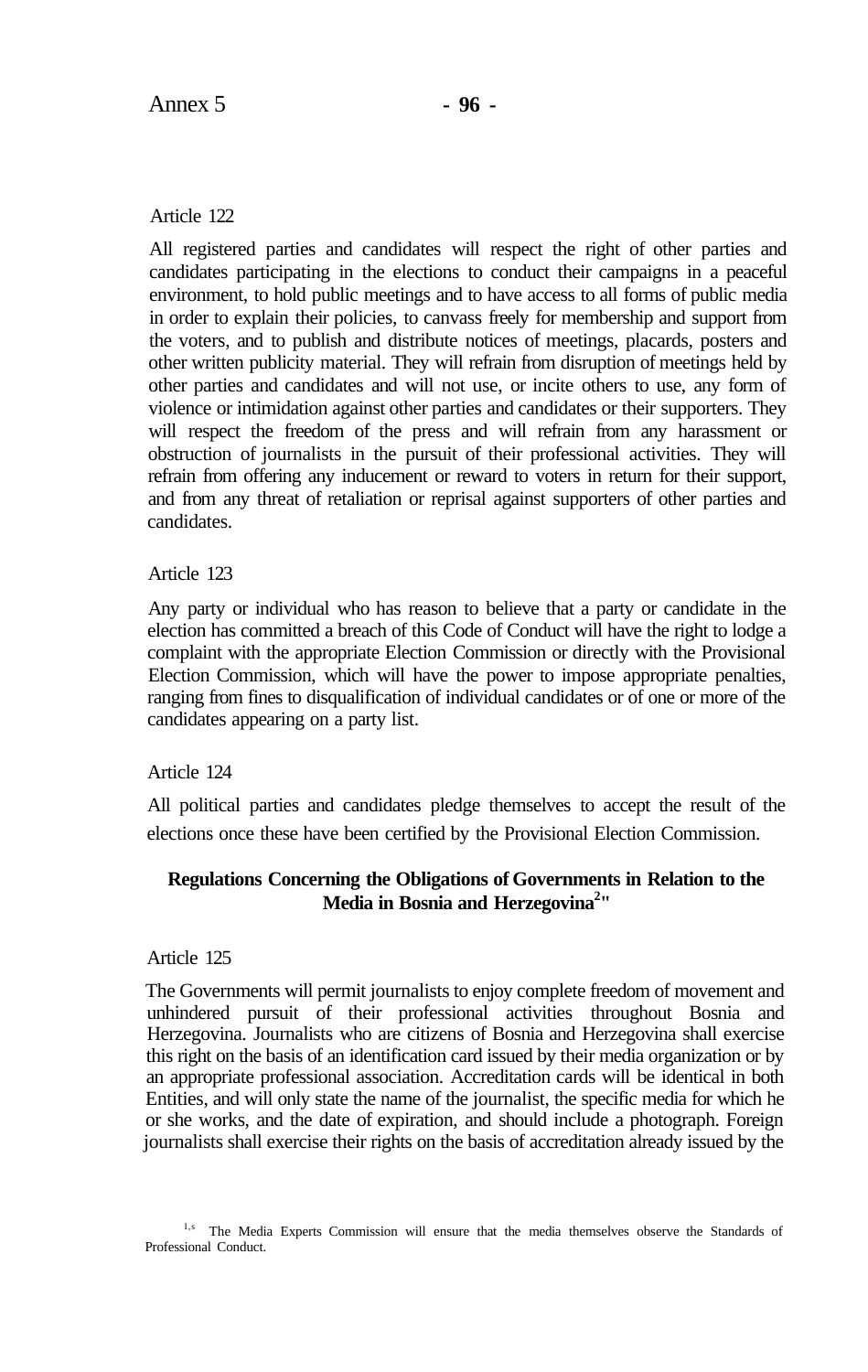appropriate authorities in Bosnia and Herzegovina or to be issued in the future by the Media Experts Commission and such accreditation will be valid in the entire territory of Bosnia and Herzegovina.

### Article 126

The Governments recognize that the profession of journalism is an important service to the public, and will not impose any sanctions or penalties on journalists, nor subject them to detention, harassment or interference of any kind, in pursuit of their legitimate professional activities.

#### Article 127

The Governments, in accordance with the provisions of paragraph 7 of the Agreed Measures adopted in Geneva on 18 March 1996, will ensure that licenses and frequencies for electronic and print media are granted expeditiously, on the basis of objective non-political criteria, in order to ensure that all political parties and candidates in the elections have equitable access to the media.

## **Standards of Professional Conduct for the Media and Journalists<sup>256</sup>**

#### Article 128

In the pursuance of their duties, members of the media as the servants of public interest must maintain the highest professional and ethical standards.

#### Article 129

Members of the media shall at all times defend the freedom of information and make a clear distinction between factual reporting and editorial comment.

#### Article 130

Members of the media shall ensure that the information they report is factually accurate, complete, fair, equitable and unbiased.

#### Article 131

Members of the media must avoid distortion, suppression, falsification, misrepresentation and censorship.

<sup>-&</sup>quot;"' The Provisional Election Commission has determined that compliance wiih the following Standards of Professional Conduct for the Media and Journalists will be essential for the conduct of free and fair elections in Bosnia and Herzegovina- These Standards are based upon the Constitution as set forth in Annex 4 of the General Framework Agreement for Peace in Bosnia and Herzegovina and particularly on Article II (3){h). The Standards are derived from international agreements referred to in the Framework Section of the Peace Agreement, and Point 8 of the Appendix to Annex 6, as well as the 1990 Copenhagen Document of the OSCE Conference on the Human Dimension, attached to Annex 3.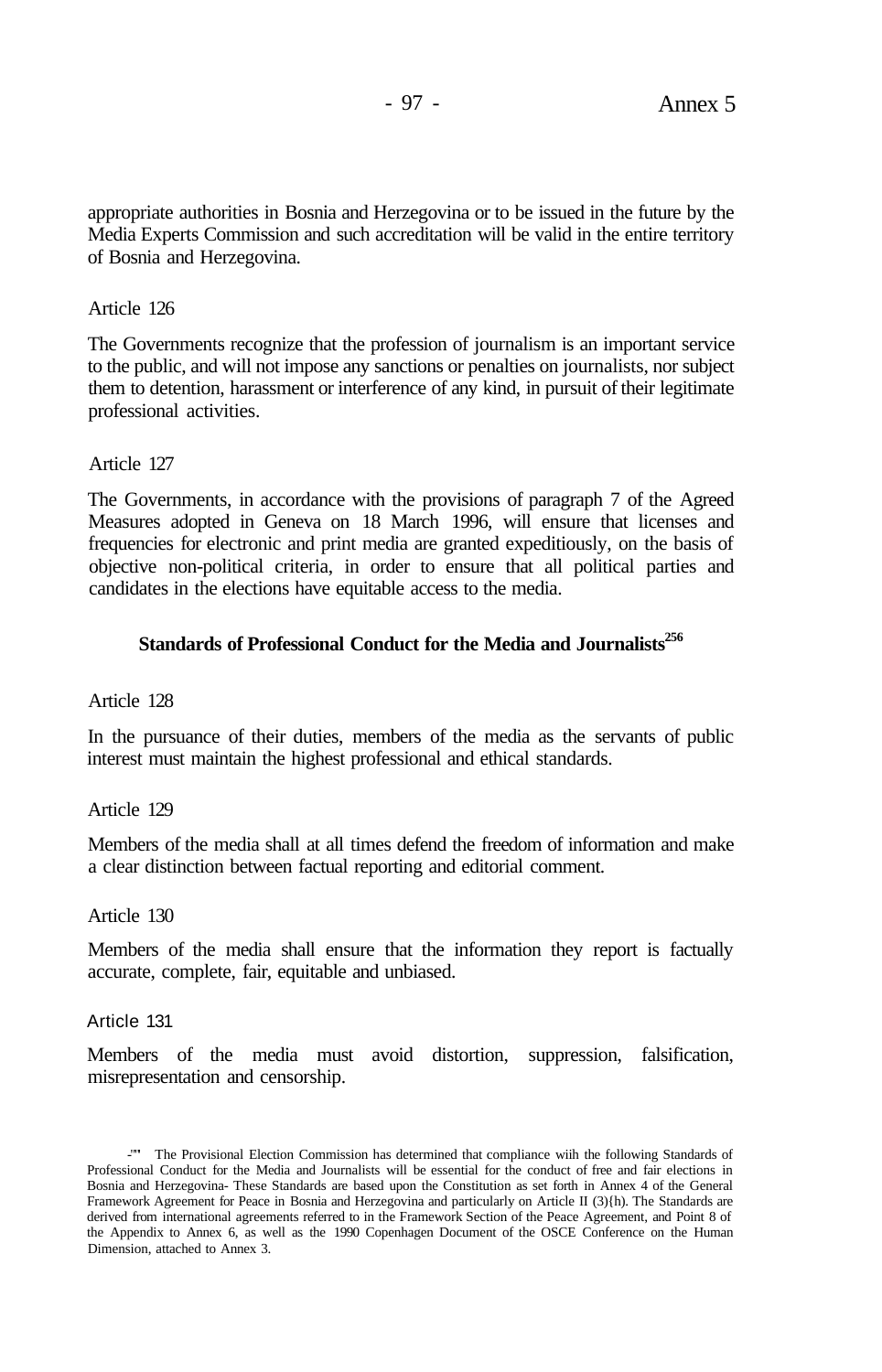## Article 132

Members of the media must not abuse their professional rights by accepting bribes or any other inducement that might influence the exercise of their professional responsibilities.

Article 133

Members of the media ought to avoid language which encourages discrimination, ridicule, prejudice or hatred.

Article 134

Members of the media shall rectify, promptly and with due prominence, any inaccuracies, ensure appropriate correction and apologies and afford a right of reply.

Article 135

Members of the media shall protect their sources of information.

Article 136

Media are encouraged to develop and periodically review their editorial policies.

# Media Experts Commission (Extracts)

Article 145

A Media Experts Commission has been established in order to assist the Governments of the Parties to Annex 3 of the General Framework Agreement for Peace in Bosnia and Herzegovina in the fulfilment of their obligations in relation to the media, in particular with respect to freedom of movement, full and equal access of the media and all other media activities related to the elections. The Media Experts Commission will also ensure that the media themselves observe the Standards of Professional Conduct.

Article 149

The Commission and Sub-Commissions will have the responsibilities:

- (a) to issue accreditation to foreign journalists and to act as the final arbiter in disputes concerning the accreditation of foreign journalists;
- (b) to investigate allegations of falsification of journalists' accreditation cards, mistreatment of journalists and other media-related complaints, and to take or recommend to the Provisional Election Commission appropriate action;
- (c) to monitor the fulfilment by the Parties of their obligations to ensure the security of journalists and their freedom of movement and unhindered pursuit of their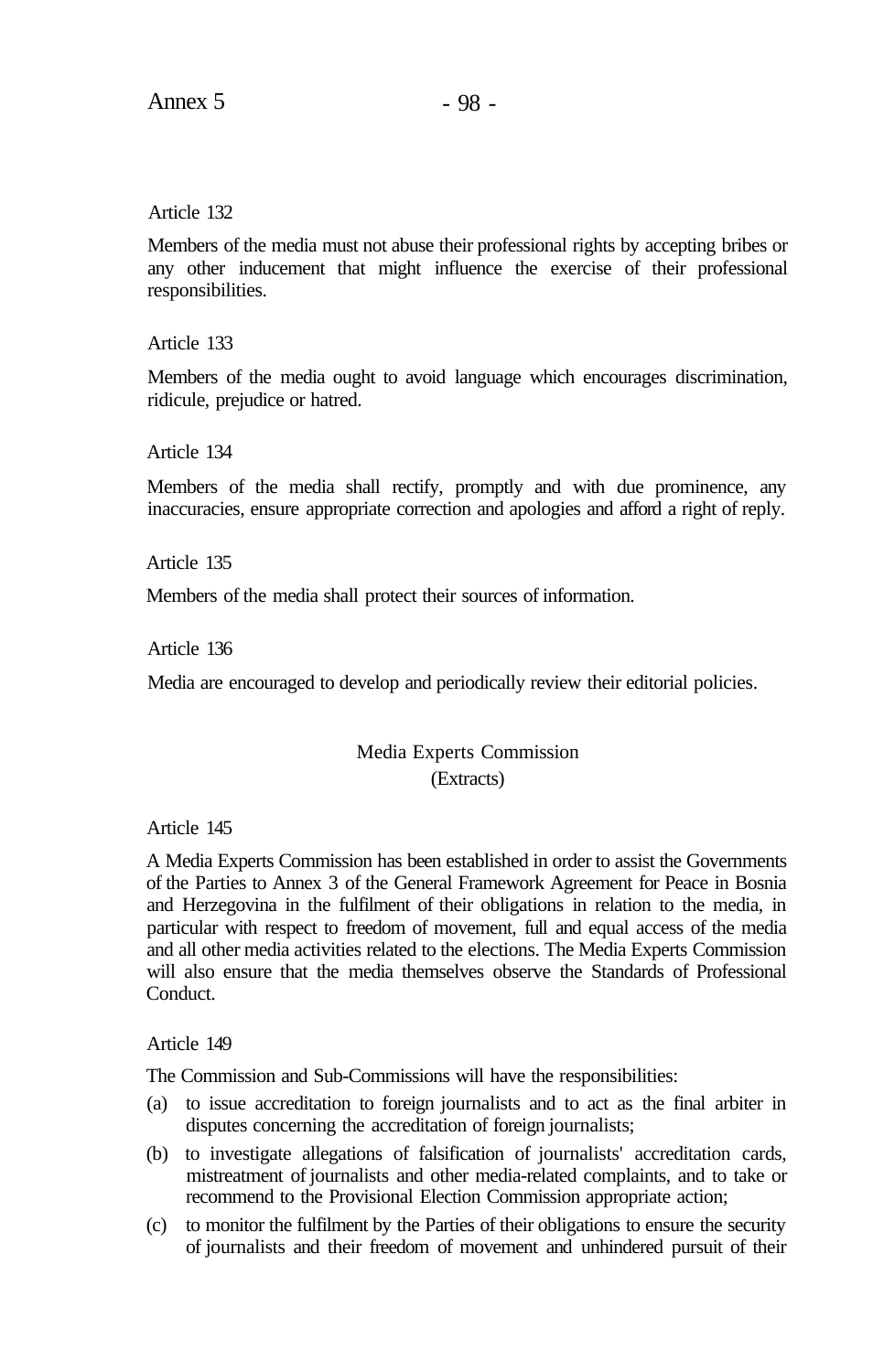professional activities; and, as necessary, make recommendations to the Provisional Election Commission;

- (d) to monitor the performance of the media in providing equitable access for all political parties and candidates participating in the election campaign, and as necessary to take appropriate steps or make recommendations to the Provisional Election Commission;
- (e) to arrange for monitoring of the media; to consider cases or complaints of erroneous news reporting or the use of inflammatory language by the media; to issue judgments on such complaints and insist on their full and prominent publication by the media concerned; and if necessary to refer them to the Provisional Election Commission.

#### **Rules And Regulations For International Election Observers**

#### Article 151

The Provisional Election Commission will invite International Observers in accordance with the General Framework Agreement for Peace in Bosnia and Herzegovina, Annex 3, Art III (e) and the Copenhagen Document, paragraph 8, which is an integrated component of the Dayton Peace Agreement. These Observers include representatives of governments and international organizations and representatives of international non-governmental organizations.

Article 152

The Provisional Election Commission will authorize the Election Monitoring Group to accredit the International Observers.

#### Article 153

International Observers will observe the electoral process in accordance with the Rules and Regulations of the Provisional Election Commission and they will not interfere in any way in electoral proceedings.

Article 154

The International Observers shall abide by the laws of Bosnia and Herzegovina and of the two entities and by the Code of Conduct for International Observers.

#### Article 155

International Observers shall be strictly impartial and politically neutral.

### Article 156

The Coordinator of the Election Monitoring Group and his office will co-ordinate a joint effort of the International Observers to observe all aspects of the electoral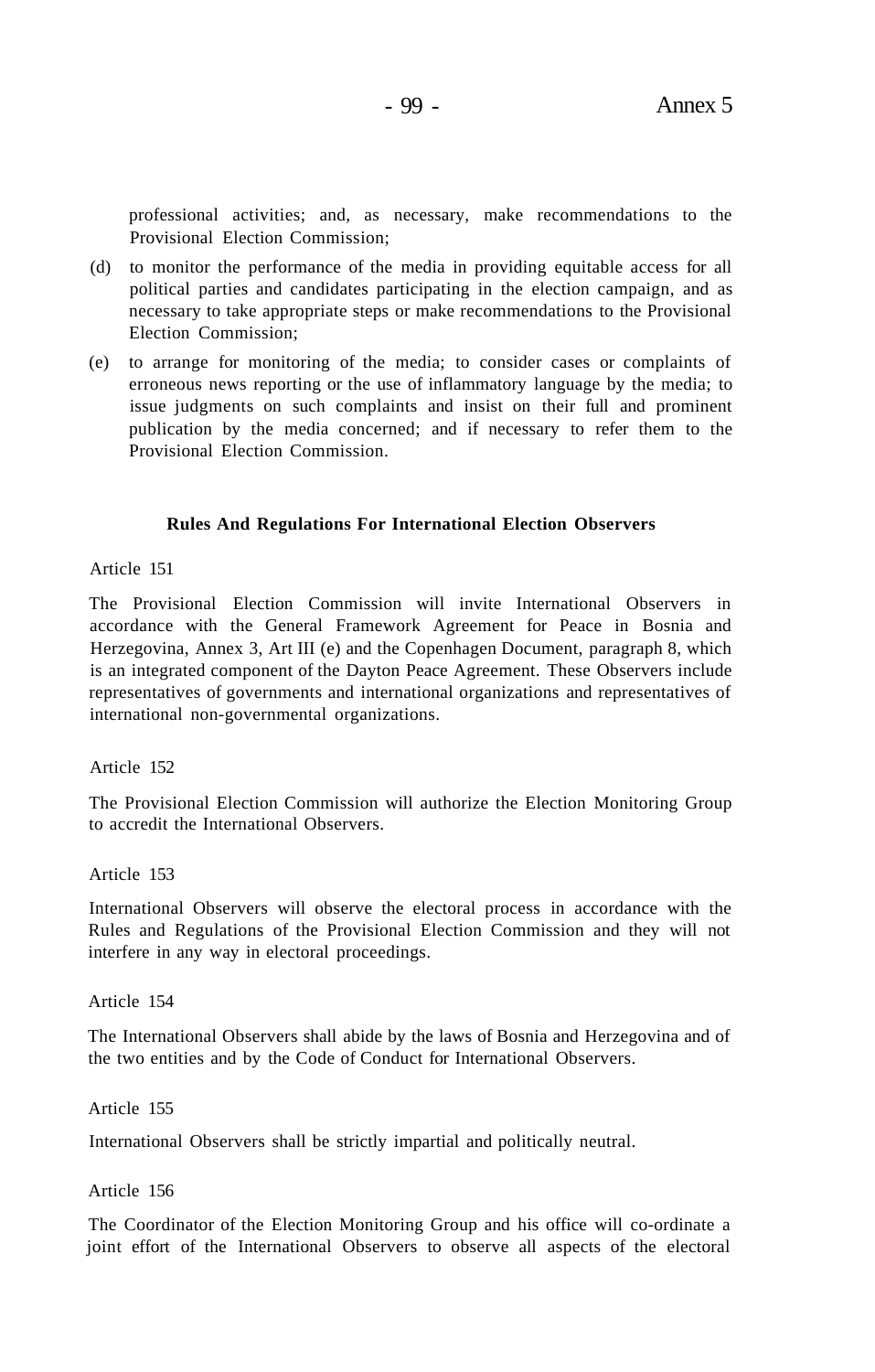process. International Observers will be present at polling stations and counting centres and their observations will be the basis of the overall assessment of the electoral process.

Article 157

The Coordinator of the Election Monitoring Group may report periodically and independently on the elections inside and outside the country. After the official announcement of the results the Coordinator of the Election Monitoring Group will make a final evaluation on the conduct of the election in a report to the Chairman in Office of the OSCE.

Article 158

The Election Monitoring Group shall be responsible for coordinating the operations and the security measures for the international observation.

Article 159

The International Observers shall have access to all relevant documents and meetings, shall be free to contact any person at any time during the entire period of the electoral process and shall have access to all polling stations and counting centres.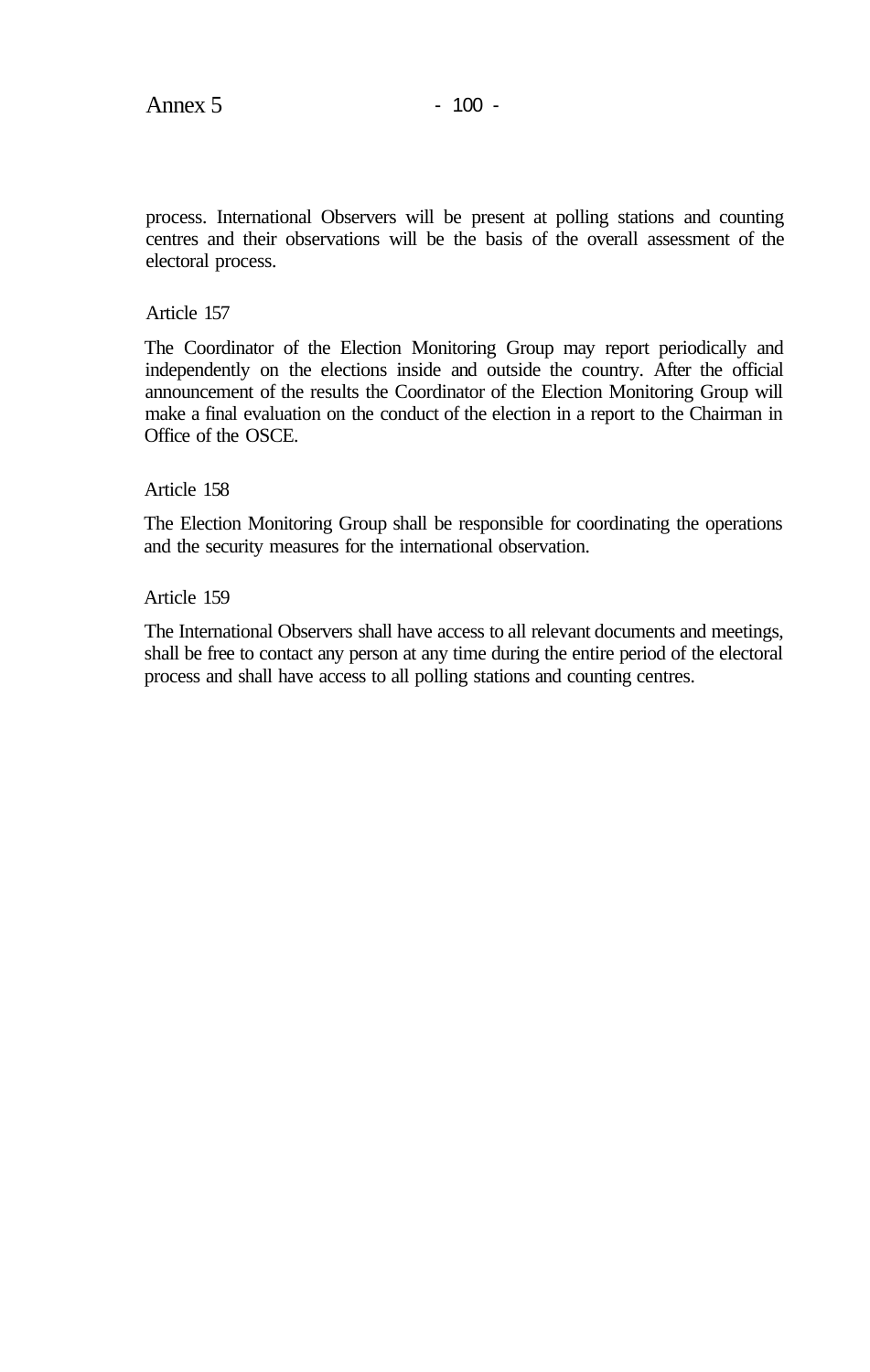## **ANNEX 6:**

# **INDIA: MODEL CODE OF CONDUCT FOR THE GUIDANCE OF POLITICAL PARTIES AND CANDIDATES 1996**

#### **Election Commission of India**

#### I. General Conduct

1. No party or candidate shall indulge in any activity which may aggravate existing differences or create mutual hatred or cause tension between different castes and communities, religious or linguistic.

2. Criticism of other political parties, when made, shall be confined to their policies and programme, past record and work. Parties and candidates shall refrain from criticism of **all** aspects of private life, not connected with the public activities of the leaders or workers of other parties. Criticism of other parties or their workers based on unverified allegations or on distortion shall be avoided.

3. There shall be no appeal to caste or communal feelings for securing votes. Mosques, Churches, Temples or other places of worship shall not be used as forum for election propaganda.

4. All parties and candidates shall avoid scrupulously all activities which are 'corrupt practices' and offences under the election law, such as the bribing of voters, intimidation of voters, personation of voters, canvassing within 100 meters of a polling station, holding public meetings during the period of 48 hours ending with the hours fixed for the close of the poll, and the transport and conveyance of voters to and from polling station.

5. The right of every individual for peaceful and undisturbed home life shall be respected, however much the political parties or candidates may resent his/her political opinions or activities. Organising demonstration or picketing before the houses of individuals by way of protesting against their opinions or activities shall not be resorted to under any circumstances.

6. No political party or candidate shall permit its or his/her followers to make use of any individual's land, building, compound wall etc., without his permission for erecting flag staffs, suspending banners, pasting notices, writing slogans, etc.

7. Political parties and candidates shall ensure that their supporters do not create obstructions in or break up meetings and processions organised by the other parties. Workers or sympathizers of one political party shall not create disturbances at public meetings organized by another political party by putting question orally or in writing or by distributing leaflets of their own party. Processions shall not be taken out by one party along places at which meetings are being held by another party. Posters issued by one party shall not be removed by workers of another party.

#### II. Meetings

1. The party or candidate shall inform the local police authorities of the venue and time of any proposed meetings well in time so as to enable the police to make necessary arrangements for controlling traffic and maintaining peace and order.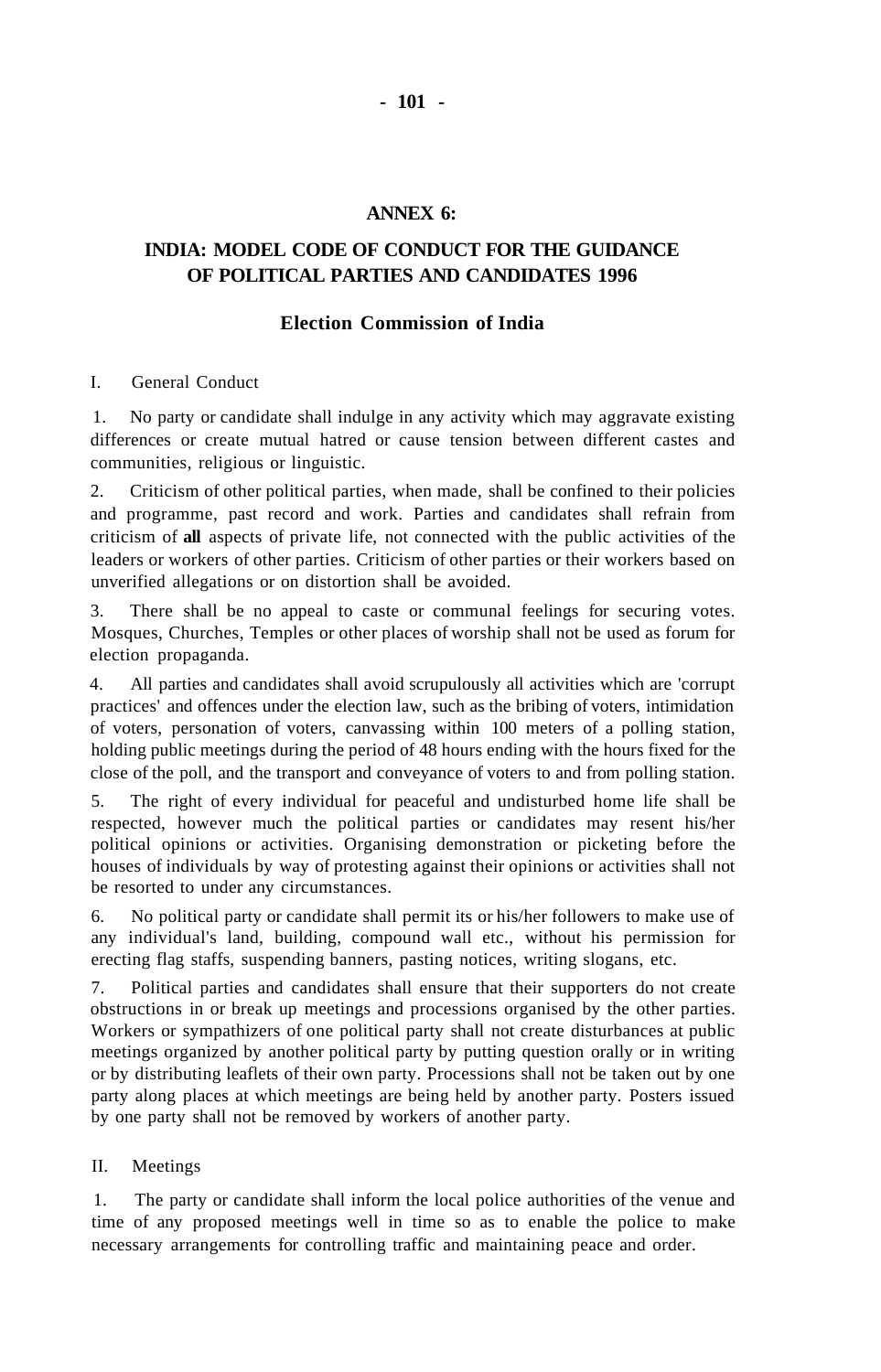2. A party or candidate shall ascertain in advance if there are any restrictive or prohibitory orders in force in the place proposed for the meetings. If such orders exist, they shall be followed strictly. If any exemption is required from such orders it shall be applied for and obtained well in time.

3. If permission or license is to be obtained for the use of loudspeakers or any other facility in connection with any proposed meeting, the party or candidate shall apply to the authority concerned well in advance and obtain such permission or license.

4. Organisers of a meeting shall invariably seek the assistance of the police on duty for dealing with persons disturbing a meeting or otherwise attempting to create disorder. Organisers themselves shall not take action against such persons.

## III. Processions

1. A party or candidate organising a procession shall decide before hand the time and place of the starting of the procession, the route to be followed and the time and place at which the procession will terminate. There shall ordinarily be no deviation from the programme.

2. The organisers shall give advance intimation to the local police authorities of the programme so as to enable the latter to make necessary arrangements.

3. The organisers shall ascertain if any restrictive orders are in force in the localities through which the procession has to pass, and shall comply with the restrictions unless exempted specially by competent authority. Any traffic regulations or restrictions shall also be carefully adhered to.

4. The organisers shall take steps in advance to arrange for passage of the procession so that there is no block or hindrance to traffic. If the procession is very long, it shall be organised in segments of suitable lengths so that at convenient intervals, especially at points where the procession has to pass road junctions, the passage of held-up traffic could be allowed by stages, thus avoiding heavy traffic congestion.

5. Processions shall be so regulated as to keep as much to the right of the road as possible and the direction and advice of the police on duty shall be strictly complied with.

6. If two or more political parties or candidates propose to take processions over the same route or parts thereof at about the same time, the organisers shall establish contact well in advance and decide upon the measures to be taken to see that the processions do not clash or cause hindrance to traffic. The assistance of the local police shall be availed of for arriving at a satisfactory arrangement. For this purpose the parties shall contact the police at the earliest opportunity.

7. The political parties or candidates shall exercise control to the maximum extent possible in the matter of processionists carrying articles which may be put to misuse by undesirable elements, especially in moments of excitement.

8. The carrying of effigies purporting to represent members of other political parties or their leaders, burning such effigies in public and such other forms of demonstration shall not be countenanced by any political party or candidate.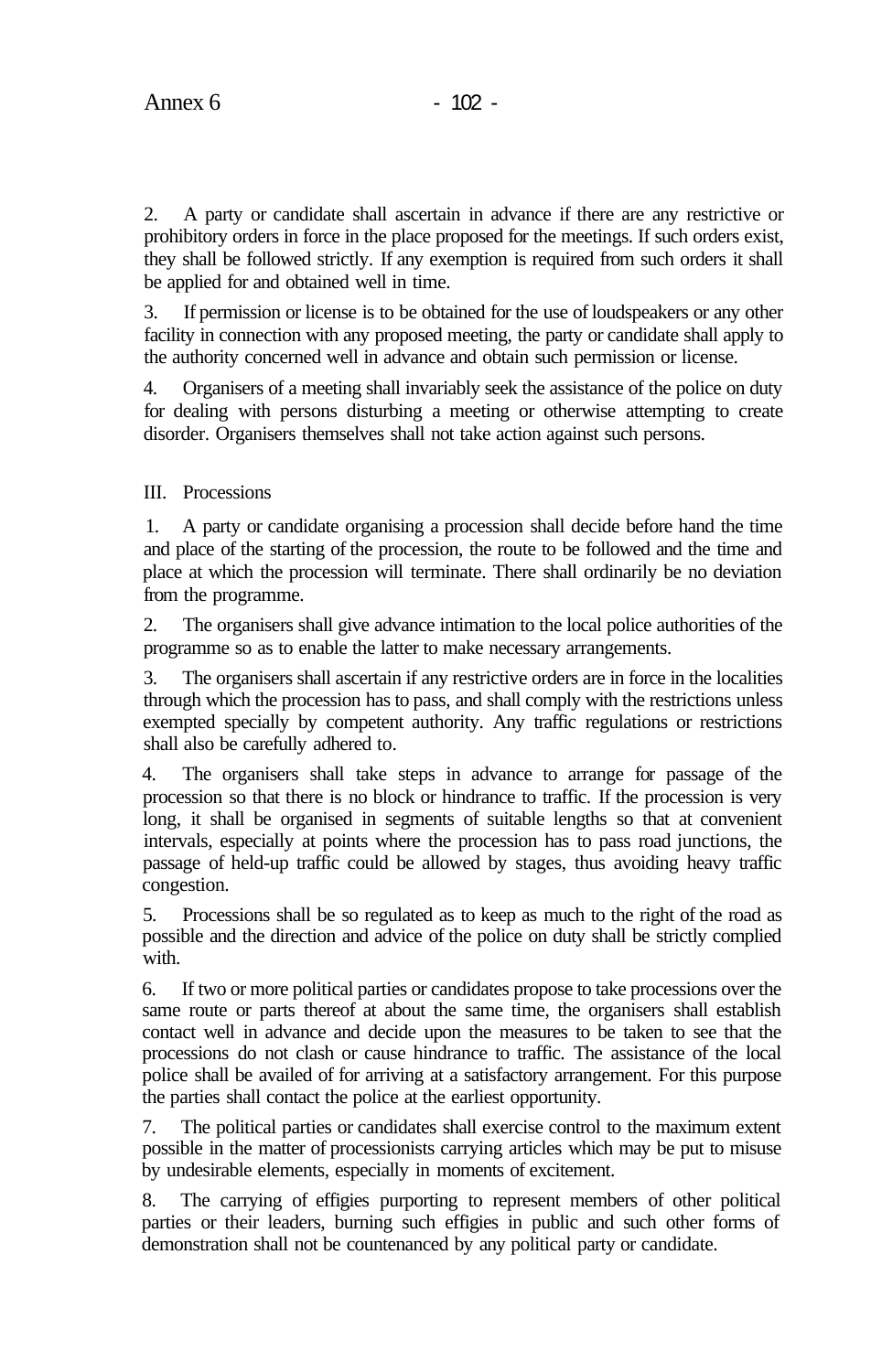#### IV. Polling Day

All political parties and candidates shall:

- (i) co-operate with the officers on election duty to ensure peaceful and orderly polling and complete freedom to the voters to exercise their franchise without being subjected to any annoyance or obstruction;
- (ii) supply to their authorised workers suitable badges or identity cards;
- (iii) agree that the identity slips supplied by them to voters shall be plain (white) papers and shall not contain any symbol, name of the candidate or the name of the party;
- (iv) refrain from serving or distributing liquor on polling day and during twenty-four hours preceding it;
- (v) not allow unnecessary crowds to be collected near the camps set up by the political parties and candidates near the polling booths so as to avoid confrontation and tension among workers and sympathizers of the parties and candidates;
- (vi) ensure that the candidate's camps shall be simple. They shall not display any posters, flags, symbols or any other propaganda material. No eatables shall be served or crowds allowed at the camps; and
- (vii) co-operate with the authorities in complying with the restrictions to be imposed on the plying of vehicles on the polling day and obtain permits for them which should be displayed prominently on those vehicles.
- V. Polling Booth

Excepting the voters, no one without a valid pass from the Election Commission shall enter the polling booths.

#### VI. Observers

The Election Commission is appointing observers. If the candidates or their agents have any specific complaint or problem regarding the conduct of the elections they may bring the same to the notice of the observer.

#### VII. Party in Power

The party in power, whether at the centre or in the State or States concerned, shall ensure that no cause is given for any complaint that it has used its official position for the purposes of its election campaign, and in particular:

- (i)(a) The Ministers shall not combine their official visit with electioneering work and shall also not make use of official machinery or personnel during electioneering work;
	- (b) Government transport including official aircrafts, vehicles, machinery and personnel shall not be used for furtherance of the interest of the party in power;
- (ii) Public places such as maidans etc., for holding election meetings, and use of helipads for airflights in connection with elections, shall not be monopolised by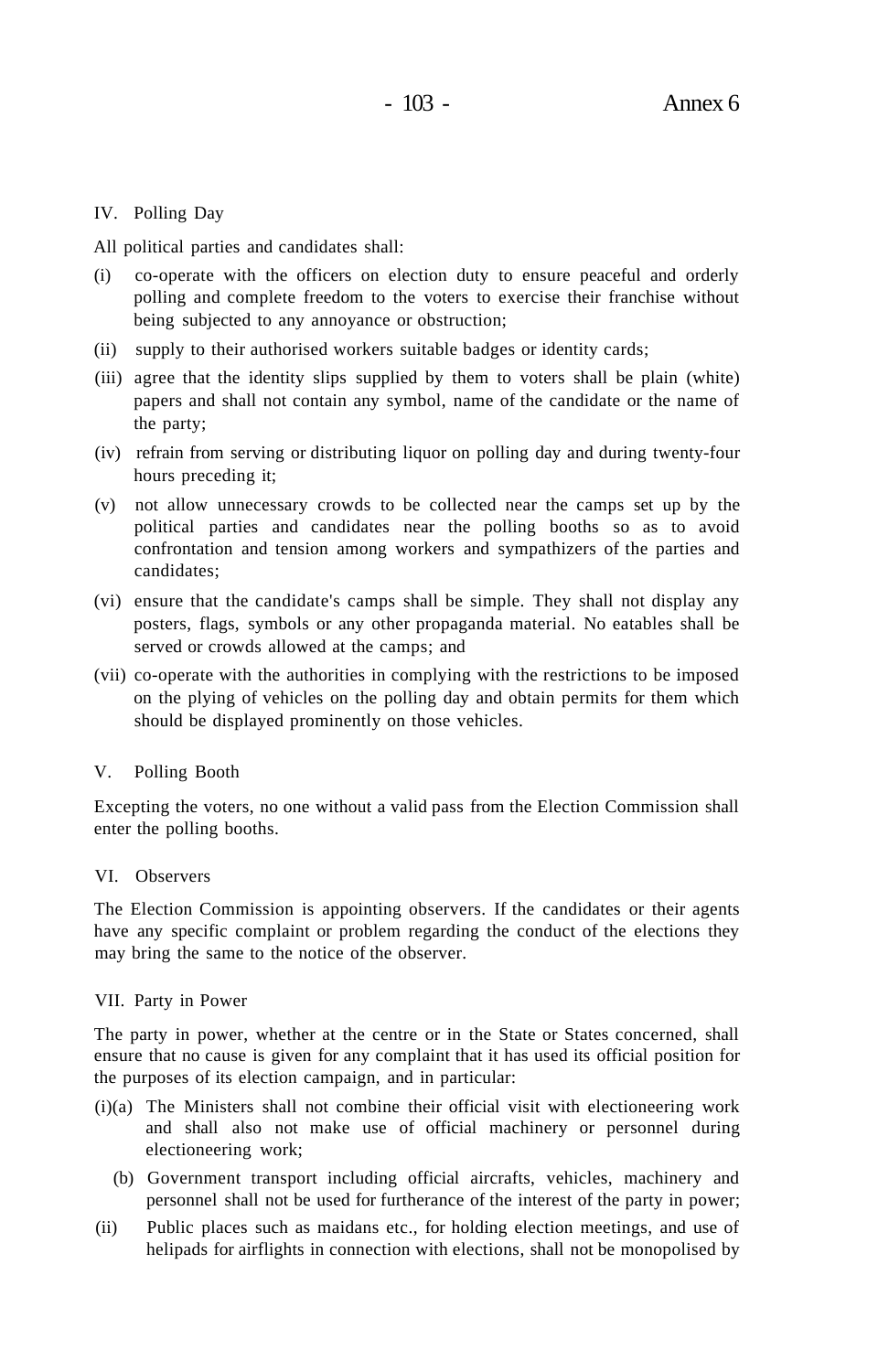itself. Other parties and candidates shall be allowed the use of such places and facilities on the same terms and conditions on which they are used by the party in power;

- (iii) Rest houses, dak bungalows or other Government accommodation shall not be monopolised by the party in power or its candidates and such accommodation shall be allowed to be used by other parties and candidates in a fair manner but no party or candidate shall use or be allowed to use such accommodation (including premises appertaining thereto) as a campaign office for holding any public meeting for the purposes of election propaganda;
- (iv) Issue of advertisement at the cost of public exchequer in the newspapers and other media and the misuse of official mass media during the election period for partisan coverage of political news and publicity regarding achievements with a view to furthering the prospects of the party in power shall be scrupulously avoided.
- (v) Ministers and other authorities shall not sanction grants/payments out of discretionary funds from the time elections are announced by the Commission;
- (vi) From the time the elections are announced by the Commission, Ministers and other authorities shall not:-
	- (a) Announce any financial grants in any form or promises thereof; or
	- (b)Lay foundation stones etc., of projects or schemes of any kind; or
	- (c)Make any promise of construction of roads, provision of drinking water facilities, etc.; or
	- (d)Make any ad hoc appointments in Government, public undertakings etc., which may have effect or influencing the voters in favour of the party in power.
- (vii) Ministers of Central or State Government shall not enter any polling station or place of counting except in their capacity as a candidate or voter or authorised agent.

Reissued 1996 TN Seshan Chief Election Commissioner of India New Delhi, January 1996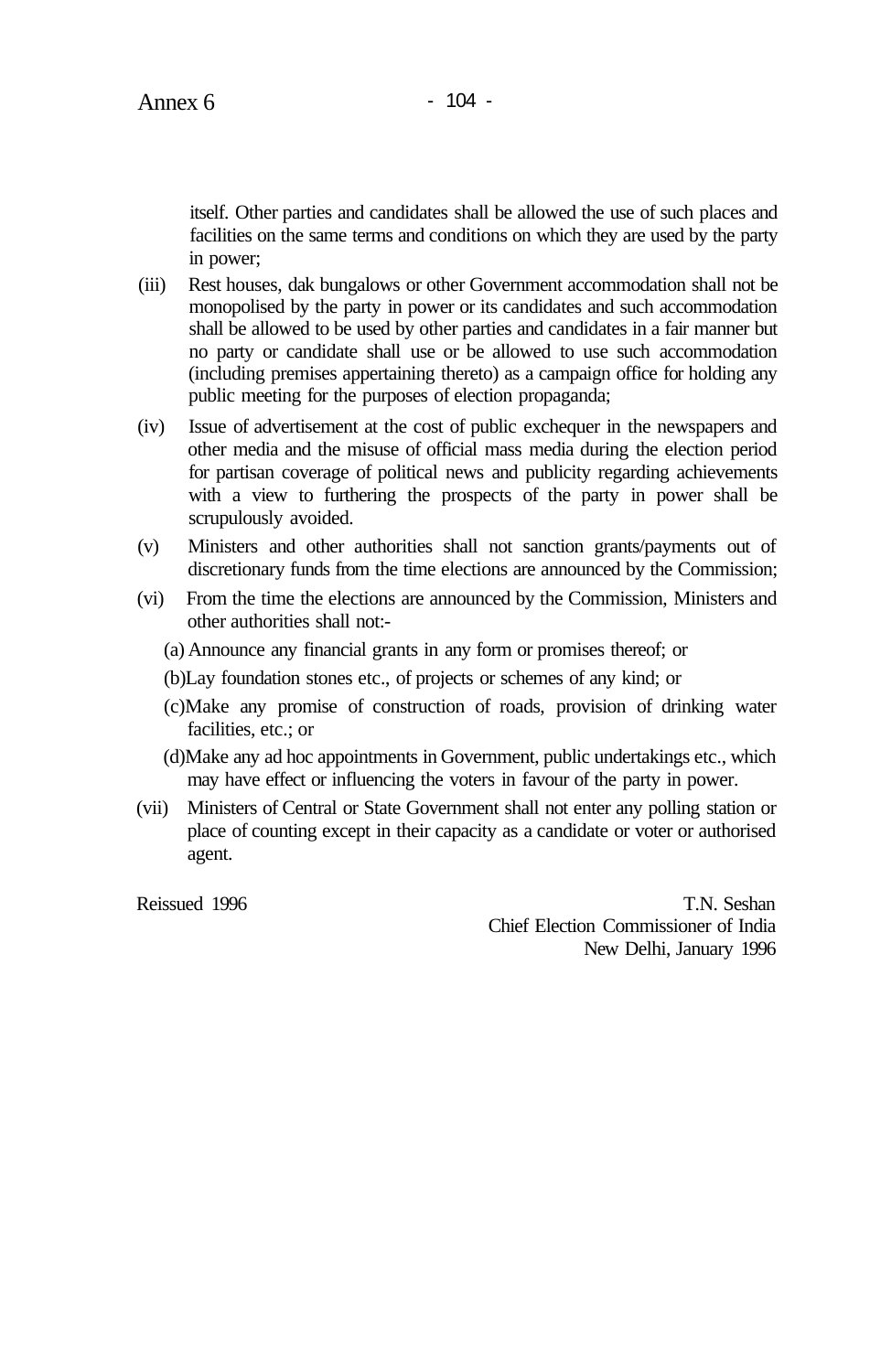#### **ANNEX 7:**

# **ST KITTS AND NEVIS: CODE OF CONDUCT FOR THE POLITICAL PROCESS**

## **Ethical Guidelines Issued by St. Kitts Christian Council, Nevis Christian Council, St. Kitts Evangelical Association, Nevis Evangelical Association June 1995**

#### General Elections Ethical Guidelines

Pursuant to the Code of Conduct for the Political Process which was issued in 1993, The St. Kitts Christian Council, the St. Kitts Evangelical Association, the Nevis Christian Council and the Nevis Evangelical Association now issue Guidelines for Elections in St. Kitts and Nevis.

In our democracy, different strategies for social and economic development will be presented by the various political parties, and it is the people's right to make a choice through the process of General Elections. It is therefore the responsibility of all political leaders to propose the best way forward for all, especially for the poor or oppressed or marginalised.

However, electioneering is potentially divisive, and in the heat of campaigning it may be forgotten that we are one people. The following guidelines are being proposed in the interest of mature campaigning and fair and free elections. We therefore call on all concerned to accept and adhere to them:

- A. To the Electoral Commission
	- The Electoral Commission should continue to be transparent and impartial.
	- Ensure that any person who is eligible to vote and does so apply is properly registered.
	- Any person who is eligible and properly registered to vote should not be denied the right to vote.
- B. To Candidates for Election, their Associates and Supporters
	- Candidates in any General Election need to justify their suitability by presenting proposals for the betterment of St. Kitts and Nevis, its people and land, and its interaction with the Caribbean region and the world.
	- The emphasis must be on issues rather than personalities.
	- No abusive attacks or innuendos may be directed to campaigners or their family members for reasons of their race, social origins and background, education, gender, religion, or any other reason.
	- Candidates must seek to be truthful about the past and present socioeconomic state of St. Kitts and Nevis.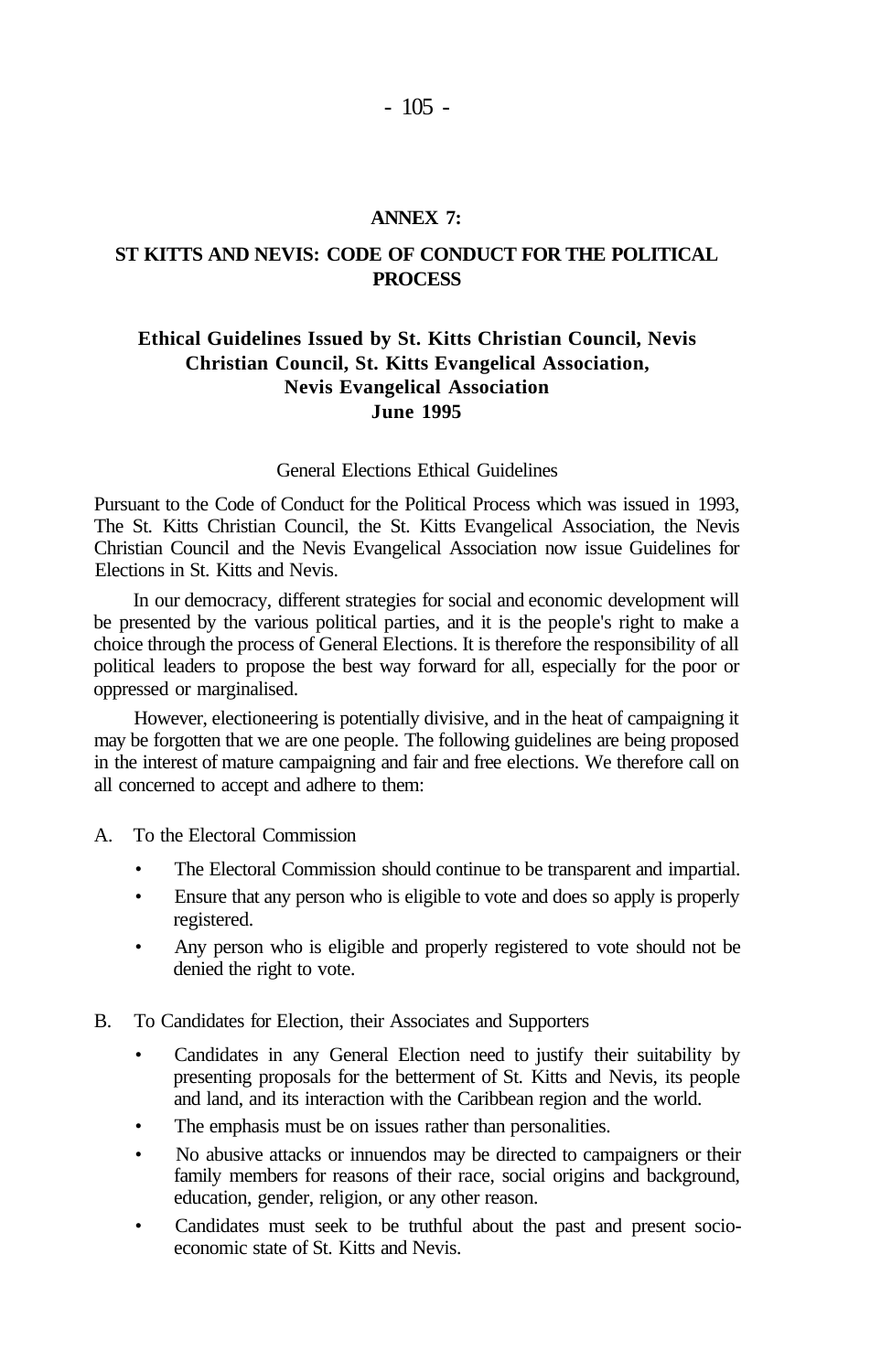- Candidates must avoid raising unfulfillable expectations and making unrealistic promises.
- Care must be taken not to incite sectional hostility or violence.
- To further demonstrate political maturity and foster unity among the people, Parties not forming the Government should appeal to the Nation via the media to respect and acknowledge the Government formed by due process of the Constitution of the Federation.
- Campaign slogans and the like, affixed to walls, poles etcetera, should be such as are easily removable when campaigning ends. Special care should be taken to avoid defacing historic sites.
- Electoral regulations should be observed and not circumvented.
- Every person entitled to vote must be able to do so freely. Victimization of persons, interference with employment rights, intimidation, and the enticement with favours are gravely wrong.
- Avoid language that is abusive, indecent of inflammatory.
- When the election results have been finalized, unsuccessful candidates should accept defeat in the true spirit of sportsmanship and successful candidates should celebrate victory gracefully and humbly.
- C. To Voters
	- It is the individual's fundamental right to vote. A voter should not abstain from voting without good reason.
	- All persons eligible to register should seek at all times to be honest with the information they impart.
	- Do not sell your vote. You thereby forfeit your freedom of choice and devalue your worth as a person.
	- Exercise your responsibility for the well-being of St. Kitts and Nevis by voting for a candidate of ability and integrity. Integrity would include adherence to the ethical guidelines herein.
	- Integrity, good character, and sound judgement as manifested in your behaviour as a Voter is important to the Political Process, and those whom you seek to elect.
	- Vote after serious consideration of all candidates' policies,
	- Each person has a right to his or her views and to support the candidate he or she prefers. Respect must be maintained for the opinion of others.
	- Each voter has a responsibility to obey the law and to promote the maintenance of law and order throughout the Federation.
- D. To the Media
	- Report the campaigning honestly and impartially.
	- Ensure that news stories are accurate.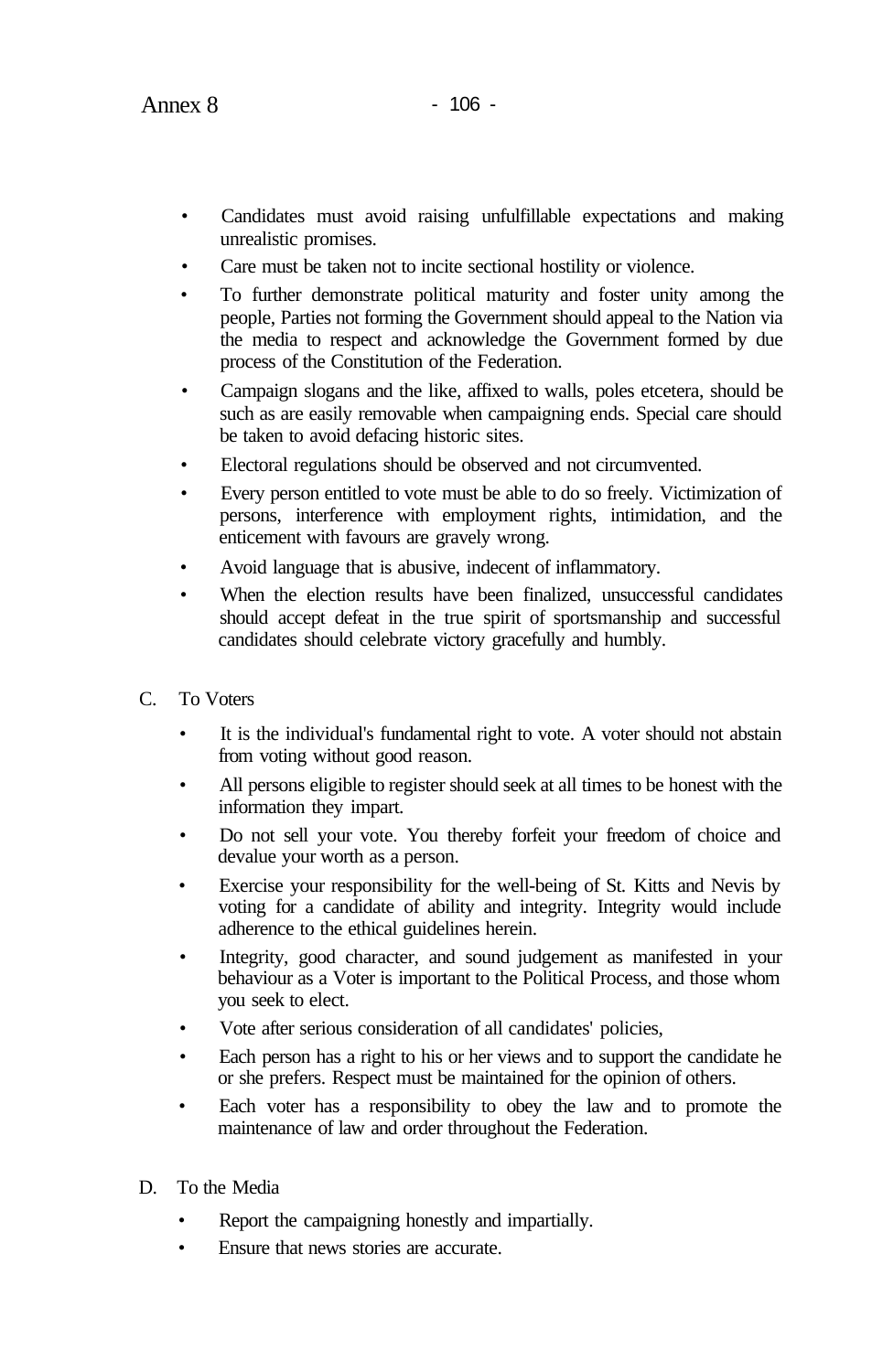- Avoid the temptation to sensational reporting.
- Independent Candidates and Political Parties should be given equal time on the National Broadcasting Service.

## To Be Signed by Leaders of Parties

We the undersigned candidates, who in the forthcoming elections will be leading other candidates seeking seats in the National Assembly of St. Kitts and Nevis, approve of the ethical guidelines issued by the St. Kitts Christian Council, the St. Kitts Evangelical Association, the Nevis Christian Council and the Nevis Evangelical Association, and pledge that we will put unreservedly into effect the guidelines provided for candidates, their associates and supporters, and request those whom we lead to do so.

# To Be Signed by Independent Candidates

I the undersigned candidate, who will be seeking a seat in the National Assembly of St. Kitts and Nevis, approve of the Ethical Guidelines issued by the St. Kitts Christian Council, the St. Kitts Evangelical Association, the Nevis Christian Council and the Nevis Evangelical Association and pledge that I will put unreservedly into effect the guidelines provided for candidates, their associates and supporters.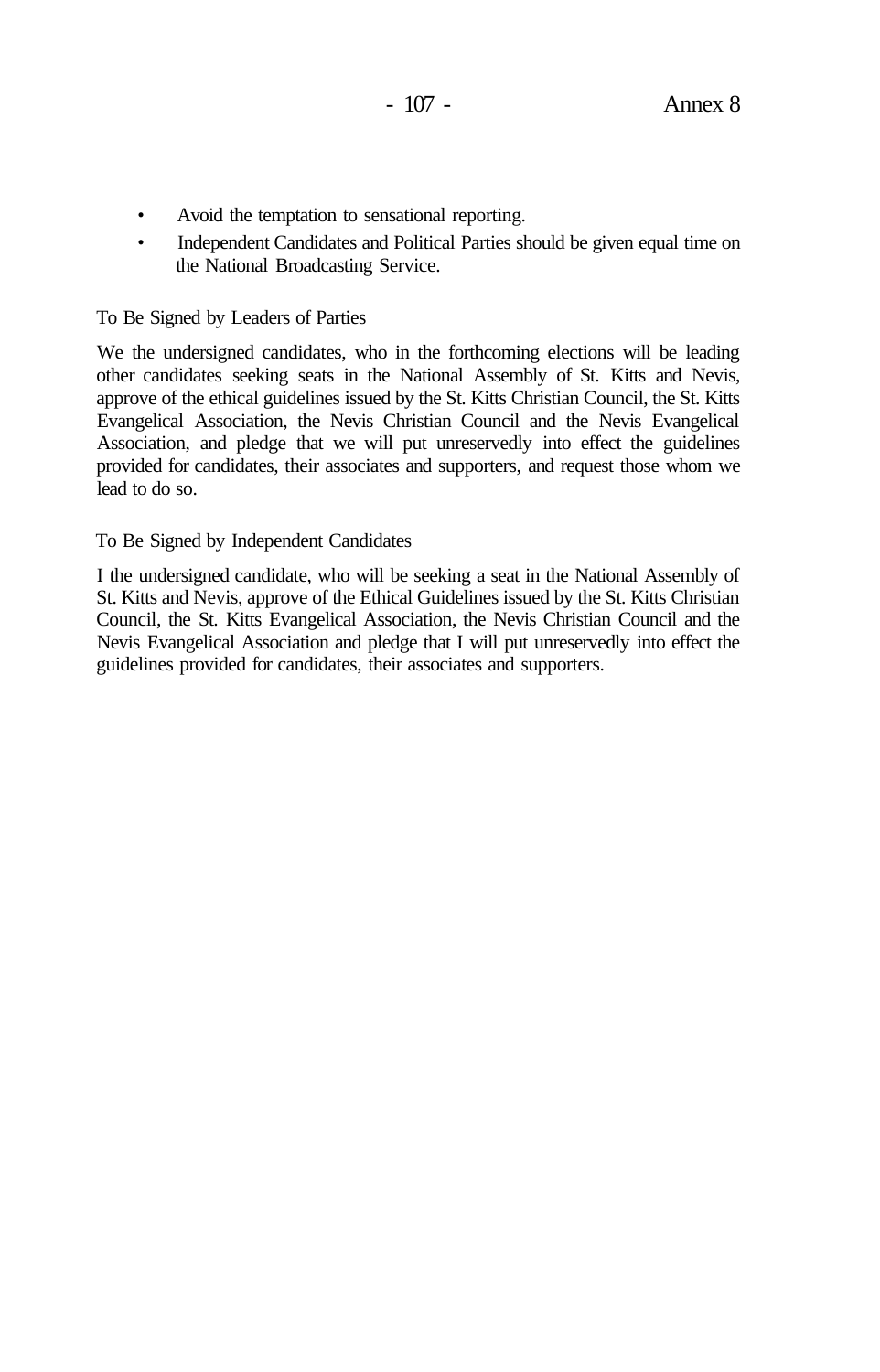#### **ANNEX 8:**

### **UNITED REPUBLIC OF TANZANIA**

# **The National Electoral Commission Guidelines for the Coverage of the General Elections of 1995 by the Government Owned Media Presidential and Parliamentary General Elections for the United Republic**

#### 1. Introduction

The Constitution of the United Republic guarantees freedom of opinion and expression that is to say, the right to hold and express opinions freely and to seek, receive and impart information and ideas through any media, whether through printed materials, or radio or television broadcasts. The media wield can assert (sic) enormous impact on society and can therefore play an important role in educating, informing and motivating the public for the common good. However, they can only achieve these lofty objectives if they deliberately adopt and observe certain guidelines and professional ethics for their editorial policy and in their handling of the factual news.

2. These Guidelines shall apply after necessary consultations with parties has been finalised and shall be applicable up to 28th October 1995.

#### **Guidelines for Government Owned Media During Election Campaign**

- 3. General Guidelines
- (a) Events

Reports of factual happenings should be accurate and without bias. Editorials and commentaries on events should be clearly distinguished from plain reports of events.

(b) Controversial Issues

Where a public issue is controversial fair representation of the opposing sides should be afforded. Requests by any person or group to present their case on controversial public issues should be considered on their individual merits and in the light of their contribution to the public interest.

- 4. Specific Guidelines
- (a) Access by Political Parties

(i)(a) The government owned media in mainland Tanzania consists of Radio Tanzania Dar es Salaam (RTD) and two newspapers — 'The Daily News' and 'The Sunday News'.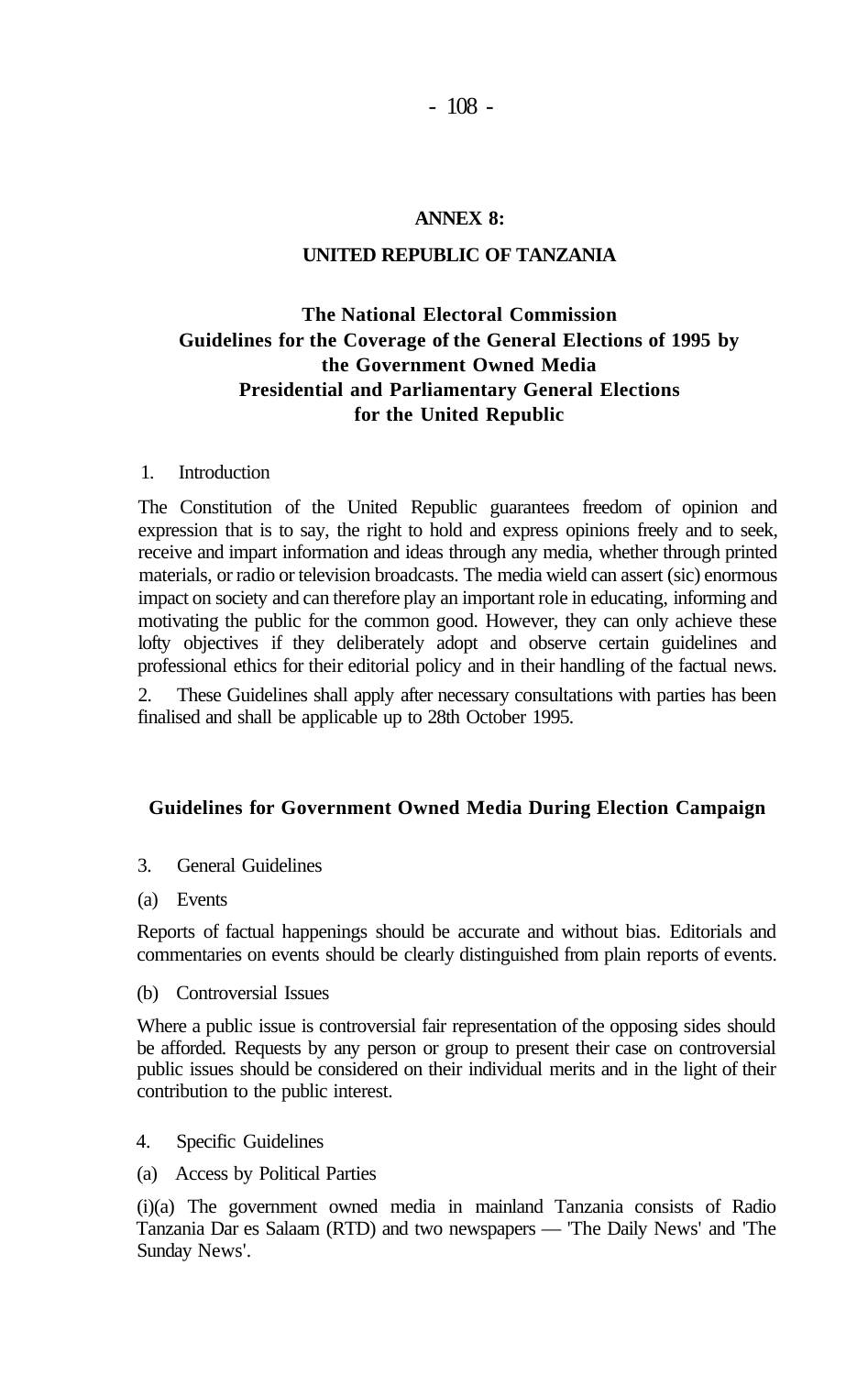(b) The government owned media in Zanzibar consist of Television Zanzibar (TVZ) and Radio Zanzibar which will be available after consultation between National Electoral Commission and Zanzibar Electoral Commission.

(ii) Access to the government owned media shall be given free of charge and on an equal basis to all political parties which qualify and wish to campaign in the Presidential and Parliamentary Elections for the United Republic. Accordingly broadcasts should devote an equal period of time and the print media should make available the same amount of space for each qualified political party. The National Electoral Commission shall notify the media of the parties that qualify for this free coverage. The existing programmes aired by RTD available for political campaigning are:-

- (a) News Bulletins
- (b) TUAMBIE
- (c) MAJIRA.

These programmes should be apportioned fairly and equitably among the Presidential and Vice Presidential Candidates and the qualified political parties.

(iii) No paid political programme should be accepted by the government owned media for dissemination of such programme during the election campaign save for 'kipindi maalum' to be facilitated by the National Electoral Commission.

 $(iv)$ 

#### (a) Submission of Programmes

Programmes should be submitted by a political party concerned within seven days before the expected allocated time or space for publication.

- (b) Political Programmes submitted to the government owned media for publication shall be in accordance with allocated time or space. Any extra material shall be returned to the political party concerned.
- (c) Controversial Materials

If any of the media believes that a political programme is not in good taste, or contrary to the public interest, security, peace or morality, they may reject the political message in question in the presence of the appointed representative of the political party concerned. However, specific details should be provided for the rejection and opportunity be given for changing the material to meet broadcast or publication standards.

(d) Correction of Errors by the Media

The media may not censor or alter in any manner any of the materials presented by the parties or candidates to rectify the broadcasting or publication of errors, except after the consultations with the party concerned.

(v) Disclaimers

The media shall insert or publish a disclaimer whenever a political programme is published by their medium. The disclaimer shall be made by the same medium which made the publication.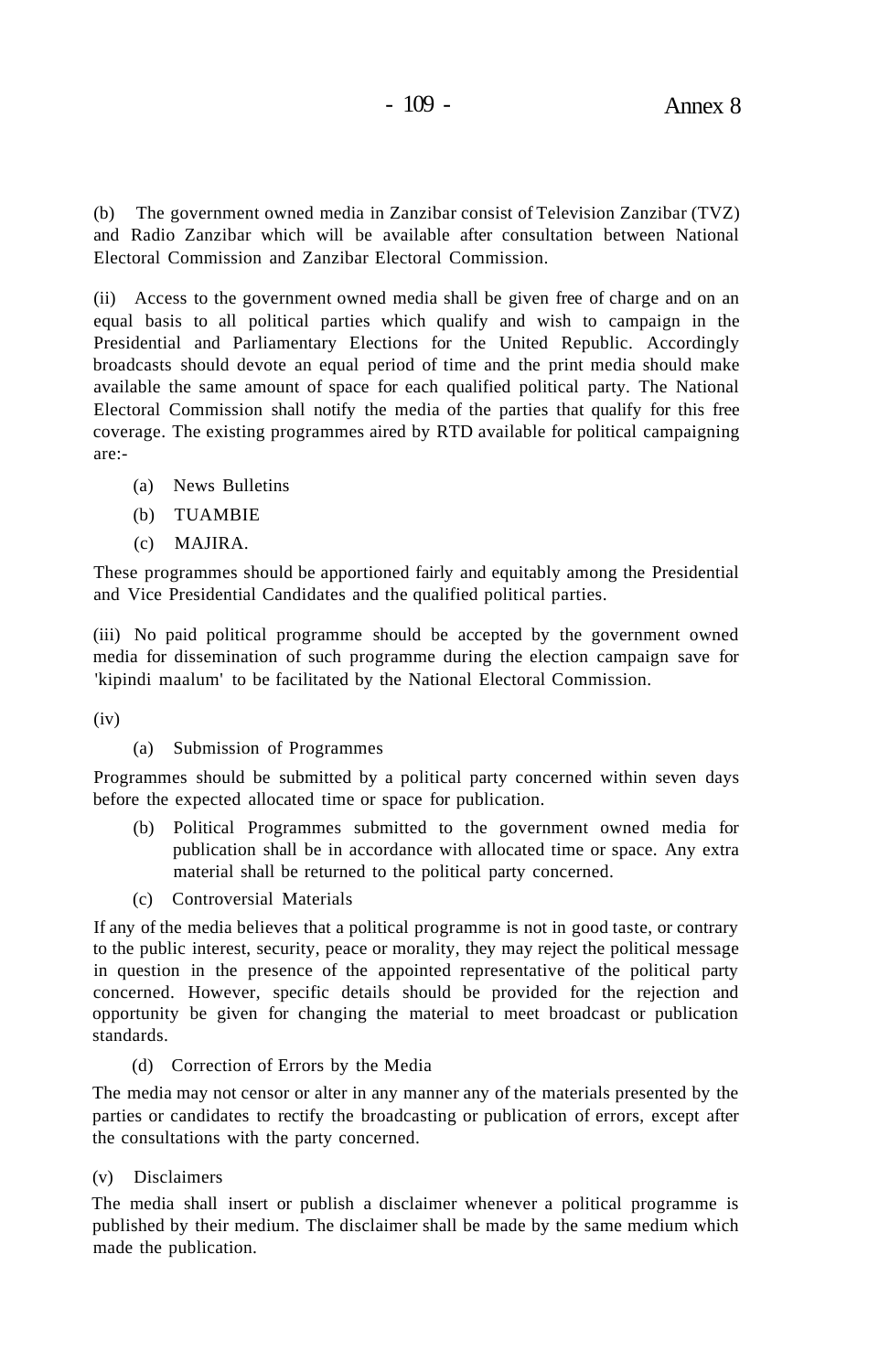#### (vi) Incumbency

It is the responsibility of publishers to ensure that they do not become the vehicles by which participants in the election unduly benefit from their incumbency in Government.

#### (B) Requirements

The Mass Media shall ensure that all the registered political parties will cooperate in abiding by the election guidelines during the campaign period.

## **National Electoral Commission**

## **Coverage of the General Elections of 1995 by the Private News Media**

#### Introduction

The Constitution of the United Republic guarantees freedom of opinion and expression that is to say, the right to hold and express opinions freely and to seek, receive and impart information and ideas through any media, whether through printed materials, or radio or television broadcasts. The media wield can assert enormous impact on society and can therefore play an important role in educating, informing and motivating the public for the common good. However, they can only achieve these lofty objectives if they deliberately adopt and observe certain guidelines and professional ethics for their editorial policy and in their handling of the factual news. It is common knowledge that election campaign period started on 30th August 1995 and will end on the 28th October, 1995.

#### **Guidelines**

In order to have before them the right kind of information on the candidates and party policies on which to base their choice, the voters will need a fair and unbiased coverage by the mass media.

The National Electoral Commission therefore urges the private media to observe the following points:

#### (a) News

To be fair and without bias in the reporting of factual happenings, which should be clearly distinguished from news analysis, commentaries and editorials. Professional ethics should be maintained in the use and selection of news sources.

#### (b) Controversial Public Issues

Opportunity for fair representation of opposing sides should be granted. Requests by individuals or groups to present their views on controversial public issues should be considered on the basis of merit and in the light of their bearing on the public interest.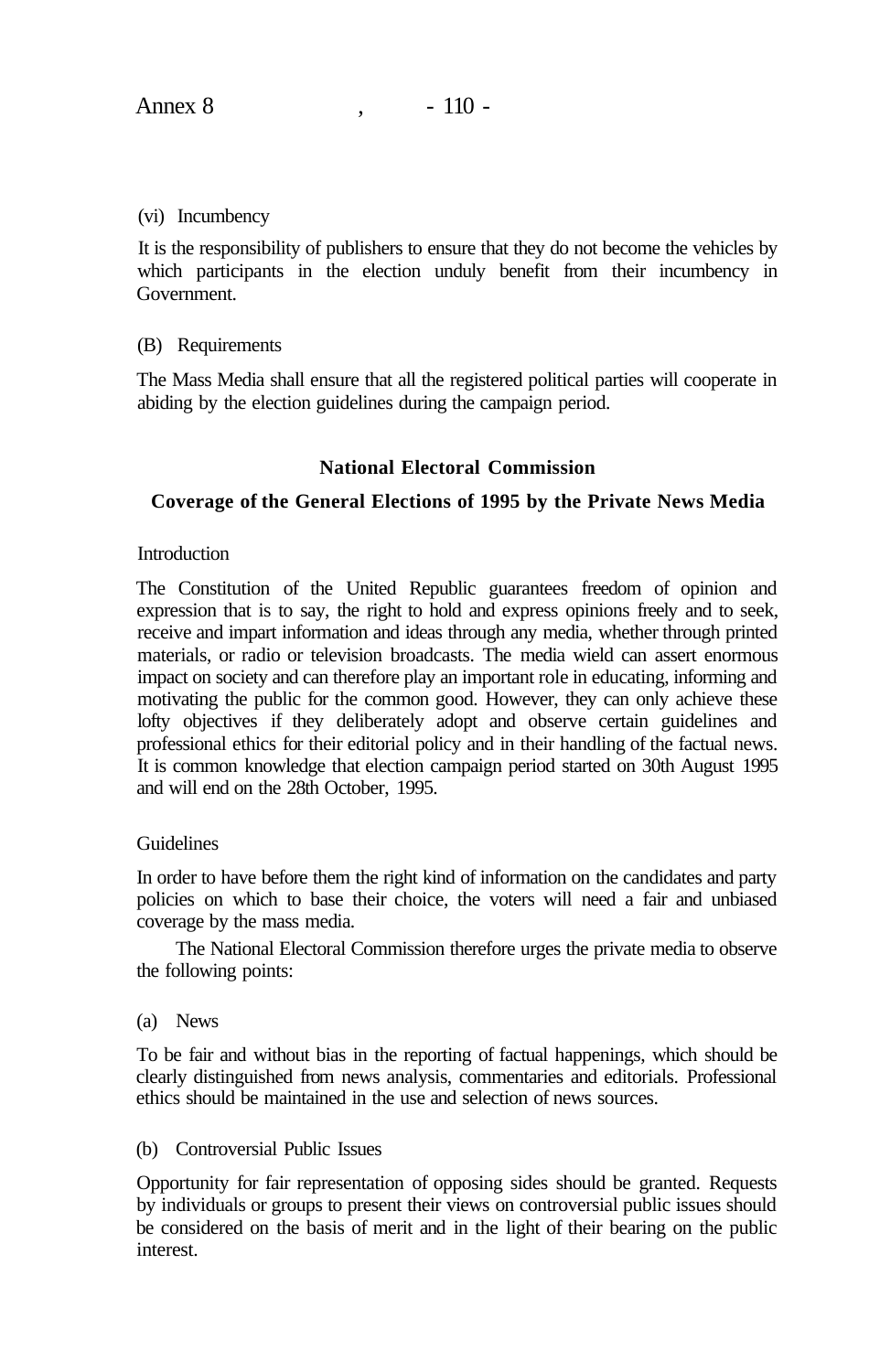## (c) Access by Political Parties to Gratuitous Programmes

The National Electoral Commission requests the broadcast media (radio and television) to make available, weekly and at no cost a reasonable amount of time or space, for each qualified political party to deliver political advertisements.

The National Electoral Commission shall notify the media of the political parties which qualify for this free coverage. All such programmes should be clearly identified as a public service to political parties.

#### (d) Submission of Programmes

The media may establish reasonable deadlines for the submission of the materials in order to fit their broadcast or publication schedule.

The media shall ensure that all political parties are given equal treatment and access as to time and space for the publication of their political programmes.

## (e) Correction of Errors by the Media

The media may not censor or alter in any manner any of the materials presented by the parties or candidates to rectify the broadcasting or publication of errors, except after the consultations with the party concerned.

#### (f) Controversial Materials

If any of the media believes that a political programme is not in good taste, or contrary to the public interest, security, peace or morality, they may reject the political message in question in the presence of the appointed representative of the political party concerned. However, specific details should be provided for the rejection and opportunity be given for changing the material to meet broadcast or publication standards.

#### (g) Paid Political Advertisements

Political parties or candidates who require additional time and space should pay for all the extra advertisements, preferably at the lowest established rates, but each party should be charged at the same rate. However, one political party or candidate should not be allowed to block access by other parties or candidates by purchasing all available time or space.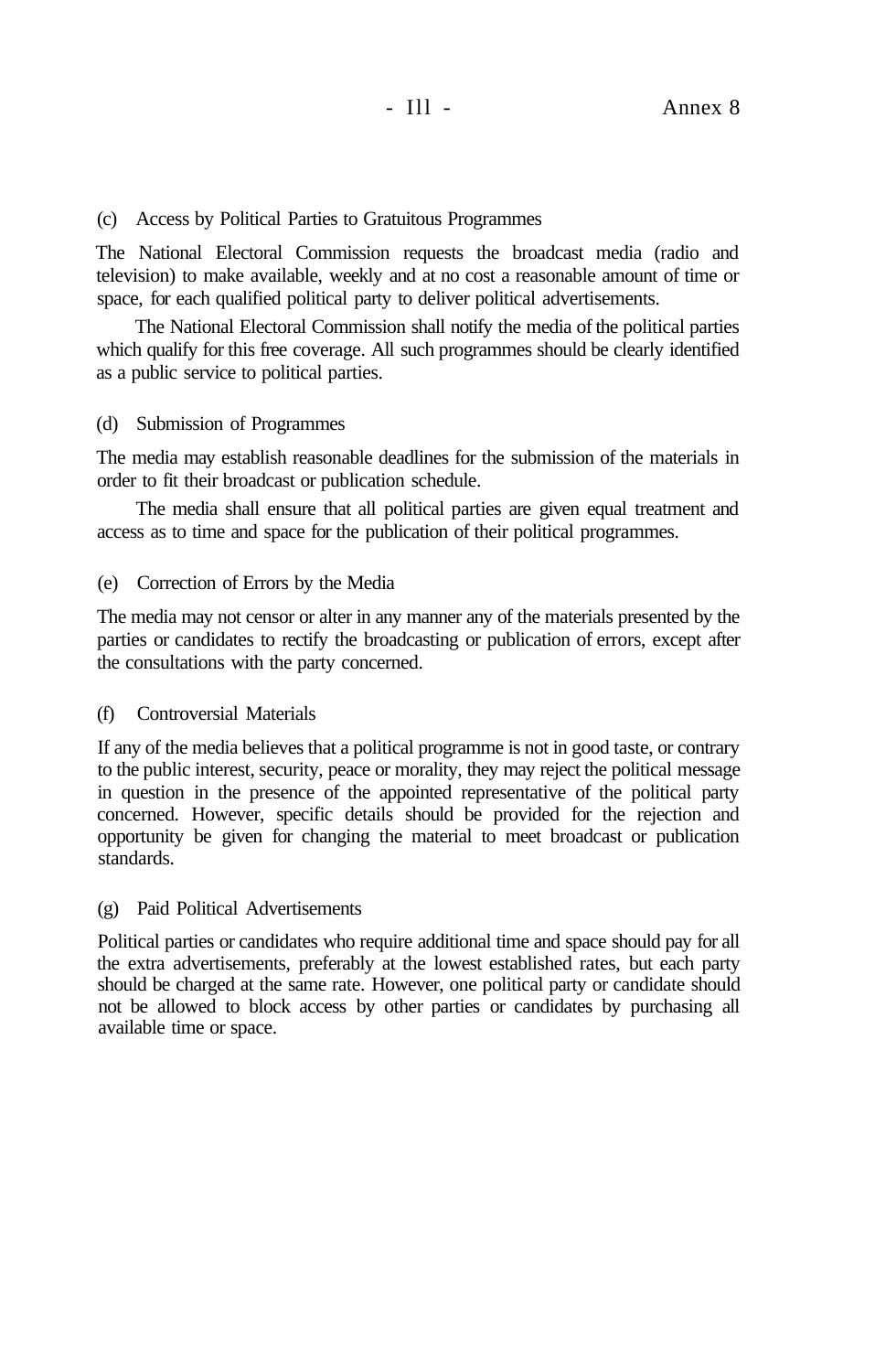## ANNEX **9:**

## PALESTINE

# **Government of Israel - Palestine Liberation Organization, Declaration of Principles on Interim Self-Government Arrangements<sup>257</sup>**

# **Annex II**

# **Protocol concerning Elections**

Article IV The Election Campaign

1. General campaign provisions

a. All activities carried out by nominated candidates, or by political parties, coalitions, or groupings of electors who have nominated candidates, or for their benefit, that are directly addressed to obtain the electorate's vote, shall constitute campaign activities. Candidates and their supporter promote their campaign by any legal means.

b. The official campaign period of the election, during which the provisions relating to the election campaign will apply, will start 22 days before polling day and close 24 hours before the polls open. Campaigning on the day before polling day, or on polling day itself, will not be permitted,

2. Rallies and meetings

a. The CEC will publish a list of venues and facilities available for election rallies and meetings, which shall include all recognized public open air meeting places and all public buildings with a recognized public meeting hall. The CEC will also publish a list of routes available for marches. These lists will be posted in each constituency in the respective DEO. Such campaign activities shall be conducted at venues and facilities included in the lists published by the CEC.

b. Without derogating from the principle that the Palestinian Police will ensure public order during the Palestinian elections, and in order to enable the elections to proceed smoothly, without any interference, obstacle or friction, the two sides agree to deal with, and coordinate with regard to, security issues that may arise in relation to the electoral process in the relevant DCO in each constituency.

c. Security issues relating to the international observers will also be dealt with in the relevant DCO, within the framework of the trilateral Palestinian-Israeli-European Union forum, as set out in Article V, paragraph 7 below.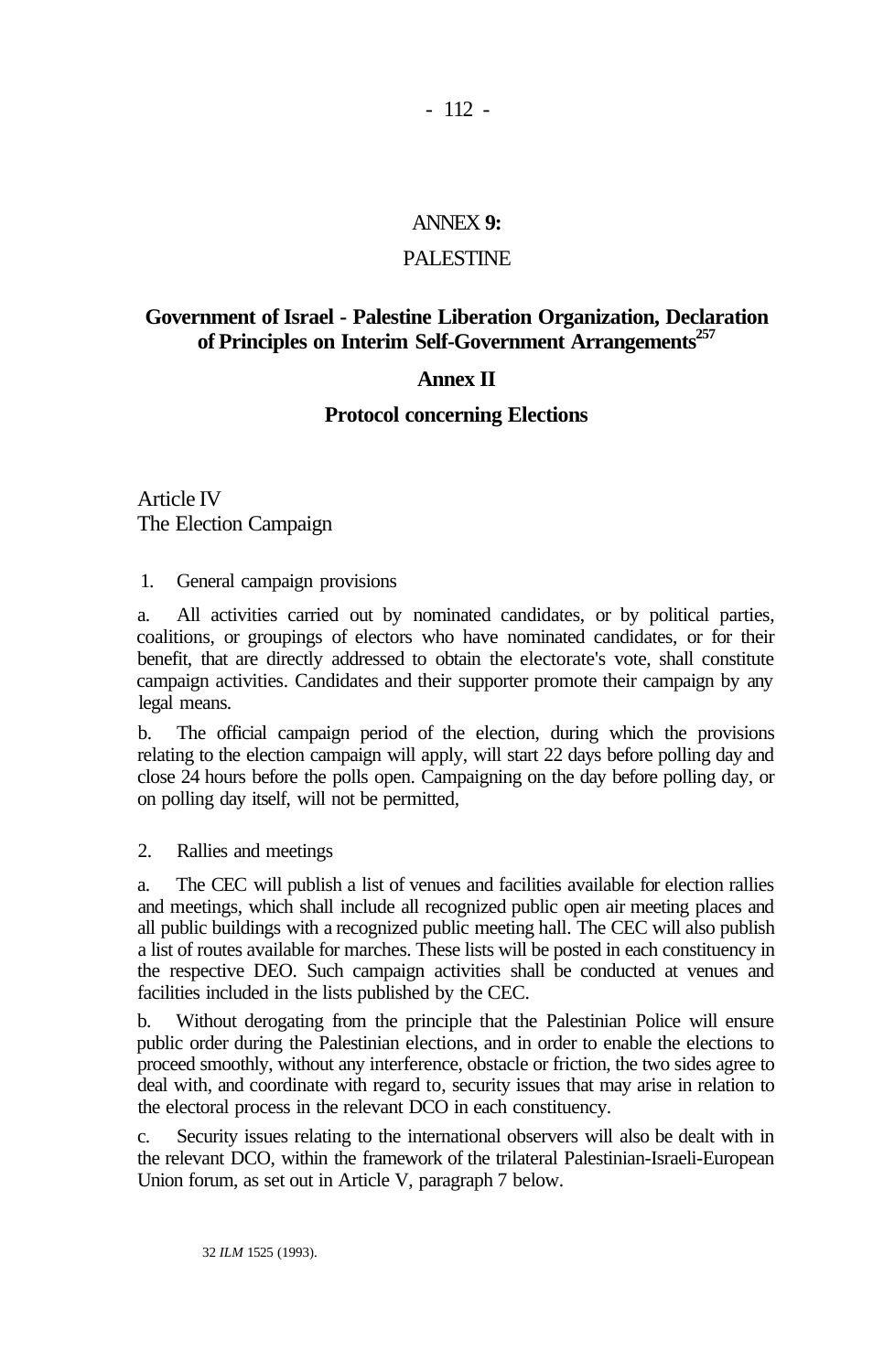d. Each side shall take all necessary measures with regard to persons under its authority to prevent public disorder during campaign activities, to ensure that such activities do not interfere with the free flow of traffic, and to protect the electoral process from any violence, incitement, hostile propaganda or other undemocratic interference.

e. (1) The representative of a candidate or candidates wanting to hold a rally, meeting or march must submit an application to the relevant DCO giving details of the proposed time and venue.

(2) With regard to applications to hold such a campaign activity in areas in which the Palestinian Police exercises responsibility order, but there is no Palestinian police station or post, the DEO shall give prior notification of the activity to the relevant DCO.

(3) With regard to applications to hold such a campaign activity outside the areas in which the Palestinian Police exercises responsibility for public order, the activity shall only take place after coordination and confirmation through the relevant DCO.

Article V International Observation of Elections

1. International Standards

The election process will be open to international observation. Observation will be conducted according to accepted international standards.

#### 2. Scope of observation

a. All stages of the electoral process will be open to observation. This includes registration of electors, the campaign, the operation of polling stations during polling, the operation of the count in each polling station and the totalling and scrutiny (including the determination of claims made by candidates or their representatives) at district and central level.

b. The observers will be asked to assess whether all stages of the electoral process are free and fair. The activity of the observers will be limited to observation, reporting and dialogue with the relevant authorities.

c. Observer delegations may wish at any point to make comments or representations about the conduct of the elections to the CEC, which shall consider them and reply appropriately.

d. In order to facilitate the independence of the observation, the mandate and operating instructions of each international observer delegation shall be determined by that delegation in consultation with the international observer coordinating body under the common terms of reference attached as Appendix 2 to this Annex.

#### 3. Source of observers

It is envisaged that observers will be present from all parts of the world.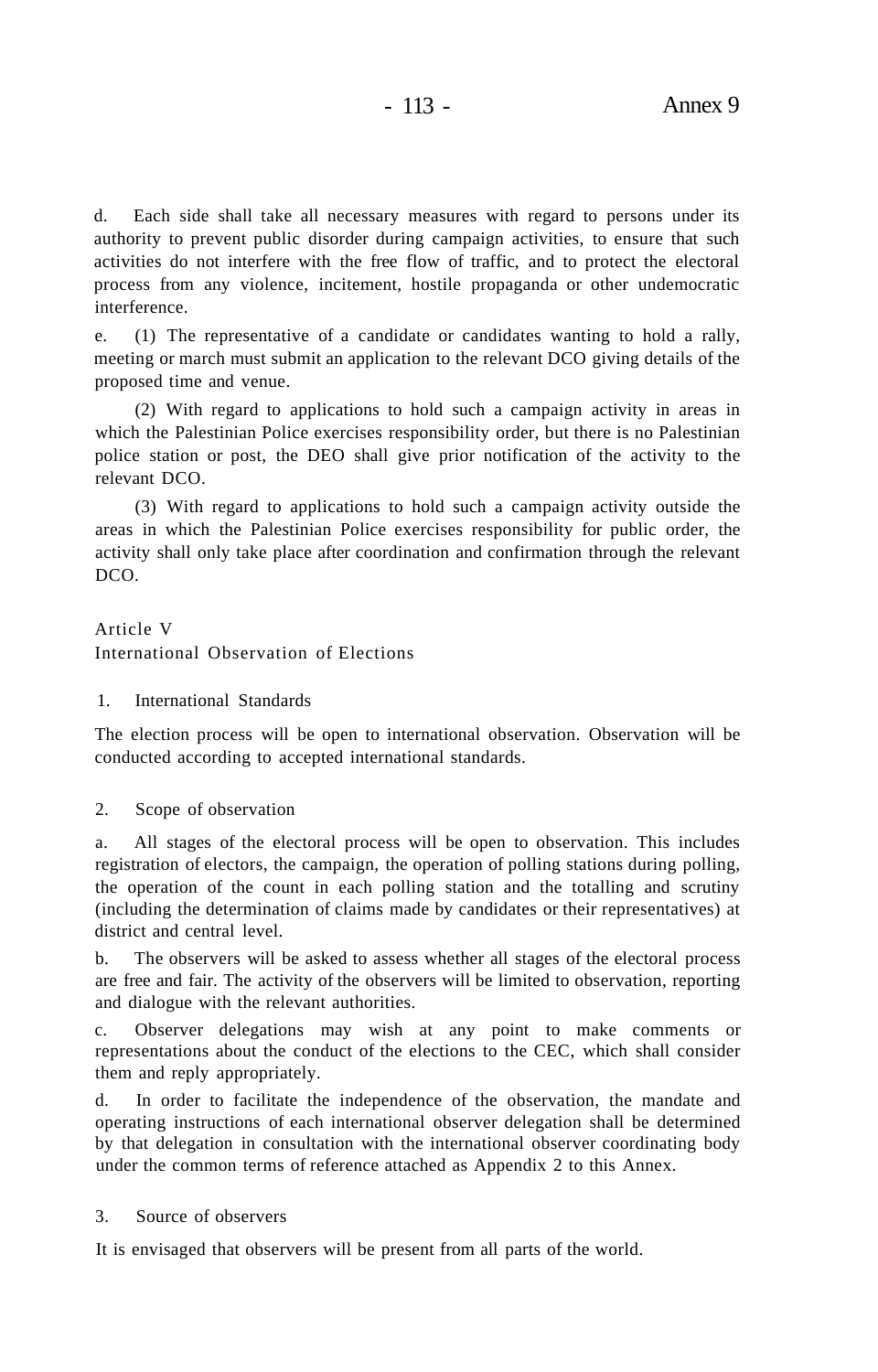a. Observer delegation will, in particular be present from the European Union, the United Nations, the United States of America, the Russian Federation, Canada, Egypt, Japan, Jordan, Norway, South Africa, the Movement of Non-Aligned Nations, the Organization of African Unity and the Islamic Conference Organization. Observer delegations from other governments or inter-governmental organizations may be added to this list upon consultation.

b. Other observers, including those representing non-governmental organizations, will also be present.

## 4. Coordinating body

The European Union will act as the coordinator for the activity of observer delegations.

#### 5. Accreditation of observers

a. All observers, both international and domestic, shall be accredited through machinery established by the CEC. Accreditation will be issued by the CEC on request and will be conditional on acceptance of the common terms of reference. The accreditation card will contain a trilingual text (Arabic, English and Hebrew).

b. The accreditation card of members of observer delegations and member the Coordinating Body shall contain the following details:

(1) full name;

(2) country of origin;

(3) the following text: 'The bearer of this card is an International Observer and is entitled to Privileges and Immunities in accordance with the Interim Agreement<sup>1</sup>; and

(4) a photograph.

c. The accreditation card of other observers shall not be the same colour as the card for members of observer delegations in subparagraph b. above, and shall contain the following details:

- (1) name;
- (2) organization;
- (3) the words 'Election Observer';

(4) the following text: 'The bearer of this card is an Election Observer entitled to all possible assistance in the conduct of his or her tasks in accordance with the Interim Agreement'; and

(5) a photograph.

6. Privileges and immunities

a. Observer delegations and members of the coordinating body (hereinafter 'delegation members') shall be granted, according to international standards, the privileges and immunities necessary for the fulfilment of their activities in accordance with Appendix 3 to this Annex.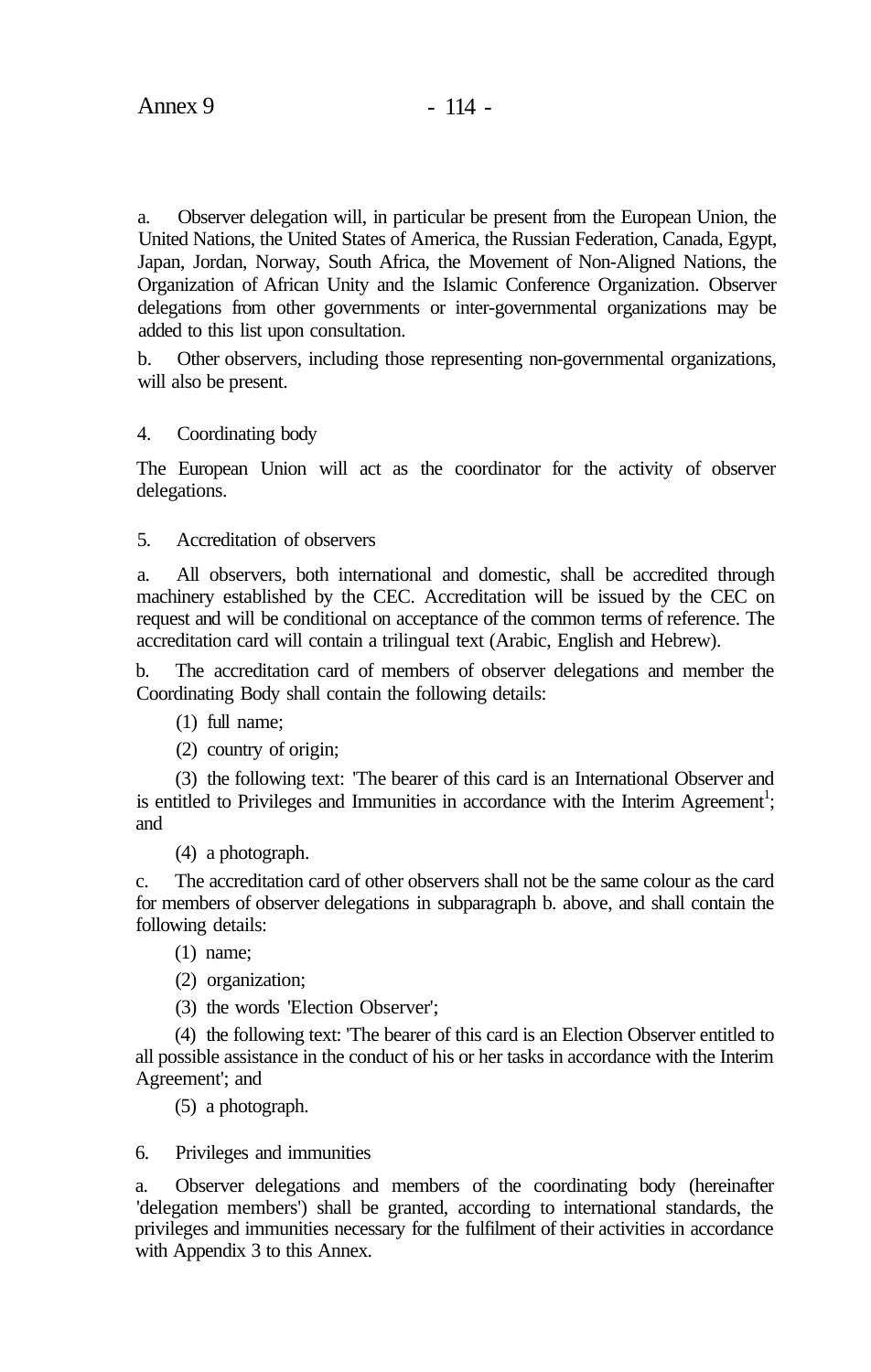b. The names of delegation members will be supplied in advance by the CEC to Israel, following which privileges and immunities will be granted in accordance with Appendix 3.

## 7. Trilateral coordination forum for logistics and security

The CEC, Israel and the European Union shall establish a trilateral forum for the purpose of dealing with issues (for example: security of observers, communications, visas, identification, and other questions of logistics) which are raised by observer delegations as requiring assistance, or which otherwise require coordination between the members of the trilateral forum. Other matters relating to the conduct of the elections may be dealt with between the CEC and the European Union bilaterally. The operational modalities of the trilateral forum will be agreed by the parties at its first meeting,

## 8. Freedom of movement

a. For the purposes of election observation, all measures necessary will be taken to ensure freedom of movement in all areas of operation.

b. Observers will not be accompanied by official representatives of the CEC or of Israel unless they so request.

#### 9. Equipment of observers

a. Members of observer delegations will be identifiable by a distinctive outfit (cap, shirt, jacket etc.) and an overjacket carrying the words 'International Observer' in Arabic and English. Other observers will be otherwise identified.

b. Observers will not carry arms.

## 10. Reporting by observer delegations

During and following the election, the coordinating body, each individual observer delegation, and other observers may issue statements and hold press conferences as to their findings.

#### 11. Domestic observers and parallel vote tabulations

Domestic observer organizations will be required to be independent of parties, coalitions and groupings of electors with nominated candidate(s) and will be accredited by the CEC on request. Domestic observer organizations will operate under the common terms of reference for domestic observers attached in Appendix 2. Any parallel vote tabulation organization will also be accredited as a domestic observer organization.

## 12. Provisions for Journalists

Domestic and international journalists will be accredited by the CEC upon production of valid press documentation. Journalists shall enjoy freedom of the press and of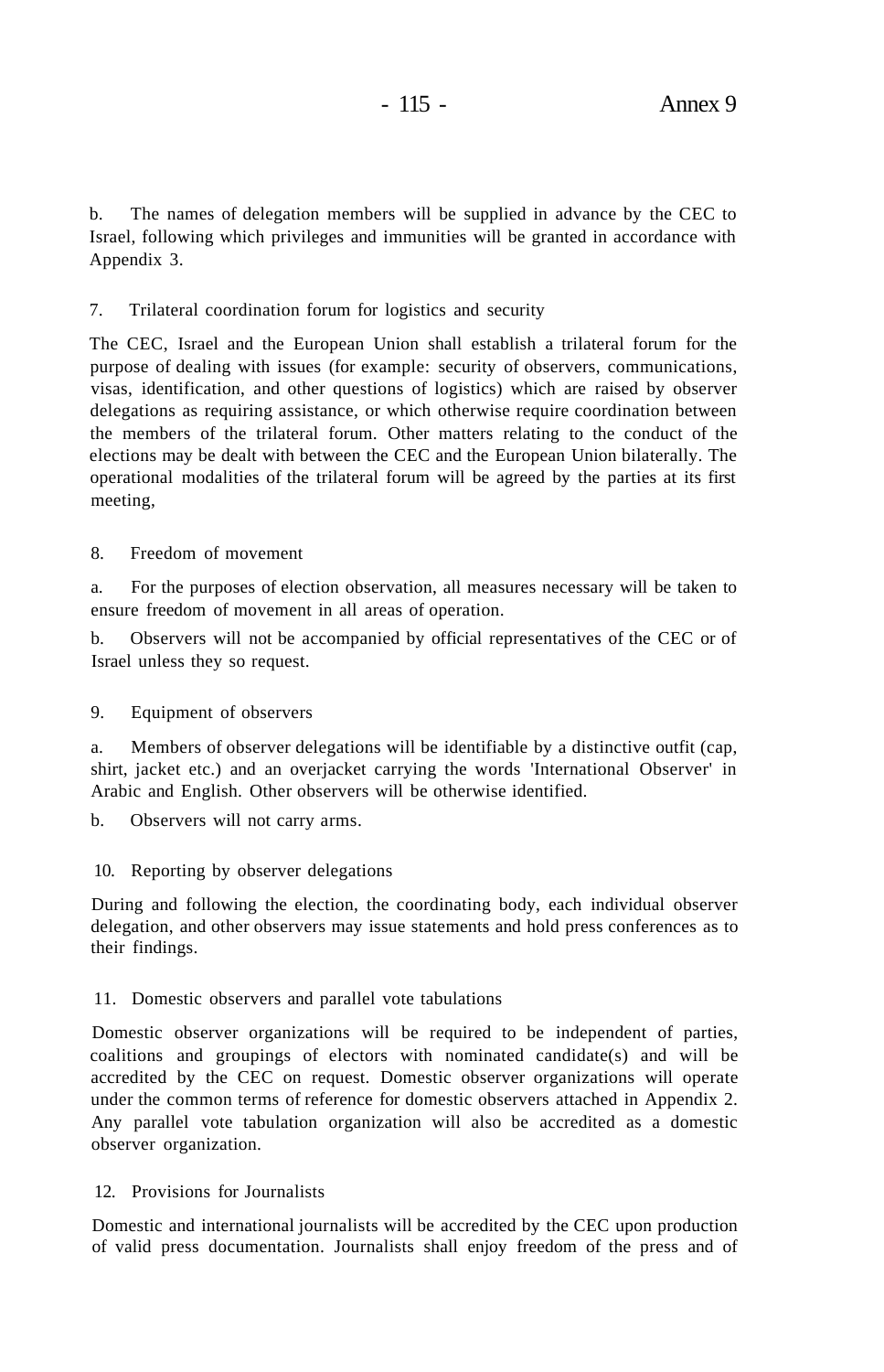movement in all areas in order to cover the electoral process. Journalists shall have access to all electoral facilities during all stages of the electoral process. The electoral authorities may request the presentation of the issued accreditation in order to facilitate this access.

#### Appendix 2

#### Common Terms of Reference for Observers

A. International Observers

1. Observers are invited to observe the full Palestinian election process, from the announcement through registration, campaign, polling, counting, compiling of results and complaints procedures.

2. All bodies sending observers will be free in their choice of observers. All observers will be issued on arrival with accreditation by the CEC.

3. Any accredited observer is free to have contact with any person at any time and anywhere and to attend all election related events.

4. Israel will allow accredited observers to travel through and to get accommodation in Israel.

5. The premises, equipment and property, including papers, documents (including computerized documents), communications, correspondence and databases of observer organizations shall be respected by each side according to its applicable laws. This provision shall apply also to the property of observers created, maintained or used for the purposes of their work or duties.

6. Members of observer delegations will wear their distinctive outfit (caps, shirts, jackets, etc., including the words 'INTERNATIONAL OBSERVER' in Arabic

and English) whenever and wherever they go on duty. Observers who are not members of observer delegations in accordance with Article V, paragraph 3 of this Annex (hereinafter 'other observers') will be otherwise identified.

7. All observers will be responsible for the arrangement of their own accommodation, equipment, means of transport, and medical and other insurance.

8. The CEC and Israel will bear no financial liability in respect of expenditure undertaken by observers, or of injury, damage or loss incurred by observers in the course of their duties or otherwise. The European Union will only bear such liability in relation to members of the coordinating body and to the European Union observers and only to the extent that it explicitly agrees so to do.

9. No restriction shall be placed on introducing foreign currency to fund the activities of observers nor on the repatriation of such funds to any country abroad nor on the free exchange of foreign currency through an authorized dealer in exchange at the market rate of exchange.

10. All necessary measures shall be taken to ensure the security of observers. Enhanced security will be provided as necessary on request.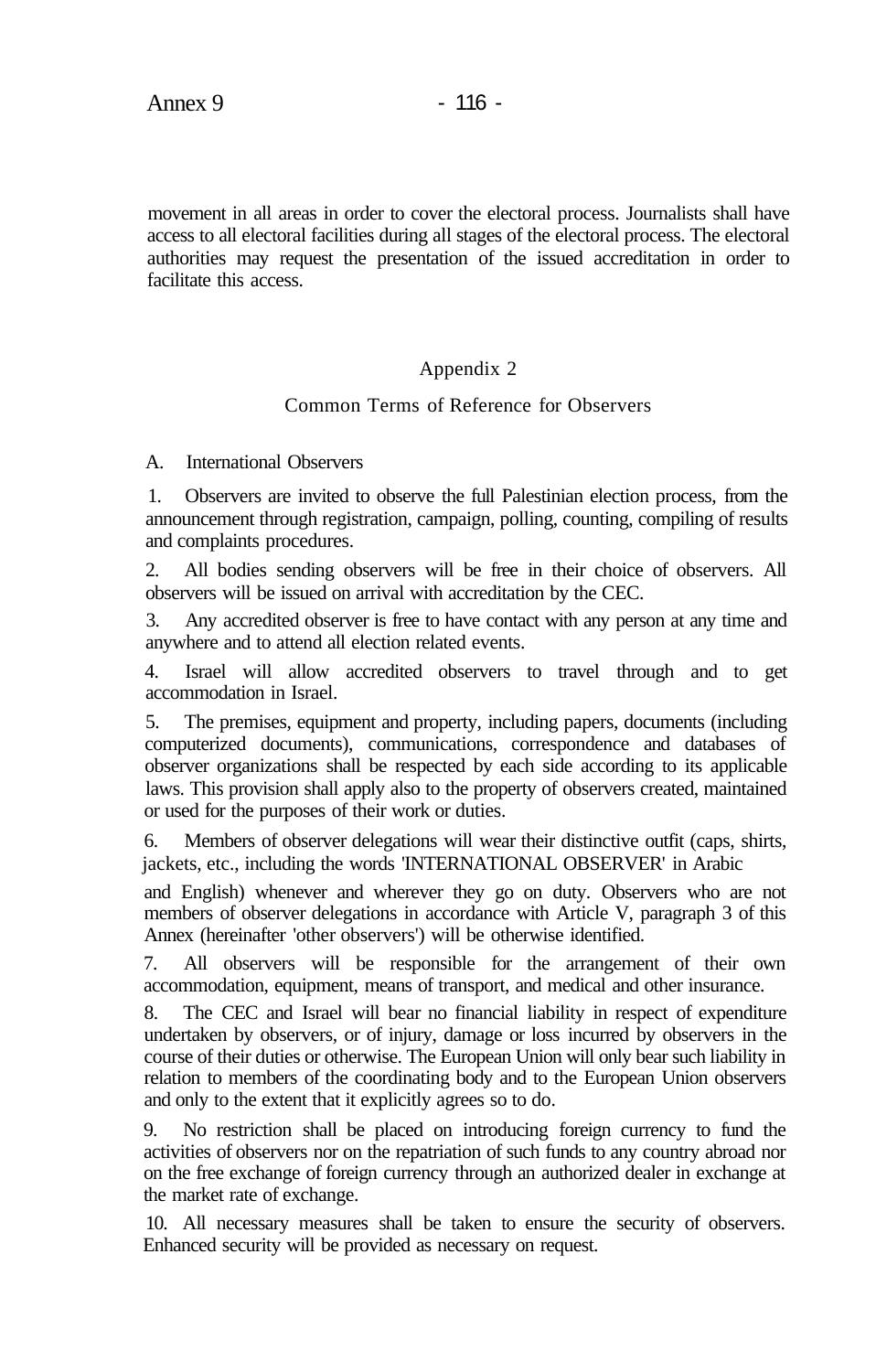11. All observers have the right to emergency medical assistance, including emergency evacuation as necessary. The appropriate Israeli authorities undertake to provide such emergency assistance and evacuation.

B. Domestic Observers

1. Domestic observers are invited to observe the full Palestinian election process, from the announcement through registration, campaign, polling, counting, compiling of results and complaints procedures.

2. All domestic observer bodies will be free in their choice of observers. Domestic observers will be issued with accreditation by the CEC.

3. Any accredited domestic observer is free to move and to have contact with any person at any time and anywhere and to attend all election related events.

4. Freedom of speech for domestic observers in regard of words in their official capacity shall be guaranteed.

5. The premises, equipment and property, including papers, documents (including computerized documents), communications, correspondence and databases of domestic observer organizations shall be respected by each side, according to its applicable laws. This provision shall apply also to the property of domestic observers created, maintained or used for the purposes of their work or duties.

6. Israel will allow accredited domestic observers from the list provided by the CED to travel through Israel in the course of their duties.

7. All observers will be responsible for the arrangement of their own equipment, means of transport, and medical and other insurance.

The CEC and Israel will bear no financial liability in respect expenditure undertaken by observers, or of injury, damage or loss incurred by observers in the course of their duties or otherwise.

## Appendix 3

Privileges and Immunities of International Observer Delegations

For the purpose of this Appendix, privileges and immunities shall be granted to all accredited members of international observer delegations, and members of the coordinating body and personnel appointed by observer delegations to perform activities related to the election observation (hereinafter 'delegation members').

- 1. Delegation members shall:
	- a. be immune from personal arrest or detention, and from seizure of any personal belongings;
	- b. be immune from legal process in respect of words spoken or written or acts done by them in the course of the performance of their mission;
	- c. enjoy inviolability for all papers and documents, including computerized documentation; and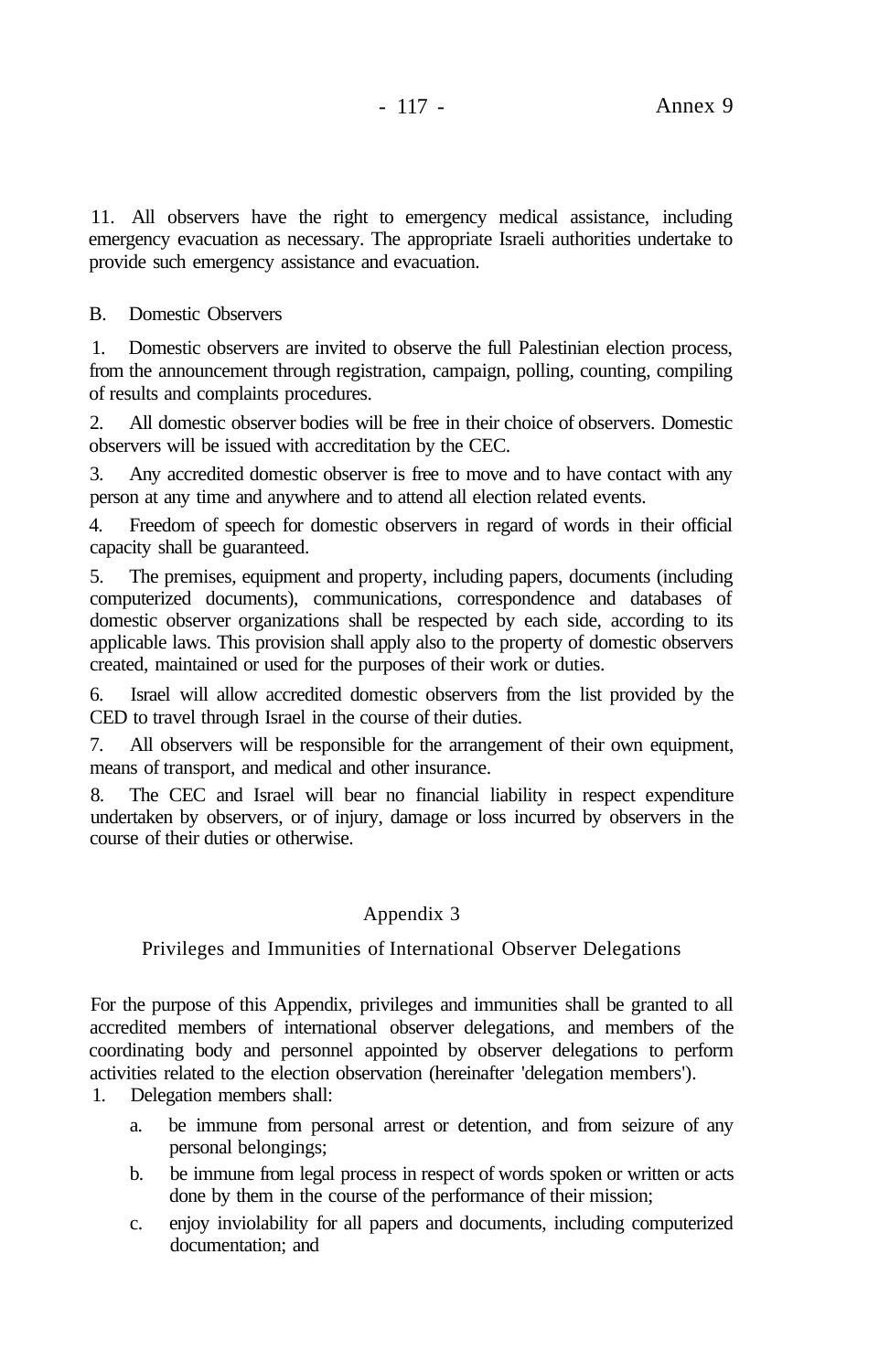d. be permitted, for the purposes of their official communications, to use codes and to receive papers and correspondence by courier or sealed bags.

2. The inviolability and freedom of communications and correspondence to and from delegation members shall be assured.

3. The premises, including all archives and databases, property, funds and assets of delegation members shall:

- a. be protected and inviolable; and
- b. be immune from search, requisition, confiscation, expropriation and any other form of interference, whether by executive, administrative, judicial or legislative action.

4. Without prejudice to their privileges and immunities, it is the duty of all persons enjoying these privileges and immunities to respect the laws and regulations in force in the areas under each side's jurisdiction.

5. The coordinating body and each observer delegation will be able to acquire and use freely and efficiently, from the beginning to the end of its operation, the means of communication necessary for it to fulfill its duty. Within the framework of the trilateral forum as defined in Article V, paragraph 7 of this Annex (hereinafter 'the trilateral forum'), the Israeli and Palestinian authorities will ensure access to all necessary communication lines and frequencies.

6. The coordinating body and each observer delegation will have access to either or both of:

- a. special license plates and necessary permits, agreed in the trilateral forum, for cars bought or hired locally; and
- b. special license plates for cars imported and re-exported.

Comprehensive motor insurance shall be acquired for each such car.

7. Any equipment, materials, articles or goods imported by the coordinating body or any observer delegation in connection with their activities shall be exempt from all custom and import taxes and duties. It is understood, however, that such exemption does not include charges for services provided at Israeli points of entry. In the event of a request to pay storage charges resulting from an undue delay caused by Israeli authorities as certified by the trilateral forum, storage charges shall be reimbursed.

Questions relating to such imports regarding any prohibitions or restrictions in accordance with the law, shall be raised in the trilateral forum and dealt with under expedited procedures.

Each observer delegation wilt be allowed to import and re-export all equipment, including cars, which it considers necessary to fulfill its duties. Within the framework of the trilateral forum, Israeli and/or Palestinian authorities will perform appropriate customs clearances through a special expedited procedure under the supervision of senior customs officials. All imported equipment, materials, articles or goods exempted from import taxes and duties will be re-exported or donated according to applicable procedures agreed upon between the two sides at the conclusion of the mission of the observer delegations.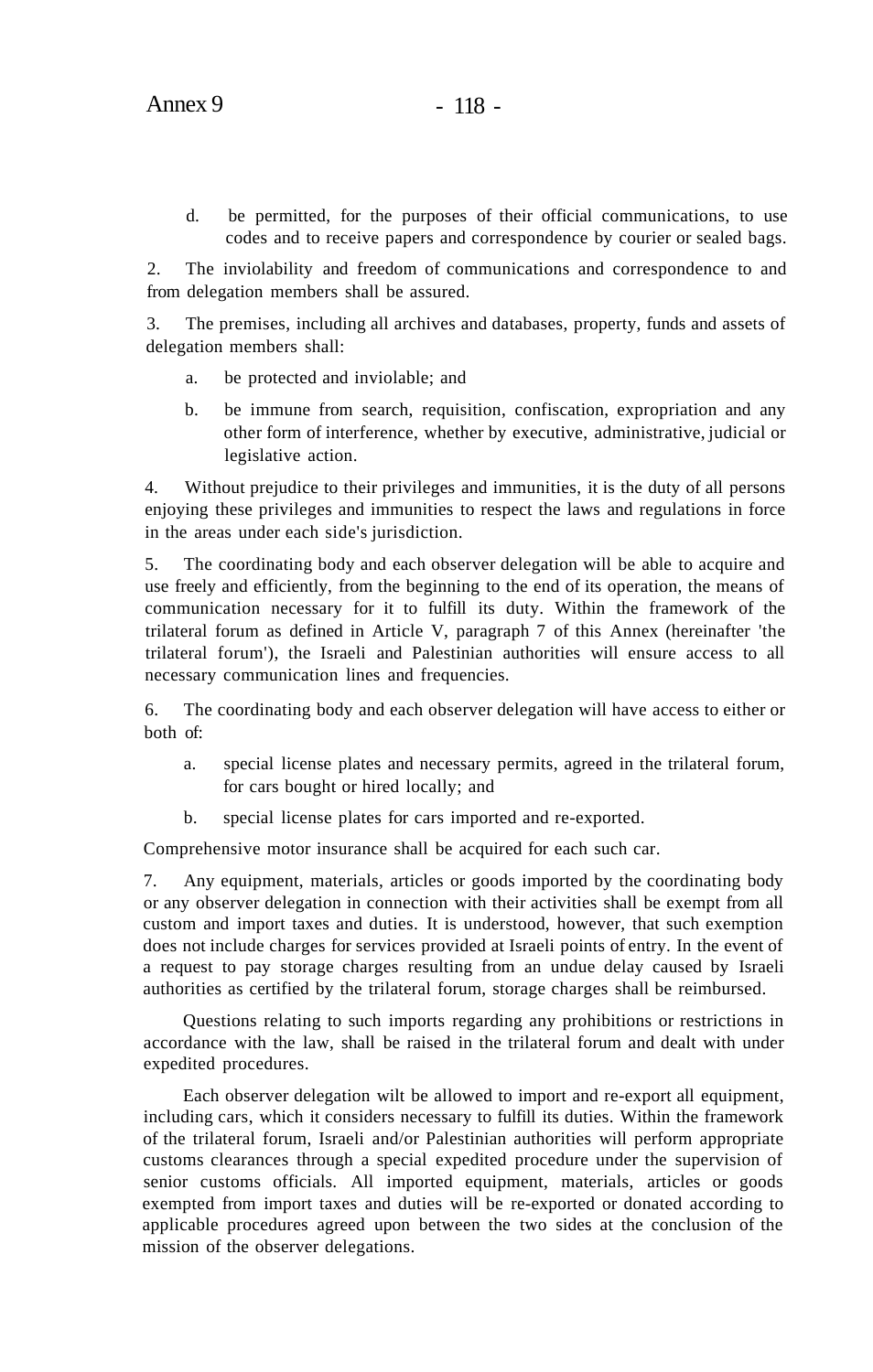8. a. Palestinians recruited locally to perform services for the coordinating body or for an observer delegation (hereinafter 'local personnel') shall, subject to the provisions of this paragraph, enjoy in the West Bank and the Gaza Strip:

- (1) freedom of movement in the exercise of their duties; and
- (2) immunity from prosecution in respect of words spoken or written and any act performed by them in the exercise of their duties.

b. Observer delegations and the coordinating body shall provide lists of local personnel to the CEC, which will accredit such local personnel following prior coordination with Israel. Accredited local personnel shall be issued with a certificate in Arabic, English and Hebrew, possession of which shall be necessary to enjoy the freedom of movement and immunity in subparagraph a. above.

c. The certificate will include the following text:

'The bearer of this certificate is officially attached to an international observer delegation. He or she is entitled to drive or travel in a vehicle bearing special observer delegation license plates in the course of his or her legitimate duties. He or she is entitled to limited immunity in the course of such duties, in accordance with the Interim Agreement.<sup>1</sup>

d. Such local personnel shall not enjoy immunity from any legal process related to traffic offenses, or damage caused by such offences.

Matters regarding arrangements for entry by local personnel into Israel and for movement by local personnel between the West Bank and the Gaza Strip, including the issuance of entry certificates, will be handled within the trilateral forum by the Israeli representative to that forum, who shall, to that end, maintain ongoing contacts with the appropriate Israeli authorities with a view to expediting all related matters.

f. Local personnel shall not carry arms.

9. The coordinating body, and observer delegations, may display their flag and/or emblem on their office premises and vehicles.

10. Within the framework of the trilateral forum, the Palestinian and Israeli authorities will appoint liaison officers as appropriate to ensure that all arrangements relating to requests concerning logistics and security are implemented.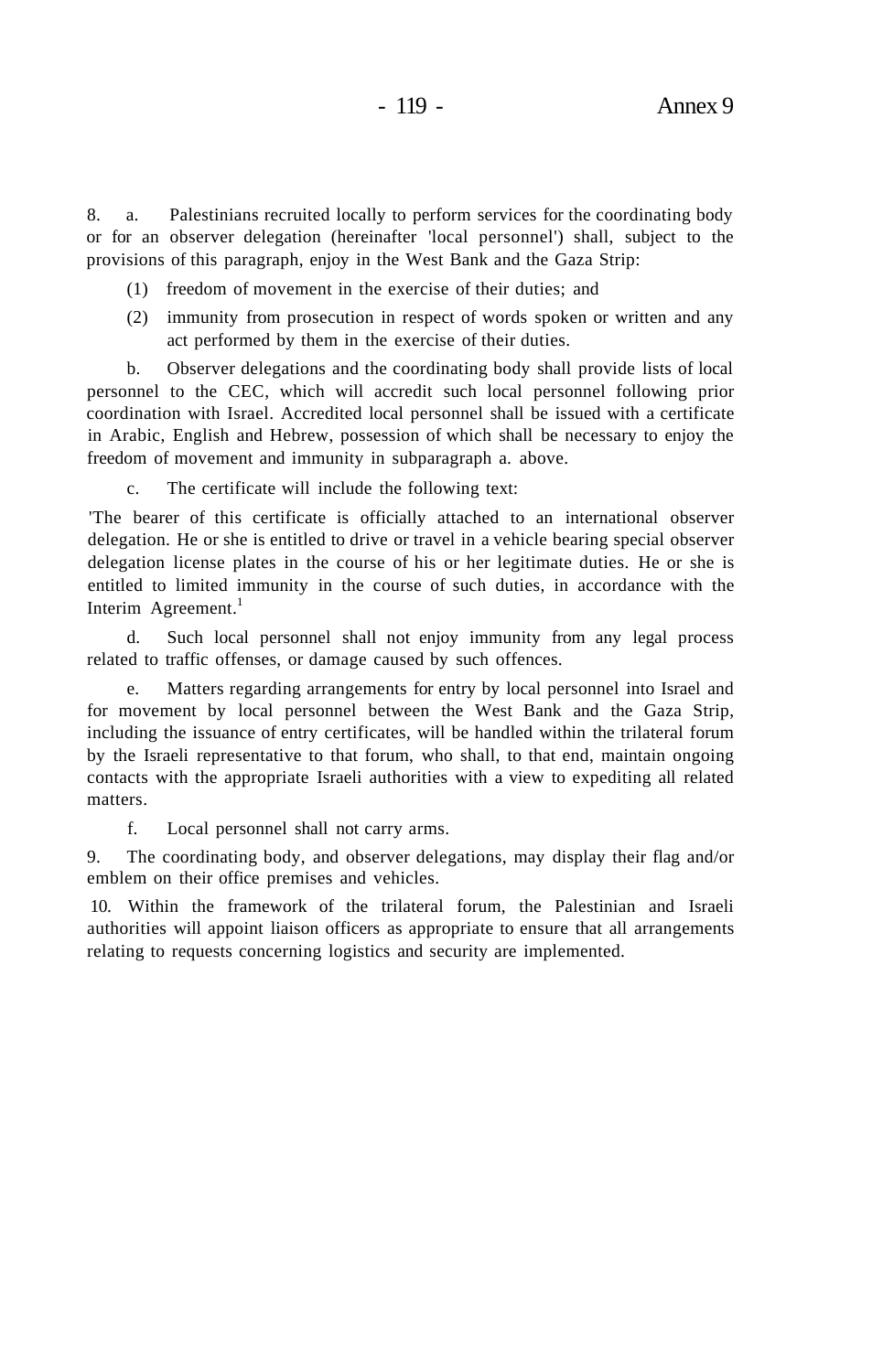## ANNEX  $10$

#### PANAMA: COMMITMENT OF SANTA MARIA LA ANTIGUA

# Ethical Electoral Commitment 'Justice and Peace\* Commission Panama, September 1993

The political parties undertake to support and monitor the introduction of a truly democratic system where no one is above the institutions and where all citizens consider themselves represented.

To achieve democracy worthy of its name, the electoral process must be transparent, each must recognise the validity of the results and the parties must accept the outcome of the vote even if it goes against them.

The parties which subscribe to this document stress the need to monitor compliance with the decisions of the Electoral Court. To ensure that this institution is strong and impartial, care must be taken that the influence of the parties or that of the State does not hinder its smooth functioning.

The Electoral Court must enjoy genuine administrative independence so that it functions better and is not subjected to outside pressures which are contrary to its goals.

The political parties undertake to foster the establishment of a culture of dialogue and respect, to refrain from attacking the reputation of other candidates, to forbear from propagating calumnies or rumours about them, and to avoid taking up subjects which touch on their private life. The political parties which aspire to govern the countries must present and debate their ideas and their plan (programmes) so that the voters can take a decision.

The political parties undertake to comply with the time-limit stipulated by the law, which stipulates that any civil servant who wields decision-making power and who wishes to stand for election must first resign. This measure is aimed at preventing candidates from using their office to better their chances of being elected. The timelimit set by the Electoral Court is six months before the date of elections.

The political parties undertake to support the work of the electoral delegates. As their name indicates, these persons represent the Electoral Court and are responsible for participating in and overseeing the electoral process,

The political parties undertake not to use the State as a means of imposing their will. The State must be the political organisation which represents the Nation and serves its interests; it must avoid authoritarianism and see to it that justice is applied and the citizens are respected.

The aim is to take a stand against violence, which must be neither allowed nor provoked, and to advocate wisdom and tolerance. In order to do so, there is a need to avoid physical confrontation and to give up the idea of creating shock troops, armed gangs or private police forces. All conflicts must be settled by the means provided for by the law.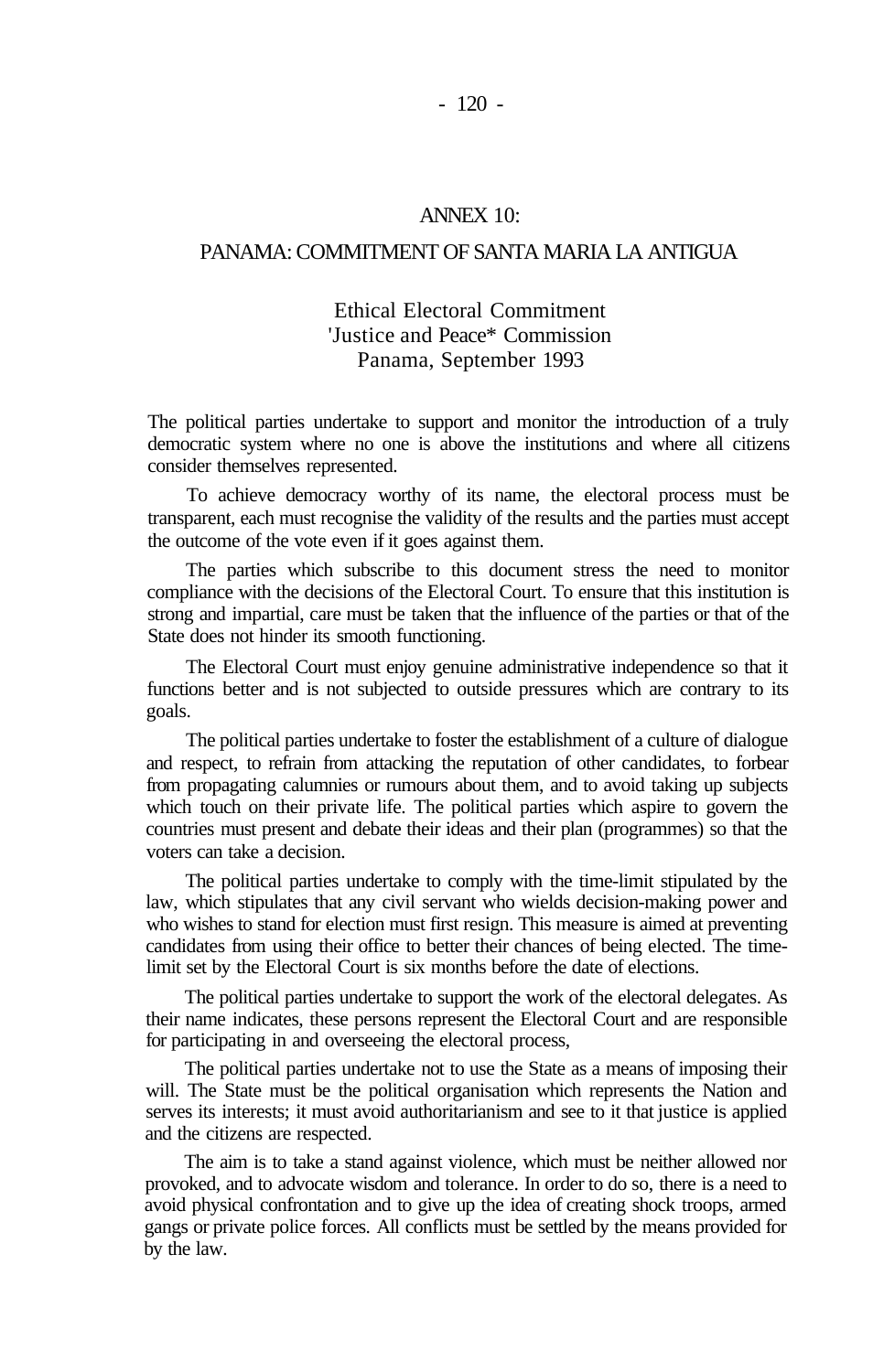The political parties undertake to respect and ensure respect for the fundamental guarantees (freedom of expression, freedom to elect and to be elected, etc.) so as to ensure that we are all on an equal footing in elections. We hope that all Panamanian citizens will contribute to our struggle for peace and will discharge their civic duty with firmness and dignity.

The parties signatory to this convenant undertake to see to it that the funds, premises, vehicles or other goods of the State are not used by parties or candidates. These goods are the property of all citizens and are needed to cope with the current difficulties which the population is facing.

Any person guilty of the acts described above will be denounced by the political parties which are signatories to this covenant.

Democracy requires that we vote according to our conscience; political parties accordingly undertake not to buy votes by offering money, alcohol, etc. and not to promise appointments - promises which are generally never kept. Schemes of this sort must be condemned for they constitute immoral acts which are harmful to the democratic process.

The political parties promise State officials to fight for the stability of their jobs and call accordingly for the adoption of an "Administrative Career Law" which will protect such officials from any political pressure.

Any civil servant may join the political party of his or her choice without any fear of losing his or her job.

The political parties which sign this covenant undertake to accept the outcome of the election of 8 May and to guarantee a peaceful transition between the former government and the new government in good faith.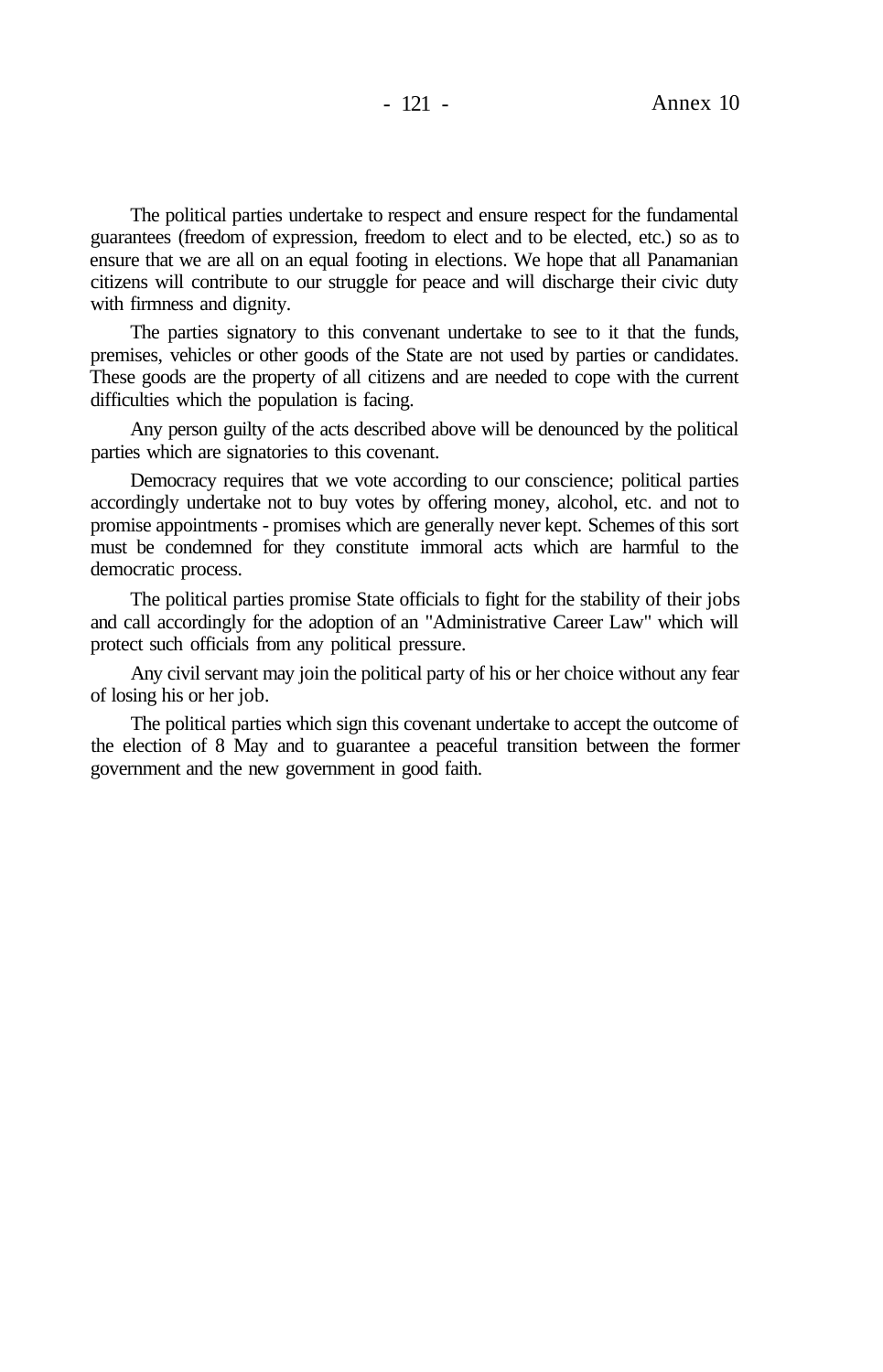## **ANNEX 11:**

## **CAMBODIA**

## **Code of Conduct 1993**

1. AH persons, all political parties, their leaders, members and supporters, all provisionally and officially registered political parties, their leaders, members, supporters and candidates, shall abide by this Code of Conduct.

2. All political parties are entitled to and shall enjoy, the fundamental right of a free and fair election, including the freedom to campaign.

3. All political parties shall respect the right and freedom of all other parties to campaign, and disseminate their political ideas and principles without fear.

4. In particular, all political parties, officially and provisionally registered political parties, their leaders, members, supporters and candidates shall obey the following rules:

- (1) Intimidation, in whatever form, shall be prohibited, and manuals, instructions and orders of political parties and provisionally and officially registered political parties shall reinforce and emphasize this prohibition.
- (2) The possession and use of any weapon of any kind, or of any instrument capable of use as a weapon, at any political rally, meeting, march or demonstration shall be prohibited. Parties' manuals, instructions and orders shall reinforce this prohibition.
- (3) Parties and candidates shall inform the local UNTAC office of any planned public meetings or political rallies, and shall in good faith take all necessary steps to avoid violent confrontation or conflict between their supporters, and shall comply with all directions, instructions or orders issued by UNTAC in relation to such meetings.
- (4) All parties shall avoid the coincidence, in time or place, of their meetings, rallies, marches or demonstrations with those of other parties, and to this end shall liaise and cooperate with UNTAC and with other parties.
- (5) All parties, their members and supporters, shall refrain from disrupting the meetings, marches or demonstrations of other parties.
- (6) Parties and candidates shall at all times avoid, in speeches, broadcasts, pamphlets, newsletters, press statements, posters, their party platforms, campaign advertisements or otherwise, using inflammatory language or other language which threatens or incites violence in any form against others.
- (7) All political parties shall refrain from obstructing persons from attending the meetings, marches or rallies of other parties.
- (8) All parties shall refrain from plagiarising the symbols of other parties, and shall not steal, destroy or disfigure the political or other campaign material or posters of other parties, or the election information material of UNTAC.
- (9) All political parties, and especially their leaders, shall ensure freedom of access of other parties to all potential voters on public or private property, in camps or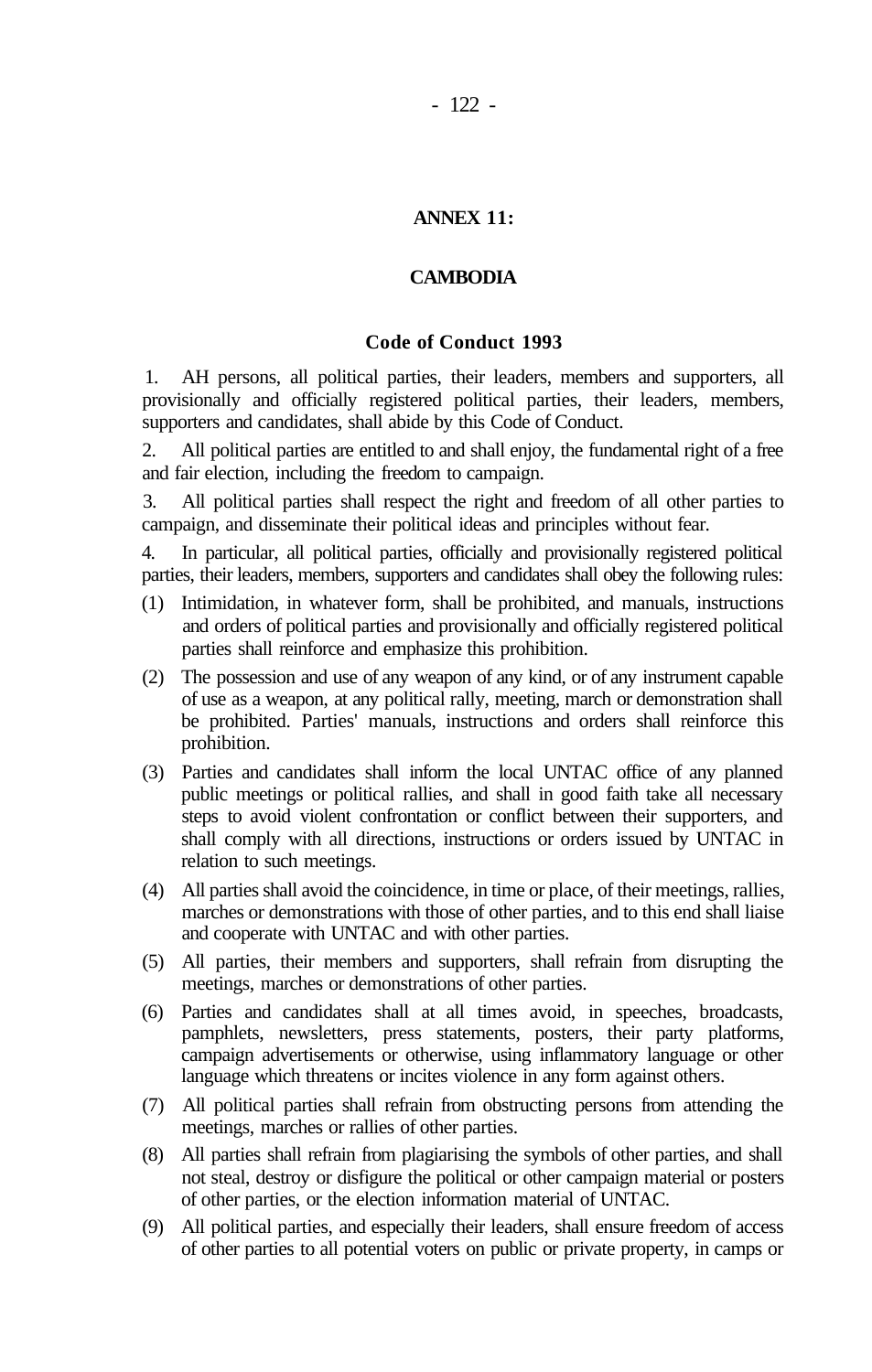reception centres, or wherever they may be. Parties shall ensure that potential voters wishing to participate in political activities are free to do so.

- (10) All parties shall consistently reinforce and emphasize to their supporters and to all voters that the ballot will be secret, and that no person will know how any individual has voted.
- (11) All parties shall establish effective communication with one another at the central, provincial and district levels, and shall appoint liaison personnel, to be available for this purpose at all times, to deal with any problem arising during registration of voters, the campaign or the polling.
- (12) All parties shall attend at least once every two weeks a meeting under the chairmanship of the Chief Electoral Officer to discuss any matters of concern relating to the campaign. In addition, a standing committee of leaders of registered political parties shall attend at least every two weeks a meeting under the chairmanship of the Special Representative or his deputy to deal with matters of concern relating to the campaign. The above-mentioned meetings shall commence from a date to be determined by the Special Representative.
- (13) All parties shall bring all information or complaints regarding intimidation or other allegations of unlawful conduct immediately to the attention of UNTAC.
- (14) Parties shall not abuse the right to complain, nor make false, frivolous or vexatious complaints.
- (15) All parties shall cooperate fully with the Special Representatives's Electoral Advisory Committee.
- (16) All parties shall issue instructions and orders to their members and supporters to observe the Electoral Law, this Code, the instructions of UNTAC officials, and all orders and directives of the Special Representative, and take all necessary steps in good faith to ensure compliance with the Electoral Law and this Code.
- (17) The Special Representative and all parties shall publicize this Code and the electoral law throughout Cambodia by all means at their disposal.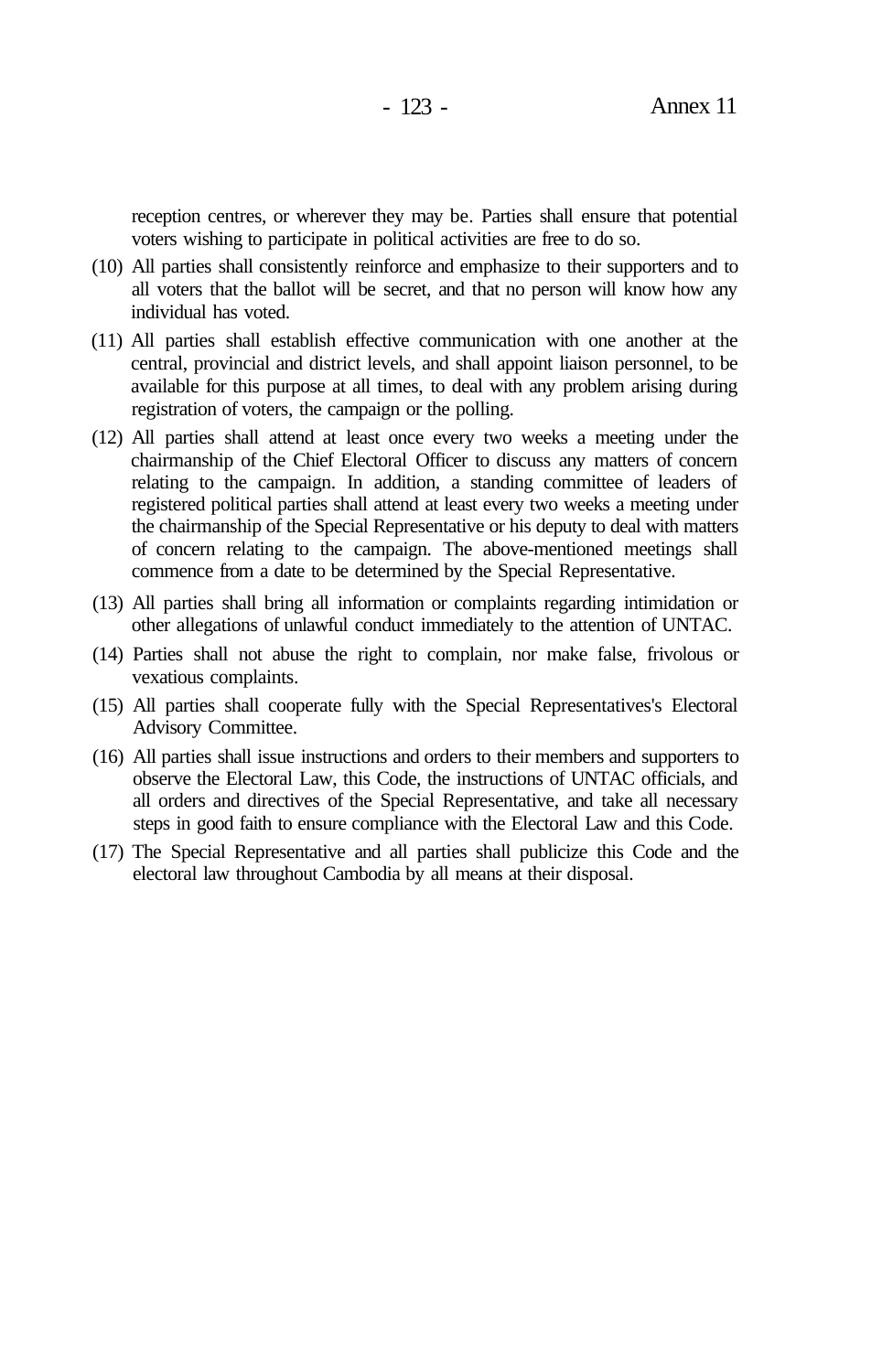# **ANNEX 12:**

# **GHANA**

# **Code of Conduct for Political Parties in Ghana for Public Elections**

The Registered Political Parties of Ghana realising the need for a Code of Conduct for their activities during public elections hereby make this Code of Conduct which shall be adhered to by all political parties:

1. Existing election laws and rules must be complied with by all political parties.

2. All political parties and contestants shall extend all necessary help and co-operation to the law-enforcing authorities.

3. Everyone should not only be aware of his rights, but should also respect the rights of others.

4. All political parties and candidates participating in the polls shall extend full co-operation to the election officials and ensure their safety and security before, during and after the polls.

5. Election campaigns should be so organised that a congenial and peaceful atmosphere prevails during polling.

6. The political parties shall not propagate any opinion, or action which in any manner is prejudicial to the sovereignty, integrity or security of Ghana, or the maintenance of public order, or the integrity or independence of the judiciary of Ghana or which defies or brings into ridicule the judiciary or the armed forces of Ghana, or which is immoral.

7. The political parties, their candidates, agents or workers shall not obstruct or break up meetings organised by rival parties and candidates, nor interrupt speeches or prevent distribution of handbills, leaflets and pasting of posters of other parties and candidates and shall not destroy or deface posters of other parties.

8. Political parties shall avoid criticism of other political parties, their leaders and candidates on matters that have no bearing an their public activities. Criticism and comments shall be confined to policies and programmes of the parties. Speeches and slogans shall be dignified and based on principles of morality, decorum and decency.

9. Political parties shall refrain from speeches calculated to arouse parochial feelings and controversy or conflicts between sects, communities and ethnic groups.

10. Public leaders and all other participants in political activity shall act with a sense or responsibility and dignity benefitting their status. While propagating their own views and programmes, they shall not interfere with the freedom of others to do the same as that would be the negation of democracy.

11. Appeals to violence or resort to violence during meetings, processions, or during polling hours shall be strictly avoided.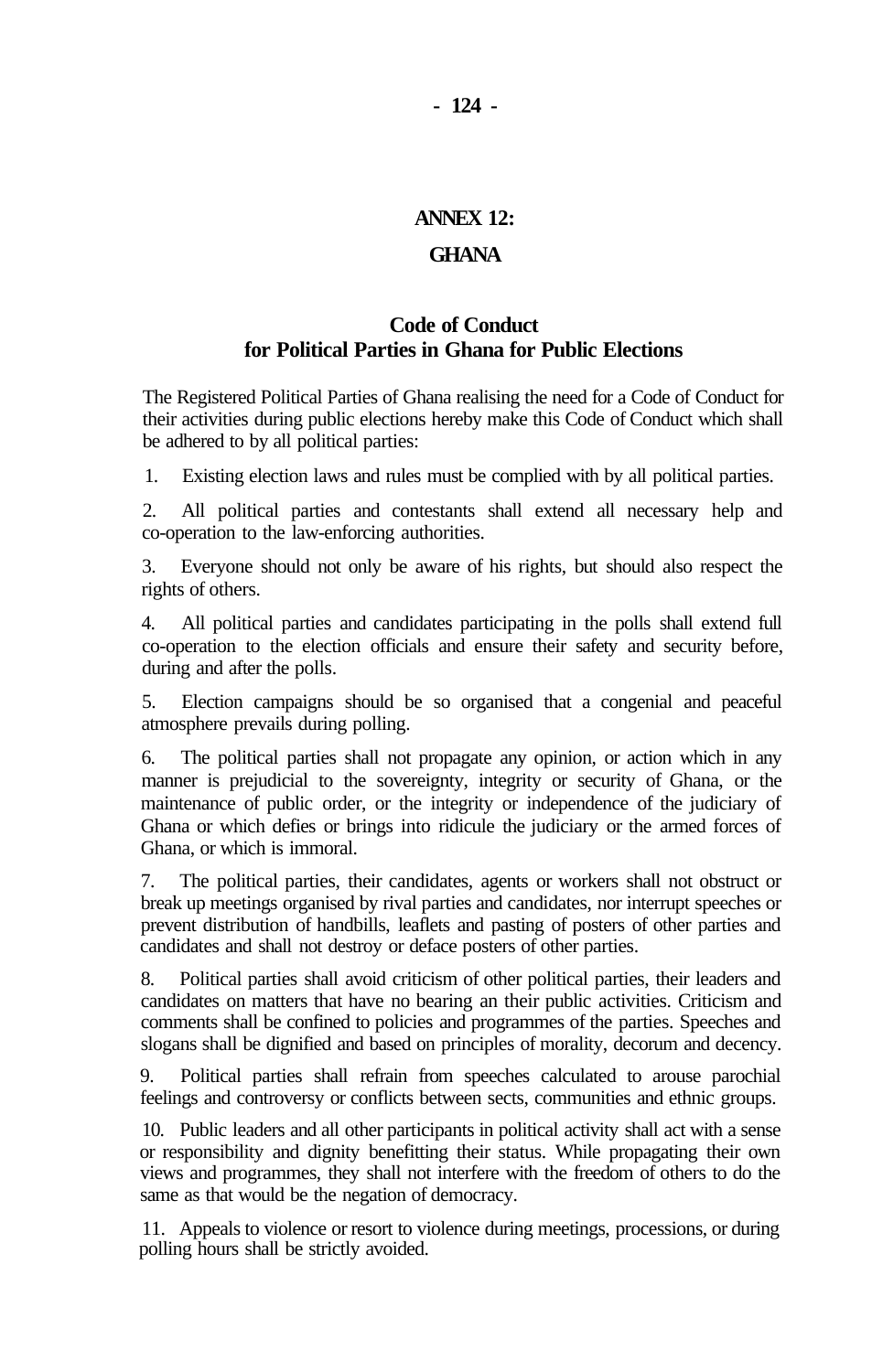12. Carriage of dangerous and lethal weapons shall not be allowed in public meetings and official regulations in this regard shall be strictly observed. Use of fire crackers and other explosives at public meetings shall not be allowed.

13. Political parties and their candidates shall extend co-operation to the officers on election duty in order to ensure peaceful and orderly polling and complete freedom for the voters to exercise their franchise without being subject to any annoyance or obstruction.

14. Political parties and their candidates shall scrupulously avoid all activities which amount to 'corrupt practices' and offences under the electoral laws; such as bribing of voters, intimidation of voters, impersonation of voters, canvassing within 500 metres of a polling station.

15. Political parties, their candidates, agents or workers shall not indulge in offering gifts or gratification or inducing another to stand or not to stand as a candidate, or to withdraw or not to withdraw his candidature.

16. Political parties and their candidates shall not procure the support or assistance of any public servant or official of the Electoral Commission to promote or hinder the election of a candidate.

17. Political parties and their candidates should not procure the support of sympathizers to destroy ballot paper or any official mark on the ballot paper.

18. Notwithstanding any of the above, all political parties shall be vocal against violence. No party shall give indulgence to any kind of violent activity to demonstrate parry strength or to prove supremacy. All political parties will extend co-operation to the law enforcing agencies for recovery of illegal arms. No party shall take any initiative for the release of any person arrested by police with arms during election campaign or in the polling centre during voting or in the vicinity of the polling centre during polls.

19. Assistance of the nearest law-enforcing agencies, namely, the police, Ghana Armed Forces, the Fire Service and the Prison Services shall be sought to resist and check any election offence.

20. Political parties will reach an understanding *to* resist *attempts* to procure votes by forcible occupation of polling centres or illegal activities in the polling centres, by any person. Votes thus obtained illegally will be of no use as the Electoral Commission will cancel polling in such centres.

21. The congenial and peaceful atmosphere for election must not be disturbed by spreading untrue and motivated rumour or by taking recourse to conspiracy.

22. On the declaration of a free and fair election by the Commission to the satisfaction of the majority of the political parties, invited persons and recognised observers, losing candidates will honourably concede defeat.

For this Code of Conduct to enjoy maximum respect by the agents and supporters of the political parties, it must be seen to be endorsed by all the presidential candidates and all the chairpersons of the political parties.

To this end, this Code shall be launched by the Electoral Commission together with all the Presidential Candidates contesting the 1992 elections and the Chairpersons of the political parties.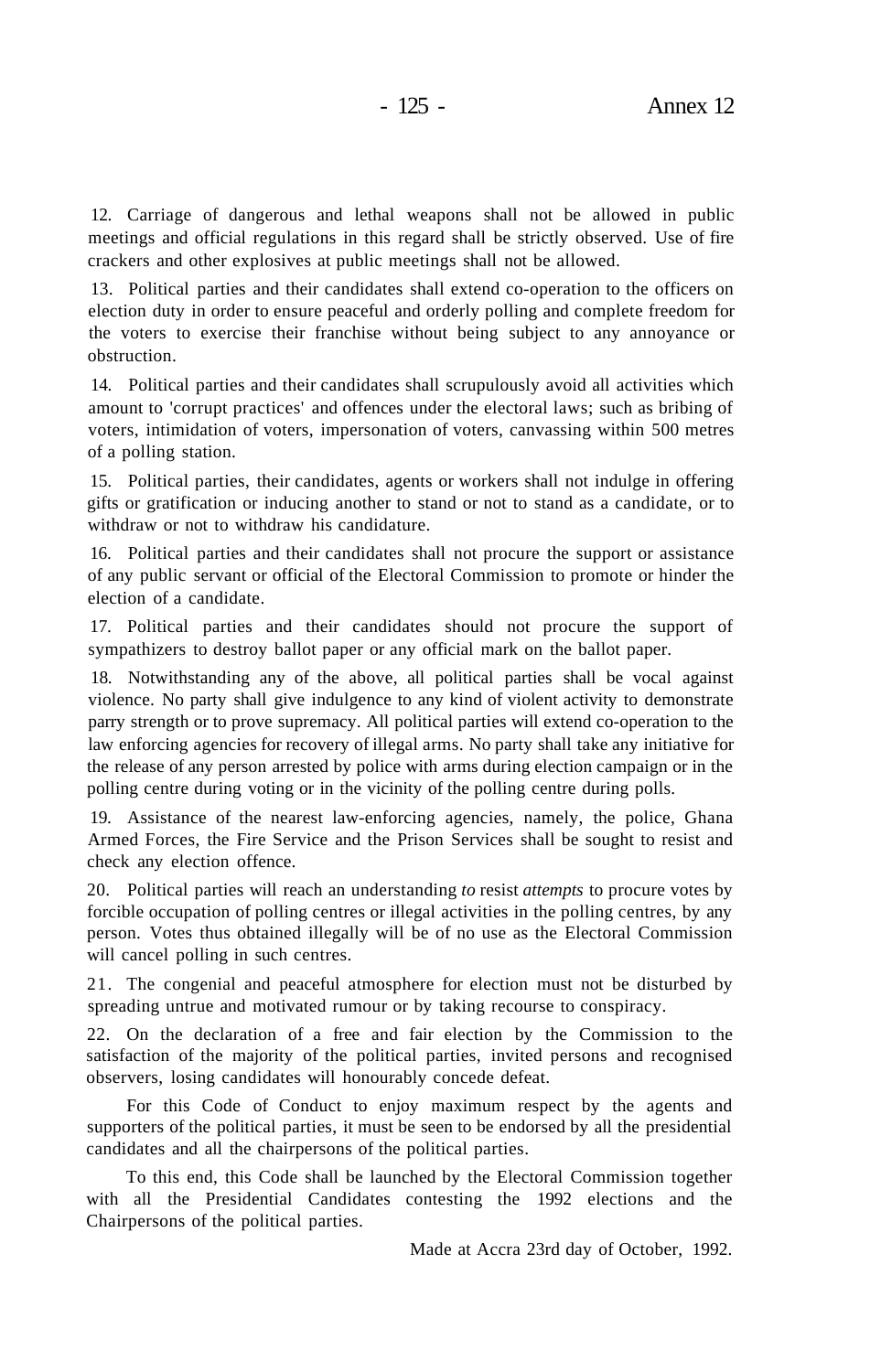# **ANNEX 13:**

# **GUYANA**

# **Guidelines for Media and Political Parties**

## 1. Contextual Background

Freedom of expression by the media — radio, television and print — is a symbol of democracy. The manner in which the media use their freedom carries an obligation to serve the society and public as a whole. Because of this need to serve the public, the media inherit a public trust. The media have a responsibility to conduct their operations at all times in a professional manner and to exercise critical and discerning judgment which respects and advances the rights and dignity of all people and maintains standards of good taste as reflected by the society and public served. The media must enrich the daily life of the people they serve through information, education and entertainment; they must provide for the fair discussion of matters of public concern; engage in works directed toward the common good; and volunteer aid and comfort in times of stress and emergency.

- 2. General Guidelines during the Campaign Period<sup>258</sup>
- (a) News

News reporting should be factual, fair and without bias. Professional care should be maintained in the use and selection of news sources. News analysis, commentary and editorials should be clearly identified as such, distinguishing them from straight news reporting.

(b) Controversial Public Issues

Expressions of responsible views on public issues of a controversial nature should give fair representation to opposing sides of issues. Requests by individuals, groups or organizations to present their views on controversial public issues should be considered on the basis of their individual merits and in the light of their contributions to the public interest.

- 3. Specific Guidelines for the Campaign Period
- (a) Access by Political Parties

During the Campaign Period, the media have a special responsibility to the public to encourage participation by the electorate in the democratic process and to ensure they have the opportunity to be informed on the candidates and issues. To enable this, the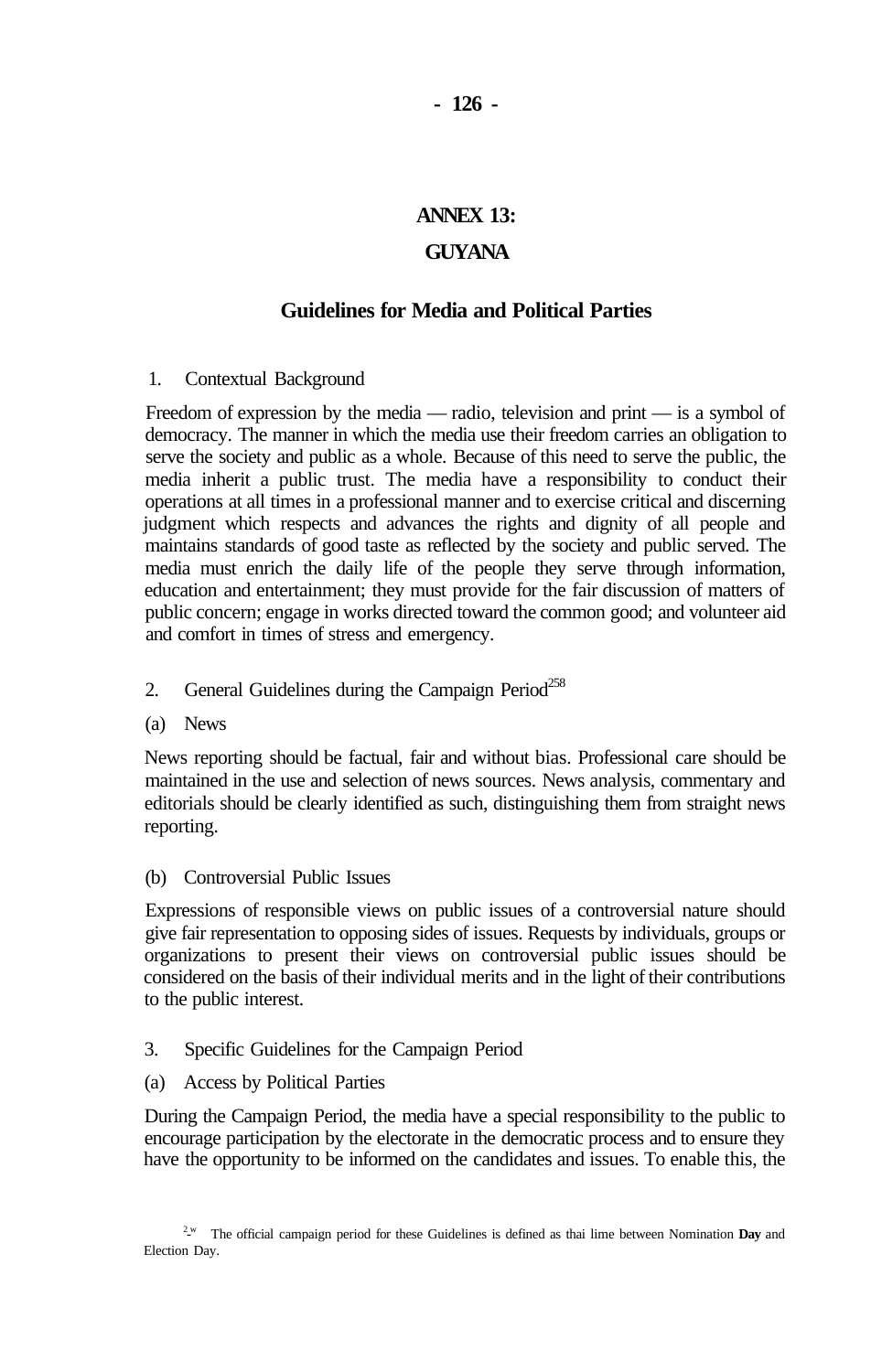Guyana Elections Commission requests that the broadcast media — radio and television — make available at no cost a minimum of five minutes of prime time weekly to each political party with candidates for national office, and also requests that daily publication print media make available at no cost 10 column inches of space weekly to each qualified political party. The Chairman of the Elections Commission shall notify the media of the Parties that qualify for this free coverage. All such programs and columns should be clearly identified as a public service political message prepared by the (name) political party and unedited by the (media). The (name) political party is solely responsible for its content. Programs and messages exceeding the free time and space allocations may be rejected or returned to the Party. The media may establish reasonable deadlines for submission of the materials in order to fit their broadcast or publication schedules. The media shall ensure all Parties are given equal treatment and access as to time and location of these messages. Concerning access to radio broadcasts, in order to provide complete geographic coverage, it may be necessary to repeat the programs at a different time and frequency.

#### (b) Paid Political Messages

Political parties or candidates who wish additional time and space should pay for all messages or advertisements at current established rates — preferably the lowest published rate — but each Party should be charged the same rate.

Further the media must ensure that all Parties and candidates have equal access to the broadcast times and schedule for broadcast media; and similar equitable access, space and location, for print media. One political Party or candidate should not be allowed to block access by other Parties or candidates by purchasing all availabilities of time or space.

Equitable and fair treatment of all Parties and candidates must be the standard adhered to by all media. While the above addresses equitable treatment concerning broadcast or publication of the messages, the same standard must be applied to any production in preparation for broadcast or publication.

Payment terms for political advertisements should be the same for all Parties utilizing the industry standard of cash in advance. All paid political messages should carry a statement that they are a 'Paid Political Advertisement'.

#### (c) Correction of Media Errors

Broadcast or publication errors beyond the control of the medium, i.e. mechanical failure or act of God, should be corrected in accordance with the standard broadcast or publication policies of procedures for the correction of mistakes. The media may not censor, change or alter in any manner any of the materials presented by the Parties or candidates for broadcast or publication by the media.

#### (d) Questionable Materials

In the event any of the media believe a political message may not be in good taste, or contrary to the public interest, security, peace or morality, the questioned political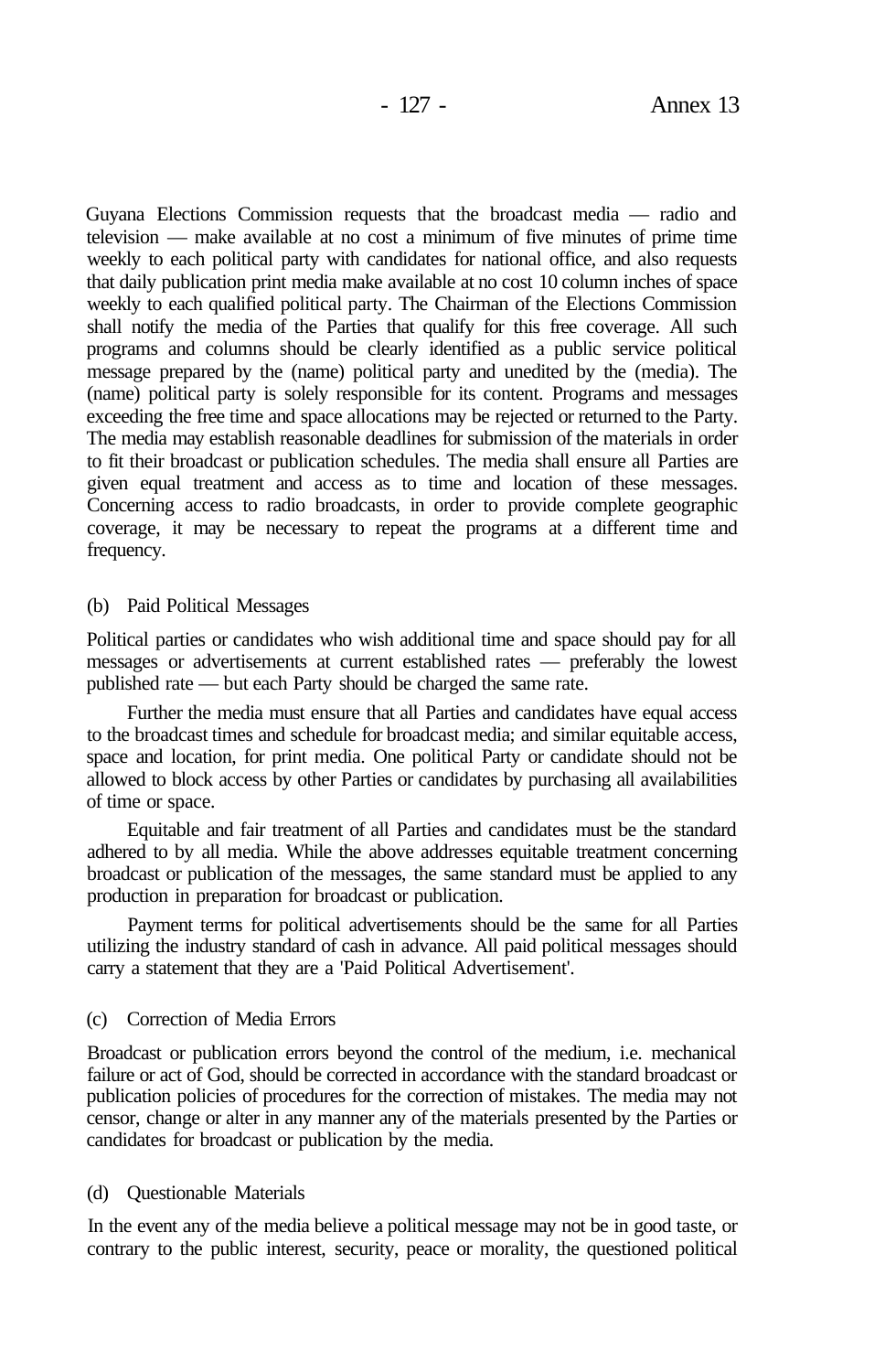message may be rejected by the media. However the media must provide specific details to the Party as to the reason for rejection and allow the material to be changed to meet broadcast or publication standards.

#### (e) Disclaimers

The media shall insert or broadcast a disclaimer daily when any free or paid political messages will be carried published by their medium. For example: 'The political messages or advertisements published in today's newspaper are prepared by the Political Party or candidate without editing or change and do not necessarily reflect the opinion of this newspaper.' One insert anywhere in the newspaper should be sufficient. A similar statement shall be made by the broadcast media at least once during the broadcast day and not necessarily immediately preceding or following broadcast of political material.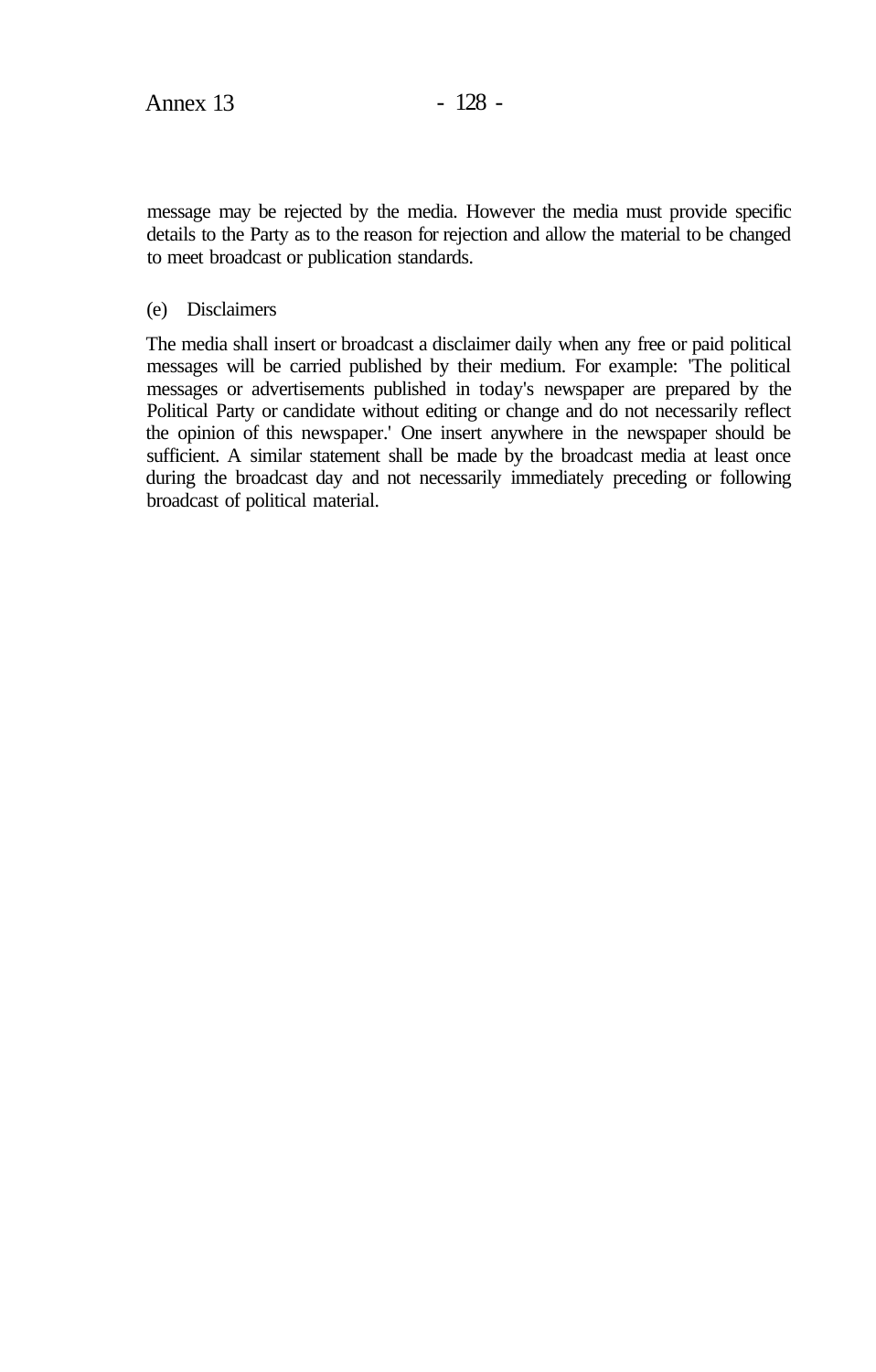# SEYCHELLES

# Code of Conduct to be Adhered to by Political Parties, their Members and Supporters on an Election or Referendum

This Code of Conduct is aimed at maintaining a peaceful atmosphere during an election or referendum campaign and on polling day.

# Code of Conduct

1. Existing election laws and rules must be adhered to.

2. All political parties and contestants will have to extend all necessary help and co-operation to the law-enforcing authorities.

3. Everyone should be aware not only of his own rights, but should also respect the rights of others.

4. All political parties and candidates participating in the polls will extend full co-operation to election officials and ensure their safety until the polls are over.

5. Election campaigns should be so organised that a congenial and peaceful atmosphere prevails during polling.

6. It is expected that criticism of opponents will occur during electioneering. All parties shall exercise restraint in speech, manner and conduct, and show respect for the opinion of others so that electioneering does not turn into a war of words and confrontation.

7. It is expected that criticism of opponents will occur during electioneering. However, indecorous and provocative speeches, statements, posters, taunting, ridiculing and innuendoes shall be avoided. Parties shall be careful so that behaviour, statements or comments do not cause unnecessary tension.

8. All political parties shall be vocal against violence. No party shall give indulgence to any kind of violent activity to demonstrate party strength or to prove supremacy. All political parties will extend co-operation to the law-enforcing agencies for recovery of illegal arms. No party will take any initiative for the release of any person arrested by police with arms during an election or referendum campaign or in the polling station during voting or in the vicinity of the polling station during polls.

9. All parties and candidates will have equal opportunity for publicity. Meetings, processions and other campaign activities of opponents cannot be interfered with. Posters and banners shall be displayed only in accordance with the Code of Conduct set out in the Schedule hereto.

10. Assistance of the nearest law-enforcing agencies will have to be sought to resist and check any sort of election offence.

11. Any attempts to influence voting through money or allurement are election offences. Everyone should be aware of these offences.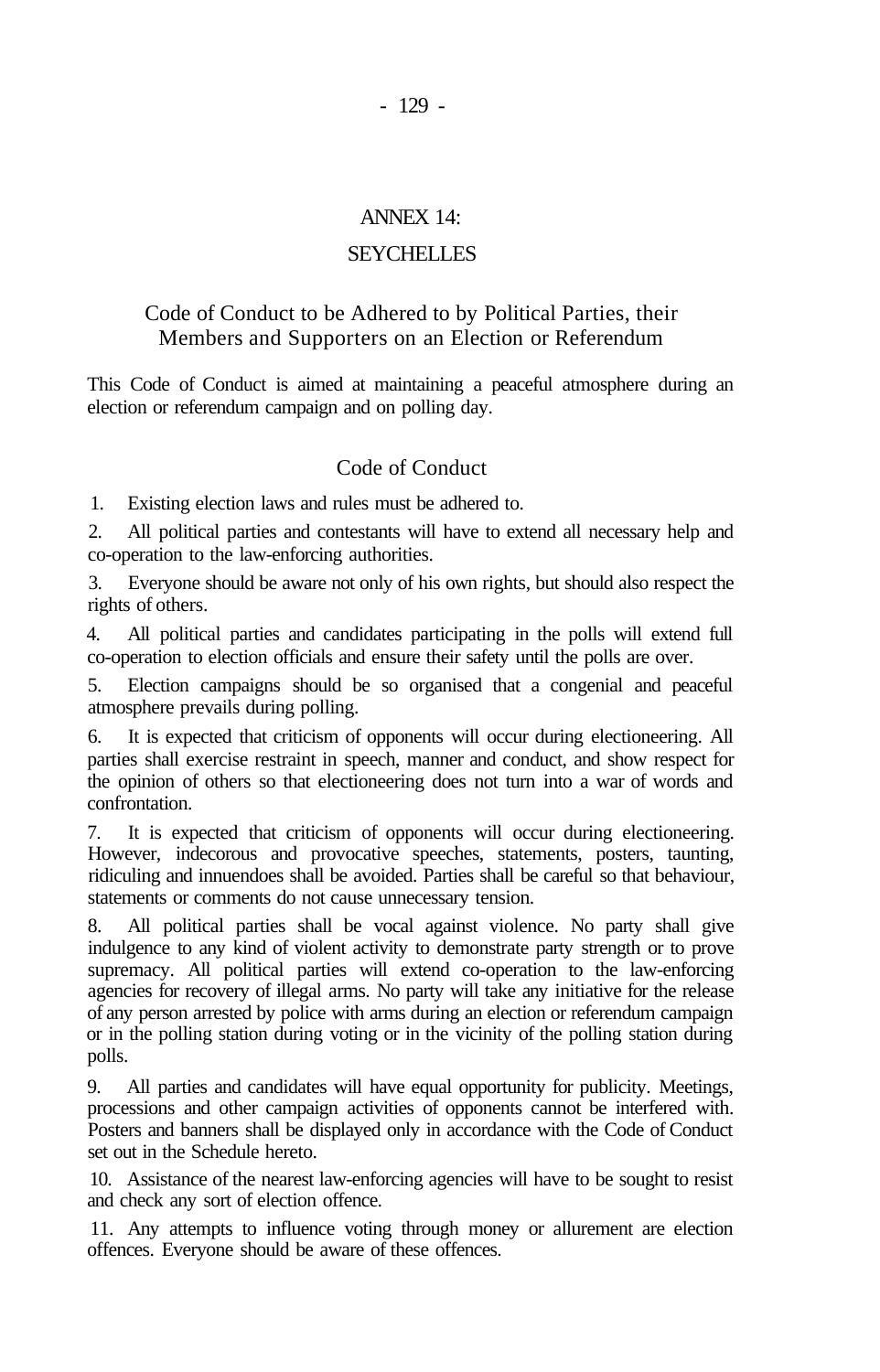12. No Government transport shall be used to carry voters to polling stations other than persons working for Government departments who are on duty or persons living in Government institutions. This rule does not apply to a person who has the use of a Government vehicle and the vehicle is used for self and family.

13. No Defence Force vehicles shall be used to carry voters, including Defence Force personnel, to polling stations.

14. Defence Force personnel shall not go to vote in their uniform.

15. Political parties will not procure votes by forcible occupation of polling stations or through illegal activities in the polling stations.

16. No candidate or party can commit or give covertly or overtly any contribution, grant or favour to any individual, institution, body or organization until election or referendum day for the purpose of election campaigning and obtaining votes.

17. The congenial and peaceful atmosphere for an election or a referendum cannot be disturbed by spreading untrue and motivated rumour or by having recourse to conspiracy.

18. No election camps, check points and refreshment stalls shall be set up by political parties, their members and supporters. There shall be no campaigning of any sort either individually or collectively on polling day. District Council offices shall be closed on the day of the election or referendum. Voters must be left alone when queuing up so that they are not influenced in any way.

19. Where a voter is incapacitated by blindness or other physical cause or otherwise, he may ask the Electoral Officer to record his vote in the presence of a person selected by him. In those circumstances the Electoral Officer shall satisfy himself that: (a) the voter is truly incapacitated as he claims to be; (b) that the person who is to witness the vote has been freely and genuinely chosen by the voter; and (c) that the vote expressed by the voter is free. In this respect the political parties shall not abuse this procedure to pressure incapacitated persons to vote in their favour.

20. In addition to election officials, only the voters are entitled to enter the 'polling stations.' The political parties shall make sure that their workers do not enter the polling stations and loiter therein. Only the polling and counting agents will remain seated at their designated seats in the polling station and discharge their responsibility from there. No disruption shall be caused by the moving or changing of accredited agents.

## **Code of Conduct Relating to Posters and Banners**

- 1.0 Use of Bulletin Boards
- 1.1 Any elections or referendum notice, political advertisement or announcement shall be displayed only on bulletin boards.
- 1.2 These bulletin boards or hoardings will be erected only at certain specific places agreed upon by the Land Transport Division, Police (Traffic Section) and Planning Authority.
- 1.3 The Planning Authority, Police (Traffic Section) and Land Transport Division shall agree on the size, height and number of the boards to be displayed in a particular area.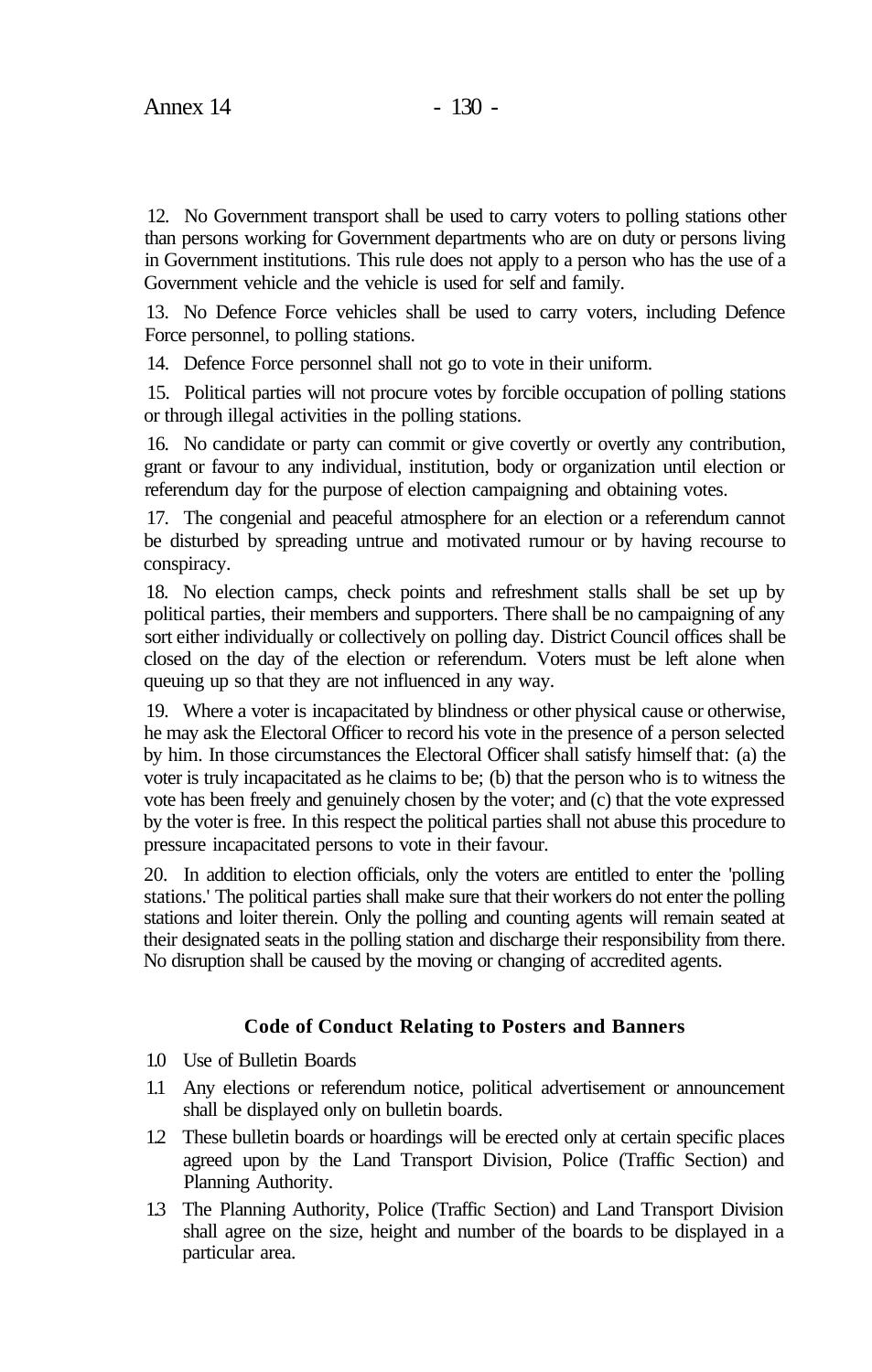- 1.4 The Department of Tourism and Transport (Tourism Division) has already erected some permanent bill boards in Victoria. Only advertisements announcing local events such as educational, cultural, social or recreational and tourism-promoting activities should be displayed on these boards.
- 1.5 Extra bulletin boards (temporary) may be erected and allocated to the different political parties.
- 1.6 Boards will be erected only 14 days prior to the day of the election or referendum.
- 1.7 All boards and political displays must be removed by the political parties as soon as possible, in any case within 14 days of the close of the poll in the election or referendum in accordance with regulation 13 (2) (b) of the Town and Country Planning (Control of Advertisements) Regulations, Cap 160.
- 2.0 Use of Cloth Banners
- 2.1 Easily removable cloth banners should be utilised as much as possible instead of pasted paper posters.
- 2.2 Cloth banners shall be displayed only after the necessary permission has been obtained from the Land Transport Division and Police (Traffic Section).
- 2.3 Alt banners shall be removed as soon as possible, in any case, within 14 days after the election or referendum.
- 3.0 Use of Paint
- 3.1 There shall be a total ban on the use of paint (liquids and sprays) to write upon, mark or paint any slogan on any road, pavement, telephone or electric posts, wall, or fence, etc., whether on public or private property.

This is an offence punishable under Section 183 (j) of the Penal Code, Cap 73.

- 4.0 Electoral or Referendum Posters
- 4.1 Electoral or Referendum posters shall be affixed only on special boards erected for this purpose as set out in paragraph 1.
- 4.2 No poster or any other paper shall be pasted on any wall, building, road, pavement, telephone or electric poles, or fence whether public or private property.

This is an offence punishable under Section 183 (j) of the Penal Code, Cap 73.

- 5.0 Respect of Others and their Property
- *5.1* Political party members and supporters shall respect others and their property and shall refrain from causing damage to any property whether public or private.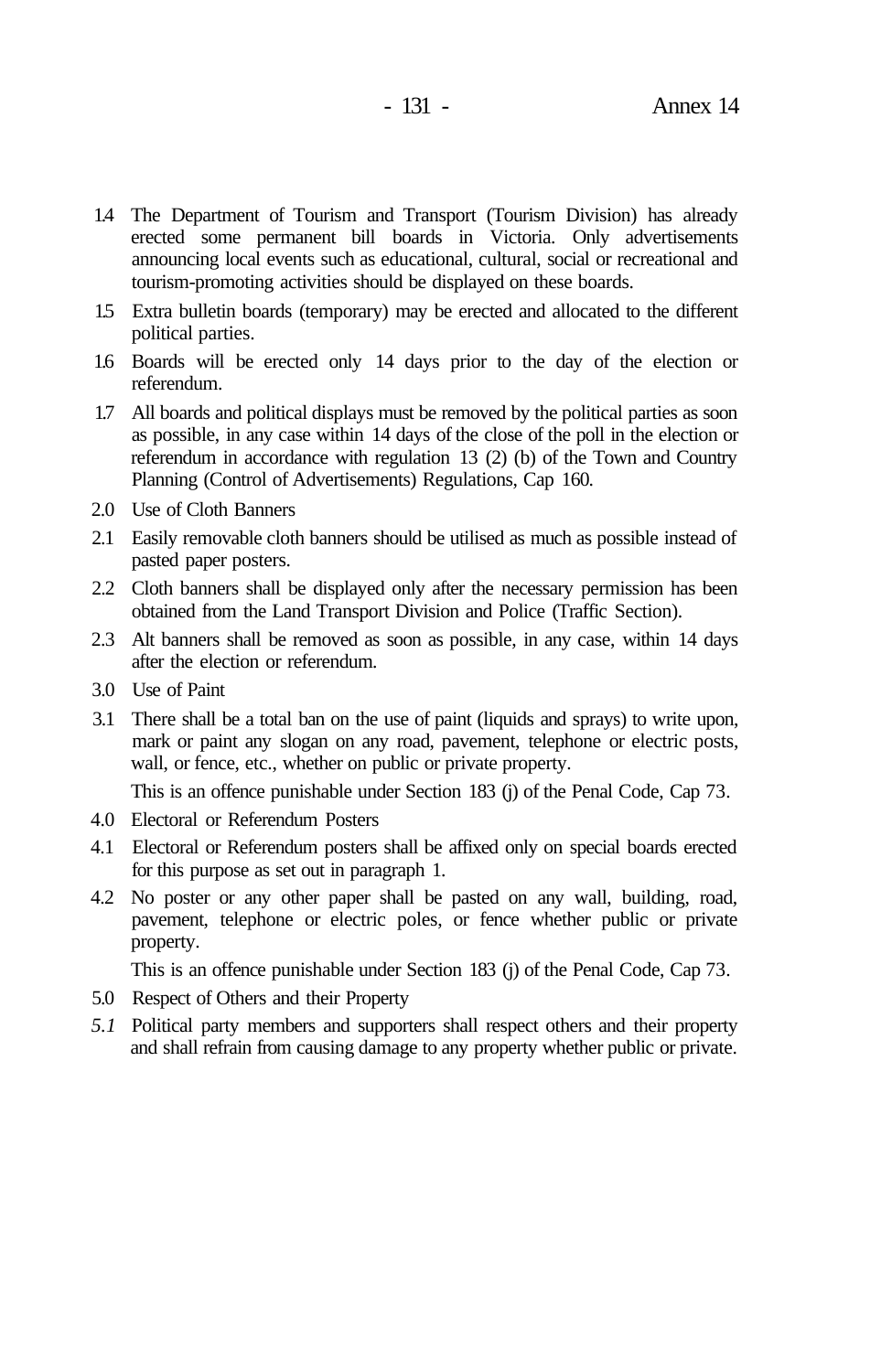## ANNEX  $15$

## BANGLADESH

# Code **of Conduct to be Adhered to by Political Parties Jatiya** Sangsad **(Parliament) Election, 1991**

The code of conduct, finalised after discussions with the representatives of 67 political parties including major ones, is aimed at maintaining a peaceful atmosphere during the election campaign and on polling day. The Election Commission hoped that if all political parties faithfully abide by the code, they would greatly contribute to the •holding of a credible election in the country. Legitimacy of a representative government elected through such an election will not be questioned.

## **Code of Conduct**

1. Existing election laws and rules must be adhered to.

2. All political parties and contestants will have to extend all necessary help and co-operation to the law-enforcing authorities.

3. Everyone should be aware of not only his own rights, but should also respect the rights of others.

4. All political parties and candidates participating in the polls will extend full co-operation to the election officials and ensure their safety and security until the polls are over.

5. Election campaigns should be so organised that a congenial and peaceful atmosphere prevails during polling.

6. Nothing should be done that will create tension and disrupt the congenial atmosphere of the election. All parties should exercise restraint in speech and show respect to the opinions of others so that electioneering does not turn into war of words.

7. It is expected that criticism of opponents will occur during electioneering. However, indecorous and provocative speeches/statements, taunting, ridiculing and innuendos should be avoided. Parties should be careful so that statements or comments do not cause unnecessary tension. In case a situation for the possibility of a clash arises because of a misunderstanding between contesting parties, then an Election Co-ordination Committee composed of representatives from the concerned parties shall allay tension and settle the dispute.

8. All political parties shall be vocal against violence. No party shall give indulgence to any kind of violent activity to demonstrate party strength or to prove supremacy. All political parties will extend co-operation to the law enforcing agencies for recovery of illegal arms. No party will take any initiative for the release of any person arrested by police with arms during election campaign or in the polling centre during voting or in the vicinity of the polling centre during polls.

9. All parties and candidates will have equal opportunity for publicity. Meetings, processions and other campaign activities of opponents cannot be interfered with.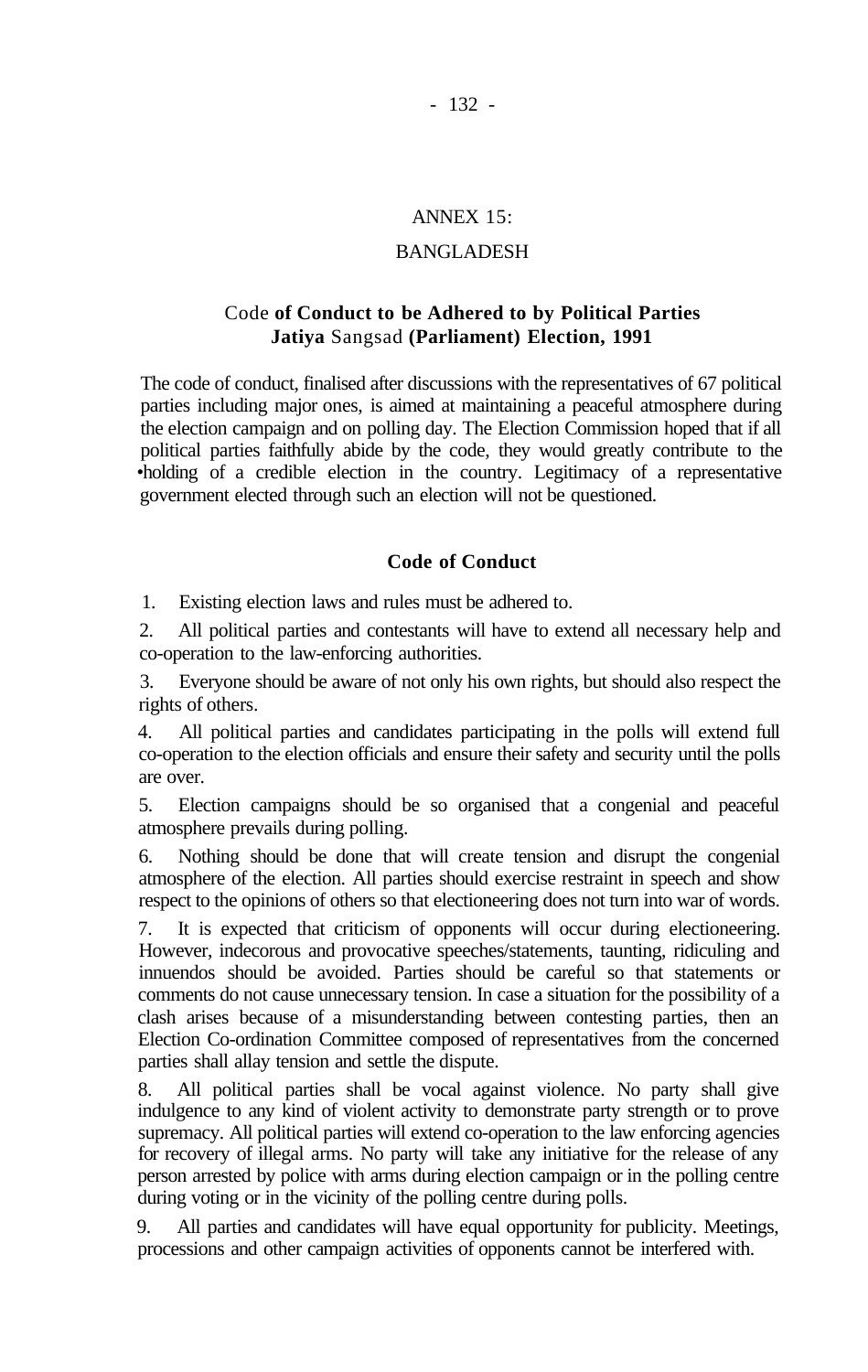10. Assistance of the nearest law enforcing agencies will have to be sought to resist and check any sort of election offence.

11. Any attempts to influence voting through money or allurement and to hire or use any kind of transport to carry voters other than for self and family are election offences. Everyone should be aware of these offences.

12. Political parties will reach an understanding to resist attempts to procure votes by forcible occupation of polling centres or thorough illegal activities in the polling centres. Votes thus obtained illegally will be of no use as the Election Commission will cancel polling in such centres.

13. No candidate can commit covertly or overtly any contribution or grant to any institution in his constituency until election day for the purpose of election campaigning and obtaining votes.

14. The congenial and peaceful atmosphere for election can not be disturbed by spreading untrue and motivated rumour or by taking recourse to conspiracy.

15. Election camps cannot be set up within the prohibited area or close to the polling centres and no campaign shall be allowed inside the polling centres.

16. In addition to the election officials, only *the* voters are entitled *to enter the*  polling centres: the political parties should make sure that their workers do not enter the polling centres and loiter therein. Only the polling agents will remain seated at their designated seats in the polling centre and discharge their responsibility from there.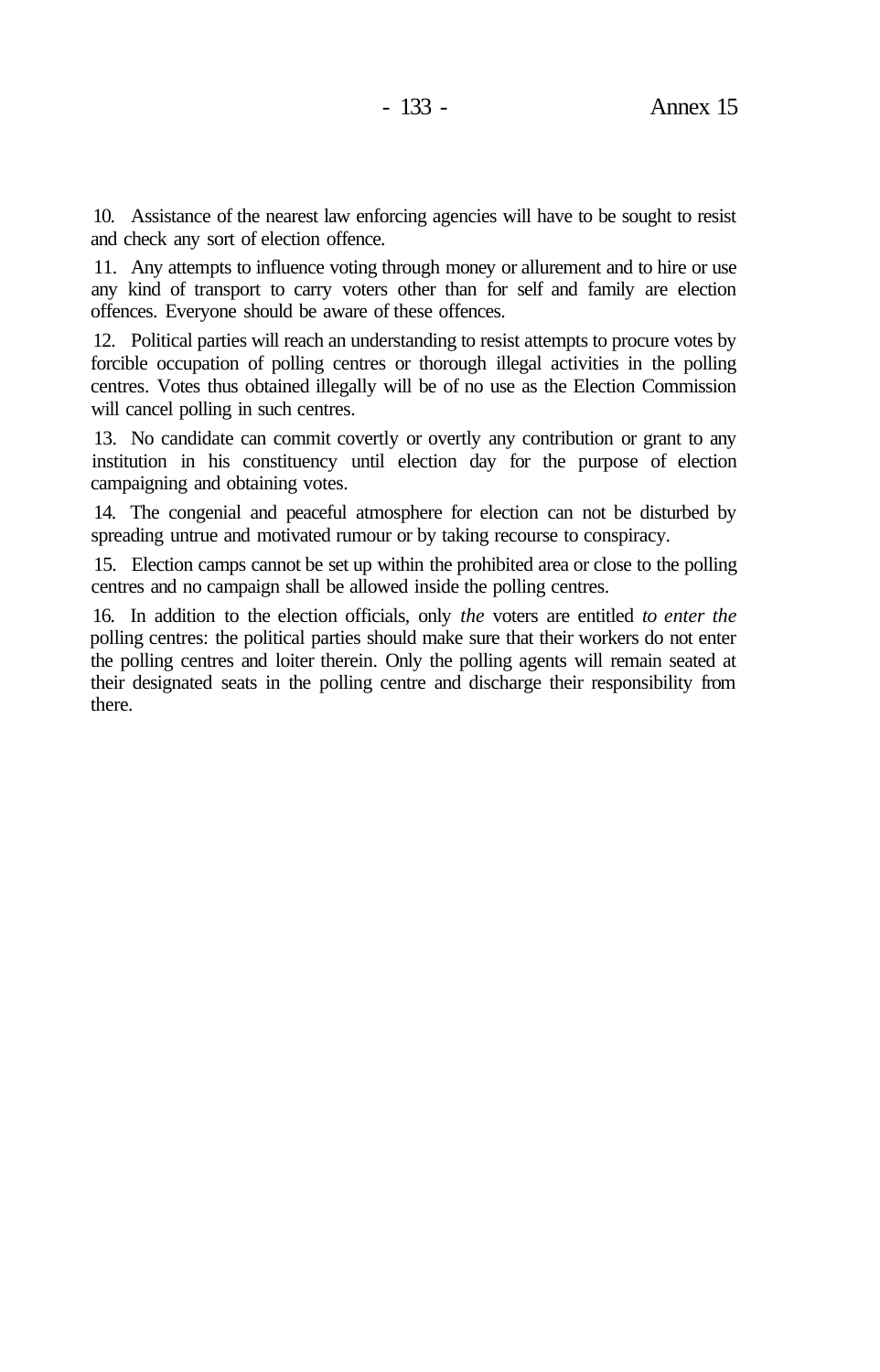## ANNEX 16:

## OSCE: ELECTION OBSERVATION CODE OF CONDUCT<sup>259</sup>

Observers will carry the prescribed identification issued by the host government or election commission, and will identify themselves to any interested authority upon request.

Observers will maintain strict impartiality in the conduct of their duties, and shall at no time express any bias or preference in relation to national authorities, parties, candidates, or with reference to any issues in contention in the election process.

Observers will not display or wear any partisan symbols, colours, or banners.

Observers will undertake their duties in an unobtrusive manner, and will not interfere with the election process, polling day procedures, or the vote count.

Observers may wish to bring irregularities to the attention of the local election officials, but they must never give instructions or countermand decision of the elections officials.

Observers will base all conclusions on well-documented, factual, and verifiable evidence.

Observers will refrain from making any personal or premature comments about their observations to the media or any other interested persons, and will limit any remarks to general information about the nature of their activity as observers.

Observers will participate in post-election debriefings, by fax or telephone if necessary.

Observers must comply with all national laws and regulations.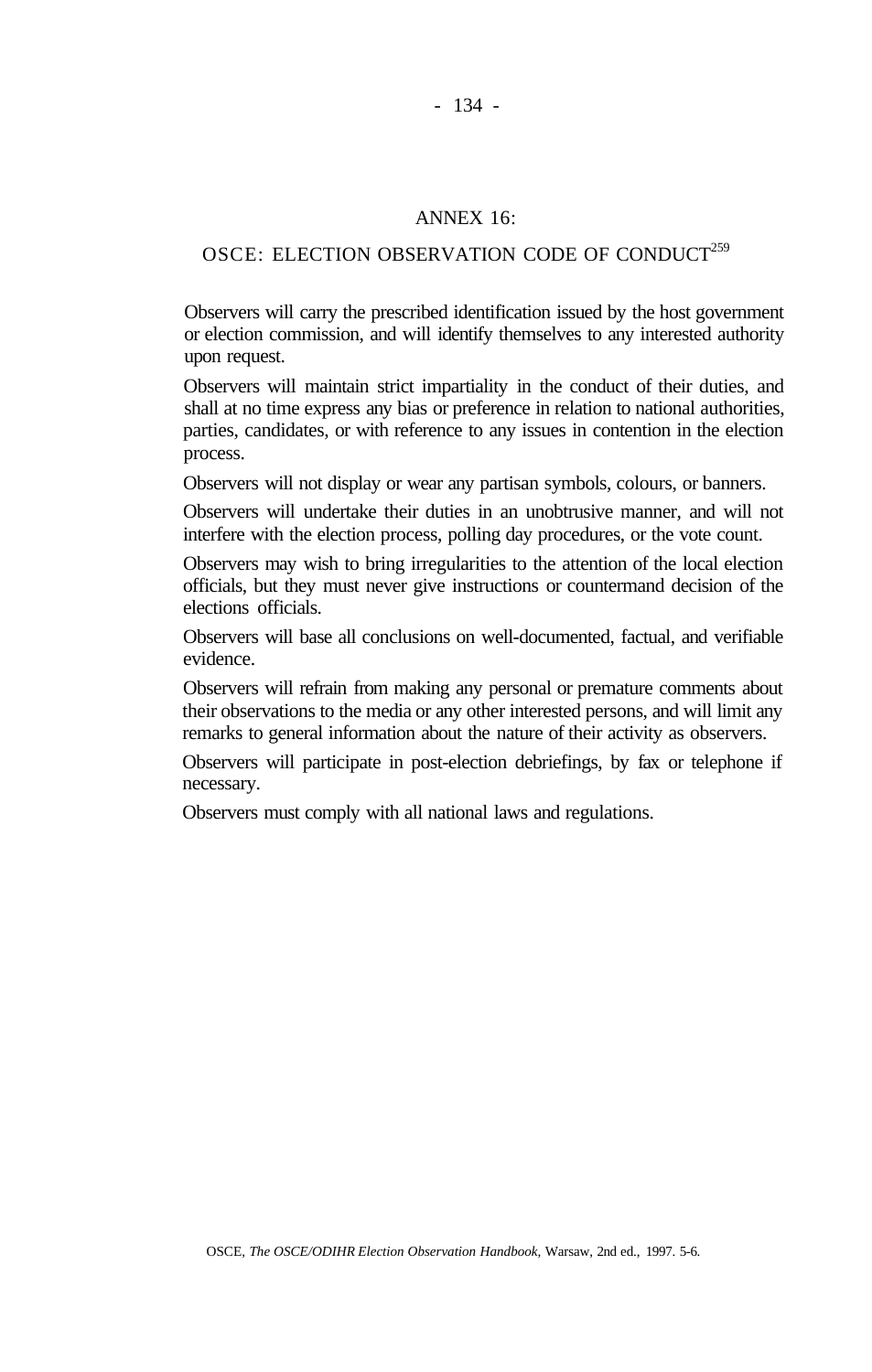# Select Bibliography

- *Agenda for Change.* The Report of the Hansard Society Commission on Election Campaigns. Hansard Society, London, 1991.
- Alexander, Herbert E. & Corrado, Anthony, *Financing the 1992 Election,*  M.E. Sharpe, Armonk, WY, 1995; reviewed by Sharon Steward in *The Guardian* (Journal of the Council on Governmental Ethics Laws— COGEL),Mar. 1996,1-3.
- Ansolabehere, Stephen & Iyengar, Shanto, *Going Negative: How Political Advertisements Shrink and Polarize the Electorate,* The Free Press, New York, NY, 1995; reviewed by Maris LeBlanc McCrory, *The Guardian*  (Journal of the Council on Governmental Ethics Laws—COGEL), Dec. 1996, 1,3.
- Axworthy, T., 'Capital Intensive Polities', in Seidle, F. Leslie, ed., *Issues in Party and Election Finance in Canada,* Research Studies of the Royal Commission on Electoral Reform and Party Financing, 5, Toronto, Dundurn Press, 1991.
- Baldwin, R., *Rules and Government,* Clarendon Press, Oxford, 1995
- Balz, D. & Edsall, T.B., 'More Shouts and Smears as the Querulous Republicans Debate', *International Herald Tribune,* 2-3 Mar. 1996
- Beibeder, Yves, *International Monitoring of Plebiscites, Referenda and National Elections.* Dordrecht, Martinus Nijhoff, 1994.
- Bennet, J., 'Who's Negative? Check Clinton Ads', *International Herald Tribune,* 23 Oct. 1996.
- Berke, R.L., 'Attack Ads Arouse Anger', *International Herald Tribune,*  17-18 Feb. 1996
- Boutros-Ghali, Boutros, 'Support by the United Nations System of the Efforts of Governments to Promote and Consolidate New or Restored Democracies': UN doc. A/51/761, 20 Dec. 1996; re-issued *as An Agenda for Democratization,* United Nations, New York. 1996
- Brownlie, I., *System of the Law of Nations: State Responsibility (Part I),*  Clarendon Press, Oxford. 1983.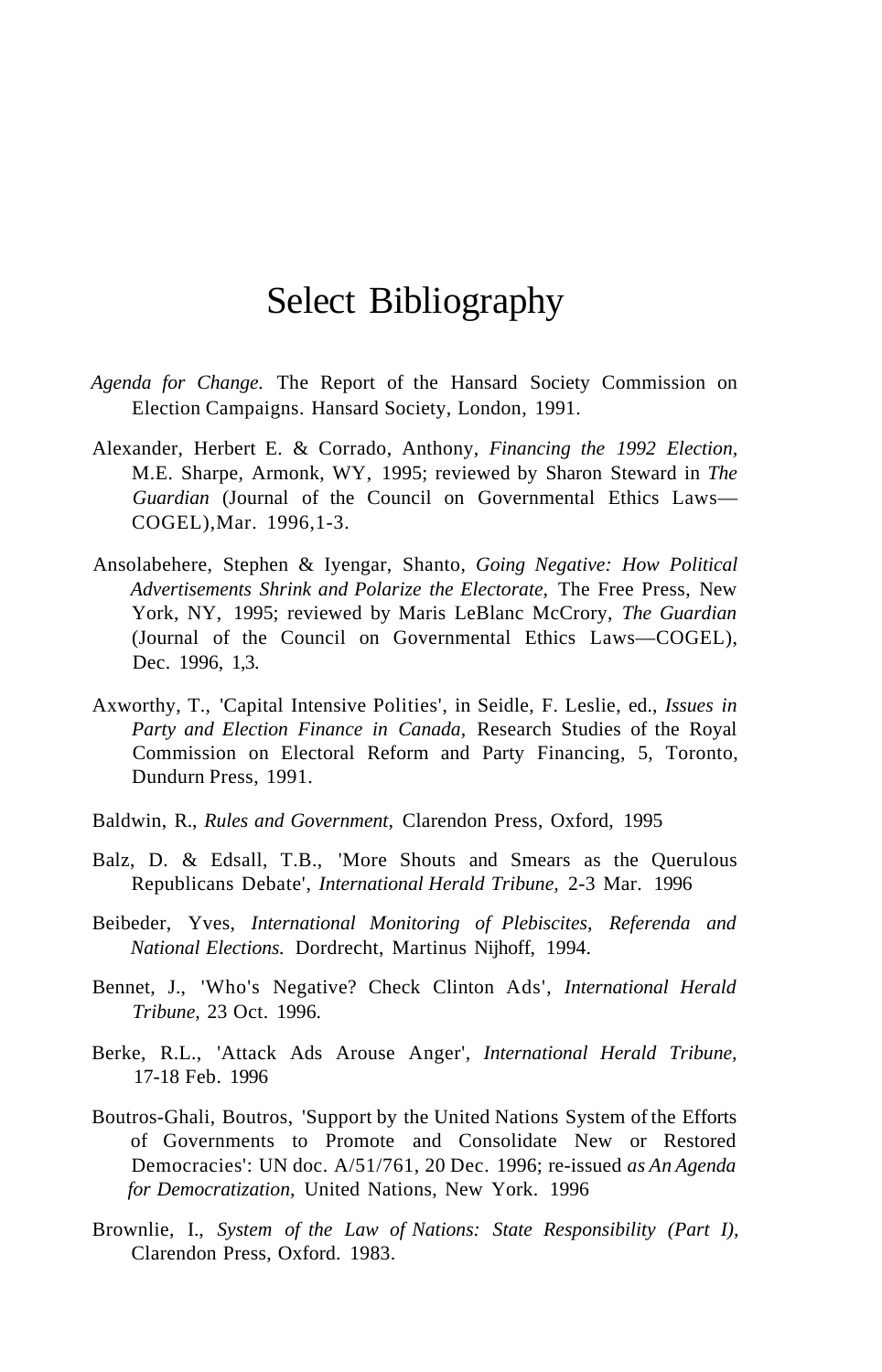- Brownlie, I., *Principles of Public International Law,* Clarendon Press, Oxford. 4th ed. 1990.
- Bulgarian Association for Fair Elections and Civil Rights, 'Mirror', The Race for the Presidential Post mirrored in the Media, 2 issues, Oct., Nov. 1996.
- Camby, Jean-Pierre, *Le financement de la vie politique en France,*  Montchrestien, Paris, 1995.
- Cantor, Joseph E.,'Campaign Financing in Federal Elections: A Guide to the Law and its Operation,' Congressional Research Service (CRS) Report for Congress, 8 Aug. 1986; updated 15 Oct. 1993.
- Carville, J. & Matalin, M., *All's Fair: Love, War and Running for President,*  Random House, 1994. Touchstone, 1995.
- Center for Responsive Politics, Washington, D.C., 'Enforcing the Campaign Finance Laws: An Agency Model', June 1993.
- Commonwealth Observer Group, *The General Election in St. Kitts and Nevis, 3 July J995,* Commonwealth Secretariat, London, 1996.
- Commonwealth Observer Group, *The Parliamentary Elections in Bangladesh, 12 June 1996,* Commonwealth Secretariat, London, 1997.
- Commonwealth Observer Group, *The Presidential and Parliamentary Elections in Sierra Leone, 26-27 February 1996,* Commonwealth Secretariat, London, 1996.
- Commonwealth Observer Group, *The General Election in Pakistan, 3 February 1997,* London, 1997, *2.*
- Commonwealth Observer Group, *The Union Presidential and Parliamentary Elections in Tanzania, 29 October 1995,* Commonwealth Secretariat, London, 1996.
- Conseil federal de la Suisse, 'Rapport sur 1'aide aux. partis politiques', 23 nov. 1988 (doc. 88.075).
- Cooper, L. & Henderson, J., 'Uganda: A Pre-Election Assessment Report', International Federation for Election Systems, Washington, D.C. Jan. 1996,
- Cornillon, P., 'Rights and Responsibilities of Election Observers', paper presented to the International Conference in La Laguna on Freedom of Elections and the International Observation of Elections (Tenerife, 27 Feb.-2 March 1994).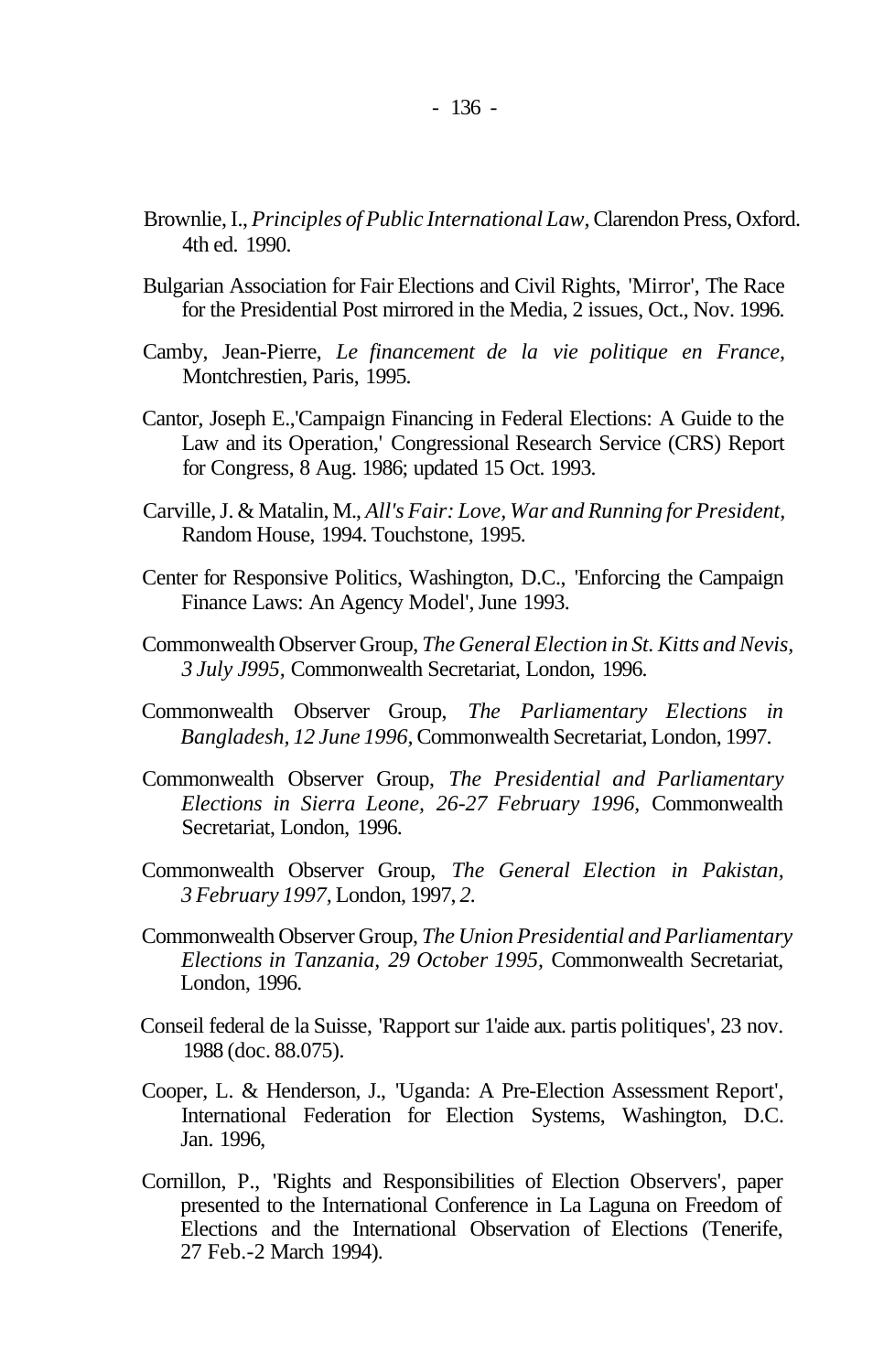Council on Governmental Ethics Laws (COGEL), 'A Model Law for Campaign Finance, Ethics and Lobbying Regulation', (1991).

Council of Europe, *Handbook for Observers of Elections,* Strasbourg. 1996.

- DeGregorio, Paul S. & Ross, Kimberly L., 'Albania: Pre-Election Technical Assessment', International Federation for Election Systems, Washington, D.C. Aug. 1996.
- Doublet, Yves-Marie, 'La legislation de 1995 sur le financement de la vie politique', *Revue francaise de droit constitutionnel,* no. 22, 1995, 411.
- Durbin, Thomas M., 'Extending the Fairness Doctrine to the Print Media', Congressional Research Service Report for Congress, 17 Jun. 1987.
- Durbin, Thomas M., 'First Amendment Issues and Major Supreme Court Decisions relating to Campaign Finance Law', Congressional Research Service Report for Congress, updated 15 Sept. 1995.
- Elections Canada, *Election Handbook for Candidates, their Official Agents and Auditors,* Ottawa, 1993.
- Elections Canada, *Thirty-fifth General Election 1993. Contributions and Expenses of Registered Political Parties and Candidates,* Ottawa, 1994
- Elections Canada, *Serving Democracy,* Ottawa, 1994.
- Elections Canada, *Contributions and Expenses of Registered Political Parties and Candidates, 35th General Election 1993,* Ottawa, 1993.
- Elections Canada, *Strengthening the Foundation: Canada's Electoral System,*  Annex to the Report of the Chief Electoral Officer *of* Canada on the 35th General Election, Ottawa, 1996.
- European Institute for the Media, 'Preliminary conclusions—Media coverage of the Russian presidential elections', 17 Jun. 1996.
- Ewing, Keith D., *Money, Politics and Law: A Study of Electoral Campaign Finance Reform in Canada,* Clarendon Press, Oxford, 1992.
- Franck, T., 'The Emerging Right to Democratic Governance', 86 *American Journal of International Law* 46 (1992)
- Gallagher M. & Marsh, M., eds., *Candidate Selection in Comparative Perspective. The Secret Garden of Politics,* Sage Modern Politics Series, vol. 18, 1988.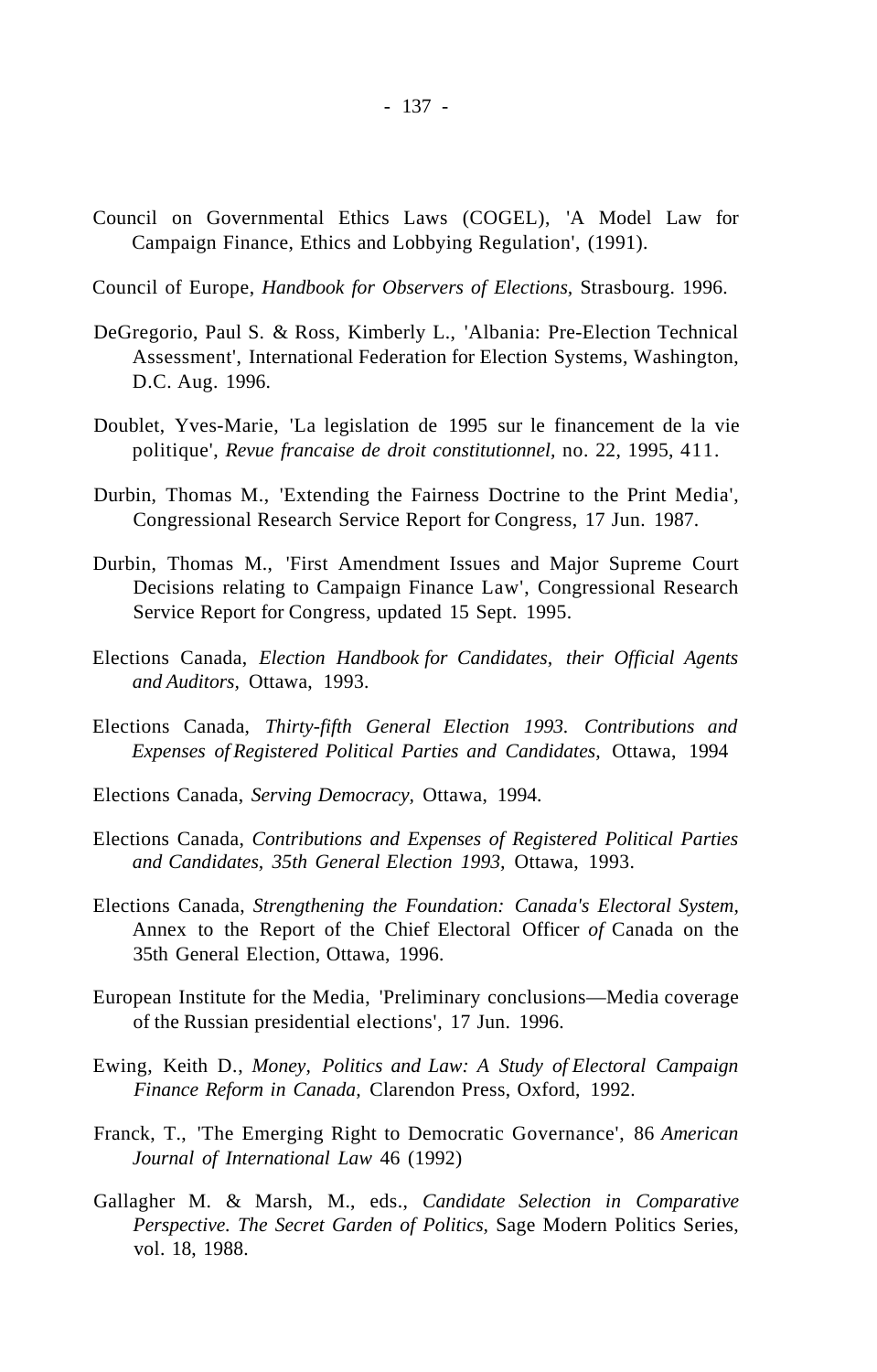- Gans, Curtis, Committee for the Study of the American Electorate, Evidence to the US Senate Subcommittee on Communications on the *Clean Campaign Act,* May 1993.
- Garber, Larry, 'The Role of International Observers', in Garber, L. & Bjornlund, E., eds., *The New Democratic Frontier. A Country by Country Report on Elections In Central and Eastern Europe,* National Democratic Institute for International Affairs, Washington, D.C. 1992.
- Garber, Larry, *Guidelines for International Election Observing,* International Human Rights Law Group, 1983.
- Garber, Larry and Gibson, Clark, *Review of United Nations Electoral Assistance 1992-93,* Aug. 1993.
- Garber, L. & Bjornlund, E., eds., *The New Democratic Frontier. A Country by Country Report on Elections In Central and Eastern Europe,* National Democratic Institute for International Affairs, Washington, D.C. 1992.
- Genevois, Bruno, 'Le nouveau role du juge de l'election', in 'L'argent des elections', Powvo/rs, No. 70, 1994, 69.
- Goodwin-Gill, G.S., *Free and Fair Elections: International Law and Practice,* Inter-Parliamentary Union, Geneva, 1994.
- Gould, R., Jackson, C. & Wells, L., *Strengthening Democracy: A Parliamentary Perspective,* Dartmouth, Aldershot, 1995.
- Gugliotta, Guy & Chinoy, Ira, 'Money-Machine; The Fund-Raising Frenzy of Campaign '96. Outsiders Made Erie Battle a National Battle\*, *Washington Post,* 10 Feb. 1997.
- Human Rights Committee, 'General Comment adopted by the Human Rights Committee under Article 40, Paragraph 4, of the International Covenant on Civil and Political Rights', Addendum, 'General Comment No. 25 (57)': UN doc. CCPR/C/21/Rev.l/Add.7, 27 Aug. 1996
- Human Rights Watch/Helsinki, 'Statement of Concern: Violations in the Albanian Elections', 30 May 1996.
- Human Rights Watch/Leaving Human Rights Behind: The Context of the Presidential Elections', 16 May 1997.
- Human Rights Watch, 'Algeria-Elections in the Shadow of Violence and Repression,' 20 May 1997.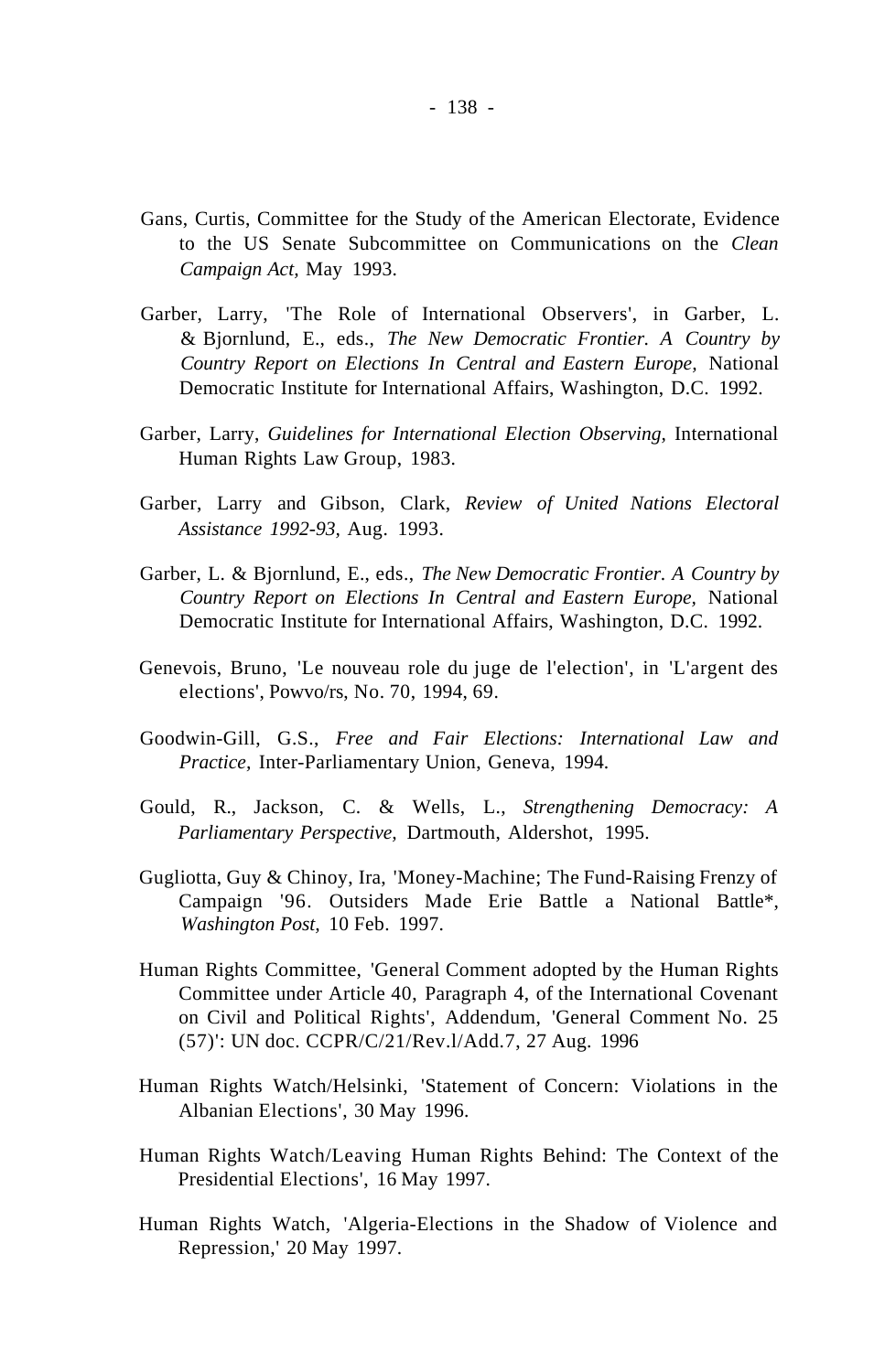- International Federation for Election Systems (IFES), 'Republic of Moldova Presidential Elections, November 17 and December 1, 1996', Washington, D.C. 1997.
- IFES, *Europe and Asia Report,* Washington, D.C. Feb. 1997.
- IFES, 'Republic of Georgia: Assessment and Voter Education Campaign, September-November 1995\ Washington, D.C. Nov. 1996.
- IFES, 'Toward Credible and Legitimate Elections in Kenya: Recommendations for Action', Apr. 1996.
- IFES, 'Albania: A Pre-EIection Technical Assessment', Washington, D.C. Aug. 1996.
- IFES, 'Uganda: A Pre-Election Assessment Report<sup>1</sup>, Washington, D.C. Jan. 1996.
- Inter-Parliamentary Union, Declaration on Criteria for Free and Fair Elections, Inter-Parliamentary Council, 154th session, Paris, 26 March 1994
- Inter-Parliamentary Union, Specialized Inter-Parliamentary Conference, 'Towards Partnership between Men and Women in Polities', New Delhi, 14-18 Feb. 1997, Concluding Statement by the President on the Outcome of the Conference.
- International Crisis Group, 'Electioneering in Republika Srpska', ICG Bosnia Project, Sarajevo, Aug. 1996.
- International Crisis Group, Press Release, 4 *Dec.* 1996, 'ICG Cautions Against Further Electoral Engineering in the Run-up to the Municipal Elections'.
- International Crisis Group, 'Elections in Bosnia & Herzegovina,' Sarajevo, 22 Sept. 1996.
- International Crisis Group, 'Elections in Bosnia and Herzegovina', Sarajevo, 13 Aug. 1996.
- International IDEA, 'Lessons learnt: International Election Observation', Report on a Roundtable, Stockholm, 10-12 Oct. 1995.
- Jones, George F., 'Fraud and Corruption in Elections and Election Campaigns', Address to the Seminar on Public Ethics sponsored by the Ministry of the Interior, Republic of Argentina, Buenos Aires, 10 Dec. 1996.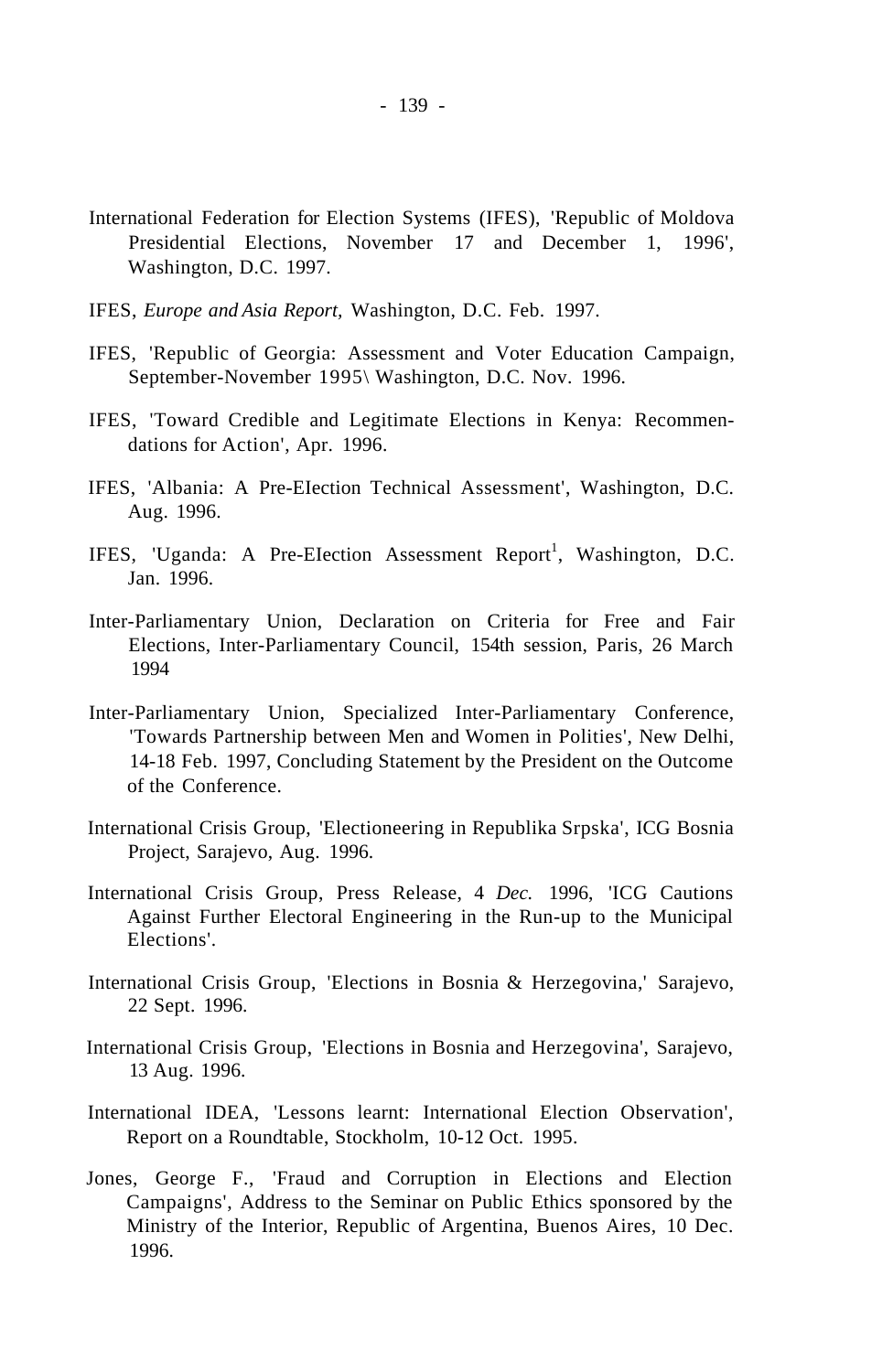- Kalb, D. & Salant, J.D., 'Donations by Pro-Israel PACs in Decline on Capitol Hill', *Congressional Quarterly,* 16 Mar. 1996, 719; '1995 Campaign Finance Totals', *Congressional Quarterly,* 6 Apr. 1996,954;
- Klein, Keith, 'Election Observation in Tanzania: An Observer Asks if the Task is Too Great', *Elections Today,* Vol. 5, No. 4, Jan. 1996.
- Klein, K., Scallan, A., Santos de Assun9ao, C. & Dauphinais, D., 'Toward Credible and Legitimate Elections in Kenya: Recommendations for Action', IFES, Washington, D.C. Apr. 1996.
- Koenig, Pierre, 'Funding of political parties', Study prepared for the Council of Europe: CE doc. CAHDD(94)45, 20 Sept. 1994,4-5.
- Kurtz, H., 'The Man behind the Voices that Keep Shrieking "Liberal",' *International Herald Tribune,* 23 Oct. 1996.
- Lansell, S.R. & Edgeworth, L.V., 'Republic of Georgia: Assessment and Voter Education Campaign, September-November 1995', International Federation for Election Systems, Washington, D.C. Nov. 1996.
- Linton, M., *Money and Votes,* Institute for Public Policy Research, London, 1994.
- Manin, Bernard, *The Principles of Representative Government,* Cambridge University Press, Cambridge. 1997.
- Marcus, Ruth & Babcock, Charles R., 'The System Cracks under the Weight of Cash: Candidates, Parties and Outside Interests Dropped a Record \$2.7 Billion', *Washington Post,9Veb.* 1997.
- McNair, Lord *The Law of Treaties,* Clarendon Press, Oxford. 1961
- Merloe, Patrick, 'Electoral Operations, Human Rights and Public Confidence in a Democratic System\*, National Democratic Institute, Washington, D.C, 1994.
- Merloe, Patrick, 'Electoral Campaigns and Pre-Election Issues: The "Level Playing Field" and Democratic Elections', National Democratic Institute, Washington, D.C, 1994.
- Merloe, P., *Election Campaign Broadcasting in Transitional Democracies: Problems, Principles and Guidelines,* Article 19, London. 1994.
- Millon, Charles, 'Avant/apres: Ce qui a change', in 'L'argent des elections', *Pouvoirs,* No. 70, 1994, 103.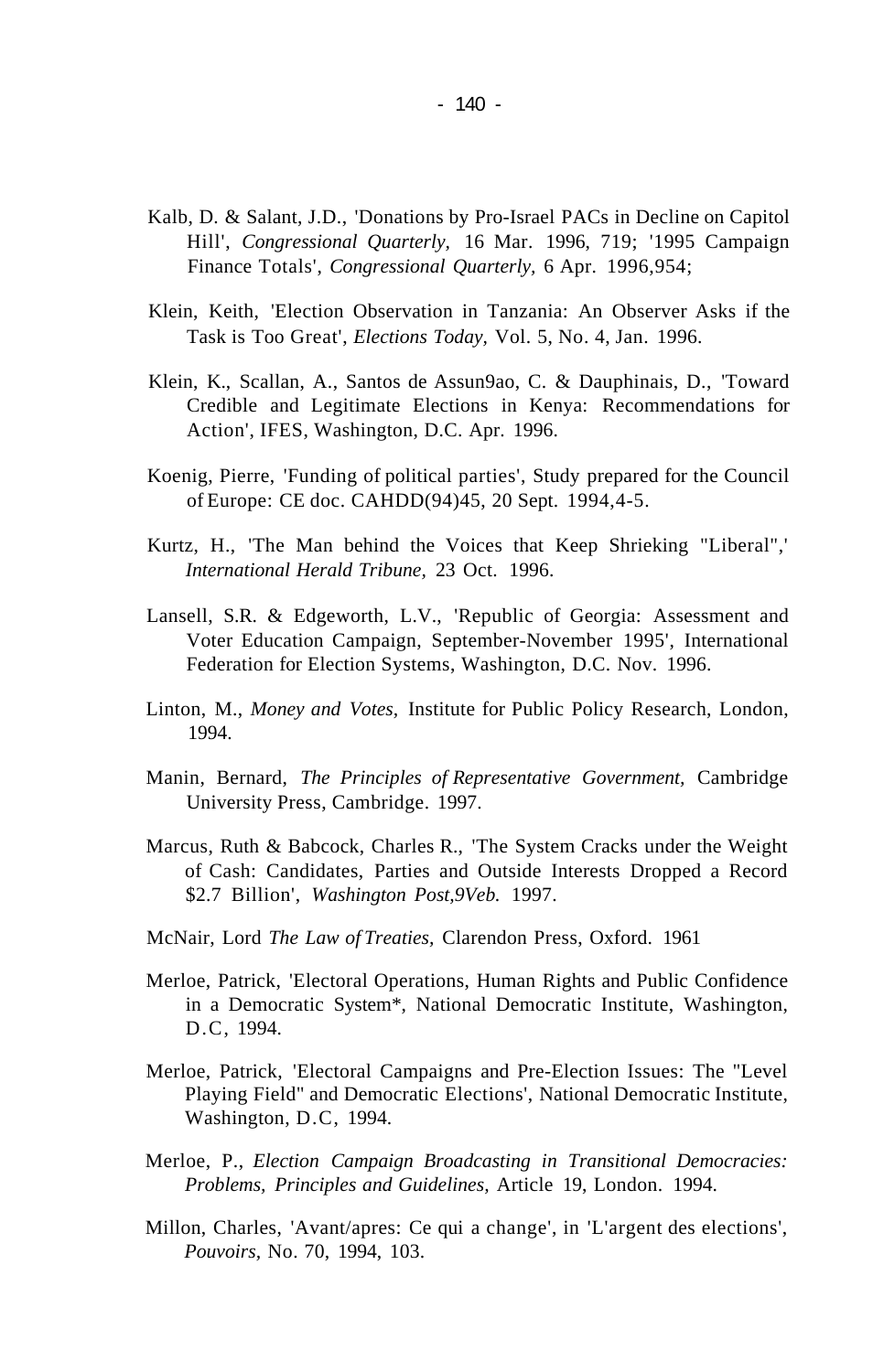- National Democratic Institute (NDI), Press Release, 'Preliminary Statement by the International Observer Delegation to the December 7 Elections in Ghana', Accra, 10 Dec. 1996.
- NDI, Statement of the National Democratic Institute for International Affairs (NDI), Pre-Election Assessment Delegation, Accra, 19 Nov. 1996.
- National Democratic Institute for International Affairs and The Carter Center, 'Statement of the Second NDI/Carter Center Pre-Election Delegation to the 1996 Palestinian Elections', 16 Dec. 1995.
- NDI/Council of Freely Elected Heads of Government Delegation to the Dominican Republic, May 1996, Press Release, Carter Center, Atlanta, 10 May 1996.
- Nicholson, B., 'From interest group to (almost) equal citizenship: Women's representation in the Norwegian Parliament', 46 *Parliamentary Affairs*  254(1993).
- Norwegian Helsinki Committee, Report on the Russian Presidential Elections 1996.
- Norwegian Helsinki Committee, *Manual for Election Observation,* (Rev. March 1996)
- Office for Democratic Institutions and Human Rights (ODIHR), *Final Report,*  Romanian Parliamentary and Presidential Elections, 3rd and 17th November 1996.
- Office for Democratic Institutions and Human Rights, *Final Report,* Bulgarian Presidential Election, October 27 and November 3, 1996.
- Office for Democratic Institutions and Human Rights, 'What Observers need to know about Election Administration', 'The Pre-Election Phase', and 'Election Phase: The Long- and Short-Term Observer', papers presented to the Organization for Cooperation and Security in Europe/Office for Democratic Institutions and Human Rights Seminar on Election Administration and Election Observation, Warsaw, 8-10 Apr. 1997.
- Office for Democratic Institutions and Human Rights, *Final Report,*  Armenian Presidential Election, September 22, 1996.
- Organization for Cooperation and Security in Europe, Press Release, 'Election Appeals Sub-Commission Announces Decisions', 24 Aug. 1996
- Organization for Cooperation and Security in Europe Parliamentary Assembly, Stockholm Declaration, 9 July 1996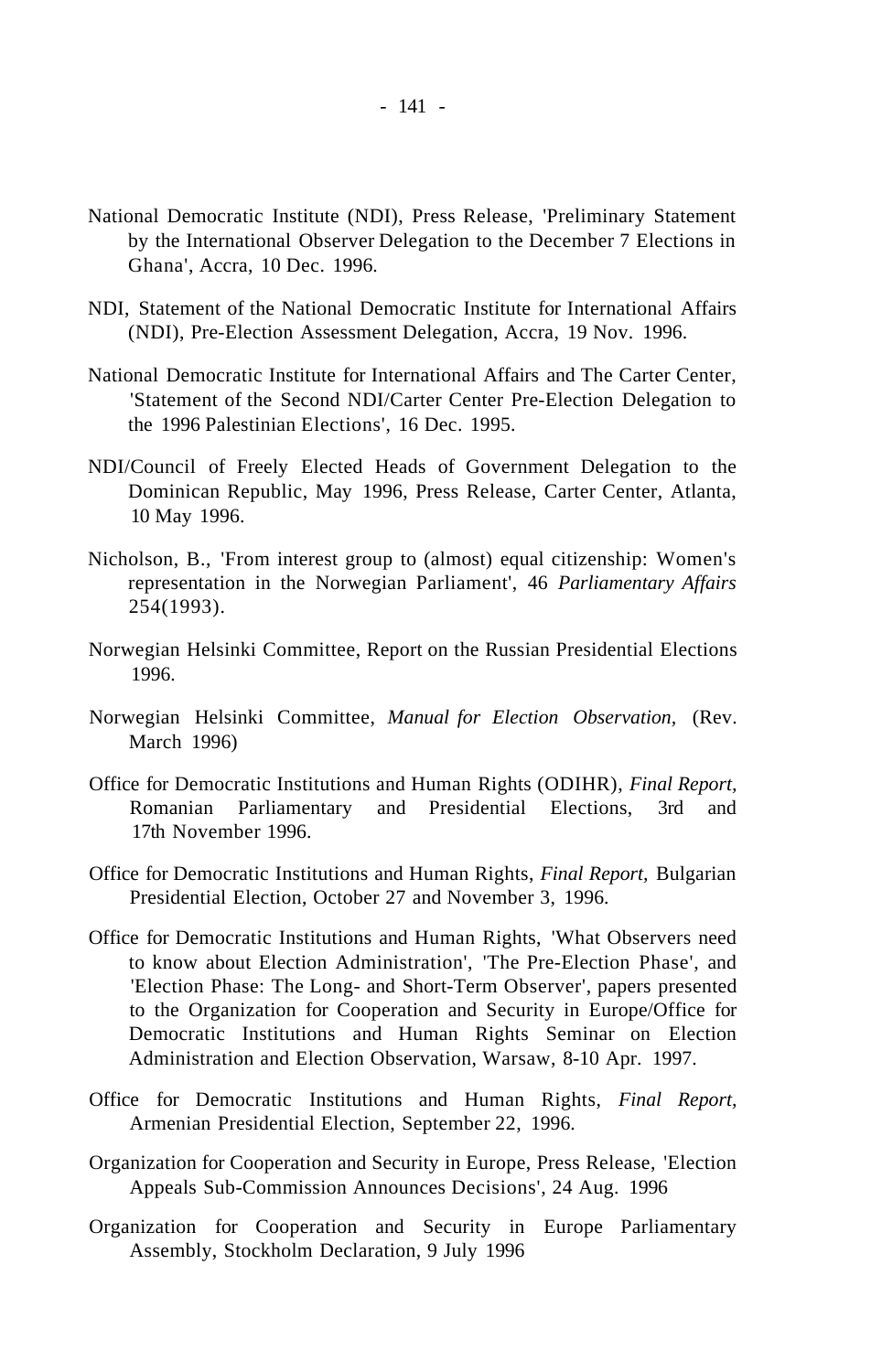- Organization for Cooperation and Security in Europe, Mission to Bosnia and Herzegovina, Press Release, 24 Aug. 1996.
- Organization for Cooperation and Security in Europe, Mission to Bosnia and Herzegovina, Press Release, 15 Aug. 1996.
- Organization for Cooperation and Security in Europe, 'The Elections in Bosnia and Herzegovina, 14 September 1996/ Preliminary Statement of the Co-ordinator for International Monitoring (CIM), 16 Sept. 1996.
- Organization for Cooperation and Security in Europe, 'Report on the Election of the President of the Russian Federation, 16 June and 3 July 1996'
- Organization for Cooperation and Security in Europe, Mission to Bosnia and Herzegovina, Provisional Election Commission, Rules and Regulations. Decisions until July 16, 1996.
- Organization for Cooperation and Security in Europe, Press Release, 'Election Appeals Sub-Commission: Decisions taken in two cases of violations of voters' rights', 15 Aug. 1996.
- Organization for Cooperation and Security in Europe/Office for Democratic Institutions and Human Rights, *The Organization for Cooperation and Security in Europe/Office for Democratic Institutions and Human Rights Election Observation Handbook,* 2nd ed., 1997.
- Organization for Cooperation and Security in Europe, Parliamentary Assembly, Report on the parliamentary elections in Albania, 26 May 1996.
- Organization of American States, Unit for the Promotion of Democracy, 'Establishment of the Electoral Observer Mission of the Organization of American States', 1995.
- Organization of American States, Unit for the Promotion of Democracy, Final Report of the OAS Electoral Observation Mission to the Legislative and Municipal Elections in Haiti 1995.
- Paige Whitaker, L., 'Political Broadcasting Laws and the Indecency Standard: The Issue of Campaign Advertisements Featuring Dead Fetuses and Abortion Procedures', Congressional Research Service Report for Congress, 14 Jul. 1993.
- Palestinian Centre for Human Rights and Robert F. Kennedy Memorial Centre for Human Rights, 'Joint Statement regarding Human Rights and Palestinian Elections', 19 Jan. 1996.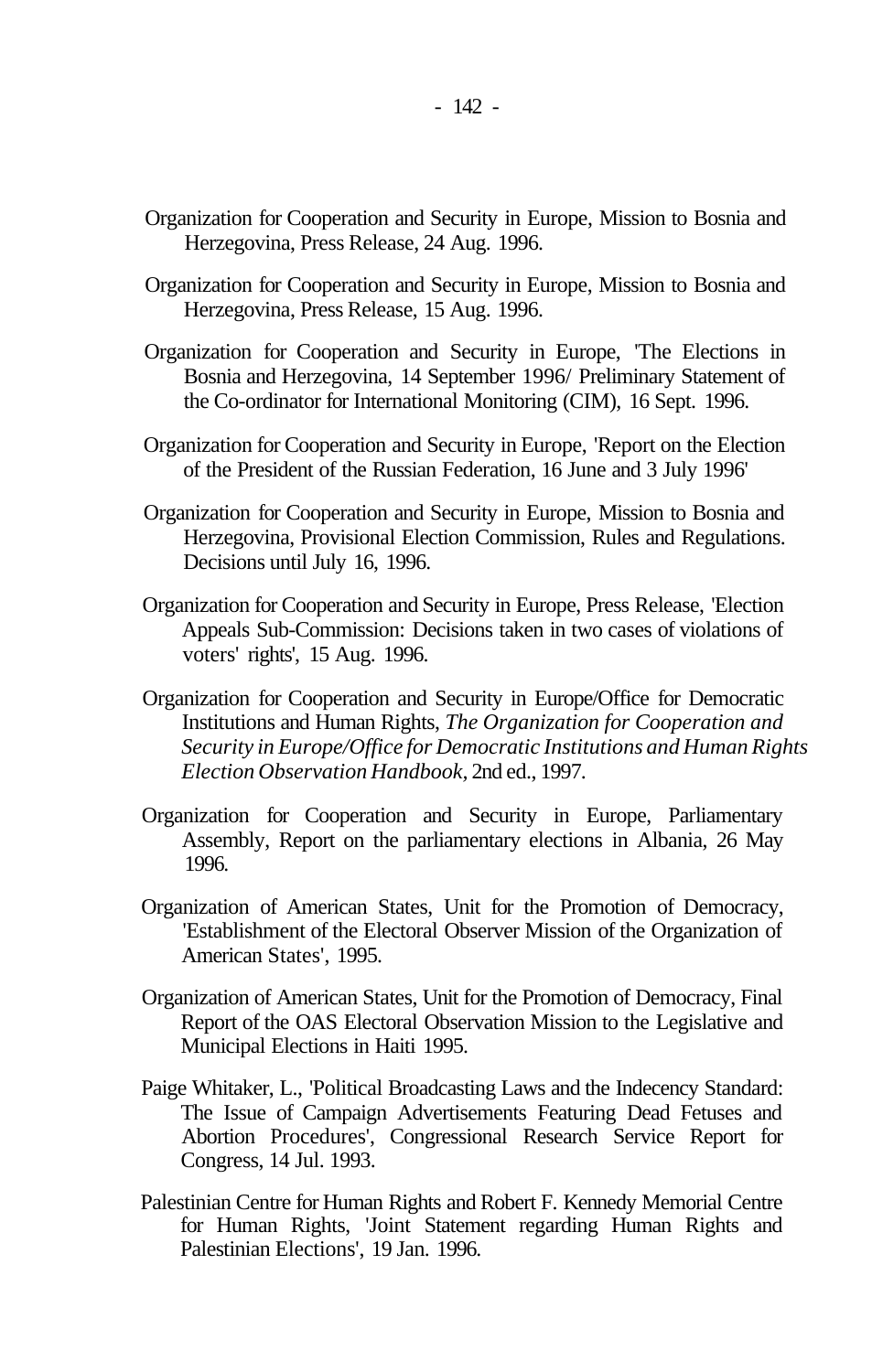- Pedersen, M.N. and Bille, 'Public Financing and Public Control of Political Parties in Denmark', in Wiberg, Matti, *The Public Purse and Political Parties. Political Financing of Political Parties in Nordic Countries.*  Finnish Political Science Association. 1991.
- Pianin, Eric, 'Money-Machine: The Fund-Raising Frenzy of Campaign '96. How Business Found Benefits in Wage Bill\*, *Washington Post,* 11 Feb. 1997
- Poland: National Electoral Office, 'Polish Electoral Law: A Brief Outline,' paper submitted to the Organization for Cooperation and Security in Europe/ Office for Democratic Institutions and Human Rights Seminar on Election Administration and Election Observation, Warsaw, 8-10 Apr. 1997.
- Reeves, P.R., '1996 Presidential Elections in Equatorial Guinea', International Federation for Election Systems, Washington, D.C. Mar. 1996,43
- Rotberg, Robert I., 'Democracy in Africa: The Ballot doesn't Tell All', *Christian Science Monitor,* 1 May 1996.
- Salant, J., 'Freshmen Embrace Capitol Ways as They Go for PAC Donations', *Congressional Quarterly,* 20 Apr. 1996, 1068
- Seidle, F. Leslie, ed., *Issues in Party and Election Finance in Canada,*  Research Studies of the Royal Commission on Electoral Reform and Party Financing, 5, Toronto, Dundurn Press, 1991.
- Sterline, B., 'Merchants of Venom', *Wired,* May 1996, 65.
- United Nations General Assembly (UNGA) res. 50/87 (18 Dec. 1995), 'Cooperation between the United Nations and the Organization for Security and Cooperation in Europe<sup>1</sup>.
- UNGA res. 50/158 (21 Dec. 1995), 'Cooperation between the United Nations and the Organization of African Unity'.
- UNGA res. 50/172 (22 Dec. 1995), 'Respect for the principles of national sovereignty and non-interference in the internal affairs of States in their electoral processes'.
- UNGA res. 50/185 (22 Dec. 1995), 'Strengthening the role of the United Nations in enhancing the effectiveness of the principle of periodic and genuine elections and the promotion of democratization'.
- UNGA res. 50/178 (22 Dec. 1995), 'Situation of human rights in Cambodia'.
- UNGA res. 50/86 (15 Dec. 1995), 'The situation of democracy and human rights in Haiti'.